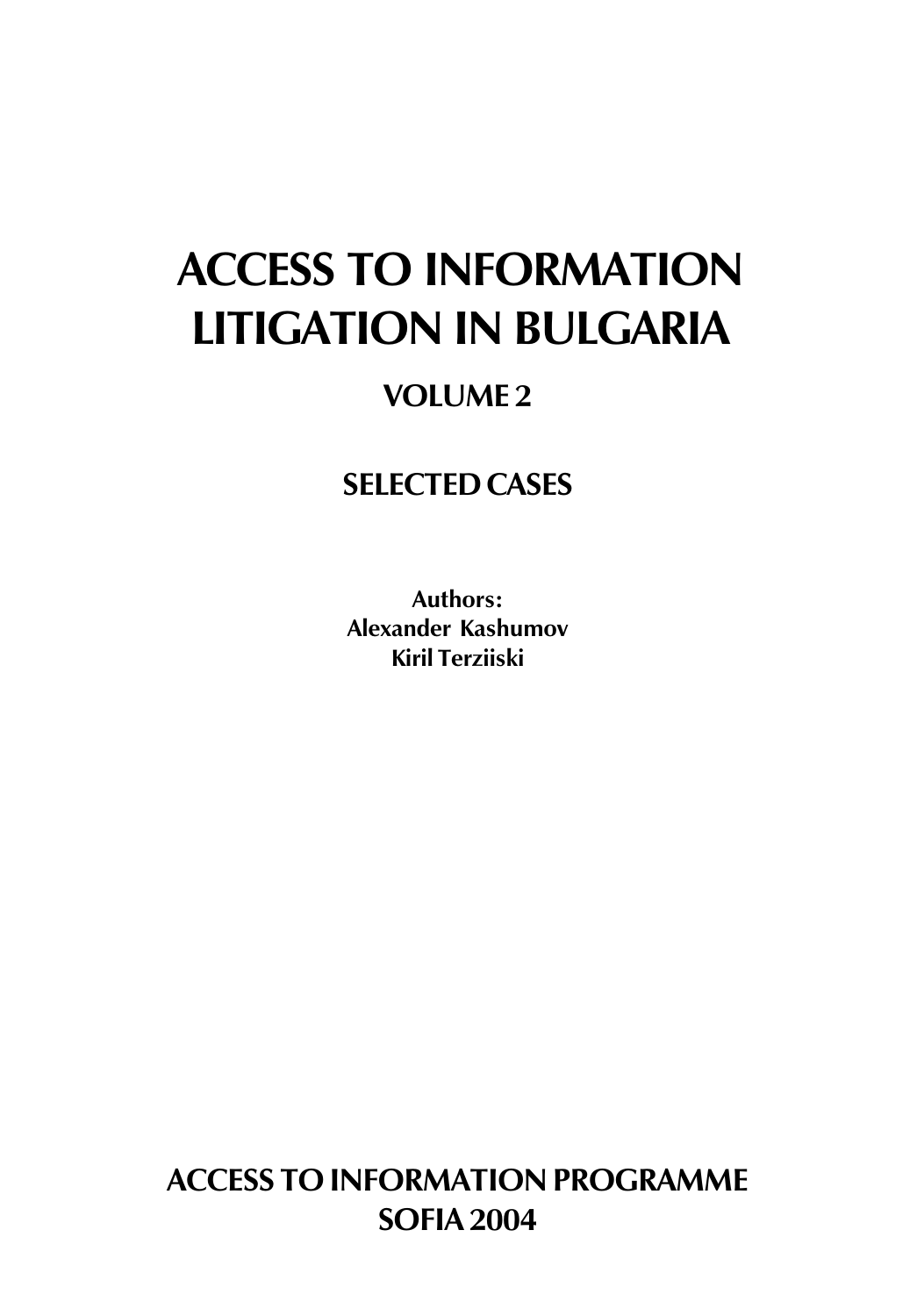Published by ACCESS TO INFORMATION PROGRAMME



With the financial support of **OPEN SOCIETY IUSTICE INITIATIVE** 

### **ACCESS TO INFORMATION** LITIGATION IN BULGARIA

Volume 2 Selected cases

Text by: ©2004 Alexander Kashumov, lawyer © 2004 Kiril Terziiski, lawyer

Fditor: © 2004 Gergana Jouleva, PhD

Editors of the English edition: ©2004 Alexander Kashumov, Nikolay Marekov

© Copyright 2004 by Access to Information Programme

All rights reserved. No part of this publication may be reproduced, stored in a retrieval system, or transmitted, in any form or by any means, electronic mechanical, photocopying, recording or otherwise, without the prior permission of the publisher.

ISBN 954-9953-30-0(vol.2)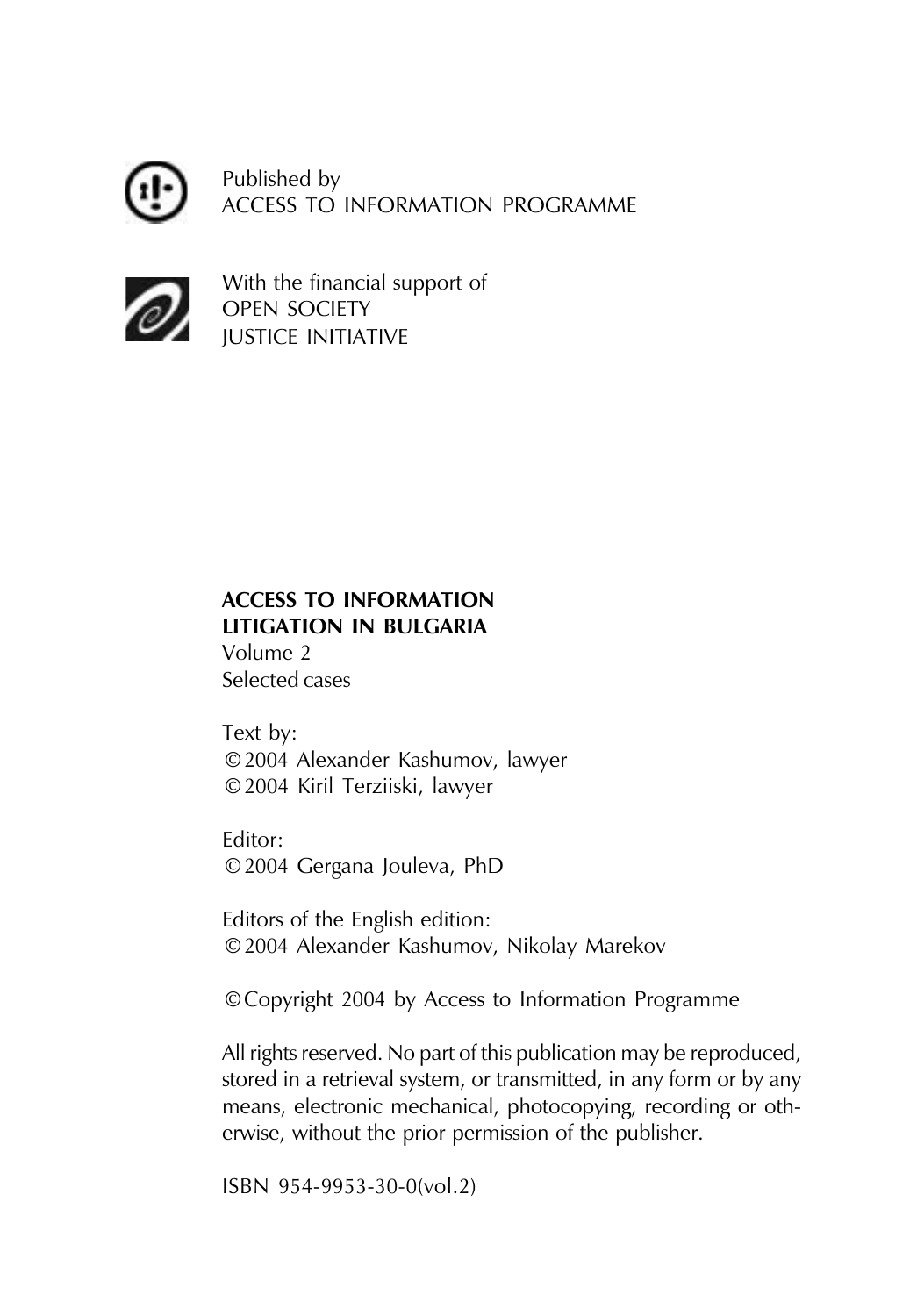### **INTRODUCTION**

The Access to Public Information Act (APIA) is in force for about four years. During the time citizens, journalists and non-governmental organizations (NGOs) increasingly seek information from the state and other public institutions. Gradually, though slowly the administrative capacity for its implementation improves. The court practice on the law is an important quarantee of the citizens' right to access government held information

Since 2000 the legal help in court cases where access to information denials are challenged is one of the key activities of the Access to Information Programme (AIP). It goes hand in hand with the permanent consultation of citizens, journalists and NGOs how to request information, the advocacy for better access to information legislation, the campaign for citizens' awareness of that constitutional right, the trainings for state and local government administration. With all these activities we endeavor to help the exercise of the right to access to information confident that this right is in the fundament of a democratic society. Only an informed citizen is capable to participate in the decision-making process, to vote and exercise control over the government.

In this book we present the most important Supreme Administrative Court decisions under APIA in the period of autumn 2002 - March 2004. We have selected cases which we deem most important as regards public interest and the interpretation of the law. We tried to publish the most important documents from the court files likewe did in the previous book. The aim is to give light of the arguments raised as much as possible.

The commenting text reflects more cases than the ones included in the book. It is an attempt to systematize the main questions arising out of the court practice and also to present our expectations of its development. In this analysis we adhered to the spirit and purpose of the right to access public information.

The AIP team is pleased to realize that not only people with special interests but also wider public finds our first book useful. This is seen from referrals made both in writings and in public discussions. We hope the present book will be of value  $\overline{p}$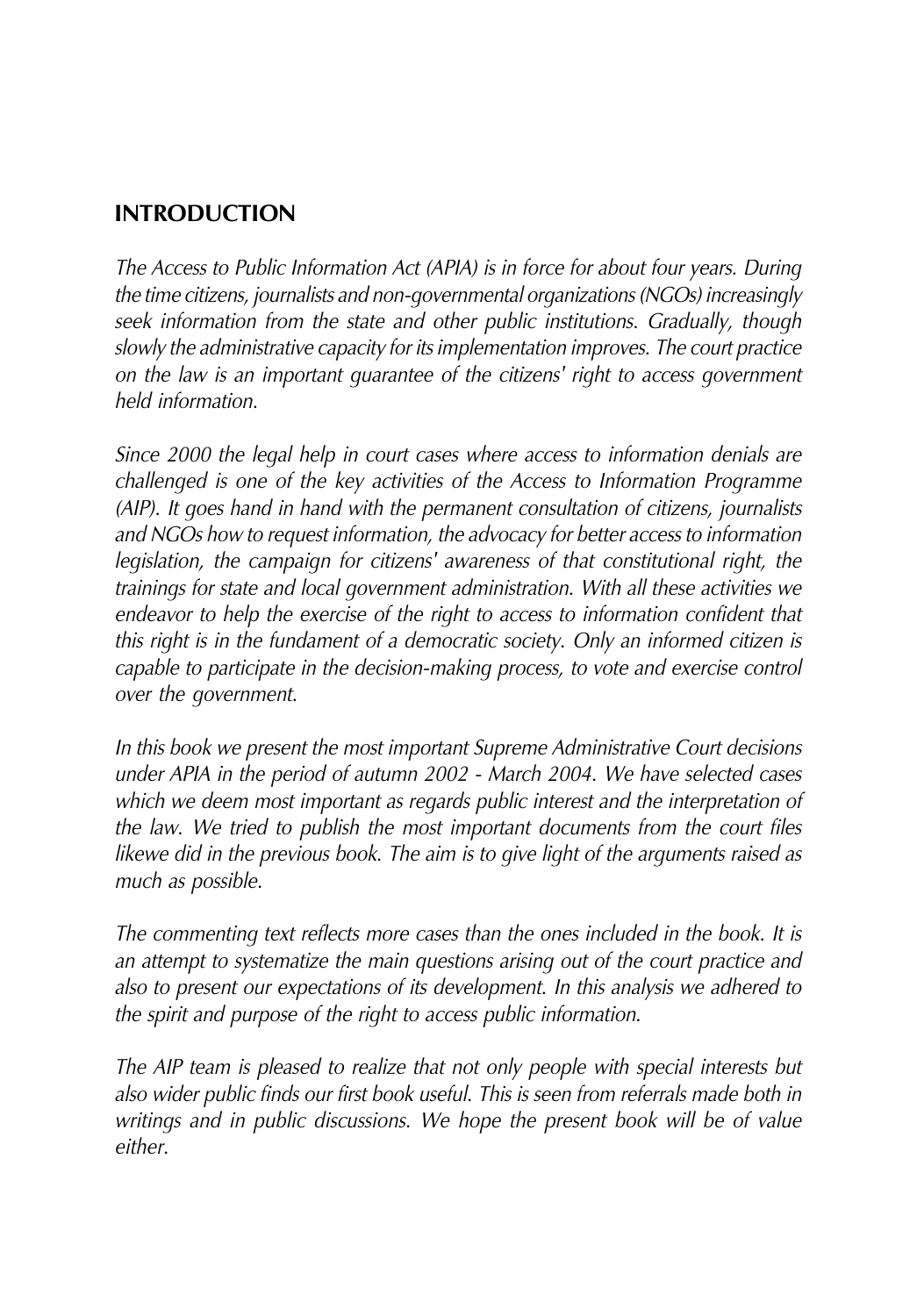#### **ACKNOWLEDGEMENTS**

The authors would like to cordially single out the following for special thanks: Gergana Jouleva, Darina Palova, Fany Davidova, Nikolay Marekov, Adelina Petkova, Vesselin Komarsky, Stoyan Terziiski, the rest of the AIP team, the Open Society Justice Initiative for funding the project APIA Litigation and making possible the publication of this book.

Any comments are welcome.

Address them, please, to the authors at: Access to Information Programme, 76, Vassil Levski Blvd. 3rd floor, Apt. 3 1000 Sofia, Bulgaria Tel/fax: (+ + 359 2) 988 5062, 981 9791, 986 7709 E-mail: kashumov@aip-bq.orq Web site: www.aip-bq.org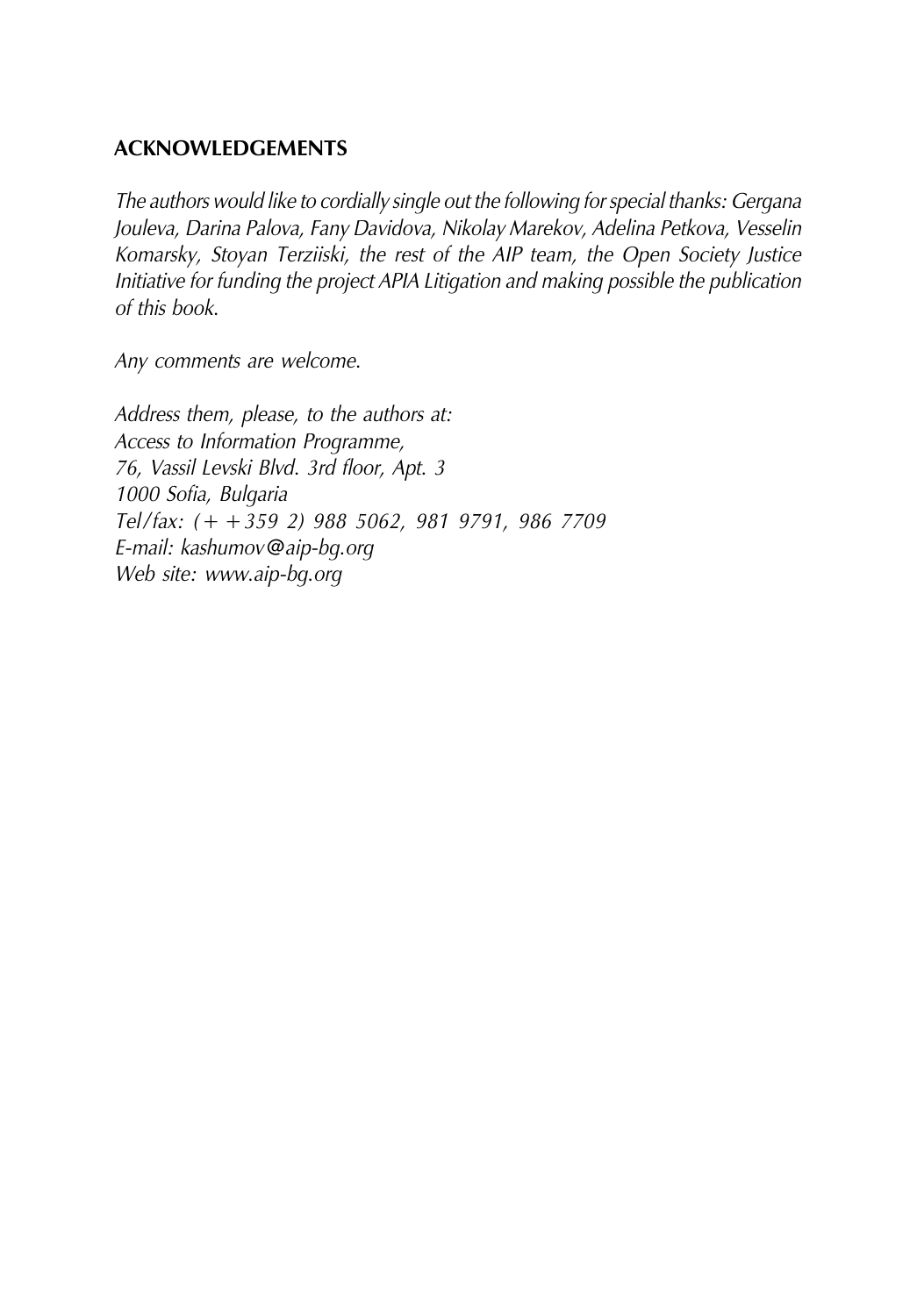# **CONTENTS**

| <b>ACCESS TO INFORMATION LITIGATION</b>                                                                             |
|---------------------------------------------------------------------------------------------------------------------|
|                                                                                                                     |
|                                                                                                                     |
| LEGAL PROTECTION OF THE RIGHT OF ACCESS                                                                             |
| Admissibility of Applications against Silent Refusals 17<br>Nature of the Defect in the Case of Silent Refusals  18 |
|                                                                                                                     |
| WHO HAS TO PROVIDE INFORMATION UNDER APIA?<br>JURISDICTION IN CASES OF REFUSAL TO PROVIDE ACCESS  23                |
| FORMULATION OF ACCESS TO INFORMATION REQUEST.<br>ACCESS TO INFORMATION OR ACCESS TO DOCUMENTS? 29                   |
|                                                                                                                     |
|                                                                                                                     |
| THE RELATIONSHIP BETWEEN GENERAL AND SPECIAL LAW  37                                                                |
|                                                                                                                     |
| DECISION ON MERIT. ENFORCEABILITY OF JUDGEMENTS  43                                                                 |
|                                                                                                                     |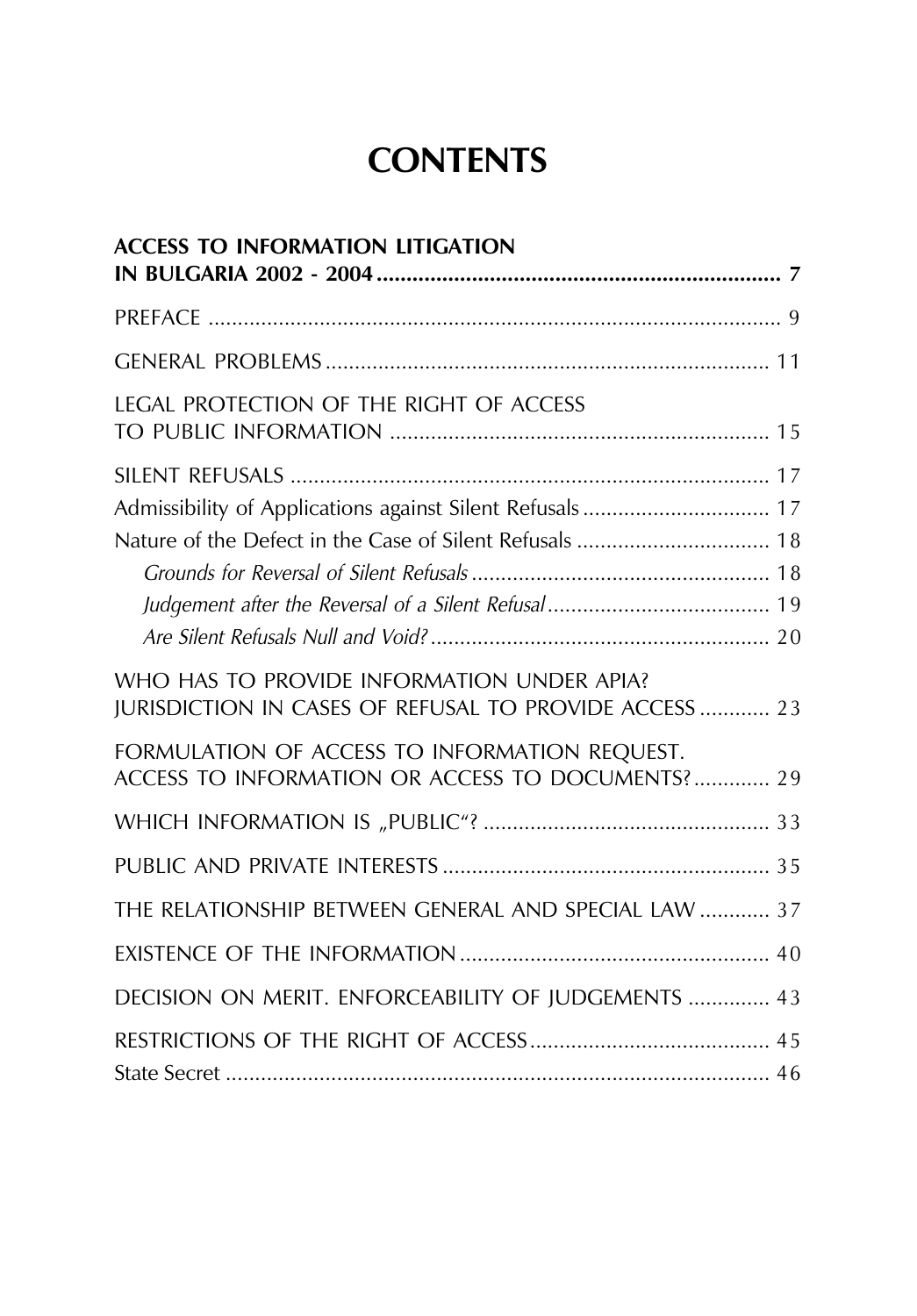| Court Practices under Art. 41, paras 3 and 4 APIA 48       |
|------------------------------------------------------------|
|                                                            |
| Deliberative Process Privilege                             |
|                                                            |
|                                                            |
| CASE Bulgarian Helsinki Committee                          |
|                                                            |
|                                                            |
| CASE Institute for Market Economy                          |
|                                                            |
|                                                            |
| CASE Ecoglasnost National Movement - Montana Chapter       |
|                                                            |
| CASE Vanya Paunova                                         |
| v. Regional Healthcare Centre (RHC) Veliko Turnovo  155    |
| <b>CASE</b> Access to Information Programme                |
|                                                            |
| <b>CASE GREEN BALKANS Association</b>                      |
| v. Executive Director of the Roads Executive Agency 195    |
| CASE Association of General Practitioners - Veliko Turnovo |
|                                                            |
|                                                            |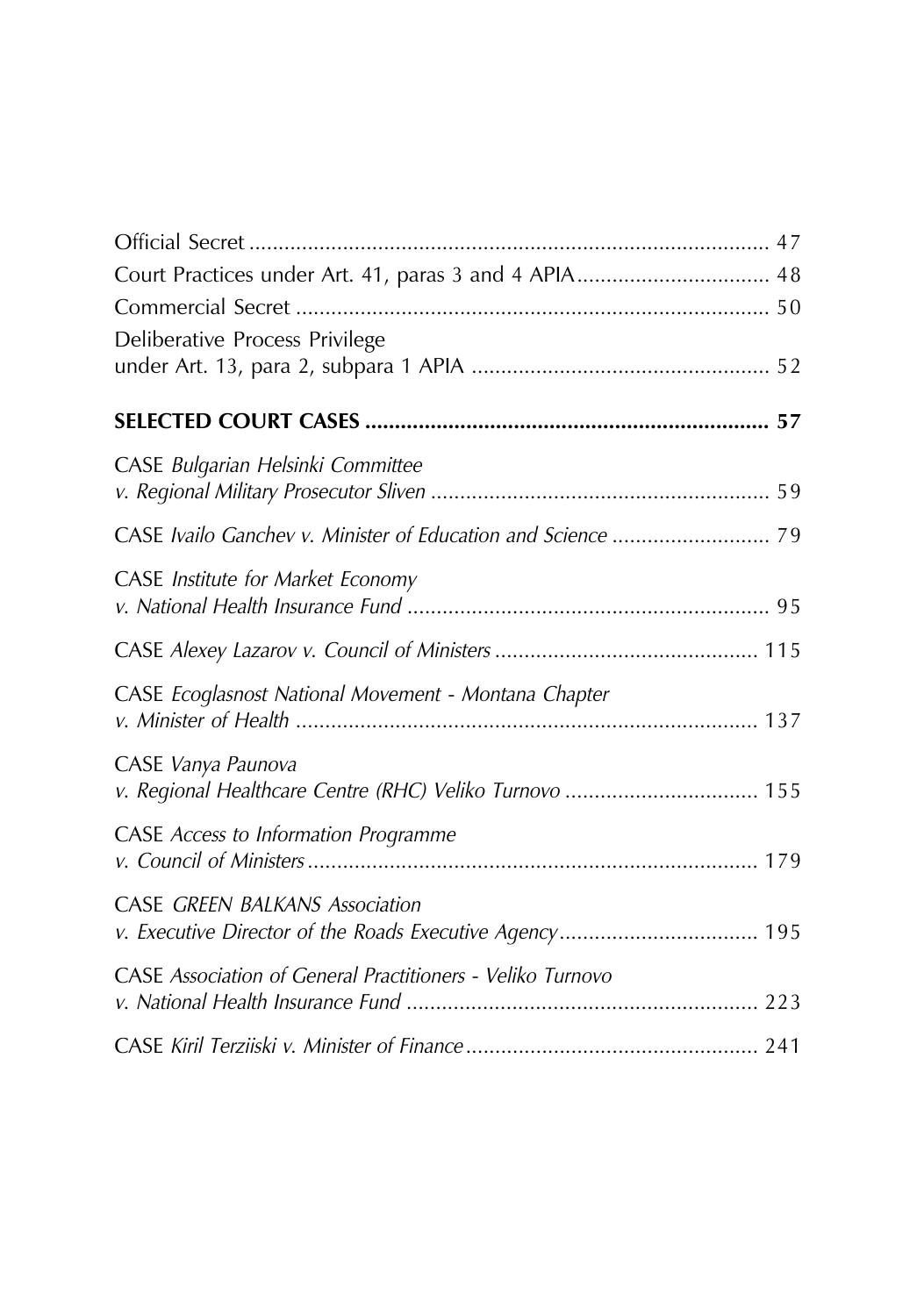**ACCESS TO INFORMATION LITIGATION IN BULGARIA** 2002 - 2004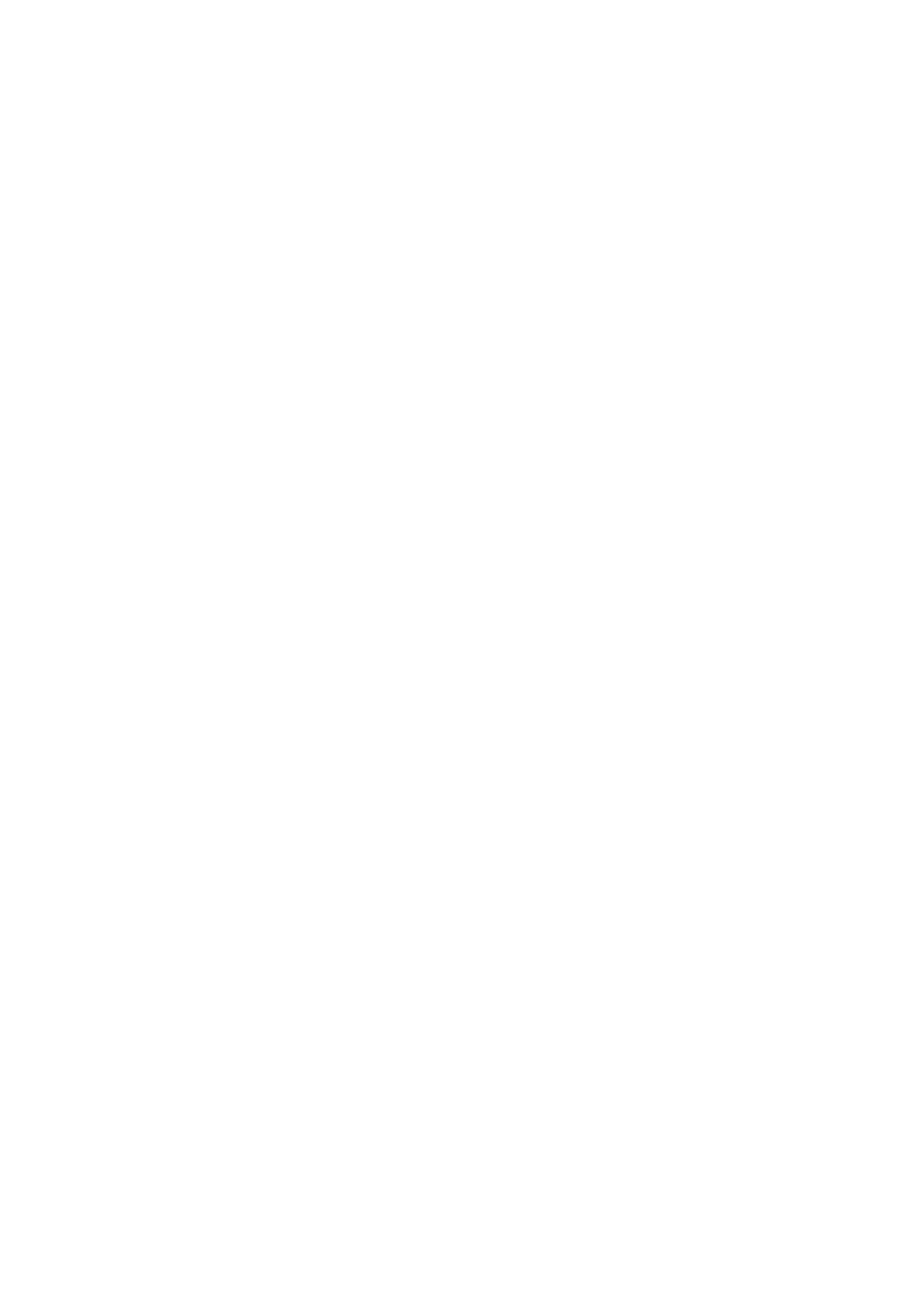### **PREFACE**

In 2003, a total of 29 court cases were brought with the assistance of the legal team of the Access to Information Programme (AIP) under the Access to Public Information Act (APIA). The cases, in which AIP provided legal assistance, were selected on the basis of the following criteria:

- the public interest in obtaining the requested information;
- the need for judicial interpretation of some unclear provisions of the law which are of material significance for its application;
- the impossibility for the applicants to finance the legal defence of their infringed rights on their own;
- another prerequisite for the selection was whether the issue had been brought to the court before and, if yes, whether a positive judgement was ruled or not.

The need for applying those criteria stemmed from the fact that it was impossible, for all practical purposes, to work on all cases reported to AIP and also to try and overcome that constraint and contribute to the application of APIA as much as possible.

What follows is the brief statistical overview of the litigation as regards the applicants, the respondents and the challenged decisions to refuse access to information

In 13 out of the 29 cases the appellant was an individual citizen, in ten cases it was a non-governmental organisation, and in seven cases it was a journalist to lodge the appeal. They add up to 30 because there were two Members of Parliament who were information requesters and subsequently applicants in the case of the refusal by the Minister of Public Administration to provide a copy of the contract with Microsoft<sup>1</sup>.

Twenty-two cases related to a refusal by a government authority, three cases related to local governments and another three cases involved refusals by public law entities other than government authorities within the meaning of Art. 3, para 2, subpara 1 APIA. Those were the National Health Insurance Fund (2) and the Bulgarian Export Insurance Agency. There was only one case of a respondent being an entity financed from the state budget within

<sup>&</sup>lt;sup>1</sup> AIP, Stoicho Katsarov and Ivan Invanov versus the Minister of Public Administration (Administrative Case No. 9502/2003, SAC, Fifth Division).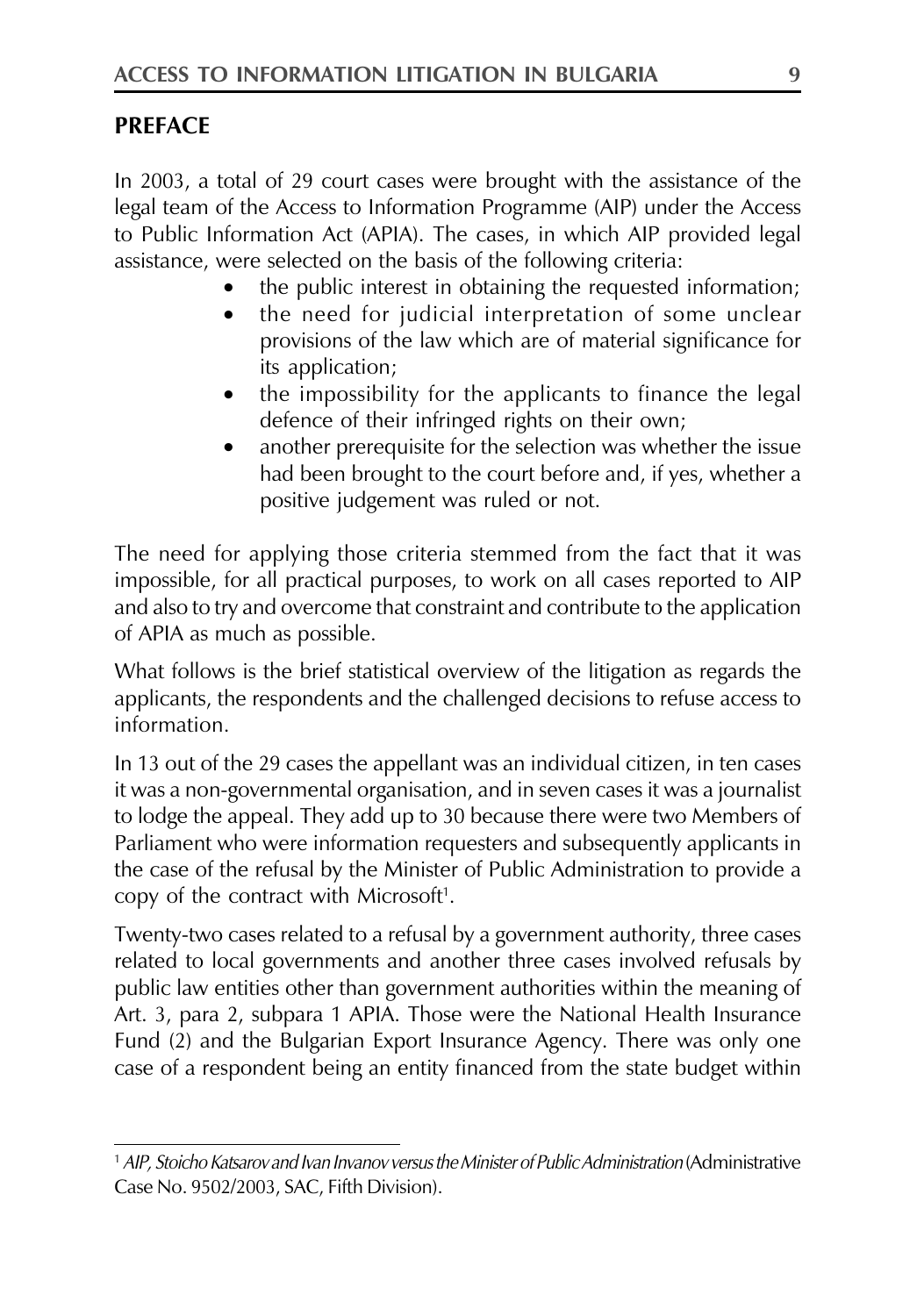the meaning of Art. 3, para 2, subpara 2 APIA (a local community centre  $chital ishte)^2$ .

Out of the 22 refusals by government authorities, three came from the Council of Ministers, eight from ministries, five from state agencies, two from the judiciary (the Yambol Regional Court and the Supreme Public Prosecutor's Office of Cassation), two from units subordinated to a ministry, and two from the Chairman of the Auditor General.

In ten cases a silent refusal was appealed, while in the other 19 cases there was an explicit refusal on various grounds. In four cases the grounds for the refusal referred to Art. 13, para 2, subpara 1 APIA, i.e. administrative information of preparatory nature and no significance on its own. In three cases the grounds given for the refusal were stated to be "a state secret" and in another three cases "an official secret" was invoked<sup>3</sup>. There was a case of refusal claiming that the information was classified without specifying whether it constitutes a state secret or an official one. The provisions of Art. 37, para 1, subpara 2 were invoked in three cases stating that the information affected the interests of a third party and there was no consent on its part to provide access and in one case it was indicated that the request for access referred to personal data rather than public information. There were two cases of refusal on grounds that APIA did not apply to the information in question and one case of refusal on account of the claim that the body had no obligations under APIA (the refusal given by the Bulgarian Export Insurance Agency). It was in one single case that the subject-matter of the appeal was not a refusal to provide access to information but a refusal to provide the information in the form requested by the applicant (a copy on paper), i.e. refusal to take into account the applicant's preferences with regard to the form of access to information<sup>4</sup>.

A number of other cases<sup>5</sup> were brought by individual citizens and legal entities on their own. An interesting new feature was the litigation related to refusals to provide applicants with access to their own personal data kept with the respective institution.

<sup>&</sup>lt;sup>2</sup> Apostol Stoichev versus Hristo Botev Local Community Centre - village of Banevo (Administrative Case No. 210/2003 BRC, Administrative Case No. 8825/2003 SAC, Fifth Division).

<sup>&</sup>lt;sup>3</sup> The definition of both the secrets is given in the Protection of Classified Information Act (2002), Art. 25 and Art. 26 respectively. Available at:

http://faculty.maxwell.syr.edu/asroberts/foi/library/secrecylaws/BG\_class\_info\_law.pdf <sup>4</sup> Todor Yanakiev versus the Prison Administration (Administrative Case No. 3167/2003 SCC AD III-g panel).

<sup>&</sup>lt;sup>5</sup> AIP is monitoring the development of another 26 cases under APIA.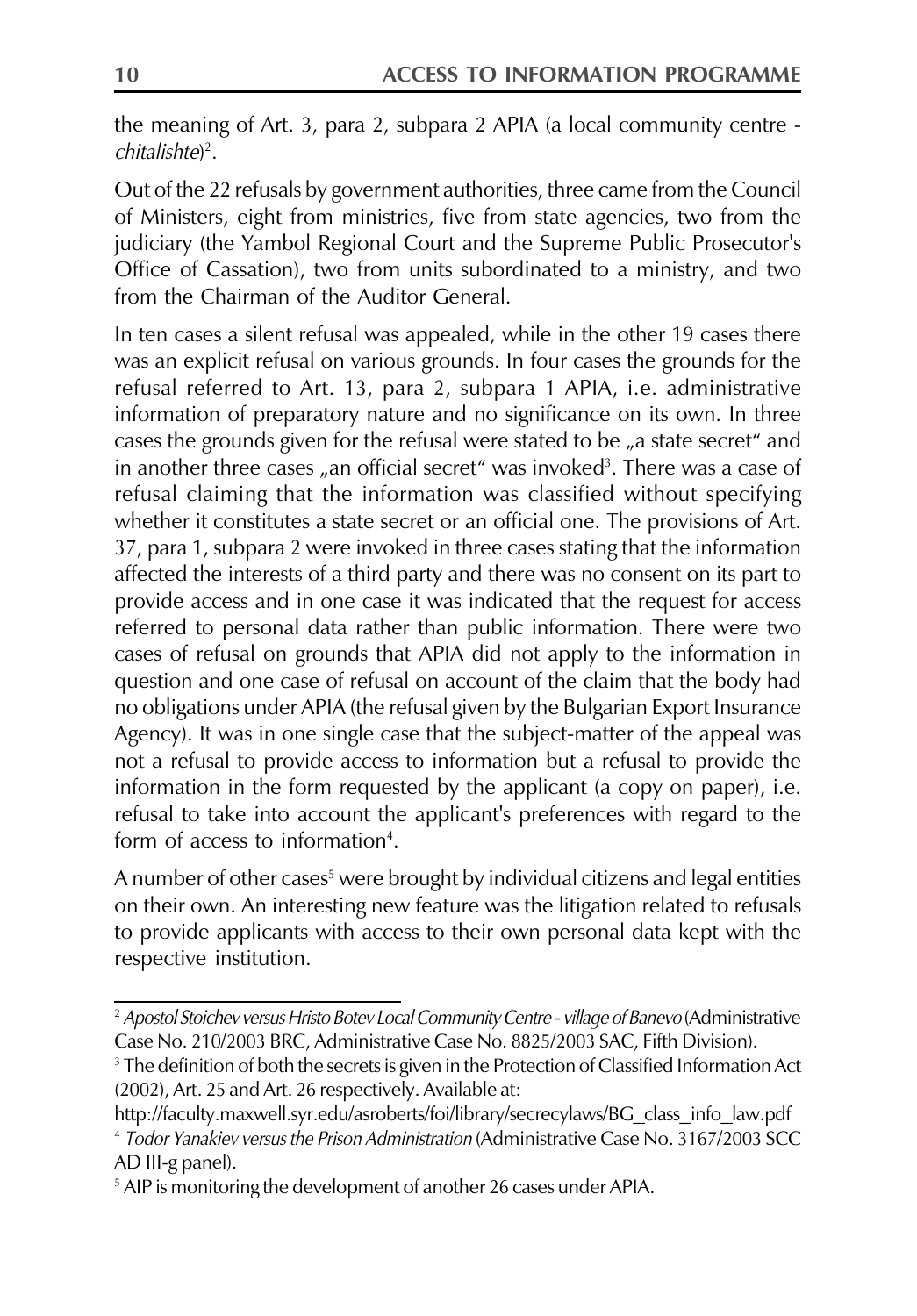#### **GENERAL PROBLEMS**

The previous publication on the litigation under the Access to Public Information Act<sup>6</sup> highlighted several factors that produced deterring effect to the development of practices<sup>7</sup>. Some of those problems were overcome over the period from the autumn of 2002 to March 2004. Meanwhile, some new problems occurred. During the first half of 2002 Parliament adopted the Personal Data Protection Act and the Protection of Classified Information Act, which regulated in detail the main restrictions on the right of access to public information. Those pieces of legislation completed the legal framework of the constitutional right to seek information. In our opinion, the current major challenges to the application of APIA and the judicial review on the denials are as follows:

- The novelty and imperfections of the legislation concerning the restrictions on the right of access to information - the Protection of Classified Information Act (PCIA) and the Personal Data Protection Act (PDPA)<sup>8</sup>;
- The persistent lack of clarity in some APIA provisions despite the newly established court practice and lack of harmonisation with other pieces of legislation<sup>9</sup>;
- The problems of the reform process in the system of administrative justice.

The administrative justice system, which covers the cases related to access to information refusals, is yet to be reformed, i.e. to be adjusted to the principles of the democratic state. Its principles should build on the idea that "the public administration ceases to act as the master of society and directs its

<sup>&</sup>lt;sup>6</sup> Access to Information Litigation in Bulgaria, published by the Access to Information Programme, Sofia 2002. Available at: http://www.aip-bg.org/pdf/court\_eng.pdf

<sup>&</sup>lt;sup>7</sup> There were specified the following issues: the novelty of that legislation, the lack of clarity in APIA and the lack of harmonisation with the existing legislation, court practices prior to the adoption of APIA, and the incomplete administrative reform process op. cit., p. 9.

<sup>&</sup>lt;sup>8</sup> Court practices are still hesitant to support the restrictive interpretation of the restrictions on the right of access to information. See also Access to Information Litigation in Bulgaria 2002, published by the Access to Information Programme, Sofia 2004, pp. 15 - 20. <sup>9</sup> Ibid., pp. 13 - 15, 20 - 21.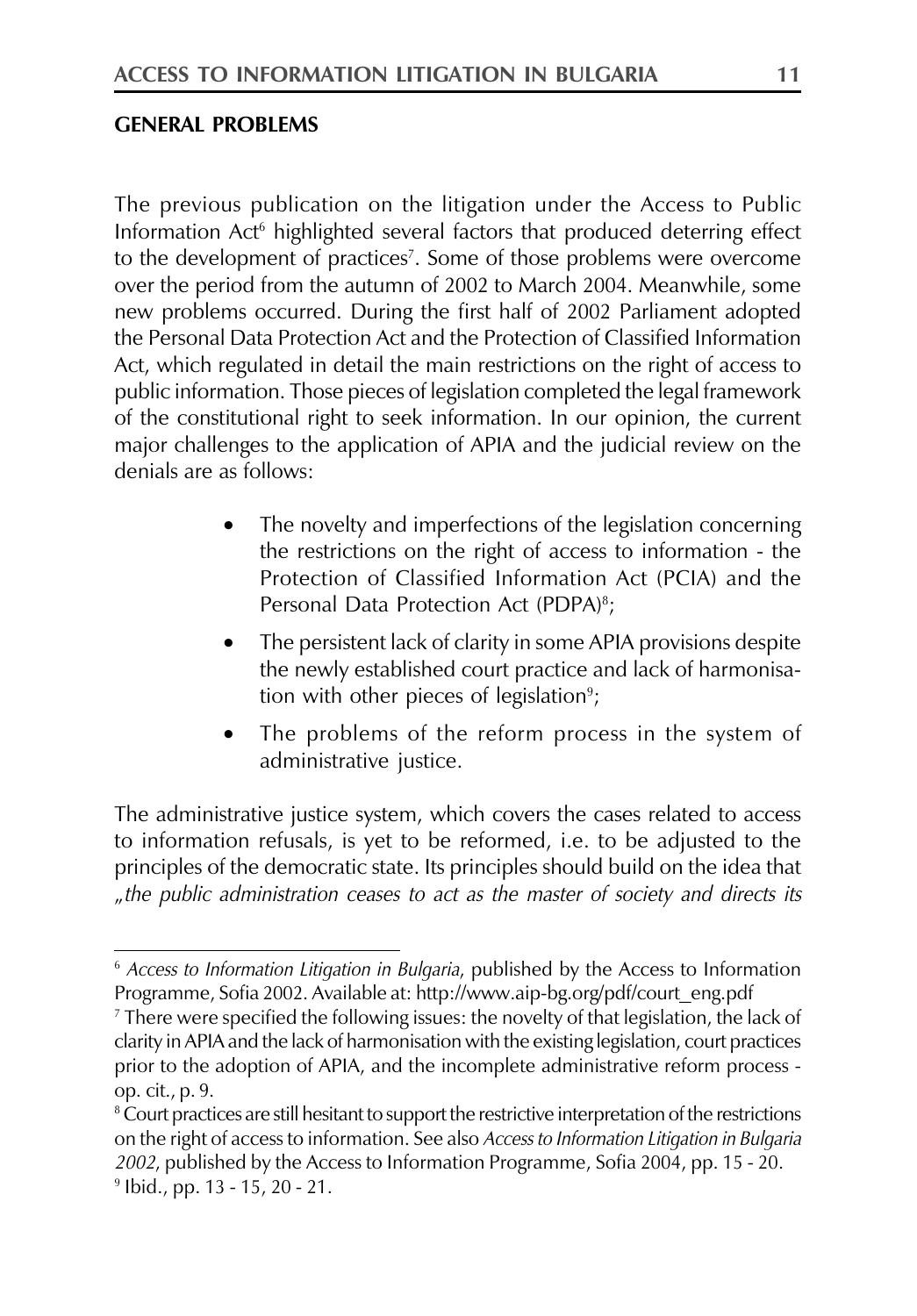activities at the service of its citizens<sup>"10</sup>. In this connection, the tasks of administrative justice are seen in "the upgrading of the quality of performance of the public administration and the protection of citizens' rights in their interaction with government institutions"<sup>11</sup>. The task to draft and adopt a new procedural law in accordance with these principles and objectives is still pending<sup>12</sup>. It is another issue that the prioritization of these tasks will be of special importance to see whether the improvement of the quality of administrative actions or the protection of citizens' rights will prevail<sup>13</sup>. The approach to this issue determines the way to resolve many other problems that citizens face on a daily basis in their disputes with government authorities and other institutions exercising power with respect to individual citizens.

The task of the courts that exercise judicial review under the Administrative Procedures Act (APA) and the Supreme Administrative Court Act (SACA) is reduced to questions of the lawfulness of the acts issued by bodies of the executive. The time limits for citizens to lodge appeals are short and preclusive. There is ex officio scrutiny of administrative acts by courts under Art. 41, para 3 APA<sup>14</sup>. The recognition of the appellant's rights is tackled insofar as they relate to the lawfulness of the appealed act. Damages due to unlawful acts, actions or omissions remain beyond the purview of administrative justice. All these specific features of judicial review on administrative decisions make it different from the civil process<sup>15</sup>. Hence by definition the existing legislation fits to the concept that lawfulness of administrative acts, not the protection of citizens' rights is of priority.

At the same time, there is a tendency to develop administrative justice towards broader protection of citizens' rights. This approach can be seen in the development from APA of 1979 through the Constitution of 1991 to SACA

<sup>&</sup>lt;sup>10</sup> Svetla Petkova, Acting President of SAC, Administrative Justice in Bulgaria: Current Condition and Ongoing Reforms, p. 7, in Human Rights Journal, No. 3 of 2003 (in Bulgarian.  $11$  Ibid.

<sup>&</sup>lt;sup>12</sup> Ibid. p. 9.

<sup>&</sup>lt;sup>13</sup> In the doctrine there also exist opposite views on this matter: Cf. D. Hrusanov, Challenging Administrative Acts, Sofia 2002, p. 21 (in Bulgarian).

<sup>&</sup>lt;sup>14</sup> This means that in pending cases the court is not bound by the arguments of the parties, but has the authority to consider all possible arguments. Practically this sometimes results in finding new arguments by the court for the respondent due to inherited attitude from the past.

<sup>&</sup>lt;sup>15</sup> Although the rules are applied on the basis of subsidiarity - Art. 45 APA and Art. 11 SACA.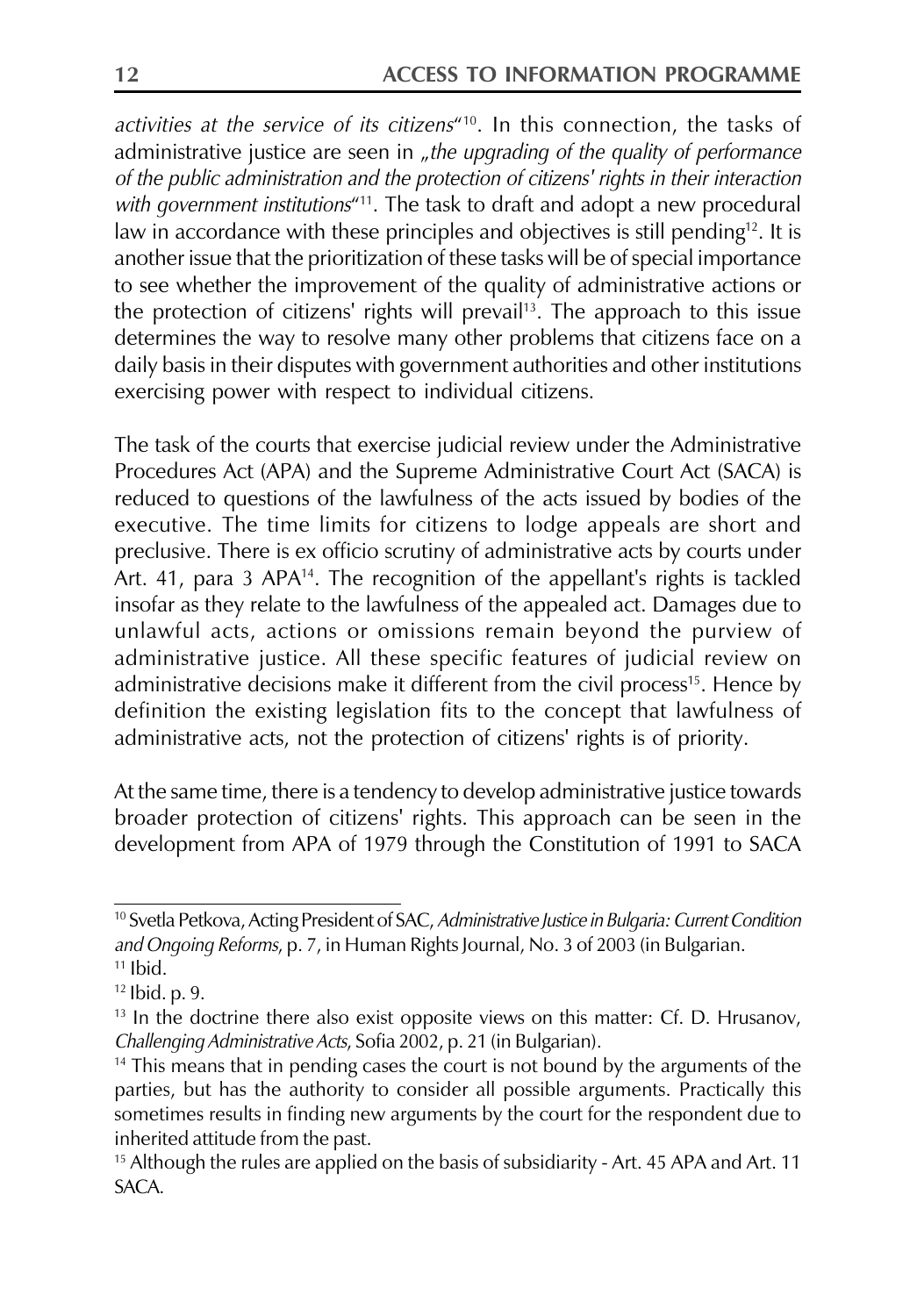of 1997 and the Amending Acts to SACA adopted in the 1990's. Generally, as a result of some essential amendments to the existing legislation and the adoption of new legislation one can notice the existence of a general rule that individual and general administrative acts and the secondary legislation are subject to judicial review, burden of proof in accordance with the Civil Procedure Code rules, powers of the court to decide on merit the matter determined by the administrative act (Art. 42, para 2 APA; Art. 28 SACA in conjunction with Art. 42 APA)<sup>16</sup>. This tendency should further develop with the adoption of an Administrative Procedure Code.

Common law systems do not make such a detailed distinction between public and private law as the civil law system does. This is reflected in the principles and the system of administrative law in them<sup>17</sup>. Hence one may ask the question whether there exists greater proximity of the administrative justice to the civil process in case law system and hence greater priority attached to the protection of citizens' rights. For instance, an interesting ground in common law systems to exercise judicial control of the limits of administrative discretion relates to its "consistency and rationality"<sup>18</sup>. Another aspect of common law systems, which perhaps contributes in a large measure to the effectiveness of administrative justice, is the powerful statutory authority of the judiciary that ensures the effective enforcement of court judgements<sup>19</sup>. It would be useful to review these legal systems in the process of identifying the priorities of administrative justice in this country<sup>20</sup>.

The thorough examination of priorities of administrative justice is needed also in the light of the fact that the rights of individuals are enshrined in the preamble of the Constitution of 1991 as a fundamental principle. The public interests placed on equal footing with the rights of individuals there are only the protection of the national and state integrity of Bulgaria and the

<sup>&</sup>lt;sup>16</sup> See the detailed outline of this issue in K. Lazarov, Administrative Law, R. 2001, p. 221 (in Bulgarian).

<sup>&</sup>lt;sup>17</sup> Cf. R.J. Pierce, S.A. Shapiro and P.R. Verkuil, Administrative Law and Process, New York 1992, pp. 2 - 10.

<sup>&</sup>lt;sup>18</sup> The review should focus also on whether similar administrative decisions were taken in a similar manner and whether the administrative authority applies the same decisional standards over time. See op. cit., pp. 116 - 120.

<sup>&</sup>lt;sup>19</sup> And other judicial acts, such as the power to issue injunctive relief.

<sup>&</sup>lt;sup>20</sup> Moreover, there is a trend of common and civil law getting closer. An example to this effect is the practice of the European Court of Human Rights under the European Convention on Human Rights.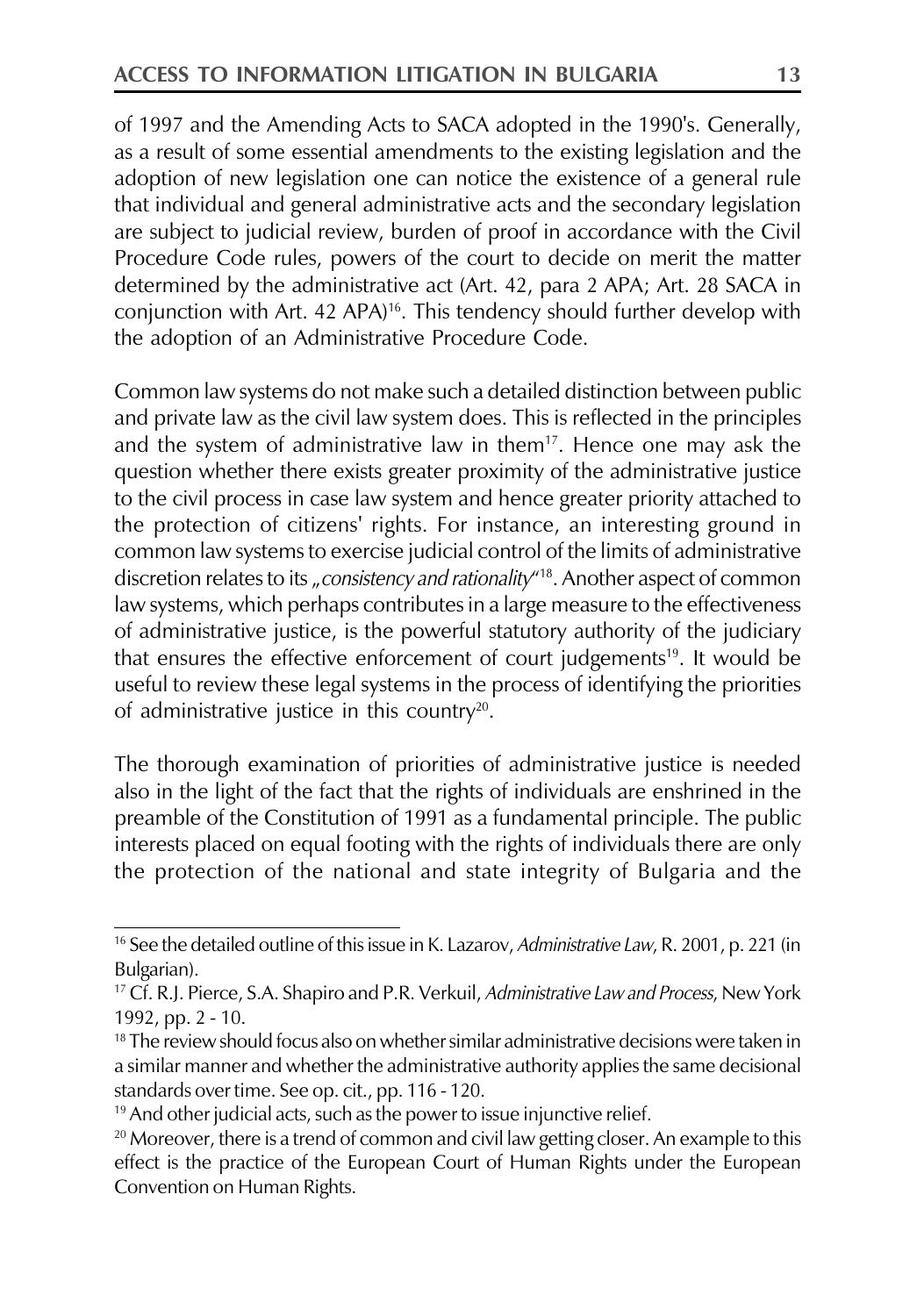development of a democratic and social state based on the rule of law. A number of basic human rights among those enshrined in the Constitution and international and regional treaties and agreements constituting an integral part of the domestic legislation by virtue of Art. 5, para 4 of the Constitution are exercised through government authorities' action, usually by the form of administrative acts. Therefore administrative justice, being the most essential form of control of their legality, is faced not only with the need to abandon the so-called "presumption of lawfulness" of administrative acts "that has been created and maintained over the years out of inertia"<sup>21</sup> but also with the task to give priority to the protection of the rights of individuals<sup>22</sup>. The same line of reasoning could be applied to the issues concerning the legal defence of the constitutional right of citizens to have access to the information created and kept by the state.

<sup>&</sup>lt;sup>21</sup> As pointed in K. Lazarov, Review of the Practices of the Supreme Administrative Court (1998-2000), 2002, p. 65 (in Bulgarian).

<sup>&</sup>lt;sup>22</sup> This issue has already been raised in court practice. See the presentation on the nature of the defect in the case of silent refusals below.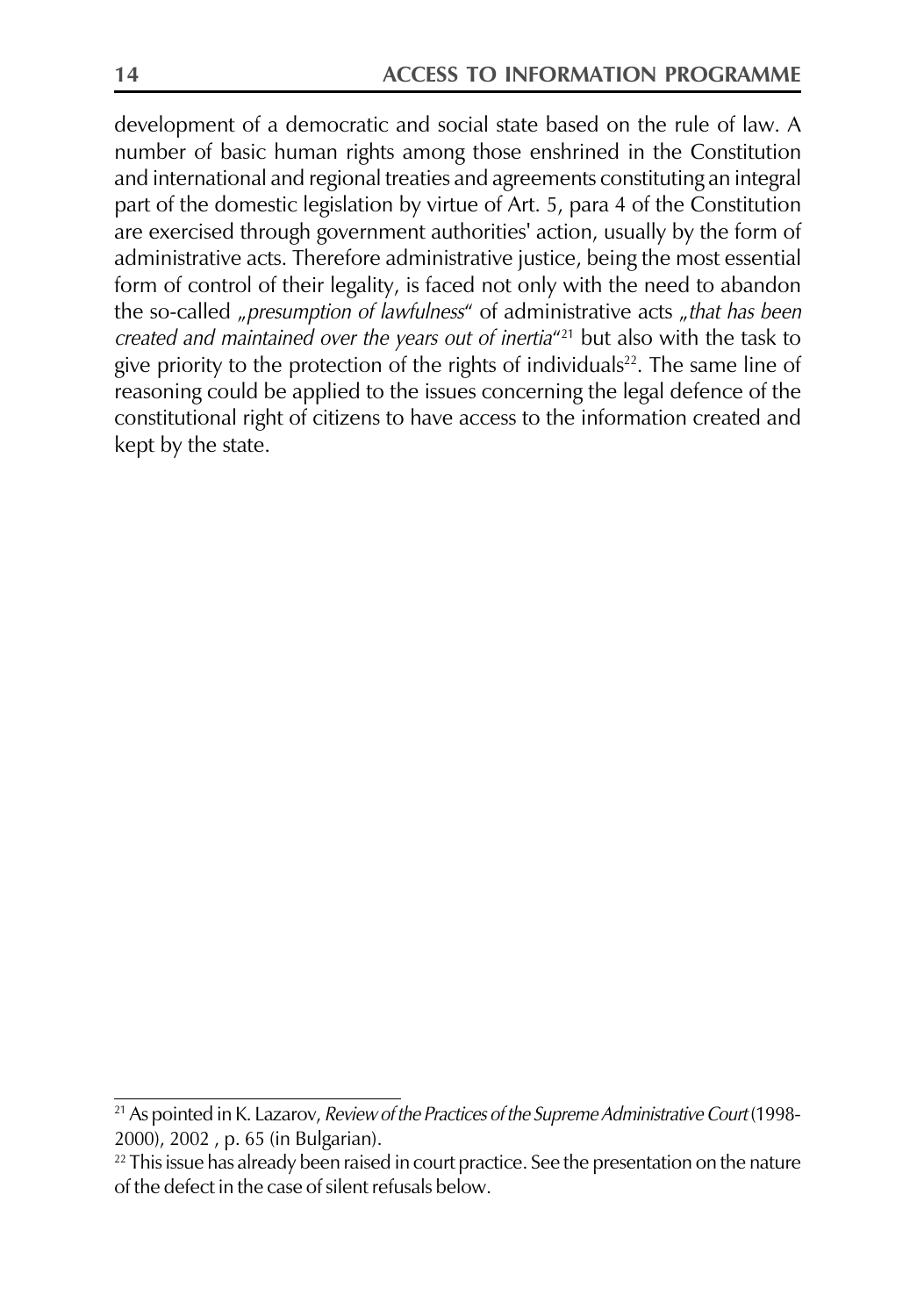#### **LEGAL PROTECTION OF THE RIGHT OF ACCESS TO PUBLIC INFORMATION**

In the light of these considerations one may draw the conclusion that the court should be guided by the priority of the defence of the rights of citizens when hearing cases of refused access to public information. The reasons lie in the fact that this right is guaranteed in the Constitution and also in the interpretation set out in Judgement No. 7/1996 of the Constitutional Court on Constitutional Case No. 1/1996 that the rights laid down in Arts. 39 and 40 and Art. 41, para 1 of the Constitution should be interpreted in relation to the restrictions thereof as a principle towards its exception. The Constitutional Court held that the exception was subject to restrictive interpretation. Besides, it is subject to compliance with the requirements set forth in Art. 19 of the International Covenant on Civil and Political Rights and Art. 10, para 2 of the Convention for the Protection of Human Rights and Fundamental Freedoms (ECHR)<sup>23</sup>, which constitute an integral part of the national legislation pursuant to Art. 5, para 4 of the Constitution. Art. 10, para 2 ECHR reads that these requirements are:

- to apply restrictions only if prescribed by law;  $\bullet$
- for the protection of the rights and legitimate interests perscribed in the same provision of the Convention: and
- to make sure that they "are necessary in a democratic society".  $\bullet$

Recommendation R (2002)2 of the Committee of Ministers of the Council of Europe to the Member States on the Access to Official Documents<sup>24</sup> states explicitly that the restrictions should be "proportionate to the aim to protect" the interests enlisted therein<sup>25</sup>. The third part of the test involves two specific considerations in the assessment of "the necessity in a democratic society". One of them is to make sure that the disclosure of information is not likely to infringe upon the protected interests.

<sup>&</sup>lt;sup>23</sup> Referred to as "European Convention on Human Rights (ECHR)".

<sup>&</sup>lt;sup>24</sup> Referred to as "Recommendation  $(2002)2^{\alpha}$ .

<sup>&</sup>lt;sup>25</sup> Principle IV, section 1. The same requirement has been formulated by way of interpretation of constitutional provisions in Judgement No. 7/1996 of the Constitutional Court: "restrictions ... apply in a restrictive manner and only to ensure the protection of a competing interest".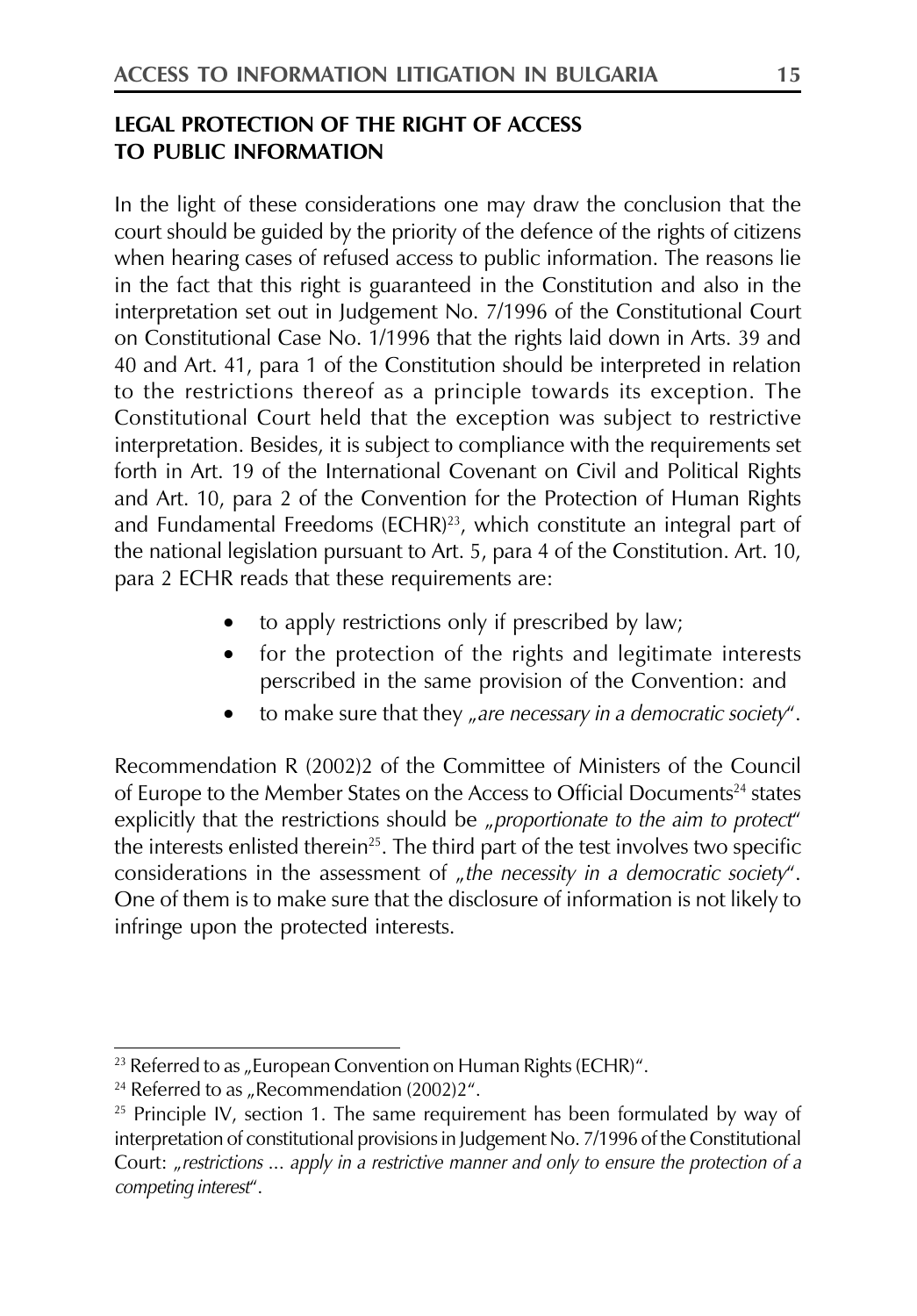The other one is to assess whether it would be appropriate to disclose the information due to an overriding public interest even when this would harm a protected interest<sup>26</sup>. The approach to the restrictions on access to information is similar under the Convention on Access to Information. Public Participation in Decision-making and Access to Justice in Environmental Matters<sup>27</sup>, which is expected to be promulgated soon and become an integral part of the national legislation<sup>28</sup>. The Convention applies to access to environmental information which is broadly defined and overlaps with public information in most of the cases $29$ .

The high level of protection of the right to access public information and the concept that its restriction is only an exception from a principle implies effective judicial review focusing on the protection of this right at first place and thus ensuring compliance of executive power decisions with the law. Since government authorities impose restrictions by decisions in the form of individual administrative acts, the legal protection is provided by the system of administrative justice. In other words, the fact that the right of access to public information is guaranteed through administrative justice is a challenge to the further development of that system and the prioritization of its tasks in a democratic society.

<sup>&</sup>lt;sup>26</sup> Principle IV, section 2.

<sup>&</sup>lt;sup>27</sup> The United Nations' Convention on Access to Information, Public Participation in Decision-making and Access to Justice in Environmental Matters was done at Aarhus, Denmark on 25 June 1998. It is hereby referred to as "the Aarhus Convention".

<sup>&</sup>lt;sup>28</sup> Ratified on 2 October 2003 and entered into force for the Republic of Bulgaria on 16 March 2004.

 $29$  Pursuant to Art. 4, para 4 of the Convention, access to such information may be refused, where the disclosure of the information would affect the competing rights and interests set out in sub-sections (a) to (h). The grounds for refusal are interpreted restrictively, while taking into account the public interest serve by disclosure.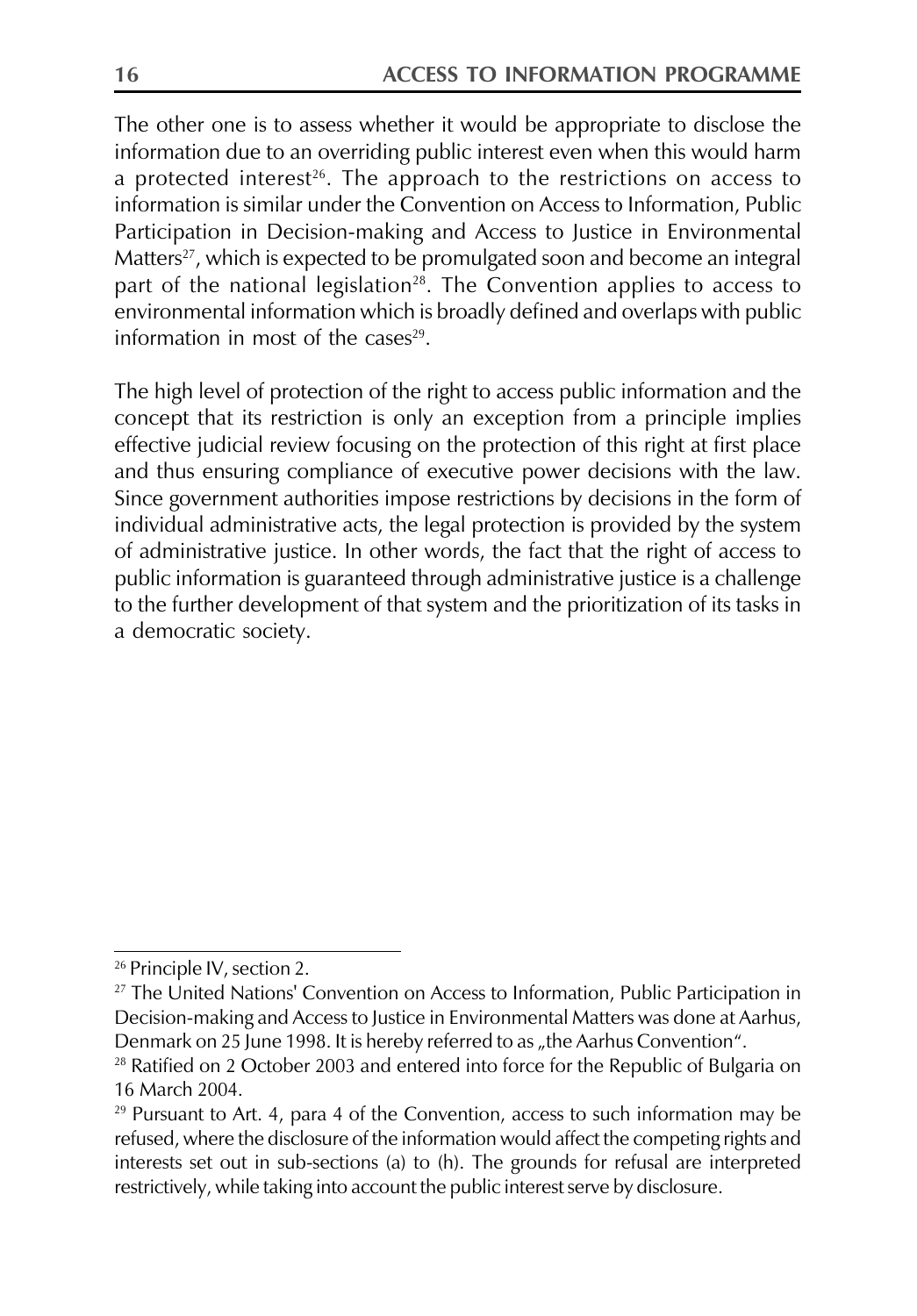#### **SILENT REFUSALS**

The effective protection of the right of access to information needs the existence of remedies also in the cases when there is failure to make a timely decision<sup>30</sup>. This need stems from the indisputable fact that any failure of this kind is an infringement upon the right of access<sup>31</sup>. At the same time, although there is no explicit act in such cases and therefore there are no arguments to be challenged, the level of protection should not be lower than in the other cases. Remedy in court should be equal in all cases and effective, which means that courts should decide on merit.

#### Admissibility of Applications against Silent Refusals

As stated earlier<sup>32</sup>, the issue whether silent refusals are subject to judicial review under APIA was raised in 2001. The court upheld the citizens' right to file complaints against such omissions of administrative authorities. It held that: "to assume that the lack of specific provision in the special law (APIA) establishing the fiction (that failure to decide within the prescribed time limits amounts to silent refusal - Art. 14, para 1 APA) is in fact absence of silent refusal, amounts to denial of justice and of protection of citizens' rights, which is unacceptable. The court may not deny justice even when law is not in place"33.

This approach of the Supreme Administrative Court (SAC) was consistently applied since. It has provided an important guarantee for access to justice in cases of infringement on the access to information right. One can easily imagine that a controversial judgment would make bodies subject to APIA feeling absolutely free to continuously ignore access to information requests; that the citizens' right of access to justice would depend only on the good will of the administrative authority to deliver its refusal in writing; and that

<sup>&</sup>lt;sup>30</sup> Notably in some countries the so-called "silent refusal" is unknown due to the absence of such cases.

<sup>&</sup>lt;sup>31</sup> Per argumentum of Art. 56 in conjunction with Art. 41, para 1 of the Constitution, Art. 6, subpara 4 APIA, Art. 9, section 2(b) of the Aarhus Convention, and Principle IX of Recommendation (2002)2.

<sup>&</sup>lt;sup>32</sup> See Access to Information Litigation in Bulgaria, p. 19.

<sup>33</sup> Ruling No. 8645/16 November 2001 on Administrative Case No. 6393/01 r. of SAC, five-member panel.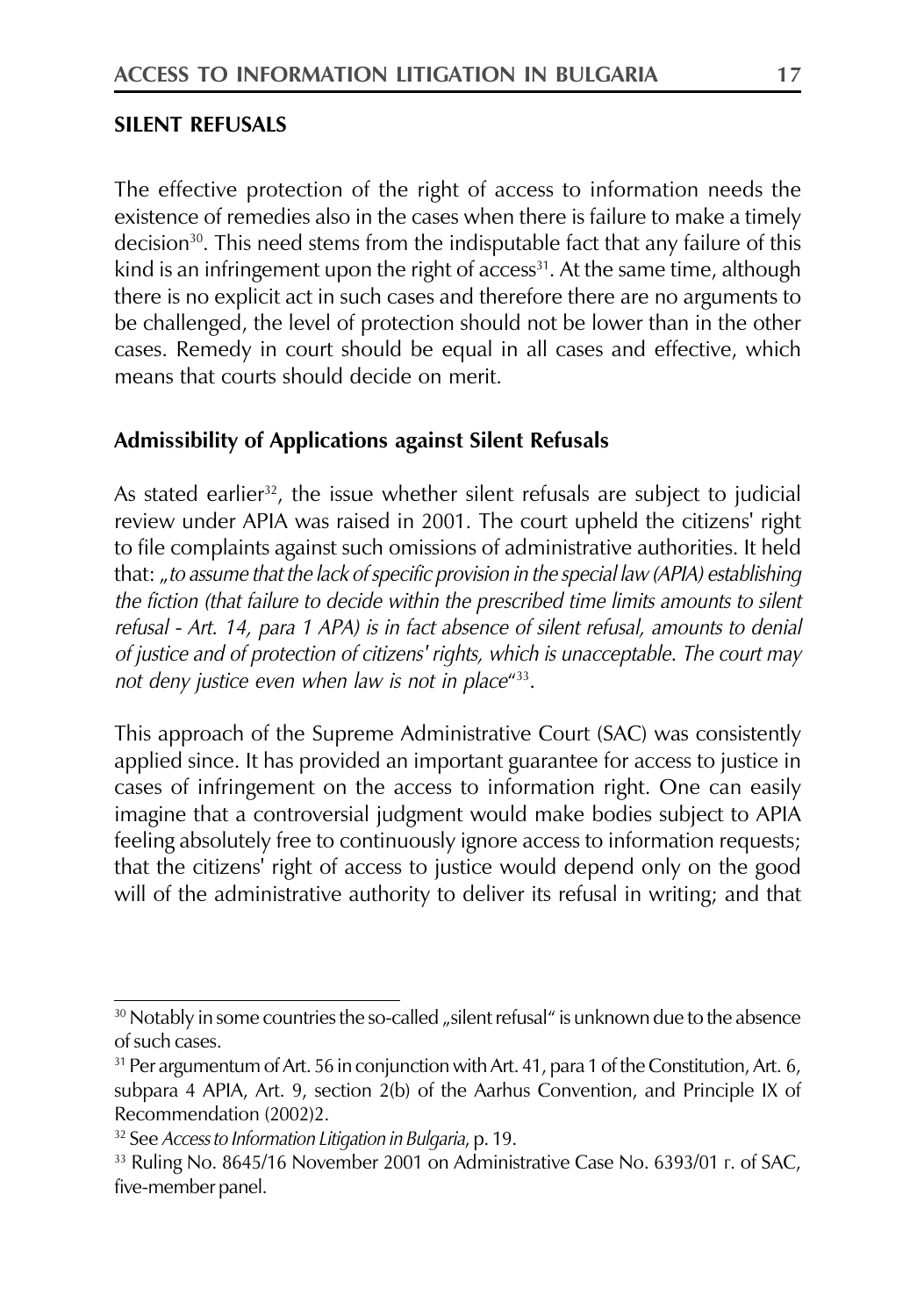administrative authorities would be in unequal position, where those less responsible would benefit<sup>34</sup>.

#### Nature of the Defect in the Case of Silent Refusals

#### **Grounds for Reversal of Silent Refusals**

Having resolved the admissibility issue, the Supreme Administrative Court focused on the issue of lawfulness of silent refusals, treating them as tantamount to individual administrative acts in accordance with the fiction set out in Art. 14, para 1 APA. Some SAC judgements reversed the appealed silent refusal as unlawful. In some of those cases it was not always clearly stated which of the five requirements of the lawfulness test laid down in Art. 41, para 3 APA had been violated. A judgement of a three-member panel of SAC pointed directly to the difficulty to identify the substance of the breach in law: "... the court is not in a position to judge the reasons for the refusal in the context of the substantive law requirements and to see whether a complete or partial refusal had to be given"<sup>35</sup>. Consequently the case could not be solved on merit. Another judgement of a three-member panel of SAC referred to the non-compliance with the prescribed written form of the decision: "there is no administrative act issued in the form as prescribed by the law and therefore the file should be referred back to the administrative authority to make a decision in compliance with the procedural rules<sup>"36</sup>. Hence the court found in addition failure to meet another requirement for the lawfulness of administrative acts, i.e. the procedural law<sup>37</sup>. A more recent judgement of a three-member panel of SAC acting as the instance of cassation concluded that the silent refusal

<sup>&</sup>lt;sup>34</sup> In the amendments to APIA introduced by Borislav Tsekov and a group of Members of Parliament on 26 November 2001 (Reg. No. 154-01-78) it was proposed to amend Art. 40 APIA so that to explicitly provide judicial review over silent refusals as well. Court practices in that regard were still very scarce at that time. At present, however, since the issue has been resolved in court practices, it is questionable that amendment is still appropriate. The reason is that the explicit regulation of silent refusals would be a kind of recognition of its "legitimacy" as a form of decision-making.

<sup>&</sup>lt;sup>35</sup> Judgement No. 1795/26 February 2002 on Administrative Case No. 7176/2001 of SAC, Fifth Division. Thus the defect of the silent refusal is considered to be similar to the lack of reasons in the administrative act. See Access to Information Litigation in Bulgaria, pp. 48 - 49. <sup>36</sup> Judgement No. 2764/2002 on Administrative Case No. 1763/2001 of SAC, Fifth Division. Ibid., p. 92 - 93.

<sup>&</sup>lt;sup>37</sup> The appellant argued in the presented written defence that the silent refusal was in fact failure to comply with all five requirements stated by law (of authority, of form, of substantial law, of procedural law and of purpose of the law). See Access to Information Litigation in Bulgaria, p. 87.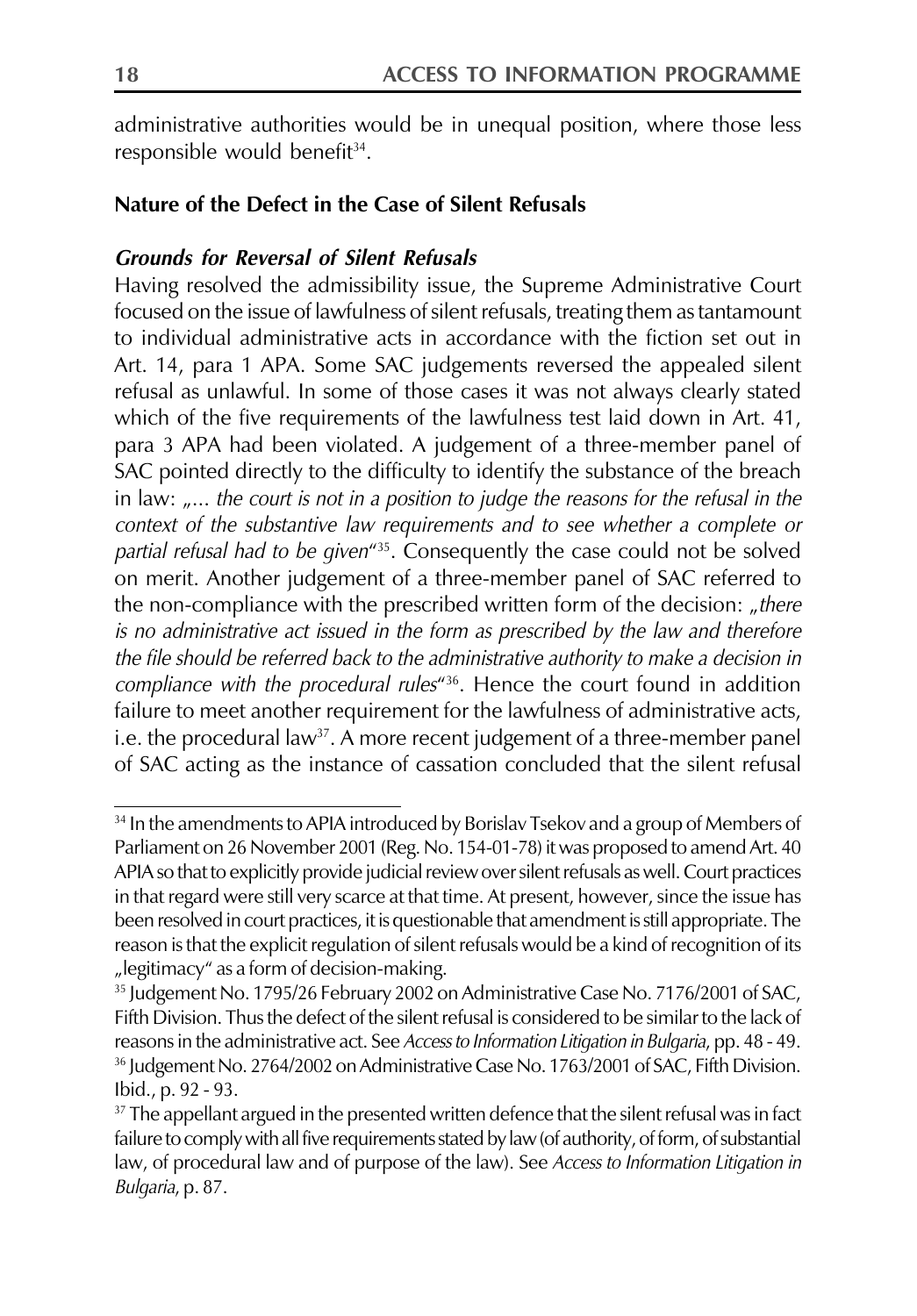"... represents a line of conduct that is impermissible by law. This is so because a fundamental principle of administrative law is the authorities may not act in contravention to what has been prescribed by the law, while Art. 28 APIA contains the imperative obligation of the authorities to make a reasoned decision, especially when they refuse access to information"<sup>38</sup>.

There are cases, where breach of law was found without any further specification: "if the refusal was given by the administrative authority for the reasons laid down in Art. 37, para 1 APIA or other reasons relevant to the case, they had to be spelled out in the refusal itself ...<sup>"39</sup>.

These judgements come to show that the court finds non-compliance of either requirements related to the form, or to the procedural rules or just refers to the lack of reasoning, emphasizing in all the cases the seriousness of the breach of imperative legal provisions

#### Judgement after the Reversal of a Silent Refusal

The next issue related to the consideration of a silent refusal is how should the court determine the obligation of the executive. In some cases taking into account the arguments of the parties the court decides on merit pursuant to Art. 42, para 2 APA<sup>40</sup>. In other cases it assumed that the reasons for the refusal, should have been stated in the refusal itself rather than in the court room<sup>441</sup>. Having accepted that, the same court added that it could not "rule on the legality of reasons (of the decision) that are in fact missing"<sup>42</sup>. Hence court practices are quite contradictory on this issue. All three judgements referred to above were issued by the instance of cassation that upheld the judgments of the Regional Court and the Sofia City Court respectively. As seen from the first two judgements of cassation the court clearly decided on merit, while the third one stated that no judgement could be ruled on merit to replace the missing administrative decision. However, there is no clarity as to why in

<sup>&</sup>lt;sup>38</sup> Judgement No. 2666/31 March 2003 on Administrative Case No. 10261/2002. See also Judgement No. 6009/27 June 2003 on Administrative Case No. 2664/2003, both cases of SAC, Fifth Division.

<sup>&</sup>lt;sup>39</sup> Judgement No. 793/2004 on Administrative Case No. 8302/2003. The silent refusal was again treated similarly to the lack of reasons in the administrative act. See p. 176

<sup>&</sup>lt;sup>40</sup> Judgement No. 2666/31 March 2003 on Administrative Case No. 10261/2002 and Judgement No. 6009/27 June 2003 on Administrative Case No. 2664/2003, both cases of SAC, Fifth Division.

<sup>&</sup>lt;sup>41</sup> Judgement No. 793/2004 on Administrative Case No. 8302/2003. The quotation follows the text cited above. Cf. Footnote 39.

 $42$  Ibid.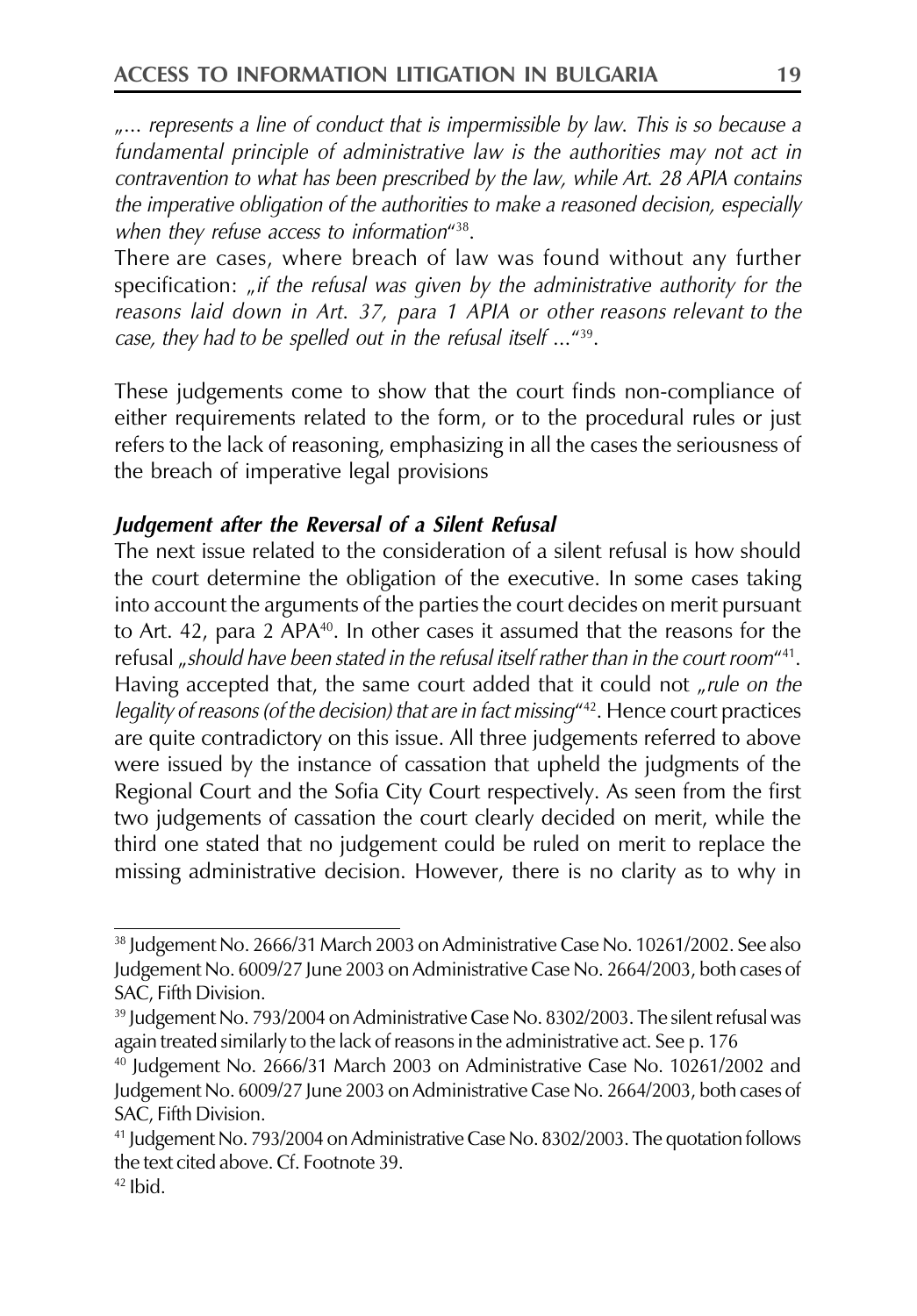one case it was assumed that the issue had to be decided on merit and next time the conclusion was converse.

Furthermore, there is no doubt that where the appeal is rejected the case is decided on merit, i.e. the outcome of the enforceable judgement is the existence of a stabilized administrative act, despite such has not been issued at all $43$ . It is interesting to trace out the approach of the court to cases where the issue is left at the discretion of the administrative authority. In the reasons of one of its judgements of 2002, the five-member panel of SAC agreed theoretically with the legal argument of the appellant that "the court judgement could not come to replace the fictive administrative act as (the court) would intervene in the administrative discretion". However the court added that this argument was not in place in view of the specific facts and the evidence in that particular case<sup>44</sup>. Consequently one can draw the conclusion that according to the court the silent refusal cannot to be ever lawful provided that the administrative authority failed to make a decision using its power of discretion

#### **Are Silent Refusals Null and Void?**

Two three-member panels of SAC issued judgements of special significance to the question of silent refusals legality. They assumed that the failure to comply with the form in the case of silent refusals under APIA was such a material breach that it led their nullity. Two arguments were adduced to support that conclusion. Firstly, APIA does not explicitly provide the fiction of "silent refusals" and therefore the latter are unacceptable, i.e. there is statutory prohibition on inaction. The second argument related to the interpretation in the light of the purpose of the law which gives guarantees for the exercise of the citizens' constitutional right to information. The court ruled, "due to the importance of the social relationships it requlates, the special law does not allow silent refusal as a possible form of administrative act<sup>445</sup>. There are two consequences of this judgement: (i) silent refusals can be complained of without any time limits; and (ii) they represent a line of conduct that is prohibited by law in all cases.

<sup>&</sup>lt;sup>43</sup> Judgement No. 7339/2002 on Administrative Case No. 3362/2002, Judgement No. 1195/2004 on Administrative Case No. 9881/2003, Judgement No. 1461/2004 on Administrative Case No. 8825/2003, all cases of SAC, Fifth Division.

<sup>&</sup>lt;sup>44</sup> Judgement No. 7339/2002 on Administrative Case No. 3362/2002 of SAC, five-member panel. See Access to Information Litigation in Bulgaria, p. 141.

<sup>&</sup>lt;sup>45</sup> Judgement No. 11218/2002 on Administrative Case No. 6471/2002; Judgement No. 12234/2002 on Administrative Case No. 7721/2002, both cases of SAC, Fifth Division. See the latter on p.123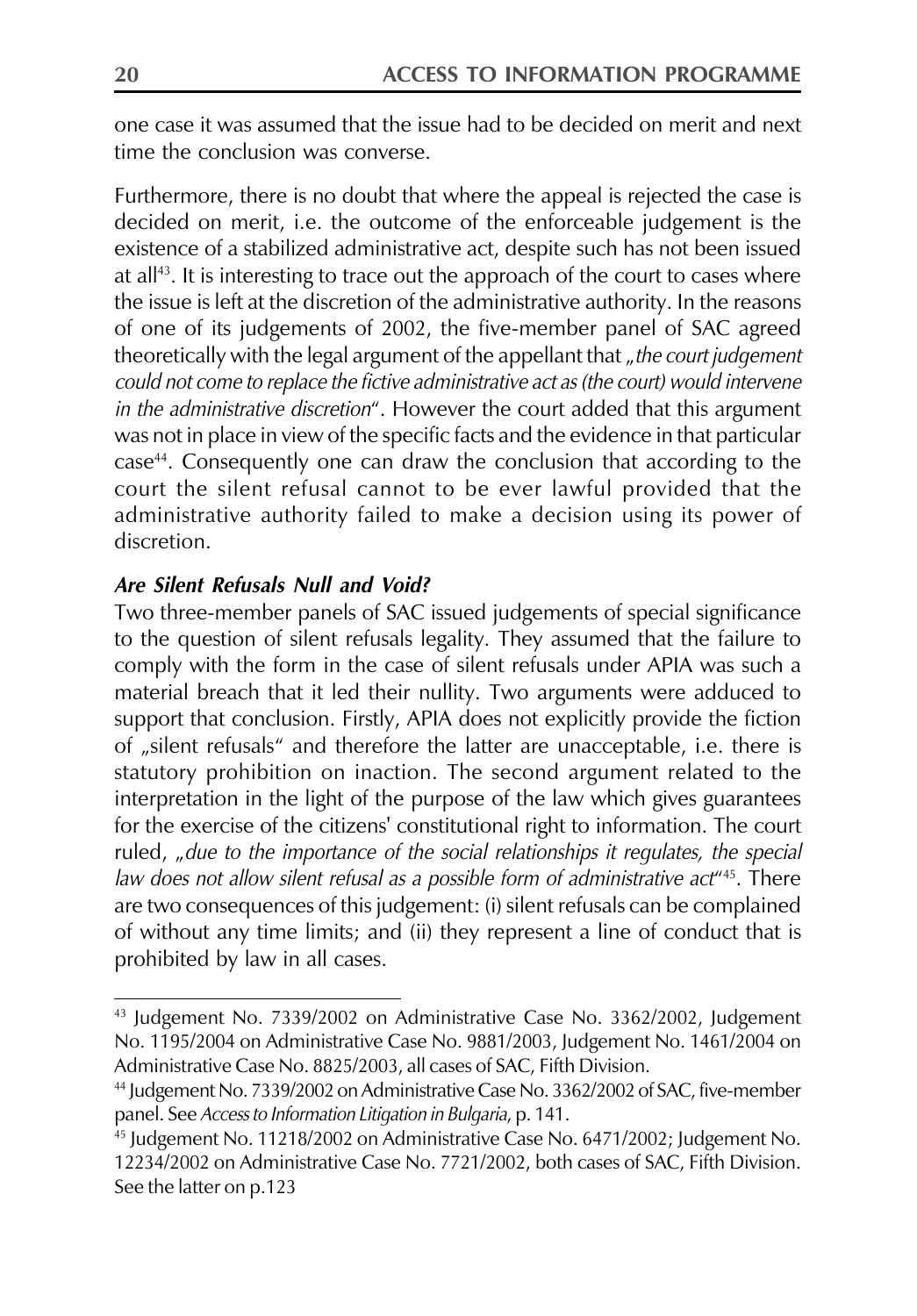The five-member panel did not agree with those conclusions. One of its points was that "the silent refusal is presumed to be an informal act". However, the other point was more interesting - the court stated that to declare the silent refusal null and void "means to deny a decision on merit and restrict its jurisdiction to obligating the authority to make an explicit decision"<sup>46</sup>. The effect of that judgement was the preservation of the judiciary powers to rule on the substantive lawfulness of the silent refusal, i.e. to replace an unlawful refusal in the event of its reversal.

The first important conclusion of this discussion is that the protection of a constitutional right in administrative justice is at issue in the arguments of the above-mentioned judgements. That point was present beyond any doubt for all judges who took part in the discussion. Next, both sides argued for the protection of the citizen's right, i.e. there was unanimity on the need for attaching priority to its protection<sup>47</sup>.

As regards the differences, one has to admit that both the argument on the nullity of silent refusals and the argument on the need for ruling on merit with a view to the effective safeguarding of the right of defence of those who seek information are right in a certain sense. It has been established that since the adoption of APIA silent refusals are still a considerable share of the total number of refusals. A firm opinion that they always contravene the law and may be complained without any time limits has its grounds in APIA in the light of the interpretation of its purpose. It would also produce a tangible effect on the conduct of the executive authorities in the implementation of APIA. At the same time, the protection of the applicant's rights should be effective, recognizing the powers of the court to decide the case involving a silent refusal on merit so that to achieve "the desired result, i.e. to obtain the public information sought<sup>448</sup>. This is the only way for the court to assert its role as a guarantor of citizens' rights in administrative justice and, more specifically, of the right of access to public information. The

<sup>&</sup>lt;sup>46</sup> Judgement No. 5188/2003 on Administrative Case No. 791/2003; Judgement No. 5618/ 2003 on Administrative Case No. 1553/03, see p. 130.

<sup>&</sup>lt;sup>47</sup> That could be seen in all aspects of the discussion, including the dissenting opinion on the Judgement on Administrative Case No. 791/2003: "It is likely that even in cases of silent denial the reasons of the administrative authority could be presumed. In this particular case, however, the applicant is deprived of the opportunity to quess since he is not aware of the essence of the information". See p. 132-133.

<sup>&</sup>lt;sup>48</sup> Judgement No. 5188/2003 on Administrative Case No. 791/2003; Judgement No. 5618/ 2003 on Administrative Case No. 1553/2003, both cases of SAC, five-member panel.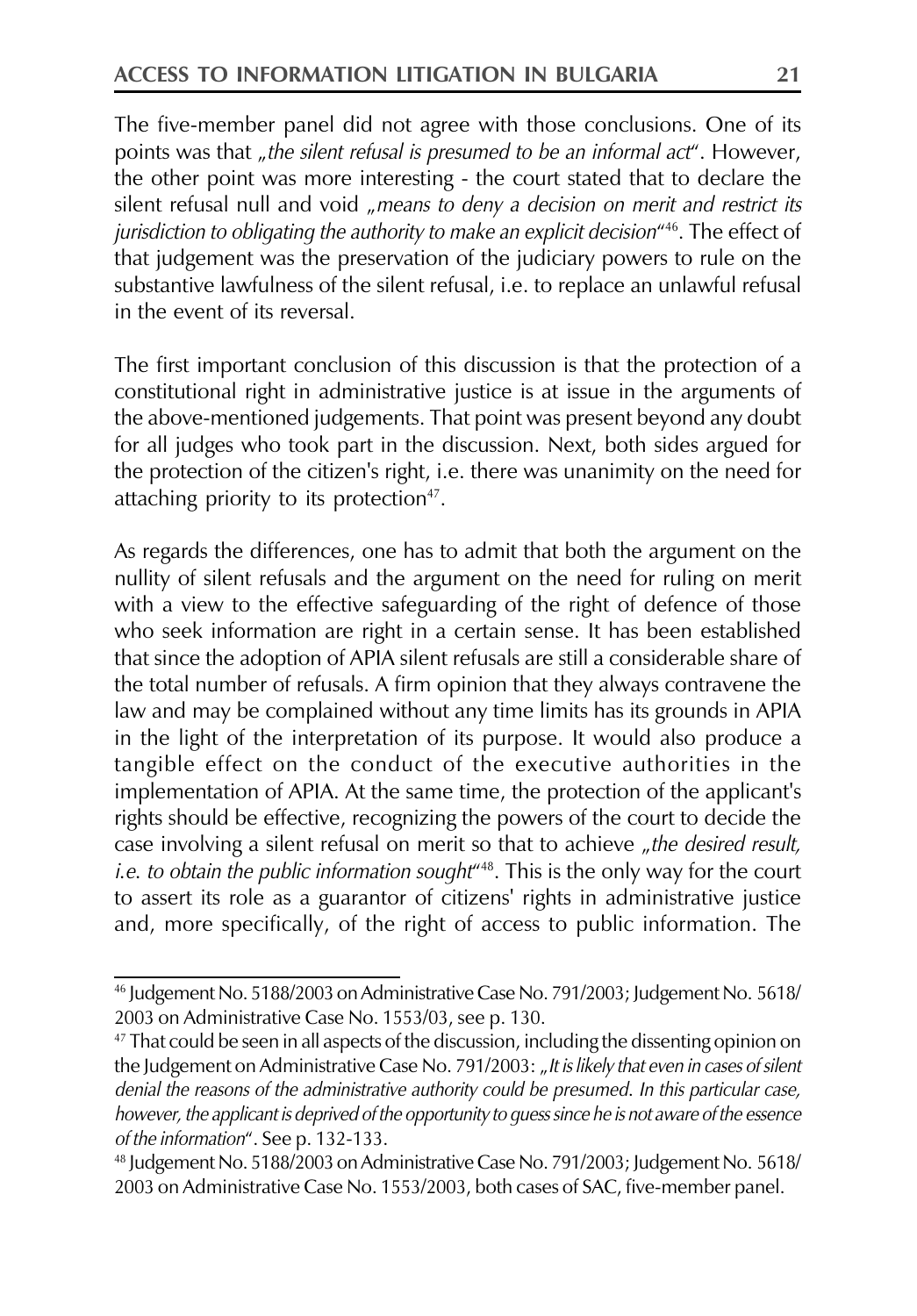problems related to the lack of knowledge of applicants as to the essence of this information so that to effectively exercise the right to protection can be resolved in other ways provided by APIA, e.g. through the court exercising the powers under Art. 41, paras 3 and 4 of the law<sup>49</sup>. Another way to tackle the issue is to set correctly the burden of proof.

This discussion might reach a common view that the violation of the form prescribed by the law is a very serious violation of the law and it can be overcome in the judicial phase only by way of exception. It is appropriate in the cases of lack of explicit refusal to have more stringent requirements posed on the administrative authority to prove the existence of all statutory prerequisites, including the facts that would support a possible explicit refusal in an exhaustive and timely manner<sup>50</sup>. Anyway, one should not allow a situation in which, as a result of the establishment of the defect in the silent refusal, the entities with obligations under APIA find themselves in a more favourable position than the one in which the refusal would be given in the form required by the law. Furthermore, it is not conceivable or fair to make the recognition of the applicant's right in court dependent on the good will of the administrative authority to issue and act in writing<sup>51</sup>.

<sup>&</sup>lt;sup>49</sup> The issue is examined elsewhere in this text.

<sup>&</sup>lt;sup>50</sup> On the burden of proof, see K. Lazarov, op.cit. 64 - 64.

<sup>&</sup>lt;sup>51</sup> Recommendation (2002)2, Principle IX and the Aarhus Convention make no distinction in the legal remedy depending on the form of infringement of the right (partial or full refusal to provide access to information, dropping, failure to examine within the prescribed time limits or inaction respectively).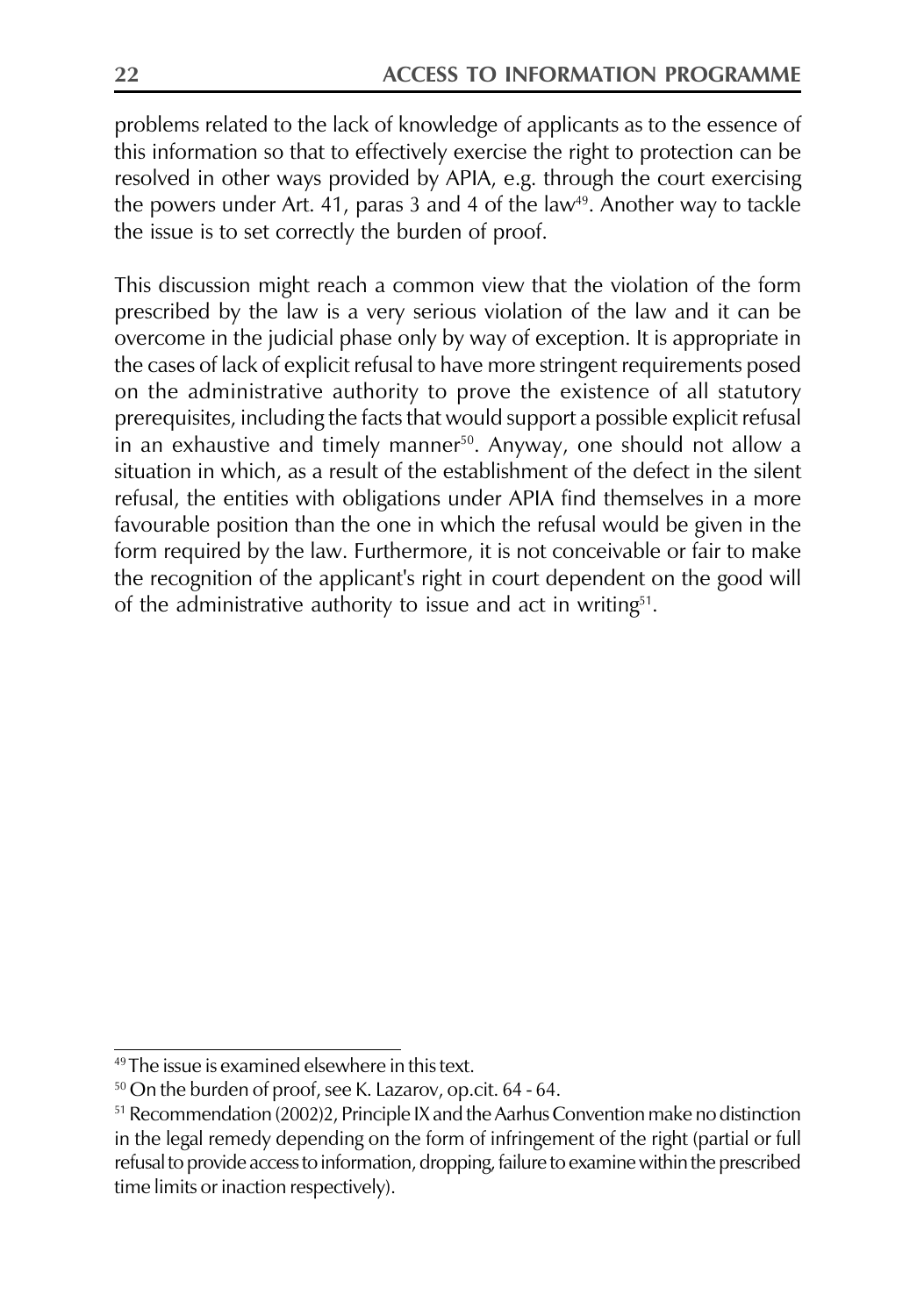#### WHO HAS TO PROVIDE INFORMATION UNDER APIA? **JURISDICTION IN CASES OF REFUSAL TO PROVIDE ACCESS**

The issue as to who exactly is obliged to provide access to public information under APIA has been often raised.

The legislation offers the following solution. Pursuant to the provisions of Art. 3, para 1 APIA, these are the central government authorities and local governments, while para 2 adds also public law entities other than government authorities and two more categories of entities which have obligations only with regard to a specific type of information. These are natural persons and legal entities with regard to the activities they carry out with financing from the consolidated state budget, and the media with regard to the information related to the transparency of their operation as described in detail in Art. 18 APIA

It should be noted that APIA covers a wider range of entities obligated to provide information than Recommendation (2002)2 does. The Recommendation envisages the government authorities and within this meaning these are the state and the administration at the national, regional and local level, as well as natural persons or legal entities insofar as they perform government functions or exercise administrative powers in accordance with the provisions of the national legislation. As is seen, these categories fit into the government authorities and local governments under Art. 3, para 1 APIA and the public law entities under Art. 3, para 2, subpara 1 and APIA covers two more categories, i.e. budget financed entities and the media. The comparison between the provisions of APIA and the Recommendation comes to show that public law entities are described more clearly in the Recommendation by specifying that these are natural persons and legal entities performing government functions or exercising government powers as prescribed by the law. The Explanatory Memorandum to the Recommendation makes it clear that in some Member States the obligation is extended also to natural persons and legal entities providing services in public interest or private enterprises financed with state budget resources.

Two major points have to be made with regard to the entities obligated to provide information, i.e. government authorities, in the context of administrative and judicial practices.

First, it is common practice of regional subdivisions to refer the access requests to the head office instead of handling them. They claim that only the head office is subjected to APIA. Those practices even led to the need to specify in the amendments to APIA adopted at first reading in May 2003 that both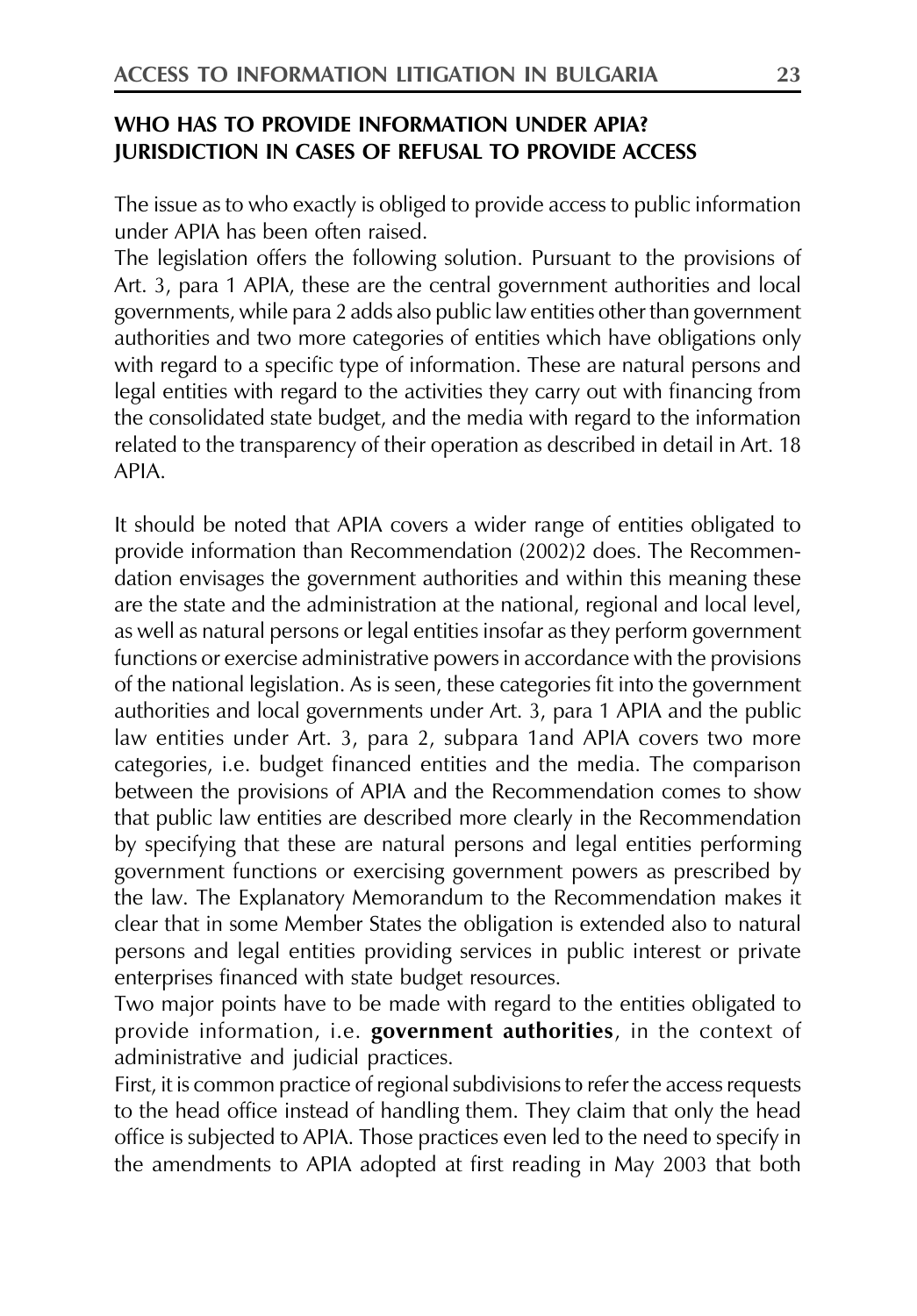government authorities and their regional subdivisions have obligations under the law.

Another common practice is that persons different from the respective government authorities sign refusals to provide access to information. Often these are heads of administrative units like, for example, directorates. In this respect, the court practice out of AIP litigation and other monitored cases reveals that there is not unanimous opinion as to the jurisdiction in cases of refusal to provide access to information; whether it follows the entity that is obligated under the law or the specific officials who has signed the refusal. This lack of clarity on that matter is one of the main reasons for the delayed hearing of cases concerning the access to information and their wandering around court instances. Therefore we are going to discuss this aspect of court practices further below. Before that we shall focus on court practices related to the entities under Art. 3, para 2, subparas 1 and 2 APIA: public law entities and budget financed legal entities<sup>52</sup>.

The previous publication on selected cases<sup>53</sup> highlighted some judgements, whereby the Sofia City Court (SCC) considered the National Health Insurance Fund (NHIF) to be an entity with obligations under APIA. Later on, in 2003, two more cases were heard with the support of AIP, where NHIF was the respondent and the court once again examined the issue whether the Fund had obligations under APIA or not. In both cases the judges reached the conclusion that NHIF had obligations in its capacity of a public law entity other than the government authorities within the meaning of Art. 3, para 2, subpara 1 APIA. In the case of the Institute for Market Economy<sup>54</sup> the court assumed that: "Pursuant to the provisions of Art. 6, para 1 of the Health Insurance Act (HIA), NHIF is established as a legal entity based in Sofia with the task to implement the mandatory health insurance. The provisions of the law lead to the conclusion that NHIF is a legal entity of public law and it is not included in the system of government authorities or local governments within the meaning of Art. 3, para 1 APIA and therefore NHIF should be assumed to be a public law entity within the meaning of Art. 3, para 2 APIA".

<sup>&</sup>lt;sup>52</sup> This contradiction has been recently resolved by Decision No 4 of 2004 of the SAC Plenum, taken on 22 April.

<sup>&</sup>lt;sup>53</sup> See Access to Information Litigation in Bulgaria.

<sup>54</sup> The Institute for Market Economy Foundation versus NHIF (Administrative Case No. 2295/ 2001 SCC AD III-c panel, Administrative Case No. 2471/2003 SAC, Fifth Division).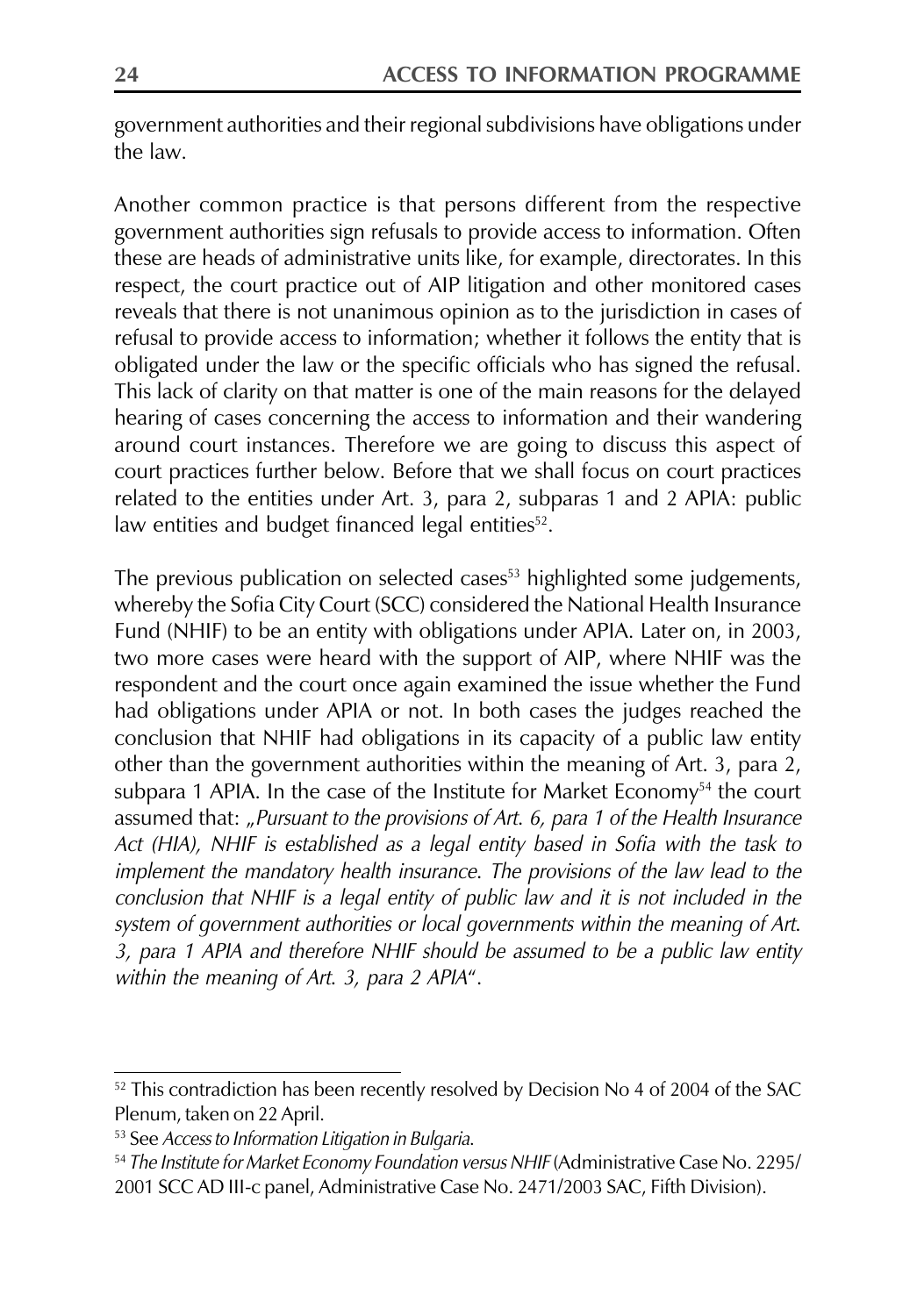The same concludion, although in a different way, was reached in the case of Dr. Dimitar Zaekov<sup>55</sup>: "NHIF is a legal entity belonging to the category of institutions rather than the category of corporate entities. At the same time, its activities of providing the mandatory health insurance scheme are of substantial interest to society and they are requlated with imperative legal provisions, which give grounds to consider the latter to be of public rather than private nature. All this comes to show that although NHIF does not belong to the system of the state authorities still it is a public law entity within the meaning of Art. 3, para 2, subpara 1  $APIA''$ 

Still scarce are court practices concerning the entities under Art. 3, para 2, subpara 2 APIA, i.e. natural persons and legal entities financed from the budget. There continues to exist substantial lack of clarity with regard to the application of these provisions.

For instance, it is unclear whether companies with 100 % state/municipal ownership of their capital are entities with obligations under the law or whether the government share is irrelevant and the only thing that matters for the application of subpara 2 is whether the company receives financing from the state budget for the respective year or not. The lack of clarity is caused also by the lack of a legal definition of the words "activities financed from the consolidated state budget". For example, the refusal by the Minister of Public Administration Dimitar Kalchev to provide a copy of the contract with Microsoft for the supply of software to the public administration<sup>56</sup> stated that the signing of a contract between the government and a private company did not turn the latter into an entity with obligations under the law because the agreed payments were consideration for services provided rather than an act of financing.

There was an opportunity, albeit indirect, for the court to give its interpretation of the provisions of Art. 3, para 2, subpara 2 APIA in the case that heard the refusal by the Mayor of the Municipality of Vidin to provide a copy of the contract between the municipality and the municipal company Chistota on the reduction of the number of stray dogs in the city $57$ .

<sup>&</sup>lt;sup>55</sup> Dr. Dimitar Zaekov versus NHIF (Administrative Case No. 3208/2002 SCC AD III-d panel).

<sup>&</sup>lt;sup>56</sup> AIP, Stoicho Katsarov and Ivan Ivanov versus the Minister of Public Administration (Administrative Case No. 9502/2003 SAC, Fifth Division).

<sup>&</sup>lt;sup>57</sup> Lyubov Gusseva versus the Municipality of Vidin (Administrative Case No. 35/2003 VRC, Administrative Case No. 8752/2003 SAC, Fifth Division).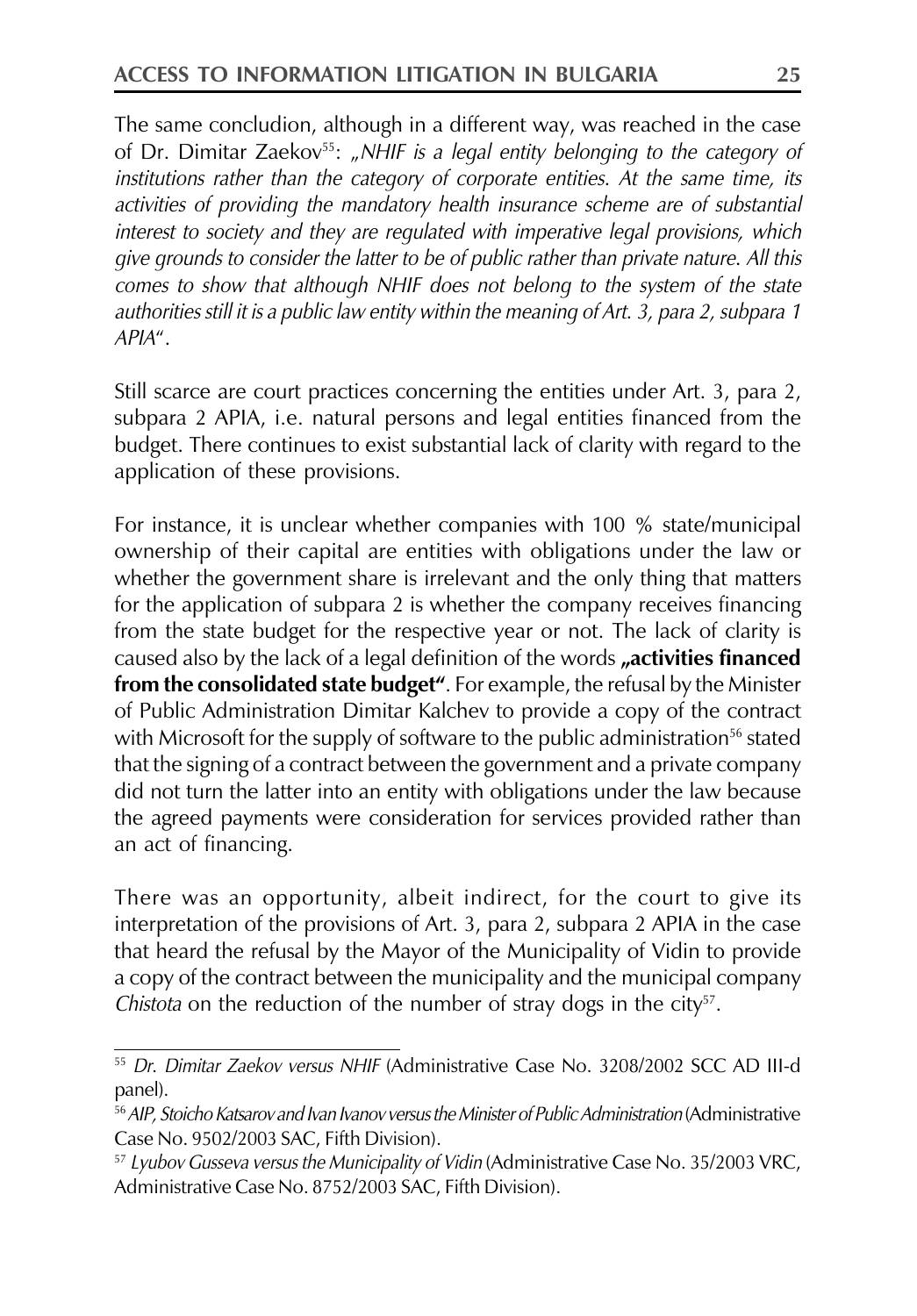The Mayor refused access to that information pursuant to Art. 37, para 1, subpara 2 APIA, stating that the information concerned the interests of a third party and the latter had not given its consent with the disclosure of the requested information. No comments are needed for the purposes of this paper but one cannot ignore the fact that a letter by the manager of the municipal company was present in court, where the manager said he did not agree with the disclosure of the information because of bad relations with the applicant. The refusal was challenged on grounds that the consent of the company was not needed in that particular case because the company was municipal and performed its activities in public interest and with public resources and therefore the provisions of Art. 31, para 5 APIA applied to the case as the consent of the third party was not needed where the third party itself had obligations under the law. Subsequently the Vidin Regional Court (VRC) issued its judgement to reverse the refusal, assuming that Art. 31, para 5 did apply to the case since the requested information was public by nature and the consent of the company was not needed. Regrettably, the lack of reasons to show how the court reached the conclusion that the company had obligations under the law failed to shed more light on the interpretation of Art. 3, para 2, subpara 2 APIA.

The last case related to Art. 3, para 2, subpara 2 APIA heard the silent refusal of the chairman of a local community centre (chitalishte)<sup>58</sup>. The interpretation of the Burgas Regional Court (BRC) was in the sense that when an application for access to information was served to a legal entity: "... it has to take into consideration also the restrictive provisions of Art. 3, para 2, subpara 2 as to the nature of information". The conclusions of the court in this respect were as follows: "In accordance with the above mentioned legal provisions, the requested information is determined by those activities of the legal entity that are carried out with financing from the consolidated state budget. This is also the framework, within which public information can be sought from the legal entity - it has to refer to a specific activity financed from a specific source specified in the law".

As stated earlier, court practices are rather inconsistent and controversial as relates to the jurisdiction in cases of information refusals, where they are signed by officials other than the respective government authority, e.g. the director of a directorate. On the other hand, often the official representing the government authority and the public servant who has signed the refusal

<sup>58</sup> Apostol Stoichev versus Hristo Botev Local Community Centre - village of Banevo (Administrative Case No. 210/2003 BRC, Administrative Case No. 88258/2003 SAC, Fifth Division).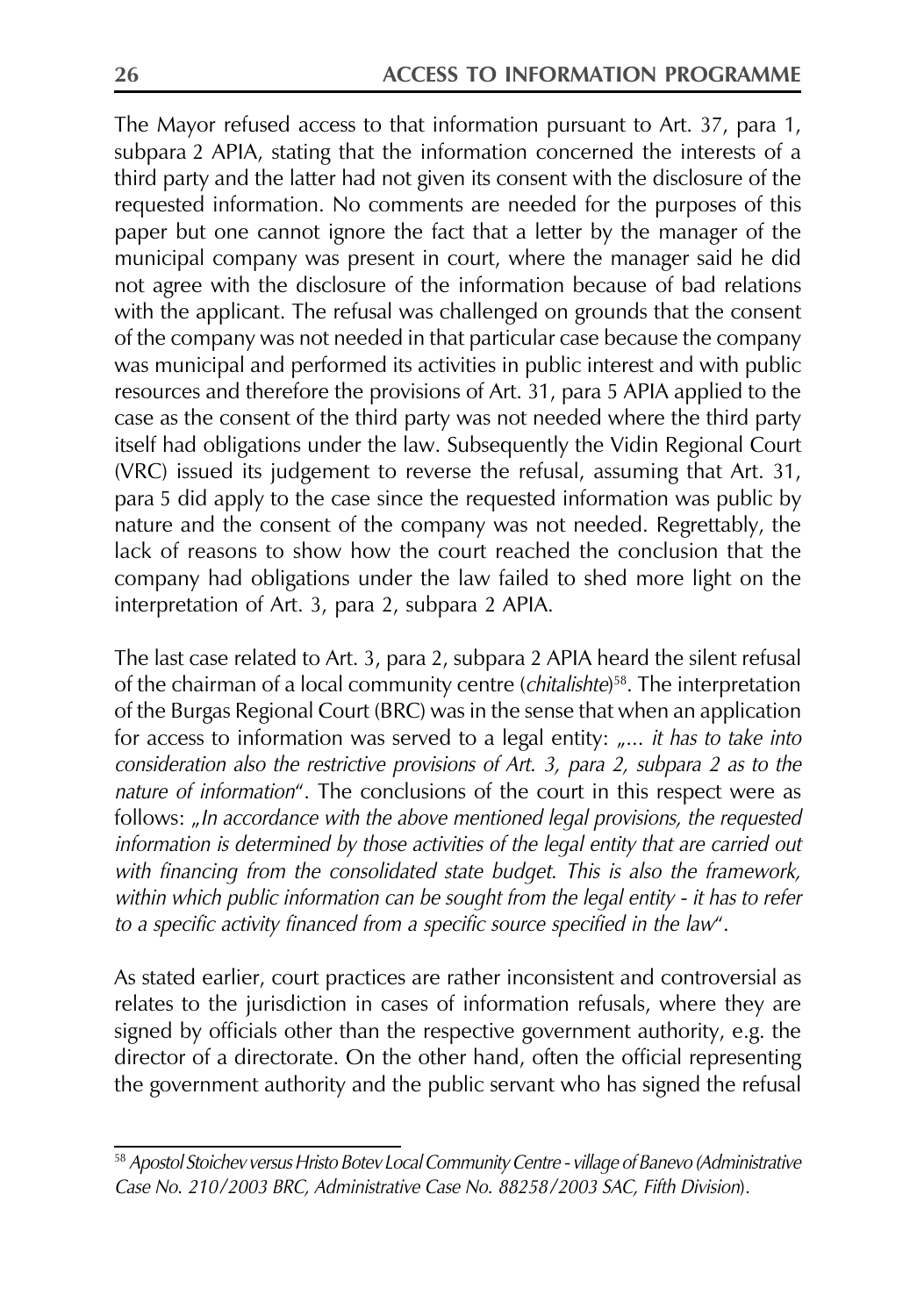are not the same person, since in most institutions there is an officer designated to be responsible for applications<sup>59</sup>. The ground of this delegation is Art. 28 of APIA, which reads that the requests shall be examined within certain time limits and the authorities or persons expressly designated by them make the decision to grant or refuse access. At the same time, Art. 41, para 1 APIA states that the decisions to grant or refuse access to information are subject to appeal before either the regional courts or SAC, depending on the level of the executive authority that has issued the act. It is sufficient to present the opinion of the court of two cases in which AIP was involved to illustrate the point.

In the case Vassil Chobanov versus the Council of Ministers<sup>60</sup> the appeal against the refusal by the Council of Ministers (CoM) was lodged with SAC, while the refusal was signed by the Director of the Government Information Service (GIS). A three-member panel referred the case to SCC because it decided that the director of a directorate would not fall within its jurisdiction as determined in Art. 5 of the Supreme Administrative Court Act (SACA). Later on, the ruling was appealed before a five-member panel. One of the arguments was that the Director of GIS was authorised to make decisions on access to public information requests with an order by the Prime Minister but it is still on behalf of him. This did not turn the director into an administrative authority within the meaning of APIA or the Public Administration Act, where Art. 19 specified the bodies of executive power. The five-member panel of SAC rejected the appeal and left the earlier ruling in force, referring the appeal to SCC. In its reasons, the court assumed that the words **"for its decision**" used in Art. 28, para 2 indicated unambiguously that the person designated by the respective authority would make a decision on the application for access on his or her own behalf rather than on behalf of the body that had authorised him or her. Therefore, the court went on, the provisions of Art. 40, para 1 APIA had to be given wider interpretation in the sense that refusals were to be appealed before the respective court, depending on the authority or the person having issued the act.

<sup>&</sup>lt;sup>59</sup> Under Bulgarian law "state organ" is the head of the respective institution (Minister of ministry or Executive Director of agency etc.), while other servants could sign a document on behalf of the institution only after a specific authorization

<sup>&</sup>lt;sup>60</sup> Vassil Chobanov versus the Council of Ministers (Administrative Case No. 1913/2003 SAC, Fifth Division, Administrative Case No. 3559/2003 SAC, five-member panel, Administrative Case No. 1822/2003 SCC AD III-z panel).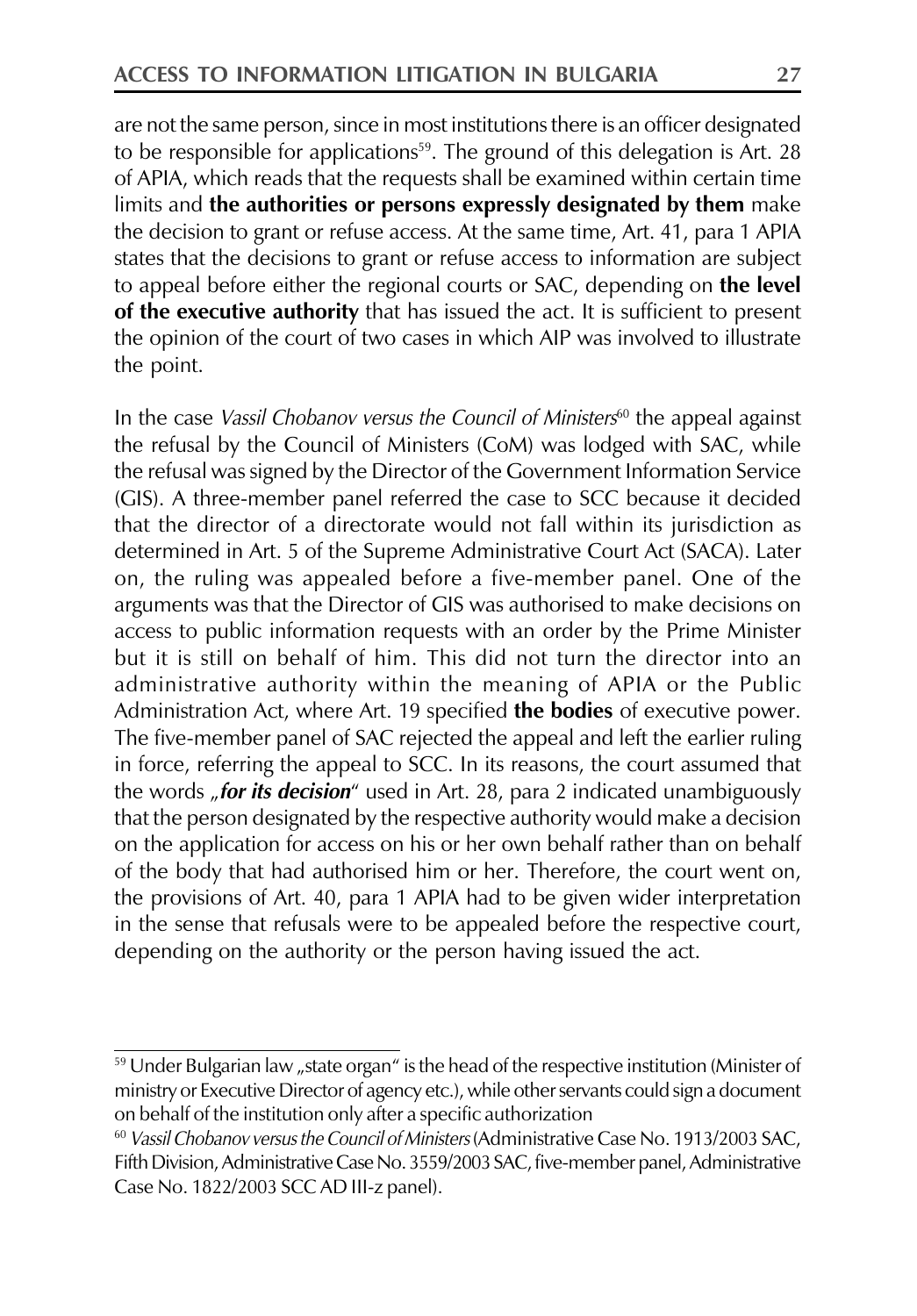SAC abandoned that practice in the case AIP versus the Council of Ministers<sup>61</sup>, where the challenged refusal by the CoM was again signed by the Director of GIS. At the court hearing held on 6 June, the barrister representing the Council of Ministers raised objections with regard to the jurisdiction in the light of the existing practices in similar cases and pleaded to the court to drop the proceedings and refer the case to SCC. The arguments to support that position were that the decision on the refusal had not been made by any of the authorities envisaged in Art. 5 SACA and that there was an order by the Prime Minister to designate the director as the person to reply to the applications for access to information. Having received the order by the Prime Minister, the court did not drop the proceedings and heard the case on merit, stating that it would rule on the objection raised with regard to the lack of jurisdiction in its final judgement. The court held that the case had to be heard by SAC due to the subject-matter of the dispute and the Prime Minister's order presented by the respondent. The reasons were as follows: "... where a government authority (public law entity under Art. 3, para 1) receives a request for information, kept beyond any doubt by that authority, the fact that a person from its administration has been expressly authorized to make the decision does not lead to "replacement" of the authority subjected to the law. In other words, in the case of authorization, where the person who signed the decision and the authority (or its representative) are different persons, there is no change of jurisdiction. Whether it is the jurisdiction of SAC or SCC depends on which is the authority with obligations under the law (a collegiate or single-member government authority) rather than on who is the person designated under Art. 28, para 2 APIA and what administrative unit this person is the head of within the structure of the government authority".

<sup>&</sup>lt;sup>61</sup> AIP versus the Council of Ministers (Administrative Case No. 9898/2002 SAC, Fifth Division, Administrative Case No. 11243/2003 SAC, five-member panel).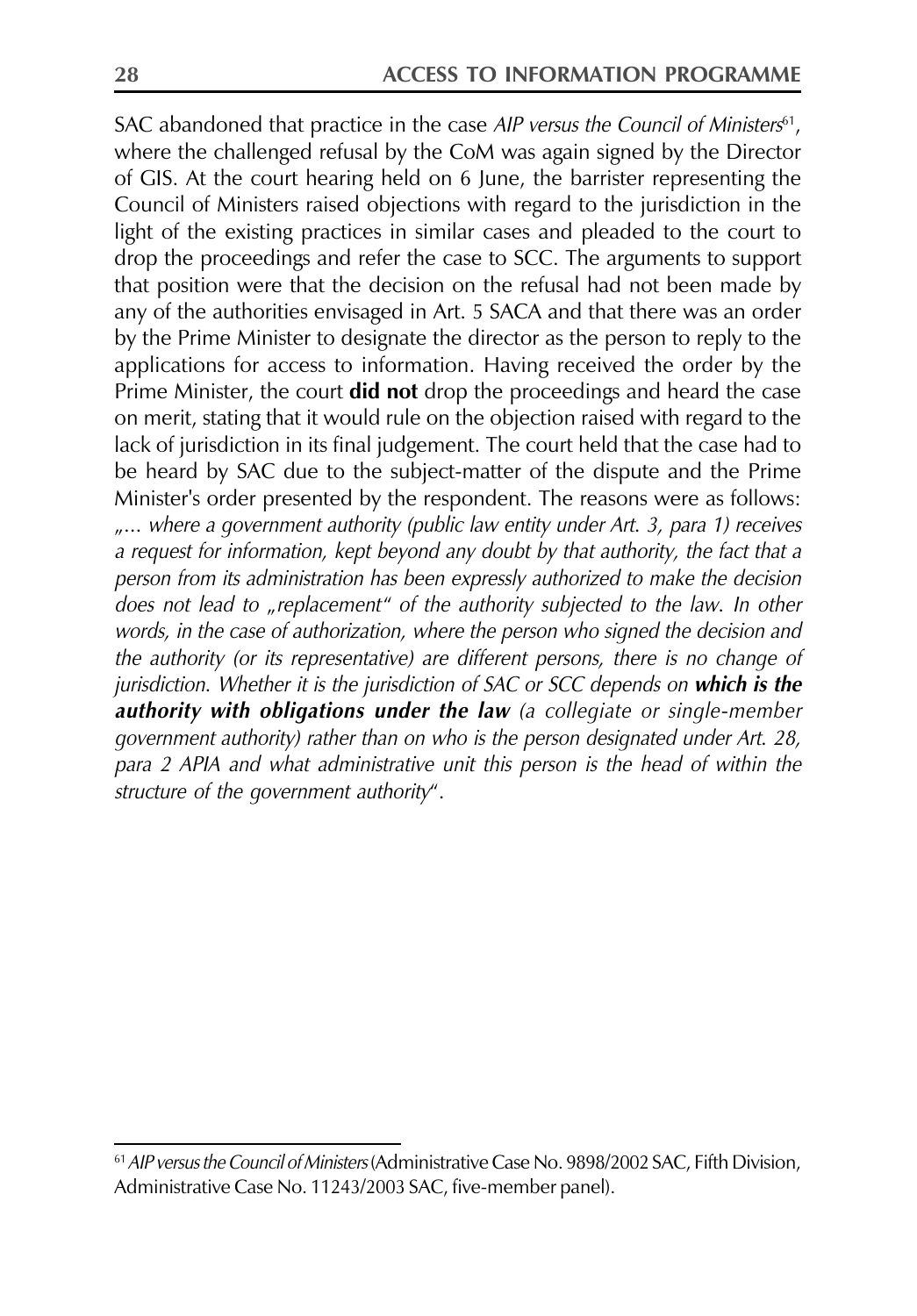#### FORMULATION OF ACCESS TO INFORMATION REQUEST. **ACCESS TO INFORMATION OR ACCESS TO DOCUMENTS?**

The provisions of APIA concerning the content of the application for access seem, at first glance, to be intended solely to facilitate the process of requesting and obtaining access to information. Court practices, however, revealed that the wording of the request could be disputable.

The issue of the wording relates to the interpretation of the provisions of Art. 25, para 1, subpara 2 APIA, whereby the access request is required to include a description of the requested information, and Art. 29, para 1 which reads that if it is not clear what exactly information is sought or it is described in too general terms, the seeker should be advised thereof and has the opportunity to specify the subject-matter of the requested information. Obviously, the legislator have introduced these provisions in order to ensure a simple and fast procedure for the citizens, while minimizing formalities (Art. 24 provides also "oral information requests") rather than to facilitate public administration to decline access requests. This understanding takes account of the fact that the administrative authority is always put in a favorable position compared to the individual citizens as it is in possession of the information in question and knows it.

The provisions of APIA to this effect comply with the standards set out in Recommendation (2002) 2, where Principle V reads that formalities in connection with the written requests have to be minimized. It should be remembered that the approach of the Recommendation implies that the same principle should apply to oral requests, too. Moreover, the very existence of the opportunity to ask orally makes it easier for citizens willing to draw up a picture of the activities of government authorities.

The problem of the access requests formulation have been considered in several judgements of SAC. It was approached from the aspect of whether the law means access to documents or access to information. In 2003, SAC continued to rule that APIA entitles citizens to access information rather than documents. Furthermore, if a citizen requested access to a document (i.e. if he or she opted for the wording "please provide a copy of this or that contract or administrative order"), the administration was not even required to reply or the provisions of Art. 29 APIA applied as those were cases, where the request was "too general" and the applicant had to be advised thereof in order to specify the subject-matter of the request.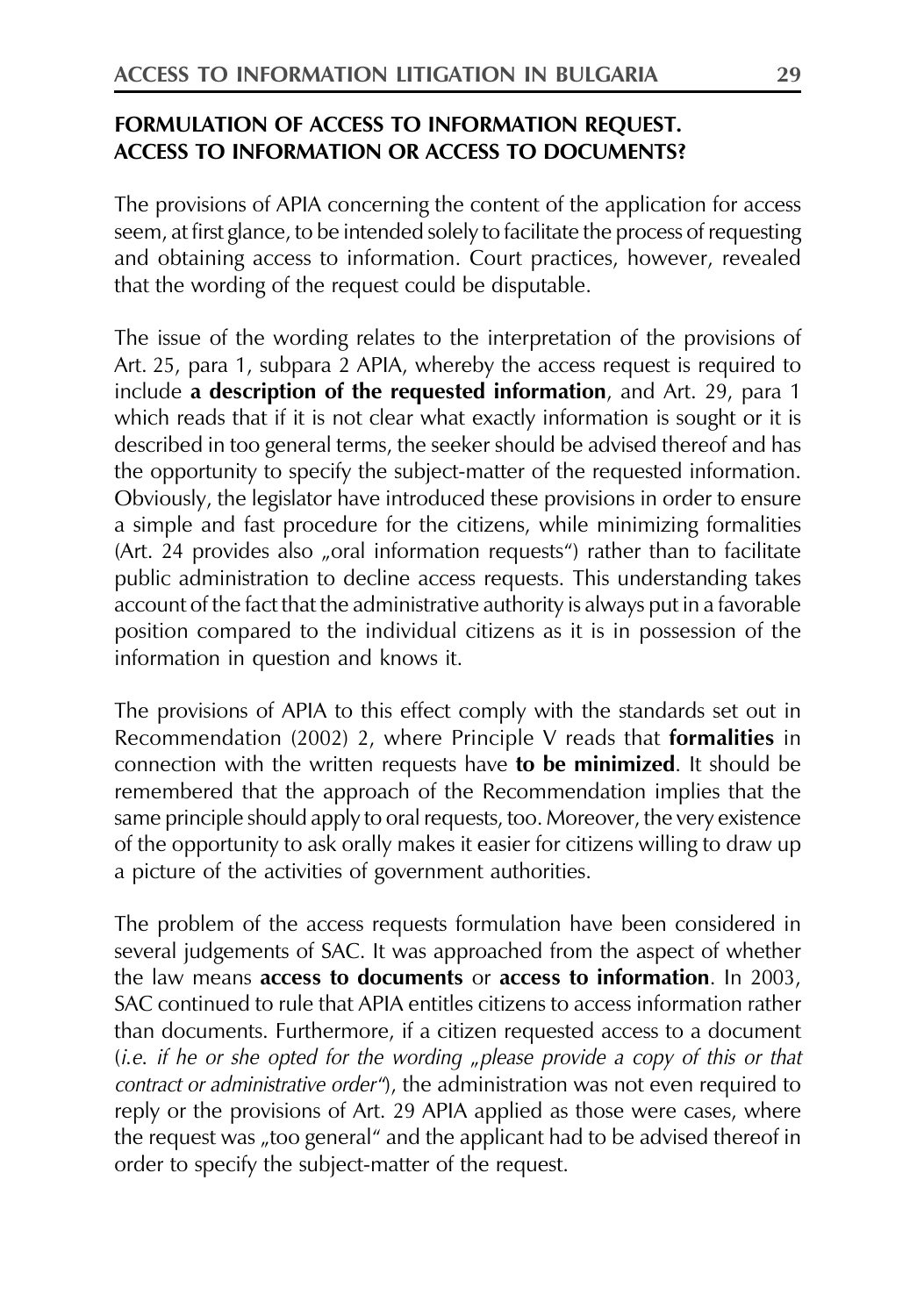In its judgement on the case concerning the contract of the Minister of Finance (MF) with the British consulting company Crown Agents, SAC came to the conclusion that Art. 25, para 1, subpara 2 APIA required a description of the requested information, while the content of the request made it clear that there was no such description. The conclusion of the court was supported with the argument that if the request was formulated as referred to a copy of the contract, the requirement set out in Art. 25, para 1, subpara 2 APIA could not be considered to have been satisfied insofar as the contract was the physical carrier of the public information sought but not the information per se in accordance with the legal definition laid down in Art. 2 APIA. Similar were the considerations of SAC in the case that the journalist Alexey Lazarov<sup>62</sup> brought in 2002 against the refusal of the Council of Ministers to provide a copy of the verbatim record of the first session of the cabinet. In the Lazarov case, a five-member panel of SAC found that, while requesting a copy of the verbatim record, the journalist failed to meet the requirement of Art. 25, para 1, subpara 2 APIA to give a description of the requested information and the request was formulated in a too general way, specifying only the preferred form of access as required under Art. 25, para 1, subpara 3 APIA.

Notwithstanding all these findings, the court reversed the refusal of the Minister of Finance to provide a copy of the agreement with Crown Agents as given in violation of administrative procedural rules. The Minister of Finance appealed that judgement before a five-member panel. It is more interesting to note that the cassation appeal challenged also in that part the judgement where the court assumed that the Minister failed to advise the information seeker to specify the subject-matter of the requested information (the procedure under Art. 29 APIA). The arguments of the appeal to that effect were that the wording of the application was not unclear; moreover, the Minister had made a decision on the request to receive a copy of the contract signed between the MF and Crown Agents. The reason, in the opinion of the administrative authority, was that the information request did contain an accurate and specific description of the requested information, i.e. access to the content of the contract signed or those parts thereof which did not contain classified information. Subsequently a five-member panel confirmed the reversal of the refusal by the Minister of Finance but it found that indeed the judgement of the three-member panel was ruled in violation of the law with regard to the description of the requested information and the

<sup>&</sup>lt;sup>62</sup> Alexey Lazarov versus the Council of Ministers (Administrative Case No. 7189/2001 SAC, Fifth Division., Administrative Case No. 1543/2003 SAC, five-member panel).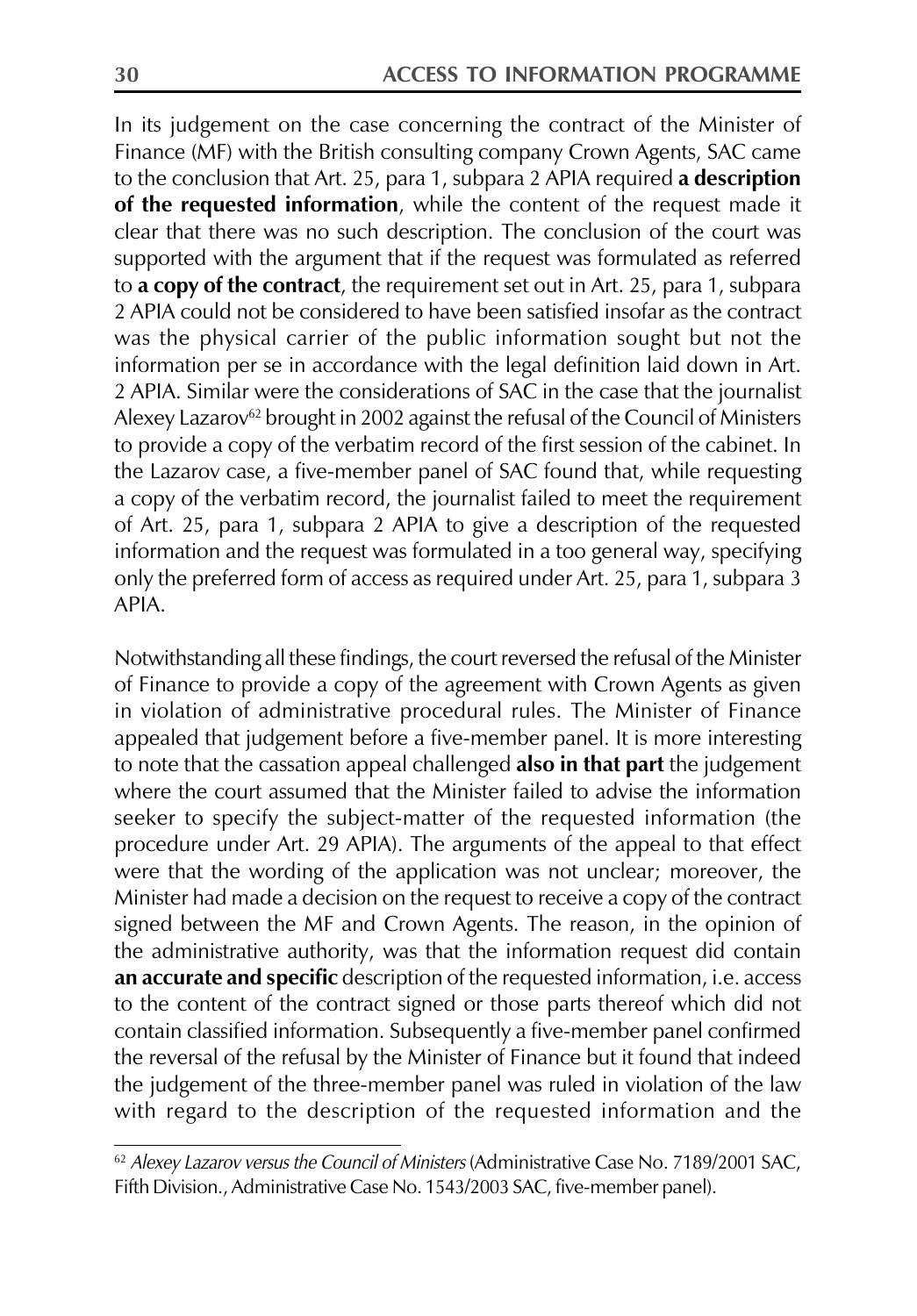applicability of Art. 29 APIA, stating the following: "It is obvious that by requesting a copy on paper, the citizen requested access to public information contained in the clauses of the agreement rather than in the set of 110 sheets of paper as the physical carrier of public information. In this particular case, the generic term "agreement" is specified and what is requested is not just any agreement but the one signed between the Bulgarian Government and the British consulting company Crown Agents. As is seen in the conduct and the procedural statements of both sides to the dispute, they are clearly and undoubtedly aware of what exactly public information was requested".

Obviously the major problem stems from the fact that where an access request refers to agreement, contract, administrative order, verbatim record, etc., this could be seen either as specification of the requested information or only as notification of the form of its carrier. However, it is still unclear why the court continues to examine the issue whether the requirement for specification of the information is complied, where access to an agreement/ contract/verbatim record/administrative order was denied. Once the entity subject to APIA refuses to provide access, it makes it perfectly clear that was aware of the precise type and content of the information sought. For instance, in the case of Vassil Chobanov against another refusal of the Council of Ministers<sup>63</sup> to provide a copy of the verbatim record from one of its meetings, having concluded that the applicant had to specify the content of the information, the court continued two sentences further below in the text of the judgement to say that "the verbatim record related to the meeting of the Council of Ministers, where an amending bill was discussed and there was no **dispute between the parties** that it was a case of a request for access to public administrative information"<sup>64</sup>.

Another judgement of SAC raised the same issue in hearing the appeal of Apostol Stoichev<sup>65</sup> against the silent refusal by the chairman of a local community centre (*chitalishte*). The court came to the conclusion that the

See: http://www.aip-bg.org/library/laws/apia.htm

<sup>&</sup>lt;sup>63</sup> Vassil Chobanov versus the Council of Ministers (Administrative Case No. 1822/2003 SCC) AD III-h panel).

<sup>&</sup>lt;sup>64</sup> APIA distinguishes between official and administrative information, held by public authorities. While the first category relates to documents issued in the circle of competence of authorities subject to the law (Art. 10), the latter consists of all the other documents created in connection with the former or just anyhow related to the function of the same authorities (Art. 11). Both the categories are publicly available in principle.

<sup>65</sup> Apostol Stoichev versus Hristo Botev Local Community Centre - village of Banevo (Administrative Case No. 210/2003 BRC, Administrative Case No. 88258/2003 SAC, Fifth Division).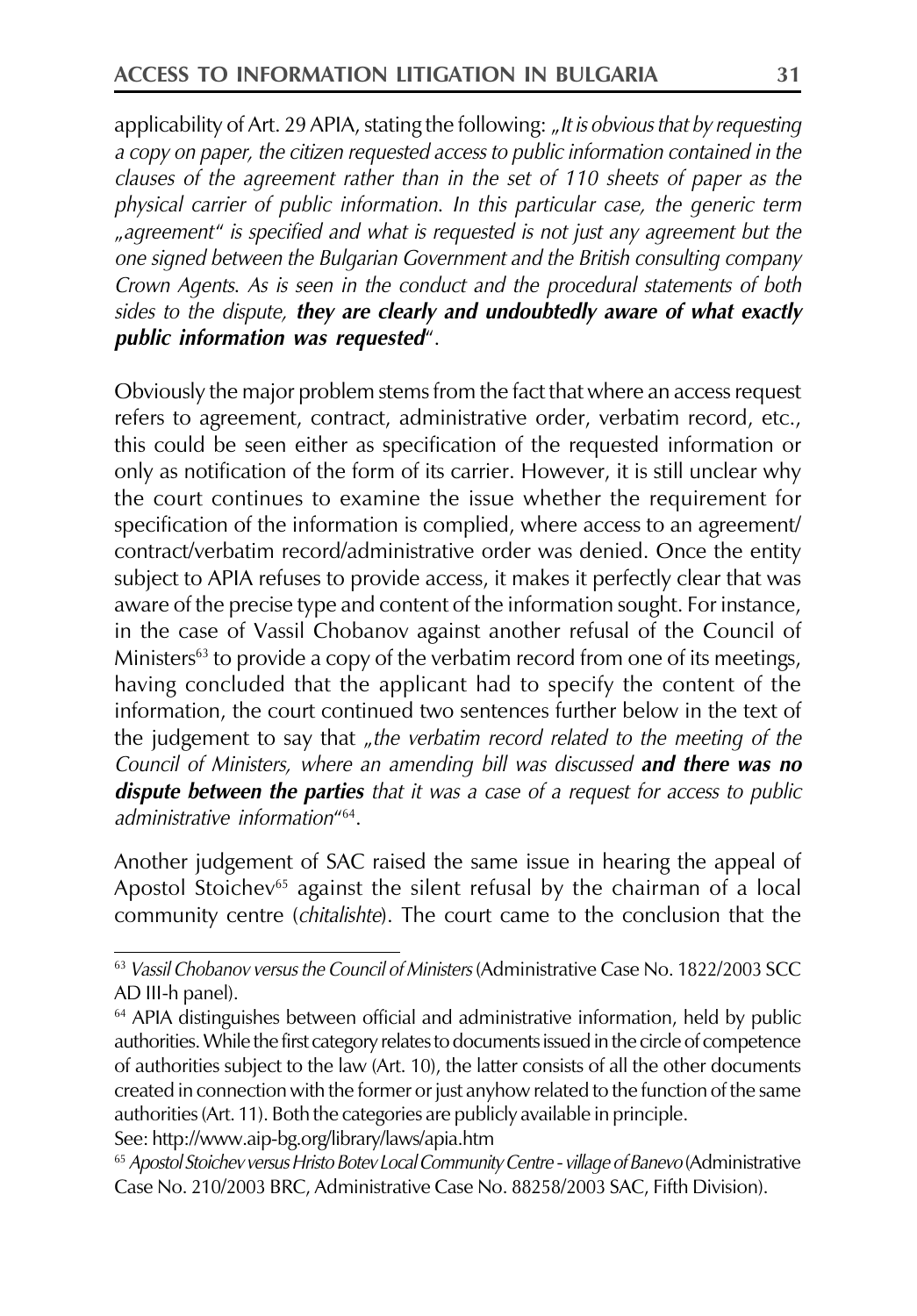request for access to a document provided grounds for refusal and thus it found even the silent refusal to be lawful in spite of the recent court practices to consider all silent refusals to provide access as a violation of the requirement to deliver the refusal in writing (Art. 38 APIA) which was so essential that typically led to unlawfulness of such refusals. The court judgement justified the lawfulness of the silent refusal saying that "in the case of a request (formulated as) access to a document, decision on the request is not due".

Coming to that conclusion, the court assumed that: "... it should be noted that what can be requested access to under APIA is information in the sense described above rather than documents... In this particular case, the request does not refer to information, but only to accounting and other documents; in other words, the request refers to a document instead of information described therein. Only when the applicant specifies the type of the requested information in the sense and framework laid down by the legislator the administrative authority is obliged to provide it if the said information is available. These grounds are sufficient to conclude the refusal of the administrative authority was lawful because it has no obligation to provide information in the way the applicant requested". In fact, similar reasons concerning the formulation of the request were put forward by the court as early as the time of the case of Nickolay Marekov<sup>66</sup> complaining of the refusal by the Minister of Finance to provide access to **a copy of** the first quarterly report of the British company Crown Agents on the implementation of the above contract. However, these considerations of the court as to the formulation of the access request infringe upon the right of access to information to the greatest extent because they amount to denial of justice in cases of requested copies of documents.

A final note on this topic is that a citizen will hardly find a plausible explanation of any difference between a request for access to a copy of the contract with Crown Agents and a request for access to the information contained in that contract because the public authority subject to APIA is capable of identifying the requested information in both cases. In fact, this is the purpose of the law, i.e. to make sure that the request contains a specification of the requested information so that the relevant public authority can easily identify the information asked.

<sup>&</sup>lt;sup>66</sup> Nickolay Marekov versus the Ministry of Finance (Administrative Case No. 8962/2002 SAC, Fifth Division, Administrative Case No. 8717/2003 SAC, five-member panel).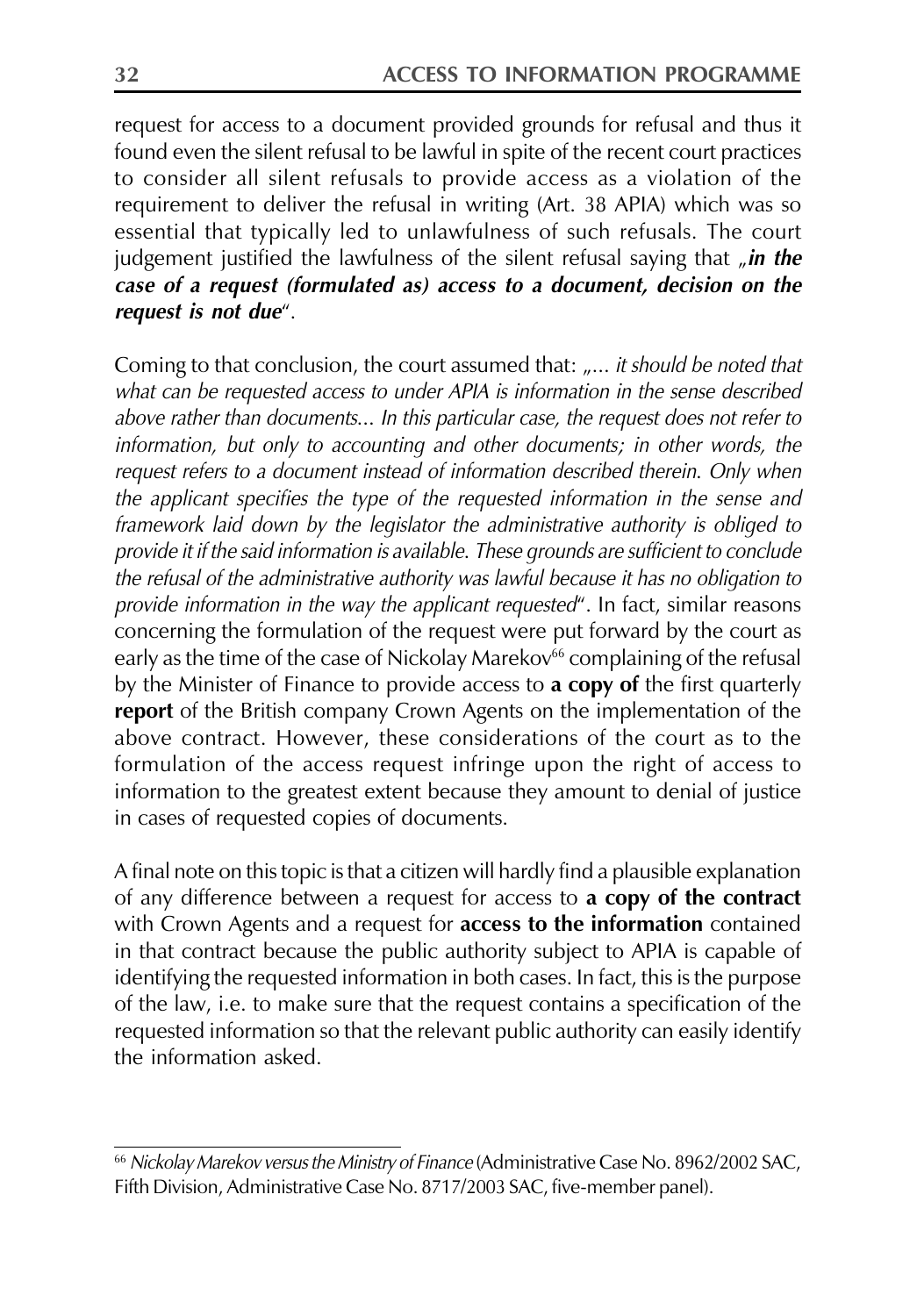#### **WHICH INFORMATION IS "PUBLIC"?**

Art. 41, para 1 of the Constitution provides for the right of each citizen to seek information. The Constitutional Court finds that this right implies correspondent obligation of state authorities to provide the information kept by them.

The detailed description of that obligation is left to statutory legislation<sup>67</sup>. This means that the latter should regulate matters such as the procedure for the fulfillment of this obligation - who is obliged, in what terms and conditions. It does not embrace substantial matters such as the scope of public information

This stems from the Constitutional Court's interpretation of the Art. 41 of the Constitution as setting the framework of that scope:

"Restriction of these rights is permissible for the purposes of the protection of other rights and interests subject to constitutional protection and it may be allowed only on the grounds set forth in the Constitution. Restriction of these rights on legal grounds outside those, described in the Constitution, is not permitted"<sup>68</sup>.

This interpretation of the Constitution leads to the conclusion that the scope of the information the state is obliged to provide cannot be determined or restricted by law<sup>69</sup>. Hence it has follows it overlaps with the volume of information kept by government authorities<sup>70</sup>. To accept the opposite would mean to allow the legislative to freely extend or restrict the volume of the information due, without compliance with the constitutional provisions.

<sup>&</sup>lt;sup>67</sup> Judgement No. 7/1996 of the Constitutional Court on Constitutional Case No. 1/1996. available at: http://www.aip-bg.org/documents/ruling.htm

<sup>&</sup>lt;sup>68</sup> Ibid., section 3 of the judgment.

<sup>&</sup>lt;sup>69</sup> However, it should be assumed that it is possible to expand that scope by law. The purpose of the Constitution is to provide minimum guarantees for the right to information, for which the minimum scope has to be ensured. For this reason, the right to request the preparation of information that is not yet readily available by the respective government authority under the Protection of the Environment Act is in compliance with the Constitution.

 $\frac{70}{10}$  This does not apply to other entities subject to APIA because their obligation is not explicitly provided for in the Constitution.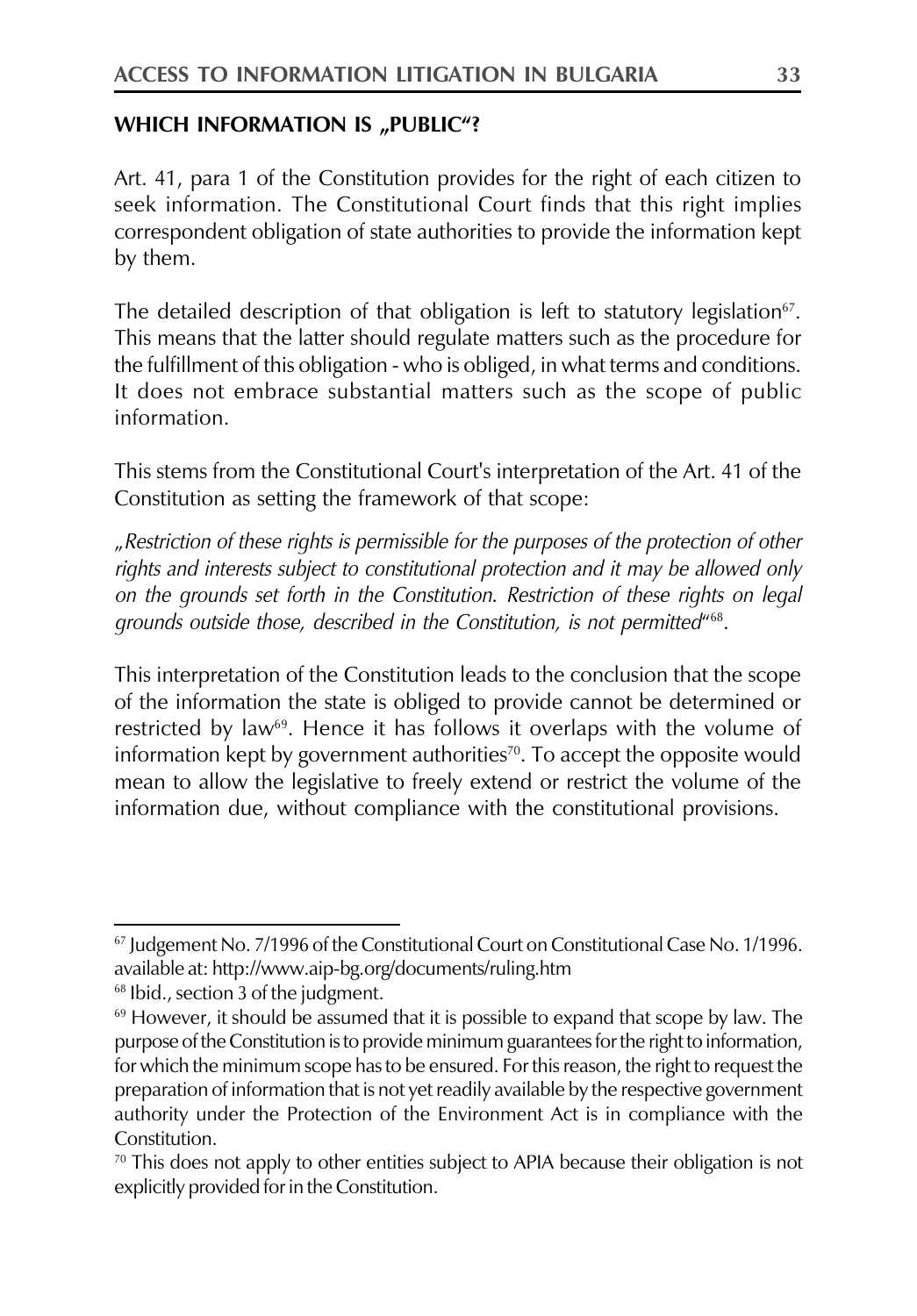This will be classical example of abuse of power, where government authorities do have the information but do not provide it on grounds other than those set out in the Constitution<sup>71</sup>.

In this context, public information created or kept by the entities under Art. 3, para.1 of APIA should be considered as "the full volume of the information they keep". This is what the provision of Art. 2, para 1 APIA says, we think, although it was referred as "lacking clarity" by courts. According to this definition public information is any information that enables a citizen to form an opinion on at least of one institution subject to APIA. For the purposes of clarifying the term "public information", the court continued to refer to the provisions of Arts. 10 and 11 APIA, specifying the two types of public information as official and administrative<sup> $72$ </sup>. In its judgement on the case of Lazarov versus the Council of Ministers, the five-member panel of SAC interpreting the notion "public information" emphasized the importance of the access to public information in a democratic society with a view to ensuring the transparency of public administration and the availability of information on issues of public nature<sup>73</sup>.

Despite the court interpretation of the question as to what information is public has remained unchanged in general, attempts to narrow it arose in 2003 in two aspects: (i) by taking into account the specific interest of the applicant in the requested information, and (ii) by rejecting the validity of APIA principles in other laws regulating access to specific types of information.

<sup>&</sup>lt;sup>71</sup> This pervert interpretation of the Judgement of the Constitutional Court that the ordinary law-maker is allegedly free to establish the volume of the information due was put in the reasons attached to the government bill on the access to public information submitted to Parliament in 2000. It is claimed that that the Constitutional Court has introduced the term "information of public importance". This is not true, otherwise the Constitutional Court would have defined it. It is not explained in the reasons attached to Judgement No. 7/ 1996 of the Constitutional Court (not to speak of its obvious absence in the constitutional provisions) but it features in section V of the judgment. Apparently its meaning is that the information the State holds is implied to be of public importance.

<sup>&</sup>lt;sup>72</sup> See footnote 64 above. Cf. Access to Information Litigation in Bulgaria, p. 23.

<sup>&</sup>lt;sup>73</sup> Judgement No. 4694/2002 on Administrative Case No. 1543/2002 of SAC, fivemember panel. See Access to Information Litigation in Bulgaria, pp. 207-212. The reasons quote Recommendation (2002)2.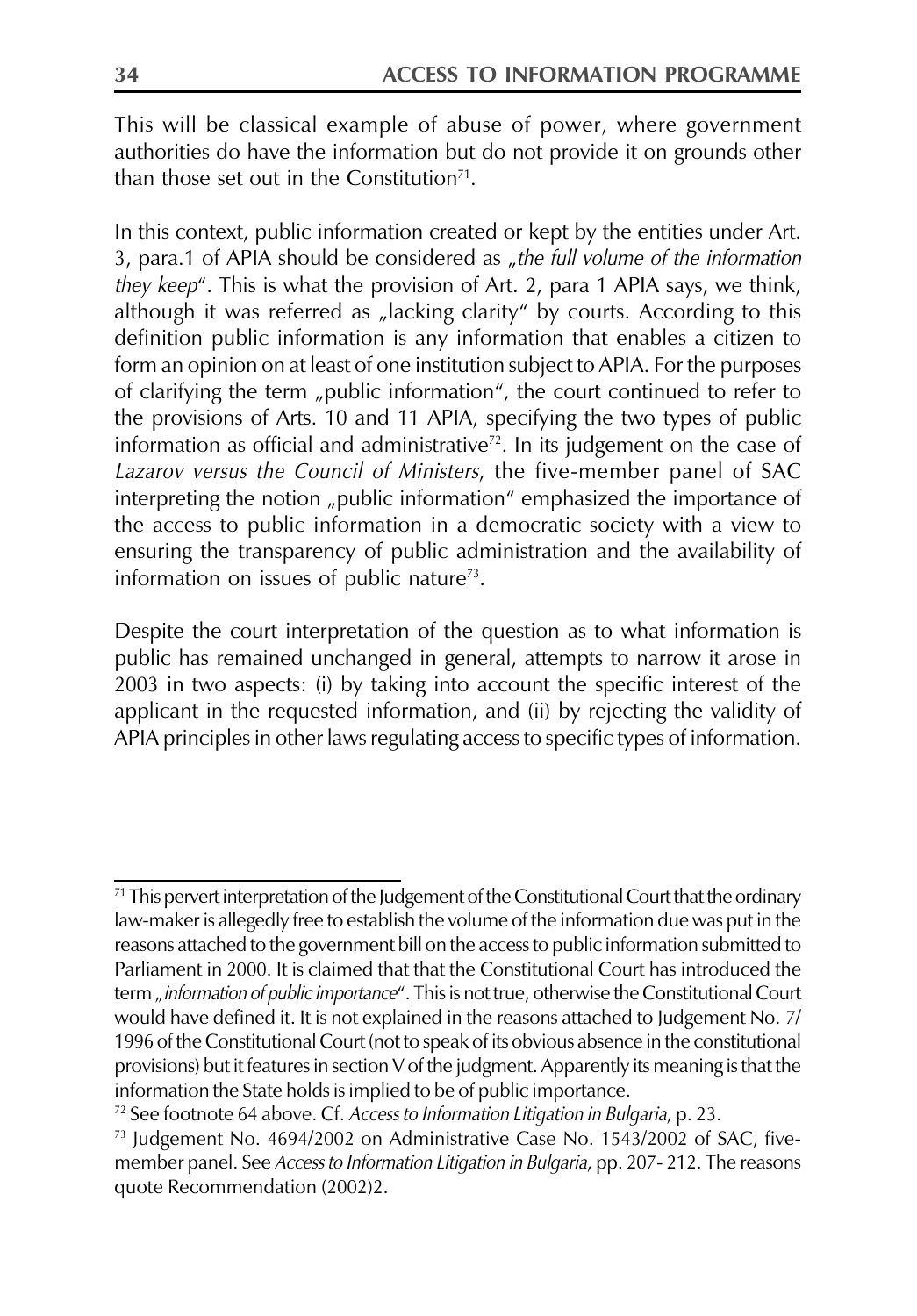#### **PUBLIC AND PRIVATE INTERESTS**

The principle of equality of information seekers has been recognized as early as the date of Recommendation R (81) 19 of the Committee of Ministers of the Member States of the Council of Europe on the access to information held by public authorities. One of its specific manifestations, as emphasized in the Recommendation, is that "Access to information shall not be refuted on the ground that the person requesting the information has no specific interest in the matter". The introductory memorandum to the 2000 government bill on the access to public information emphasized that principle referring to the Recommendation. The intention was to ensure real equality of information seekers. The underlying concept was that seeking information the individual, while exercising a personal right, reached a result of benefit to the society. That was the reason for the broad definition of "public information" in Art. 2, para 1 APIA as to underline that information is important to society even when a single member would form an opinion about the activities of the respective entities. The right of access to information as exercised by a single individual, regardless of the reasons, considerations, objectives and motivation, is valuable to society because it provides for the availability of this information to broader access once a decision on a single case is made.

In its ruling of 2003, a five-member panel of SAC supported a somewhat different interpretation, while leaving in force the ruling by the three-member panel. The proceedings were dropped because the court assumed that the application in question was not access request but rather a complaint in connection with the non-performance of a privatisation agreement. However, the court put forward another reason for dropping the proceedings by stating that "the content of the application to the court leads to the conclusion that the request is not related to any public interest as it relates to personal ownership rights of the applicants" and "such interests cannot be the subject-matter of litigation under APIA<sup>474</sup>. Indeed, as to the principle mentioned above in connection with the right of access to information, the situation is reversed - the right of access to information is denied not because of lack of specific interest in the information but, conversely, because of the existence of such an interest. It should be noted that in both cases the denial of this right is equally far away from the purpose of APIA.

<sup>&</sup>lt;sup>74</sup> Ruling No. 7356/2003 on Administrative Case No. 5310/2003 of SAC, five-member panel.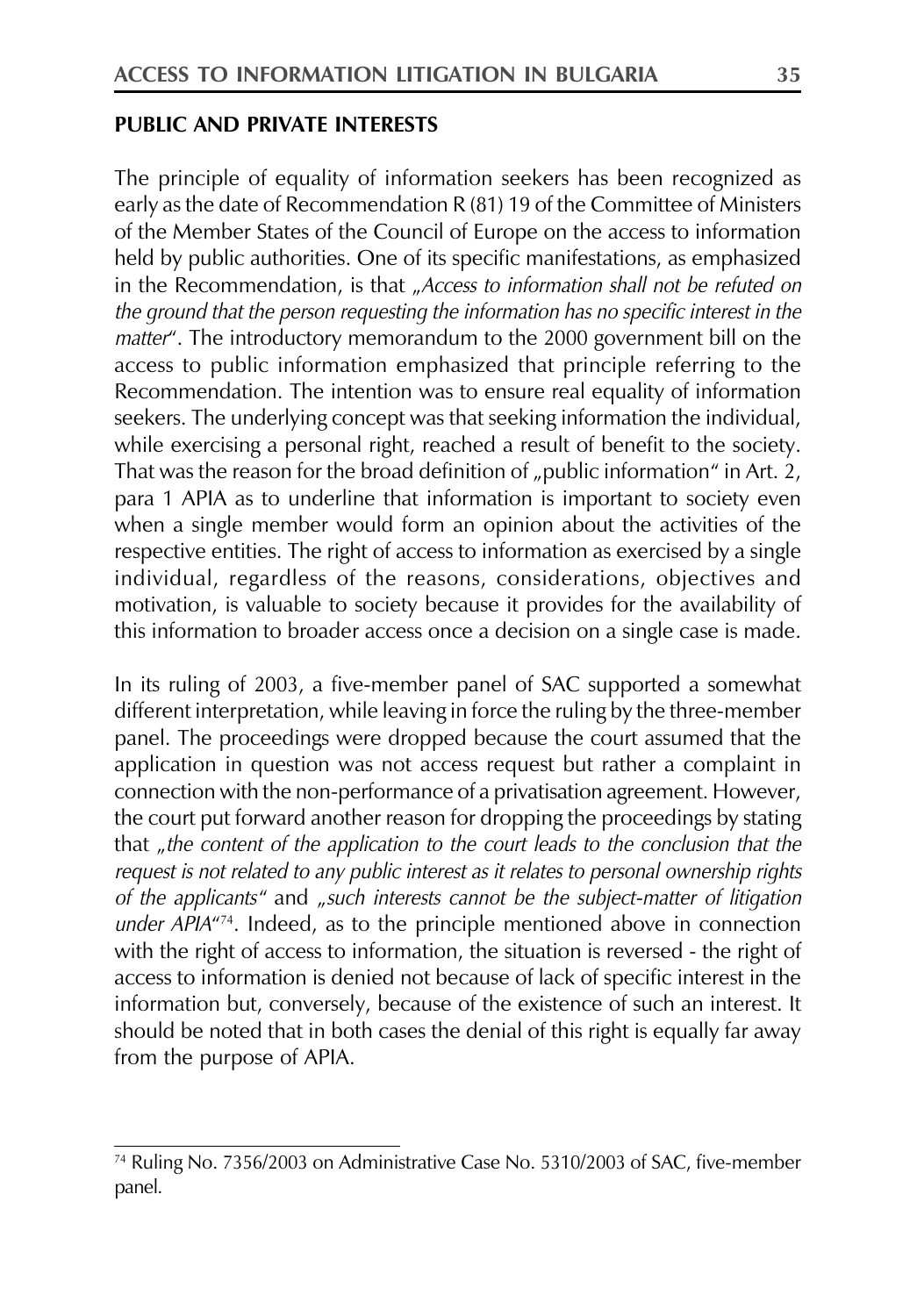It is true that pursuant to Art. 8, para 1 APIA its scope excludes the information provided in connection with administrative services<sup>75</sup>. However, this is a specific exemption following not a ground for denial, but the simple fact that there is a special procedure for obtaining information in connection with administrative services. One can imagine that the disclosure of the requested information would have satisfied not only the private interest of the applicant but also the public interest in enabling each individual or legal entity to request access to the same or similar information and thus to fulfill the purpose of the law to ensure transparency in the activities of public administration. In our opinion, the fact that the information obtained could be used for various purposes - to lodge a civil claim, to inform the public prosecutor or another relevant authorities of wrongdoings or breaches of law, to carry out scientific research, to publish it, or to use it in any other legitimate way - is not to be examined in cases under APIA. The question of measuring public interest in obtaining access to specific information arises is a different occasion. It is necessary only after recognition that the information is public and meeting a competing right or legal interest. Then the right to know should be balanced against the later to decide whether to provide complete or partial access to the information at issue.

<sup>&</sup>lt;sup>75</sup> Which is definitely not the case here.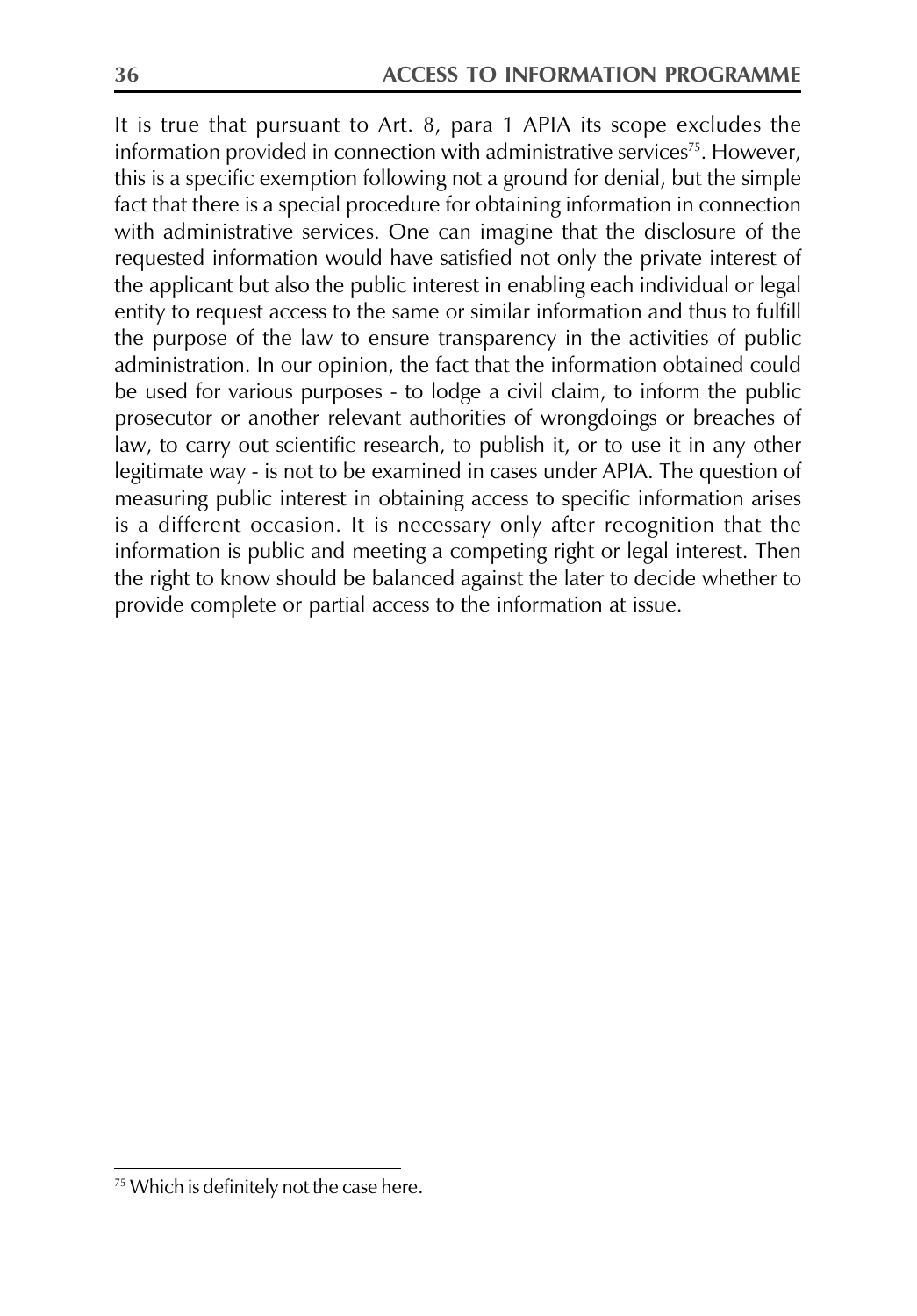#### THE RELATIONSHIP BETWEEN GENERAL AND SPECIAL LAW

As stated earlier, the Constitution safeguards the right of each citizen to seek information, while APIA is "based on the constitutional right of citizens set forth in Art.  $41...^{476}$ . A number of other pieces of legislation provide for special rules concerning the access to specific types of information. To the extent that the information is created or kept by the government authorities or other entities under Art. 3 APIA, the right of access nevertheless stems from the same provision of Art. 41 of the Constitution. Since APIA is a law based on the Constitution, providing the general regulation of the right of access to public information and the correspondent obligation of the respective entities, it shall be considered a general law. This is explicitly stated in its Art. 4, para 1. The special laws in this field are quite numerous referring to different occasions: i) access to personal data (in the Personal Data Protection Act [EPA]), ii) access to environmental information (in the Environmental Protection Act), iii) access to municipal property registers (in the Municipal Ownership Act), iv) access to information in connection with administrative services (in the Administrative Services to Legal Entities and Individuals Act), v) access to various public registers (company register, records of real estate, mortgages, etc.).

A practical issue is the protection of the right of access to information when special rules for seeking information exist. In its judgement on the case Grigorov versus the Mayor of Berkovitsa the court assumed that the applicable law was different, i.e. the Municipal Ownership Act (MOA) and the Regulations on its application, since the subject-matter was access to the title deed for municipal property. The court found that to be sufficient for the rejection of the appeal against the refusal to provide information. The reasons did not make the argument very clear as to whether the court considered that the applicant had to specify the relevant law in the access request or in the application addressed to the court. But statutory requirements to identify the legal ground do not exist in either case. Neither Art. 25 APIA nor Art. 62, para 2 MOA provide for an obligation of the applicant to specify the law on the basis of which the right is exercised. No such requirements exist with regard to the appeal either<sup>77</sup>.

<sup>&</sup>lt;sup>76</sup> See Introductory memorandum to the 2000 government bill on the access to public information.

<sup>&</sup>lt;sup>77</sup> Art. 40 APIA makes reference to APA and SACA, while Art. 17, subpara 3 SACA and even more so Art. 33 APIA do not require the applicant to specify the law, the violation of which he or she is making reference to.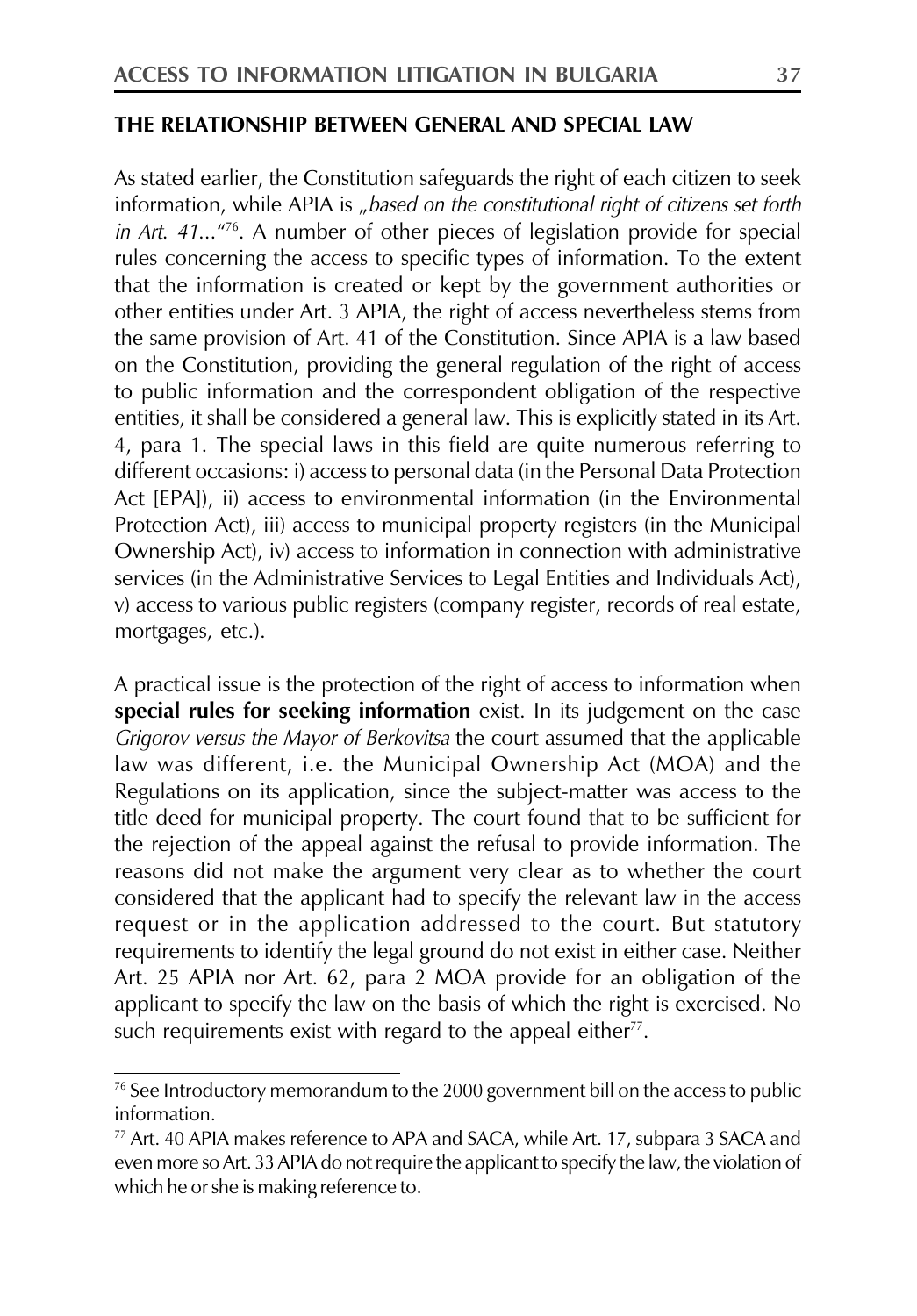It was in that spirit that the court ruled on the case Ecoglasnost National Movement versus the Director of the Prevention and State Sanitary Control Department at the Ministry of Health. The court stated there that: "Undoubtedly, the information sought is public information of great importance, the access to which is regulated by special law, i.e. the Protection of the Environment Act (repealed)". However, it went on to assert that the above mentioned consideration provided grounds to reject the appeal of the Association<sup>78</sup>.

One cannot find it natural to reject appeals in cases, where it is established that the right of access to information exists and the requested information is public and even of great importance. Such an approach is on the verge of absurdity and it fails to guarantee the right of each citizen to seek information as prescribed by the Constitution and the laws. Indeed, if a special law prescribes specific time limits they must be applied instead of the ones determined by APIA and the failure of the applicant to comply would lead to the termination of court proceedings. In all other cases, however, it is the task of the court to find the applicable law and once it identifies the applicant has the right to information, to decide the case on merit. Moreover, the court has the obligation to do so ex officio reviewing the lawfulness of the refusal complained of. A refusal of the administration to provide information under APIA for reasons of its being due under another law is tantamount to impermissible abuse of the purpose of the law. The administrative authority has to find out the applicable provisions on its own, guided by the actual content of the access to information request, and to make efforts to clarify the facts and circumstances relevant to the case<sup>79</sup>. In this connection it may, if necessary, apply Art. 29, para 1 APIA and ask for specification of the subject-matter of the requested information for the purposes of identifying the applicable law.

Anyway, the requirement for the applicant to identify and apply the relevant law on his or her own is an unjustifiable restriction on the exercise of the constitutional right to information. Obviously, the intention of the legislators

<sup>&</sup>lt;sup>78</sup> Judgement No. 108/2004 on Administrative Case No. 5496/2003 SAC, Fifth Division. See p. 219-221.

 $\frac{79}{10}$  In fact, it is the public administration itself that has difficulty in the proper identification of applications, as far as our information goes. The difficulty does not refer to the distinction between the general and special arrangements for seeking information but the distinction between access to information request and a request for the provision of administrative services.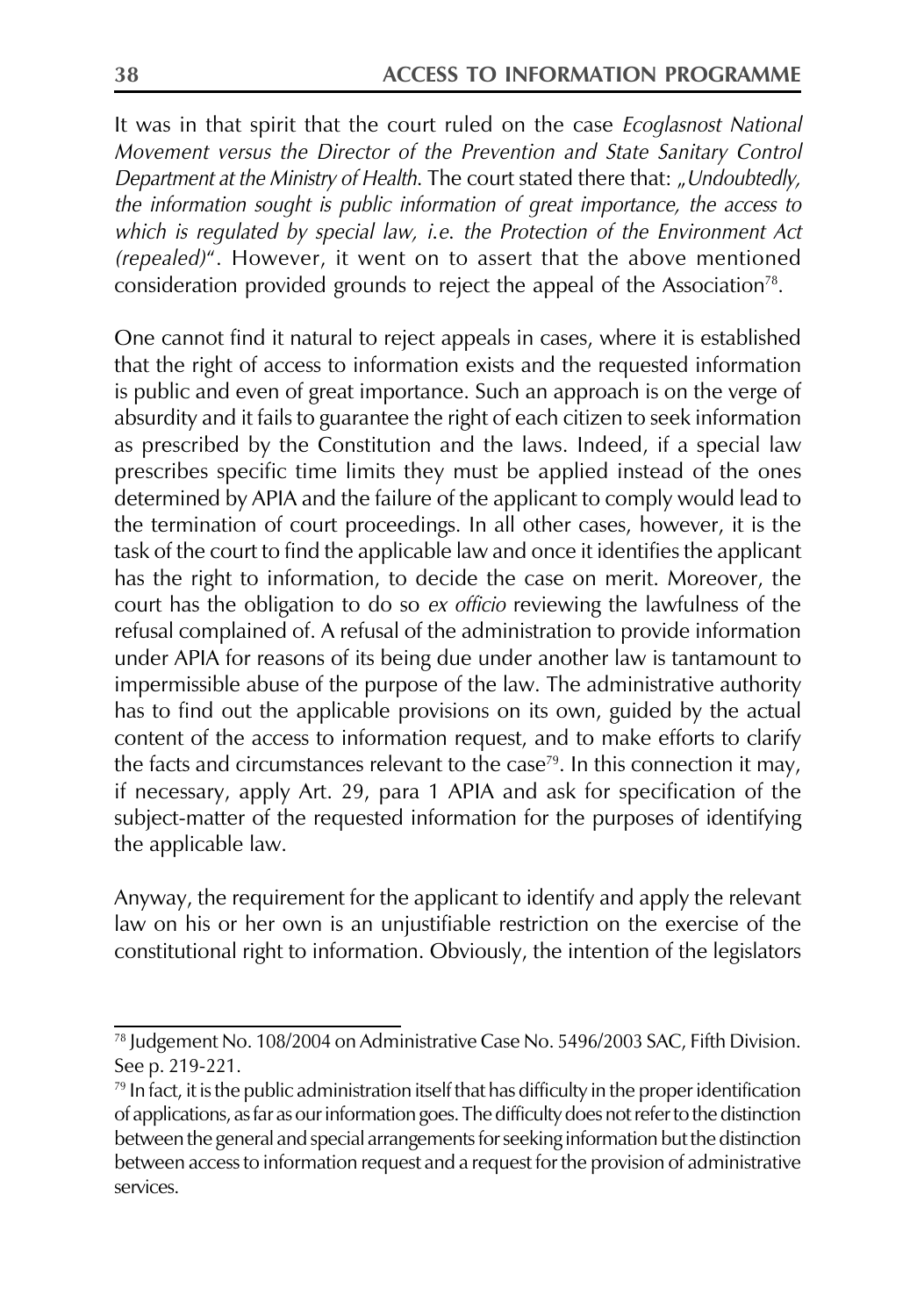has been to ensure the exercise of this right in the most informal manner as convenient to the information seeker. It should be added in this respect that the legislative finds the information subject to special regulation under specific law to be regarded as public to the extent it is created or kept by the entities under Art. 3 of APIA and falls within the scope of Arts. 10 and 11 APIA. Hence the basic principles to access such information can be found in APIA, while the access is regulated in a special law.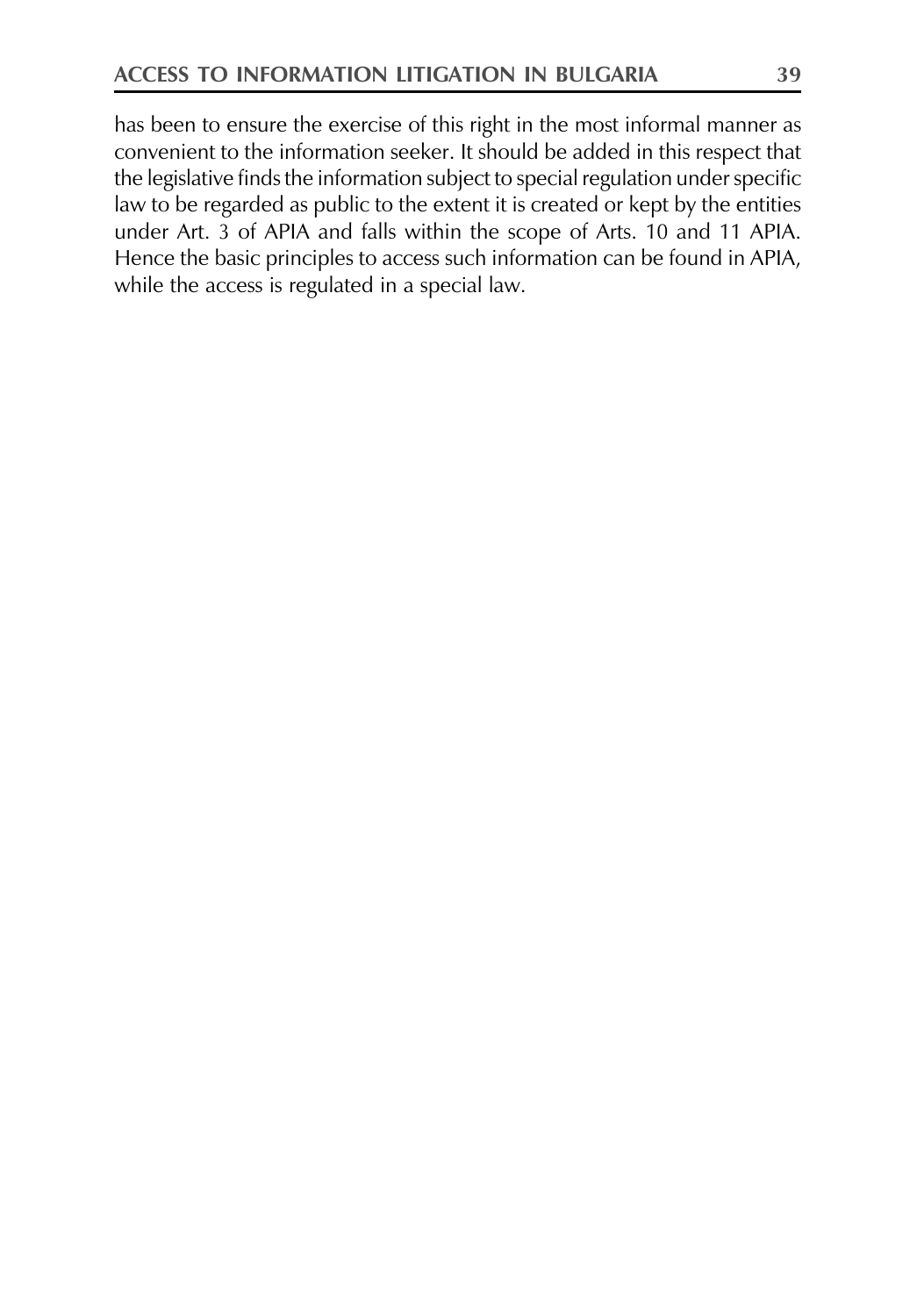#### **EXISTENCE OF THE INFORMATION**

Courts emphasize in their practice under APIA that one of the typical difficulties information seekers face is to find out and prove whether certain data exist in the hands of given public authority<sup>80</sup>. This obstacle occurs because typically the applicant knows what he or she wants to learn but is not always aware of the specific document where this information can be found. This situation requires preliminary research on the questions of where such information usually is kept, in which documents, by which authorities and on what legal ground. A considerable part of the legal advice provided by AIP is dedicated to these issues. Several problems can be discerned in the litigation phase. One is how to become aware of the existence of the information available to the respective authority or entity. The other one is what follows if information expected to exist under legal obligation has never been created or collected.

In one of its rulings, SAC, Fifth Division gave its considerations on the requested information (the annual reports of the manager of the water supply company in Sliven) in the following way: "obviously the reports were neither administrative acts of the respondent, i.e. the Minister of Regional Development and Public Works, nor was he obligated by law to create or keep such information". The conclusion was that "the administrative authority cannot be obliged and required to provide access to information, the existence of which has not been proven beyond any doubt<sup>481</sup>. Two issues can be raised here.

The first one is what the words "beyond any doubt" mean provided that the applicant, as it was noted, would hardly have any evidence to prove the point. Still it would be appropriate to accept also some indication of the existence of the document in the public authority's disposal<sup>82</sup>.

The second issue relates to the connection that the court makes between these two considerations - what would happen if there is no statutory obligation to create certain information but evidence exists that the public authority possesses it. The above-mentioned ruling stated that "since it does

<sup>&</sup>lt;sup>80</sup> See the dissenting opinion on the Judgement on Administrative Case No. 791/2003 SAC, five-member panel. See p. 132-133.

<sup>&</sup>lt;sup>81</sup> Ruling No. 9700/2003 on Administrative Case No. 2819/2003 SAC, Fifth Division.

<sup>&</sup>lt;sup>82</sup> At least by now, there has been no practice to the opposite.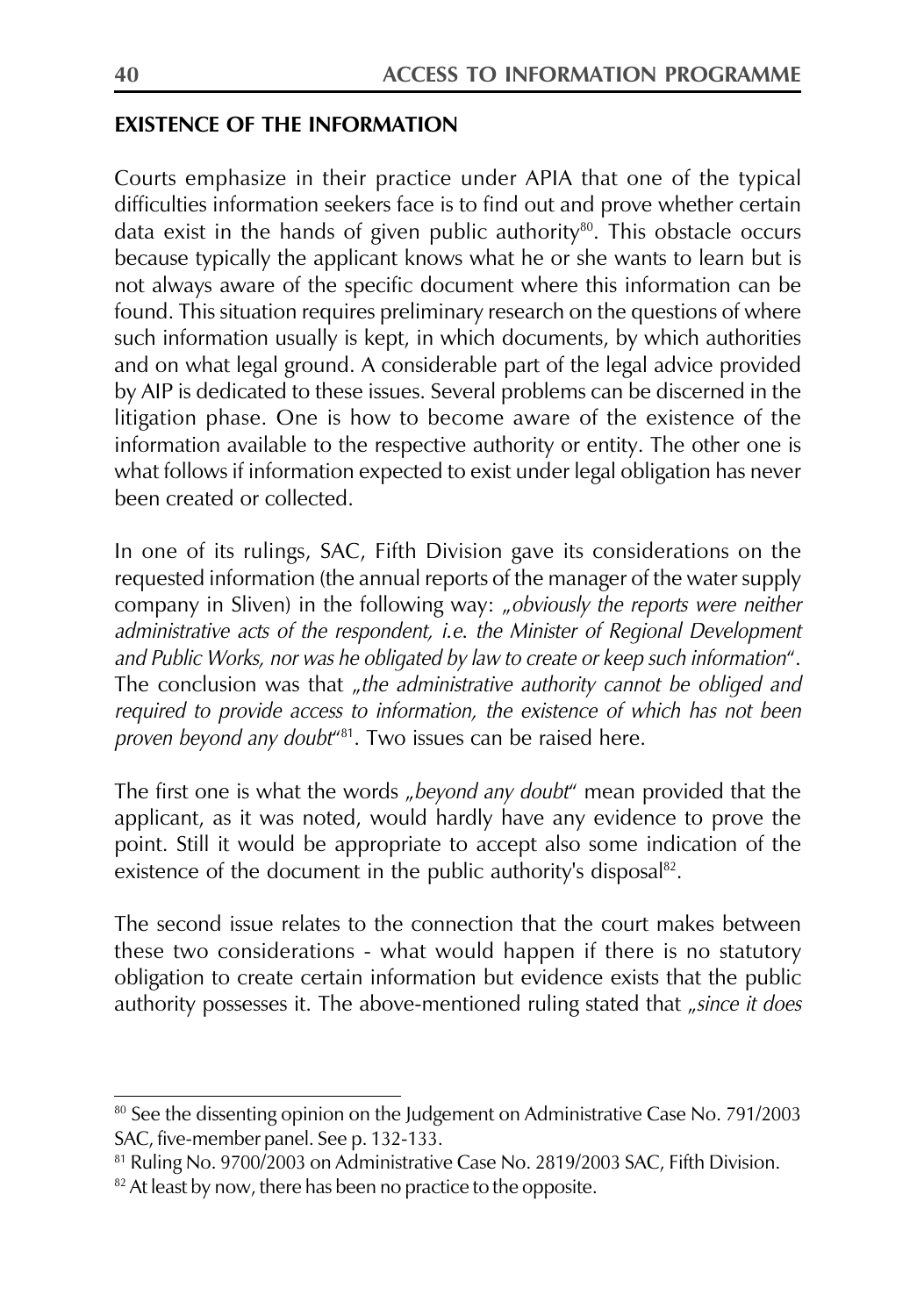not have the obligation to collect and keep such information, it is not competent to make a decision on the request of the Association". That conclusion was perhaps reached in the context of the facts in that particular case but a general assumption that administrative authorities are not obliged to make decisions on access requests they receive is contrary to the law. The provision of Art. 11 APIA have introduced a more general criterion - the obligation under APIA exists inasmuch as certain information is kept in connection with the official information or is collected, created or kept in somewhat relation to the activities of the authorities and their administrations. The existence of legal provision on the creation or keeping of information in a specific form by a specific authority or entity facilitates the proof but does not limit the obligation to that scope. Where the rights of third party which supplied the information are affected, the exemption under Art. 31 APIA may be referred to, if applicable, but in all the cases decision on the request is mandatory $83$ .

The existence of provisions that introduce the obligation to create or keep certain information is not always sufficient to ensure the existence of the information itself. In the case Ivailo Ganchev versus the Minister of Education and Science, it turned out in the course of the collection and presentation of evidence that, in fact, no documents had been drawn up for the award of a procurement or any other contract to exhibit promotional materials of a private company on the wall of a corridor in the main building of the Ministry. In that particular case, the refusal based on the claims that the information had been submitted to the State Archive Fund and the provisions of Art. 8, subpara 2 APIA were applicable<sup>84</sup>, was apparently construed to hide a violation of the law because of the failure to issue the relevant documents. Notwithstanding the lack of that information, the court reversed the refusal as unlawful, assuming that "this is an obvious case of incorrect attitude of the authority obliged to provide access to public information in the person of the Minister of Education and Science to the petitioner" and that the right to receive an adequate answer from the administrative authority in accordance with the points of fact and law was not granted. This judgement is particularly interesting because it clearly attaches priority to the protection of the right of the citizen concerned, whereas the judicial oversight of the lawfulness of

<sup>&</sup>lt;sup>83</sup> An additional argument to this effect is the fact that APIA contains no provision identical to that of Art. 20 EPA, whereby the access to information may be refused if the information has been provided voluntarily under the conditions of confidentiality. <sup>84</sup> According to that provision documents kept in the State archives are not subject to APIA. See http://www.aip-bg.org/library/laws/apia.htm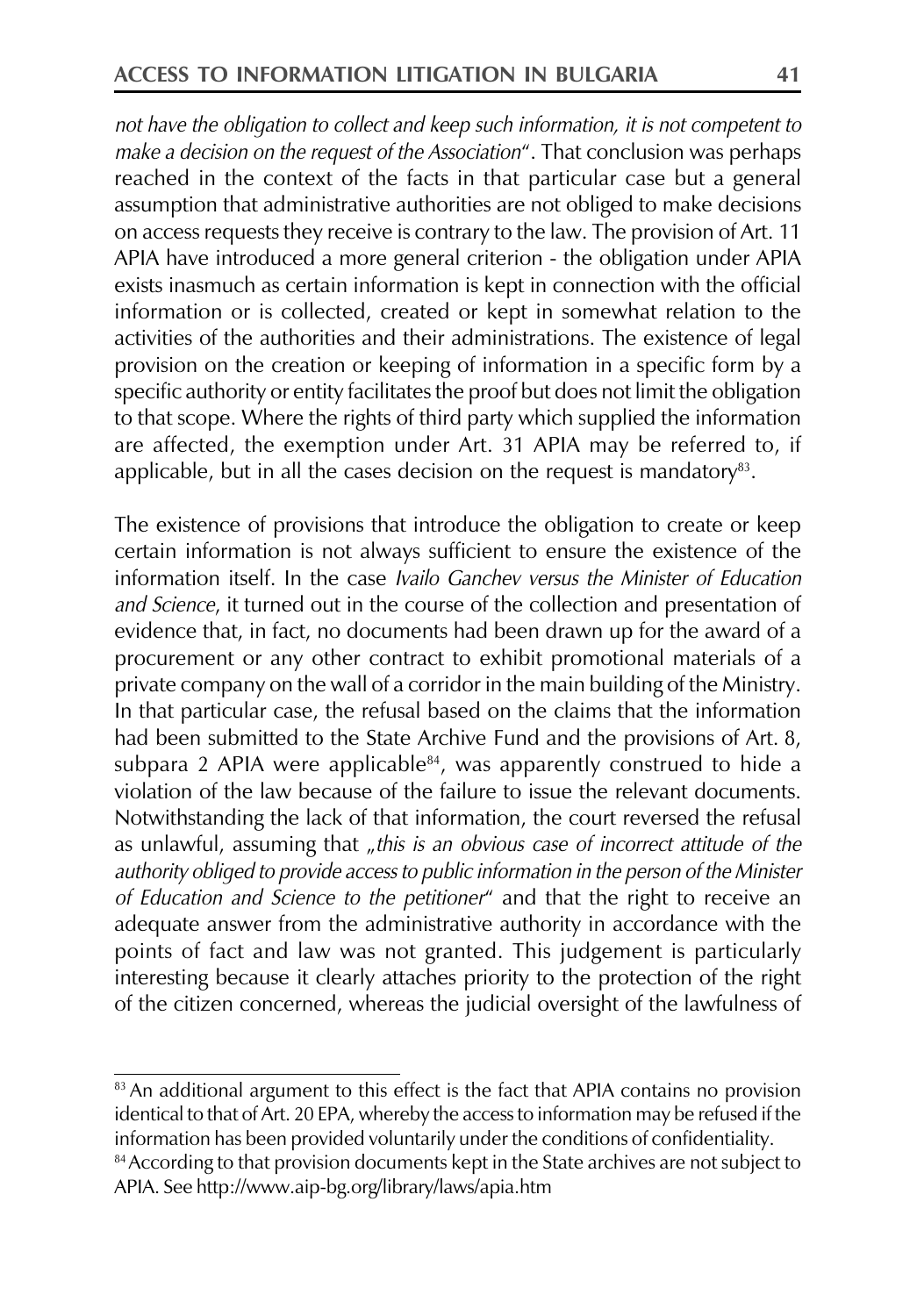the administrative act comes second. Indeed the Constitution and the international legal instruments require adequate protection of the right, which means to subject any forms of its violation to the control of the judiciary. In our opinion, taking into account not only the oversight of the refusal but also the need for protection of the right of access to information against unlawful infringements is the approach that fits best into the purpose of APIA and its interpretation in accordance with the Constitution.

The five-member panel that reversed the above mentioned judgement assumed that "the satisfaction of the applicant renders senseless to send back the case to the public authority for notification purposes under Art. 33 APIA, as this has already been done"<sup>85</sup>. Hence the applicant had no further interest in appealing the denial. However, a judgement to this effect might prevent the applicant from seeking damages under Art. 1, para 1 of the Liability of the State Act concerning Damage Inflicted to Individuals because the ruling on the lawfulness of the administrative act is a preliminary issue pursuant to para 2<sup>86</sup>.

<sup>85</sup> Judgement No. 2383/2003 on Administrative Case No. 8518/2003 SAC, five-member panel, p. 92.

<sup>&</sup>lt;sup>86</sup> The Romanian law on free access to information of public interest provides for claim for damages in the same court case reviewing the lawfulness of the administrative act.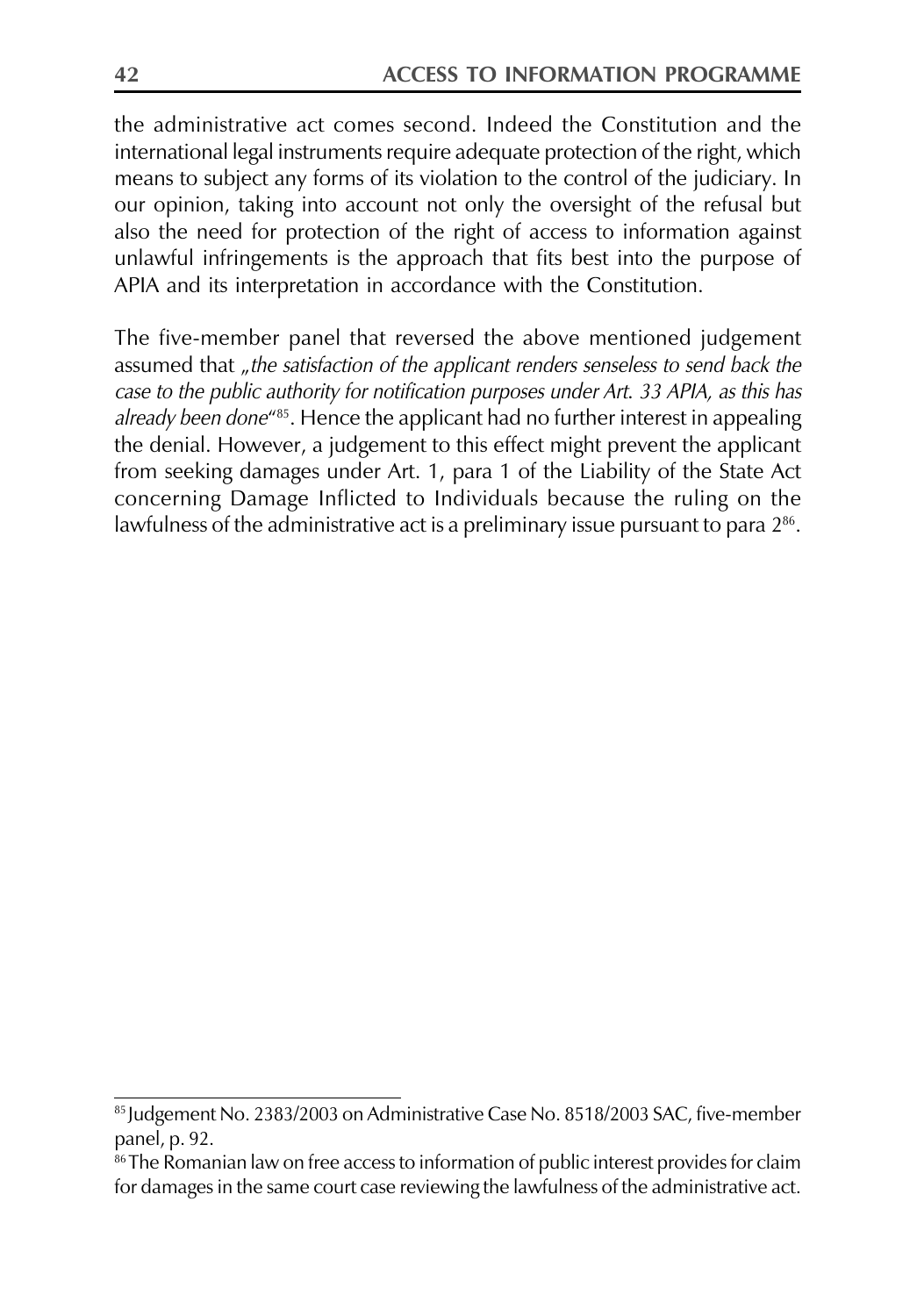#### DECISION ON MERIT. ENFORCEABILITY OF JUDGEMENTS

Judicial decision on merit is very important for the effective right to justice. In many cases, the court exercises its powers to reverse the administrative decision and to refer the file back with mandatory instructions. This approach possibly enables the administration to apply APIA more correctly but it does not ensure satisfaction of the right to information. A specific feature of this right is that it needs fast exercise by its nature. This opportunity is anyway lost in a large measure during the litigation phase but time is doubled when the file is referred back for a new decision to be made. Next, an opportunity is created for the administrative authority to abuse its power by pointing rather scare arguments to the court in the hope that it will be able to raise new arguments after the file is referred back to it<sup>87</sup>. On the other hand, generally administrative authorities have no discretion to freely decide under APIA. The restrictions of the right to access could be applied only when relevant law and a competing interest (right) exist and discretion as to these matters is not allowed. This interpretation should be valid also to the provisions of Art. 13, para 2 and Art. 31, para 4 APIA, even that the word "may" is used<sup>88</sup>. In this context, there should be no obstacles to deliver judgments on merit, while the need for this approach is enormous.

Another practical problem is the failure of the respondent to execute the judgement. This happens often. After several judgments on various cases the Director of the National Health Insurance Fund has to provide access requested information but has failed to do so. It is important to point out in this respect the lack of adequate mechanisms to enforce the judgement<sup>89</sup>.

<sup>&</sup>lt;sup>87</sup> Second refusal on different grounds was received in the case of Social Barometer Association versus the Director of PIFCA and the case of K. Terziiski versus the Minister of Finance concerning the agreement with Crown Agents. The repeated refusal in the case of A. Lazarov versus the Council of Ministers was silent.

<sup>&</sup>lt;sup>88</sup> The above mentioned Judgement No. 7339/2002 may possibly lead to a conclusion to this effect with regard to Art. 13, para 2, subpara 1. As to Art. 31, para 4, there is a rennet interpretation given to this effect in Judgement No. 9822/2001 on the case of Lazov versus the Minister of Envrionment and Water. Access to Information Litigation in Bulgaria, p. 226.

<sup>&</sup>lt;sup>89</sup> A major omission in Arts. 42 and 43 APIA is to specify who will establish the administrative violation.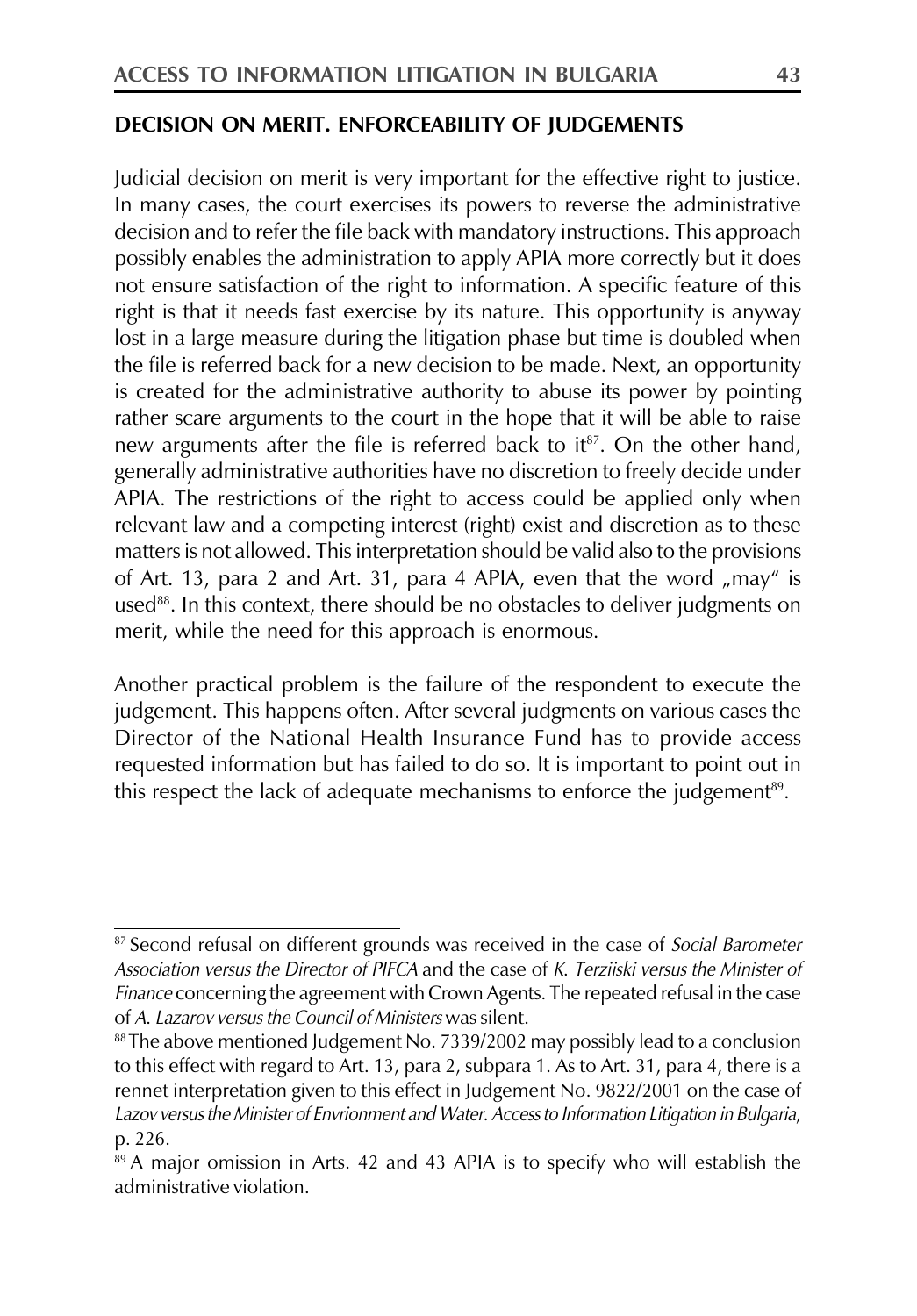As stated earlier, no damages can be sought in this type of proceedings and the respective authority will not be imposed any other penalties either. In the only case, where the court was requested to impose a fine for failure to fulfill a court judgement, it decided that it was not necessary. Obviously the problem relates not only to cases under APIA but generally to the enforceability of judgements in the field of administrative justice. Coupled with the failure to rule on the merit of the dispute, the non-enforcement of judgements is a serious obstacle to the effective guarantee of the right of access to information.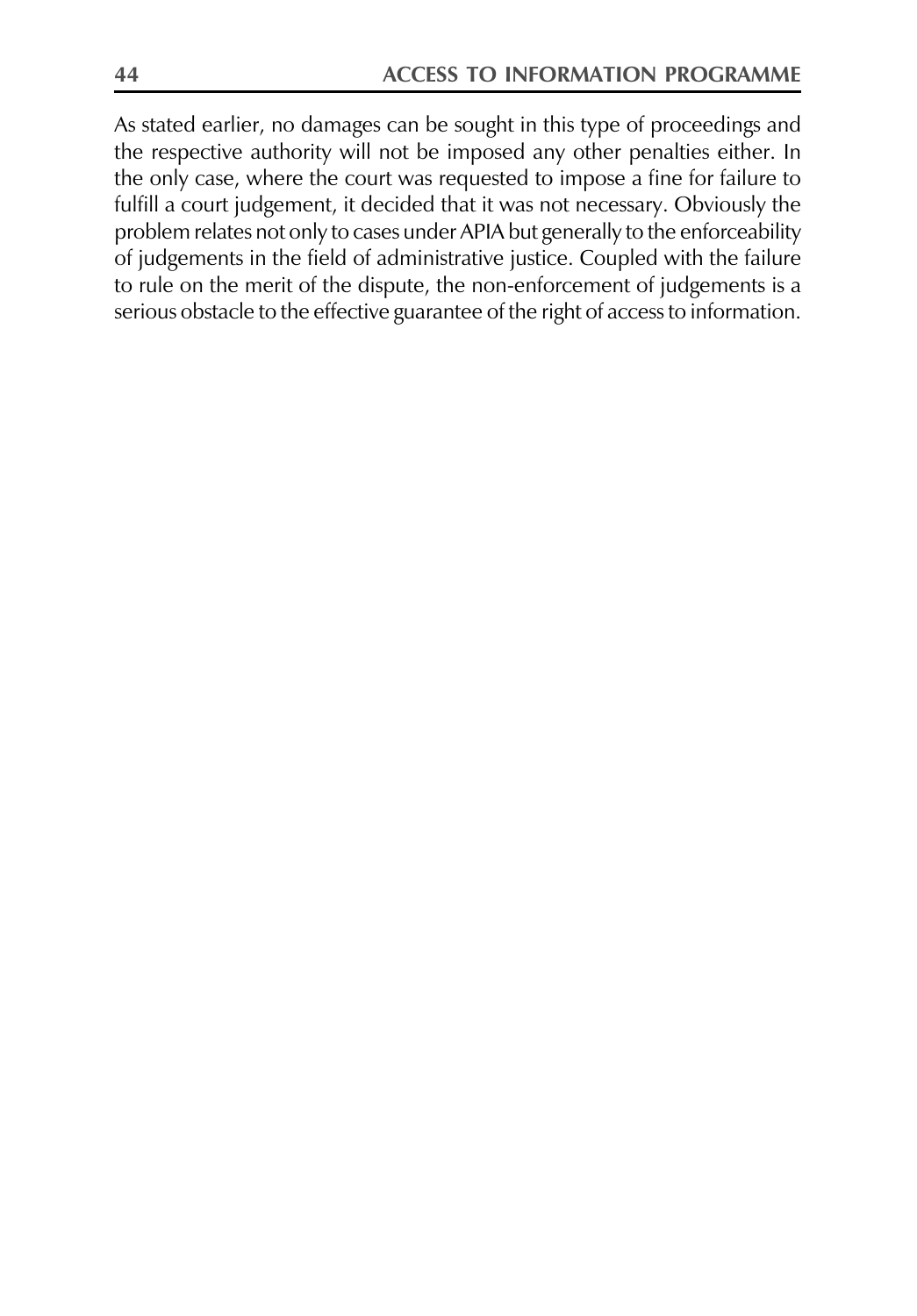#### **RESTRICTIONS OF THE RIGHT OF ACCESS**

The restrictions on the right of access to information are applied as exceptions from the rule of free access to information in accordance with Judgement No. 7/1996 of the Constitutional Court on Constitutional Case No. 1/1996. Besides, they are subject to the conditions and requirements set forth in Art. 19 of the International Covenant on Civil and Political Rights and Art. 10, para 2 ECHR. The same requirements are read in Judgement No. 7/96 of the Constitutional Court on Constitutional Case No. 1/1996, Recommendation (2002) 2, and the Aarhus Convention. According to them any restriction should be prescribed by law; it should be aimed at protecting the rights and interests laid down in Art. 41, para 1 of the Constitution<sup>90</sup>, and to be necessary in a democratic society. The last element of the test requires that any restriction should be:

- proportionate to the aim to protect competing rights and interests;
- applied only where the disclosure of information will harm or may harm the protected rights and interests, **unless there** is overriding public interest in disclosure.

The provisions of Art. 41 of the Constitution as interpreted in Judgement No. 7/96 of the Constitutional Court contain the rule that any restriction of the right to seek information may be introduced only if prescribed by the law and it is applicable with the aim to protect a competing right or interest. The Constitutional Court has emphasized that any restriction will be permissible only for the achievement of this aim, i.e. the requirement for proportionality is implied here. It was for the first time when the Protection of Classified Information Act of 2002 was passed that the legislators introduced statutory requirement that restrictions of the right to information should take into account the potential harm of the disclosure. This necessitates case-bycase assessment of facts in order to avoid undue restriction of the right to information. An explicit requirement set forth in Art. 20, para 4 EPA is to take into account the public interest served by disclosure, where a decision to refuse access to information is made.

<sup>&</sup>lt;sup>90</sup> Art. 10 ECHR provides for a larger number of protected rights or interests but the Constitution should prevail as a legal instrument of higher order. This is not a case of real conflict of norms because, being a multilateral international agreement in the field of human rights, ECHR provides the minimum standard and allows higher level of protection such as the narrowing of the range of protected interests.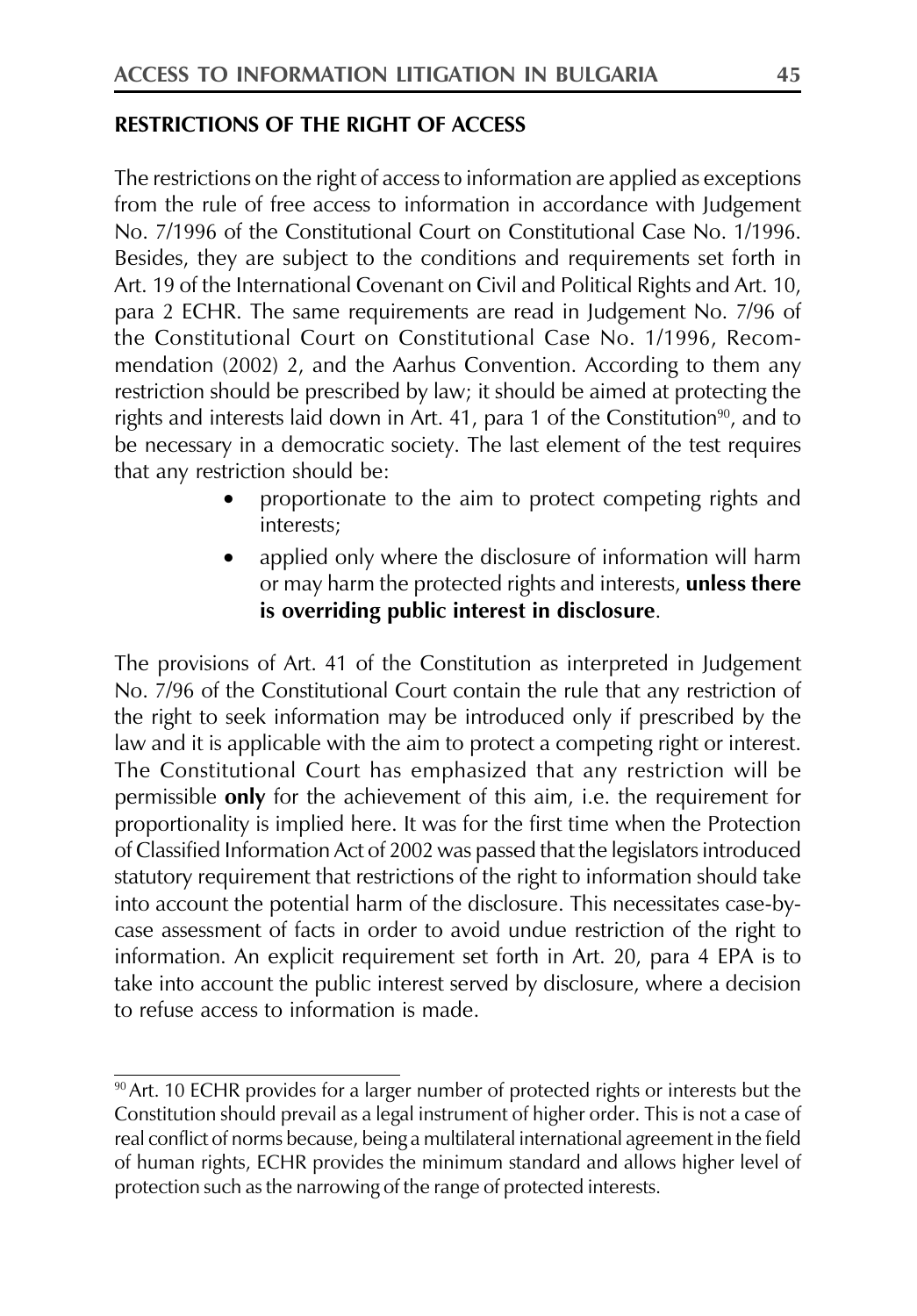A requirement with regard to the lawfulness of refusals under APIA is to state the legal and factual grounds (Art. 38). Interesting court practices have developed in connection with points of law and fact.

# **State Secret**

AIP has no data of refusals related to state secrets prior to the adoption of the Protection of Classified Information Act (PCIA)<sup>91</sup>. Such cases occurred after the adoption of PCIA, whose provisions repealed the List of Facts, Data and Items Constituting State Secret (1990 - April 2002). This fact is an indication of a possible widening of the scope of classified documents<sup>92</sup>.

Art. 25 PCIA enumerates four interests protected with the state secret<sup>93</sup>. Checking them for compliance with Art. 41 of the Constitution<sup>94</sup> leads to the conclusion that all four are within the scope of national security<sup>95</sup>. Further to these protected interests, a list of categories is attached to specify the information subject to classification as state secret.

In the case K. Terziiski versus the MF concerning the access to the contract with Crown Agents, SAC, Fifth Division assumed that the refusal to grant access did not comply with the requirements of Art. 38 APIA. It did not contain "any data on the type or nature of the information qualified it as state secret or the statutory grounds for its determination as such<sup>496</sup>. The administrative authority had to specify the category of information under Appendix No. 1

<sup>&</sup>lt;sup>91</sup> The comparison of the findings of the Access to Information Programme surveys with regard to the fulfillment of the obligations of the executive power under APIA comes to show that in 2001 there were no refusals based on the state secret, while in October 2002 their number reached 91. See The Year of Rational Ignorance, published by the Access to Information Programme, Sofia 2002, p. 38. Available at: http://www.aipbg.org/pdf/ignorance2.pdf

<sup>&</sup>lt;sup>92</sup> This is probably the consequence of the increased number of categories of information constituting state secret from 38 to 64. The difference is not only in the number but also in the scope of new categories.

<sup>93</sup> Defense, foreign politics, national security and constitutionally established order. See http://faculty.maxwell.syr.edu/asroberts/foi/library/secrecylaws/BG\_class\_info\_law.pdf <sup>94</sup> Rights and reputation of others, national security, public order, public health and morality. See http://www.aip-bg.org/documents/const.htm

<sup>&</sup>lt;sup>95</sup> I.e. these are three interests, as the fourth one, national security, is certainly contained in itself.

<sup>&</sup>lt;sup>96</sup> Judgement No. 11682/2003 on Administrative Case No. 3080/2003 SAC, Fifth Division. See p. 251-257.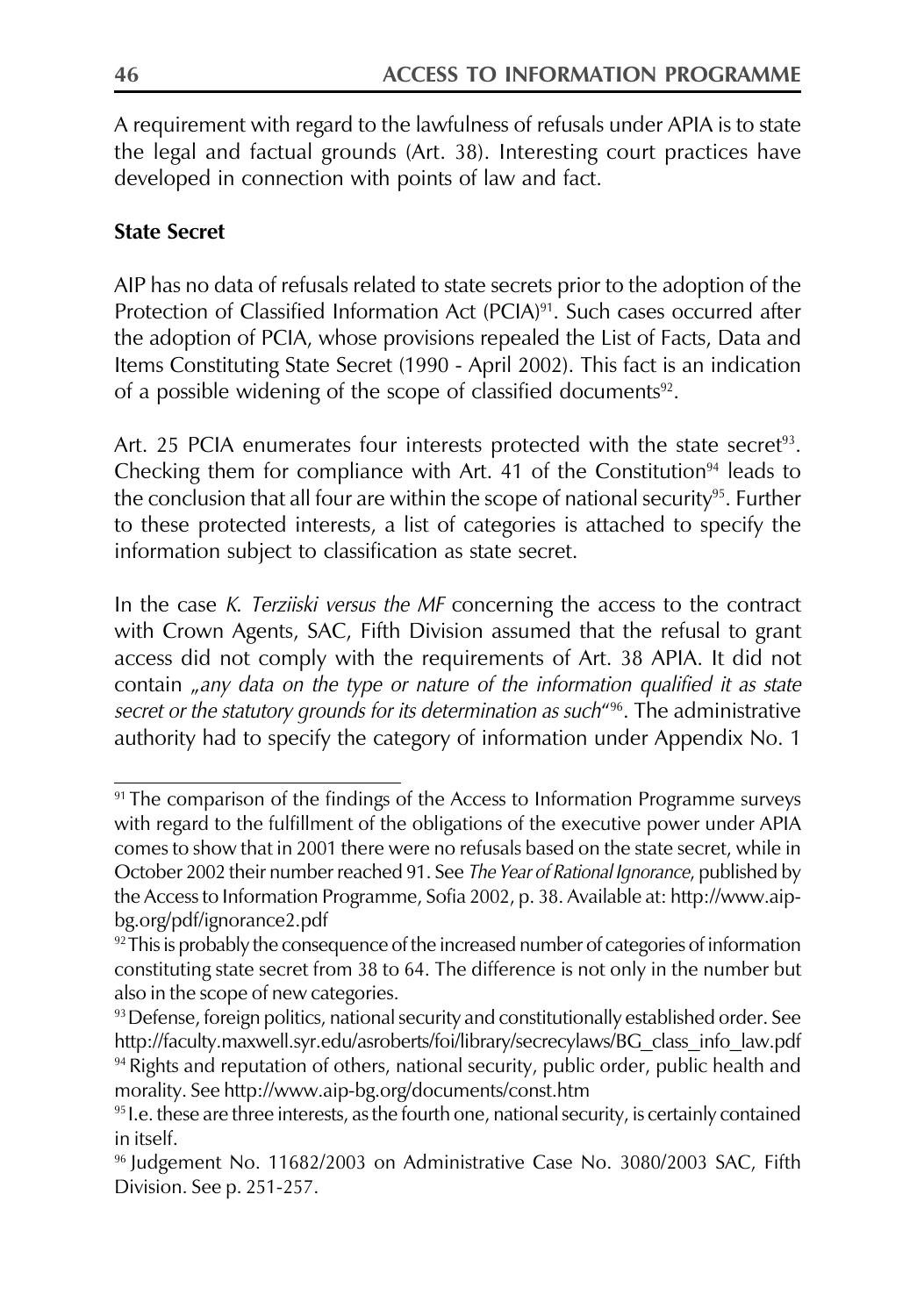to Art. 25 PCIA, in which the information contained in the contract allegedly falls. The failure to fulfill that obligation provided grounds for the reversal of the administrative decision. When confirming the decision, the instance of cassation added one more argument: the right to judicial review of classification of information pursuant to Art. 41, para 4 APIA "implied the obligation of the administrative authority to specify when and on what grounds the classification was done"<sup>97</sup>. Hence the decision to refuse access had to accurately state the points of fact so that to determine the time of classification and the relevant legislation at that time. Further to these arguments, another panel of the court ruled in the case of the Access to Information Programme versus the Council of Ministers that "the provisions of Art. 38 APIA are imperative and hence their violation always constitutes a material breach<sup>498</sup>.

#### Official Secret<sup>99</sup>

The adoption of PCIA was the first attempt to systematize the matters related to the official secret in legislation. Art. 26 PCIA defines it as any information created or kept by the authorities under Art. 3 APIA other than the state secret, the unauthorised access to which might affect the interests of the state or damage another interest protected by law. The comparison to the definition of the state secret makes it even less clear. Art. 26, para 2 has introduced the imperative rule that any information subject to classification as official secret should be prescribed by the law. Pursuant to Art. 26, para 3, the head of the organisation unit has to approve the list of specific categories of information under para 2 relevant in the circle of its functions.

In the case of the Social Barometer Association versus the Public Internal Financial Control Agency (PIFCA) the instance of cassation found the refusal to be unlawful and pointed out the need for accurate specification of the relevant legal provisions. In order to refuse access to an audit report, the Director of PIFCA stated that the law prohibited the disclosure of any information that was an official secret pursuant to Art. 3, subpara 4 and Art. 12, subpara 3 of

<sup>&</sup>lt;sup>97</sup> Judgement No. 2113/2004 on Administrative Case No. 38/2004 SAC, five-member panel. See p. 264.

<sup>&</sup>lt;sup>98</sup> Judgement No. 10640/2003 on Administrative Case No. 9898/2002 SAC, Fifth Division, still pending. The subject-matter of the request was the Rules for the Organisation of the Work for Protecting the State Secret in the People's Republic of Bulgaria as adopted with Council of Minister's Decree No. 30 of 1980.

 $99$  In the translation of APIA it is referred to as "administrative secret". Both translations convey the meaning of the expression.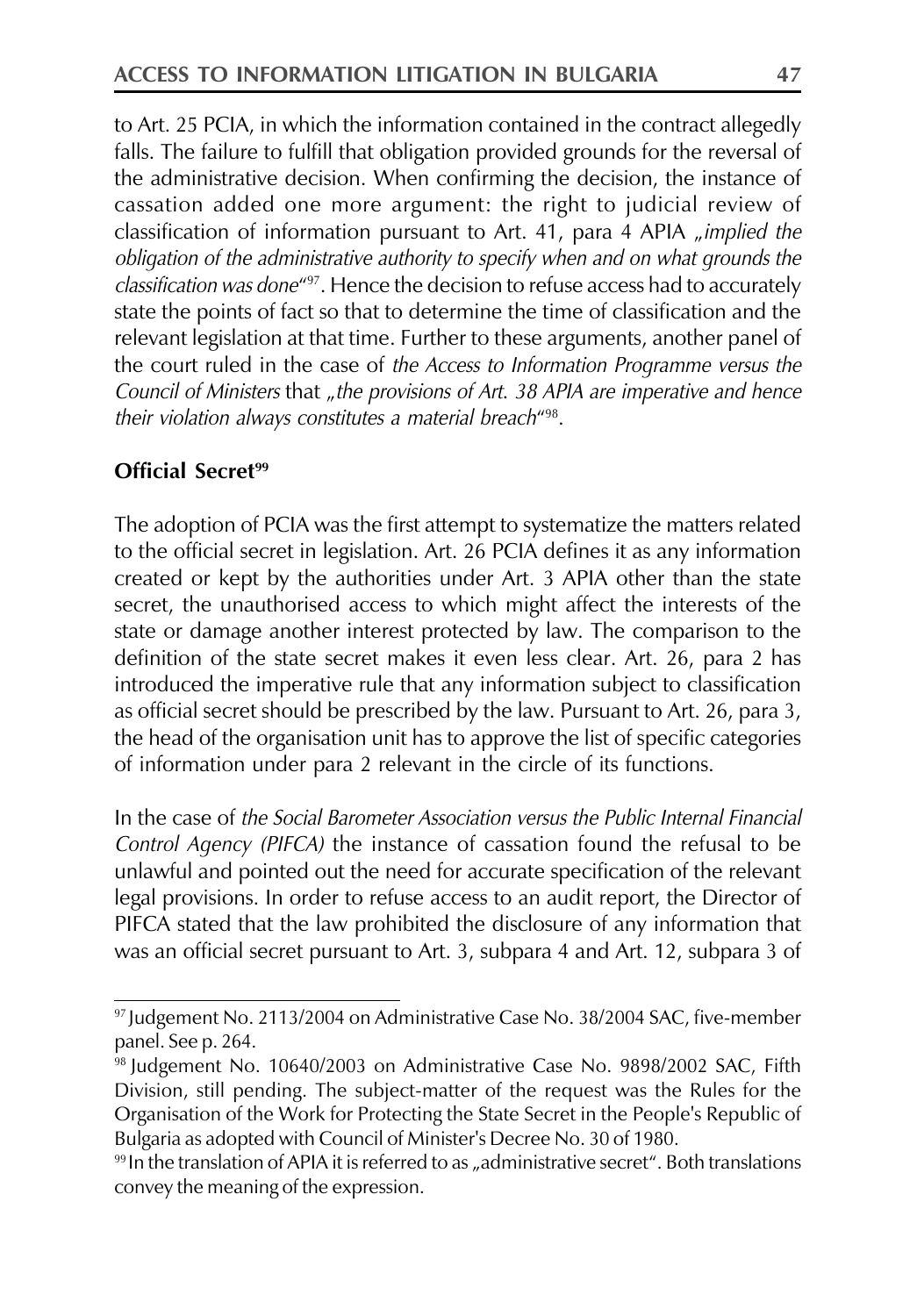the Public Internal Financial Control Act. Both envisage the prohibition for the bodies of the Agency to disclose facts and circumstances that become known to them in the course of the discharge of their duties. According to SAC, Fifth Division, "the appealed refusal does not invoke a specific provision of the Public Internal Financial Control Act, under which the requested information is determined as an official secret and therefore prohibits access to  $it^{\mu_{100}}$ . In that case, the prohibition was blank and did not specify the scope of the information that constitutes official secret. In order to have this scope defined, it is necessary to have a definition of the information constituting official secret (i.e. described or specified in categories) pursuant to Art. 26, para 2 PCIA and then its categories should be specified pursuant to para 3. As to the requirement for the protection only with the purpose to prevent any harm to the protected interest, court practices are yet to develop like in the field of the state secret.

# Court Practices under Art. 41, paras 3 and 4 APIA

2003 saw the development of court practices under Art. 41, paras 3 and 4 APIA. In cases of refusal on grounds of classification as state or official secret, these provisions enable the court to request the document from the respective authority and inspect it in camera. It has the power to review the lawfulness of both the classification and the refusal. These court practices appeared after the adoption of the PCIA as the number of refusals involving state or official secrets increased.

As far as AIP is informed, the first case, where the court exercised its powers to request the document from the authority and, having examined it in camera, to rule on the lawfulness of both the refusal and classification was the case of AIP<sup>101</sup> concerning the access to the Rules for the Organisation of the Work for Protecting the State Secret in the People's Republic of Bulgaria as adopted with Council of Minister's Decree No. 30 of 1980. Having obtained the Decree and the Rules from the Council of Ministers, the three-member panel of SAC issued a ruling after the in camera inspection. It stated that Council of Ministers' Decree No. 30 of 1980 (6 sheets) was marked "Strictly Confidential" and the Rules (79 sheets) were marked "Confidential". Almost the same happened in the case concerning the refusal by the Minister of Finance to

<sup>100</sup> Judgement No. 10539/2002 on Administrative Case No. 5246/2002 SAC, Fifth Division.

<sup>101</sup> AIP versus the Council of Ministers (Administrative Case No. 9898/2002 SAC, Fifth Division, Administrative Case No. 11243/2003 SAC, five-member panel), p.180-194.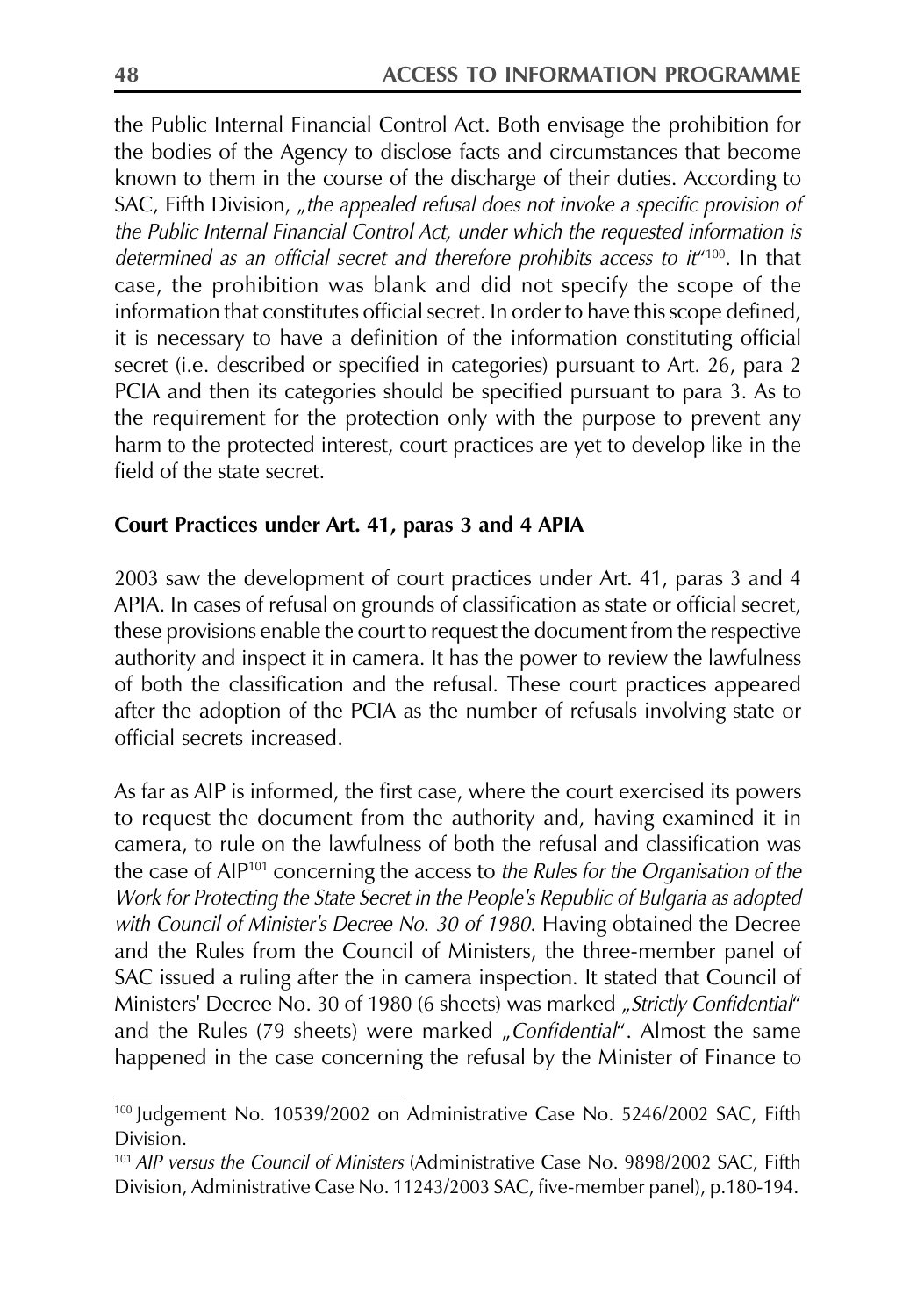provide a copy of the contract with Crown Agents. In that case, it was again a three-member panel of SAC that issued a ruling and communicated it after the in camera inspection. It said the contract consisted of 110 sheets and was marked as "Secret". One should note that the court did not rule on the lawfulness of the classification in the rulings or the subsequent judgements in both cases. This can be explained with the fact that none of those refusals specified the factual and legal grounds for the classification of the information. For that reason, the court reversed both refusals with the argument that the non-specification of a legal provision regulating the classification made the refusals unjustified and the lack of reasons for the criteria and grounds that had led the administrative authority to assume that the requested public information constituted state secret and no access had to be provided for that matter prevented the court from deciding on merit as to the lawfulness of the appealed denial. The reasons set out in the judgements were that the court was not allowed to seek and find the arguments that had possibly led to the refusal complained of by interpretation of APIA and PCIA provisions and thus "to supplement" the administrative act with the missing reasoning. That was task of the public authority subject to APIA. In that connection, the five-member panel of SAC issued its judgement in the case concerning the agreement with Crown Agents, stating that: "The amendment to Art. 41, para 4 APIA (The State Gazette, No. 45 of 2002) authorised the court to exercise oversight of the classification of information. That implies the obligation of the administrative authority to specify when and on what grounds the classification was made. The Minister has to specify the time and grounds for the classification, i.e. prior to or after the adoption of the Protection of Classified Information Act, in accordance with the instructions given by the court. The three-member panel rules in accordance with the law that the administrative authority had to specify whether the contract contained any facts, data and/or items constituting state secret within the meaning of List of Facts, Information and Items Constituting State Secret of the People's Republic of Bulgaria (promulgated in The State Gazette, No. 31 of 1990, now repealed) or what category of information subject to classification as state secret under Appendix No. 1 to Art. 25, para 1 PCIA the information contained in the agreement fell into".

The case of the Bulgarian Helsinki Committee versus the Supreme Prosecutor's Office of Cassation<sup>102</sup> was different. The ruling of the Sofia City Court covered the lawfulness of the classification, although the refusal did not feature the legal provision that constituted the grounds for the classification. The court

<sup>&</sup>lt;sup>102</sup> The Bulgarian Helsinki Committee versus the Supreme Prosecutor's Office of Cassation (Administrative Case No. 642/2002 SCC AD III-g panel).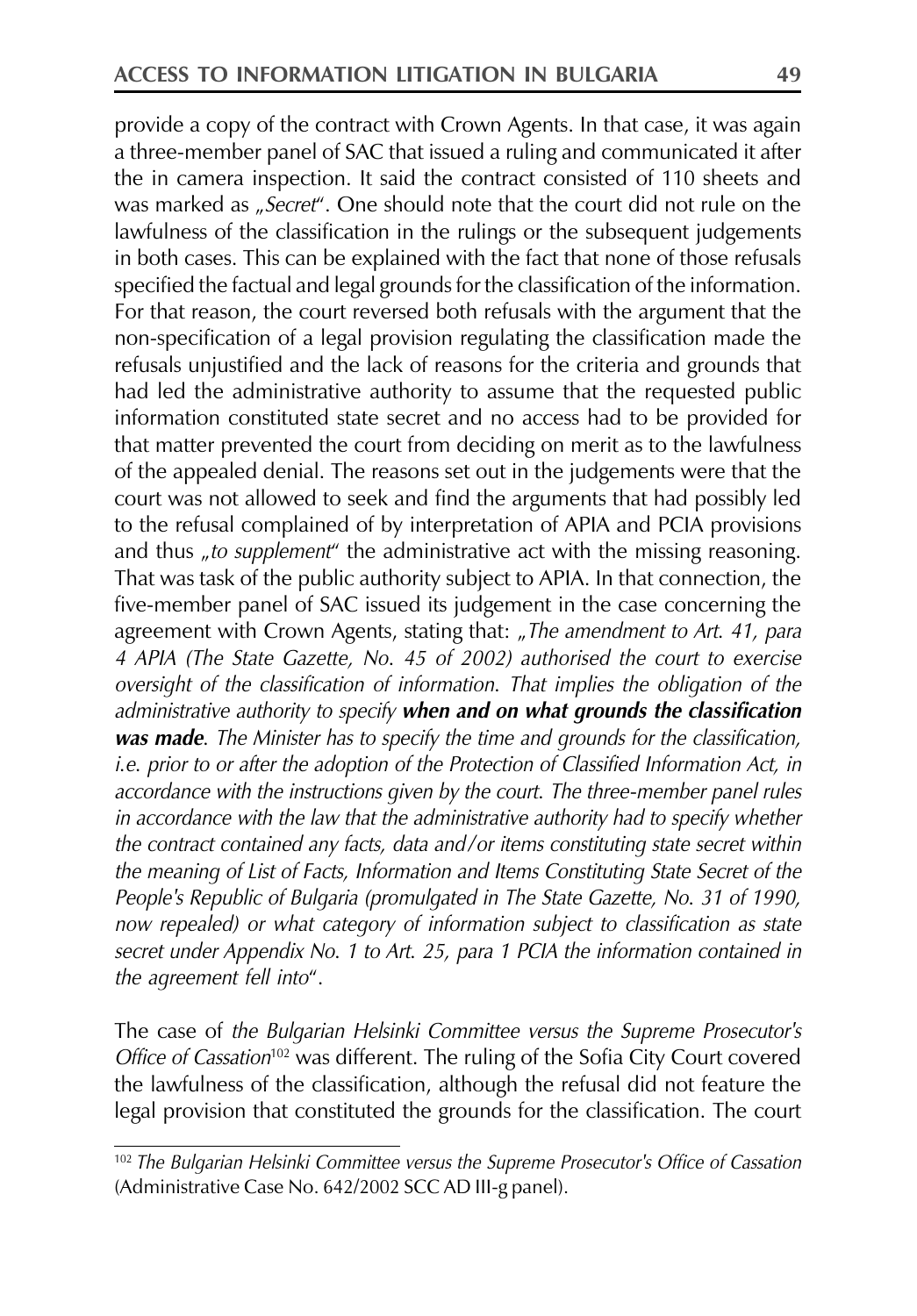ruling stated that: "Taking into account that data in the report requested had been collected under the Special Surveillance Means Act and that the collected data represent an official secret within the meaning of Art. 26 PCIA, the court finds that the report in question has been correctly marked "For Official Use" pursuant to Art. 28, para 3 PCIA. Therefore the request of the appellant is unjustified". Still the judgement on the lawfulness of the refusal is expected. As relates court review of the legality of classification it should be pointed that the lack of court findings in the former two cases as to the classification authority, the date and specific legal grounds for classification can be explained with the fact that those details were not required prior to the adoption of PCIA when probably the documents were classified. However their absence in the last case implies unlawfulness of the classification as the level "for official use" exists only after PCIA.

#### **Commercial Secret**

Denials are often justified with the commercial secret exemption. Sometimes the third party interest exemption actually overlaps with commercial secret. The issues related to this restriction on access to information are not considered separately by the Constitutional Court<sup>103</sup>. Pursuant to the provisions of Art. 19 of the International Covenant for Civil and Political Rights and Art. 10 ECHR, the protection of the commercial secret is subject to the same requirements as all other exemptions. The definition of commercial secret is given in § 1, subpara 7 of the Transitional and Final Provisions of the Competition Protection Act (CPA)<sup>104</sup>. These facts, decisions and data may be given in any form, including on paper, for instance in contracts and agreements<sup>105</sup>. Para. 1, subpara 1 of the Transitional and Final Provisions does not explicitly mention that the disclosure of information would or would be likely to harm the business<sup>106</sup>. However, this condition is implied by the law for two reasons. Firstly, a constitutional right cannot be restricted "in any

<sup>&</sup>lt;sup>103</sup> Unlike the restriction related to the protection of national security: Judgement No. 7/1996 of the Constitutional Court on Constitutional Case No. 1/1996.

<sup>&</sup>lt;sup>104</sup> "Industrial or commercial secret" means facts, information, decisions and data related to business operations, the non-disclosure of which is in the interest of its holders who have undertaken the necessary measures to protect their right.

<sup>&</sup>lt;sup>105</sup> For instance, Judgement No. 118/2004 on Administrative Case No. 5496/03 SAC, Fifth Division assumed that the agreement between the Roads Executive Agency and the Italian company Spea Ingegneria Europea contained commercial secret.

<sup>&</sup>lt;sup>106</sup> The reason is that CPA was adopted in 1998 prior to the adoption of APIA and PCIA at a time when those requirements were not much developed yet.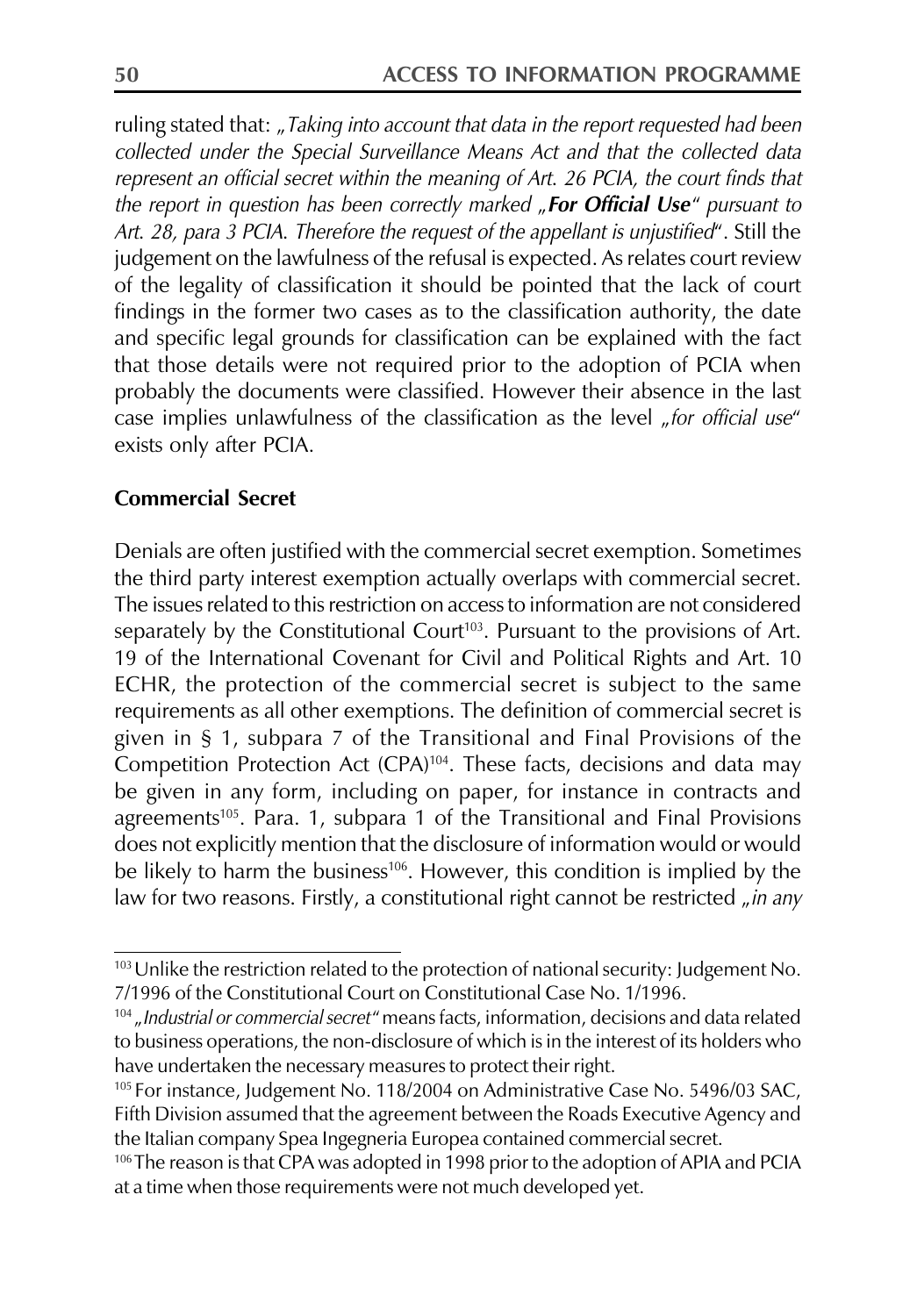case". The acceptance of such interpretation would allow abusive exercise of a right, which is prohibited under Art. 57, para 2 of the Constitution. Secondly, Art. 30 CPA defines unfair competition as "an action or inaction in conducting business operations, which contravenes commercial practices conducted in good faith and damages or may damage the interests of competitors in their interrelations or in the relations with consumers". Disclosure of commercial secret is a kind of unfair competition and therefore it is prohibited insofar as it damages or may damage the interests specified in Art. 30 CPA. In the case of Green Balkans Association versus the Executive Roads Agency, the applicant raised the argument that "... the prohibition of the disclosure of commercial secret as a form of unfair competition refers to the definition of unfair competition given in Art. 30, para 1 CPA. An essential element of such competition is the existence of competitors that might take advantage of this information". Responding to this argument, the court stated in its judgement that "the definition of the term "unfair competition" under Art. 30, para 1 CPA implies that activities of the above mentioned type harm or may harm the interests of competitors in their interrelations or their relations with third parties... "107. Thus the court accepted the interpretation that exemption commercial secret could be applied only to prevent damage or threat of damage of the interests mentioned in Art. 30  $CPA$ 

In the same judgement, the court assumed that harm or threat of harm within that meaning require that two conditions were met:

- the affected interests of the third party that is a party to a contract should relate to business relations (in connection with the agreement in that particular case);
- the content of the contract has to be a commercial secret and the disclosure thereof might create conditions for unfair competition.

The analytical approach of the court to the definition of the term "*commercial* secret" should be assessed positively. At the same time, the words "might create conditions for unfair competition" should be further clarified with specific forms and hypotheses. The court judgement did not answer the question whether relations of competition (and competitors respectively) existed after the end of the tender procedure and the award to a specific company.

<sup>&</sup>lt;sup>107</sup> Decision on Administrative Case No. 5496/2003, see p. 218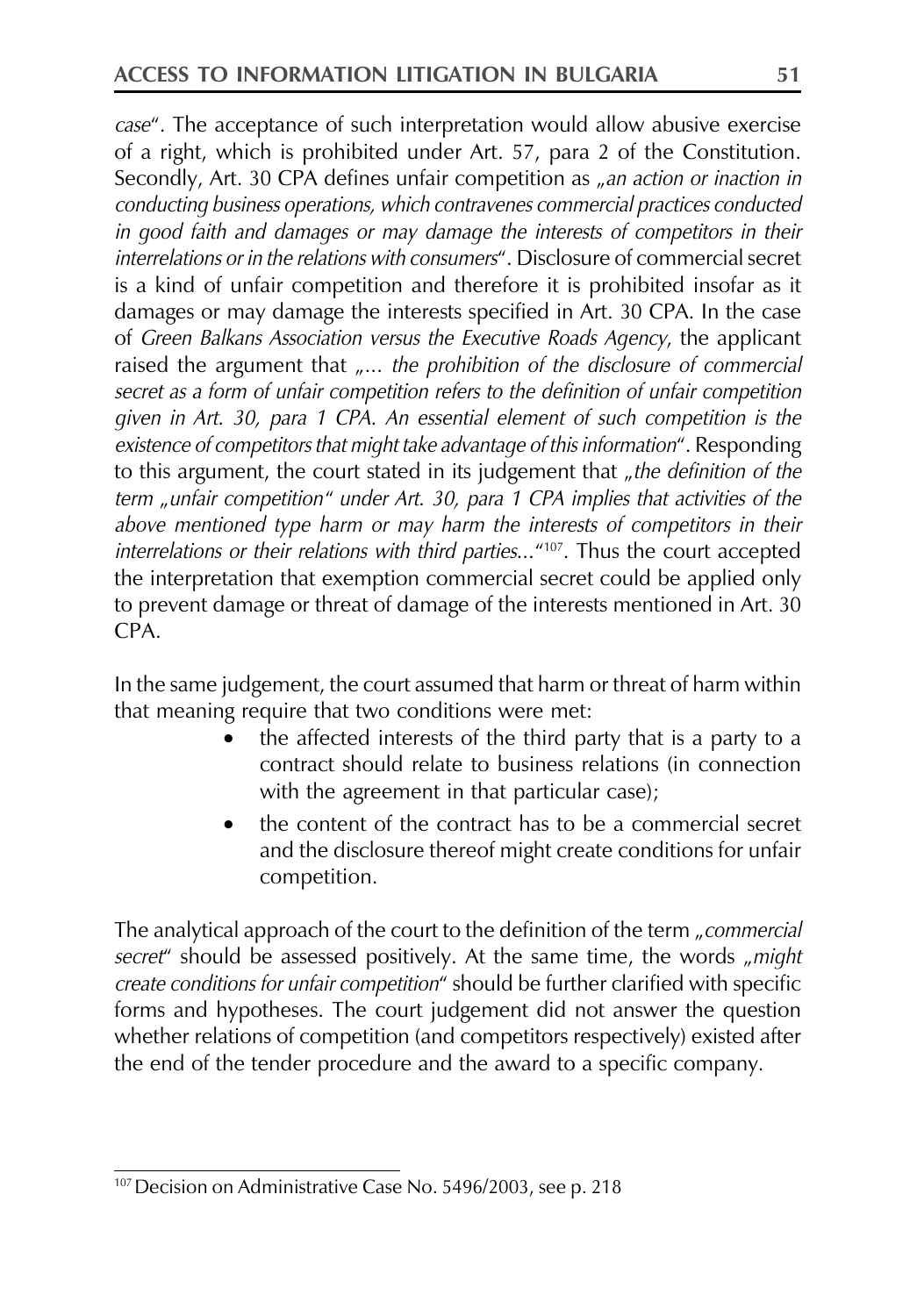Another outstanding issue is to balance the interests, which is the third part of the test applicable to restrictions. It was raised in the same case. The argument that the information was of great importance to society was answered in the court judgement as follows: "Access to public information is aimed at enabling citizens to obtain information about the activities of the government authority but its beyond that purpose and scope to use it for finding out whether there are data of possible non-performance of contractual obligation (in the various forms envisaged in the law of contracts)"<sup>108</sup>. In fact, it is not undisputable that money spending by government authorities, albeit within the framework of private law activities, goes beyond the purposes of the access to public information. However, what matters in this case is the fact that the court examined the existence of overriding public interest. Although the outcome was negative for the appellant in that particular case, one may see that the court examined all requirements applicable to the restriction of the right of access to information in the reasons for its judgement. This undoubtedly sets a precedent and some potential to achieve proper understanding of the right to information in the light of international standards.

# Deliberative Process Privilege under Art. 13, para 2, subpara 1 APIA

Art. 13, para 2, subpara 1 APIA provides for some special grounds to refuse access to information, insofar as in the cases described there the authority or entity may (at its own judgment) restrict the access, i.e. acts under discretion of government authorities or other entities with obligations under APIA. Pursuant to these provisions, the access to official information, which is free under Art. 13, para 1 APIA, may be restricted, where this information relates to the preparatory work on an act of the bodies, and has no significance in itself (opinions and recommendations prepared by or for the body, consultations and advice)<sup>109</sup>. Obviously, these provisions follow the approach underlying Recommendation (2002)2, in accordance with which the definition of the term "official documents" excludes the documents in the process of preparation. The understanding that Art. 13, para 2 is intended not to impede the government authority in the decision-making process is supported by the wording of para 2, subpara 2, in accordance with which the access may be restricted in the case of information containing opinions or positions in connection with ongoing or future negotiations held by the authority. Both restrictions envisaged in Art. 13, para 2 are applicable only within two years

<sup>108</sup> Judgement cit. p. 219.

<sup>&</sup>lt;sup>109</sup> See http://www.aip-bg.org/library/laws/apia.htm.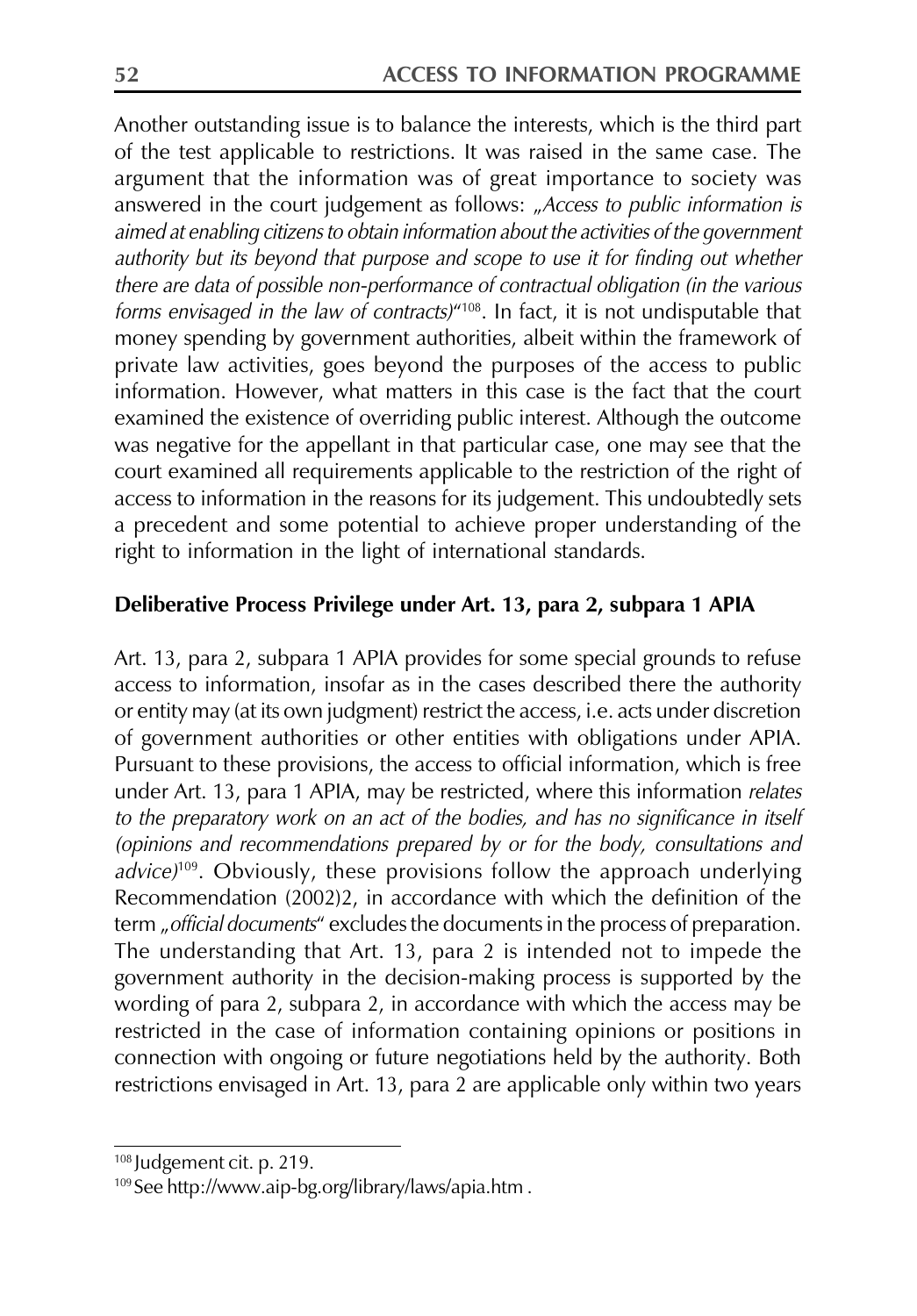after the information was generated. In this regard, the Explanatory Memo to Recommendation (2002) 2 reads that, as a rule, unfinished documents are not included in the term "official documents": "Furthermore, in some member states, documents which contribute to the decision-making process (for instance, opinions, memoranda, etc.) are not considered as official until the decision to which they refer is taken. However, in other member states, documents can be made available before the decision for which the document is being prepared is taken, in particular to enable participation in the decision-making process".

Since Art. 13, para 2, subpara 1 APIA is one of the most frequently invoked grounds for refusals to grant access to information, court practices related to the framework of the powers under Art. 13 are quite extensive.

The question whether the enumeration "opinions and recommendations prepared by or for the authority, consultations and advice" is exhaustive or not was raised for the first time in the case<sup>110</sup> of Alexey Lazarov versus the Council of Ministers concerning the refusal of the latter to provide a copy of the verbatim record from the first meeting of the cabinet held in July 2001 pursuant to Art. 13, para 2, subpara 1. The appellant maintained that the list under para 2, subpara 1 was exhaustive and wider interpretation was not admissible and therefore there were no grounds to refuse access since the verbatim record was not an opinion or recommendation prepared by or for the Council of Ministers or expression of views or advice. It was also pointed out that in order to apply those grounds for refusal, the administrative authority had to prove that the information was related to the preparation of a specific act that had at least started, while no evidence was produced in the case to prove that certain acts were adopted at the first session of the Council of Ministers, the verbatim record of which was requested. For all practical purposes, the matter related to the interpretation of the law-maker's words "operational preparation of acts". However, the three-member panel of SAC failed to accept those arguments: "The court does not share the legal argument of the appellant and finds that the enumeration in brackets in Art. 13, para 2, subpara 1 APIA is not exhaustive; it is tentative and given for clarification purposes. In fact, quite diverse documents may be related to the preparation of acts and therefore their exhaustive enumeration in the law is impossible. However, all these physical carriers have one single distinctive feature they share - the information is related to the operational preparation of acts and has no significance in itself... The

<sup>&</sup>lt;sup>110</sup> Alexey Lazarov versus the Council of Ministers (Administrative Case No. 7189/2001 SAC, Fifth Division., Administrative Case No. 1543/2003 SAC, five-member panel). See Access to Public Information Litigation, pp. 189-218. See here, pp. 116-136.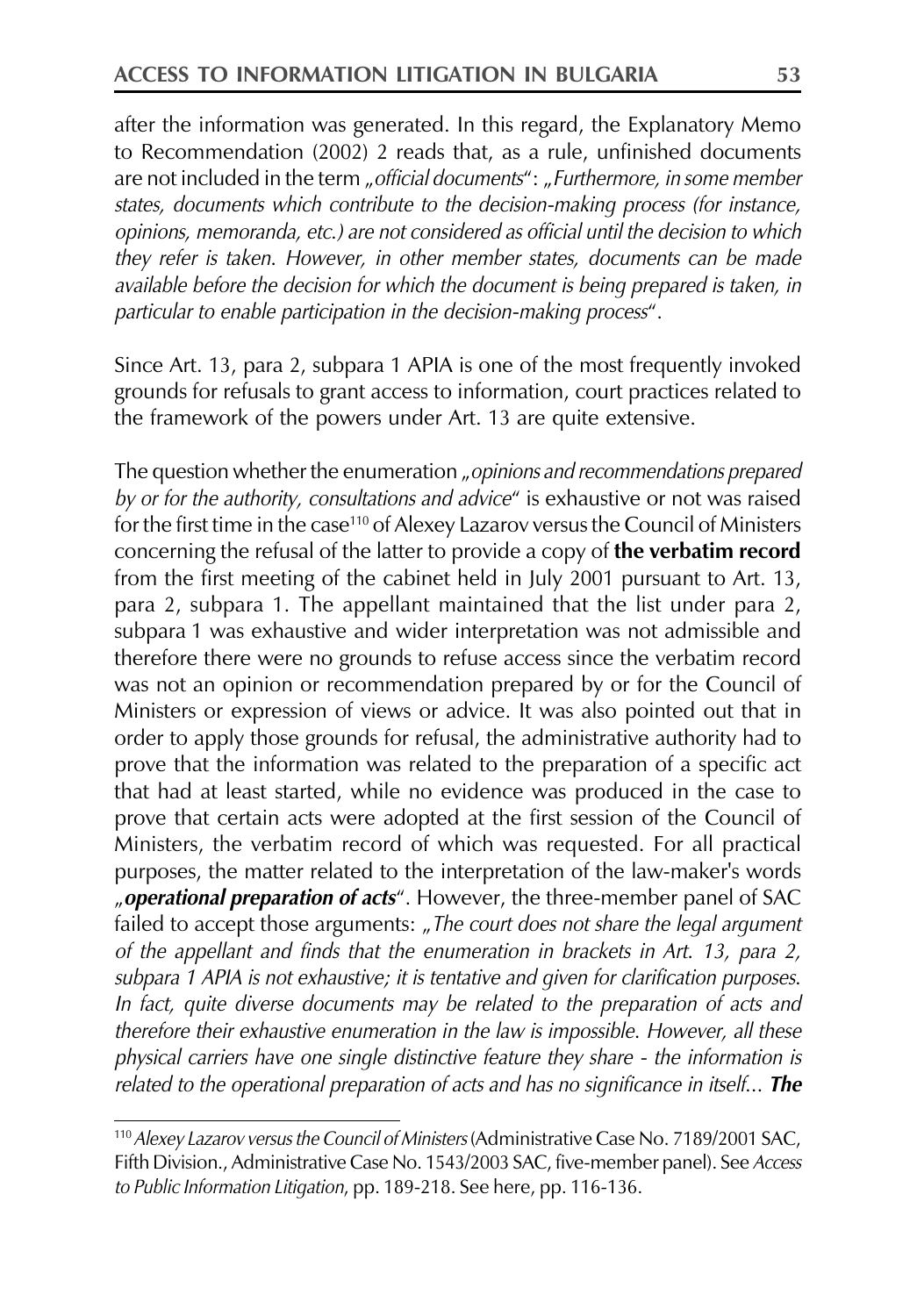appellant's objection that no specific acts were adopted at that meeting of the Council of Ministers couldn't be accepted as relevant". The subsequent judgement of a five-member panel of SAC found those conclusions to be wrong and stated: "Besides, given the fact that no decisions were taken at that meeting of the Council of Ministers, i.e. no acts of that collegiate authority were issued, the applicable legal provisions cited as grounds to refuse access may not be the provisions of Art. 13, para 2, subpara 1 APIA because they envisage restriction of the access to administrative public information only where the latter is related to the operational preparation of acts and has no importance of its own". Unfortunately, this interpretation of the words "preparation of acts" did not prevail later on because the Sofia City Court, adhered to the position of the three-member panel, rejecting the appeal of Vassil Chobanov against the refusal of the Council of Ministers<sup>111</sup> to provide the verbatim record from another meeting.

The applicability of that restriction was examined also in the case<sup>112</sup> concerning the refusal of the Director of the Prophylaxes and State Sanitary Control Department at the Ministry of Health to provide a copy of the report out of the noise measurements in a building. The noise was generated from a nearby factory bothered the habitants of an apartment block and public health authorities undertook the measuring. It its judgement, the court noted that: "... the results of the measurements of penetrating noise had no importance or relevance of their own. Their purpose was to serve for the drafting of certain acts of the specialised state sanitary authority, undertaking specific measures to provide proper hygiene of the living conditions<sup>"113</sup>. The expression "the drafting of certain acts" point to the opinion of the court that information should not be necessarily related to the preparation of a specific act. Moreover, the judgement stated that the rationale of the restriction could be seen in the lack of importance, as well as definitiveness and long-term value of that type of administrative public information. "By using such data, citizens will not be in a position to reach an objective and comprehensive opinion on social life and the activities of central and local government authorities, which is a major objective of the Access to Public Information Act<sup>"114</sup>. If this is the case, however, then one

<sup>111</sup> Vassil Chobanov versus the Council of Ministers (Administrative Case No. 1822/2003 SCC AD III-h panel).

<sup>&</sup>lt;sup>112</sup> Ecoglasnost National Movement versus the Directorate of the Prevention and State Sanitary Control Department at the Ministry of Health (Administrative Case No. 4554/2003 SAC, Fifth Division). See pp. 137-154

 $113$  See p. 153.

<sup>&</sup>lt;sup>114</sup> See p. 154.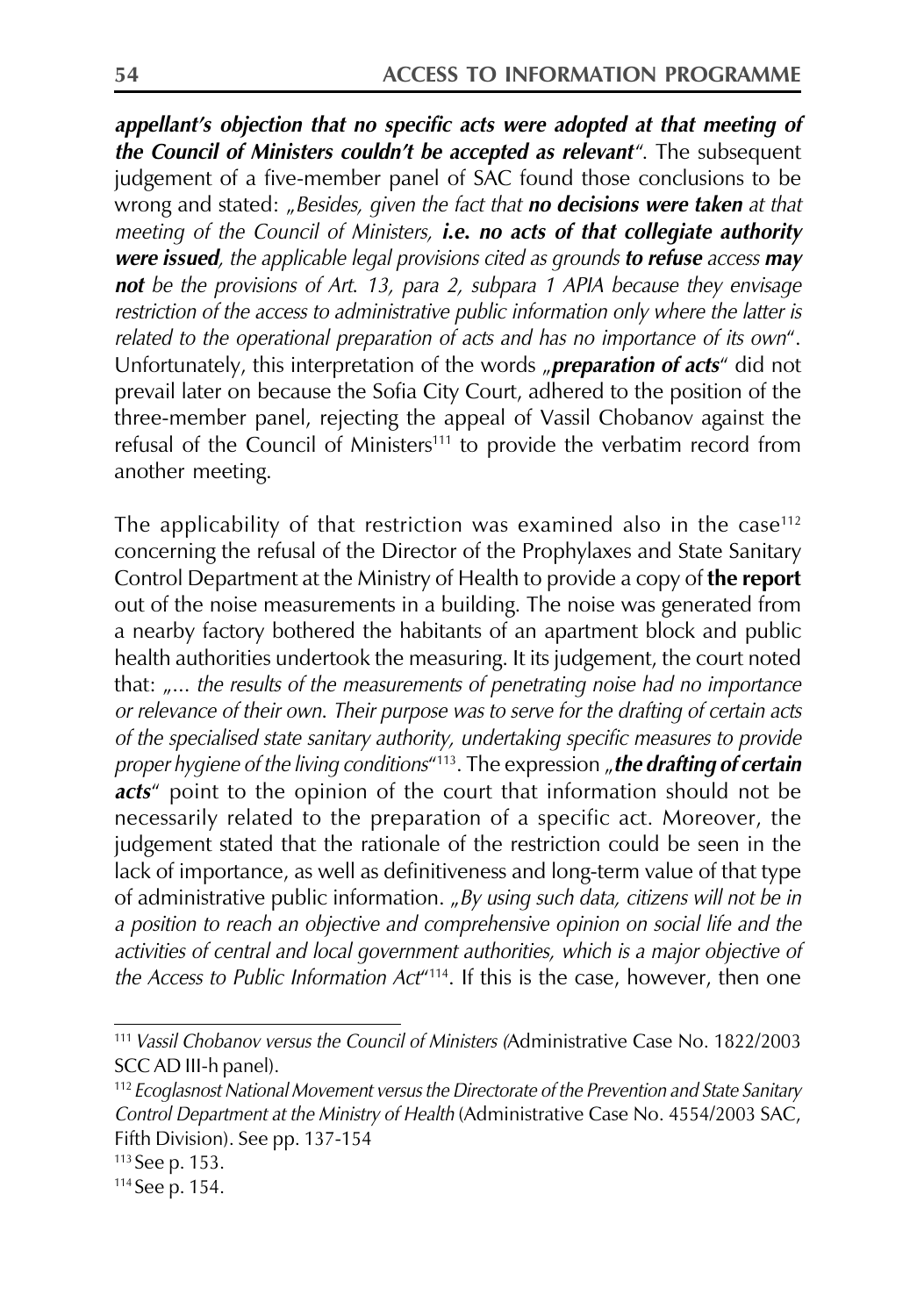has all reasons to ask why the law-maker has stated in Art. 13, para 3 that the restriction is applicable only within two years of the date of creation of the information.

The same spirit prevailed in the reasoning of the court in the case<sup>115</sup> concerning the refusal by the Minister of Finance to provide a copy of the first quarterly report on the activities of Crown Agents with the argument that the report had no importance of its own but it would be used to prepare certain acts aimed at undertaking specific measures to support the reform process in the Bulgarian customs administration. In its judgement, the fivemember panel of SAC once again stated that the enumeration in brackets in Art. 13 was not exhaustive but tentative and given for clarification purposes. The interpretation of the words "operational preparation of acts" used in Art. 13 is of special interest. The court ruled that: "Generally, it does not matter whether the preparation will lead to the adoption of a specific act or whether the preparation will not lead to a specific decision of the authority at all. Under the conditions of administrative discretion, the administrative authority can always deny access to public information related to the preparation of its acts, which has no importance of their own for this reason. It is irrelevant whether the drafting of the final act with significance in itself has stated or not". The same judgement also found unjustified the claim that in order to exercise its powers under Art. 13, para 2, subpara 1 APIA, the administrative authority first had to examine the possible occurrence of any damage and if it concluded that no such damage would occur then it had to provide access in all cases. Still, it was plausibly not the intention of the law-maker to introduce the provisions of Art. 13, para 2 APIA purely with the aim to enable public administration to invariably refuse access to administrative public information by formally invoking the provisions of Art. 13, para 2, subpara 1 APIA.

Finally, it should be pointed out that in 2003 both the Sofia City Court (SCC) and the Supreme Administrative Court (SAC) developed positive practices as to what grounds for refusing access to information could be invoked by the entities under Art. 3, para 2 APIA and to what extent they could refer to the restriction under Art. 13, para 2, subpara 1 APIA. In two cases with the support of AIP, there were lodged appeals against the refusal by the Director of the National Health Insurance Fund (NHIF) to provide access to information pursuant to Art. 13, para 2, subpara 1 APIA.

<sup>&</sup>lt;sup>115</sup> Nickolay Marekov versus the Ministry of Finance (Administrative Case No. 8962/2002 SAC, Fifth Division, Administrative Case No. 8717/2003 SAC, five-member panel).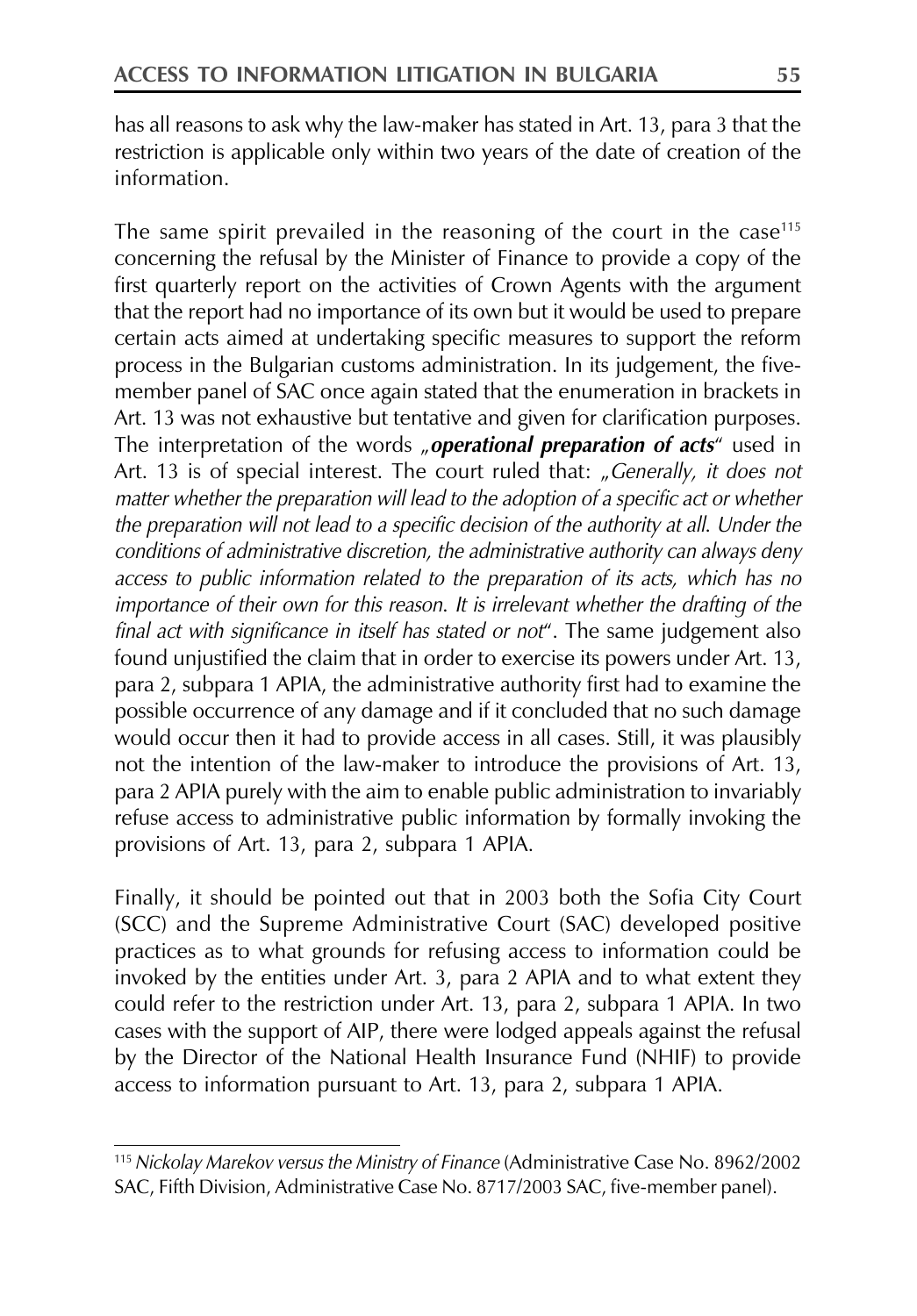The conclusion that public law entities under Art. 3, para 2 APIA could refuse access to information only pursuant to Art. 17, para 2 APIA, i.e. in the cases, where the information constitutes a commercial secret or information whose disclosure or dissemination would lead to unfair competition, was drawn by SCC for the first time in the case of the Institute for Market Economy versus the National Health Insurance Fund (NHIF)<sup>116</sup>. Of course, in order to reach that conclusion in the above mentioned case, the court first came to the conclusion that NHIF was a public law entity within the meaning of Art. 3, para 2 APIA since it was a legal entity under the public law and it was not included in the system of government authorities and local governments within the meaning of Art. 3, para 1 APIA. Subsequently SAC reiterated the conclusions of SCC with the argument that, being a public law entity, NHIF had no legal power to invoke Art. 13, para 2 APIA because its provisions concerned the restricted access to administrative public information that, given the legal definition under Art. 11 APIA, was the information collected, created or kept in connection with the official information, as well as the activities of the authorities under Art. 3, para 1 APIA. In other words, public law entities under Art. 3, para 2 APIA cannot invoke the restrictions laid down in Art. 13, para 2 APIA because they refer only to the authorities under Art. 3, para 1 APIA, i.e. government authorities and local governments.

Similar was the development of the case of Dr. Zaekov versus NHIF<sup>17</sup> - the refusal by the NHIF Director was again given pursuant to Art. 13, para 2, subpara 1 APIA, claiming that the information in question was administrative and preparatory by nature and it had no significance in itself. In the firstinstance judgement, SCC again reached the conclusion that since NHIF was a public law entity under Art. 3, para 2 APIA, the information that the Fund created and kept in connection with the activities related to the mandatory health insurance was neither official nor administrative public information and therefore the provisions of Art. 13, para 2 APIA did not apply to  $it^{118}$ .

<sup>&</sup>lt;sup>116</sup> The Institute for Market Economy Foundation versus NHIF (Administrative Case No. 2295/ 2001 SCC AD III-c panel, Administrative Case No. 2471/2003 SAC, Fifth Division). See pp. 95-113.

<sup>&</sup>lt;sup>117</sup> Dr. Dimitar Zaekov versus NHIF (Administrative Case No. 3208/2002 SCC AD III-d panel).

<sup>&</sup>lt;sup>118</sup> For more information on the access to information court cases see: www.aip-bq.org/court.htm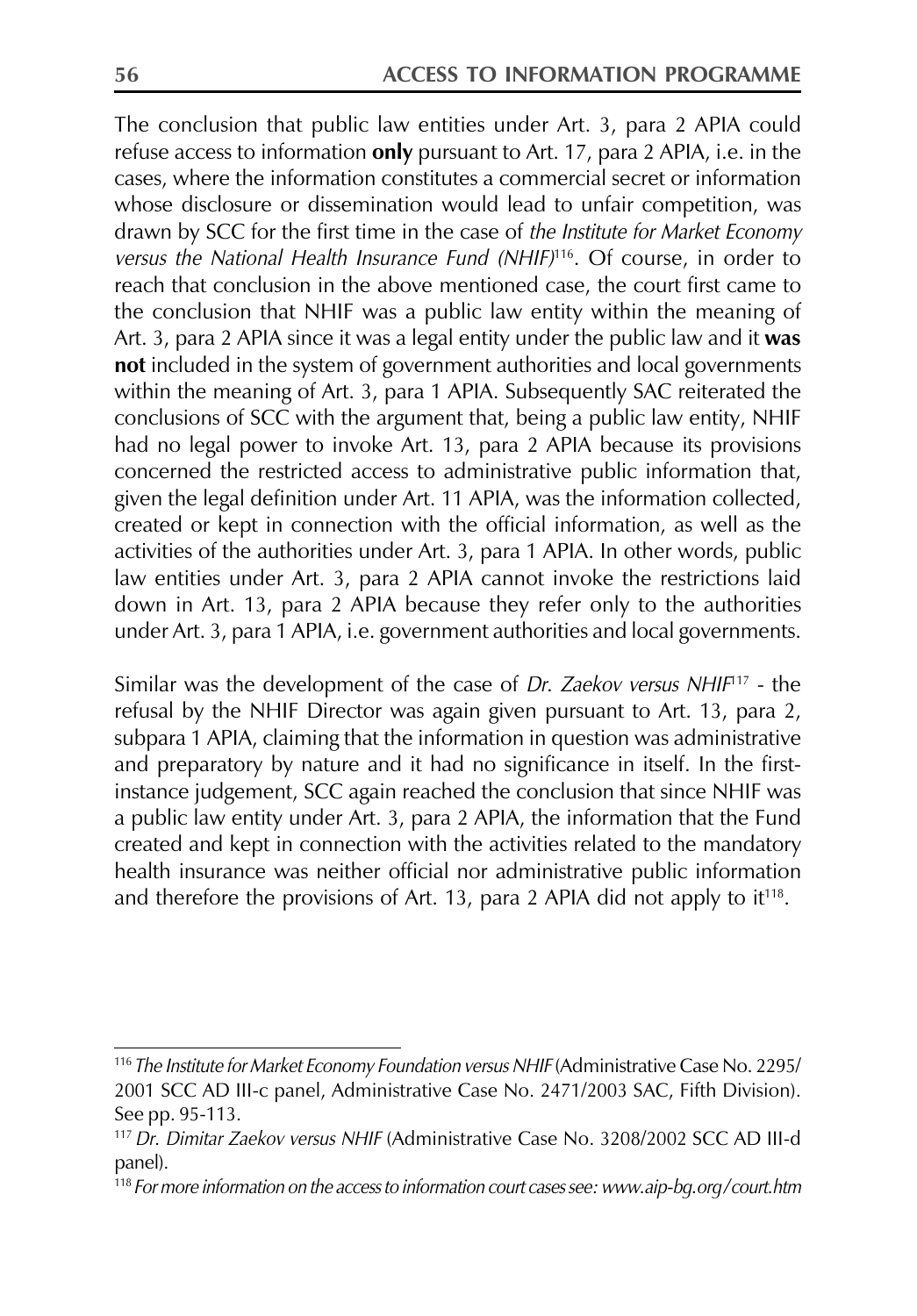# **SELECTED COURT CASES**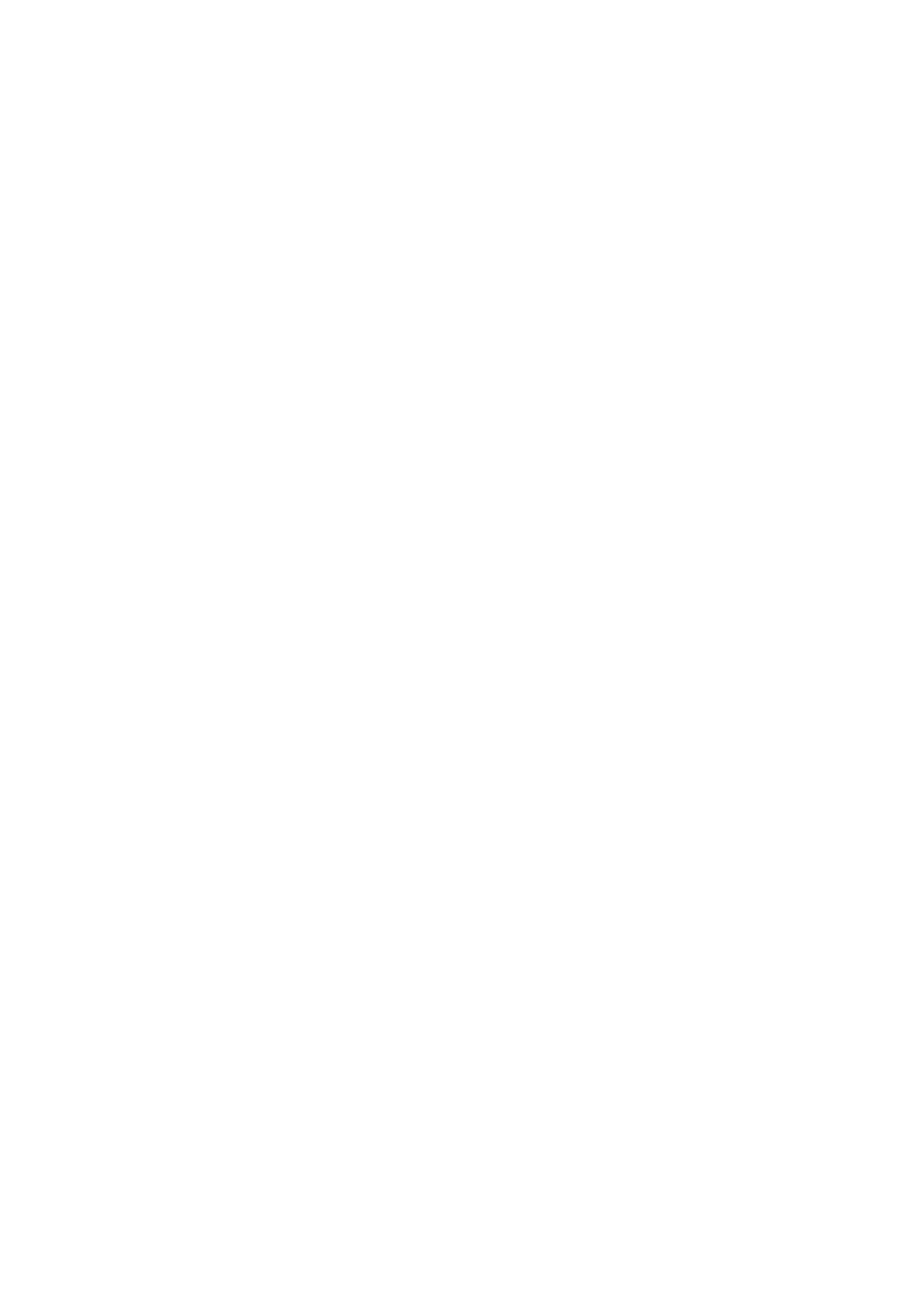# **CASE**

**Bulgarian Helsinki Committee** 

 $V_{\bullet}$ 

**Regional Military Prosecutor** Sliven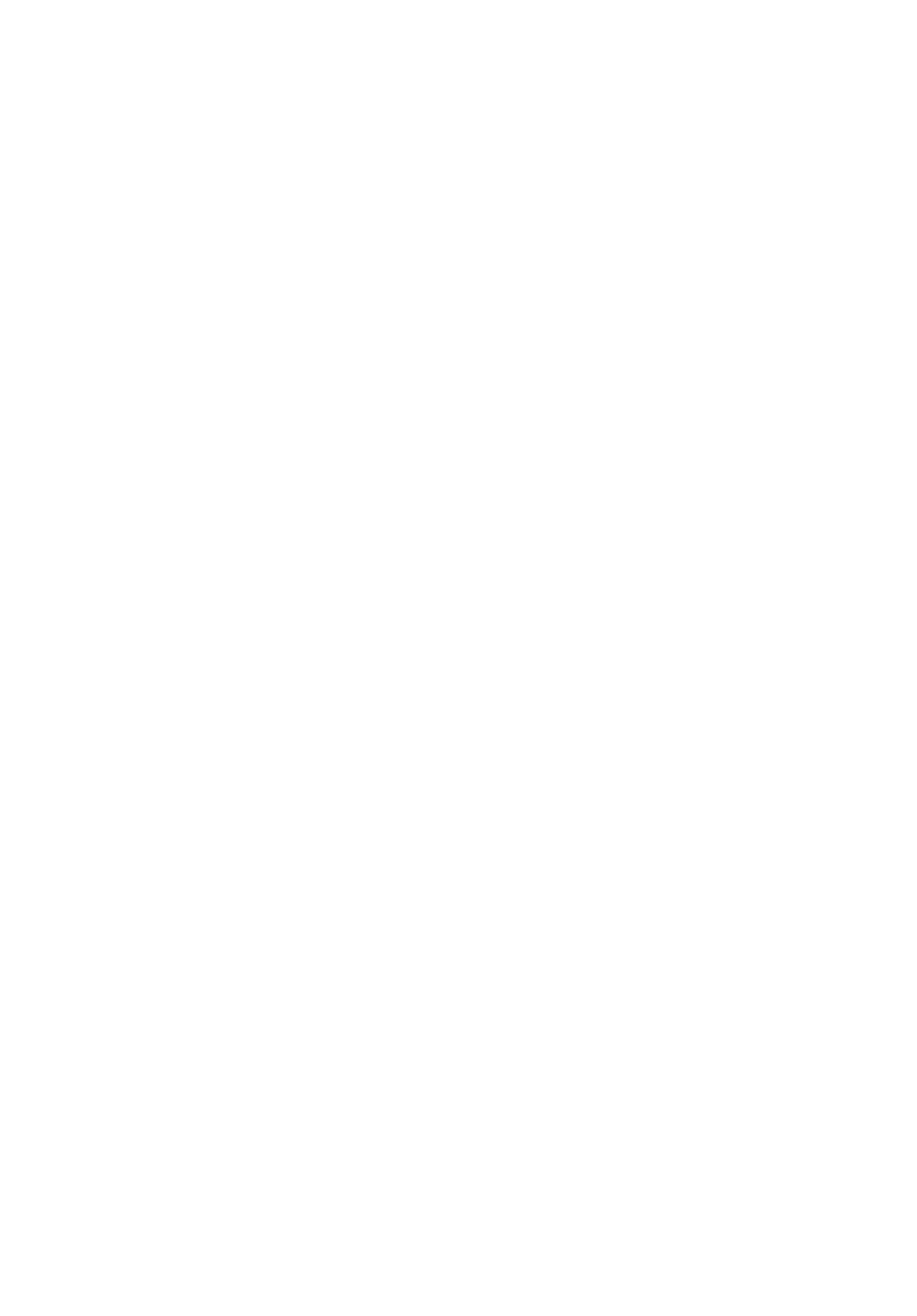# **TO: REGIONAL MILITARY PROSECUTOR'S OFFICE - SLIVEN C/C: CHIEF PROSECUTOR'S OFFICE**

#### **ACCESS TO PUBLIC INFORMATION REQUEST**

Ladies and Gentlemen,

The Bulgarian Helsinki Committee is a non-governmental human rights organisation, member of the International Helsinki Human Rights Federation. The organisation has been registered as an association of citizens under the Persons and Family Act at a judgement of the Sofia City Court of 1993.

I request you in accordance with the Access to Public Information Act (The State Gazette, No. 55 of 2000) to provide us with access to information on how many reports on unlawful use of force and firearms were registered at the Regional Military Prosecutor's Office, Sliven in 2000 and 2001, and how many investigation cases were brought as a result.

We would like to have the information presented on paper carrier. If necessary, we are prepared to cover the costs for the preparation of the requested information. We kindly request you to take into consideration the time limits under Art. 28, para 1 APIA.

Yours truly,

**Yonko Grozev Bulgarian Helsinki Committee**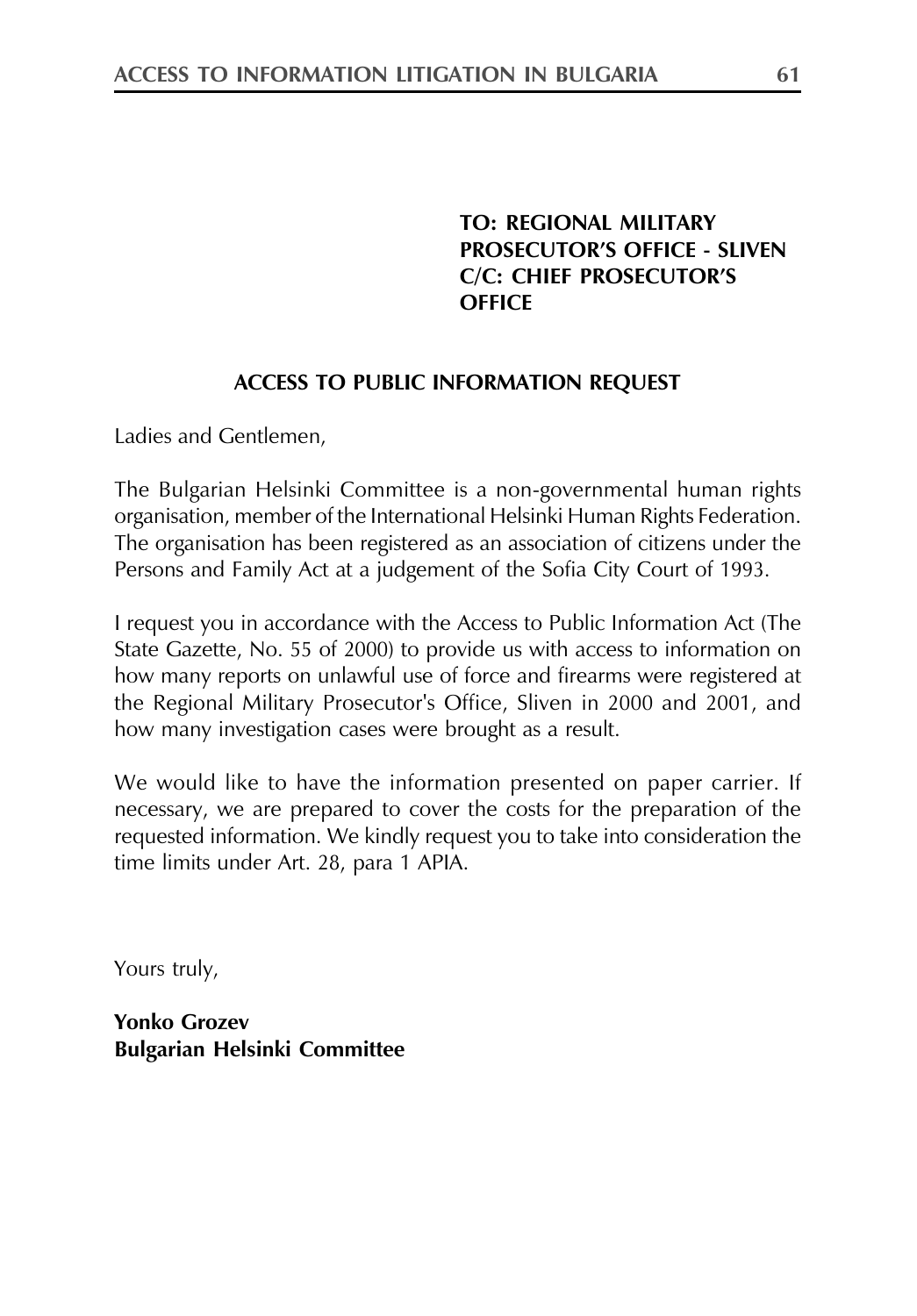#### **RULING**

On this twelfth day of December 2001, in Sliven, the undersigned Colonel HITOV, Regional Military Prosecutor, Sliven, having examined the details of file No. B-1149/2001 in connection with the request for access to public information by a representative of the Bulgarian Helsinki Committee, has established the following:

The request is unjustified and should not be granted.

In accordance with the Access to Public Information Act, the authorities which have obligations within the meaning of Art. 3, para 1 APIA are the central or local government authorities in the Republic of Bulgaria, which generate or store public information. With a view to this legal definition, the Public Prosecutor's Office of the Republic of Bulgaria and, more specifically, the Regional Military Prosecutor's Office in Sliven, is not an authority with obligations within the meaning of the Access to Public Information Act. The reason lies in the fact that the Public Prosecutor's Office, being part of the judiciary, is not a government authority and, in this sense, there is incompatibility between the requirements of APIA and the obligations of the Public Prosecutor's Office.

Decisive for the existence of this incompatibility is the meaning of the term "government service" used in Art. 68, para 1 of the Constitution of the Republic of Bulgaria. Generally, the term "government service" is used in administrative law, where it is related to government and public administration, i.e. with the functions of the executive power. In the narrow sense, it is perceived as the performance of administrative functions by government institutions and, more broadly, it covers also the structures of the public administration, through which the executive power performs its functions with regard to the public property. One can speak of government service with specific content also in other braches of law; therefore, given the lack of a uniform doctrinal or legal definition of the government service, the meaning and content of the term in the individual cases should be revealed through the specific objectives of the provisions and institutions it relates to (Judgement No. 25 of 6 June 1993 of the Constitutional Court of the Republic of Bulgaria). In order to clarify this term and the status of the Public Prosecutor's Office, one should keep in mind the provisions of Art. 132, para 1 of the Judiciary Act, which is worded as follows: "Art. 132. Judges, public prosecutors and investigation magistrates, while occupying their positions, may not: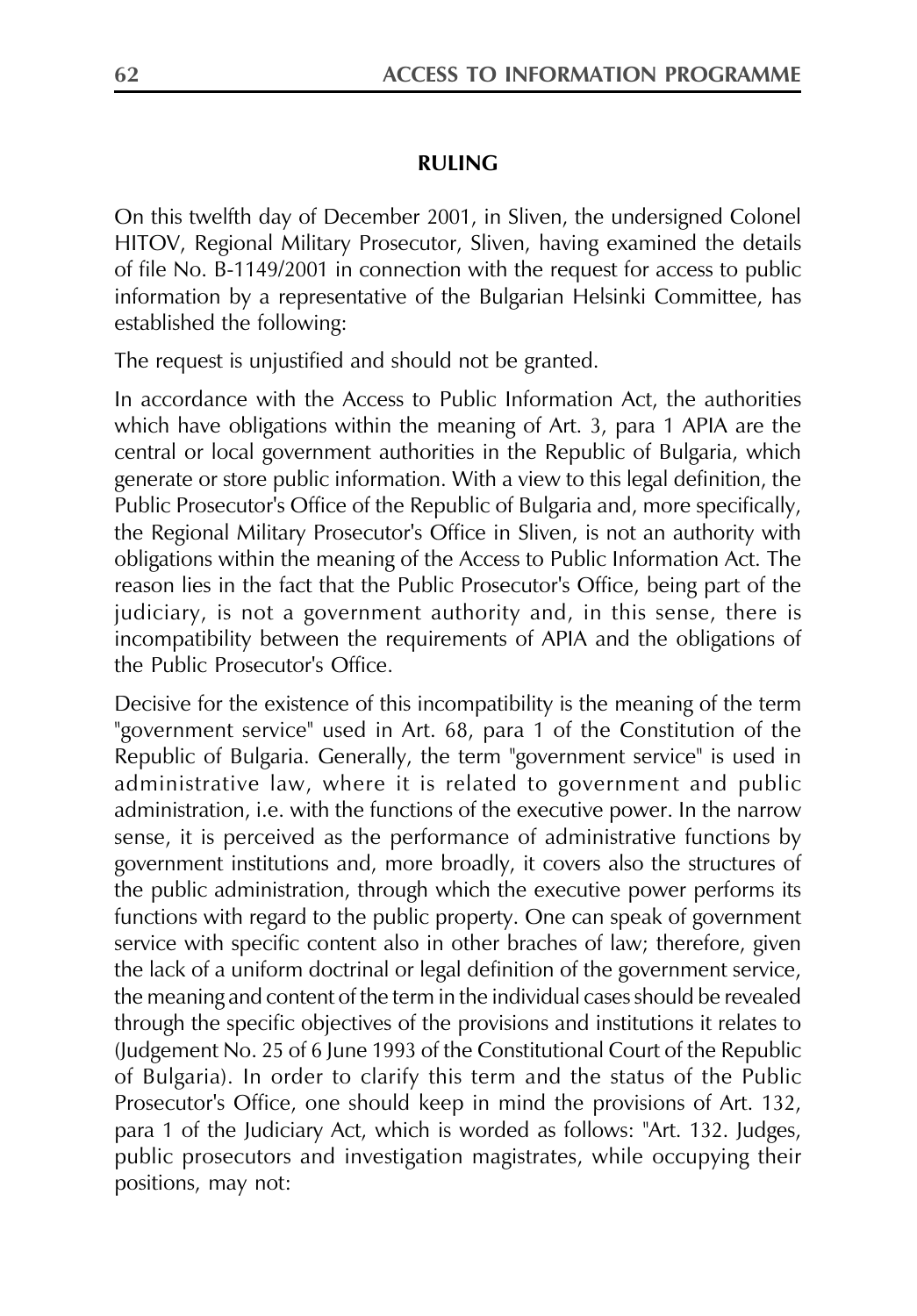1. Serve as Members of Parliament, Ministers, Deputy Ministers, Mayors, or **Municipal Councillors;** 

2. /Amended - The State Gazette, No. 133 of 1998/ Exercise the profession of attorneys-at-law and pursue activities of attorneys-at-law;

3. Occupy elective or appointed positions in central or local government authorities or business bodies."

It is obvious that since public prosecutors may not occupy appointed positions in government authorities, they are not government authorities and, for this reason, it is not justified for them to provide information under the Access to Public Information Act.

The procedure for disclosure of facts and circumstances related to the activities of investigation services is regulated in the Criminal Procedure Code.

There is no obstacle to providing specific information, which is of particular public interest on a specific matter and in specific cases but not representing statistical configuration.

For these reasons and pursuant to Art. 180, para 1 of the Criminal Procedure Code, I

#### **HAVE RULED:**

**REFUSE** to provide the requested public information under the Access to Public Information Act on how many reports on unlawful use of force and firearms were received at the Regional Military Prosecutor's Office, Sliven in 2000 and 2001, and how many investigation cases were brought as a result.

A copy of this ruling is to be sent for information to the Bulgarian Helsinki Committee, Ref. No. A-115/6 December 2001.

This ruling is subject to appeal before the Military Prosecutor's Office of Appeal - Sofia.

# **REGIONAL MILITARY PROSECUTOR - SLIVEN** (HITOV)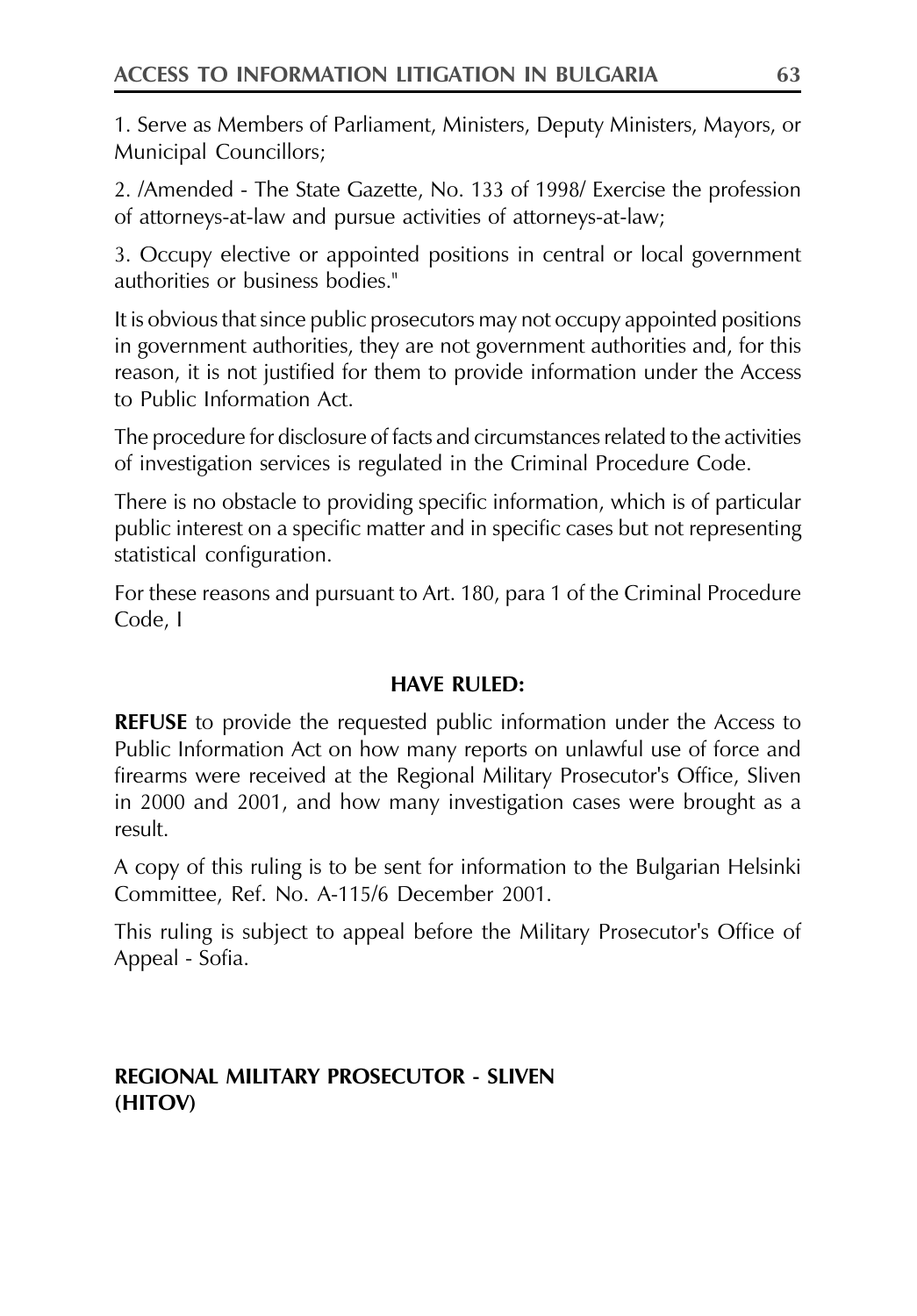# **C/O: REGIONAL MILITARY PROSECUTOR - SLIVEN**

#### **TO: REGIONAL COURT - SLIVEN ADMINISTRATIVE DIVISION**

#### **APPFAI**

BY: Bulgarian Helsinki Committee Association, represented by Krassimir Ivanov Kunev, Chairman

**THROUGH:** Alexander Emilov Kashumov, Attorney-at-law

**VERSUS:** Refusal to provide access to public information under file No. B-1149/2001 of the Regional Military Prosecutor's Office - Sliven

**PURSUANT TO:** Art. 40, para 1 of the Access to Public Information Act in conjunction with Art. 33 APA

Honorable Justices,

Pursuant to Art. 38, para 1 of the Administrative Procedures Act (APA) in conjunction with Art. 40, para 1 of the Access to Public Information Act (APIA), I hereby appeal versus the refusal of the Regional Military Prosecutor - Sliven to provide access to the public information requested by the Bulgarian Helsinki Committee (BHC) Association.

#### A. FACTS

On 6 December 2001, BHC served a request Ref. No. A-115/6 December 2001 for access to public information to the Regional Military Prosecutor -Sliven pursuant to Art. 24, para 1 APIA, requesting information on how many reports on unlawful use of force and firearms were received at the Regional Military Prosecutor's Office, Sliven in 2000 and 2001, and how many investigation cases were brought as a result. File No. B-1149/2001 of the Regional Military Prosecutor's Office (RMPO) - Sliven was started on that basis. On 12 December 2001, the access to the requested public information was refused with a ruling of the Regional Military Prosecutor -Sliven, stating that the public prosecutor's office was not a government authority and therefore it did not have obligations within the meaning of APIA.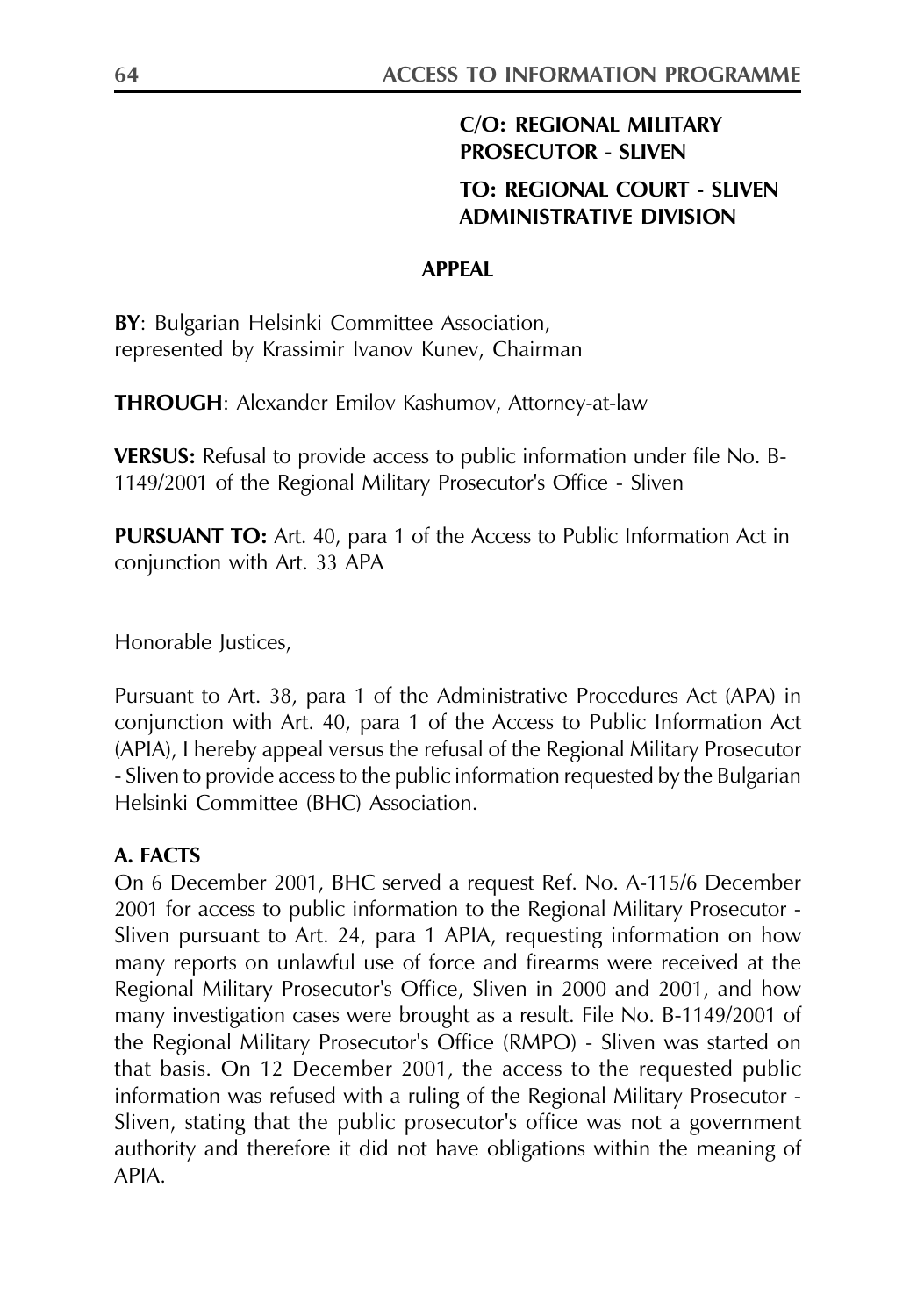#### **B. CONTRADICTION OF THE REFUSAL WITH THE LAW**

The appealed ruling, which refused access to public information, represents a decision within the meaning of Art. 38 APIA. It is an act affecting our right of access to public information, i.e. an act within the meaning of Art. 2, para 1 APA like any decision under Art. 38 APIA. According to Art. 40, para 1 APIA the decisions on granting or refusing access to public information are subject to appeal before the regional courts under APA. Hence the appealed ruling is subject to appeal only before the Regional Court of Sliven, in spite of its wording. It is so because APIA is the law to regulate matters concerning the right of access to public information, including the procedure for the issuance, implementation and control of the decisions on granting or refusing access to information. Furthermore, pursuant to Art. 116 of the Judiciary Act, the control exercised by the higher-standing public prosecutor's office is admissible only if the law provides for no control by the court of law. Since the law does provide for such control, the only competent body to hear an appeal versus the refusal to provide access to the requested public information is the Regional Court of Sliven.

The refusal to provide access to public information has been ruled in contradiction to the law - the argument that the public prosecutor's office is not a subject with obligations under APIA is unjustified.

Firstly, central and local government authorities are not the only ones with obligations under APIA. Conversely, the range is much wider, as is seen in Art. 3, para 2 APIA and also in the motives to the law that "the effective exercise of this right enables the members of society to make an opinion of their own on the activities of both government authorities and other entities whose activities are of **public nature**". In accordance with this objective of the law, the public law entities (Art. 3, para 2, subpara 1) also have obligations to provide access to information. The intention of Art. 3, para 2, subpara 1 is clear, i.e. to avoid the problem of a purely formalistic and narrow interpretation of the term "central and local government authorities" and to introduce the obligation of any institution exercising power prescribed by law to the benefit of society to provide access to public information. The obligation to provide access to information is a kind of obligation to be accountable before the general public. Even if the public prosecutor's office were not a government authority, which it is, it is undoubtedly a public law body as it exercises powers by virtue of the special laws empowering them, such as the Judiciary Act, the Criminal Procedure Code and others, and its activities are defined to the benefit of the general public and its individual members.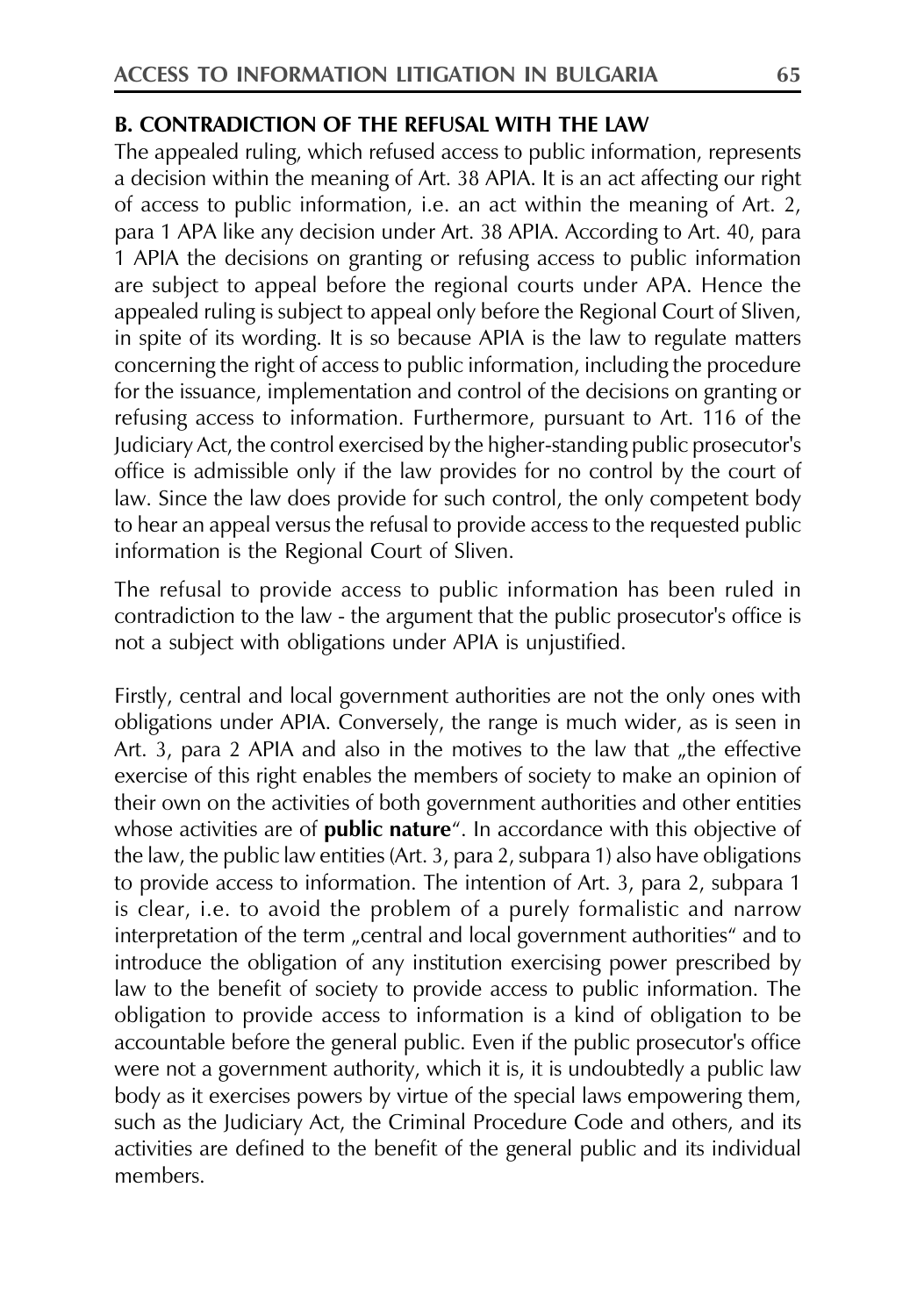Secondly, the argument that the Public Prosecutor's Office of the Republic of Bulgaria and the Regional Military Prosecutor's Office - Sliven in particular has no obligations under APIA is unjustified. It goes beyond any doubt that the Regional Military Prosecutor's Office of Sliven is a separate structural and organisational unit assigned with powers under Art. 3, para 2 in conjunction with Art. 67, para 2 et seq. JA and Arts. 388 through 408 Citizen Procedural Code. In this capacity, it is part of the government authorities. Pursuant to Art. 8 of the Constitution, the government power is separated into executive, legislative, and judiciary, while pursuant to Art. 1, para 2 of the Constitution it is exercised in two ways only - either directly by the people or through the bodies envisaged in the Constitution. Art. 117, para 2 of the Constitution undoubtedly puts the public prosecutor's office among the legal entities that perform functions for the exercise of the judiciary power. These legal entities cannot be Government authorities, as is seen in Art. 1, para 2 of the Constitution. Art. 4, para 2 JA refers to the court as "an authority", which applies to the public prosecutor's office by analogy, while Art. 17, para 2 specifies the number of members of the Supreme Judicial Council elected from among "the judiciary authorities". The Criminal Procedure Code is full of provisions, where the public prosecutor's office is referred to as "an authority", e.g. Chapter Five.

One cannot accept that the concept "government authority" is different from the authorities exercising government power. Conversely, these two terms are identical - Art. 20 CPC defines the terms and conditions for the competent government authority to start criminal proceedings, while Art. 192, para 1 CPC reads that the preliminary proceedings are started by the public prosecutor. Hence the public prosecutor is a government authority.

The considerations put forward in the appealed refusal with regard to the term "government service" are irrelevant because APIA never makes any distinction between officials in the government service and others and it never uses the term at all. The only issue to be clarified with a view to resolving whether an obligation to provide access to information exists or not is to see whether the respective legal entity falls within the purview of Art. 3 APIA.

The arguments concerning the term "government service" are not only irrelevant but also unjustified in their essence but this matter cannot be brought in this particular case.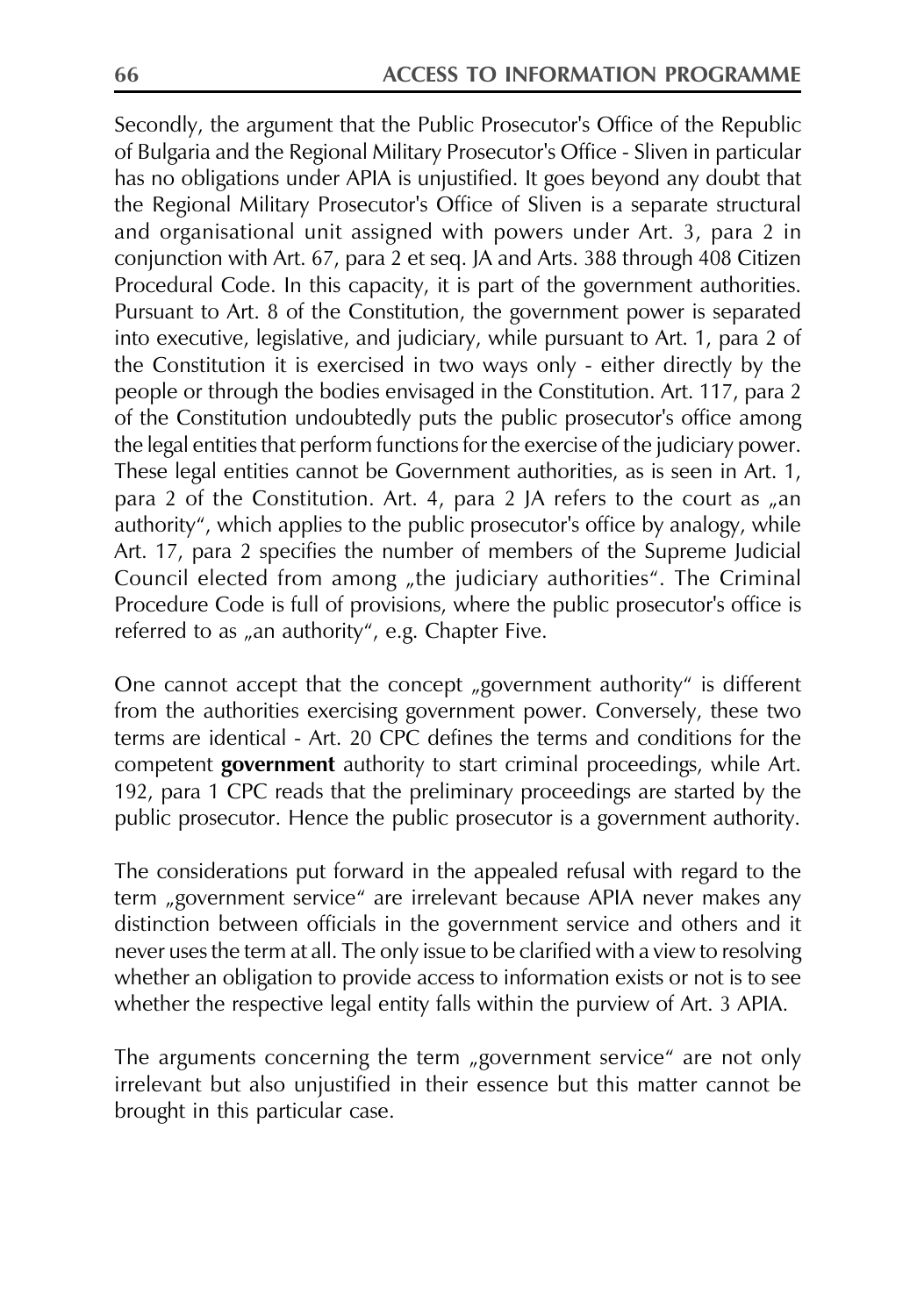# **C. REQUEST**

For these reasons, I kindly request the honorable judges to reverse the refusal of the Regional Military Prosecutor - Sliven as unlawful and to refer the file back for hearing it on merit with mandatory instructions on the application of the law.

 $Encl \cdot$ 

1. Copy of the Ruling of the Regional Military Prosecutor's Office - Sliven

2. Copy of request Ref. No. A-115/ 6 December 2001

3. Copy of letter No. B 1149/2001 the Regional Military Prosecutor's Office - Sliven

4. Copy of the SCC judgement on Company Case No. № 3168/1993 of 16 **March 1996** 

5. Copy of the SCC judgement on Company Case No. 3168/1993 of 12 June 2000

- 6. Copy of the reasons of APIA
- 7. Power of Attorney

Yours truly, (Attorney)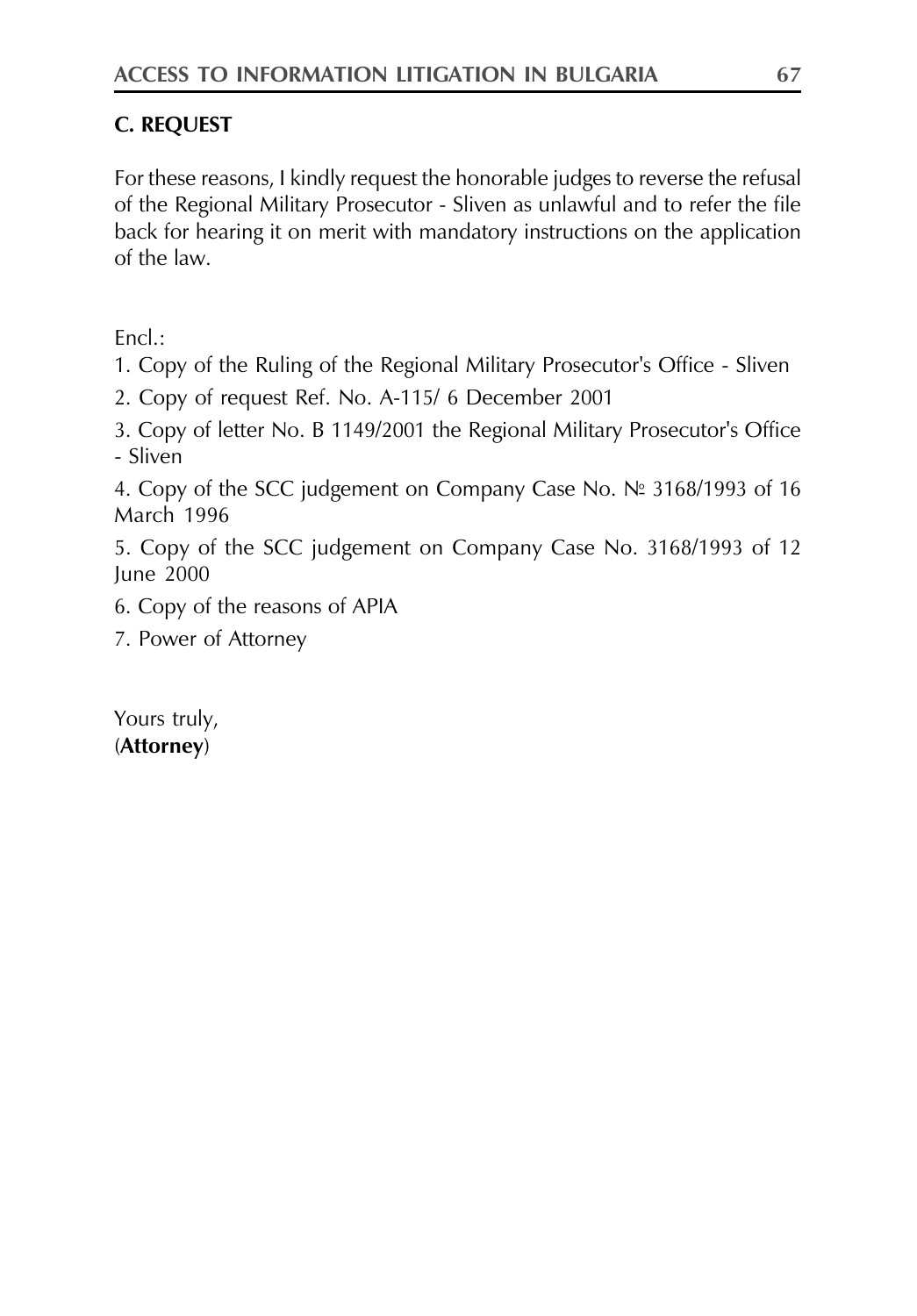#### **IUDGEMENT**

No. 48 Yambol, 25 April 2002

#### IN THE NAME OF THE PEOPLE

THE REGIONAL COURT OF YAMBOL, Second Civil Division, at the public court session held on the twenty-eighth day of March 2002 composed of:

#### PRESIDING JUDGE: ANGELINA DIMITROVA MEMBERS: ROSSITSA CHOKOVA, NIKOLINKA OBRETENOVA

with the participation of Public Prosecutor G. Grozev and Secretary D. Stoyanova, heard the report by Judge R. CHOKOVA on Administrative Case No. 162/2002.

Whereas,

The case was brought to the Yambol Regional Court on the basis of the appeal by the Bulgarian Helsinki Committee represented by its Chairman Krassimir Ivanov Kunev versus the refusal to provide access to public information under file No. B-1149/2001 of the Regional Military Prosecutor's Office - Sliven (RMPOS) as to how many reports on unlawful use of force and firearms were received at the Regional Military Prosecutor's Office, Sliven in 2000 and 2001, and how many investigation cases were brought as a result, which was given in the Ruling of the Regional Military Prosecutor of 12 February 2001.

The appeal put forward detailed considerations on the contradiction of the refusal with the substantive law, i.e. APIA. Firstly, it pointed out that the appealed ruling which refused access to public information was a decision within the meaning of Art. 38 APIA and an act within the meaning of Art. 2, para 1 APA, on the one hand, and, on the other hand, the public prosecutor's office had obligations under APIA with a view to the reasons and objective of the law (Art. 3, para 2, subpara 1) since its activities were of "public nature" and therefore it was "a public law entity" and had obligations to provide access to public information as such. The court was requested to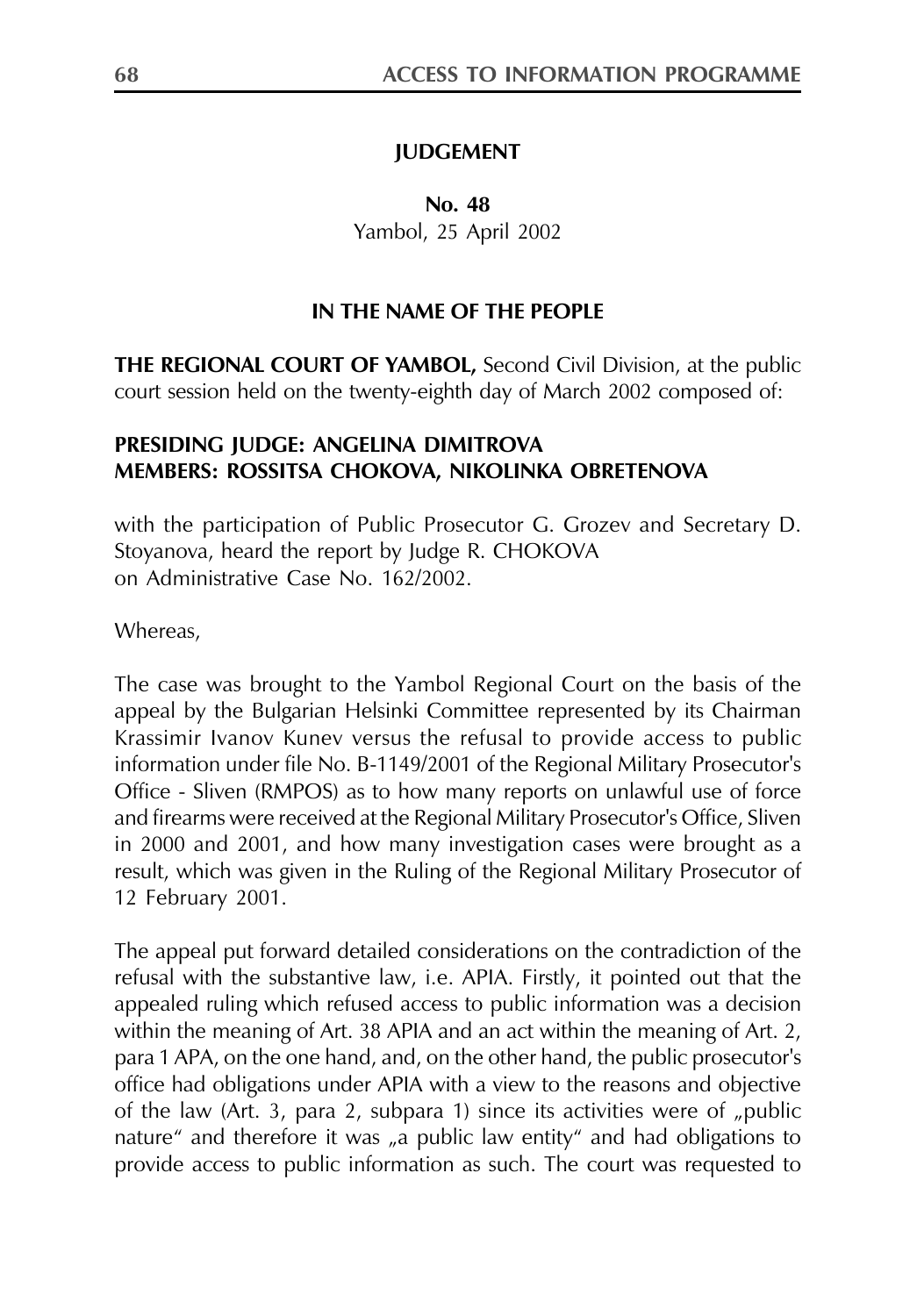reverse the unlawful act of RMPOS and refer the file back for hearing it on merit with mandatory instructions on the application of the law. The appeal was fully supported in the pleading in the court room. Reversal and legal costs were claimed

In its letter No. B-1149/2001 of 10 January 2002 attached to the appeal, the respondent RMPOS expressed the opinion that the appeal had to be left without any hearing because the prosecutor's ruling was not an individual administrative act within the meaning of Art. 2 APA and, in this particular case, the ruling that refused access to information had to be related to Art. 7, para 1 APIA since the access to information concerning the procedural actions of the public prosecutor's office was restricted through the provisions of Art. 79, para 1 and Art. 191, para 4 Citizen Procedural Code (CPC) and it had to be appealed before a higher-standing public prosecutor's office. It expressed the opinion that, according to the motives of APIA, the scope of the law was undoubtedly limited to the activities of the public administration. The attorney of the respondent, Military Prosecutor 1st Lieut. V. Purvanov found the appeal to be unjustified for the reasons outlined in the ruling and the opinion of the Regional Military Prosecutor, and also in his pleading in the court room, stating more specifically that the public prosecutor's office had no obligations under Art. 3 APIA contrasting it to Art. 132, para 1 JA. Furthermore, he stated that the provisions of Art. 13, para 1 APIA were applicable because the requested information was a secret protected under Art. 191, para 4 and Art. 179, para 1 CPC, prohibiting the disclosure of information from preliminary proceedings and investigations and, moreover, because the appeal did not specify any provisions of CPC and RMPOS was not in a position to provide the requested information concerning the phase of the preliminary investigation of the reports.

The representative of the Regional Prosecutor's Office raised objections that this court was incompetent to examine the appeal and pointed out that the competent body to examine the appeal versus the RMPOS ruling was the Military Prosecutor's Office of Appeal - Sofia. He alternatively pleaded that the appeal was unjustified insofar as the question asked by the Association was not a case of public information under APIA since the answer of that question would not enable citizens to make an opinion on the activities of RMPO, on the one hand, and, on the other hand, he referred to Art. 13 APIA, reading that the access to administrative information could be restricted, where that information related to the operational drafting of acts and had no importance of its own.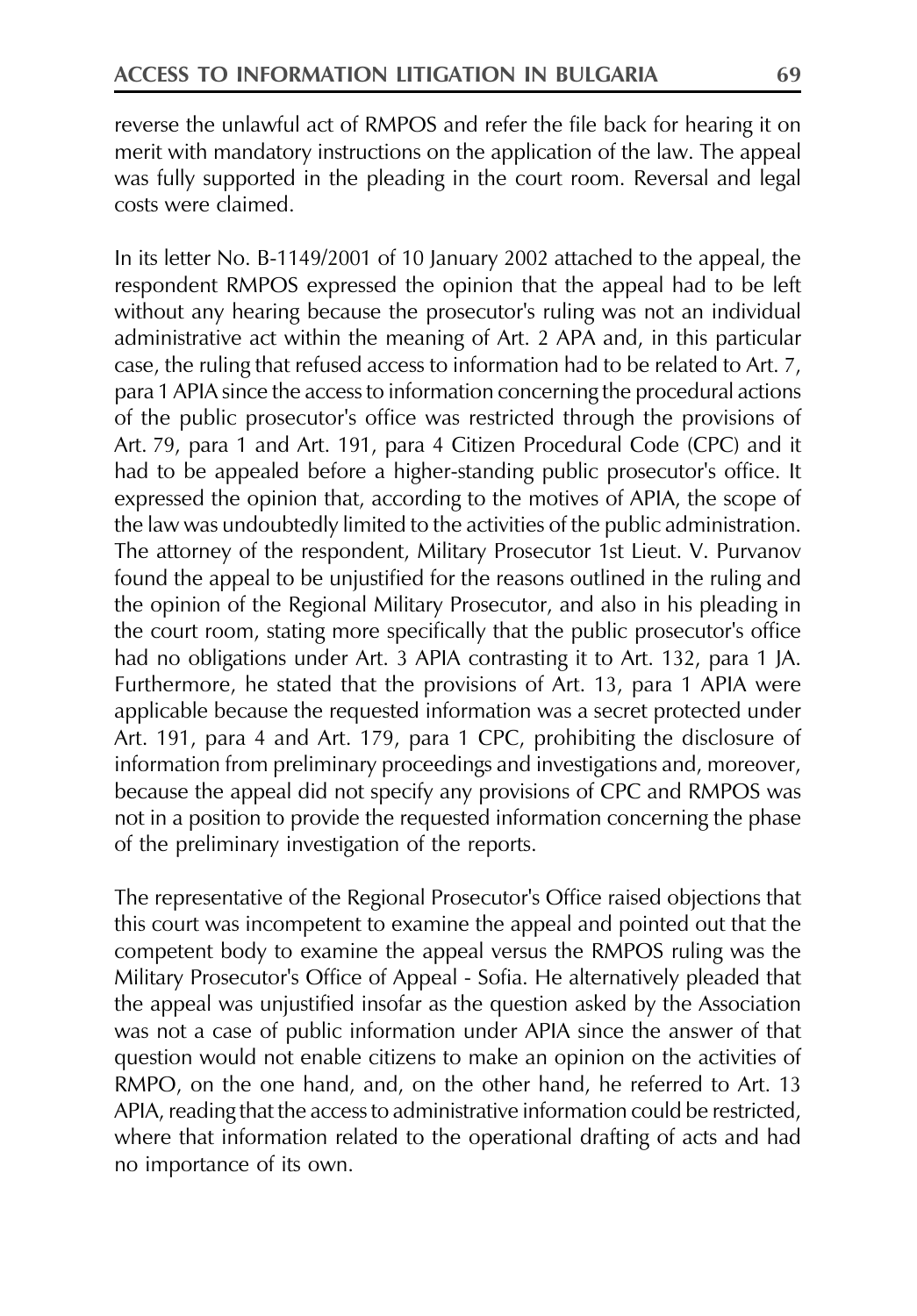On the basis of the evidence collected in this case, the court has accepted that the following facts have been established:

The appellant served request Ref. No. 1149/10 December 2001 for access to public information to RMPOS put in file No. 1149/2001, requesting the respondent to provide information under APIA on how many reports on unlawful use of force and firearms have been received at the Regional Military Prosecutor's Office, Sliven in 2000 and 2001, and how many investigation cases were brought as a result. In the request the applicant specified the preference for the information to be on paper carrier, the address for correspondence, and the preparedness to cover the costs for the preparation of the requested information. RMPOS issued a ruling of 12 December 2001 sent to the requestor with letter No. B-1149/2001 of 12 December 2001, refusing to provide access to the public information requested by the appellant under APIA. According to the reasons outlined in the ruling, the refusal was given because the Public Prosecutor's Office of the Republic of Bulgaria and the Regional Military Prosecutor's Office - Sliven in particular, had no obligations within the meaning of APIA because as part of the judiciary the Public Prosecutor's Office was not a government authority and, furthermore, the procedure for disclosure of facts and circumstances related to investigation proceedings was regulated in the provisions of the Criminal Procedure Code. The respondent stated that there was no obstacle to providing specific information which is of particular public interest on a specific matter and in specific cases but not representing statistical configuration.

In view of these facts, the Regional Court hereby draws the following **legal** conclusions:

Having taken into account the standing practice of the Supreme Administrative Court of the Republic of Bulgaria, this court assumes the appeal to be admissible, having been served within the time limits under Art. 37, para 1 APA. On the one hand, there is no written evidence produced by the respondent as to the delivery of letter No. B-1149/2001 of 12 December 2001 of RMPOS, sending a copy of the ruling for information; on the other hand, the respondent did not raise objections related to exceeded time limits for appeal before the competent body - the Yambol Regional Court specified to hear the case with Ruling No. 1349/15 February 2002 on Administrative Case No. 108/2002 of the Supreme Administrative Court, First Division instead of removing all regional judges from the Sliven Regional Court due to challenge under Art. 12, para 2 CPC. Besides, the appealed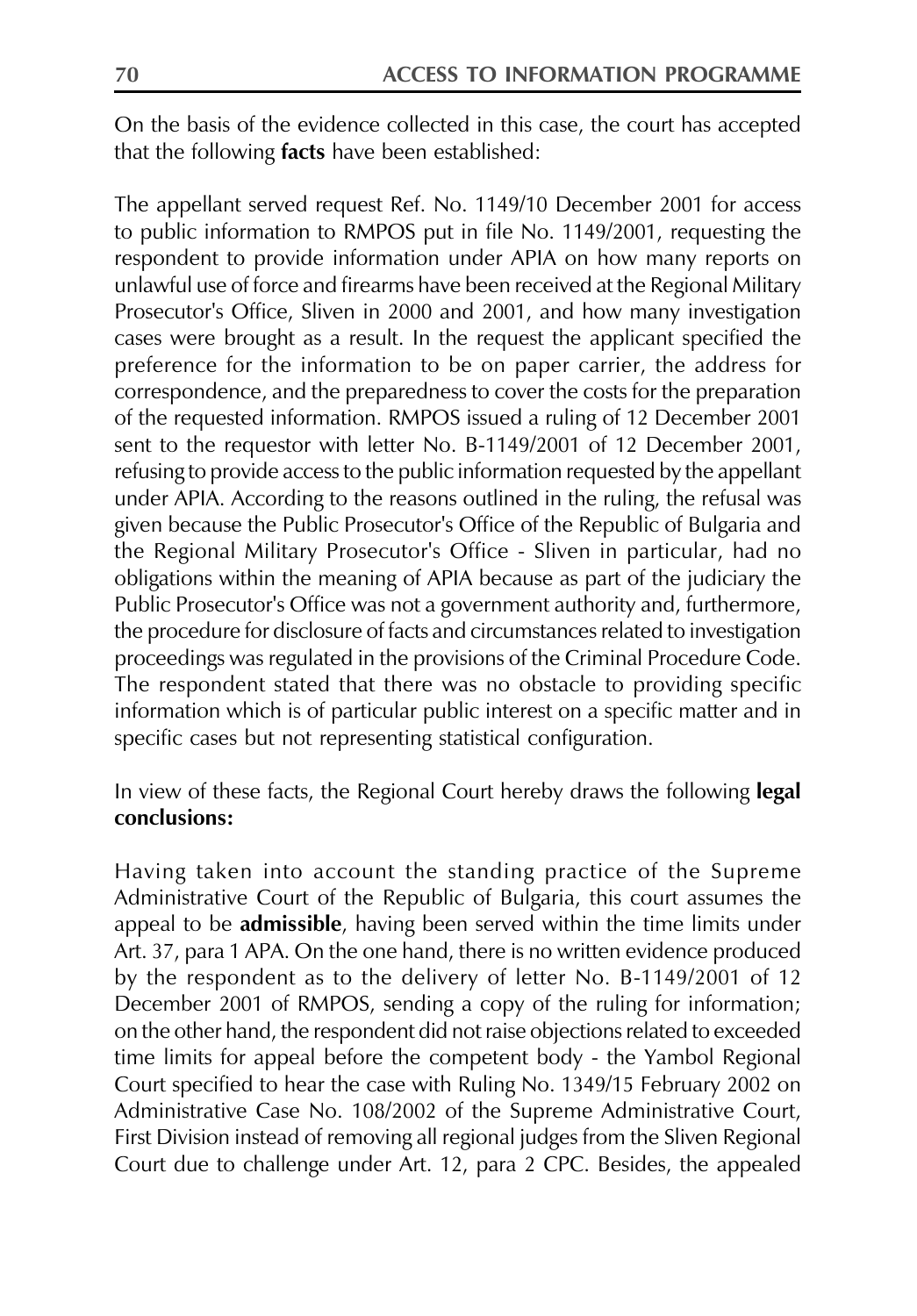refusal to provide access to public information given in the RMPOS Ruling of 12 December 2001 under file No. 1149/6 December 2001 was actually a decision to refuse access to public information and pursuant to Art. 40, para 2 APIA, it was subject to appeal before regional courts under APA.

Examined on merit, the appeal is justified for the following reasons: The dispute between the litigants in this administrative case refers to the following: Is RMPOS an authority with obligations to provide access to public information and do the statistical data requested by the appellant represent "a protected secret" or "an official secret".

APIA regulates the social relations in connection with the right of access to public information. In accordance with the provisions of Art. 2 APIA, the term "public information" calls for the existence of two cumulative prerequisites: (i) the information has to be related to social life in the Republic of Bulgaria, and (ii) this information should enable citizens to make an opinion of their own on the activities of the authorities with obligations under the Art. In this particular case, the access to public information requested by the appellant actually refers to public information, which would enable citizens to make an opinion of their own on the activities of RMPOS. According to the reasons attached to the law, the effective exercise of the right of access to public information enables the members of society to make an opinion of their own on the activities of both government authorities and other entities whose activities are of public nature. The provisions of Art. 3 APIA specify the authorities and entities with obligations to provide access to public information, including the central and local government authorities, generating or holding public information under para 1, as well as the legal entities under para 2 other than those envisaged in para 1. RMPOS has obligations to provide access to public information since it is a public law entity within the meaning of Art. 3, para 2, subpara 1 other than those under para 1. The fact that the Public Prosecutor's Office (and RMPOS in particular) is a public law entity is derived from the provisions of  $\S$  2ainserted of the Access to the Documents Act of the State Security Service and the Former Intelligence Unit of the General Staff (The State Gazette, No. 24 of 2001), where the public prosecutor is included on the list of public positions.

As a result, the public prosecutor carries out public activities which, in its turn, makes the public prosecutor's office a public law entity different from the central and local government authorities in the Republic of Bulgaria,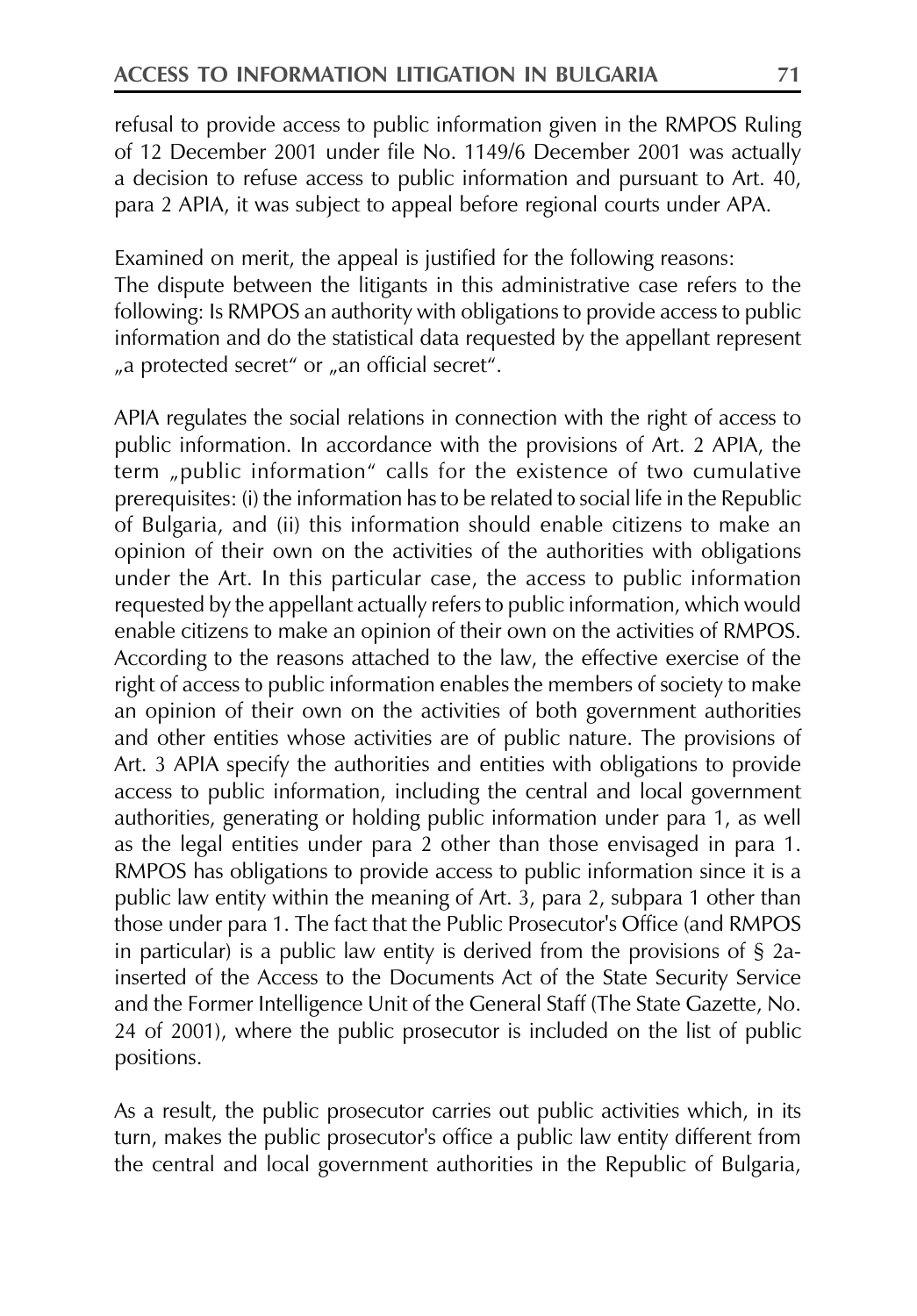generating and holding public information, to which the persons under Art. 4 APIA have access. On the other hand, the fact that the Public Prosecutor's Office is a public law entity can be seen in the provisions that the judiciary is part of government (Art. 8 of the Constitution of the Republic of Bulgaria, stating that the government power is separated into legislative, executive and judiciary and Art. 1 JA, stating that the judiciary is the government powers administering justice in the Republic of Bulgaria).

Pursuant to Art. 4, para 1 APIA, entitled to access to public information are all Bulgarian citizens, foreign nationals, persons without citizenship and legal entities under the terms and conditions laid down in the law, and exceptions to this rule are the cases, where another law provides special arrangements for seeking, obtaining and disseminating such information and where the public information represents a state secret or another secret protected by law, to which the access may be full or partial. As is seen in the provisions of Art. 136, para 2 of the Judiciary Act, the official secret that public prosecutors (civil and military ones) have to protect includes the information that has become known to them in the discharge of their duties and affects the interests of citizens, legal entities, and the state. In this case, Art. 179, para 1 and Art. 191, para 4 CPC prohibit the disclosure of materials from preliminary proceedings and investigations and provide penalties for failure to observe the prohibition.

In this particular case, however, the appellant does not request specific information referring to materials of preliminary proceedings or investigations or disclosure of the names of those who submitted reports on the unlawful use of force and firearms. Therefore the concept "official secret" does not include the requested information.

In other words, the Yambol Regional Court deems the refusal of RMPOS to provide access to public information to be unlawful for the reasons stated above and hence subject to reversal pursuant to Art. 41, while the file should be referred back to the respondent to provide the requestor with access to the requested public information under APIA.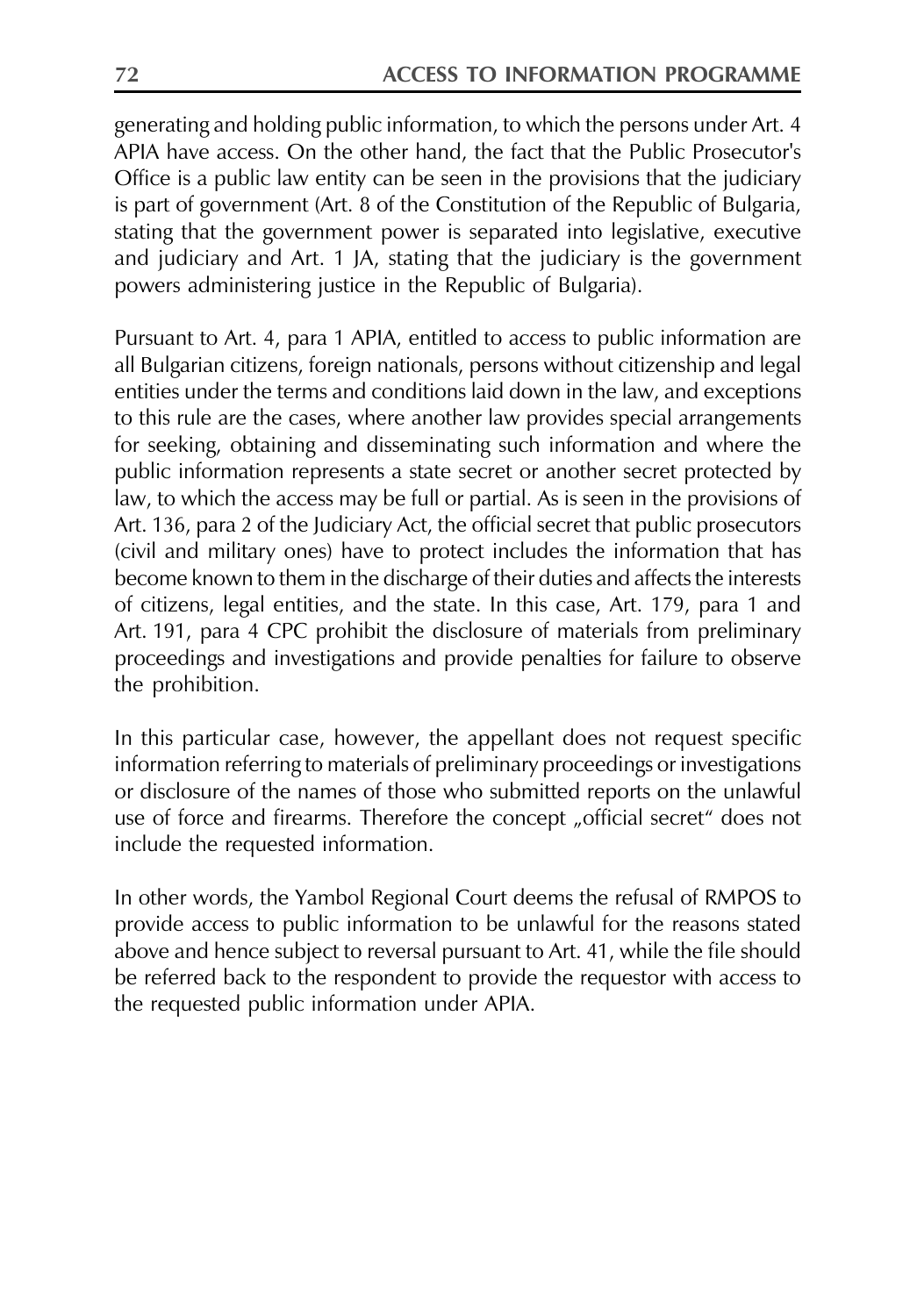## Guided by these reasons, the Yambol Regional Court

## **HAS RULED:**

**REVERSES** the refusal of the Regional Military Prosecutor's Office - Sliven to provide access to public information to the Bulgarian Helsinki Committee from Sofia, represented by its Chairman Krassimir Ivanov Kunev under file No. B-1149/2001 on how many reports on unlawful use of force and firearms were received at the Regional Military Prosecutor's Office, Sliven in 2000 and 2001, and how many investigation cases were brought as a result given in the Ruling of Regional Military Prosecutor Col. Hitov of 12 February 2001 as unlawful;

**REFERS** file No. B-1149/2001 back to RMPOS, OBLIGING it to provide access to public information requested with a request with the same Ref. No. And date by the Bulgarian Helsinki Committee from Sofia, represented by its Chairman Krassimir Ivanov Kunev on how many reports on unlawful use of force and firearms were received at the Regional Military Prosecutor's Office, Sliven in 2000 and 2001, and how many investigation cases were brought as a result in accordance with the instructions given hereinabove.

This judgement is subject to appeal before the Supreme Administrative Court within 14 days of its notification.

**PRESIDING JUDGE: MEMBERS:**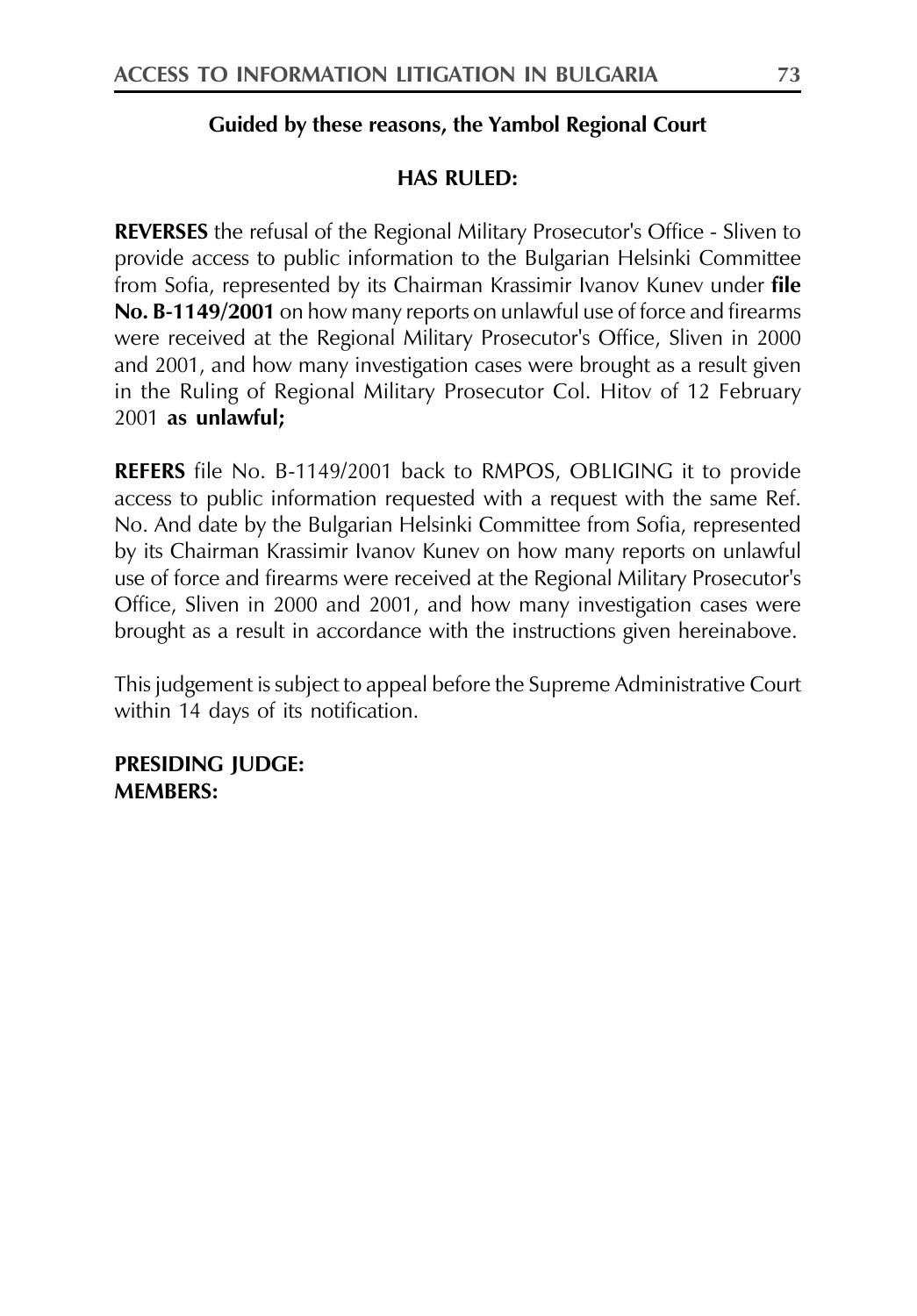## $C/O$ THE REGIONAL COURT - YAMBOL

## TΩ THE SUPREME ADMINISTRATIVE **COURT - SOFIA**

## **CASSATION APEAL**

By Col. Alexander Alexiev, Regional Military Prosecutor at RMPO - Sliven

Versus Judgement No. 48 of 25 April 2002 on Administrative Case No. 162/2002 of the Yambol Regional Court

## HONORABLE SUPREME JUSTICES,

The Regional Court - Yambol has issued the appealed judgement to reverse the ruling of the Regional Military Prosecutor's Office which refused access to public information to the Bulgarian Helsinki Committee, Sofia in connection with the reports on unlawful use of force and firearms were received at the Regional Military Prosecutor's Office, Sliven in 2000 and 2001, and how many investigation cases were brought as a result. It has referred the file back with instructions to provide the requested information.

Within the preclusive time limits prescribed by law, I hereby appeal this judgement, finding it to contravene the substantive law.

1. The judgement has been issued in contradiction with the substantive provisions of the law, In order to reach its decisive legal conclusions that the information requested by the Association belongs to the category described in the Access to Public Information Act, the court has actually assumed that the information is related to public life in the Republic of Bulgaria and enables citizens to make an opinion of their own on the activities of the authority or entity with obligations under the law or the Regional Military Prosecutor's Office - Sliven in this particular case.

These conclusions of the court contravene the substantive law. As is seen from the evidence in the case, the requested information refers to the number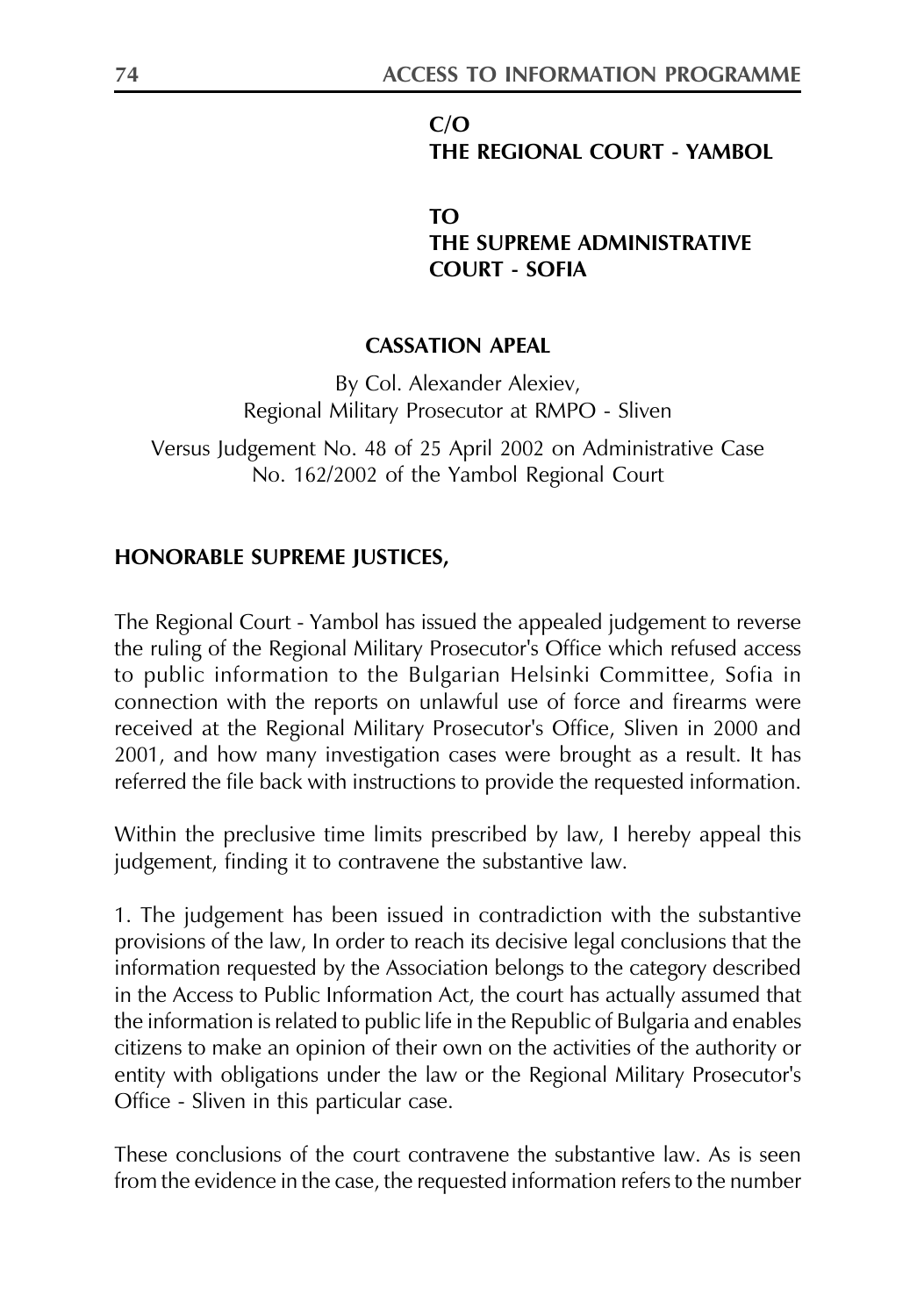of reports by individual citizens on unlawful use of force and firearms by officers of the Ministry of Defence and the Ministry of Interior. The appeal is essentially a reflection of the subjective attitude of a person that certain events have actually taken place. In this sense, one cannot accept that the information relates to public life or even less that it should be used to form an opinion of the other members of society on the work of any institution of organisation. In this particular case, the only information that can serve to make an opinion on the activities of the authorities under Art. 2, para 1 APIA is the information related to completed proceedings reflected in enforceable decisions of the competent authorities.

On the other hand, the information sought by the Association is within the scope of the restriction under Art. 7 APIA, i.e. it represents official secret. Art. 179, para 1 and Art. 191, para 1 Citizen Procedural Code give explicit description of the procedure to disclose information concerning preliminary proceedings and investigations, as well as of the persons entitled to access thereto. These provisions are special with regard to the provisions of APIA and the Regional Military Prosecutor's Office - Sliven has to abide by this restriction as otherwise it would affect the interests of the parties concerned, be it individual officers of the Ministry of Interior or the Ministry of Defence or the institutions as a whole.

I believe that evidence has been collected in the case to show that the prerequisites for providing access to the information requested by the Bulgarian Helsinki Committee are non-existence and therefore the judgement of the Yambol Regional Court reversing the ruling of the Regional Military Prosecutor - Sliven is unlawful.

I REQUEST you to start cassation proceedings on the basis of this appeal and, having ascertained the justification of my arguments, to issue a judgement REVERSING the appealed judgement No. 48 of 25 April 2002 on Administrative Case No. 162/2002 of the Yambol Rwgional Court and to rule on merit by CONFIRMING the refusal of the Regional Military Prosecutor - Sliven to provide the information to the Bulgarian Helsinki Committee Association as JUSTIFIED and LAWFUL.

Encl.: Copy of the appeal for the other litogant.

20 May 2002 Sliven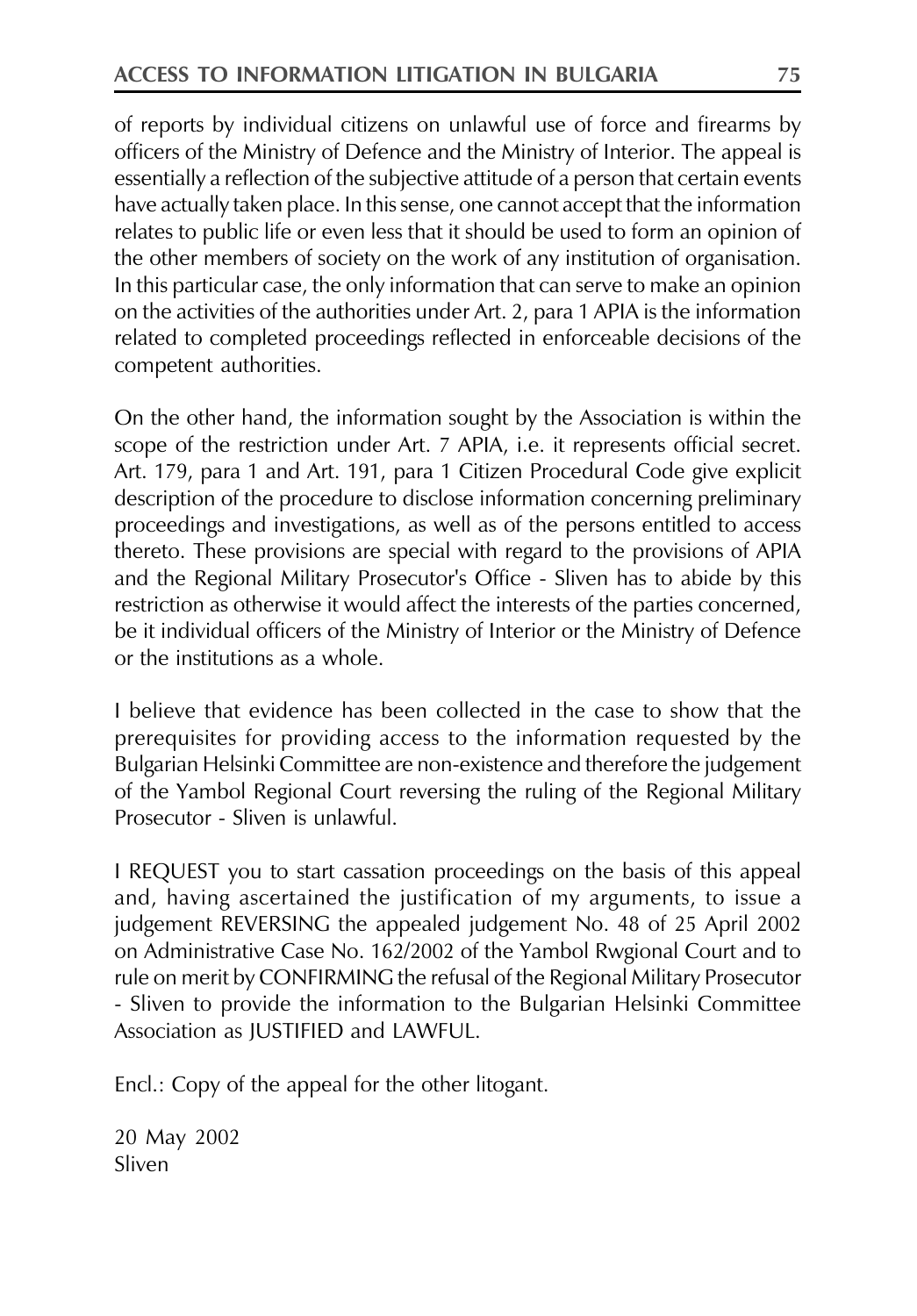## **IUDGEMENT**

No. 708 Sofia, 29 January 2003

## IN THE NAME OF THE PEOPLE

The Supreme Administrative Court of the Republic of Bulgaria, Fifth Division, at the court session held on the thirteenth day of January 2003 composed  $\alpha f$ 

#### PRESIDING JUDGE: ALEXANDER ELENKOV MEMBERS: VANYA ANCHEVA, DIANA GURBATOVA

in the presence of Iliana Ivanova as the Secretary and with the participation of Public Prosecutor Mary Naidenova, heard the report by the Presiding Judge ALEXANDER ELENKOV on Administrative Case No. 6269/2002.

The proceedings are conducted pursuant to Art. 33 et seq. of the Supreme Administrative Court Act (SACA).

It was brought on the basis of the cassation appeal of the Regional Military Prosecutor - Sliven versus Judgement No. 48 of 25 April 2002 on Administrative Case No. 162/2002 of the Yambol Regional Court.

The cassation appeal was served within the time limits under Art. 33, para 1 SACA and it is admissible but, examined on merit, it is unjustified.

The above mentioned judgement of the Yambol Regional Court reversed the refusal of the cassation appellant given in the ruling of 12 February 2001 to provide the Bulgarian Helsinki Committee with access to public information on how many reports on unlawful use of force and firearms had been received at the Regional Military Prosecutor's Office, Sliven in 2000 and 2001, and how many investigation cases were brought as a result. In order to rule, the Regional Court assumed that the information requested by the Bulgarian Helsinki Committee, Sofia was not official secret within the meaning of Art. 132, para 2 of the Judiciary Act (JA).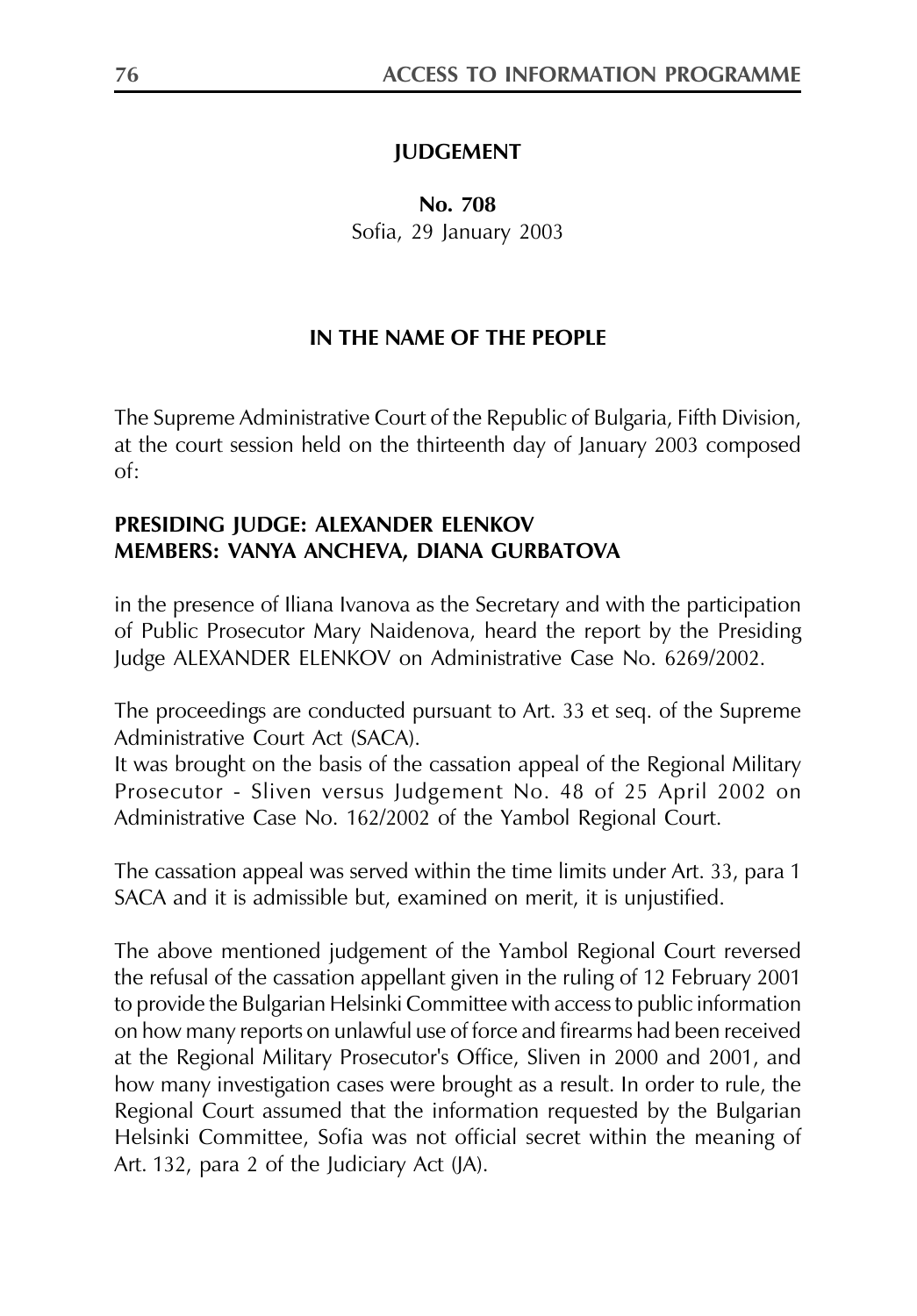The cassation appeal put forward arguments on the irregularity of the judgement due to violation of the substantive law. The reports on unlawful use of force or firearms by officers of the Ministry of Defence and the Ministry of the Interior were defined, in their essence, as "a reflection of the subjective attitude of a person that certain events have actually taken place" and therefore the information therein could not allegedly relate to public life and even less be used to form an opinion on the work of any institution or organisation. The claim is that opinion on the activities of the authorities and entities under Art. 2, para 1 of the Access to Public Information Act (APIA) could be formed only on the basis of information on completed proceedings with enforceable decisions of the competent authorities thereon. On the other hand, the information requested by the Bulgarian Helsinki Committee was claimed to represent official secret, while Art. 179, para 1 and Art. 191, para 4 of the Criminal Procedure Code (CPC) described the procedure for providing information on preliminary proceedings and investigations with clear specification of the persons entitled to access. Those special rules excluded the application of the provisions of APIA.

The defence of the Bulgarian Helsinki Committee, Sofia and the Public Prosecutor from the Supreme Administrative Public Prosecutor's Office expressed their opinions on the lack of justification of the cassation appeal.

The Supreme Administrative Court, Fifth Division, finds the cassation appeal to be unjustified, as stated above.

As is seen from the case, the Bulgarian Helsinki Committee, Sofia served request Ref. No. A-115 of 6 December 2001 for access to information on how many reports on unlawful use of force and firearms were received at the Regional Military Prosecutor's Office, Sliven in 2000 and 2001, and how many investigation cases were brought as a result.

Pursuant to Art. 179, para 1 CPC, the materials of preliminary proceedings cannot be disclosed without the permission of the Public Prosecutor, while Art. 191, para 4 CPC prohibits the disclosure of the fact that preliminary investigation will be started.

However, the request for access to public information is not about data on specific materials of preliminary proceedings or aim at disclosing the fact that preliminary investigation will be started. The requested information is of statistical nature and does not affect the personality or individual rights of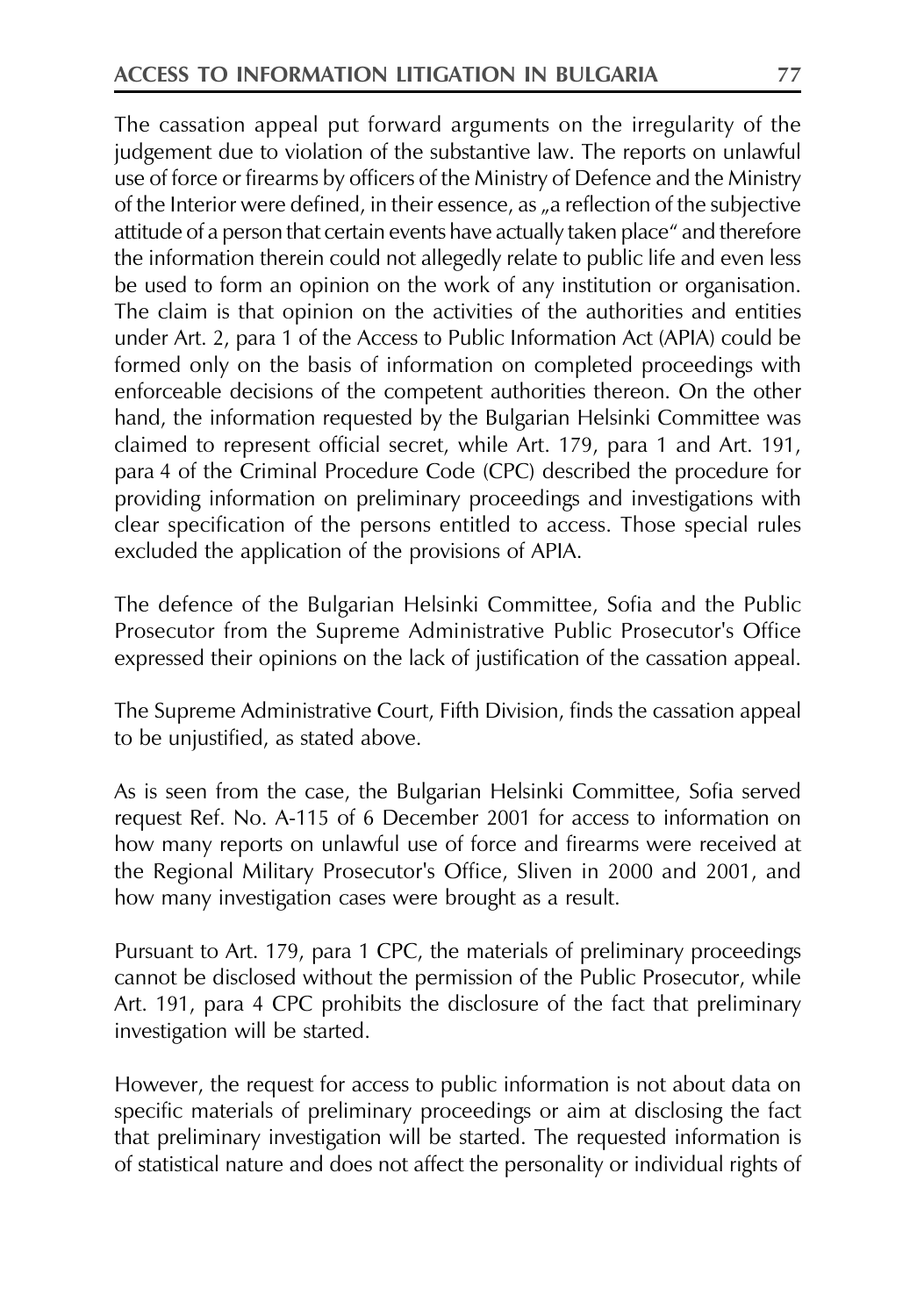certain citizens or officials. It does not represent official information within the meaning of Art. 136, paras 2 and 3 JA because it does not affect the interests of certain or at least identifiable persons or legal entities and even less any state interests at all. Therefore the cassation appeal is unjustified. In the appealed judgement the Yambol Regional Court has given detailed reasons, which this instance fully shares and does not find it necessary to repeat them here.

For these reasons, the Supreme Administrative Court, Fifth Division, finds that the above mentioned judgement of the Yambol Regional Court should be left in force.

Guided by these reasons, the Supreme Administrative Court, Fifth Division,

## **HAS DECIDED:**

**LEAVES IN FORCE** Judgement No. 48 of 25 April 2002 on Administrative Case No. 162/2002 of the Yambol Regional Court.

**THIS JUDGEMENT** is not subject to appeal.

True to the original, PRESIDING JUDGE: (signed) Alexander Elenkov MEMBERS: (signed) Vanya Ancheva, (signed) Diana Gurbatova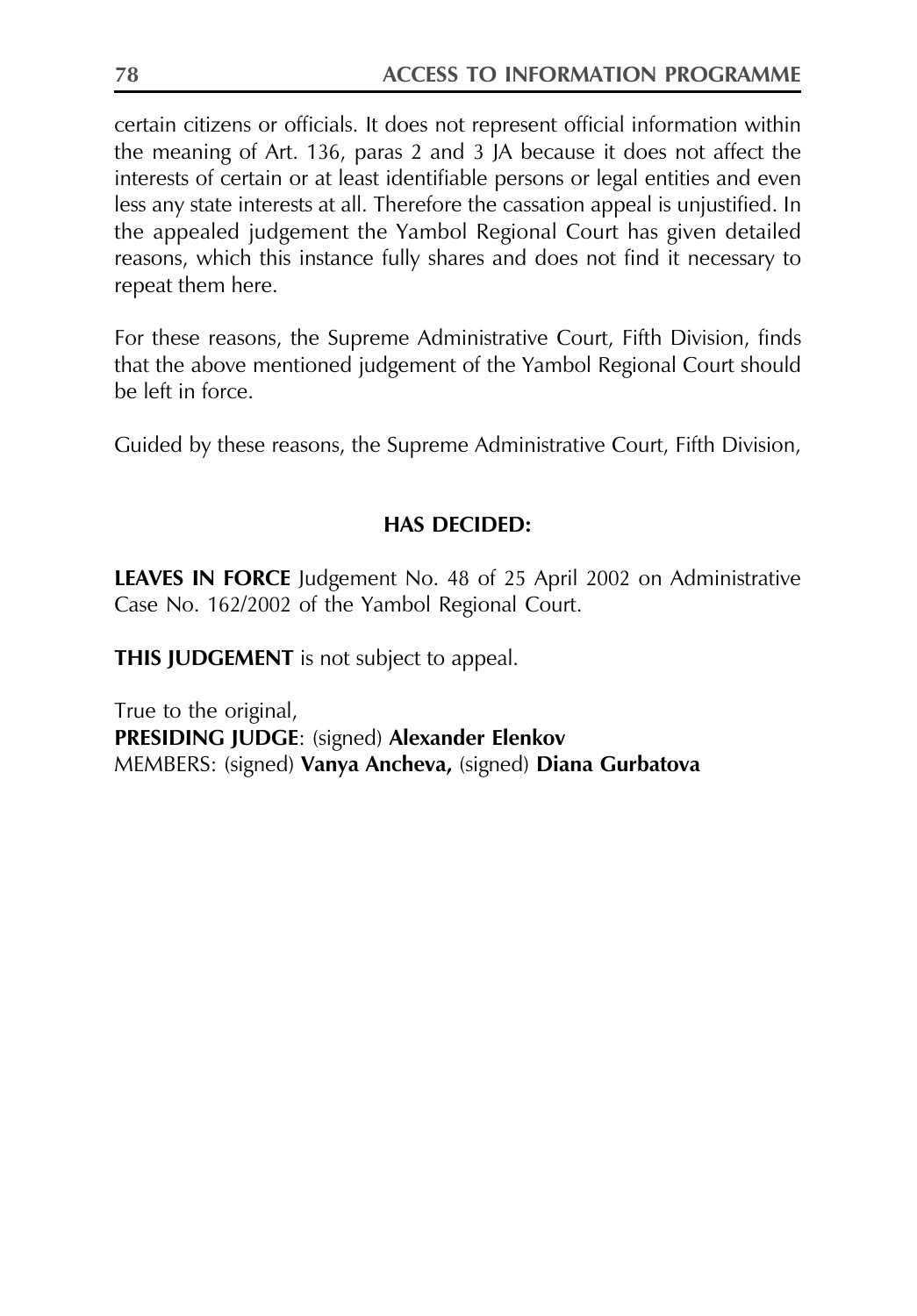# **CASE**

**Ivailo Ganchev** 

 $V_{\bullet}$ 

**Minister** of Education and Science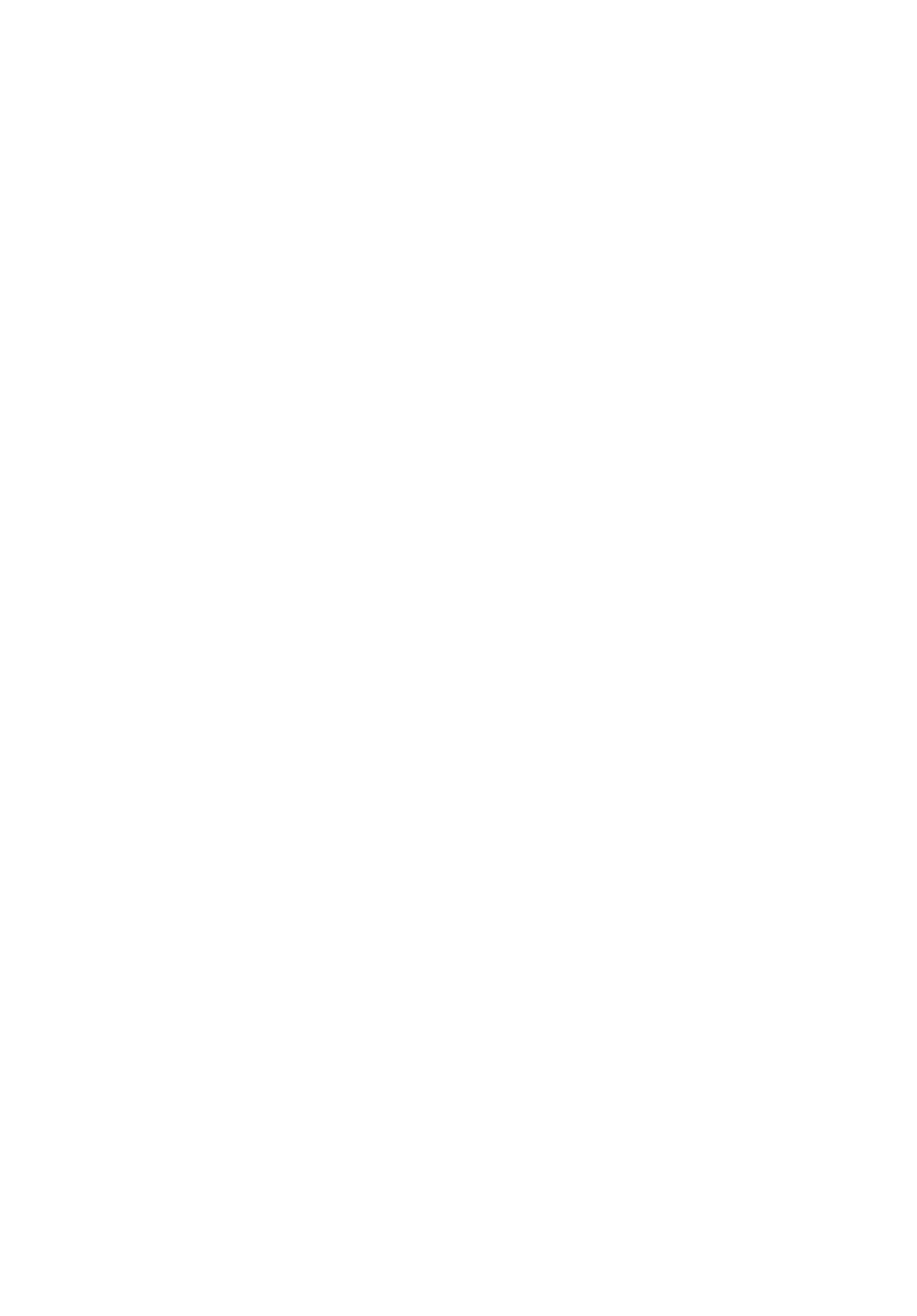## TO THE MINISTER OF **EDUCATION AND SCIENCE**

## **REOUEST**

## under the Access to Public Information Act bv **Ivailo Ognyanov Ganchev**

MR. MINISTER,

I request you to provide copies on paper carrier of the following documents:

1. The order by the Minister of Education and Science to open a public tender or competitive bidding procedure for leasing part of immovable property in the public domain, representing approximately 3 sq m on the wall in the corridor on the first floor in the building of the Ministry across the door of the office of the Document Registration Department, which has been leased to a private person for advertisement purposes;

2. The order of the Minister of Education and Science specifying the winner in the public tender or competitive bidding procedure;

3. The lease contract or another contract signed by the Minister for the use of the above-mentioned property.

**SIGNED:** (IVAILO GANCHEV)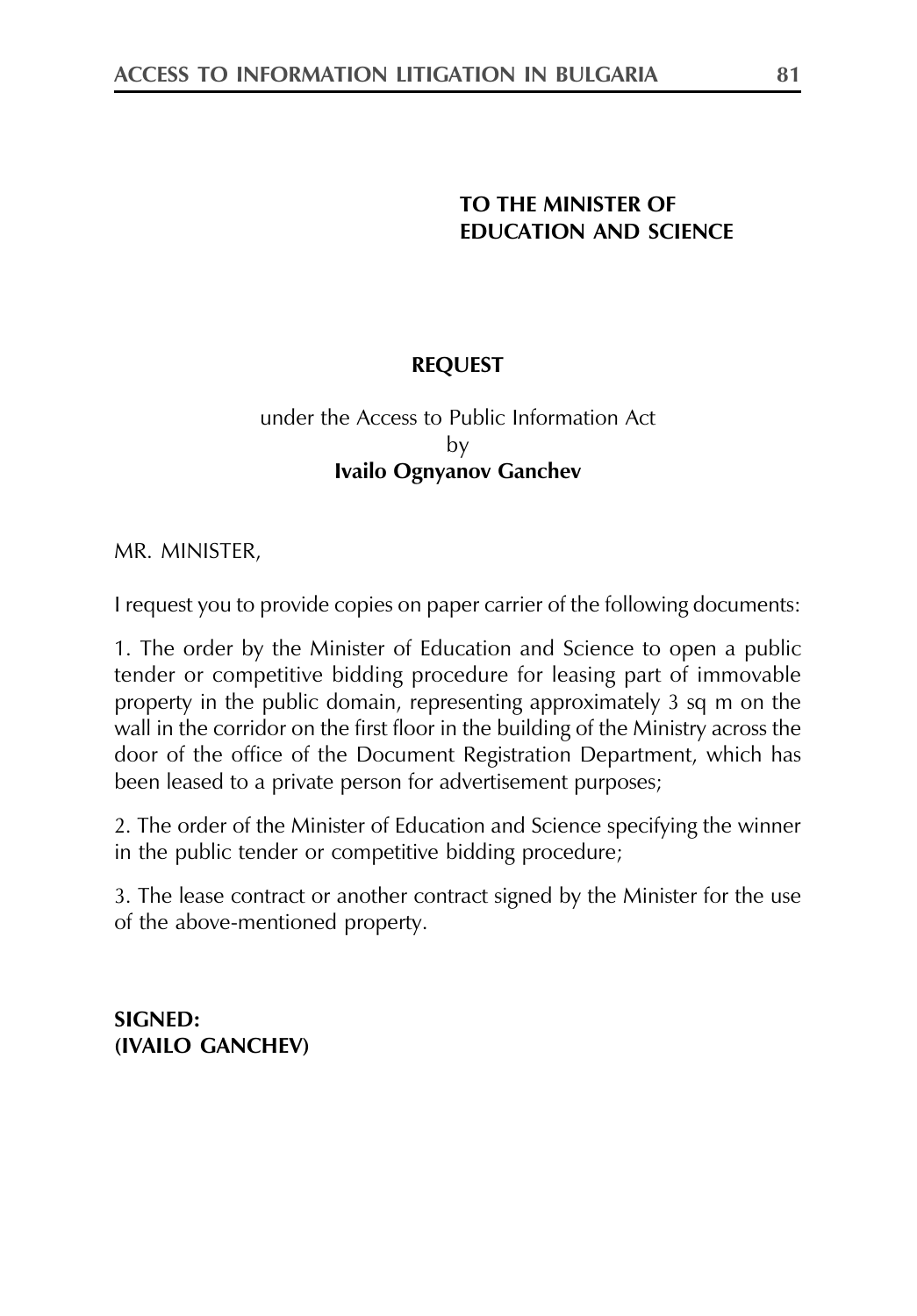## **MINISTRY OF EDUCATION AND SCIENCE** 2A, Knyaz Dondukov Blvd., 1000 Sofia, Tel. 9217799

## **DECISION**

02/4 September 2002

## Pursuant to Art. 8, subpara 2 of the Access to Public Information Act, I

#### **REFUSE**

to provide access to public information to Ivailo Ognyanov Ganchev.

The Access to Public Information Act does not apply to the information kept in the State Archive Records of the Republic of Bulgaria.

The orders by the Minister of Education and Science and the agreements signed with the Ministry of Education and Science are kept at the State Archive Records pursuant to Art. 3, para 1 of the State Archive Records Act. This decision is subject to appeal before the Supreme Administrative Court.

**MINISTER:**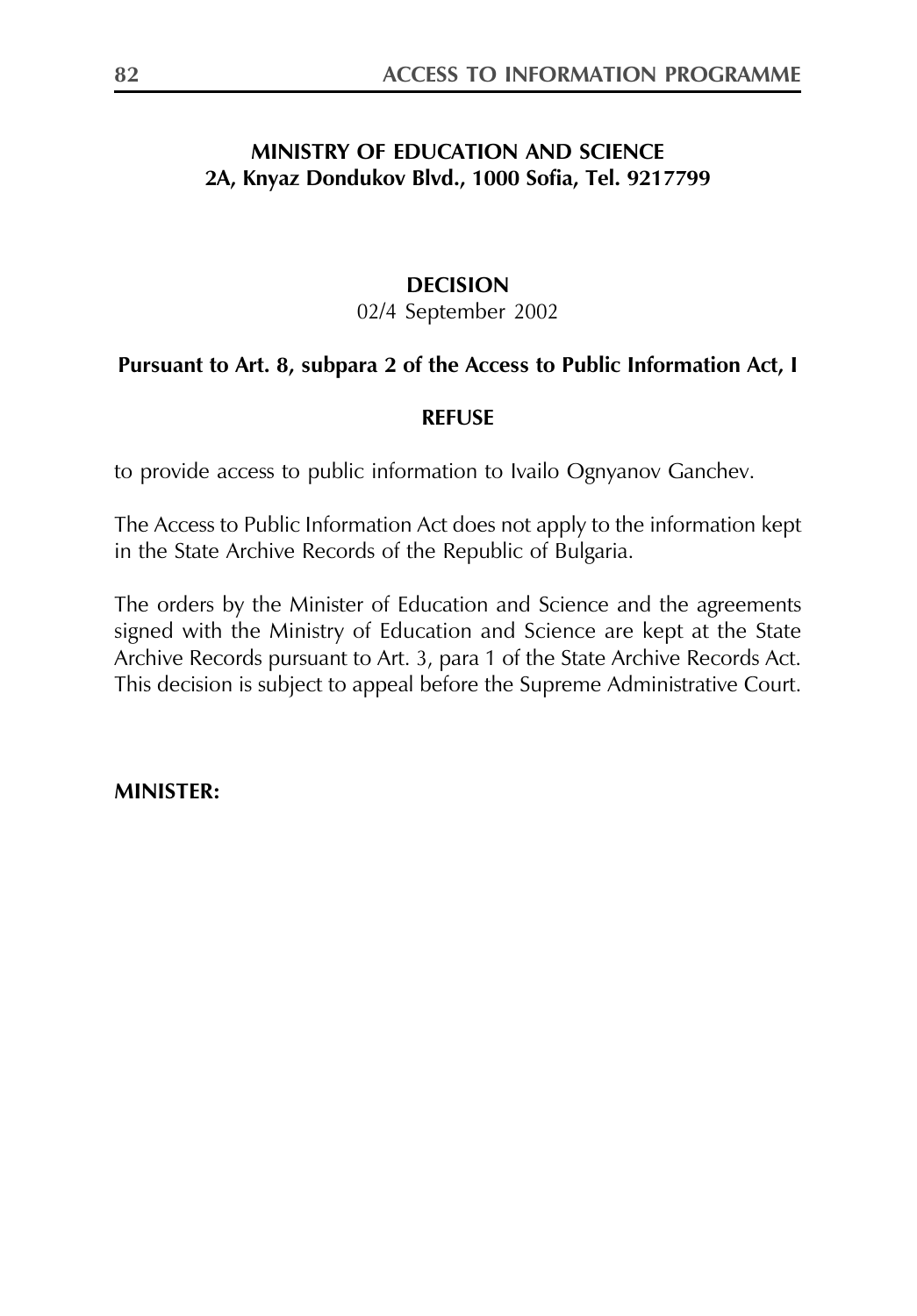$C/O$ : THE MINISTER OF EDUCATION **AND SCIENCE**  $TO:$ THE SUPREME ADMINISTRATIVE **COURT** 

**MINISTRY OF EDUCATION AND SCIENCE** 

#### **APPFAI**

 $Bv:$ Ivailo Ognyanov Ganchev,

#### **VERSUS:**

Decision No. 2/4 September 2002 of the Minister of Education and Science to refuse access to public information

On 7 September 2002, I received Decision No. 2/4 September 2002 of the Minister of Education and Science, refusing to provide access to the copies of the following documents I had requested under the Access to Public Information Act (APIA):

1. The order by the Minister of Education and Science opening a public tender or competitive bidding procedure for leasing part of immovable property in the public domain, representing approximately three square meters on the wall in the corridor of the first floor of the building of the Ministry opposite to the door of the Registration Office, which has been provided to a private person for the purposes of advertising;

2. The order by the Minister of Education and Science specifying the winner in the public tender or competitive bidding process;

3. The lease agreement or another agreement signed in this connection by the Minister.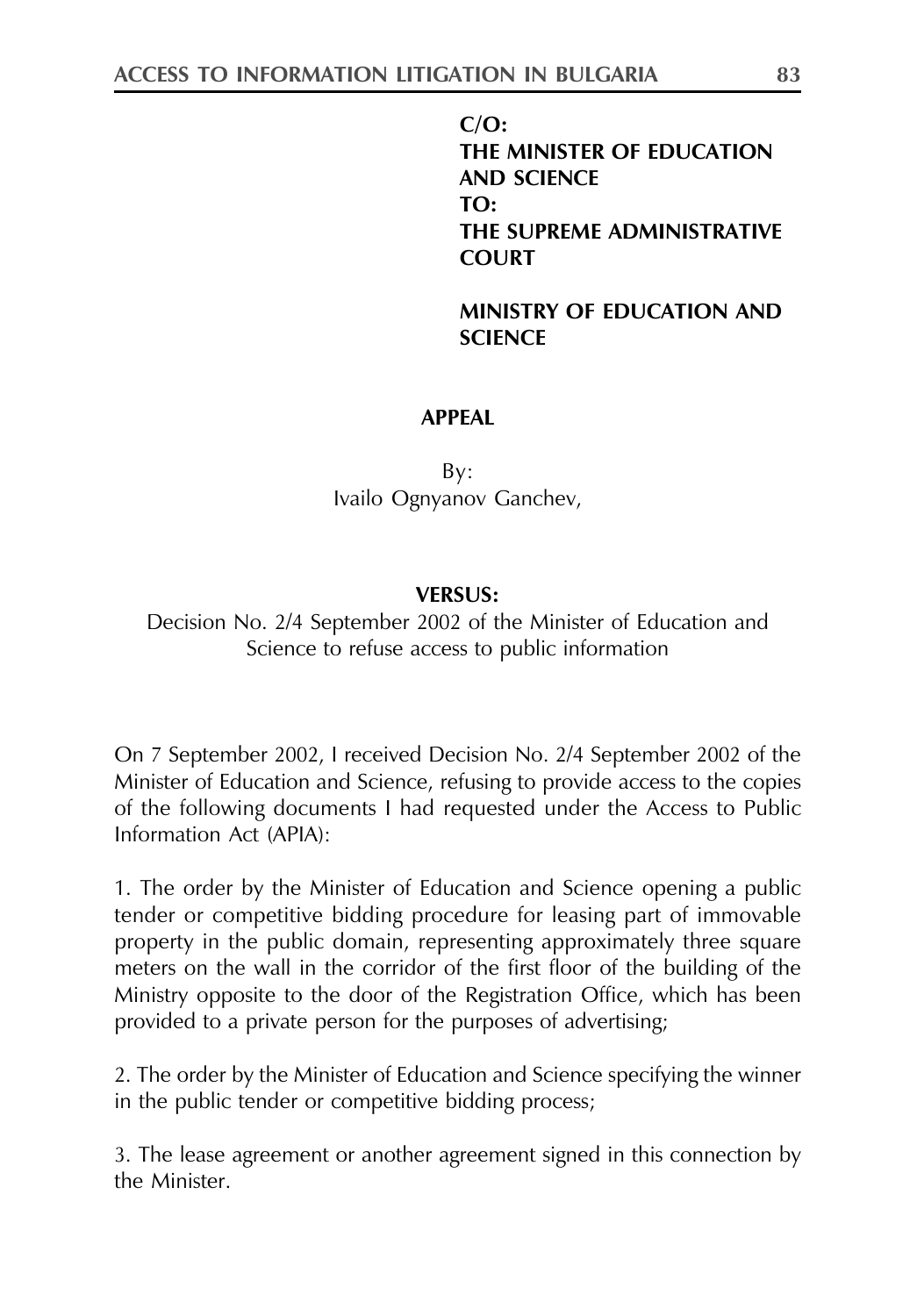I find the above-mentioned administrative act to be unlawful for the following reasons:

I. Material breach of the administrative procedural rules (Art. 12, subpara 3 of the Supreme Administrative Court Act) has been committed in issuing the Decision. Pursuant to Art. 15, para 2, subpara 3 of the Administrative Procedures Act (APA) in conjunction with Art. 11 SACA, the administrative act has to be substantiated by stating the factual and legal grounds for its issuance. The appealed decision has stated the legal grounds for the refusal -Art. 8, subpara 2 APIA but "factual grounds" are missing in practice. There is no indication of the specific facts concerning the status and location of the requested documents. It is not stated when and how the documents, copies of which I requested, were included in the State Archive Records. The failure to mention these facts prevents me from becoming aware of the specific factual situation, which has led to the application of the provisions of Art. 8, subpara 2 APIA, and hence from exercising my right to seek remedy against an unlawful administrative act (Art, 120 of the Constitution).

Instead of factual grounds, the issuer of the act has reproduced almost word for word the relevant provisions of APIA in the first paragraph, and the provisions of the State Archive Records Act (SARA) in the second paragraph.

II. The decision has been made in contravention to the substantive law. Pursuant to Art. 8, subpara 2 APIA, the law does not apply to the information kept at the State Archive Records. Pursuant to Art. 2 and Art 3, para 1 SARA, the State Archive Records consist of documents and items generated in the course of activity of institutions, other legal entities, and individual citizens. The major criterion to establish the belonging of a document or item to the State Archive Records is whether it has "value" (Art. 2, para 1 SARA). SARA and the Regulation on its implementation specify the terms and procedures for defining a document or item as "valuable". Hence it is not all documents generated by an institution that will be included in the State Archive Records (the opposite would be legal and logical absurdity). By claiming that all orders and agreements ("the orders" and "the agreements") of the Ministry of Education and Science belong to the State Archive Records, the Minister of Education and Science has obviously interpreted the substantive law (SARA) perversely and applied it unjustifiably.

III. The decision has been issued in contravention to the objectives and the spirit of APIA. APIA has been adopted to regulate and guarantee the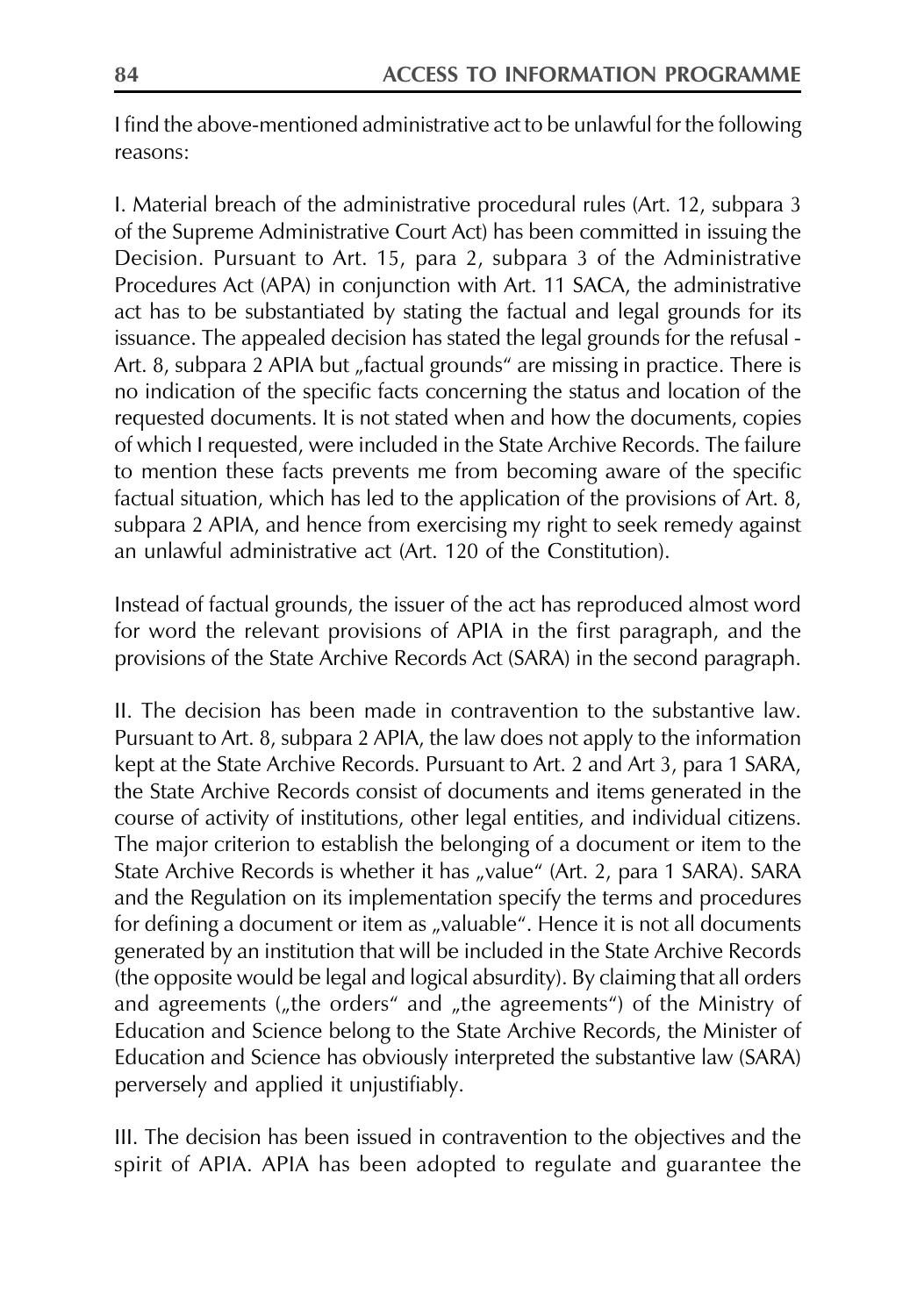constitutional right of citizens to be informed about the activities of government authorities (Art. 41, para 2 of the Constitution). The law builds on the principle that any person, without proving any direct or personal interest, is entitled to obtain information about the way, in which the government through its authorities exercises its statutory powers and how it administers the resources and assets accumulated thanks to taxpayers. It is for these reasons that the cases of restricted or prohibited access to public information are specified explicitly and need strict interpretation.

The claim in the appealed decision that the whole documentation of an institution may prove to be beyond the purview of APIA, if taken to its extreme, would render APIA senseless, insofar as any government institution may invoke Art. 8, subpara 2 of the said Act in the same manner.

For these reasons and pursuant to Art. 12, subparas 3, 4, and 5 SACA, I request you to rule on the reversal of Decision No. 2/4 September 2002 of the Minister of Education and Science, refusing access to public information, and to obligate the Minister to provide access to the public information requested by the appellant.

I also request you to sentence the respondent to pay the legal costs incurred by the appellant in these proceedings.

 $Fncl.$ :

- 1. Copy of the appeal for the Minister of Education and Science
- 2. Copy of the request for access to public information
- 3. Decision No. 2/4 September 2002 of the Minister of Education and Science
- to refuse access to public information
- 4. Envelope with postmark
- 5. Receipt for the payment of the state fee

Yours truly, (Ivailo Ganchev)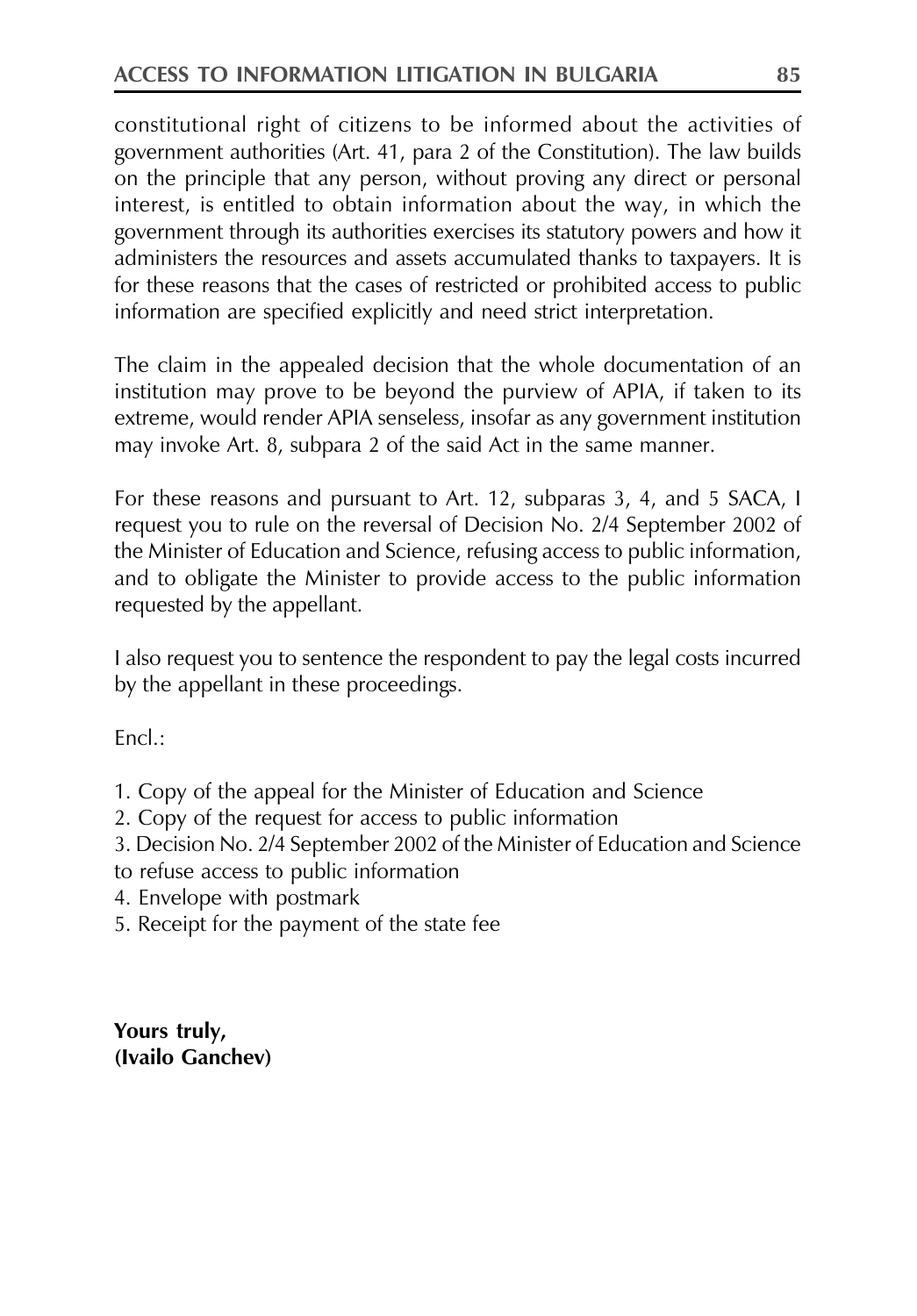## **IUDGEMENT**

## No. 2383 Sofia, 17 March 2003

## IN THE NAME OF THE PEOPLE

The Supreme Administrative Court of the Republic of Bulgaria - Fifth Division, at the court session held on the eighteenth day of February 2003 composed of:

## PRESIDING JUDGE: EKATERINA GRUNCHAROVA MEMBERS: JANETA PETROVA, DIANA DOBREVA

in the presence of Maria Popinska as the Secretary and with the participation of Public Prosecutor Maria Begumova, heard the report by Judge DIANA **DOBREVA** 

on Administrative Case No. 8518/2002.

The proceedings are conducted pursuant to Art. 12 et seq. of the Supreme Administrative Court Act (SACA) in conjunction with Art. 40, para 1 of the Access to Public Information Act (APIA).

The case was brought on the basis of the appeal by Ivailo Ognyanov Ganchev from Sofia versus Decision No. 2/4 September 2002 of the Minister of Education and Science to refuse access to public information. Detailed arguments were given to support the claimed unlawfulness of the decision, leading to its reversal pursuant to Art. 12, subparas 3, 4, and 5 SACA. In fact, the appeal does not maintain to obligate the Minister to provide access to the information but to obligate him to make a lawful decision pursuant to Art. 33 APIA. The legal costs are also claimed.

The respondent attacks the appeal and finds it to be procedurally inadmissible due to the lack of legal interest. The requested information is not available; it does not exist objectively. The documents envisaged in the request have not been issued, drawn up, or signed at the Ministry. The alternative opinion is that of justifiability without any specific arguments.

The representative of the Supreme Administrative Prosecutor's Office gives a substantiated opinion on the justifiability of the appeal. The provisions of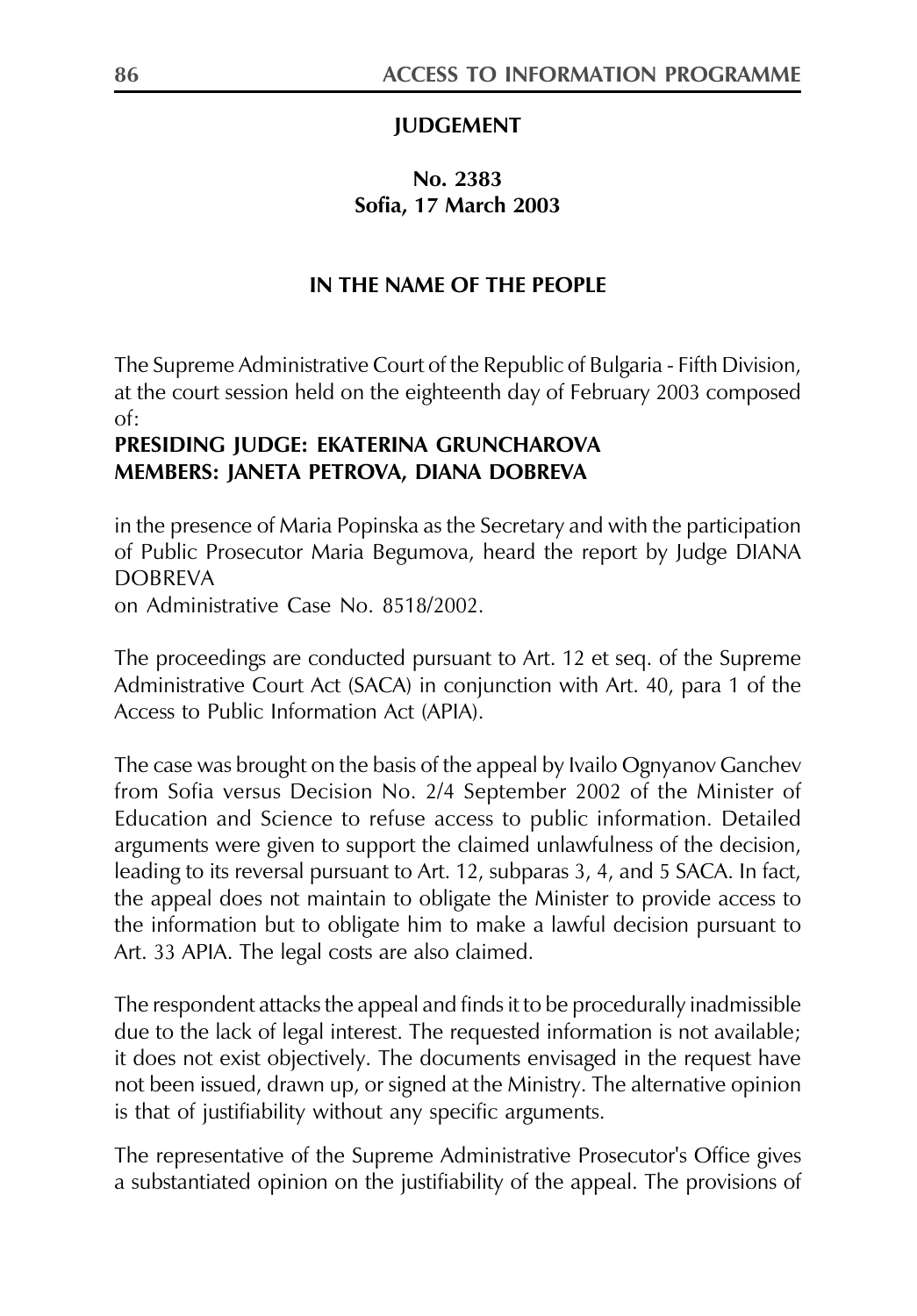Art. 8, subpara 2 APIA invoked in the refusal are inapplicable. Since the specific acts that the appellant is interested in and has requested on a paper carrier do not exist, the appealed decision should have had entirely different content

This panel of the Supreme Administrative Court, Fifth Division, finds the appeal to be procedurally admissible. It was served within the prescribed time limits by a duly authorised party, and the objection referring to the lack of legal interest is not shared.

Judged on merit, the appeal is justified.

There is no dispute between the litigants as far as facts are concerned. The appellant has filed a request with Ref. No. 33573/23 July 2002 to the Minister of Science and Education, requesting the following documents to be provided on paper carrier: 1. The order by the Minister of Education and Science opening a public tender or competitive bidding procedure for leasing part of immovable property in the public domain, representing approximately three square meters on the wall in the corridor of the first floor of the building of the Ministry opposite to the door of the Registration Office, which has been provided to a private person for the purposes of advertising; 2. The order by the Minister of Education and Science specifying the winner in the public tender or competitive bidding process; 3. The lease agreement or another agreement signed in this connection by the Minister. On 4 September 2002, the appealed refusal was given in Decision No. 2 of the same date, which was signed by Minister Vladimir Atanassov. The act is legally grounded on Art. 8, para 2 APIA with the following wording: "The Access to Public Information Act does not apply to the information kept in the State Archive Records of the Republic of Bulgaria. The orders by the Minister of Education and Science and the agreements signed with the Ministry of Education and Science are kept at the State Archive Records pursuant to Art. 3, para 1 of the State Archive Records Act".

It is the opinion of the court that the information requested by the appellant can be defined as administrative public information - Art. 11 APIA. As a rule, the access to this information is free (Art. 13, para 1) but it may be restricted in the case of some prerequisites prescribed by law.

In this particular case, the respondent referred to the inapplicability of APIA because the requested information was allegedly kept at the State Archive Records of the Republic of Bulgaria. It was established in the proceedings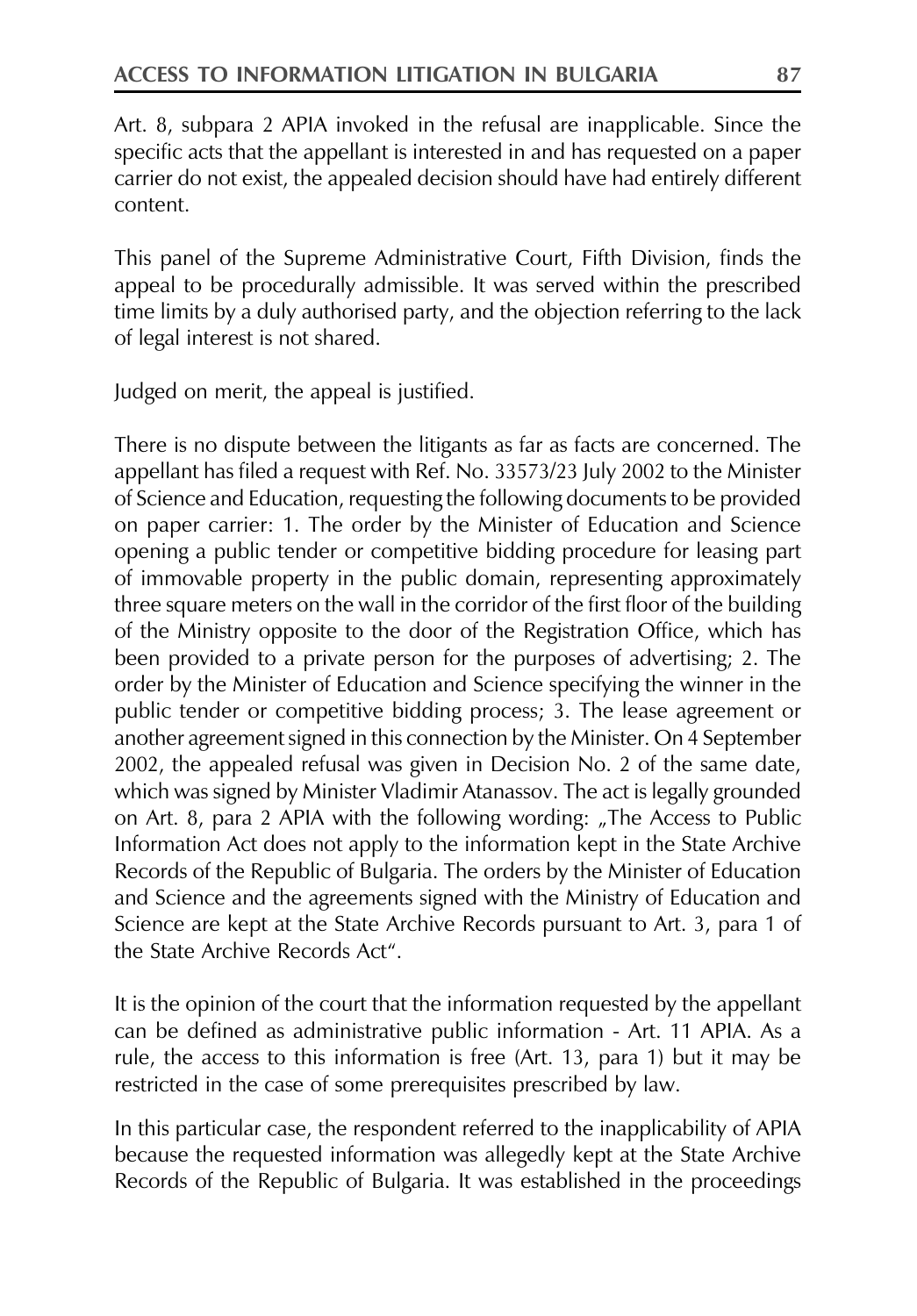that the claim was untrue, as seen in the content of letter No. 9400-0353/17 February 2003 of the General Administration of Archives at the Council of Ministers. That negative fact was confirmed also in the explicit statement of the legal defence of the respondent that such orders of the Minister had never been issued and that there was no lease agreement signed. Hence it is impossible for something to be kept or stored somewhere if it has never been created in the first place. Since the requested public information does not exist objectively and it has never existed, the legal grounds for the refusal (Art. 8, para 2 APIA) do not exist either. This means that the authority has applied the substantive law wrongly, which provides grounds for the reversal of the act pursuant to Art. 12, subpara 4 SACA. Since the requested public information does not exist, the provisions of Art. 33 APIA will apply. In accordance with these provisions, where the authority does not have the requested information at its disposal and has no information about its location, the applicant has to be advised thereof within 14 days. In this case, although the prerequisites under Art. 33 APIA were in existence and the authority had to abide by the provisions of the law, it issued a refusal to provide access to public information on grounds of inapplicable statutory provisions.

The appealed refusal has been issued also in material breach of administrative procedural rules. The reasons, i.e. the factual grounds of the act, actually retell the wording of Art. 8, para 2 APIA and interpret the invoked legal provisions of SARA. There exist no facts whatsoever in relation to the requested documents so that to justify the application of Art. 8, para 2 APIA. There exist grounds for reversal also under Art. 12, subpara 3 SACA in conjunction with Art. 15, para 1, subpara 3 APA.

The appealed decision has been made also in contravention to the objectives and spirit of APIA. The intention of the law is to regulate and guarantee the constitutional right of citizens to obtain information about the activities of government authorities, as enshrined in Art. 41, para 2 of the Constitution of the Republic of Bulgaria. The cases, in which this right is restricted or prohibited, are explicitly stated and should be interpreted strictly. This is an obvious case of incorrect attitude of the authority obliged to provide access to public information in the person of the Minister of Education and Science to the appellant. Therefore it is unjustifiable to maintain that the lack of the requested information renders the appeal senseless and that the applicant has no interest in the reversal of the act. It has been ascertained beyond any doubt that the appellant has not been provided with access to the requested public information which he believed to be in existence. This right and the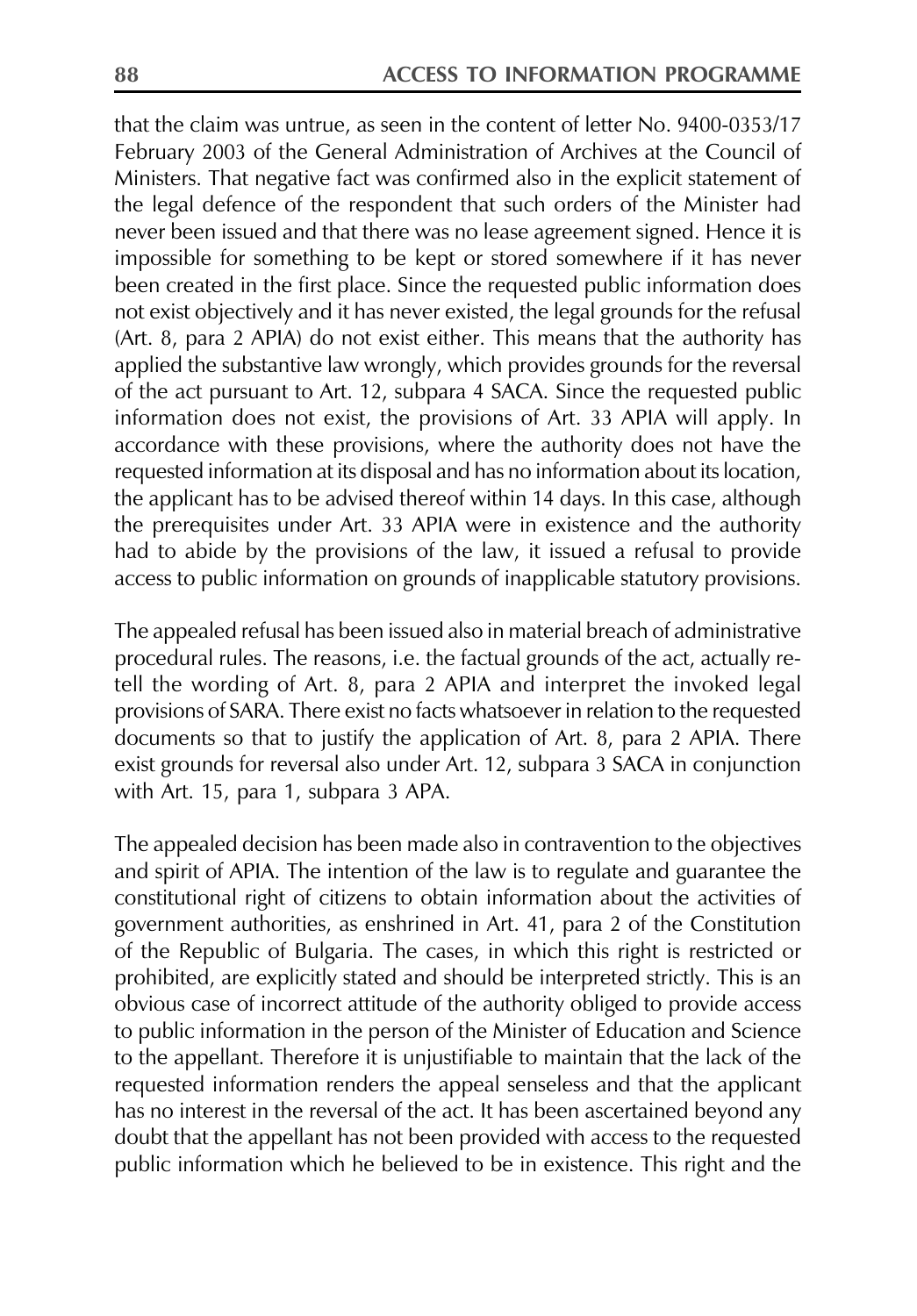## **ACCESS TO INFORMATION LITIGATION IN BULGARIA**

right to receive an adequate answer from the administrative authority in accordance with the factual situation and the law have not been exercised. Therefore the appealed refusal should be reversed by the court as unlawful and the file should be referred back to the Minister of Education and Science for a new decision to be made, while taking into account the reasons of this judgement.

With a view to this outcome of the legal dispute, the request of the appellant to have the legal costs adjudicated to his benefit is justified. Pursuant to Arts. 49 and 50 SACA, the respondent should be sentenced to pay him the amount of BGN 10.

Motivated by these reasons and pursuant to Art. 28 SACA in conjunction with Art. 42, para 1 APA

## **HAS DECIDED:**

**REVERSES** Decision No. 2/4 September 2002 of the Minister of Education and Science refusing access to public information;

**REFERS** the file back to the administrative authority for a new decision to be made in conformity with the instructions given by the court.

**THIS JUDGEMENT** is subject to appeal with a cassation appeal before a five-member panel of the Supreme Administrative Court within 14 days of its notification to the parties.

True to the original,

#### **PRESIDING JUDGE:** (signed) Ekaterina Gruncharova MEMBERS: (signed) Janeta Petrova, (signed) Diana Dobreva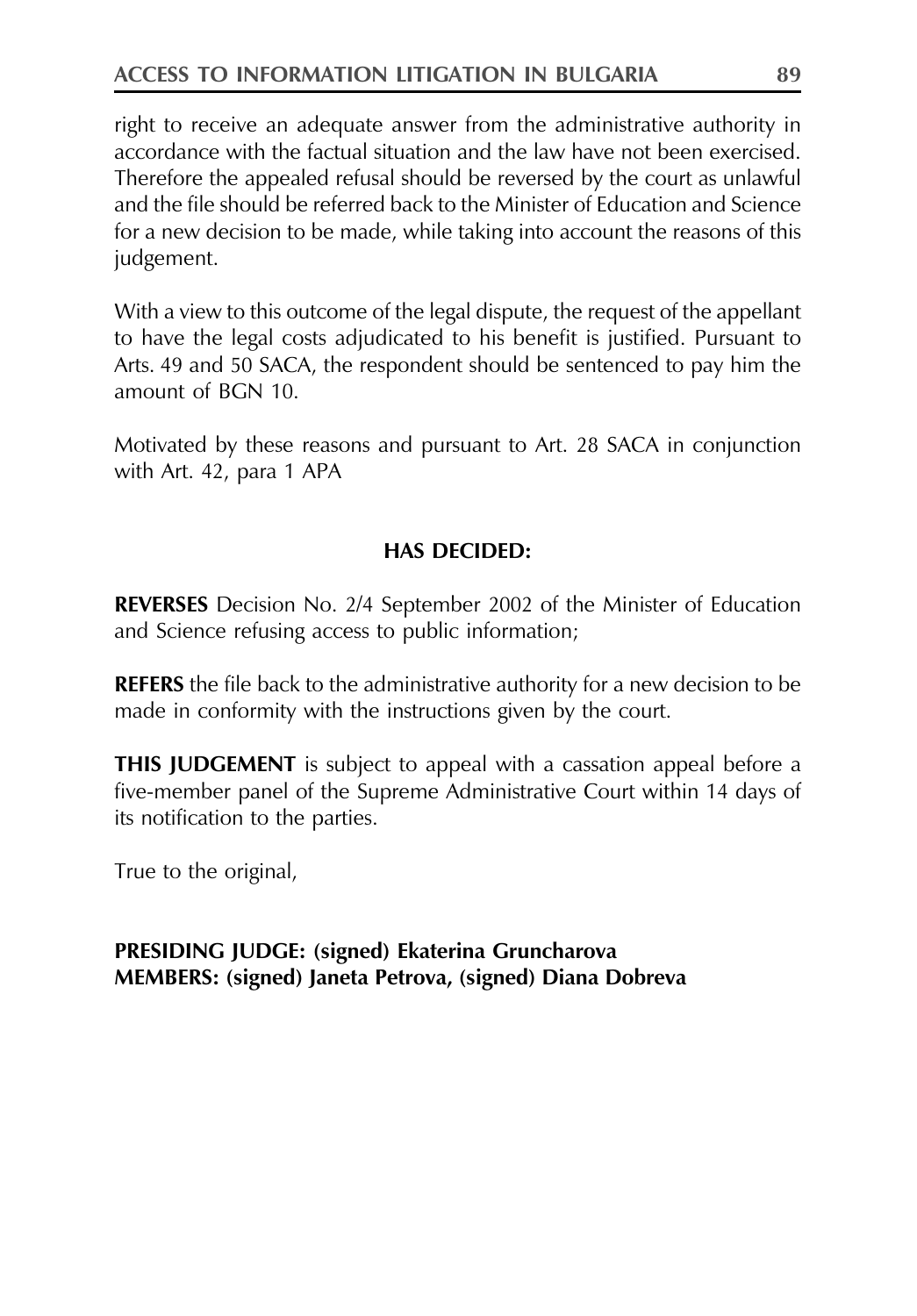#### **JUDGEMENT**

## No. 5878 Sofia. 16 Iune 2003

#### IN THE NAME OF THE PEOPLE

The Supreme Administrative Court of the Republic of Bulgaria, five-member panel, at the court session held on the thirtieth day of May 2003 composed  $of:$ 

## PRESIDING JUDGE: STEFKA STOEVA MEMBERS: LILYAN TSACHEV, MARIA KOSTOVA, VESSELIN ANGELOV, **GALINA MATFISKA**

in the presence of Magdalena Mikhailova as the Secretary and with the participation of Public Prosecutor Penka Stefanova, heard the report by Judge **LILYAN TSACHEV** 

on Administrative Case No. 3964/2003.

The proceedings are conducted pursuant to Art. 33, para 1 et seq. in conjunction with Art. 5, para 4 of the Supreme Administrative Court Act (SACA) as brought on the basis of the cassation appeal of the Ministry of Education and Science served through Rumyana Lilova, Attorney-at-law versus Judgement No. 2383 of 17 March 2003 on Administrative Case No. 8518/2002 of the Supreme Administrative Court, Fifth Division.

The said Judgement has reversed Decision No. 2 of 4 September by the Minister of Education and Science, refusing access to public information requested with request Ref. No. 33573 of 23 July 2002 to Ivailo Ognyanov Ganchev from Sofia pursuant to Art. 8, para 2 of the Access to Public Information Act, and referred the file back to the administrative authority for a new decision to be made in conformity with the instructions given by the court. The three-member panel of the Supreme Administrative Court has accepted that the requested public information does not exist objectively and it has never existed and therefore the legal grounds under Art. 8, para 2 APIA invoked in the decision of the administrative authority were not applicable to the refusal. The administrative authority is considered to have applied the substantive law wrongly, which gives grounds for reversal of the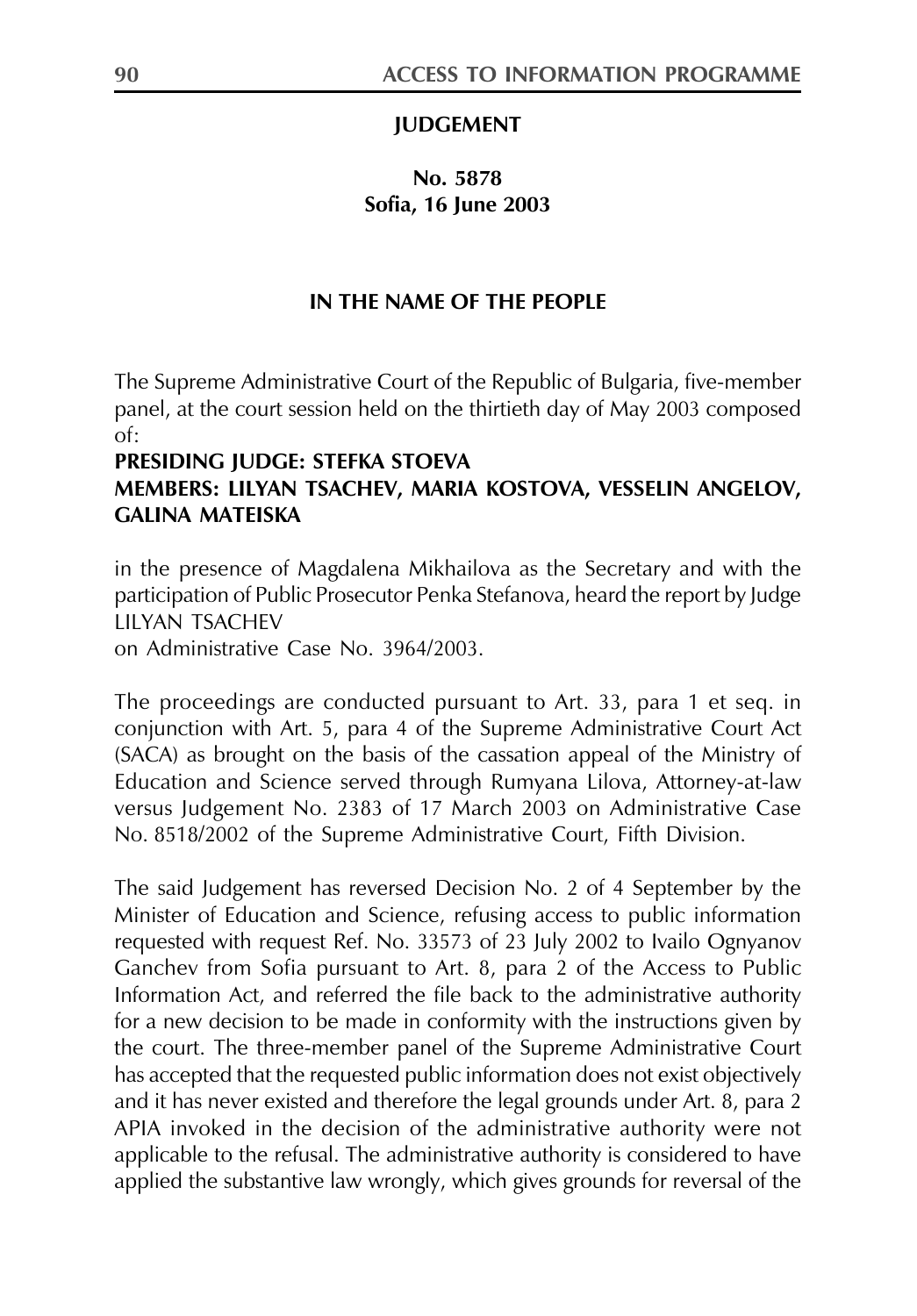act pursuant to Art. 12, subpara 4 APIA, whereby the authority has to inform the applicant thereof. The authority has failed to abide by the legal provisions and issued a refusal to provide access to public information on grounds of inapplicable legal provisions. The objection that the lack of the requested public information render the appeal senseless and that there is no legal interest in the reversal of the act has been deemed to be unjustified. The right of the reequestor to receive an adequate answer from the administrative authority to his request in accordance with the factual situation and the law has not been granted.

The cassation appeal objects on grounds of inadmissibility and wrongfulness of the appealed judgement under the conditions of contingency - Art. 218b, para 1, items (b) and (c) of the Citizen Procedural Code (CPC) in conjunction with Art. 11 SACA. In the course of the proceedings before the three-member panel of the Supreme Administrative Court, the applicant was informed about the lack of the information he sought and his interest was granted and therefore the proceedings had to be dropped. This is an absolute procedural prerequisite of the category of positive ones, the existence of which has to be followed by the court ex officio, although the administrative authority as the respondent also raised objections to that effect. In the course of the proceedings, the objective of APIA was attained and therefore the return of the file back to the administrative authority for a new decision to be made as ruled by the court is void of sense. Considerations on the wrongfulness of the judgement have also been put forward. The legal costs for the two instances are claimed as well

The respondent requests that the judgement remain in force.

The opinion of the public prosecutor is that the cassation complaint is unjustified. The fact that the requested information has not been created and does not exist does not mean that the applicant has no legal interest in obtaining an answer from the authority asked to provide access to the information.

The cassation appeal was served within the time limits prescribed by Art. 33, para 1 SACA by a procedurally legitimate party and therefore it is admissible.

Judged on merit, the cassation appeal is justified.

The refusal to provide access to public information given in Decision No. 2 of 4 September 2002 of the Minister of Education and Science appealed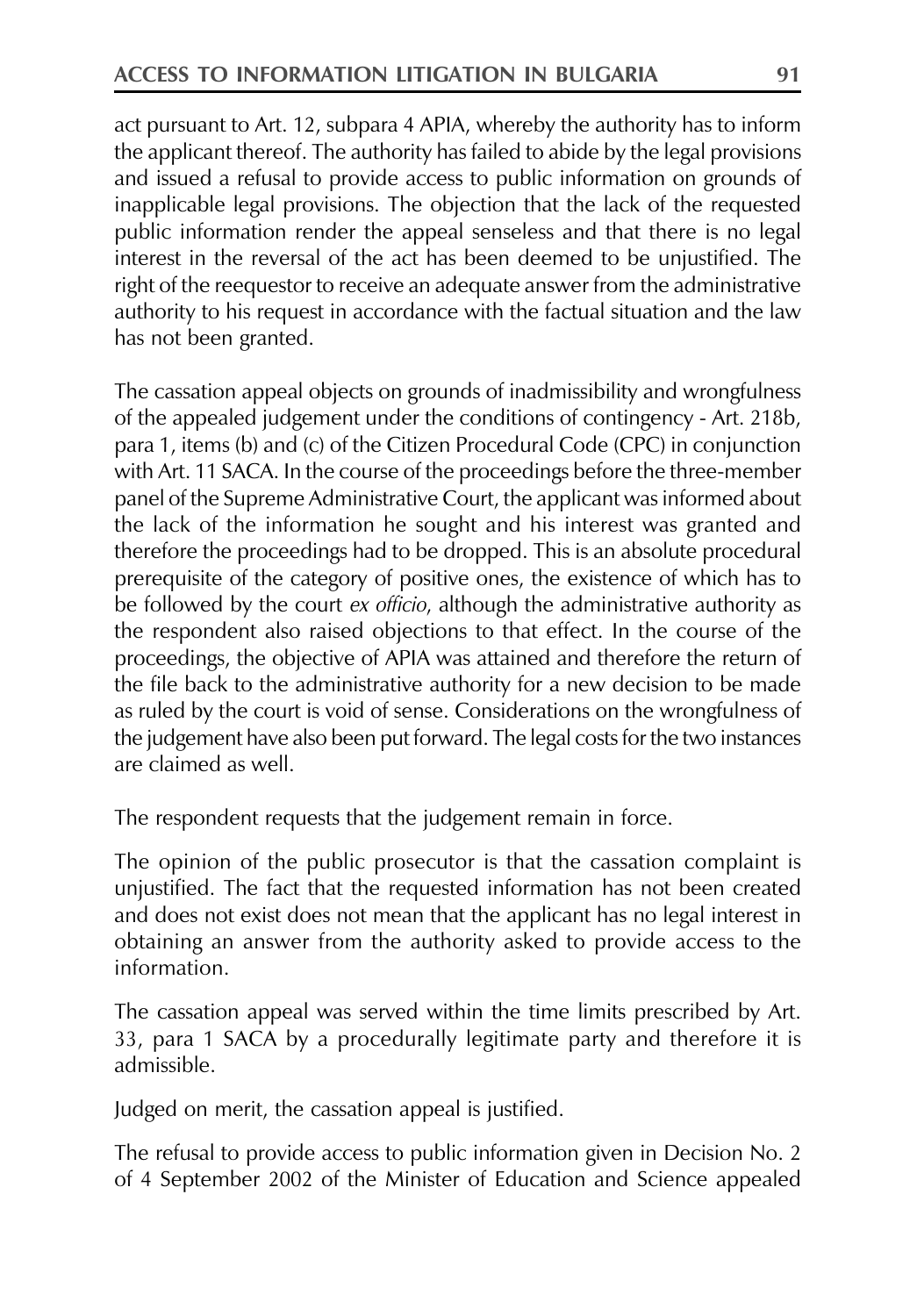before the first instance invokes the provisions of Art. 8, subpara 2 APIA, in accordance with which the said Act does not apply to the information kept at the State Archive Records of the Republic of Bulgaria.

It was ascertained in the proceedings that the information requested with request Ref. No. 33573 of 23 July 2001 by Ivailo Ognyanov Ganchev in the form of copies on paper carrier of the documents described in the request was not kept at the Central State Archive Directorate at the Council of Ministers (letter No. 9400-0353 of 17 February 2003) and that such documents had never been created and they did not exist, which led to the conclusion that the legal grounds for the refusal were not in existence. Where the authority does not have the requested information at its disposal and has no information about its location, the authority will advise the applicant thereof - Art. 33 APIA. In this particular case, the administrative authority failed to abide by the provisions of Art. 33 APIA and issued a refusal on inapplicable grounds instead. The appeal versus the refusal before the fist instance was justified. However, in the course of the proceedings, the applicant was informed of the lack of the information he sought. That was the meaning of the request served by the administrative authority on 10 December 2002 in the course of the implementation of the court ruling dated 3 December 2002, where the court instructed it to give its firm opinion on the requested information, the statement put on the record of the court session held on 18 February 2003, as well as the letter of 17 February 2003 sent by the State Archive Records and presented to the court.

In connection with the above considerations, it should be assumed that the applicant has been informed that the authority does not have the requested information at its disposal, as a result of which his legal interest expressed in the appeal has been lost, although the manner of informing the applicant is different from the one laid down in Art. 33 APIA. It is irrelevant that he was informed in the course of the proceedings. This is a circumstance to be taken into account pursuant to Art. 188, para 3 CPC but the three-member panel of the Supreme Administrative Court has failed to do so.

The satisfaction of the applicant renders senseless to send back the case to the public authority for notification purposes under Art. 33 APIA, as this has already been done.

The loss of the legal interest leads to inadmissibility of the appeal and hence of the judgement ruled by the first instance. There exist the reversal grounds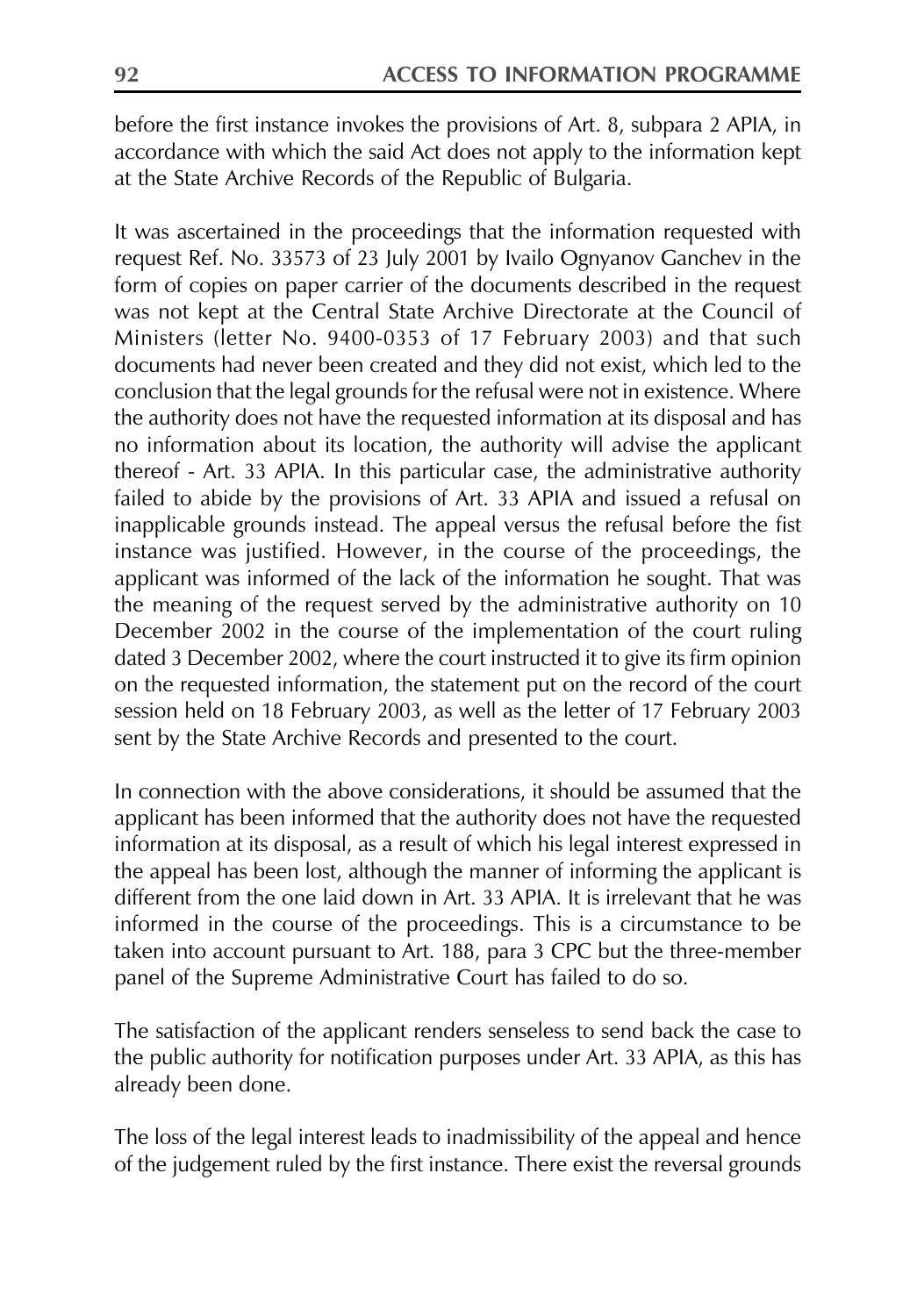under Art. 218b, para 1, item (b) CPC. For these reasons and in accordance with the terminology accepted in the wording of Art. 40, para 1 SACA, the judgement has to be reversed and the dropping of court proceedings should be ruled instead

The claim of the cassation appellant to have the legal costs adjudicated to its benefit is unjustified because it became the reason for serving an appeal versus its decision to refuse access to information.

Guided by the above considerations and pursuant to Art. 40, para 1, second sentence and Art. 20, para 1, subpara 3 SACA, the five-member panel of the Supreme Administrative Court

## HAS DECIDED:

REVERSES Judgement No. 2383 of 17 March 2003 on Administrative Case No. 8518/2002 of the Supreme Administrative Court, Fifth Division, and rules instead:

**LEAVES** the appeal of Ivailo Ognyanov Ganchev from Sofia versus Decision No. 2 of 4 September 2002 of the Minister of Education and Science without examination:

**DROPS** the proceedings.

This judgement is not subject to appeal.

True to the original,

PRESIDING JUDGE: (signed) Stefka Stoeva ЧЛЕНОВЕ: (signed) Lilyan Tsachev, (signed) Maria Kostova, (signed) Vesselin Angelov, (signed) Galina Mateiska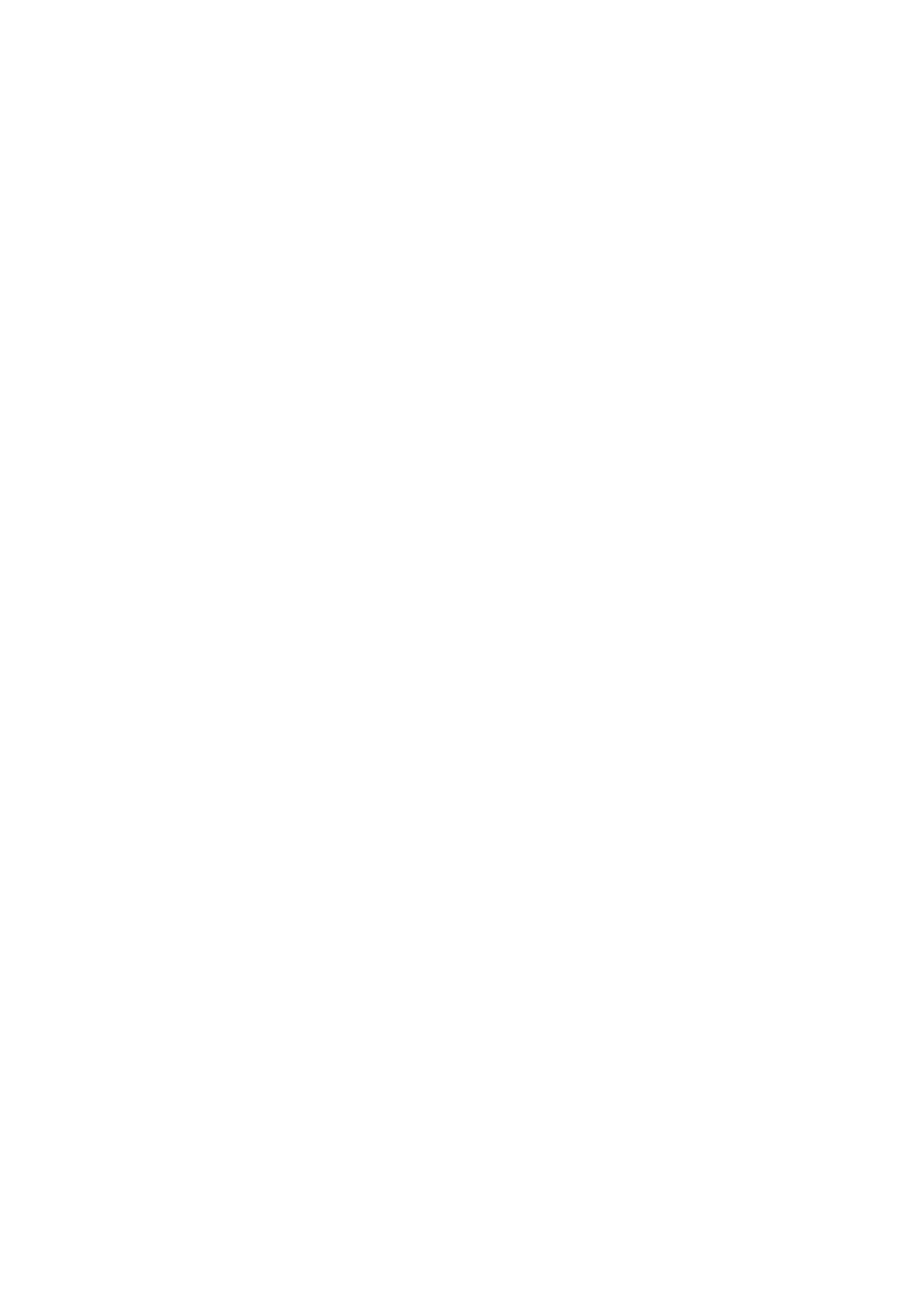# **CASE**

**Institute for Market Economy** 

 $V_{\bullet}$ 

**National Health Insurance Fund**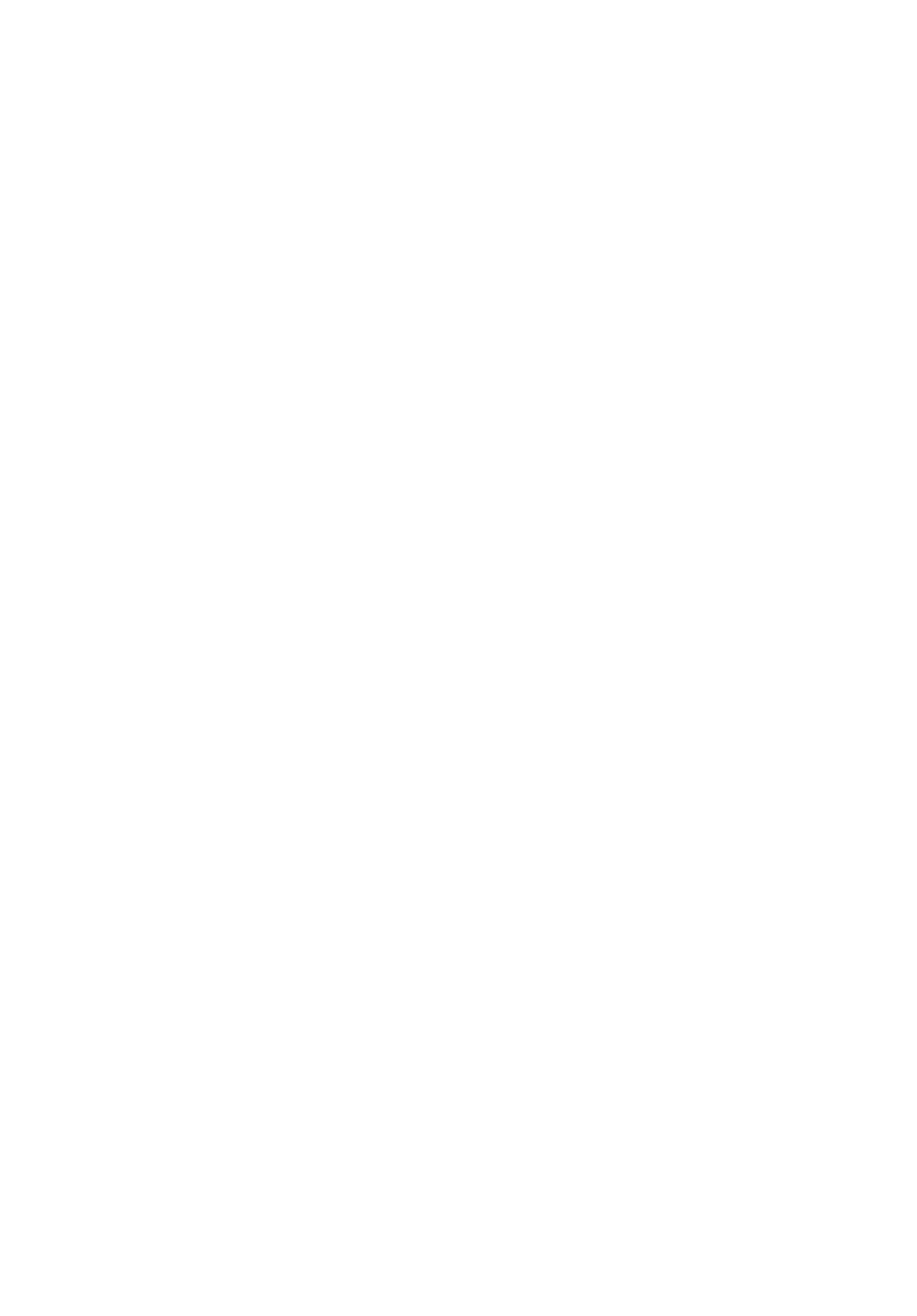## **TO** THE DIRECTOR OF THE NATIONAL HEALTH **INSURANCE FUND**

## **REQUEST** FOR ACCESS TO PUBLIC INFORMATION

## The Institute for Market Economy Sofia, Triaditsa District, Represented by Krassen Stanchev - Chairman

# **Access to Information Programme**

Sofia, Triaditsa District, Represented by Gergana Jouleva - Chairperson

Dear Sir,

In accordance with the Access to Public Information Act, we request you to provide access to the following information:

1. The full and complete budgets (by items) of Regional Health Insurance Funds for 2000 - the requested form of access to this information is a copy on technical carrier or copies on paper;

2. The full and detailed reports (by items) of Regional Health Insurance Funds on the spending of their 2000 budgets - the requested form of access to this information is a copy on technical carrier or copies on paper;

3. The list of banks recommended by the Ministry of Finance and the Bulgarian National Bank pursuant to Art. 27, para 3 of the Health Insurance Act. The requested form of access to this information is a copy on technical carrier or copies on paper;

4. The decision of the NHIF Managing Board, specifying the banks to operate with the NHIF resources. The requested form of access to this information is a copy on technical carrier or copies on paper;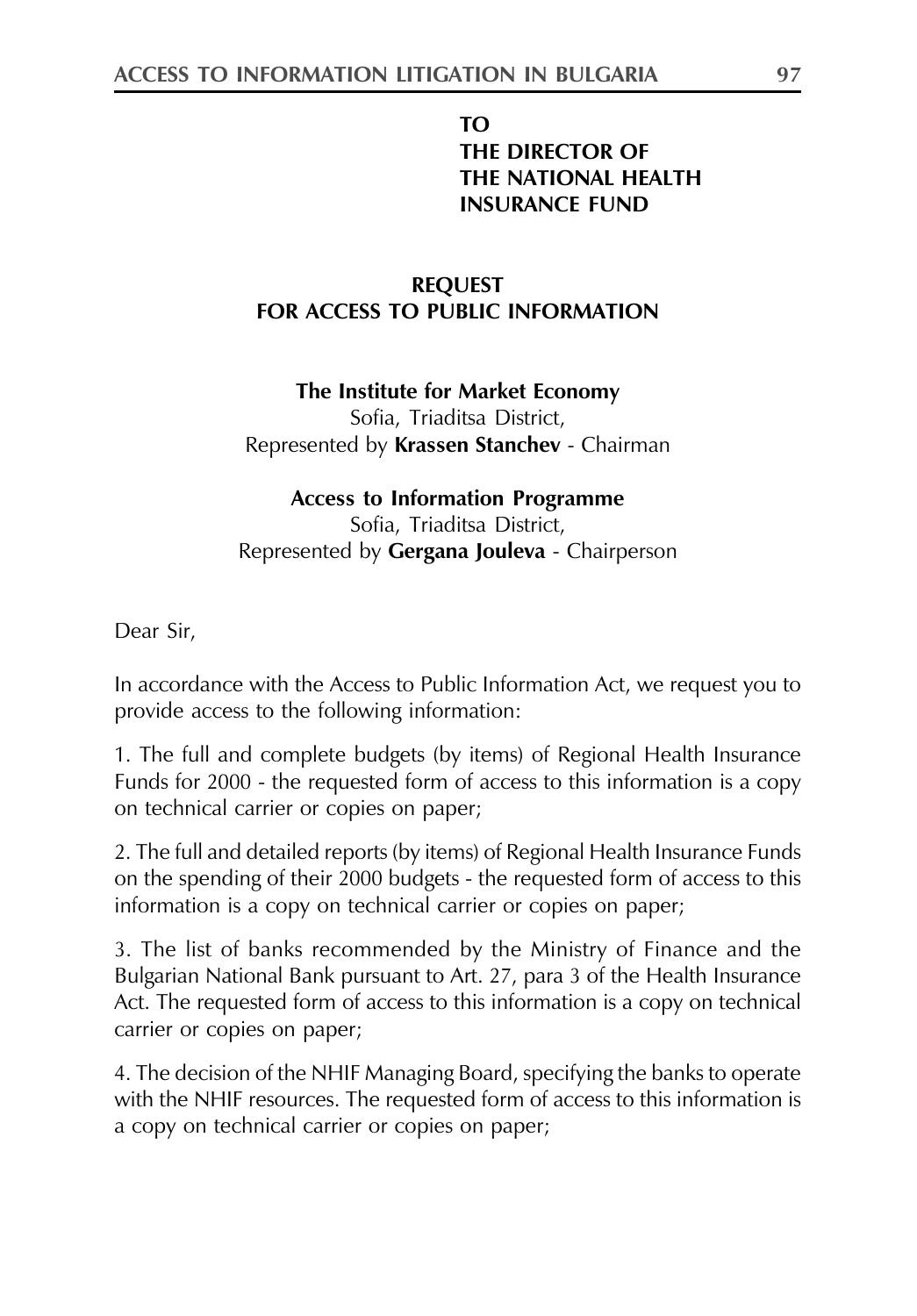5. A written report on the amount of assets of NHIF with banks - deposits and government securities respectively - at present. The requested form of access to this information is a written report.

We thank you in advance and look forward to receiving your answer within the time limits prescribed by law.

Yours truly,

Gergana Jouleva **Executive Director, Access to Information Programme** 

**Krassen Stanchev Executive Director, Institute for Market Economy**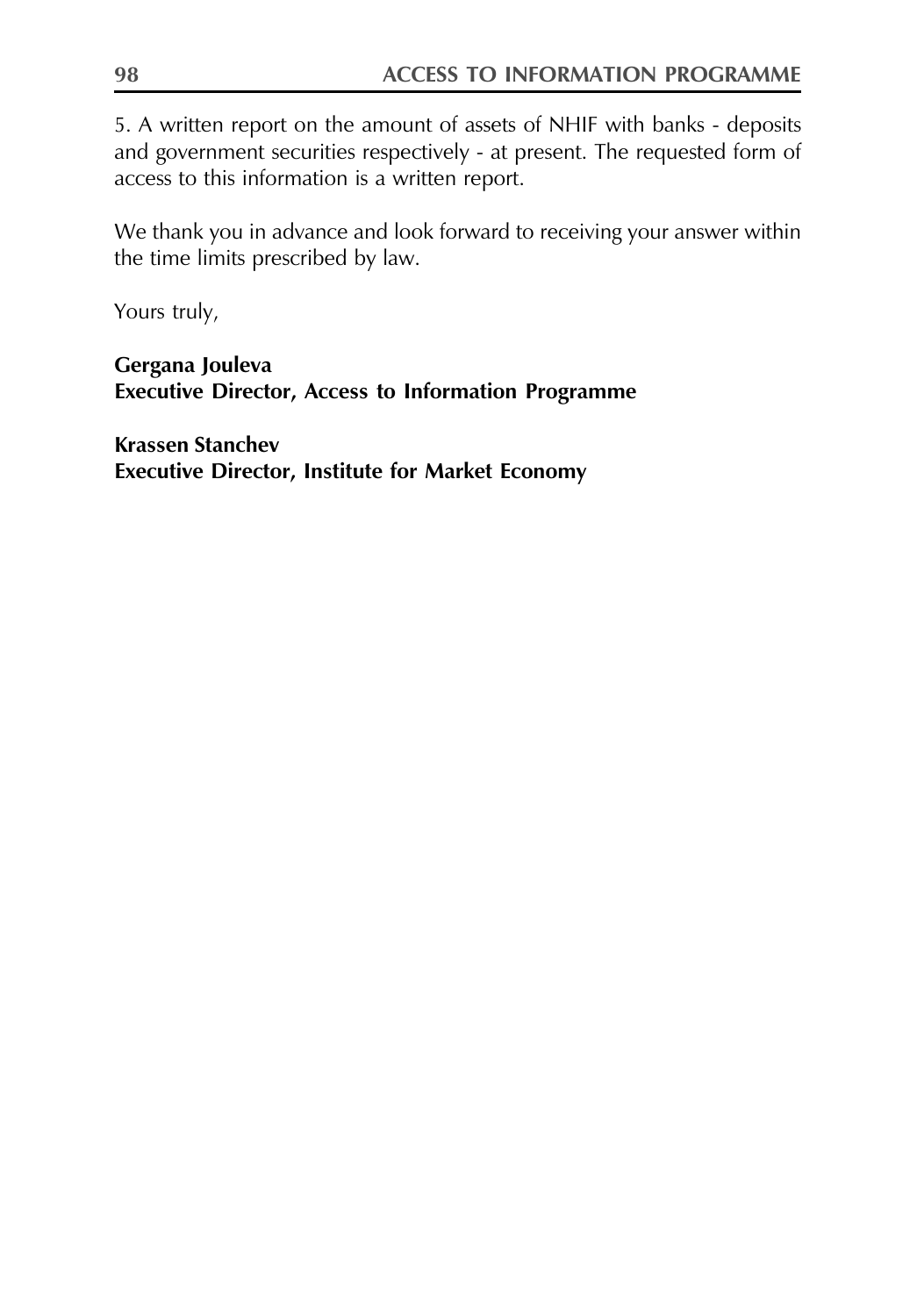#### NATIONAL HEALTH INSURANCE FUND Address: 1, Krichim St., 1407 Sofia

TΩ **MR. KRASSEN STANCHEV EXECUTIVE DIRECTOR INSTITUTE FOR MARKET FCONOMY** 

Re: Your letter Ref. No. 33-00-11/23,

DEAR MR. STANCHEV,

NHIF is not in a position to provide the information you request because it constitutes administrative secret. Pursuant to Art. 37, para 1 of the Access to Public Information Act, there exist grounds for refusal to provide access to public information, where the requested information is an administrative secret. Within the meaning of § 1 of the Tax Procedure Code, the concept of "administrative secret" included specific individualized data on: tax liable persons, the nature, source and amount of income and/or revenues and expenditures.

Furthermore, I would like to inform you that the NHIF budget is subject to approval by the Parliament and promulgation in The State Gazette. At present, the report on the execution of the budget is in the process of preparation and it is also subject to approval by the Parliament. You will be able to obtain the information you request after the promulgation of the report.

As to your request to provide the decision of the NHIF Managing Board, specifying the banks to operate with the NHIF resources, I would like to inform you that the request should be sent to the Managing Board. NHIF cannot provide you with the decision of the Managing Board without its consent

**NHIF DIRECTOR** DR. BOIKO PENKOV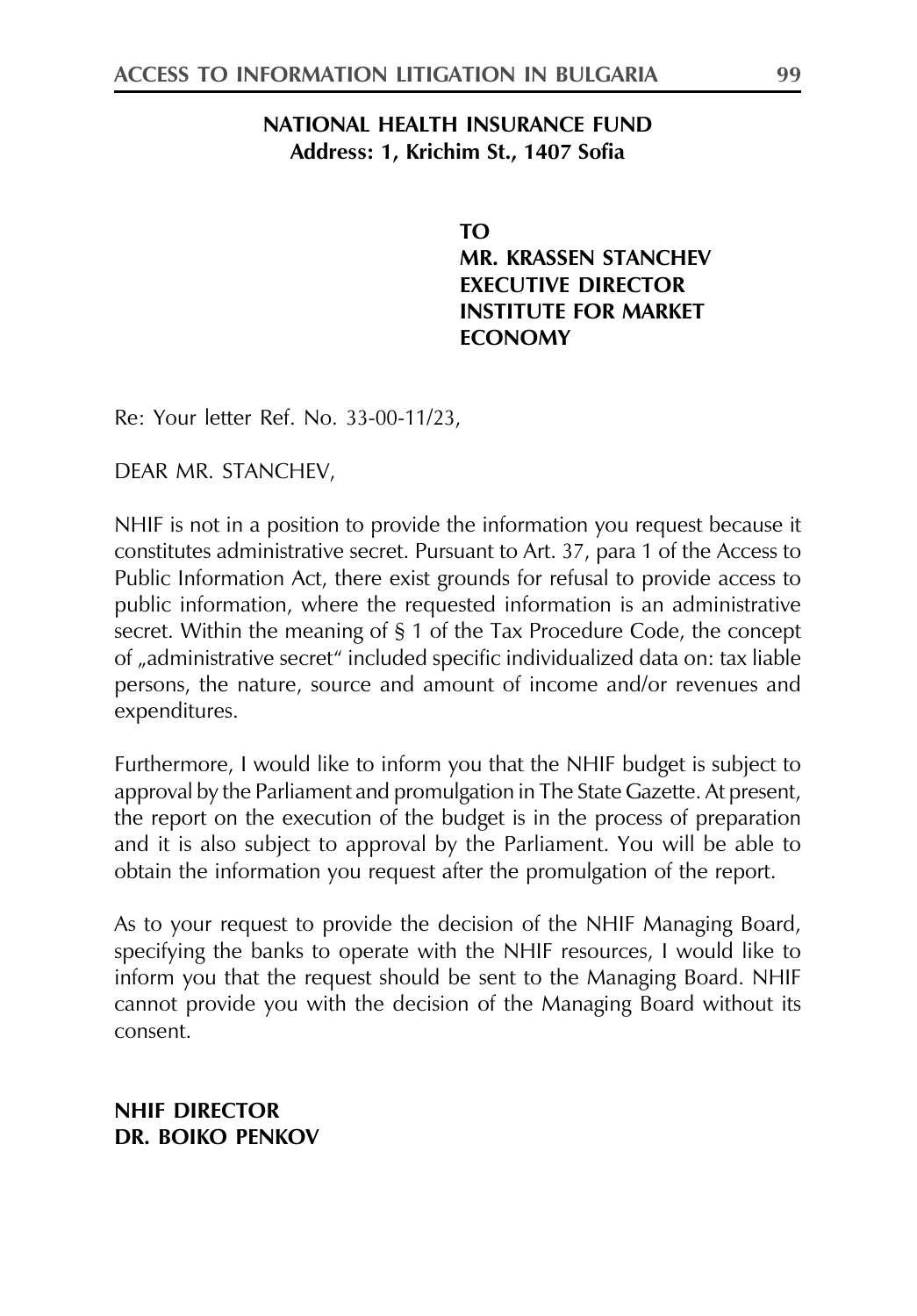$C/O$ THE DIRECTOR OF THE **NATIONAL HEALTH INSURANCE FUND** 

TO<sub>1</sub> THE SUPREME ADMINISRATIVE **COURT** OF THE REPUBLIC OF BUILGARIA

#### **APPFAI**

by

the Institute for Market Economy Foundation Sofia, Triaditsa District, Represented by Krassen Stanchev, Executive Director

#### **VERSUS**

Decision No. 33-00-11/01 of the Director of the National Health Insurance Fund

#### **PURSUANT TO**

Art. 40, para 1 of the Access to Public Information Act in conjunction with Art. 5, para 1 SACA

Honorable Supreme Justices,

On 23 February 2001, we served a written request pursuant to Art. 24, para 1 of the Access to Public Information Act to the Director of the National Health Insurance Fund (NHIF), requesting copies of last year's budgets and reports of the Regional Health Insurance Funds; information about the bank that NHIF has chosen to operate with its resources and the selection procedure in this regard; information about the amount of assets of NHIF with banks.

Within the 14-days time limit prescribed by law, the NHIF Director sent an answer in writing to the request, refusing to provide access to the requested information at all. In his opinion, it constitutes an administrative secret within the meaning of  $\S$  1 TPC. He informed us that the NHIF budget was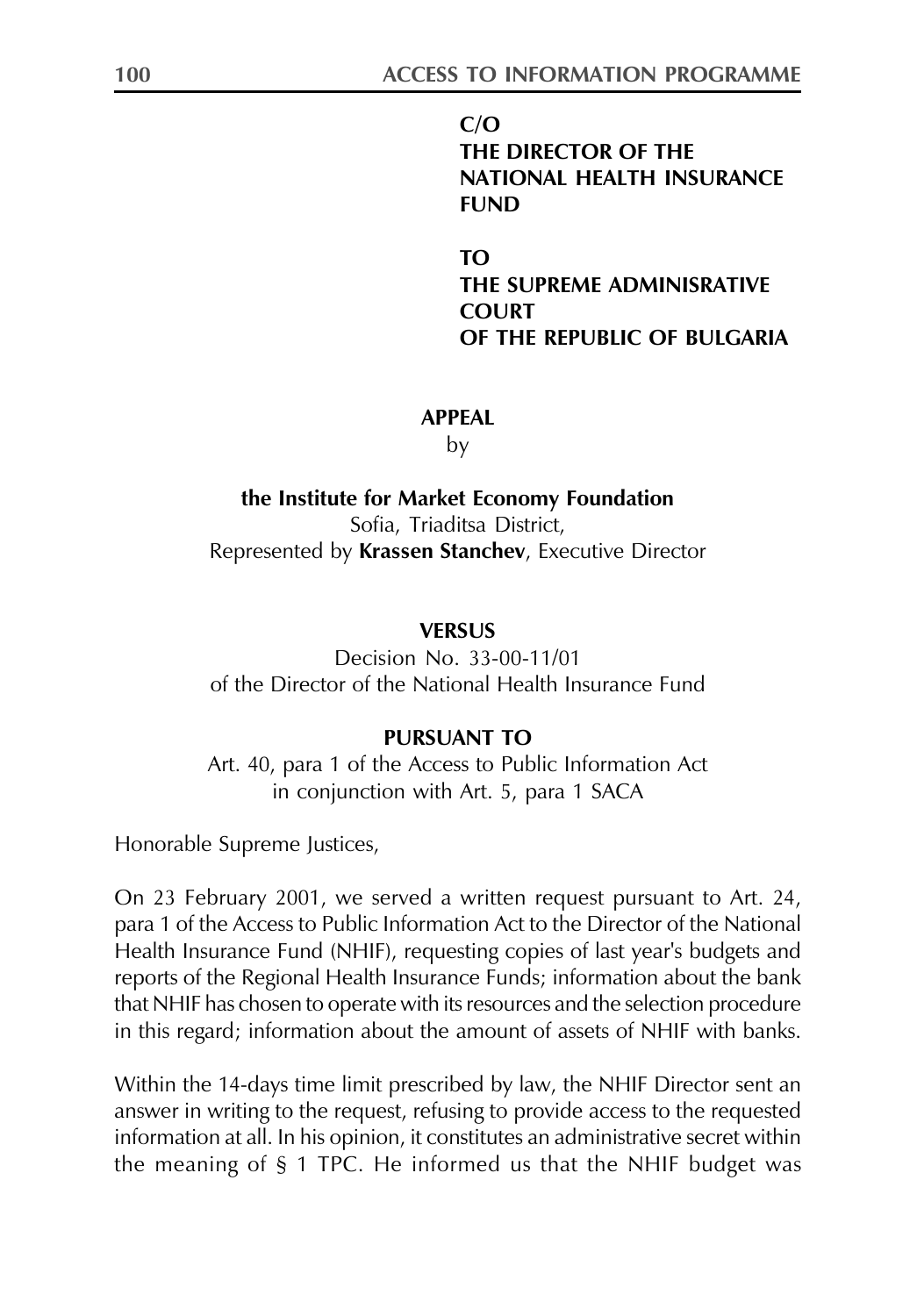promulgated in The State Gazette. As to our request to receive information related to the selection of the servicing bank, he informed us that the addressee of that request was the NHIF Managing Board rather than the Director

The refusal was given in violation of the substantive and procedural law.

I. NHIF is a legal entity established pursuant to Art. 6, para 1 of the Health Insurance Act, whose objects of activity are "to carry out the mandatory health insurance", i.e. it is the only legal entity within the territory of this country specially and directly authorised by law to carry out this public activity. Therefore NHIF is a public law entity within the meaning of Art. 3, para 1, subpara 1 APIA and has the obligation to provide access to public information.

The written answer to our request for access to public information represents a refusal to provide access to public information within the meaning of APIA and it is subject to appeal in court.

II. The NHIF refusal was given in material breach of the procedural law, i.e. the requirements of Art. 38 APIA and Art. 15, para 2, subpara 3, the first sentence of APA to give the factual grounds for the refusal. Therefore it does not follow at all that the alleged legal grounds for the refusal (administrative secret within the meaning of § 1 TPA) exist in reality. Moreover, it is difficult to draw a conclusion as to what the NHIF Director meant by referring to the administrative tax secret because  $\S$  1, subpara 1 TPA includes six subparagraphs covering different hypotheses. This violation is material as it leads to total lack of factual grounds in the decision to refuse access to information.

III. The decision to refuse access was given also in violation of the substantive law. The reason lies in the fact that the NHIF Director has made specific reference only with regard to one of the requests for access of information, i.e. the one concerning the servicing bank (item 5 of the request), without mentioning the other requests.

On the other hand, the alleged administrative tax secret is non-existing for the following reasons: (i) this secret is envisaged in the Tax Procedure Code, the enforcement of which is assigned to the tax administration rather than NHIF. Hence the obligation not to disclose the tax secret is assigned to the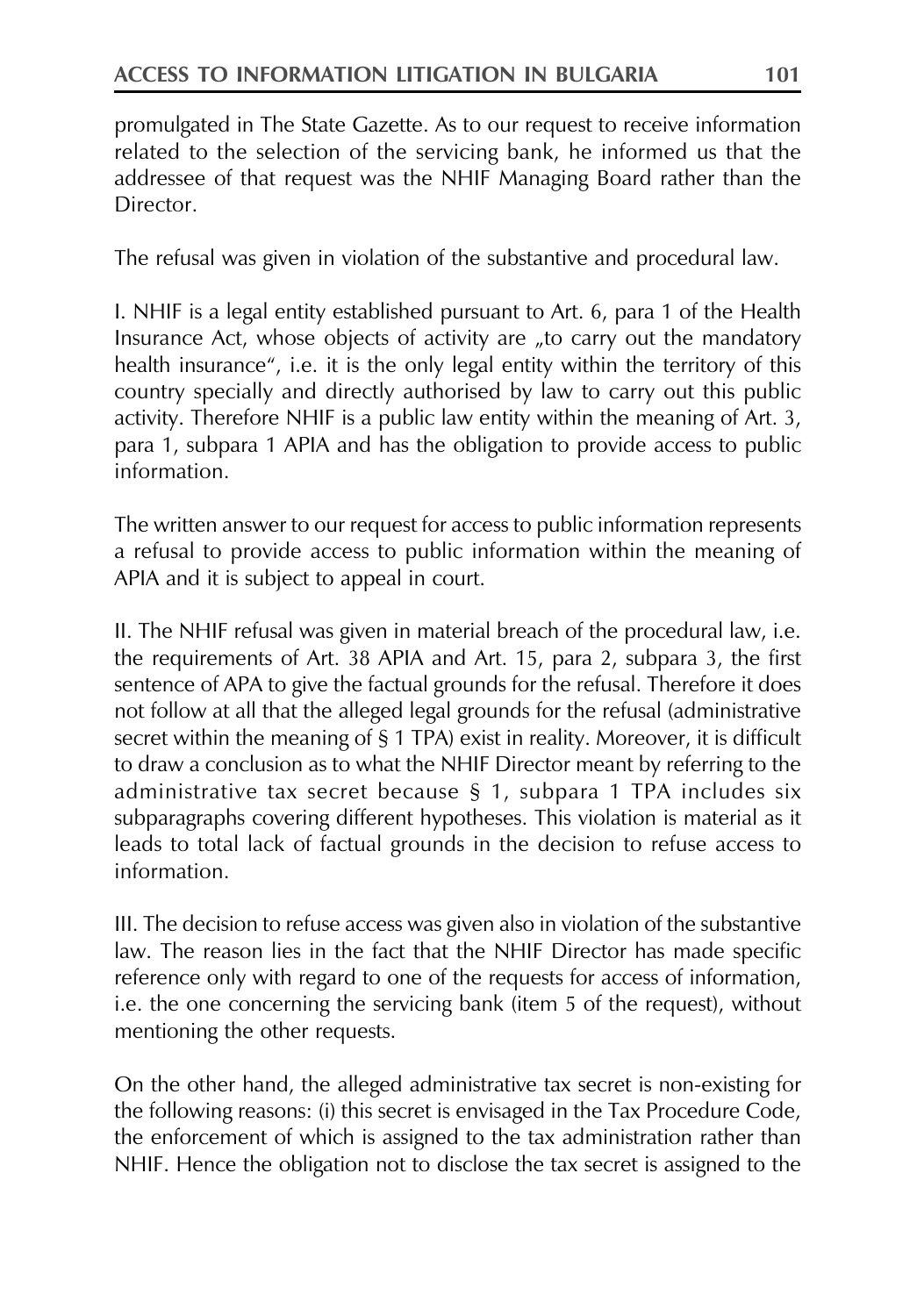tax administration alone, which, inter alia, is the only authority keeping such information.

The information requested with regard to NHIF and its bodies is public information - it is related to social life in this country and it can be used to form an opinion on the NHIF activities. Besides, it does not fall within the scope of secrets protected by law. Furthermore, the way of spending resources and the related issues are justifiably the object of the keenest interest of the general public.

The referral to the Managing Board with regard to one of the requests contained in the request is wrong. The authority that has obligations within the meaning of APIA is NHIF because it is the institution assigned by law to carry out the mandatory health insurance. Pursuant to Art. 19, para 1 of the Health Insurance Act, NHIF is represented by its Director. Therefore he or she is the only one to provide the requested information.

On the basis of these considerations, I hereby request you TO REVERSE the refusal and to obligate the NHIF Director to provide the requested information for the reasons mentioned above

 $Fncl.$ :

- 1. Two copies of the appealed decision.
- 2. Two copies of the request for access to information.
- 4. Copy of the appeal for the respondent.
- 5. Receipt for the payment of the state fee.

Yours truly,

## Krassen Stanchev - Executive Director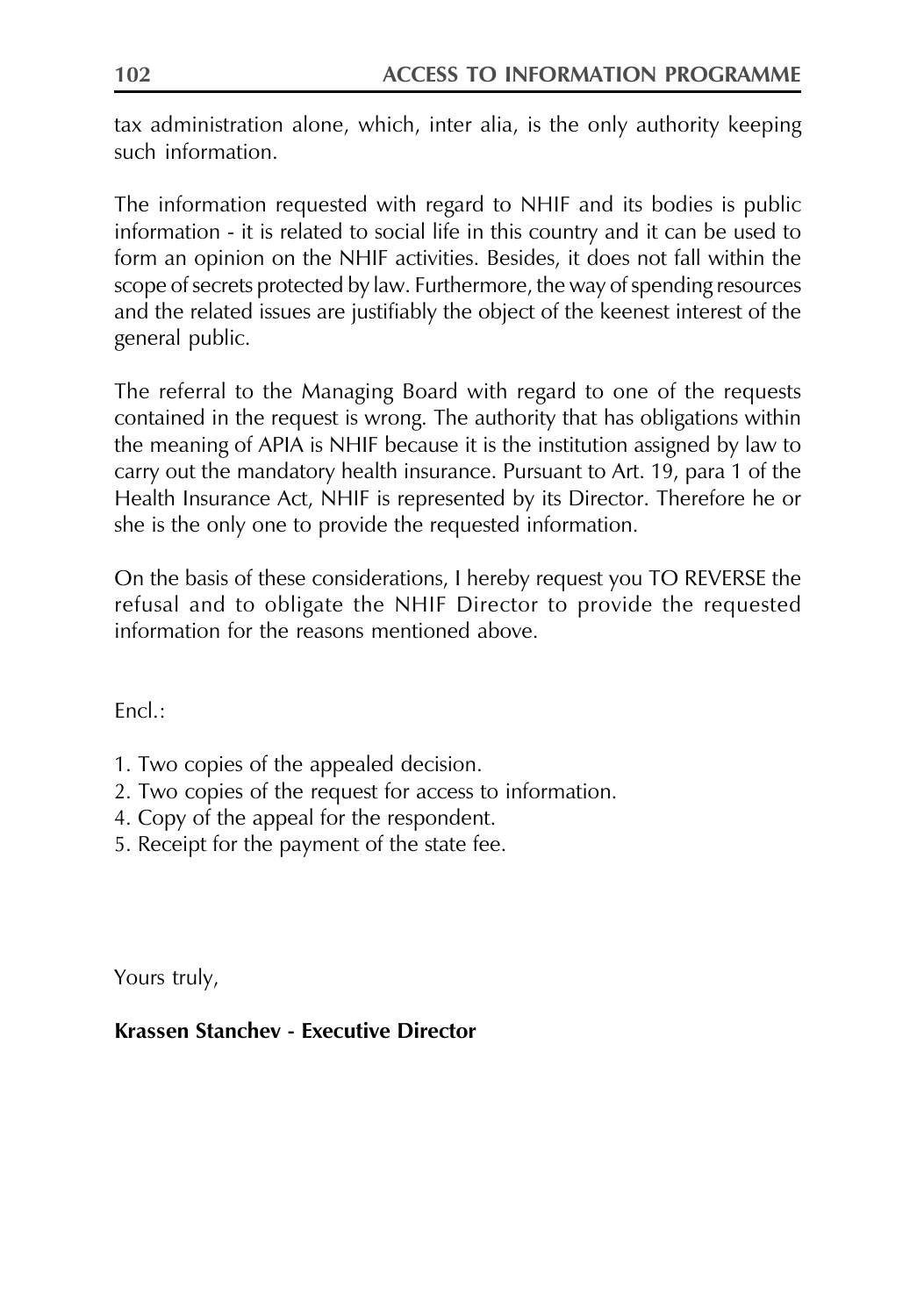## **JUDGEMENT**

## Sofia, 2 August 2002

## IN THE NAME OF THE PEOPLE

The Sofia City Court, Administrative Division IIIc, at a public court session held on the twenty-second day of May 2002 composed of:

## Presiding Judge: Marussya Dimitrova **Members: Theodora Nikolova Dessislava Popkoleva**

in the presence of V. Gavrilova as the Secretary and with the participation of Public Prosecutor Petkova, heard the report by the M. Dimitrova on Administrative Case No. K2995/2001.

Whereas:

The proceedings are conducted pursuant to Art. 40 APIA.

The appellant, the Institute for Market Economy Foundation, through its Executive Director Krassen Stanchev, requested that Decision No. 33-00-11/01 of the NHIF Director be reversed as unlawful and given in breach of the procedural law. The respondent is authorised under Art. 6 HIA to carry out the mandatory health insurance and therefore it is a public law entity within the meaning of Art. 3, para 2, subpara 1 APIA with the obligation to provide access to public information. The refusal is claimed to contain no factual grounds thereof, which is a violation of Art. 15, para 2, subpara 1 APA and to have been given in violation of Art. 38 APIA. The reference to  $\S$ 1, para 1 TPA is claimed to be unjustified and unlawful as none of the six hypotheses given in its provisions has been specified. The statement that the requested data constitutes an administrative secret is considered unlawful.

The requested information is claimed to be public as it can be used to form an opinion about the NHIF activities and does not fall within the scope of the secrets protected by law. The spending of public resources is a matter of public interest. The referral to the Managing Board with regard to one of the requests is claimed to be unlawful. The authority having these obligations is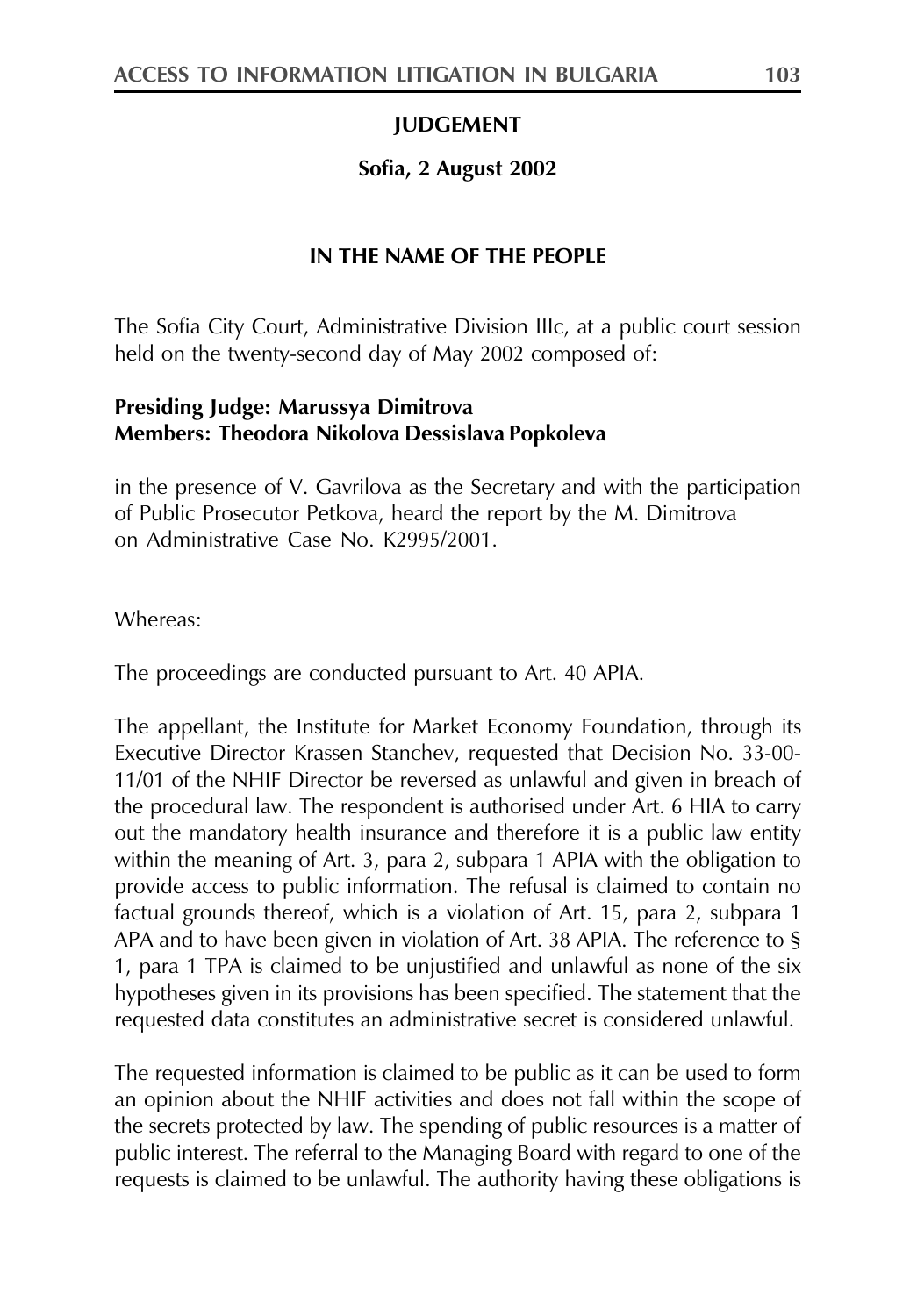NHIF represented by its Director and therefore the latter has the obligation to provide information.

NHIF as the respondent challenges the appeal and requests its rejection as unjustified. It is the respondent's thesis that after the NHIF report was prepared, all the requested information was sent to the appellant with a latter dated 6 June 2001. As to the activities of the Managing Board, the NHIF Director is claimed to have been authorised to represent it by virtue of Art. 19 HIA and be responsible for the activities of the Managing Board only insofar as he or she has been explicitly authorised by the latter to do so. The representative of the Public Prosecutor's Office finds the appeal to be justified.

Having heard arguments of the litigants and the evidence collected in the course of the proceedings, the courts finds the following to have been established:

The appellant sent a request of 21 February 2001 to the NHIF Director for access to the following information: full and detailed budgets of RHIFs for 2000; the RHIF reports on the spending of the 2000 budgets; the list of banks recommended by MoF and BNB under Art. 27, para 2 HIA; the decision of the Managing Board, specifying the banks to operate with the NHIF resources; a written report on the NHIF assets with banks in the form of deposits and government securities at that time.

In reply to the request, the respondent sent letter No. 33-00-11/23 February 2001 of the NHIF Director, refusing to provide the requested information on grounds of its being an administrative secret. The appellant was informed that the report for the Parliament was in the process of preparation and instructed to ask a copy of the decision of the Managing Board from the latter since NHIF could not provide the decision without the consent of the Managing Board.

On 6 June 2001, the respondent sent the appellant the report on the execution of the NHIF budget and the annual report of NHIF for 2000, which are attached thereto. As is seen, they do not include the information requested by the appellant. The annual report, p. 83 presents a table with data on the budget of all RHIFs for medical payments and the execution of this budget by RHIFs rather than the whole information about RHIFs requested by the appellant.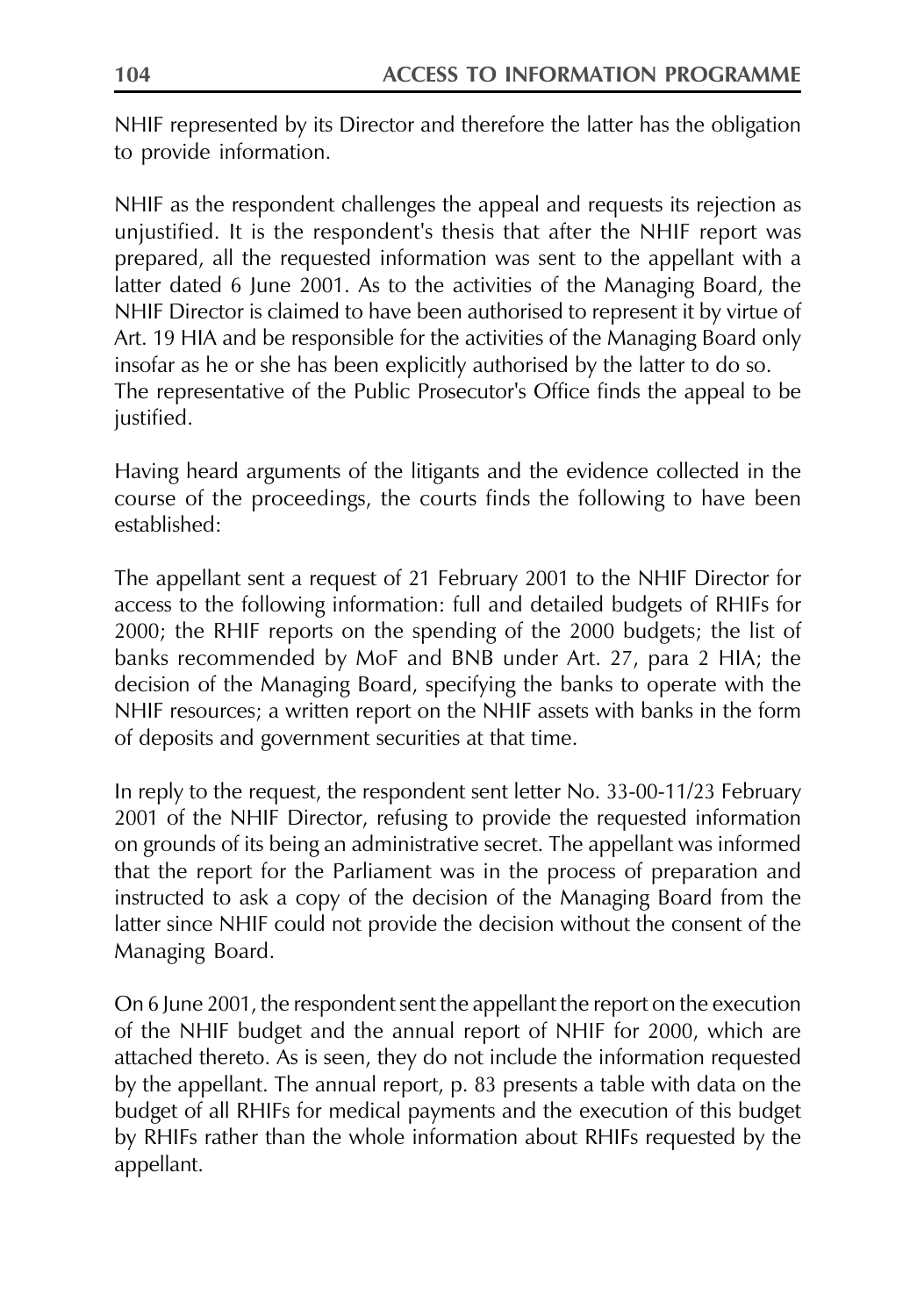The letter of 23 February 2001 constitutes a refusal under Art. 37 APIA. The decision does not specify the legal grounds for the refusal and it is unlawful, having been given in violation of Art. 38 APIA. In accordance with Art. 37 APIA, access to public information may be refused in the case of an administrative secret and also in the cases under Art. 13, para 2 APIA. Pursuant to Art. 5, para 8 HIA, the mandatory health insurance is carried out on the basis of openness and transparency of the NHIF activities. Pursuant to Art. 3, para 2 APIA the law applies to public law entities other than government authorities, such as NHIF according to the provisions mentioned above and Art. 6 HIA. The appellant requested access to administrative public information which is free under Art. 13, para 1 APIA. Art. 13, para 2 APIA reads that this access may be restricted, where the requested information is administrative public information of no meaning on its own, such as opinions or recommendations. In this particular case, the respondent refused access to the budgets and reports of RHIFd and presented it its report its opinion on its own activities and the activities of RHIFs; therefore the provisions of Art. 37, para 1, subpara 1 APIA do not apply to the refusal to provide access to the requested information. Art. 17, para 1 APIA reads that the access to public information related to the activities of entities having obligations under Art. 3, para 2 APIA is free. Its provisions do not introduce any restrictions concerning administrative secrets and the respondent was unjustified in invoking them. Public law entities under Art. 3, para 2 APIA may not invoke Art. 13, paras 2 and 3 APIA which apply only to the authorities under Art. 3, para 1 APIA, i.e. central and local government authorities. Pursuant to Art. 19, subparas 1 and 2 HIA, the Director of NHIF represents the latter within the framework of the powers delegated by the Managing Board, and organizes and guided the NHIF activities in conformity with the law. Pursuant to Art. 28, para 2 APIA, the authorities or entities or persons designated explicitly by them make decisions to grant or refuse access to public information. The wording of Art. 19, subpara 2 HIA leads to the conclusion that the Director has to provide the information requested under APIA as it is the only body within NHIF to organize and guide its activities and hence the argument that the consent of the Managing Board was needed for the purposes of providing the decision of the Managing Board on the selection of banks is not justified.

Being unlawful, the refusal should be reversed and the respondent should be obligated to provide the requested information.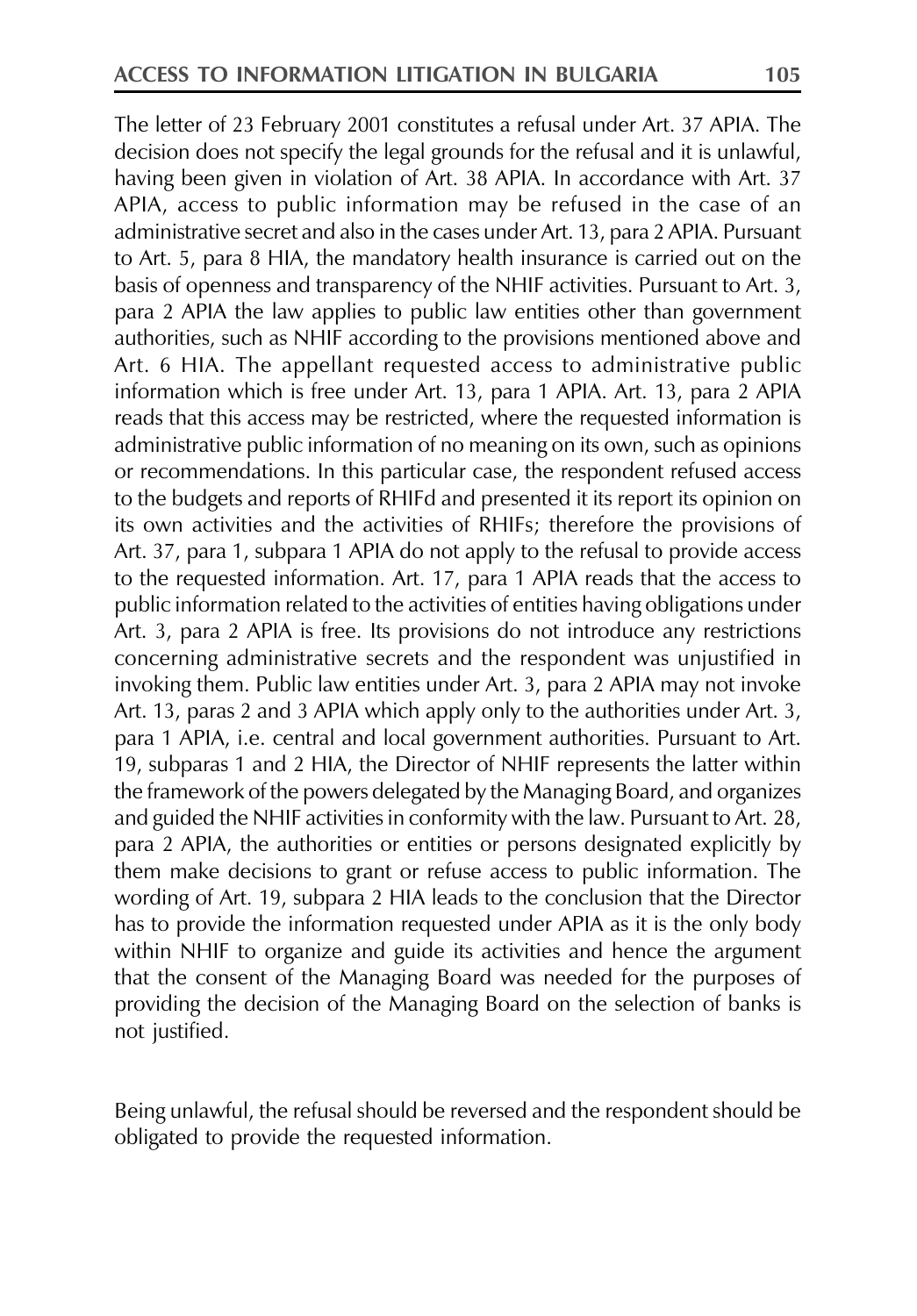For these reasons, the court

## **HAS DECIDED:**

REVERSES refusal No. 33-00-11/23 February 2001 of the NHIF Director to request Ref. No. 33-00-11/23 February 2001 by the Institute for Market Economy Foundation represented by its Executive Director Krassen Stanchev as unlawful;

**OBLIGATES** NHIF to provide access to information under request Ref. No. 33-00-11/23 February 2001 by the Institute for Market Economy Foundation through its Executive Director Krassen Stanchev.

This Judgement is subject t to appeal before the Supreme Administrative Court within 14 days of its notification.

**Presiding Judge: Members:**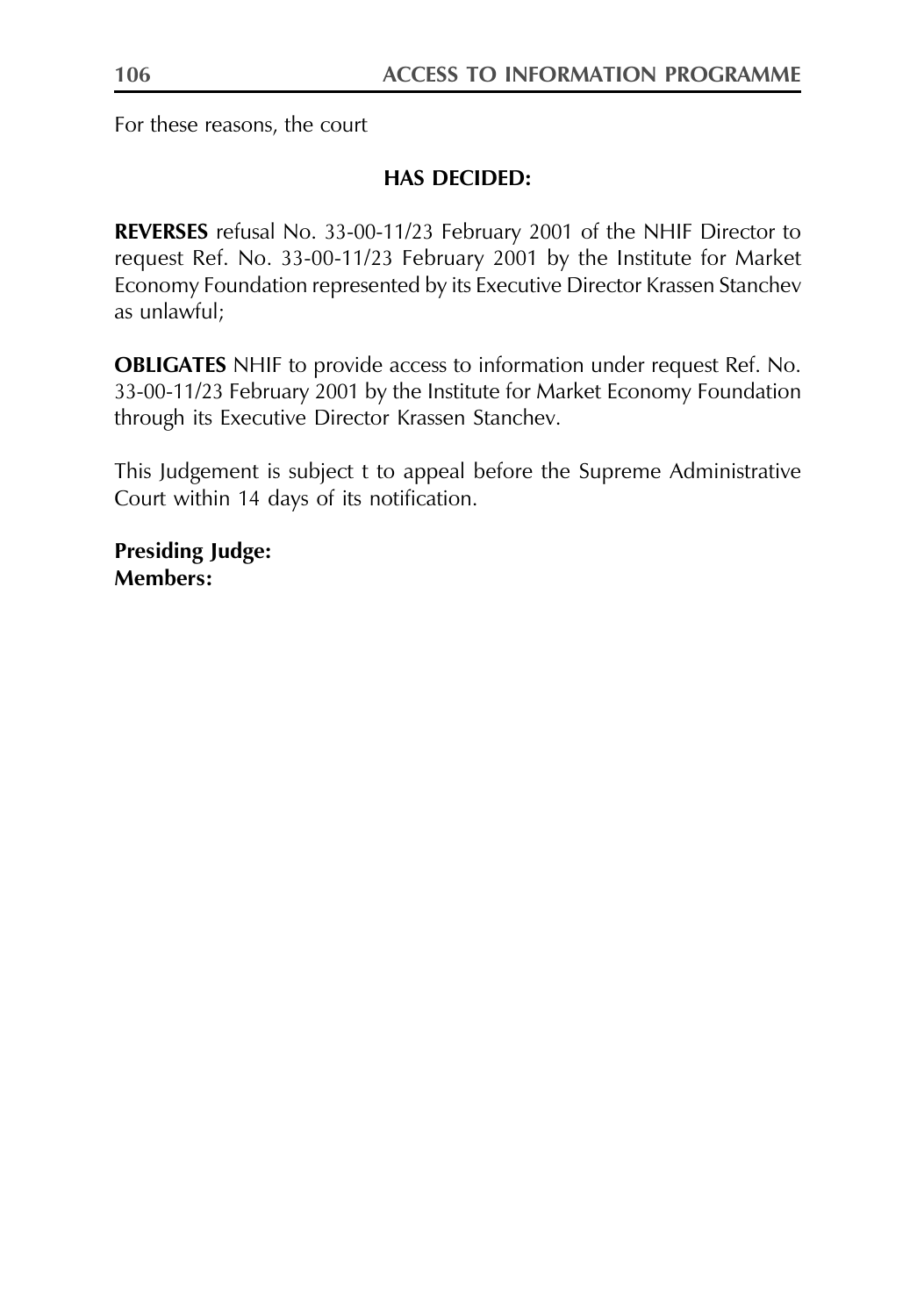## $C/O$ THE SOFIA CITY COURT **ADMINISTRATIVE DIVISION**

TΩ THE SUPREME ADMINISTRATIVE **COURT** 

## **CASSATION APPEAL**

## By the NATIONAL HEALTH INSURANCE FUND

Through its Attorney Emilia Ivanova Toneva, Legal Counsel

## VERSUS THE JUDGEMENT OF THE SOFIA CITY COURT, DIVISION IIIc ON ADMINISTRATIVE CASE No. 2295/01

HONORABLE SUPREME JUSTICES,

We are dissatisfied with the judgement issued by the Sofia City Court, Division Illc on Administrative Case No. 2295/2001 and, therefore, we appeal it in its entirety and within the prescribed time limits. We believe that the judgement contravenes the substantive law; it has been ruled in breach of some essential procedural rules, and it is unjustified.

Our arguments to claim this are as follows:

1. NHIF has been established on the basis of the Health Insurance Act with its seat in Sofia and its objects to carry out the mandatory health insurance under Art. 6, para 3 HIA. By its nature, NHIF is a public law entity performing a specific activity, i.e. the mandatory health insurance. NHIF is a specific legal entity from the viewpoint of its objects. However, in terms of its character and objectives, NHIF differs from the other public law entities. NHIF has been delegated certain powers and controlling functions in the course of the discharge of its duties related to the mandatory health insurance (Arts. 72, 74, and 77 HIA). Being empowered in this manner, NHIF comes close to government authorities in its activities. Therefore the opportunity for restricting the access to information under Art.13, para 2 APIA should be applicable to NHIF from this perspective. The provisions of APIA make it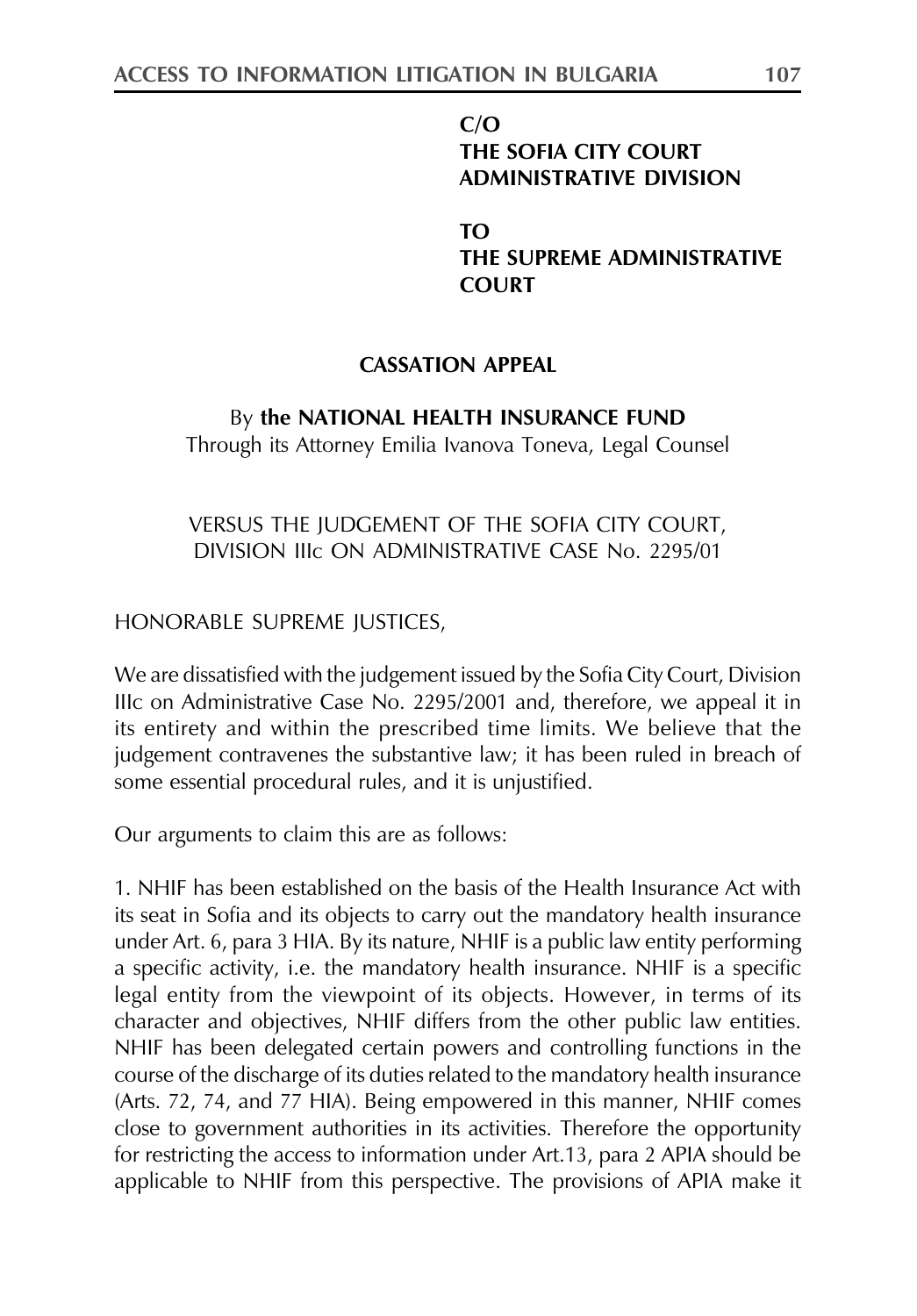possible for government authorities to restrict the access to some administrative information. When receiving requests for access to certain information, NHIF, too, may refer to the fact that the information is administrative and thus restrict the access to it

2. In its request for access to information, the Institute for Market Economy has requested information concerning "the full and detailed reports of RHIFs by items". APIA specifies the entities having the obligation to provide information but the subject-matter of the law is only the information existing as of the time of the request. Entities are not required to prepare information that is non-existent as of the date of the request for access. At the time when the Institute for Market Economy requested access to the above mentioned information (item 2 of the request), that information was not available with NHIF. Besides, the current execution of the budget by items, including the budgets of individual RHIFs, is operational information, the access to which may be restricted under Art. 13, subpara 2. It is with a view to this operational information that the NHIF budget is drafted and adopted by the Parliament.

3. As to item 1 of the request of the Institute, it should be assumed that this is information of operational nature. It is on the basis of this information that the NHIF budget is drafted and adopted by the Bulgarian Parliament. The NHIF budget is adopted by Act of Parliament. Therefore the basis act is the law adopted by the Bulgarian Parliament, while the individual budgets in NHIF represent operational information without any importance on their own. Since NHIF should be considered to be equivalent to a government authority in respect to this activity, NHIF has the opportunity to impose restrictions on the information of operational nature.

4. The court has assumed that actually NHIF refused to provide access to the information concerning the list of banks recommended by the Minister of Finance. APIA provides for the obligation of government authorities and other entities to give information only about their own actions and activity. There is no provision for them to give information about the activity of other authorities or entities. The Institute requested information concerning "a list" given to NHIF by MoF. That information had to be asked from the Ministry of Finance. It relates to the activities of a government authority, which is to decide on its own whether to provide or refuse access to that information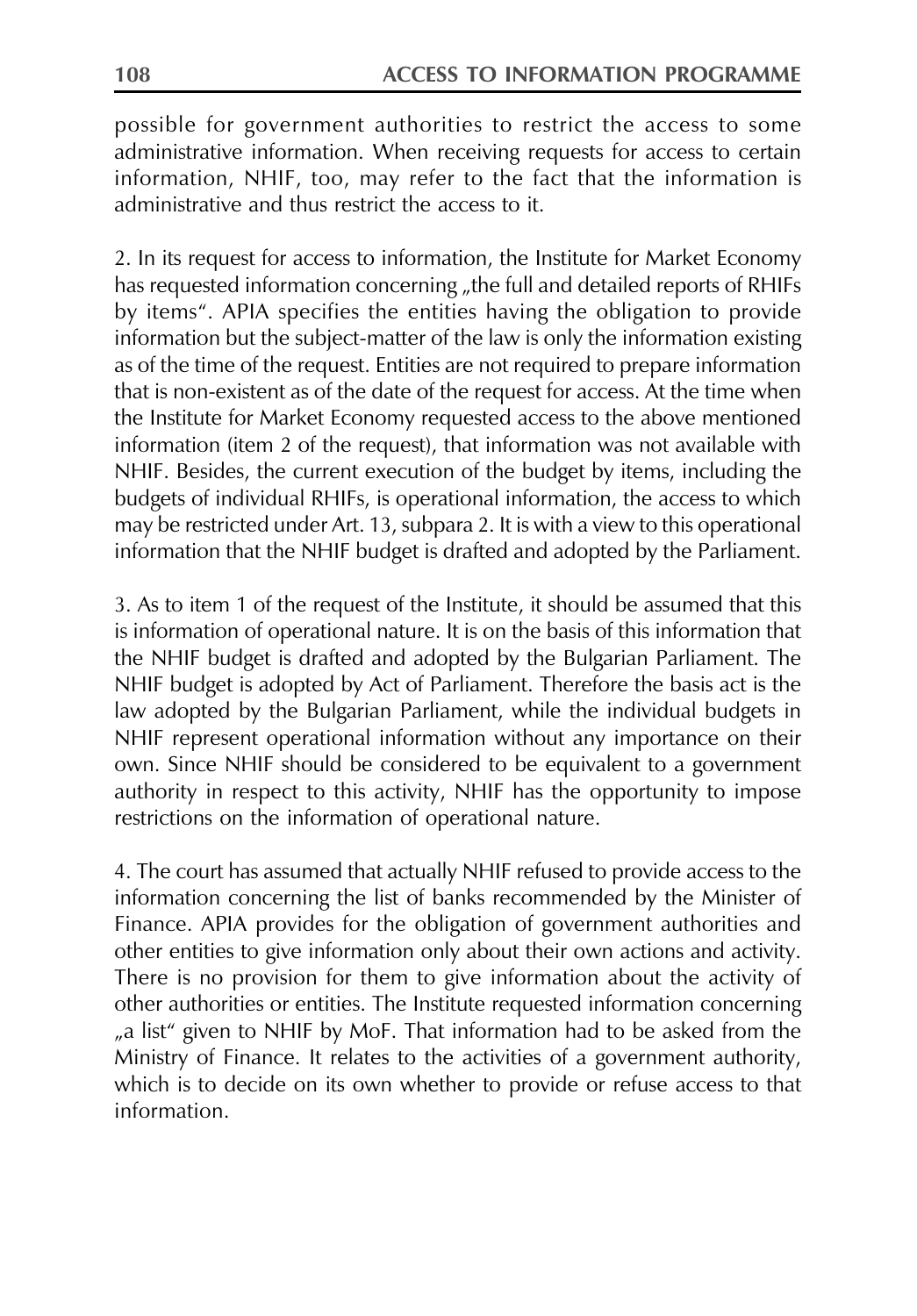5. The NHIF Director could not provide the decision of the Managing Board on the selection of a bank upon the recommendation of NHIF because that would imply provision of information about the activities of a government authority (MoF) with regard to the banks it recommended. Besides, in that way NHIF could possibly provide information subject to restriction under Art. 17, para 2 APIA.

HONORABLE SUPREME JUSTICES,

We request you for the reasons mentioned above to reverse the judgement of the Sofia City Court on Administrative Case No. 2295/2001 as wrong and unlawful due to contradictions with the substantive and procedural law.

We request you to award the legal defence fees to our benefit in the amount specified in Regulation No. 1 on Legal Defence Fees.

 $Encl$ .: Power of Attorney of the legal counsel

Yours truly,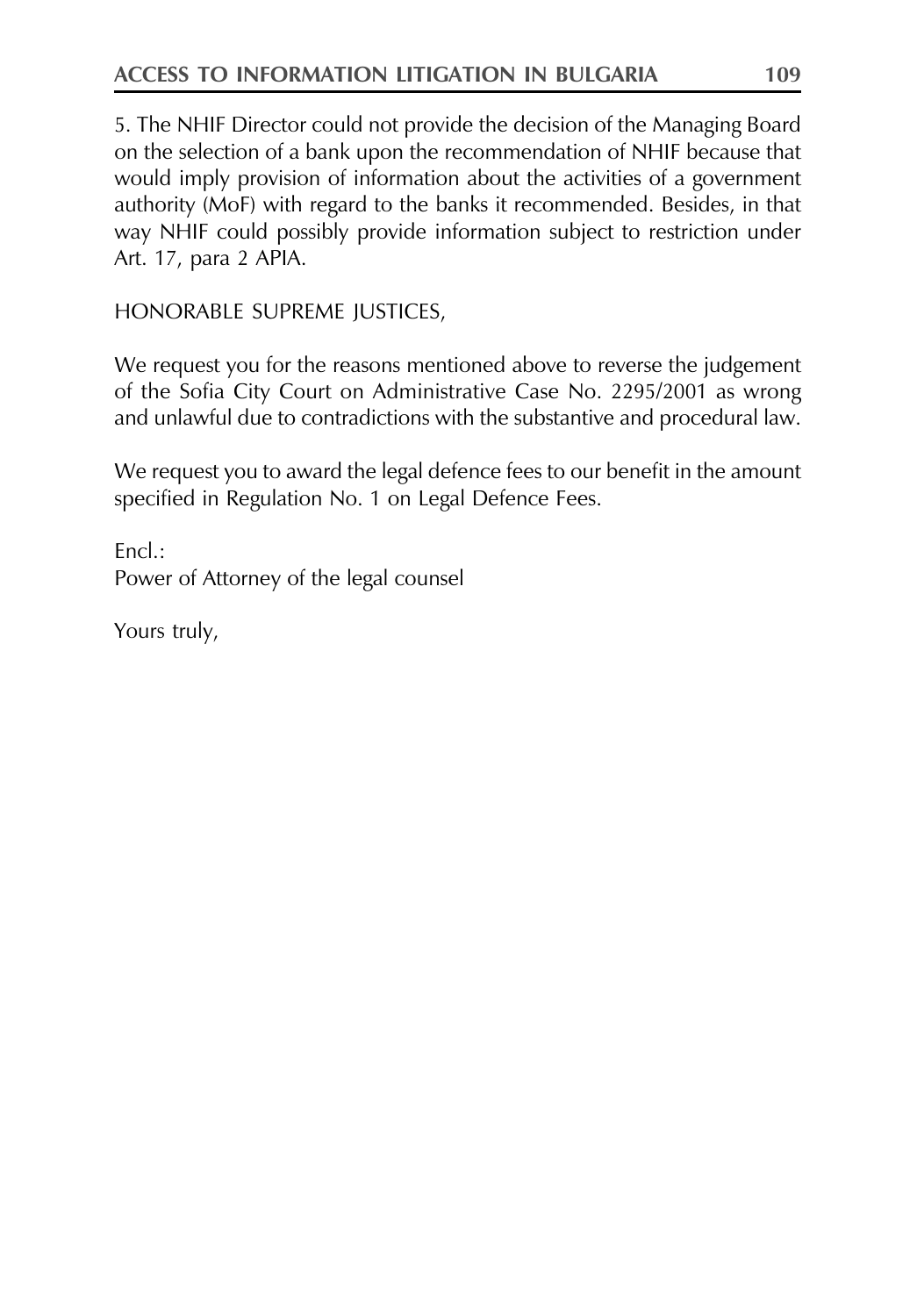#### **JUDGEMENT**

#### No. 5286 Sofia, 29 May 2003

#### IN THE NAME OF THE PEOPLE

The Supreme Administrative Court of the Republic of Bulgaria, Fifth Division, at the court session held on the thirteenth day of May 2003 composed of:

#### PRESIDING JUDGE: JANETA PETROVA MEMBERS: EKATERINA GRUNCHAROVA, TATYANA HINOVA

in the presence of Maria Popinska as the Secretary and with the participation of Public Prosecutor Maria Begumova, heard the report by Judge TATYANA **HINOVA** 

on Administrative Case No. 2471/2003.

The proceedings are conducted pursuant to Art. 33, para 1 of the Supreme Administrative Court Act (SACA) in conjunction with Art. 218b, para 1, item (c) of the Citizen Procedural Code /CPC/

The case was brought on the basis of the cassation appeal by the National Health Insurance Fund versus the judgement of August 2, 2002 of the Sofia City Court, Administrative Division IIIc on Administrative Case No. 2295/ 2001, reversing refusal No. 33-00-11 of 23 February 2001 by the NHIF Director under request Ref. No. 33-00-11 of 23 February 2001 of the Institute for Market Economy Foundation, Sofia and obligating NHIF to provide access to the public information with request Ref. No. 23 February 2001 of the Institute for Market Economy Foundation through its Executive Director Krassen Stanchev

The cassation appeal put forward arguments claiming that the judgement was in contradiction with the substantive law, that it had been ruled in material breach of procedural rules, and it was unjustified - cassation grounds for reversal under Art. 218b, para 1, item (c) CPC. The appeal gave detailed considerations on the violations and requested that the wrong decision be reversed.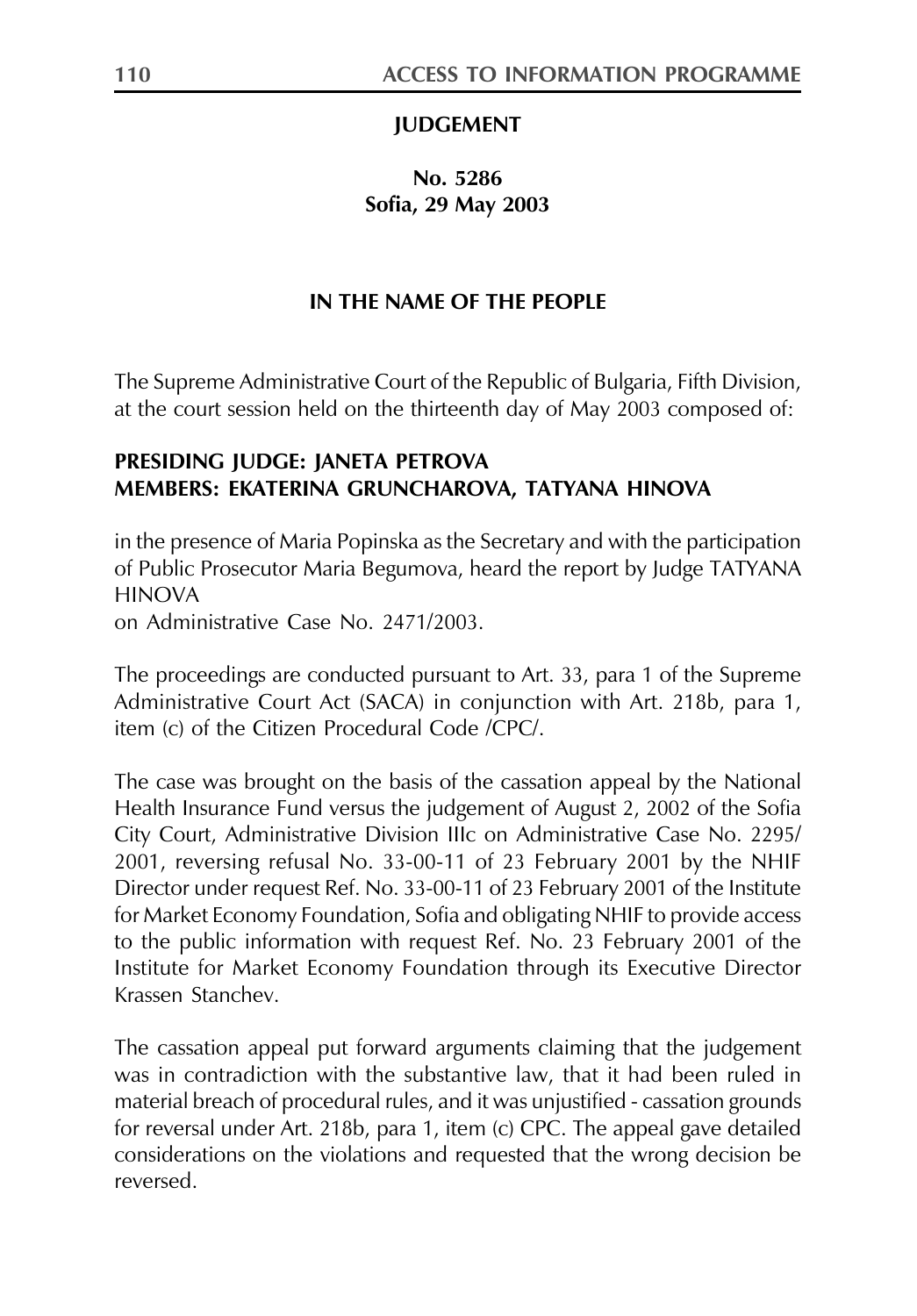The respondent under the cassation appeal, the Institute for Market Economy through its Attorney Terziiski expressed the opinion that the cassation appeal was unjustified and therefore the appealed judgement of the Sofia City Court has to remain in force as correct and lawful

The Public Prosecutor from the Supreme Administrative Public Prosecutor's Office expressed the opinion that the cassation appeal was unjustified, while the appealed judgement was correct and lawful, and therefore it had to remain in force

Having taken into account the arguments and considerations of the litigants, this panel of the Supreme Administrative Court, Fifth Division considered the cassation appeal to be admissible being served within the time limits prescribed by Art. 33, para 1 SACA by a duly constituted party. The cassation appeal is unjustified on its merit.

The appealed judgement of the Sofia City Court, Administrative Division IIIc, reversed as unlawful refusal No. 33-00-11 of 23 February 2001 of the NHIF Director under request Ref. No. 33-00-11 of 23 February 2001 of the Institute for Market Economy Foundation through its Executive Director Krassen Stanchev and obligated NHIF to provide access to the requested public information.

The court assumed that the administrative authority unlawfully refused access to the requested public information with the reasons that the requested information constituted administrative secret as Art. 5, para 8 HIA introduces the principle of openness and transparency of the NHIF activities. The court assumed that the second case of grounds under Art. 38 APIA for refusal to provide public information under Art. 13, para 2 APIA was not applicable because NHIF is a public law entity within the meaning of Art. 3, para 2 APIA and the access to public information concerning the activities of public law entities is free under Art. 17, para 1 APIA.

As to the refusal of NHIF to provide the requested information (the decision of the NHIF Managing Board specifying the banks to operate with NHIF resources), the court assumed that the refusal was unlawful because the NHIF Director, to whom the request was addressed, guides and organizes the activities of NHIF under Art. 19, subparas 1 and 2 HIA and therefore he has the obligation to provide the requested information concerning the NHIF activities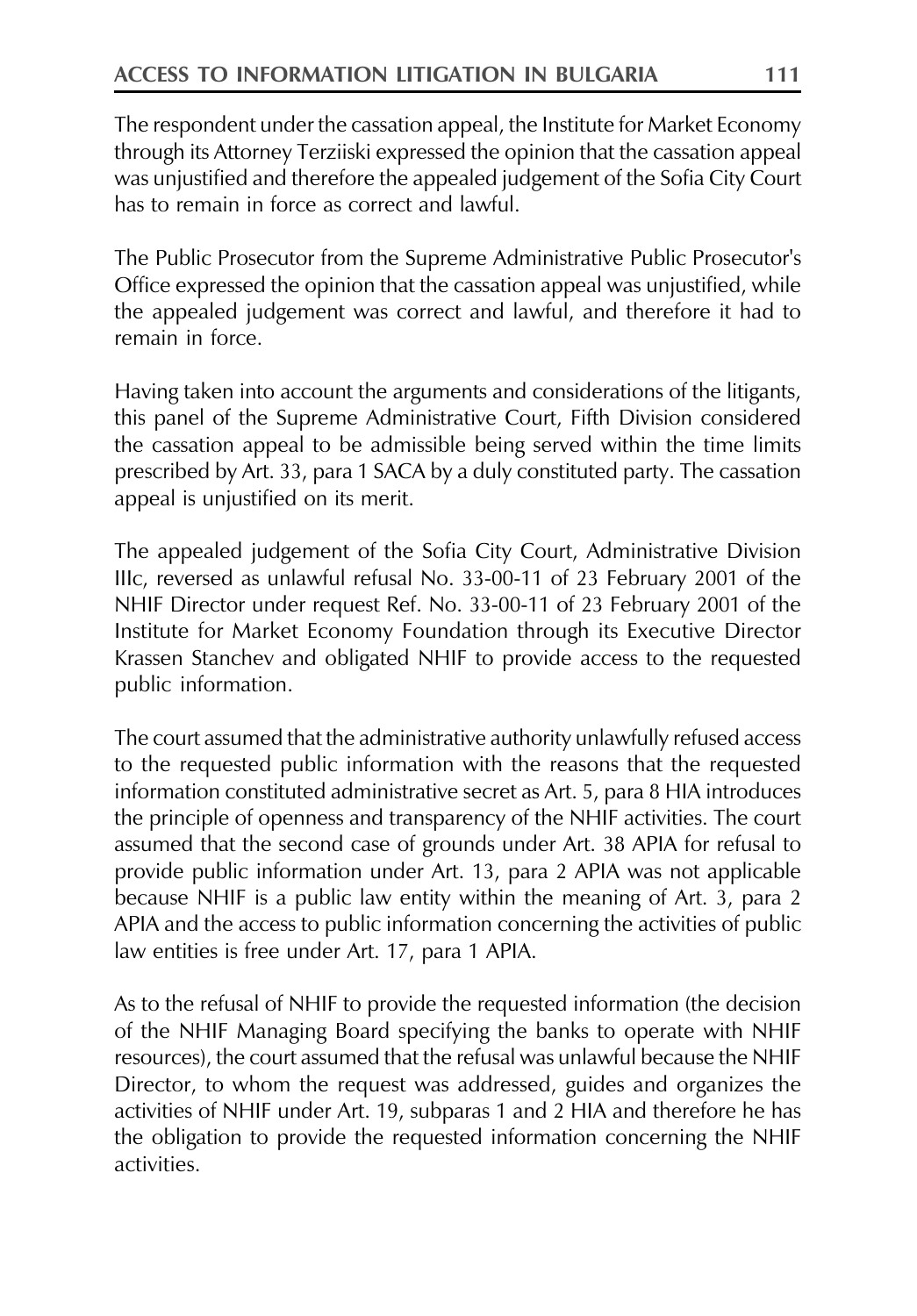The cassation appeal, first and foremost, put forward considerations that the judgement was unlawful since NHIF was not a public law entity as deemed by the court but a body delegated with powers and controlling functions, which brought the activities of NHIF close to those of government authorities. In this main objection, the cassation appellant claims that the conclusions of the court on the inapplicability of the provisions of Art. 13, para 2 APIA were unlawful and unjustified.

This court finds these arguments to be unjustified for the following reasons: Pursuant to the provisions of Art. 6, para 1 HIA, NHIF has been established as a legal entity seated in Sofia with the objects of carrying out the mandatory health insurance. The statutory provisions lead to the conclusion that NHIF is a legal public law entity and it is not incorporated in the system of central or local government authorities within the meaning of Art. 3, para 1 APIA. Therefore it should be assumed that NHIF is a public law entity within the meaning of Art. 3, para 2 APIA. Being a public law entity, NHIF has no legal opportunities for applying the restriction under Art. 13, para 2 APIA since these provisions refer to the restricted access to public administrative information that, in the context of the legal definition under Art. 11 APIA, is the information collected, generated and stored in connection with the official information, as well as on the occasion of the activities of the authorities under Art. 3, para 1 APIA and their administrations, i.e. there is no opportunity for public law entities with obligations within the meaning of Art. 3, para 2 APIA to refuse access to public information with a view to the admissible restrictions under Art. 13, para 2 APIA. With regard to the obligation of public law entities, they are entitled to refuse access only under Art. 17, para 2 APIA, i.e. in the cases, where the information constitutes a commercial secret or information the provision or dissemination of which would lead to unfair competition.

Unjustified is the argument of the cassation appellant that the judgement of the Sofia City Court, reversing the refusal to provide access to public information concerning the activities of other government authorities is unlawful. APIA does not require the authority or entity to provide access to information only in cases when it is the source or issuer of that information. Ad argumentum of the provisions of Art. 32 APIA, a conclusion can be drawn that, in all cases when the requested information is kept at the authority or entity, to which the request was sent, that authority or entity has to provide it, unless the prerequisites for refusal to provide access under Art. 37, para 1 APIA are applicable. These provisions of the law explicitly provide for the obligation of the administrative authority or entity to refer the request to the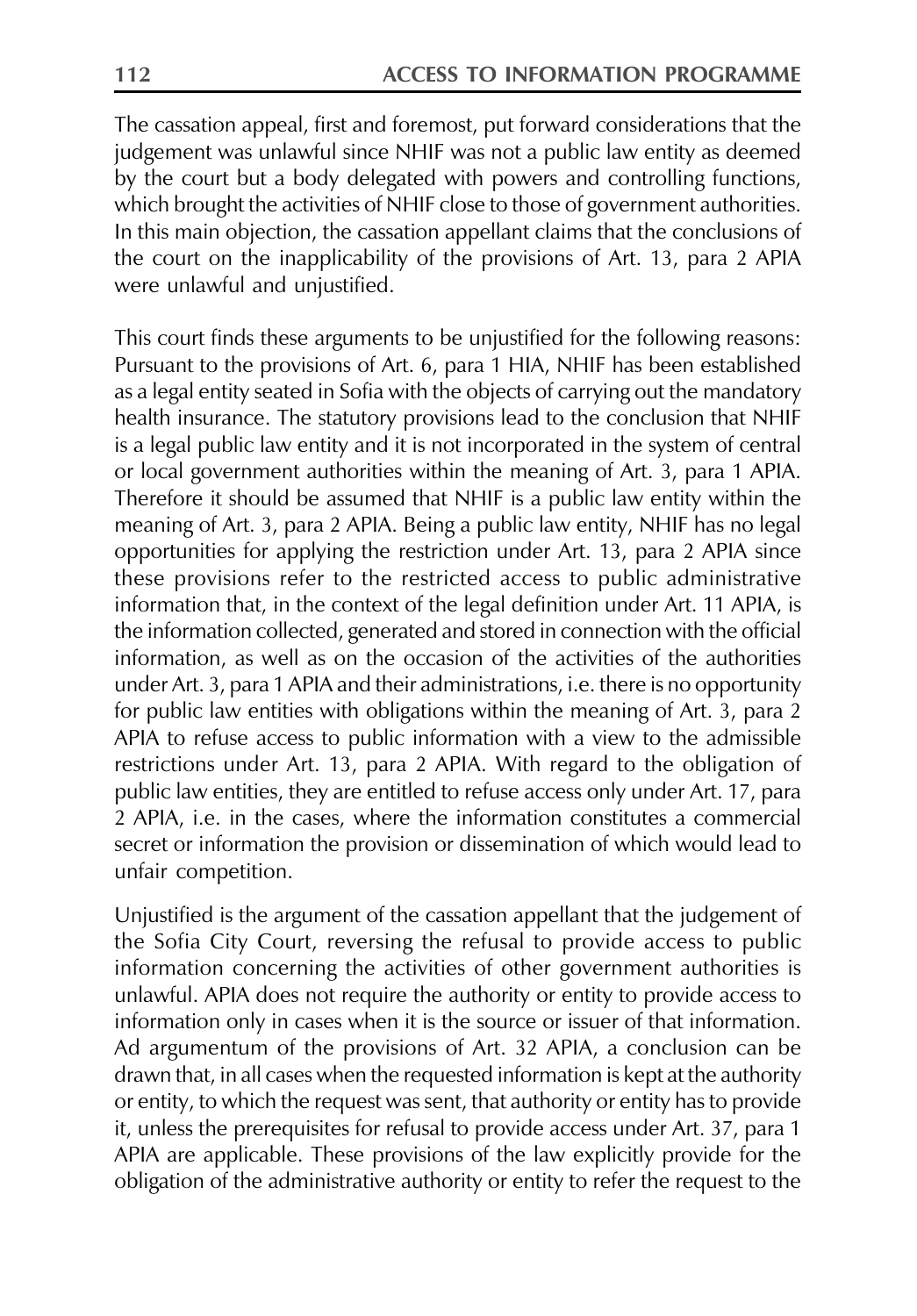location of this information which the authority is aware of, advising the applicant thereof. However, the law does not provide for the opportunity to refuse access to such grounds.

Lastly, unjustified is the argument of the cassation appellant that the request for access to information, i.e. the decision of the NHIF Managing Board on the selection of banks to operate with the NHIF resources, cannot be granted as this will be tantamount to providing information about the activities of another authority. Pursuant to Art. 19, para 4, subpara 2 HIA, the NHIF Director organizes and provides operational guidance to the activities of NHIF, while observing the law, the NHIF Rules, the decisions of the Meeting of Representatives, the Managing Board, and the management contract. Hence comes the conclusion that the NHIF Director as an operational management body has the obligation to provide access to information about the NHIF activities as a whole, including the activities of its bodies.

For these reasons, the court finds that the cassation grounds for reversal under Art. 218b, para 1, item (c) CPC are not applicable. The judgement is correct and lawful; the court has applied the substantive law correctly, and has not committed any breach of procedural rules.

Guided by the above considerations and pursuant to Art. 40, para 1 SACA, the Supreme Administrative Court

## **HAS DECIDED:**

**LEAVES IN FORCE** the judgement of 2 August 2002 of the Sofia City Court, Administrative Division IIIc on Administrative Case No. 2295/2001.

This judgement is final.

True to the original,

PRESIDING JUDGE: (signed) Janeta Petrova MEMBERS: (signed) Ekaterina Gruncharova, (signed) Tatyana Hinova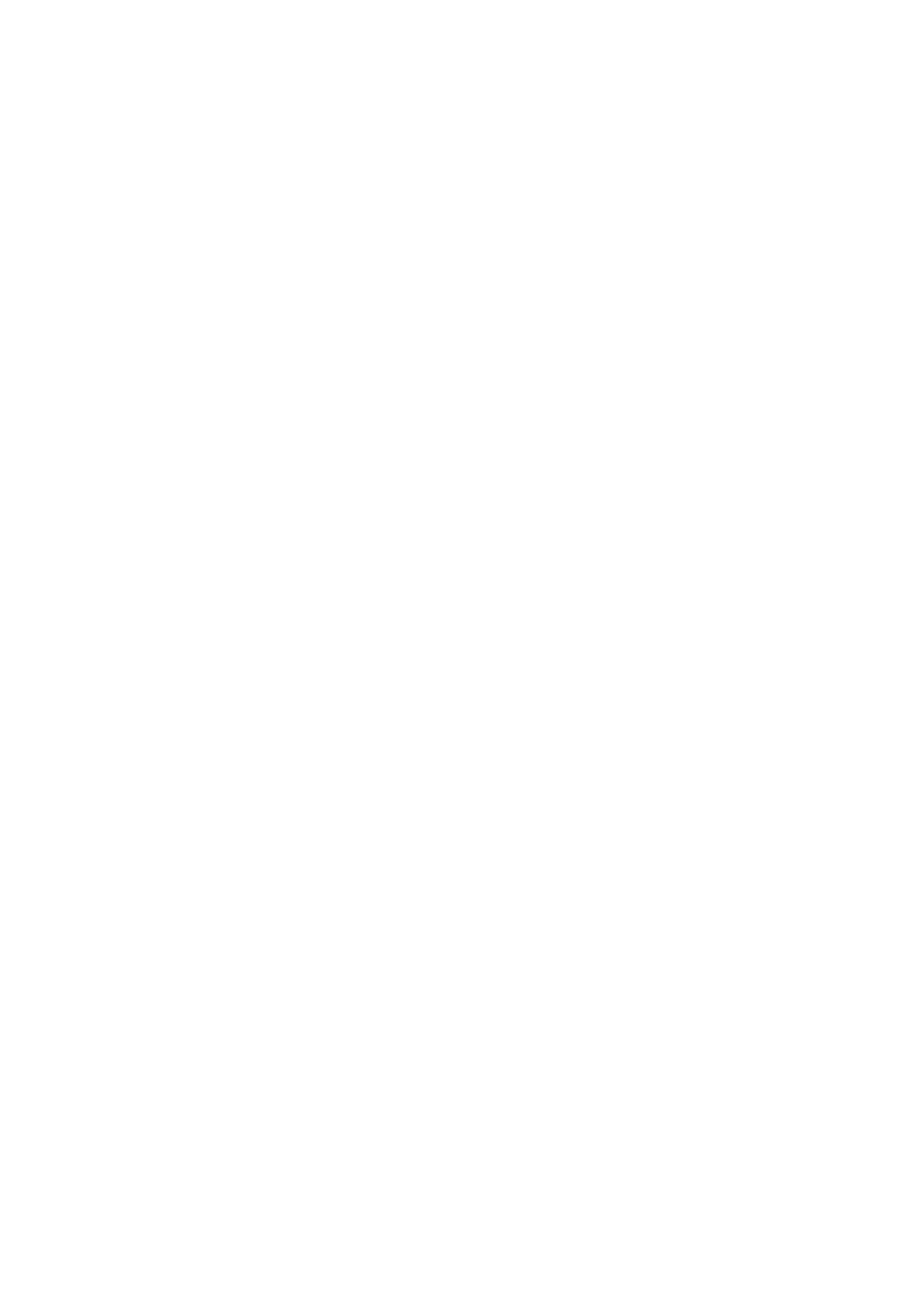# **CASE**

**Alexey Lazarov** 

 $\boldsymbol{V}$ .

**Council of Ministers**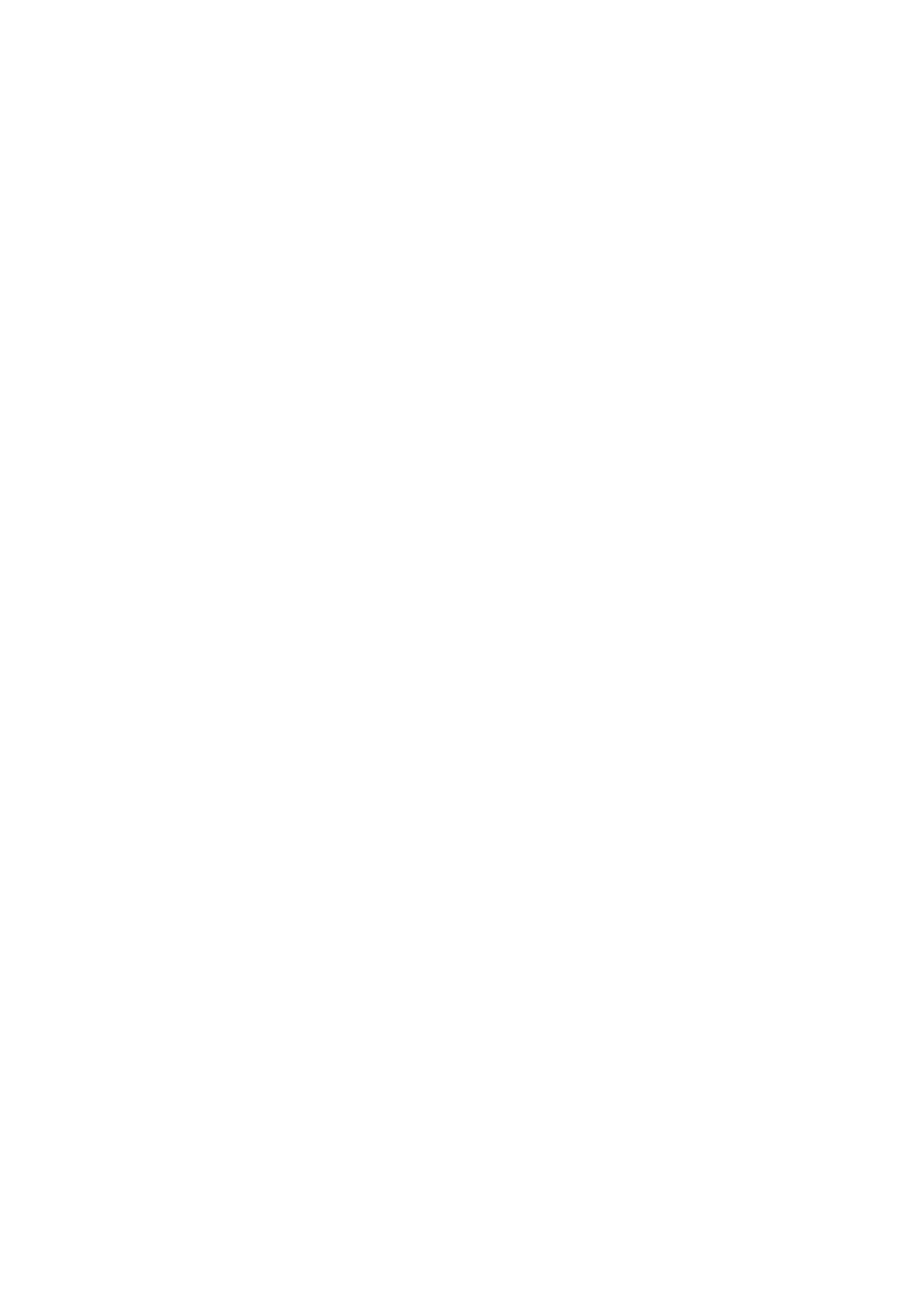### **REPUBLIC OF BULGARIA COUNCIL OF MINISTERS**

21 May 2002

TΩ **MR. ALEXEY YURDANOV IAZAROV Head of Domestic Policy Department The Capital Newspaper** 

#### DEAR MR. LAZAROV,

Further to your access to information pesyect Ref. No. 03.07-10 of 31 July 2001 and in accordance with Judgement No. 4694 of 16 May 2002 of the Supreme Administrative Court on Administrative Case No. 1543/2002, I would like to inform you that the pesyecr does not conform to the requirements laid down in Art. 25, para 1, subpara 2 of the Access to Public Information Act (APIA) since it does not contain a description of the requested information. The verbatim reports from the meetings of the Council of Ministers are not information within the meaning of APIA and your request to receive the verbatim report from a meeting of the Government does not provide grounds to draw a conclusion about the information you are interested in and hence to assess whether legal grounds exist for providing it.

With a view to these considerations and pursuant to Art. 29, para 1 APIA, I ask you to specify, within the time limits under Art. 29, para 2 APIA, the subject-matter of the public information which, in your opinion, is contained in the verbatim report from the meeting of the Council of Ministers held on 26 July 2001, which you have requested access to.

**DIRECTOR INFORMATION AND PUBLIC RELATIONS DEPARTMENT** Tsvetelina Uzunova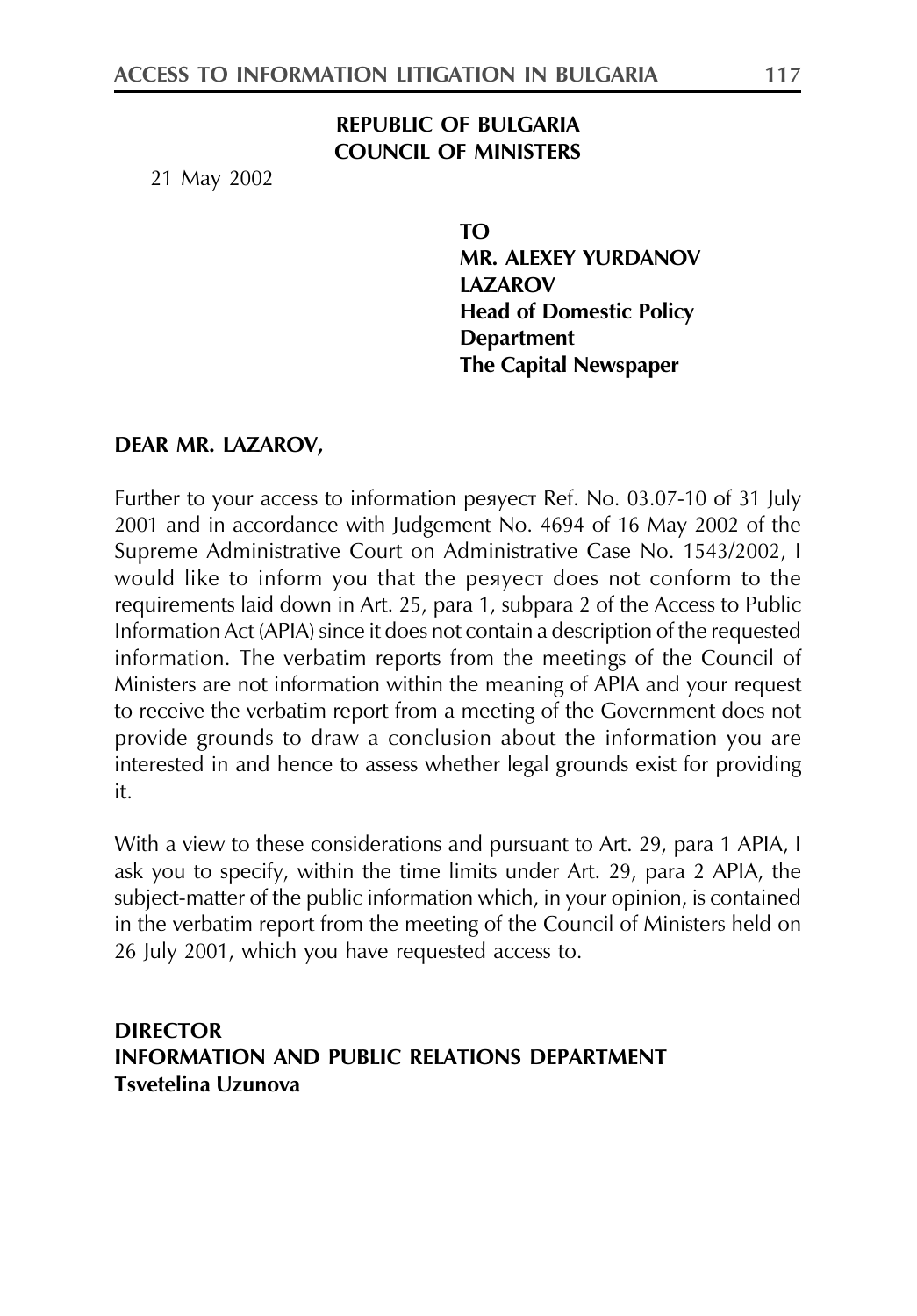**TO** 

Ms. Tsvetelina Uzunova **Director Press Centre and Public Relations Department Council of Ministers** 

**Re: Access to Information Request** 

## **SPECIFICATION** bv **ALEXEY YURDANOV LAZAROV**

Dear Ms Director,

Further to your notice to specify my access to information request, I hereby specify that I would like to have access to the following information:

- The agenda of the meeting of the Council of Ministers held on 26 July 2001;

- The opinion of all members present there on the agenda and the results of the vote thereon:

- The message of greetings by the Prime Minister to the members of the Council of Ministers:

- The opinion of each member of the Council of Ministers present there on item 1 of the agenda;

- The opinion of each member of the Council of Ministers present there on the other items of the agenda;

- The discussion of the strategy and priorities of the Government during its term of office and the allocation of tasks among the individual members of the Council of Ministers.

As stated in my access to information request, the form of access I would like to have is a copy of the verbatim report of the discussions at the meeting held on the date mentioned above. I would like to have access to those parts of the verbatim report that contain the foregoing information.

Yours truly, **Alexey Lazarov**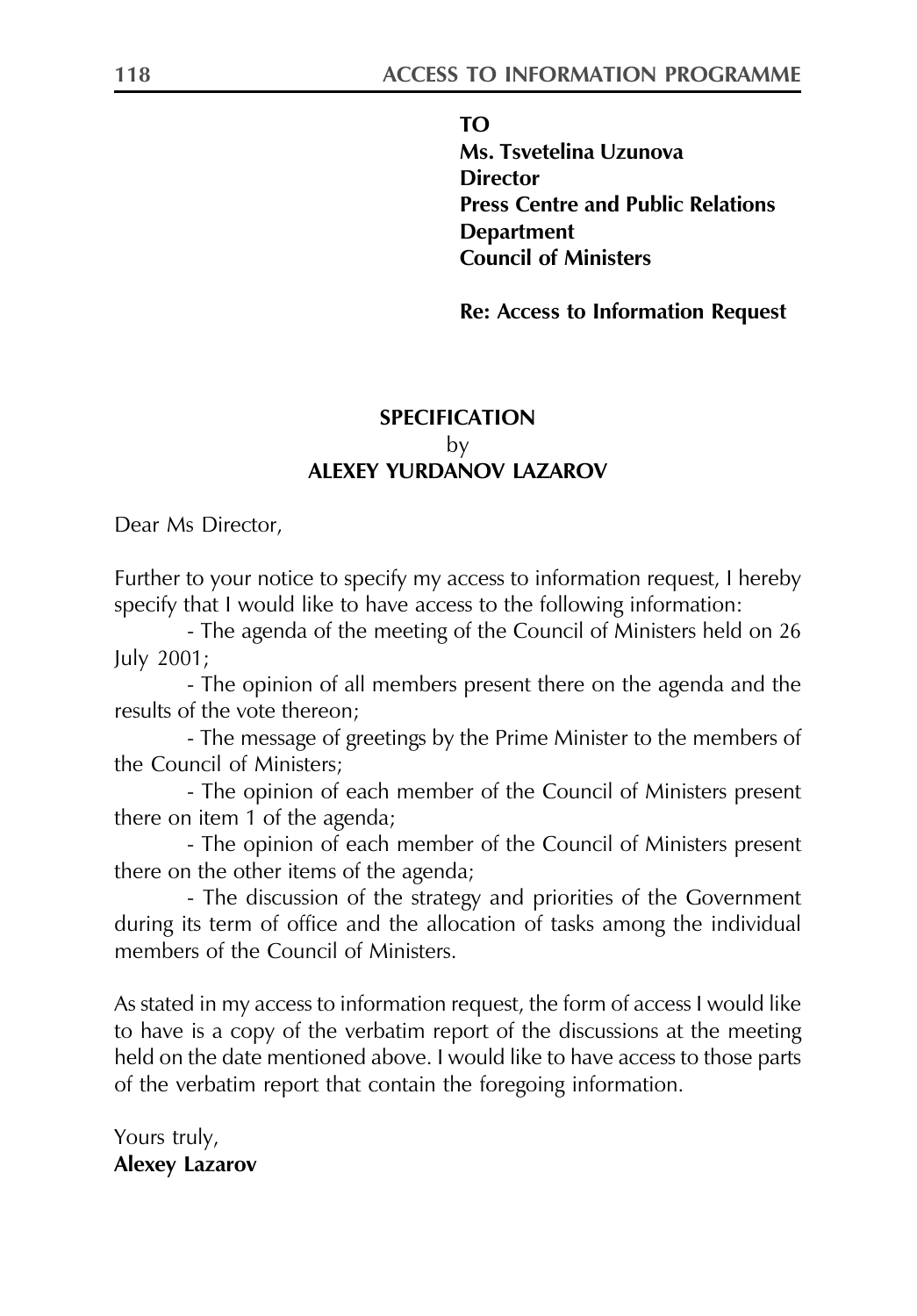$C/O$ THE DIRECTOR OF THE **INFORMATION AND PUBLIC RELATIONS DEPARTMENT AT THE COUNCIL OF MINISTERS** 

 $TO$ THE SUPREME ADMINISTRATIVE **COURT** 

#### **APPFAI**

by

Alexev Yurdanov Lazarov

#### **VERSUS**

the silent refusal by the Director of the Public Relations Department

Honorable Supreme Justices,

A five-member panel of the Supreme Administrative Court issued Judgement No. 4694/16 May 2002 to reverse the refusal by the Director of the Public Relations Department (PRD) to provide access to the public information I had requested. On 21 May 2002, the PRD Director sent me a notice to specify my request. On 7 June 2002, I sent the notice of specification. The 14-day time limit for making a decision thereof expired on 21 June 2002. I have not received an answer so far.

1. The law requires the relevant authority to give a decision with reasons, when issuing the requested administrative act or refusing to do so (Art. 15, para 1 APA). In this particular case, such a decision is obviously lacking. The imperative provisions of Art. 15, para 2 APA require that the act or the refusal respectively to be given in writing. The refusal has to be given in writing also in accordance with the provisions of the special law - Arts. 38 and 39 of the Access to Public Information Act, whereby the decision to refuse access must specify both the legal and factual grounds for the refusal. These statutory requirements have not been observed at all, which constitutes a material breach of procedural rules. In its Judgement No. 1795/26 February 2002 on Administrative Case No. 7176/2001 concerning the silent refusal and the possible hypothesis of grounds for refusal pursuant to Art. 13, para 2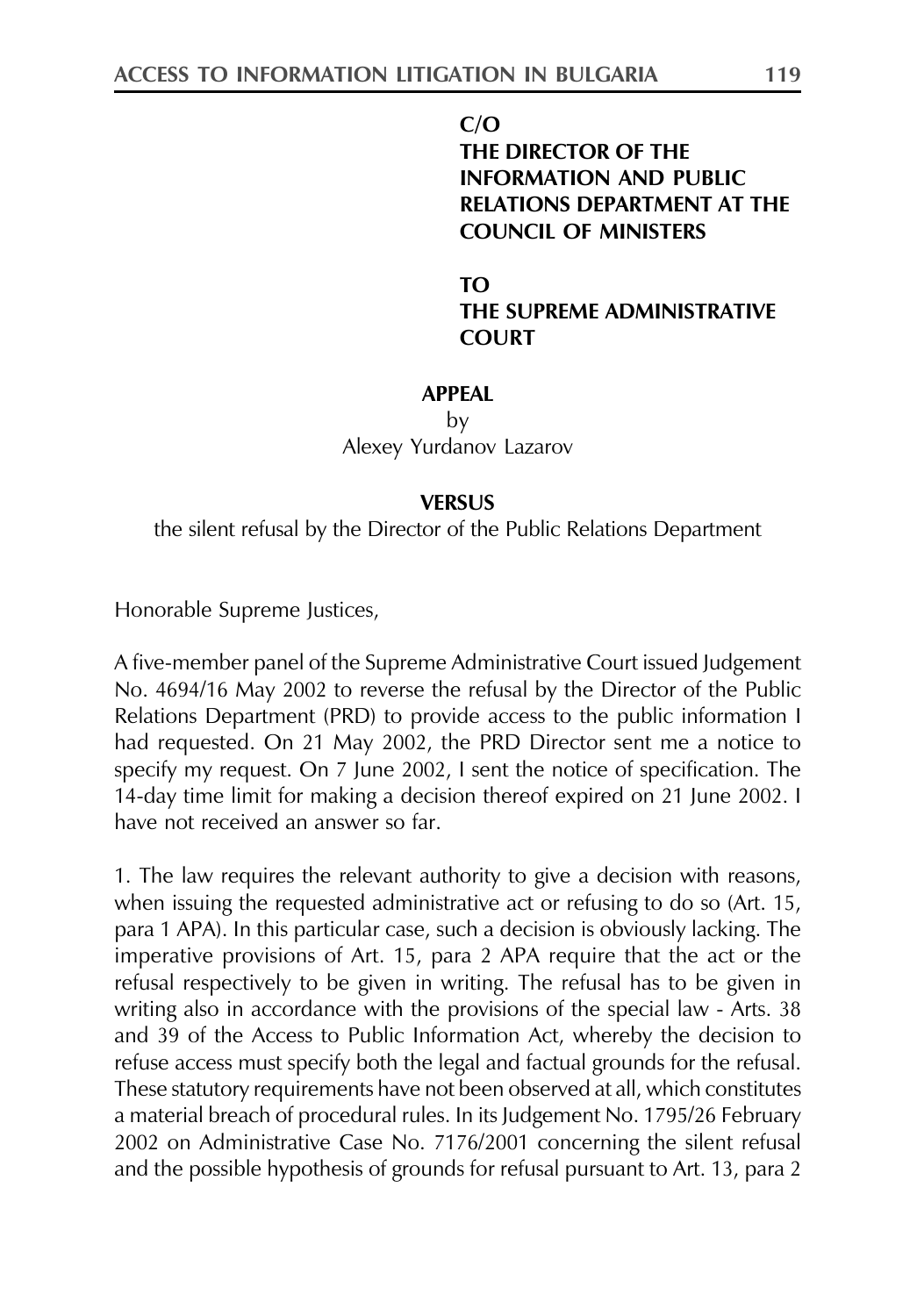APIA, the three-member panel of the Supreme Administrative Court stated: "where there are indications of the existence of such (information), the court is not in a position to judge the reasons for the refusal vis-a-vis the substantive prerequisites set out in the law - the extent to which the refusal should be total or partial". A three-member panel of the Supreme Administrative Court issued Judgement No. 2764/25 March 2002 to reverse the appealed silent refusal as unlawful because "no administrative has been issued in the form prescribed by law. Therefore the file should be referred back to the administrative authority and it should be obliged to take a decision, abiding by the relevant procedural rules".

2. In the application of the substantive and procedural law, the PRD Director had to observe the mandatory instructions of the Supreme Administrative Court, which she has obviously failed to do. Hence the refusal is unlawful.

For these reasons, I request you to reverse the appealed refusal as unlawful.

Yours truly,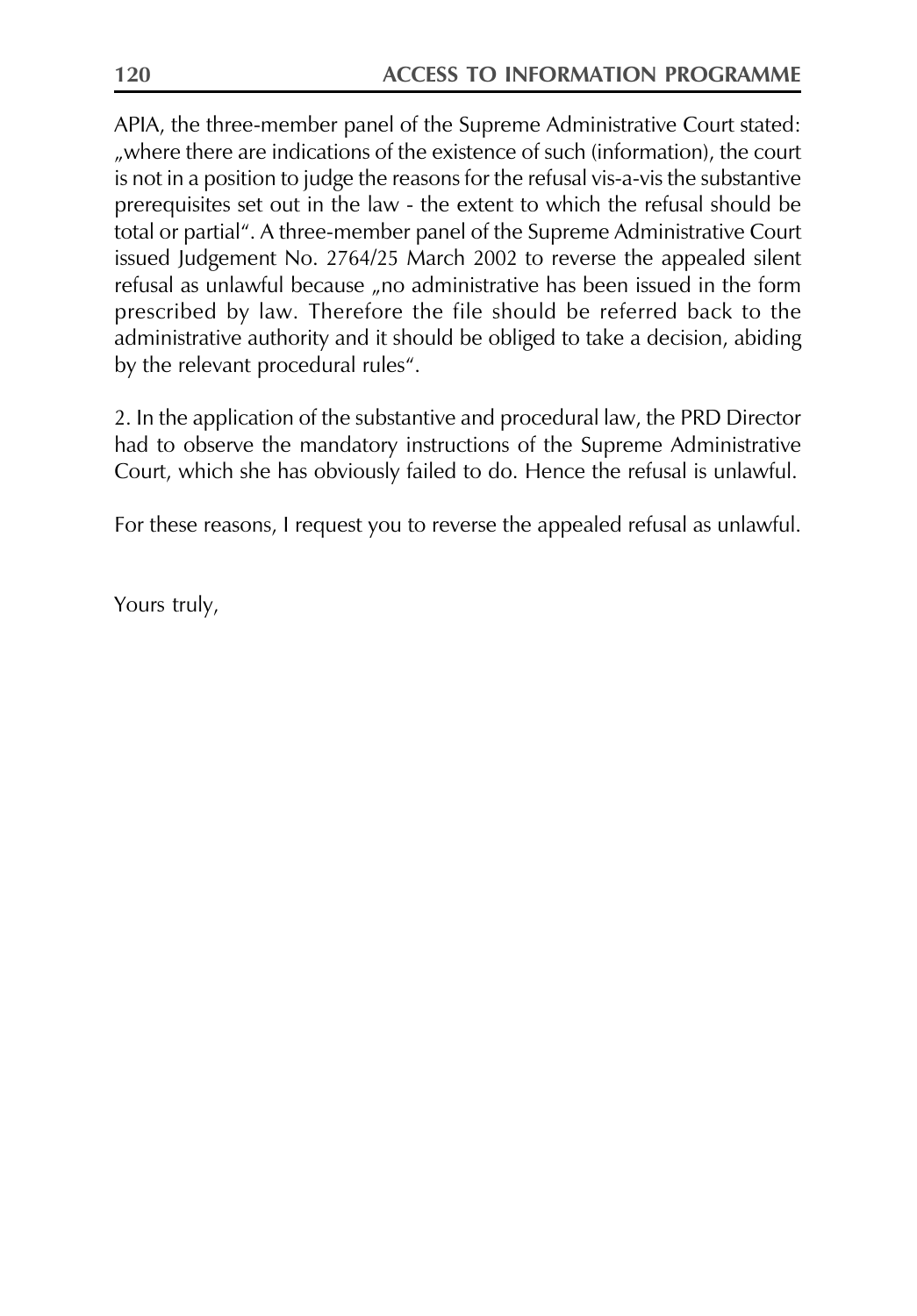### **JUDGEMENT**

## No. 12234 Sofia. 29 December 2002

## IN THE NAME OF THE PEOPLE

The Supreme Administrative Court of the Republic of Bulgaria, Fifth Division, at the court session held on the twelfth day of November 2002 composed  $of:$ 

## PRESIDING JUDGE: EKATERINA GRUNCHAROVA **MEMBERS: MILKA PANCHEVA, DIANA DOBREVA**

in the presence of Maria Popinska as the Secretary and with the participation of Public Prosecutor Nadezhda Doichinova, heard the report by Judge **DIANA DOBREVA** 

on Administrative Case No. 7721/2002.

Alexey Yurdanov Lazarov from Sofia served an appeal versus the silent refusal by the Director of the Public Relations Department (PRD) at the Council of Ministers of the Republic of Bulgaria to provide access to public information under his request Ref. No. 03.07-10/31 July 2001. Complaints of unlawfulness were made and the reversal of that refusal was requested.

The Council of Ministers raised objections against the admissibility of the appeal and, alternatively, against its justification.

The representative of the Supreme Administrative Public Prosecutor's Office is of the opinion that the appeal is admissible and justified.

Having examined the admissibility of the appeal and the lawfulness of the appealed administrative act, the Supreme Administrative Court has accepted the following:

Pursuant to Art. 40, para 1 of the Access to Public Information Act (APIA), the decisions to provide access to public information or to refuse access to public information are subject to appeal before the regional courts or the Supreme Administrative Court, depending on the issuer of the act, in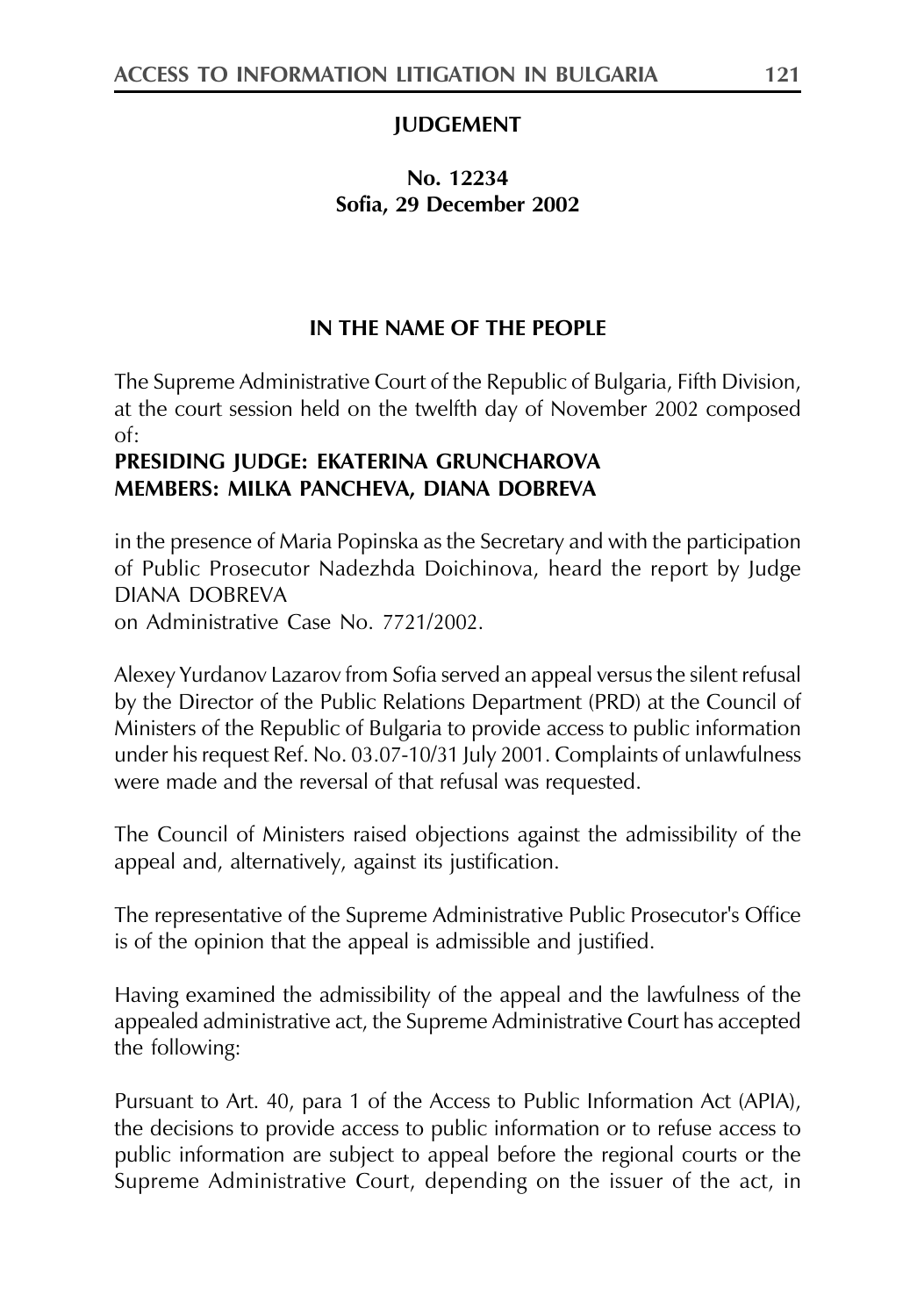accordance with the provisions of the Administrative Procedures Act (APA) or the Supreme Administrative Court Act (SACA).

The legal dispute in this case is in the jurisdiction of the Supreme Administrative Court and therefore the admissibility of the appeal should be assessed in accordance with the provisions of Art. 13, para 2 SACA in conjunction with Art. 22, para 2 APA and Art. 28, para 1 APIA.

Alexey Yurdanov Lazarov served request Ref. No. 03.07/31 July 2001, requesting access to the verbatim report from the meeting of the Council of Ministers held on 26 July 2001. The Council of Ministers, through the Director of the above mentioned Department, issued an explicit refusal to provide access to the requested information, invoking the provisions of Art. 37, para 1, subpara 1 in conjunction with Art. 13, para 2, subpara 1 APIA, stating the reason for the refusal to be the fact that the verbatim report from the meeting of the Council of Ministers is a document related to the internal activities of the Government and has no importance on its own, as it reflects the will of the Government in connection with the drafting of its acts.

The refusal was reversed with Judgement No. 4694/16 May 2002 on Administrative Case No. 1543/2002 of a five-member panel of the Supreme Administrative Court and the file was referred back to the administrative authority for a new decision to be made, while observing the instructions of the court given in the reasons of the judgement.

The authority sent a letter dated 21 May, requesting to specify the subjectmatter of the requestor by describing the information requested therein. That was done with a specification letter, which the appellant served on 7 lune 2002.

This three-member panel of the Supreme Administrative Court finds the appeal to be procedurally admissible.

Pursuant to Art. 28, para 1 APIA, the access to public information requests are to be examined within 14 days of their date of registration. In this particular case, after the reversal of the explicit refusal by the court and the referral of the file back for a new decision on the initial request of 31 July 2001 as specified at the request of the authority on 7 June 2002, there was no decision within the time limits prescribed by law, i.e. by 7 June 2002. Therefore it has to be assumed that the authority has issued a silent refusal. There is a 14-day time limit for attacking the silent refusal and it expired on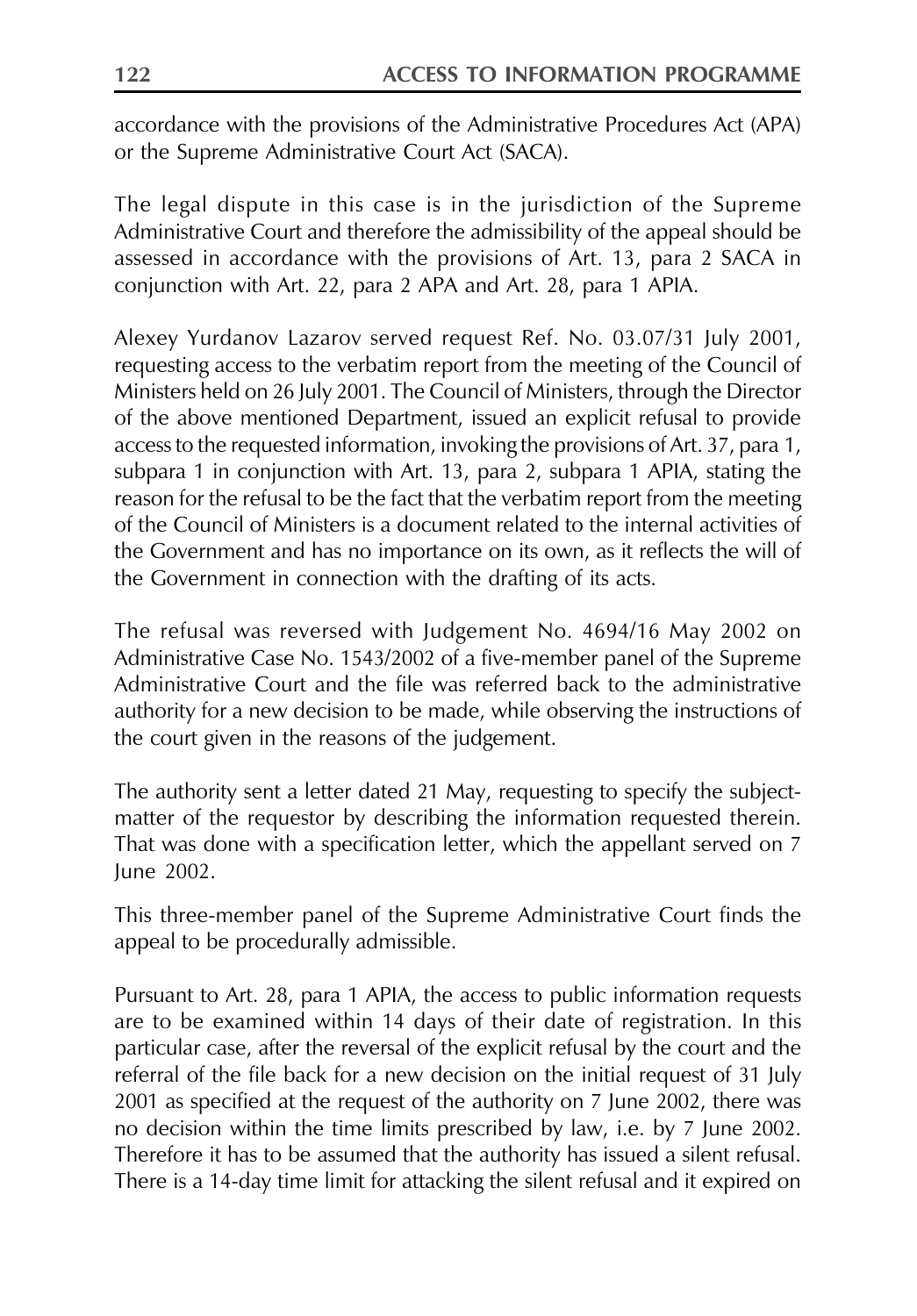5 July 2002 (Friday). Lazarov's appeal was served via the administrative authority on 8 July 2002 (Monday) and there is no indication of its sending by mail.

However, the fact whether the time limits for appeal have expired or not is irrelevant since the appeal has to be examined also with a view to checking the administrative act for nullity, which the court does ex officio and without any limitations in time. The appeal itself puts forward arguments to this effect.

The court finds that the appealed administrative act is null and void due to the serious violation committed by the administrative authority with regard to the form of its issuance. The essential form of making a decision on the request for access to public information was not observed. Art. 28, para 2 APIA reads that, within the time limits under para 1, the authorities or persons specially designated by them take a decision to grant or refuse access to the requested public information and advise the requestor thereof in writing. By way of interpretation, it should be assumed that the special law requires an explicit decision of the administrative authority, which has to be issued in the form of an administrative act given in writing. The failure to take a decision within the 14-days time limits under Art. 28, para 1 APIA should be considered a silent refusal, which is not permissible. The grammatical and logical analysis of these provisions lead to this conclusion about the form of the decision and it is supported also by its interpretation with a view to the objectives of the law, providing guarantees for the exercise of the constitutional right of citizens to be informed. Due to the importance of the regulated social relations, the special law has provided for deviation from the matters related to the silent refusal as a possible form of an administrative act.

Therefore the silent refusal of the PRD Director at the Council of Ministers to provide access to the public information requested by Alexey Yurdanov Lazarov should be proclaimed null and void and the file should be referred back to the authority in order to issue a valid administrative act.

For these reasons and pursuant to Art. 28 SACA in conjunction with Art. 42, para 3 APA, the Supreme Administrative Court, Fifth Division

## **HAS DECIDED:**

**PROCLAIMS** the silent refusal of the Director of the Public Relations Department at the Council of Ministers to provide access to public information under request Ref. No. 03.07-10/31 July 2001 as specified with request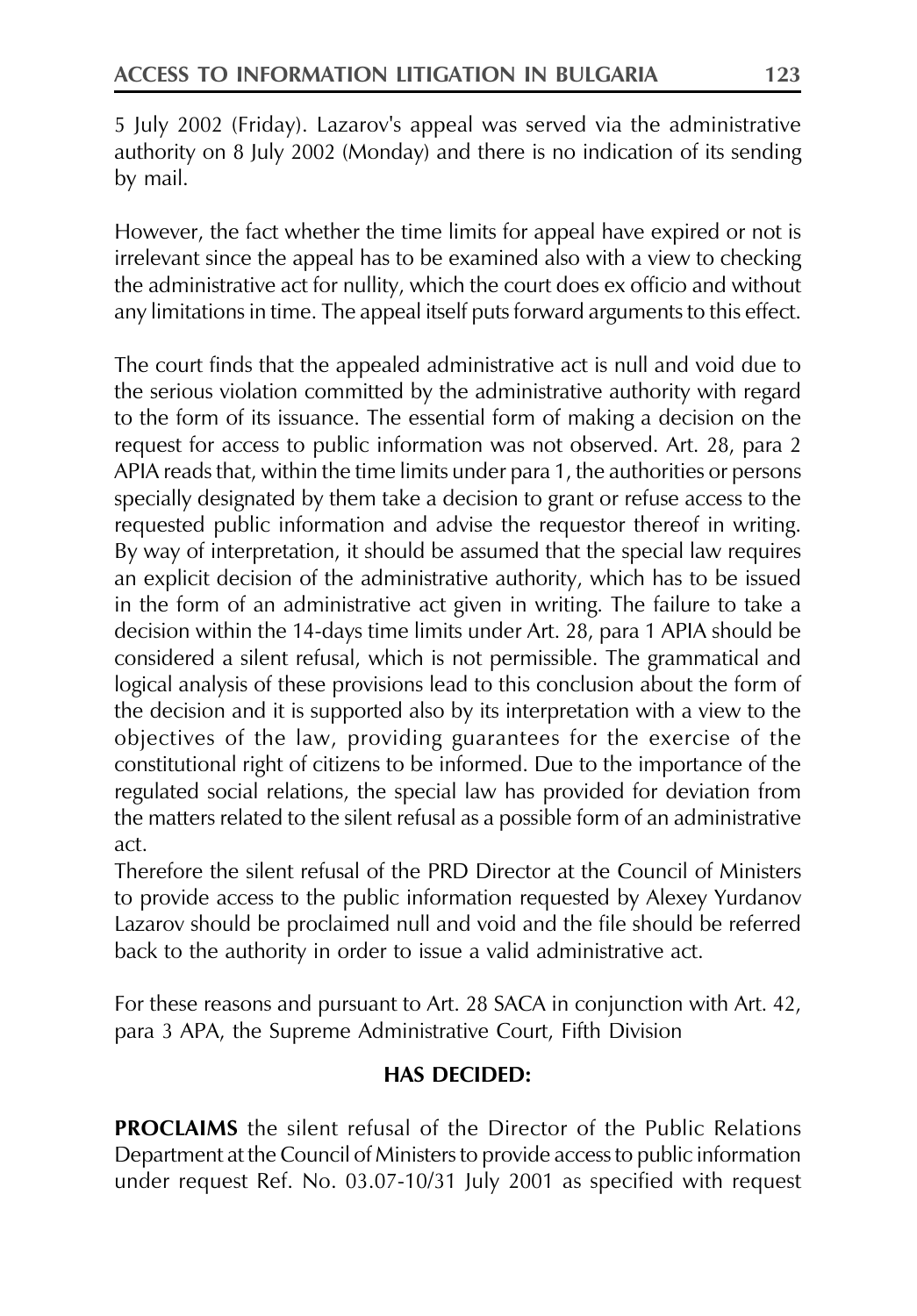Ref. No. 03.07.14/7 June 2002 served by Alexey Yurdanov Lazarov to be null and void:

**REFERS** the administrative file to the Director of the Public Relations Department at the Council of Ministers for examination and issuance of a valid administrative act thereof.

This judgement is subject to appeal before a five-member panel of the Supreme Administrative Court within 14 days of the notification of the litigants of its issuance

True to the original,

## PRESIDING JUDGE: (signed) Ekaterina Gruncharova MEMBERS: (signed) Milka Pancheva (signed) Diana Dobreva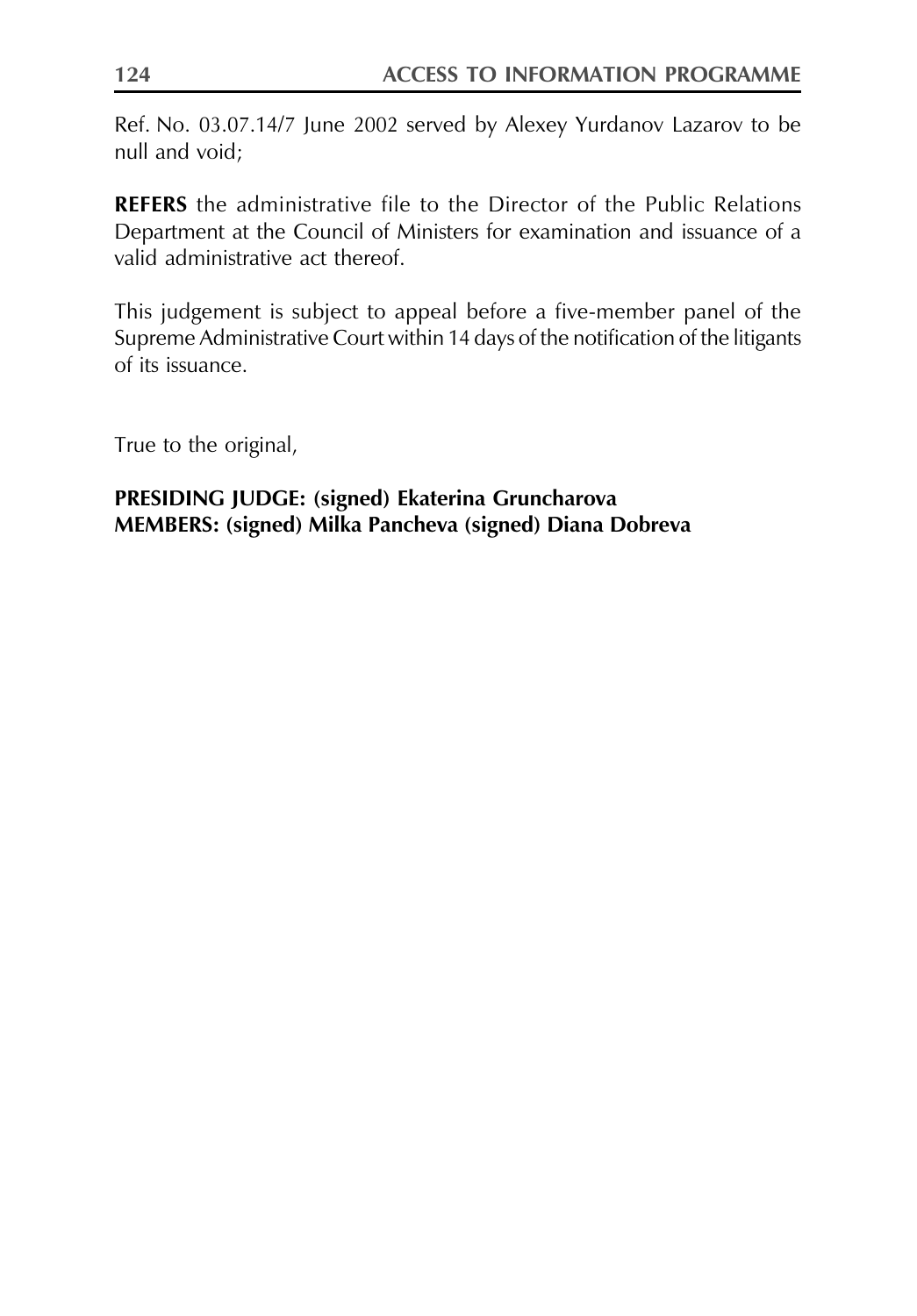## **REPUBLIC OF BULGARIA COUNCIL OF MINISTERS**

## C/O THE SUPREME **ADMINISTRATIVE COURT, FIFTH DIVISION**

**TO THE SUPREME ADMINISTRATIVE COURT, FIVE-MEMBER PANEL** 

## **CASSATION APPEAL**

by the Council of Ministers versus Judgement No. 12234/29 December 2002 on Administrative Case No. 7721/2002 of the Supreme Administrative Court, Fifth Division

HONORABLE SUPREME JUSTICES,

This is to appeal versus the judgement, within the time limits prescribed by law, as wrong, unjustified and unlawful, and to request its reversal.

Our considerations in accordance with the requirements laid down in Art. 35, subparas 3 and 4 SACA are as follows:

1. The appeal does not contain any request concerning the nullity of the refusal of the Council of Ministers within the meaning of Art. 37, para 2 APA and it has not been justified by the appellant in accordance with the requirements laid down in Art. 17, subpara 3 SACA. The provisions of SACA do not include any obligation of the court to rule ex officio on the nullity of an act, where its is not the subject-matter of the appeal.

Therefore the court has exceeded its competence, ruling on a dispute with which it has never been seized.

2. Pursuant to Art. 20, subpara 2 SACA, the court checks ex officio whether the requirements laid down in Art. 13, para 2 SACA have been met, since the time limits are an absolute procedural prerequisite for constituting and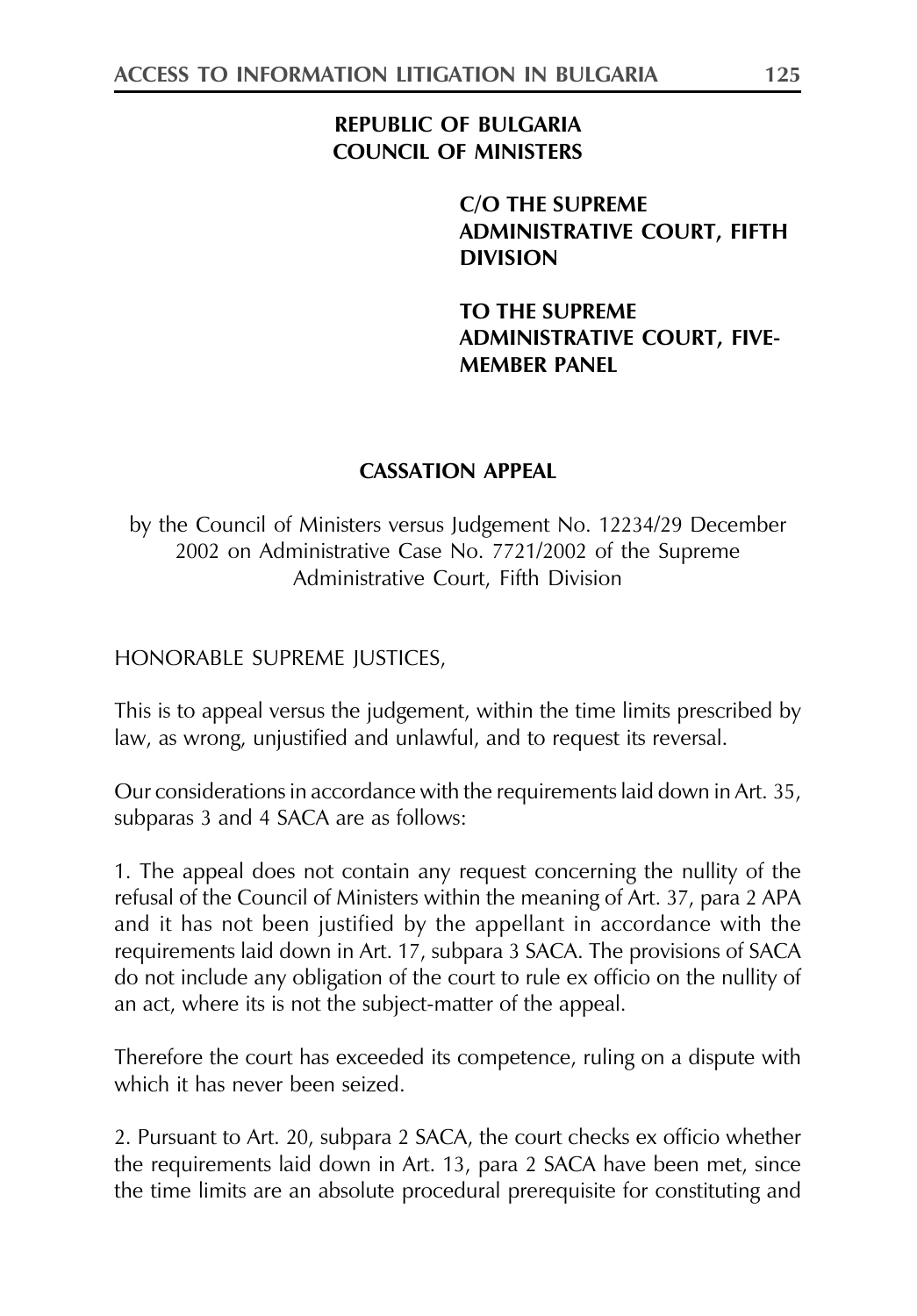hearing cases. In this particular case, the court has established that it cannot draw a conclusion as to whether the appeal was served within the prescribed time limits and assumed that the above mentioned statutory requirement is "irrelevant" because the court "checks ex officio" possible nullity without any limitation in time. Such an approach on part of the judiciary generates doubts as to its unbiased conduct.

3. The judgement has been issued in the context of incompleteness of evidence, i.e. lack of such an important document as the request for access to information Ref. No. 07-10 of 31 July 2004. The fact that it is mentioned in letter No. 03.07.10/21 May 2002 by the Director of the Information and Public Relations Department does not provide sufficient grounds to believe that it exists insofar as it has not been attached to the case file. The request for access to information served to the Council of Ministers is not a document duly drawn up in its form and content and it has not been signed by the appellant. Please find enclosed a copy of that request.

For these reasons, we request you to reverse the judgement in its entirety.

 $Fnc$   $\cdot$ 

## CHIFF LEGAL COUNSEL: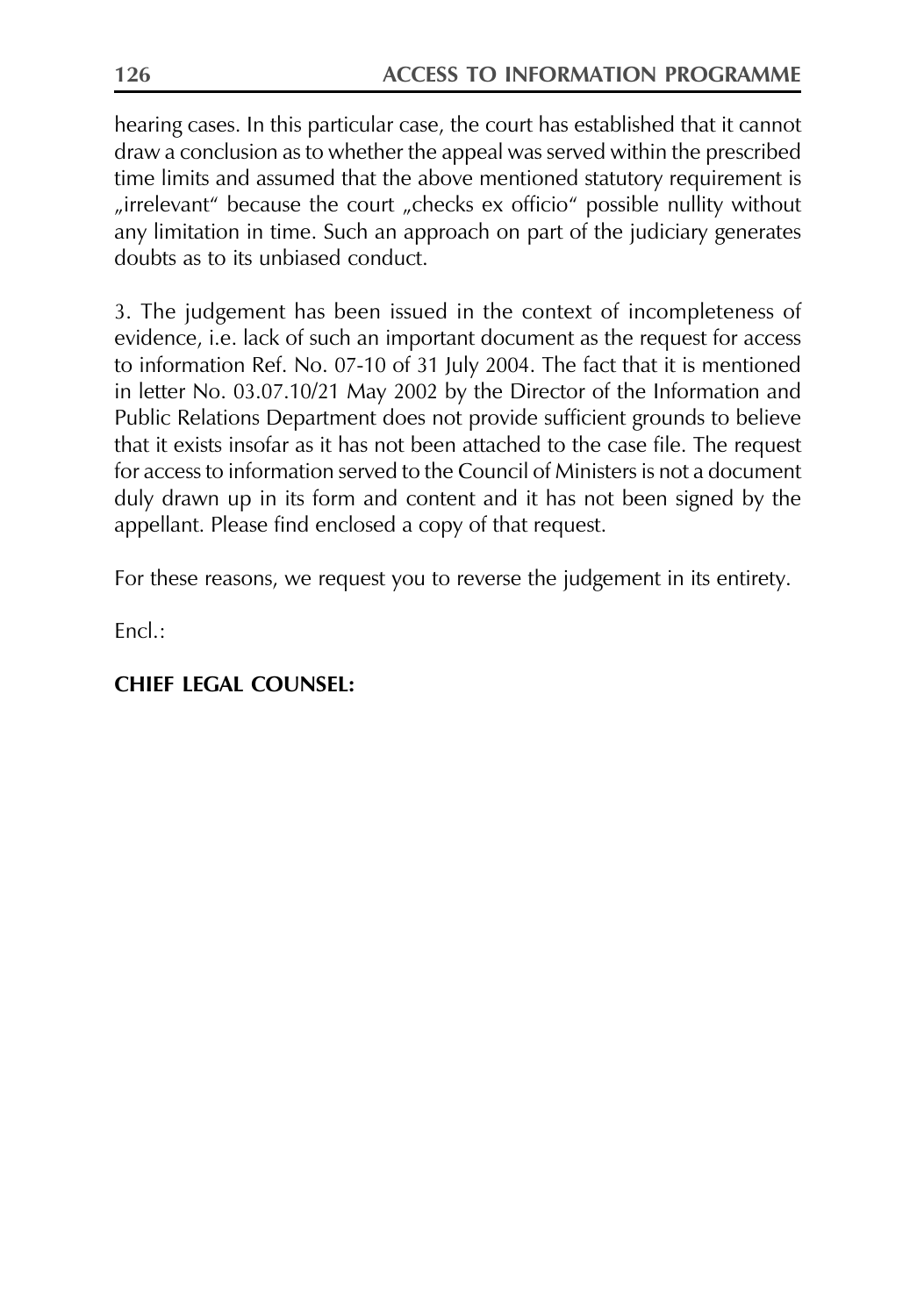#### **IUDGEMENT**

## No. 5188 Sofia. 27 May 2003

#### IN THE NAME OF THE PEOPLE

The Supreme Administrative Court of the Republic of Bulgaria, five-member panel, at the court session held on the fourteenth day of March 2003 composed of:

## PRESIDING JUDGE: ANDREY IKONOMOV MEMBERS: JANETA PETROVA, ZAKHARINKA TODOROVA, TANYA RADKOVA, VANYA ANCHEVA

in the presence of Magdalena Mikhailova as the Secretary and with the participation of Public Prosecutor Lydia Angelova, heard the report by Judge **VANYA ANCHEVA** 

on Administrative Case No. 791/2003.

The proceedings are conducted pursuant to Art. 33, para 1 et seq. of the Supreme Administrative Court Act (SACA).

It was brought on the basis of the cassation appeal of the Council of Ministers versus Judgement No. 12234 of 29 December 2002 on Administrative Case No. 7721/2002 of a three-member panel of the Supreme Administrative Court, Fifth Division. On the basis of detailed arguments concerning violations of the substantive and procedural law in the ruling of the appealed judgement, its reversal is requested pursuant to Art. 218b, para 1, item (c) Citizens Procedural Code (CPC).

The cassation appeal was served within the prescribed time limits by a duly constituted party, which is entitled to appeal, is a party concerned and meets the requirements of Art. 35 SACA and, therefore, it is procedurally admissible. When examined on merit, the appeal is justified.

The three-member panel of the Supreme Administrative Court, Fifth Division issued the appealed judgement to proclaim null and void the silent refusal by the Director of the Public Relations Department at the Council of Ministers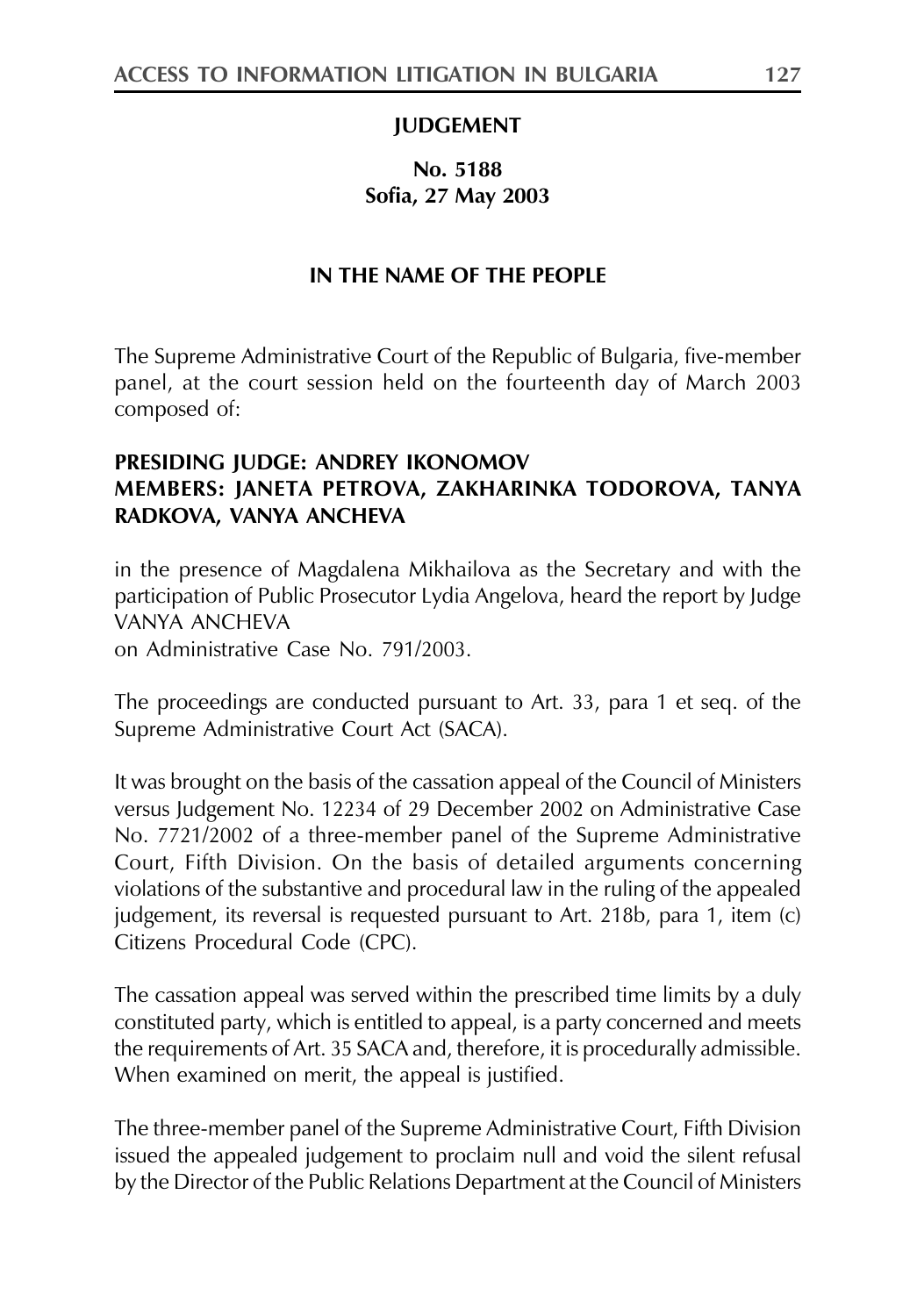to provide access to public information under request No. 03.07-10/31 July 2001 of Alexey Yurdanov Lazarov as specified with request Ref. No. 03.07-14/7 lune 2002.

Being dissatisfied with the judgement, the Council of Ministers appealed the judgement. It maintains that the court applied the substantive and procedural law wrongly by assuming that the silent refusal, which was the subject of the appeal was null and void, while the appellant never raised such an argument. By ruling on a dispute that it had not been seized with, the court went beyond its competence and the subject-matter of the proceedings. It requested that the judgement be reversed and a new one be ruled to reject the appeal. Costs were also claimed.

The respondent Alexey Yurdanov Lazarov through his legal defence considered the appeal unjustified and requested that the appealed judgement remain in force.

The Public Prosecutor gave the opinion that the appeal was unjustified, pointing out considerations that the appealed judgement was ruled, while observing the requirements of the substantive law and the procedural rules. In order to take a decision, the five-member panel of the Supreme Administrative Court accepted the factual situation in its entirety as established by the three-member panel on the basis of the evidence involved.

It goes beyond any doubt that the respondent Alexey Yurdanov Lazarov served request No. 03.07-10/31 July 2001 for access to public information for the verbatim record from the meeting of the Council of Ministers held on 26 July 2001. The Director of the Public Relations Department gave an explicit refusal of 13 August 2001 to provide access to the requested information. That refusal was reversed with Judgement No. 4694/16 May 2002 on Administrative Case No. 1543/2002 of the Supreme Administrative Court and the file was referred back for re-examination. Letter No. 03.07-10/01 of 21 May 2002 was sent to Lazarov, asking him to specify the subjectmatter of the public information he wanted access to. The specification was made in request Ref. No. 03.07-14/7 June 2002. Since the authority did not issue a decision, appeal No. 03.07-14/10 July 2002 was served to appeal the silent refusal

Given that factual situation, the three-member panel drew the legitimate conclusion that the inaction of the administrative authority was tantamount to silent refusal. However, we cannot share the opinion put forward in the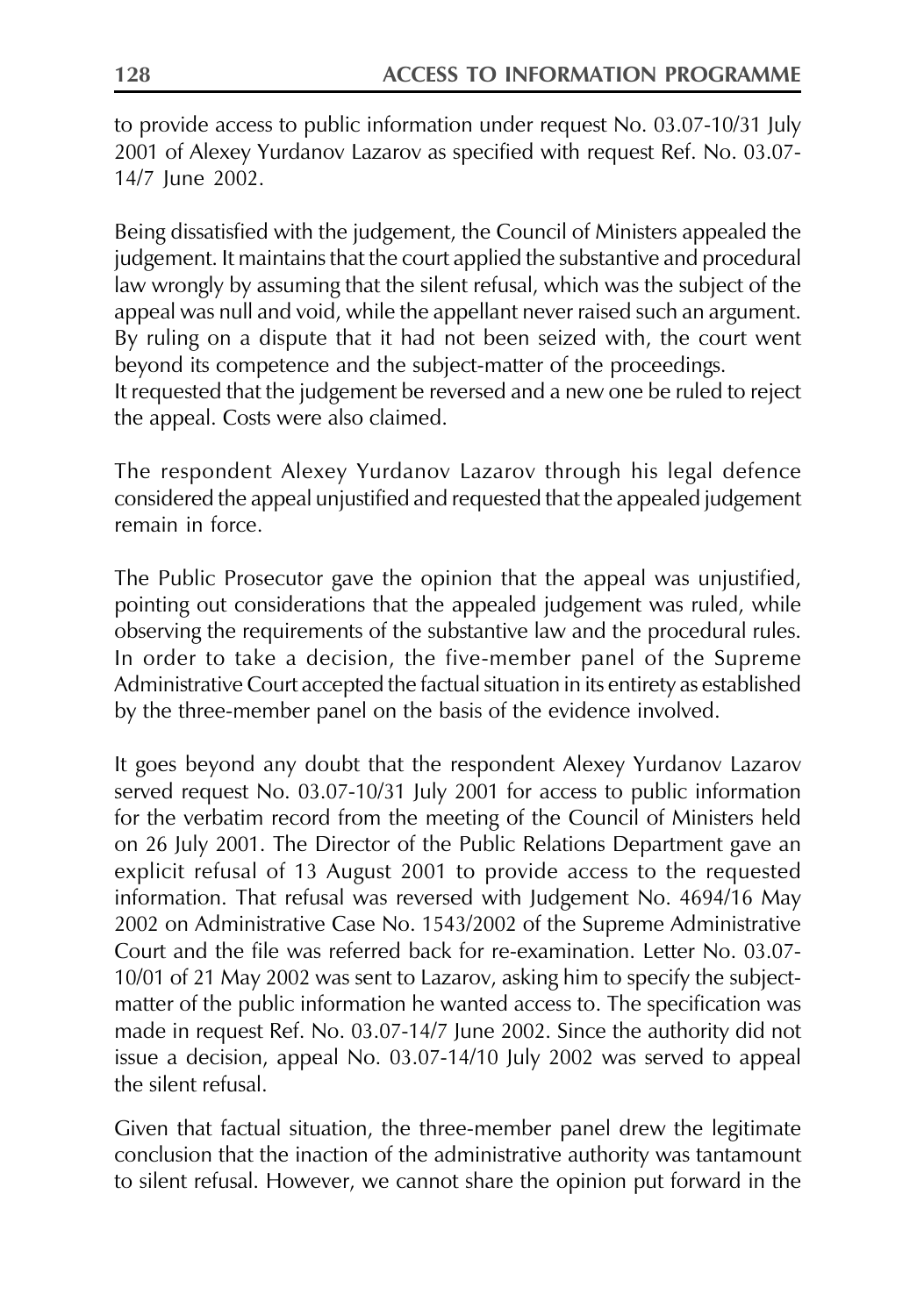appealed judgement on the nullity of that silent refusal on the sole grounds that the form prescribed in Art. 28, para 2 APIA was not observed. That conclusion violates the substantive law.

Undoubtedly, the Council of Ministers is an authority with obligations within the meaning of Art. 3 APUA, which is authorised to issue an administrative act on access to public information requests and, therefore, its inaction is not legally irrelevant. The existence of competence to examine the request is a prerequisite for the application of the provisions of Art. 14, para 1 APA that the failure to make a decision within the prescribed time limits is deemed to be an attackable silent refusal. There is a silent refusal, where the request to the administrative authority refers to the issuance of an individual administrative act, i.e. where the authority has the obligation to make a decision on the request and the rights of the party concerned are affected in that manner. The above mentioned legal provisions apply only where all the factual elements are in place, which means that a request must have been served to the competent authority to issue an administrative act and the authority must have failed to issue a decision within the prescribed time limits. By analogy to the explicit administrative act, which should be issued by the competent authority in order to produce legal effect, the equivalent silent refusal has to relate to failure of the administrative authority to issue a decision. Otherwise, the provisions of Art. 14, para 1 APA would not apply so that the applicant requesting the recognition of a right or the protection of its interest could become bound to a decision of the authority that the applicant would have to abide by.

APIA does not contain any rule regulating the failure of the authority to make a decision within the prescribed time limits - ad argumentum of Art. 40, which reads that the decisions to grant or refuse access to public information are subject to appeal in court. Given the lack of a provision in this special law to rule out the applicability of the general administrative procedural law (APA), where the authorities under Art. 3 APIA fail to make a decision within the prescribed time limits, silent refusal will be deemed to have been given within the meaning of Art. 14, para 1 APA, which is subject to judicial review for its lawfulness. This is the only statutory mechanism to force the authorities under Art. 3 APIA to make the decision required by law within the time limits under Arts. 28 through 31 APIA in the format under Art. 38 APIA. The Supreme Administrative Court has repeatedly ruled on this matter. Cf. Ruling No. 8645 of 16 November 2001 of the Supreme Administrative Court on Administrative Case No. 6393/2001, five-member panel; Ruling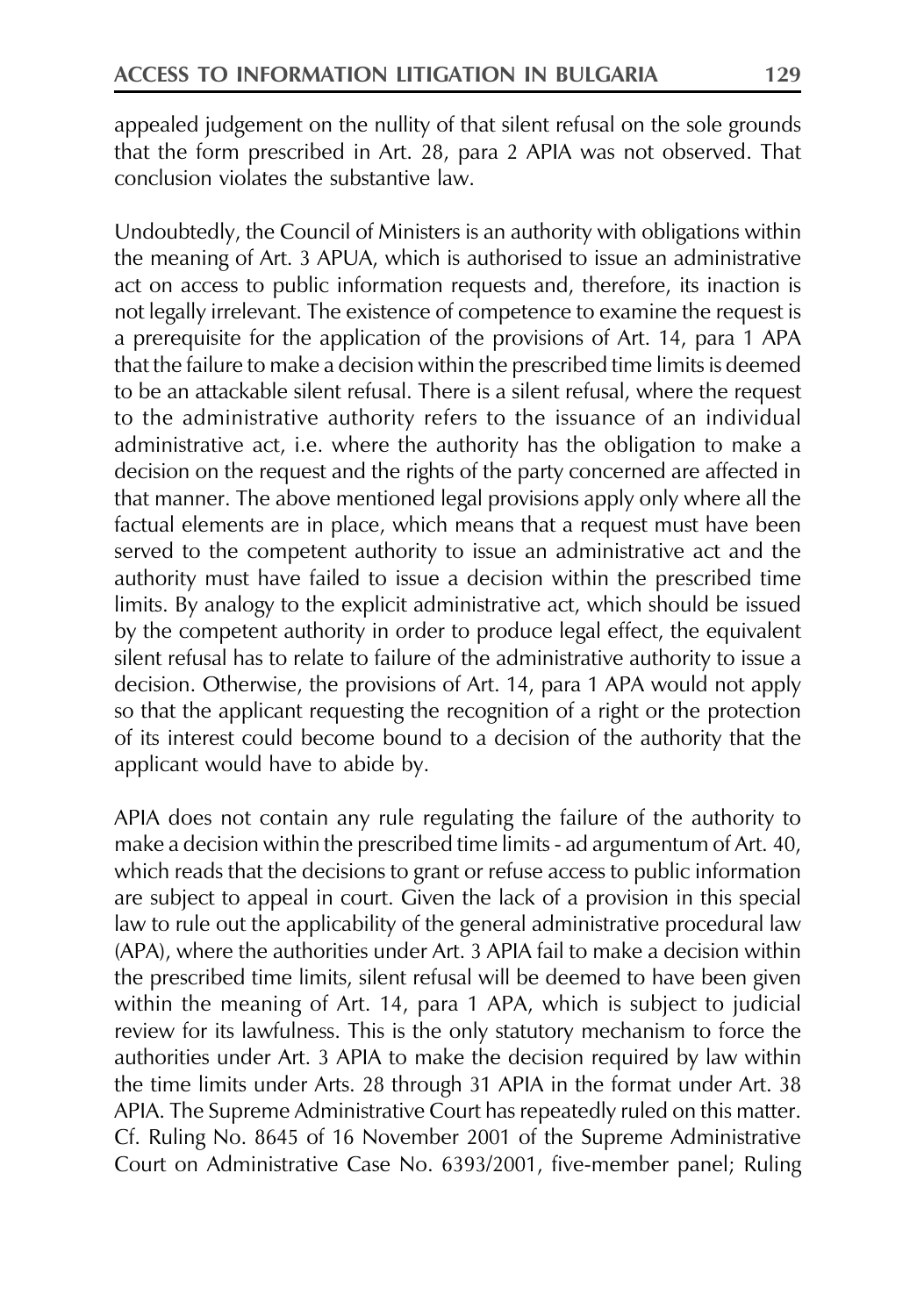No. 5679 of 13 July 2001 on Administrative Case No. 5190 of 2001, fivemember panel.

It is a rule in administrative law and the administrative process to have administrative acts given in writing. This form is required by the general clause on the issuance of individual administrative acts under APA, requiring these acts to have a whole system of essential elements. The form is the external expression of the will constituting the internal content of the administrative act and an important prerequisite for its lawfulness. The very fact that the silent refusal is attackable obviously removes the requirement to have it given in writing under Art. 15 APA, obligating the higher-standing body and the court respectively to rule on its substantive lawfulness. Since the silent refusal is presumed to be an informal act, the lack of the form prescribed by law cannot be deemed to provide grounds for its nullity. The silent refusal is only presumed to have been given and it is ascribed all legal effects related to an explicit refusal. To assume that the refusal may be reversed due to non-observance of the form in writing (and proclaim it null and void on these grounds), i.e. due to the fact that it is silent, means to deny a decision on merit and restrict its jurisdiction to obligating the authority to make an explicit decision. That would contradict with the objective, for which Art. 14 APA has introduced the legal institute of the silent refusal, i.e. to have the issue brought to the attention of the administrative authority resolved within the prescribed time limits even in the case of inaction on part of the latter. According to item 5 of Judicial Rule 4/76, when a silent refusal is appealed, the court must rule on its lawfulness guided by the substance of the request and the assumed reasons for its rejection. This comes to reveal that the silent refusal cannot be reversed or proclaimed null and void respectively due to non-observance of the form in writing, including the requirement under Art. 15, para 2, subpara 3 APA for its reasons, as the three-member panel did. The refusal to issue the act is subject to appeal because it represents, in itself, the administrative power vested with the competent authority. It is a unilateral obstacle to the occurrence of the legal effect, which is the desired legal outcome, i.e. the access to the requested public information.

All these considerations necessitate the reversal of the judgement of the threemember panel and since the litigants have no dispute that the appeal versus the silent refusal was served after the expiration of the time limits prescribed by law for attacking it, the appeal considered inadmissible and the proceedings should be dropped. The rules as to the time limits for attacking administrative acts in court are based on Art. 22, para 2 and Art. 37, para 1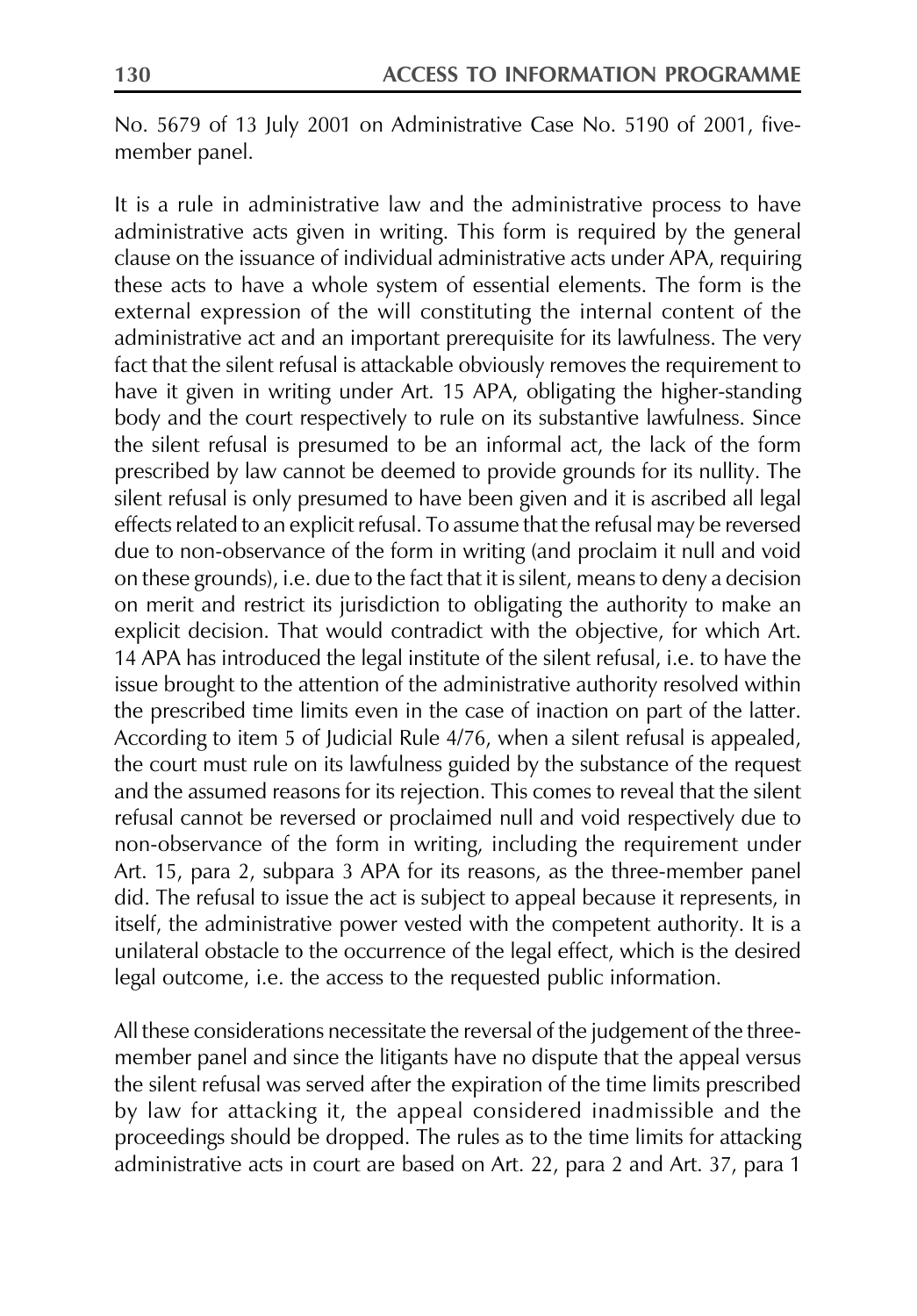of the Administrative Procedures Act. Pursuant to Art. 22, para 2 APA, the silent refusal under the request of Alexey Yurdanov Lazarov for access to public information could be appealed within 14 days as from 21 June 2002 or before 5 July 2002. The appeal was served in court after the said date, i.e. on 8 July 2002 and, therefore, it exceed the time limits and it is procedurally inadmissible on these grounds. The expiration of the time limits prescribed by law for attacking the silent refusal of the administrative authority precludes the right to appeal and therefore the proceedings are conducted in the absence of a procedural prerequisite from the category of absolute ones, which the court has the obligation to monitor ex officio.

In view of these considerations, the appealed judgement should be reversed and the proceedings on the basis of the evidence collected so far should be dropped as inadmissible.

Guided by these reasons and pursuant to Ary. 40, para 2, second sentence of SACA in conjunction with Art. 218b, para 1, item (c) CPC, this court

## **HAS DECIDED:**

REVERSES Judgement No. 12234/29 December 2002 on Administrative Case No. 7721/2002 of the Supreme Administrative Court, Fifth Division, and **RULES** instead:

**LEAVES WITHOUT HEARING** the appeal by Alexey Yurdanov Lazarov from Sofia, versus the silent refusal by the Director of the Public Relations Department at the Council of Ministers to provide access to public information under request Ref. No. 03.07-10/31 July 2001 as specified with request Ref. No. 03.07.14/7 June 2002 and DROPS the proceedings.

This judgement is not subject to appeal.

True to the original,

**PRESIDING JUDGE: (signed) Andrey Ikonomov** Secretary: MEMBERS: (signed) Janeta Petrova (signed) Zakharinka Todorova (signed) Tanya Radkova (signed) Vanya Ancheva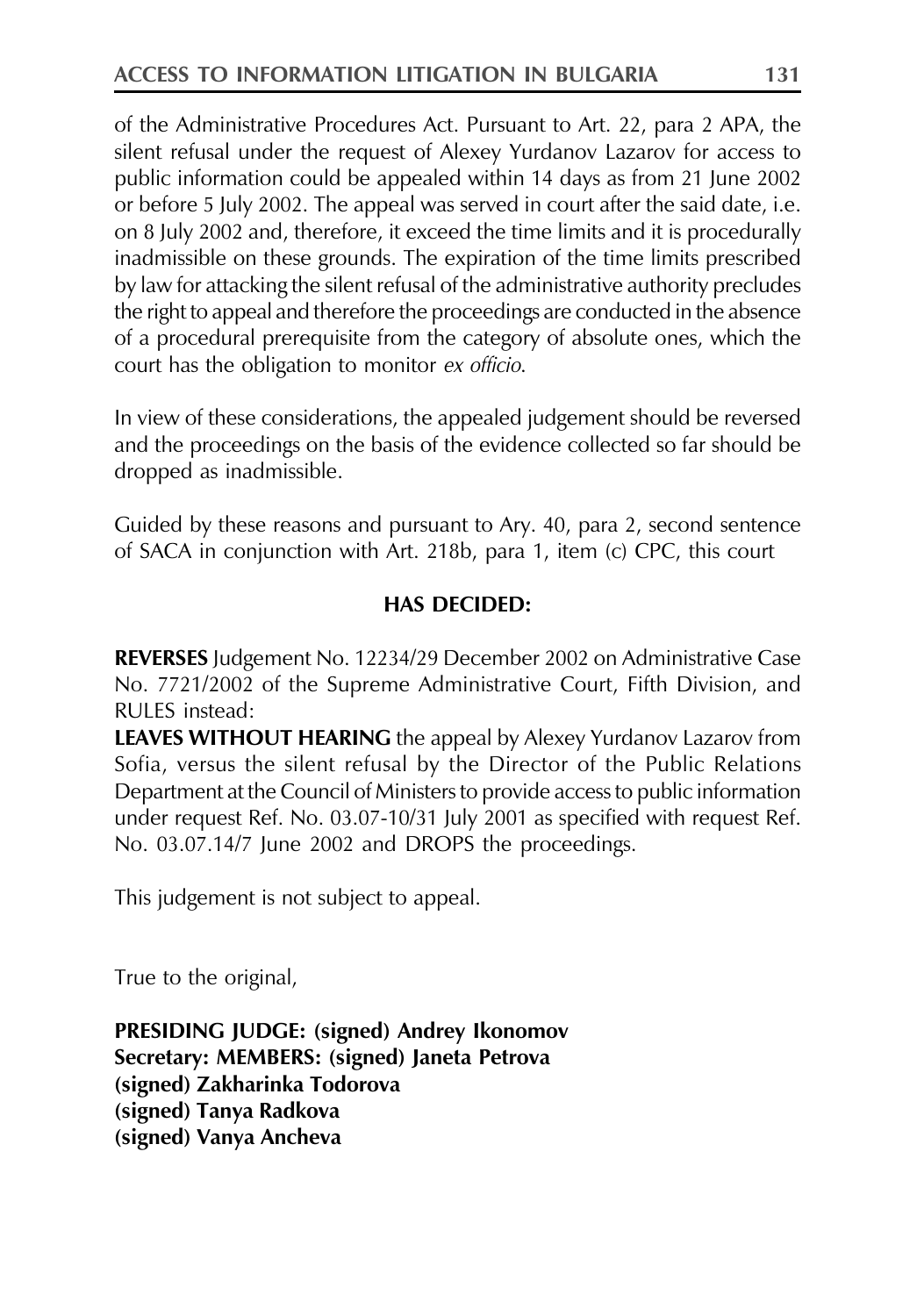#### DISSENTING OPINION OF JUDGE JANETA PETROVA:

I do not share the understanding set out in the judgement that the lack of the form prescribed by law cannot be treated as grounds for the nullity of the silent refusal being an informal act. In accordance with the reasons of the five-member panel of the Supreme Administrative Court hearing the appeal versus the judgement of 29 December 2002 on Administrative Case No. 7721/ 2002 of the Supreme Administrative Court, that would contradict with the objective for which Art. 14 APA has introduced the legal institute of the silent refusal, i.e. to have the issue brought to the attention of the administrative authority resolved.

In my opinion, these considerations cannot substantiate the impossibility for proclaiming the administrative act given as silent refusal null and void and I can immediately object that, given the lack of reasons for the decision made by the administrative authority, the court, too, does not resolve the dispute from the viewpoint of its substantive lawfulness and may reverse the administrative act on these grounds alone.

The will of the administrative authority on a request served to it may be expressed orally, in writing, or through conclusive action. In the case of lack of such will within the time limits prescribed by law, an individual administrative act with negative content is assumed to have been issued (Art. 14, para 1 APA). The party whose rights or interests are affected by the administrative act may appeal it with complaints of its being unlawful, including unlawfulness based on the non-observance of the form prescribed by law.

The administrative act has to be issued in the form prescribed by law (Art. 12, subpara 2 SACA). Where decisions are made on access to public information requests under the Access to Public Information Act, the decision must be given in writing. Where the administrative authority fails to observe the form prescribed by law, these provides grounds for proclaiming its administrative act null and void and thus consider its legal effect to not have been occurred. The reflection of the content of the act in a written document with explicit specification of any or all of the reasons for refusal under Art. 37, para 1 APIA is an essential guarantee for the right of the applicant to defence. It is likely that even in cases of silent denial the reasons of the administrative authority could be presumed. In this particular case, however, the applicant is deprived of the opportunity to guess since he is not aware of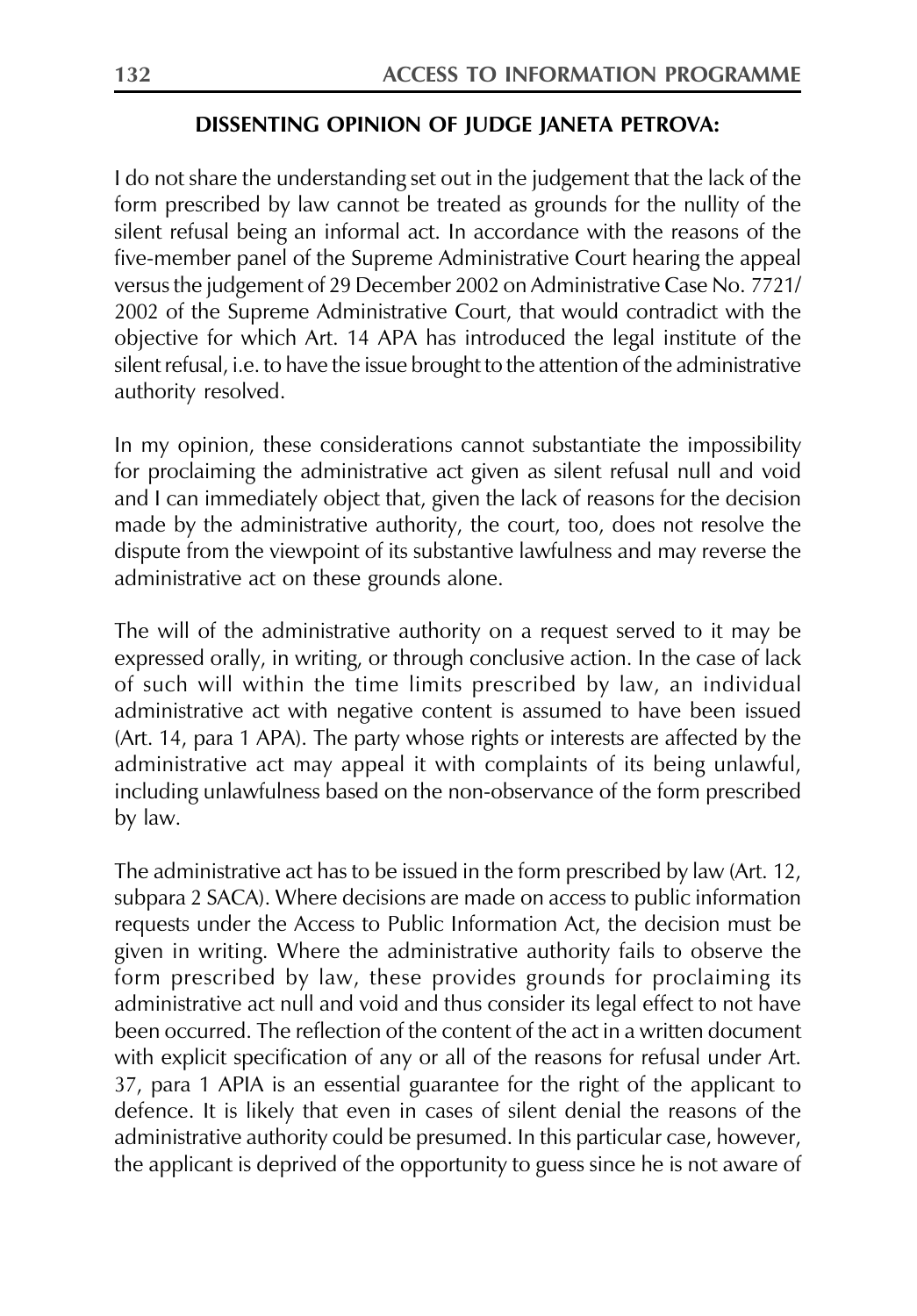the essence of the information. The lack of such awareness prevents the court from froming its opinion on the merit. Unlike the other cases, where the court demands the administrative file to ascertain the justification of the application in hearing disputes under the Access to Public Information Act, the court cannot issue a ruling to make the document materializing the requested information available. This would contravene the objective of the law introducing special procedures for access to public information.

All these features call for a specific approach to the hearing of cases, which relate to the opportunity for getting access to public information rather than the information itself. Having introduced the mandatory form in writing for the issuance of administrative acts, the law-maker has envisaged this particular difference.

Therefore I assume that the three-member panel of the Supreme Administrative Court has ruled a correct judgement, which the five-member panel of the Supreme Administrative Court had to leave in force.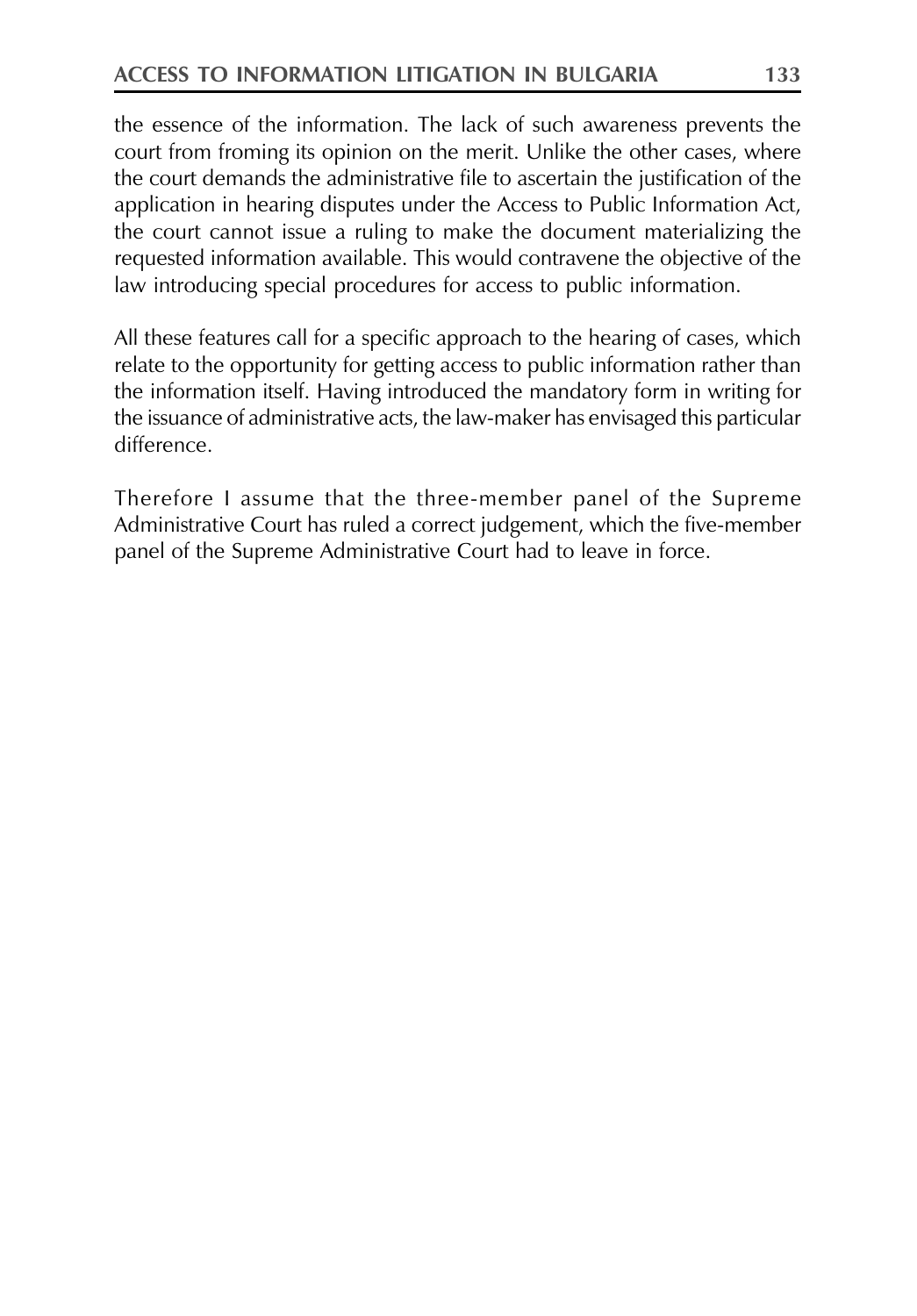## **RULING**

## No. 1659 Sofia, 25 February 2004

The Supreme Administrative Court of the Republic of Bulgaria, five-member panel, at the court session held on the fourteenth day of November 2003 composed of:

## PRESIDING JUDGE: TSVETANKA TABANJOVA

## MEMBERS: YORDAN KONSTANTINOV, YORDAN ZLATAREV, VIOLETA KOVACHEVA, RUMYANA PAPAZOVA

in the presence of Tsvetanka Grozdanova as the Secretary and with the participation of the Public Prosecutor, heard the report by Judge VIOLETA **KOVACHEVA** 

on Administrative Case No. 9455/2003.

The proceedings are conducted pursuant to Art. 41, para 1 of the Supreme Administrative Court Act (SACA) in conjunction with Art. 231, para 1, item (a) of the Civil Procedure Code.

It was brought on the basis of the petition by Alexey Yurdanov Lazarov from Sofia to reverse the enforceable Judgement No. 5188 of 27 May 2003 on Administrative Case No. 791/2003 of a five-member panel of the Supreme Administrative Court, reversing Judgement No. 12234 of 29 December 2002 on Administrative Case No. 7721/2002 of a three-member panel of the Supreme Administrative Court and leaving without hearing the appeal by Alexey Lazarov versus the silent refusal of the Director of the Public Relations Department at the Council of Ministers.

The Council of Ministers as a respondent did not send a representative in the court session but presented an opinion in writing, which challenged the petition as inadmissible and unjustified in its entirety for the reasons given in detail in the opinion.

In order to take a decision, the five-member panel of the Supreme Administrative Court took into account the following considerations: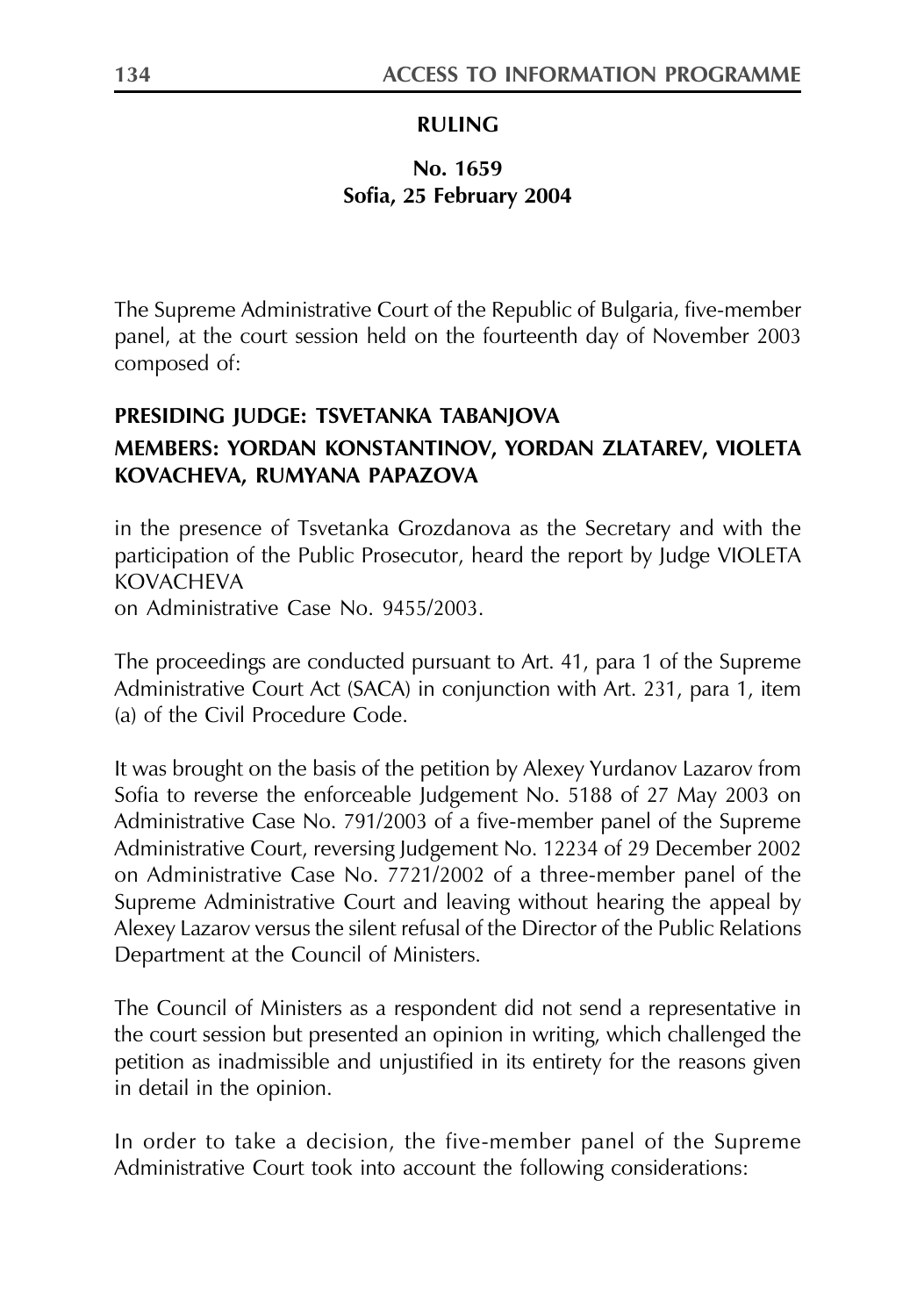The petition was served within the time limits under Art. 232, para 1 of the Citizens Procedural Code /CPC/ by a duly constituted party but it is procedurally inadmissible for the following reasons:

The petition served under Art. 231, para 1, item (a) CPC in conjunction with Art. 11 SACA is a pleading to reverse the judgement of the five-member panel of the Supreme Administrative Court rules in the course of cassation proceedings on the occasion of the appealed judgement of a three-member panel of the Supreme Administrative Court rules under Art. 12 et seq. SACA.

The Supreme Administrative Court Act has adopted and introduced the principle of two-instance proceedings for attacking administrative acts. In cases like this one, the Supreme Administrative Court examines as firstinstance the appeals versus acts of heads of institutions and the judicial control over the first instance is exercised by a five-member panel of the Supreme Administrative Court in the course of cassation proceedings - Art. 33 et seq. SACA. The judgement of the five-member panel of the Supreme Administrative Court puts an end to the administrative proceedings and it is non-attackable and irreversible under Art. 231 CPC. The reason lies in the fact that in our judicial system the reversal of a judgement may be requested only from a higher-standing court. There is no judicial instance above the five-member panel of the Supreme Administrative Court in the structure of the judiciary and the five-member panel cannot act as a reversing instance with regard to judgements ruled by a court at the same level.

For these reasons, this five-member panel of the Supreme Administrative Court deems the appeal of Alexey Yurdanov Lazarov versus the judgement of a five-member panel of the Supreme Administrative Court to be inadmissible and it should be given no hearing as such, and the proceedings should be dropped.

Guided by these reasons, the Supreme Administrative Court, five-member panel

**HAS RULED:** 

REVERSES the ruling of 14 November 2003, which started proceedings on merit;

LEAVES WITHOUT HEARING the petition by Alexey Yurdanov Lazarov from Sofia for reversal under Art. 231, para 1, item (a) CPC of Judgement No. 5188/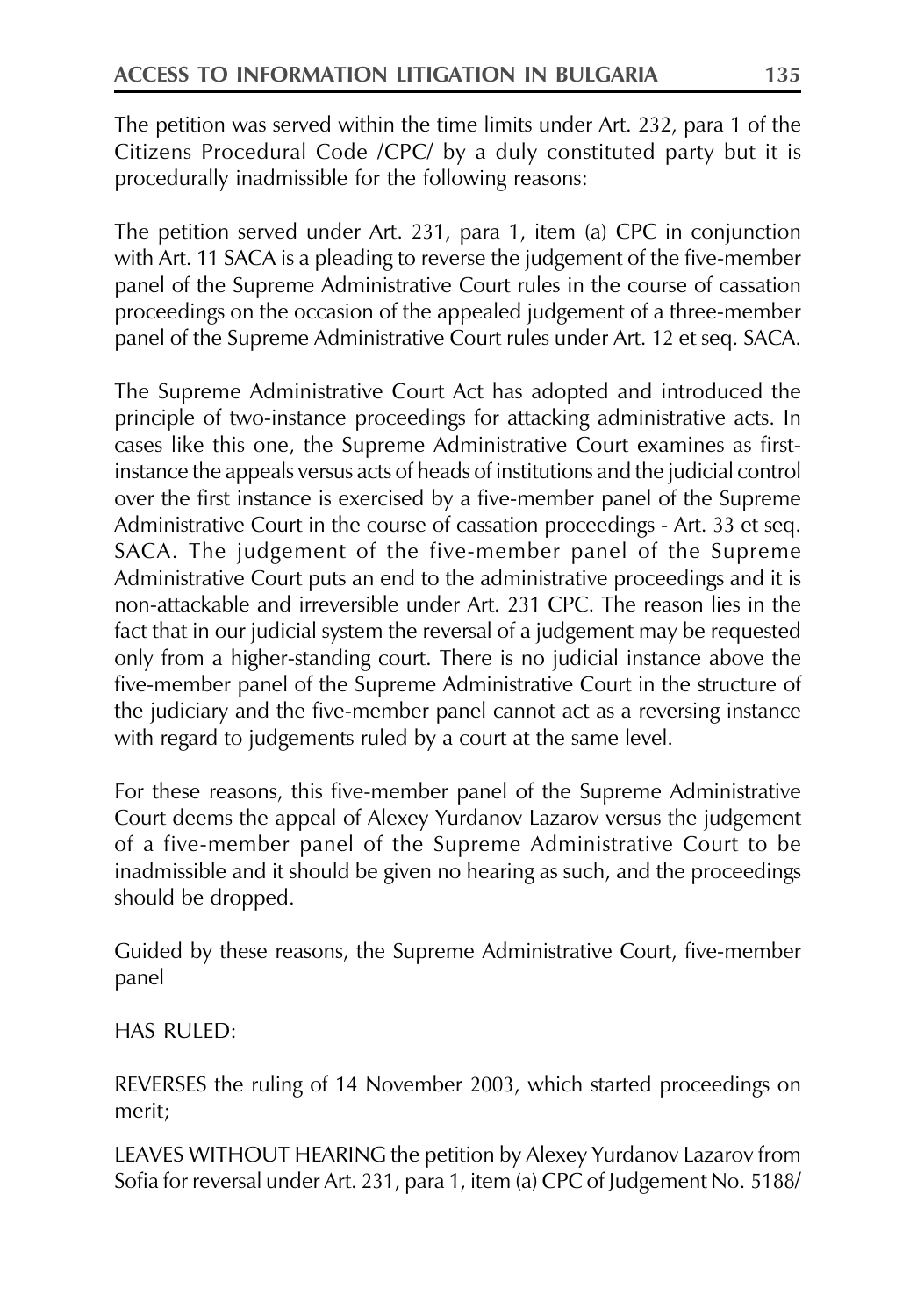27 May 2003 of a five-member panel of the Supreme Administrative Court on Administrative Case No. 791/2003;

**DROPS** the proceedings in Administrative Case No. 9455/2003 of the Supreme Administrative Court.

THIS RULING is not subject to appeal.

True to the original,

## PRESIDING JUDGE: (signed) Tsvetanka Tabandjova MEMBERS: (signed) Yordan Konstantinov, (signed) Yordan Zlatarev, (signed) Violeta Kovacheva, (signed) Rumyana Papazova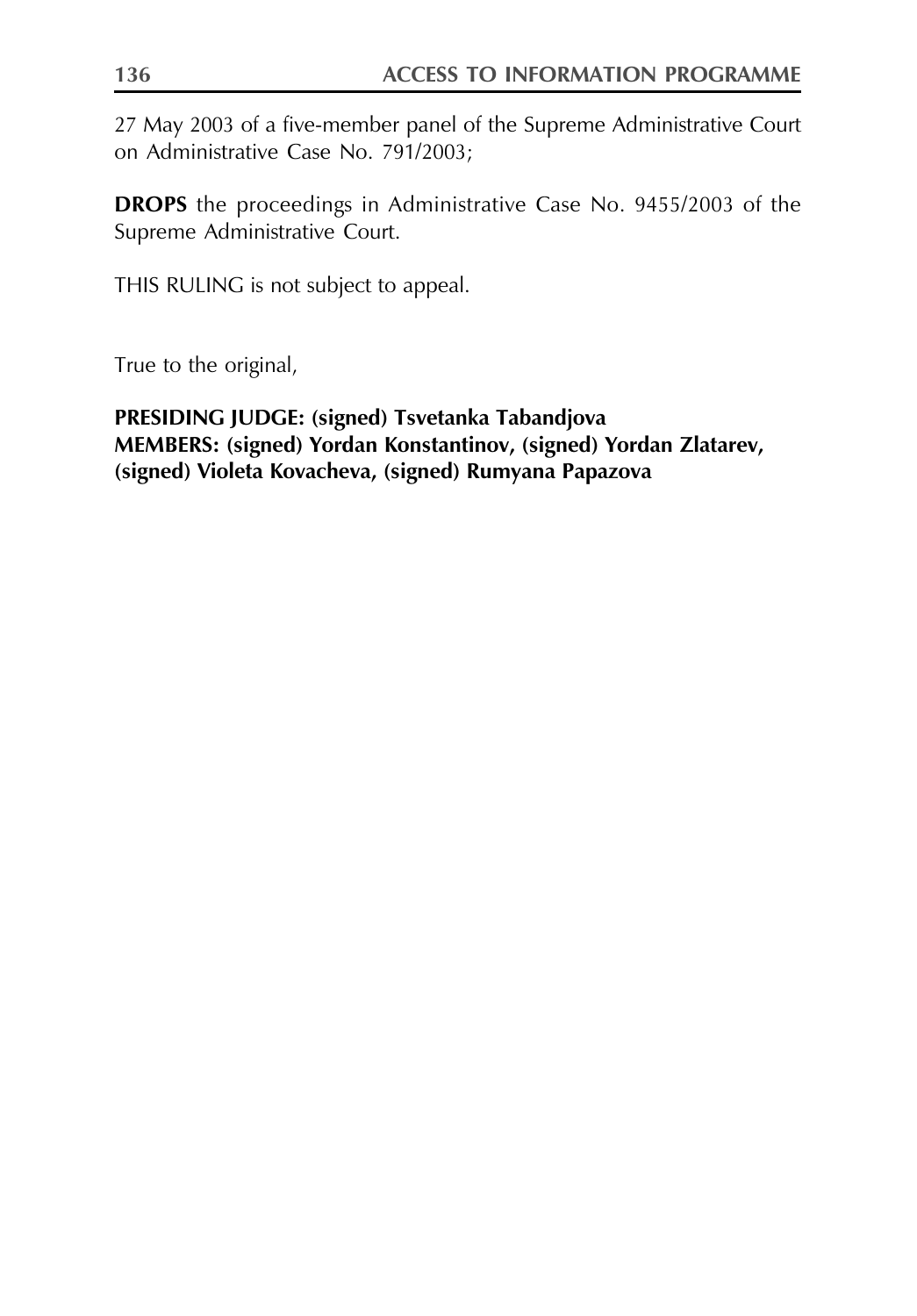## **CASE**

**Ecoglasnost National Movement -**Montana Chapter

 $V_{\bullet}$ 

**Minister of Health**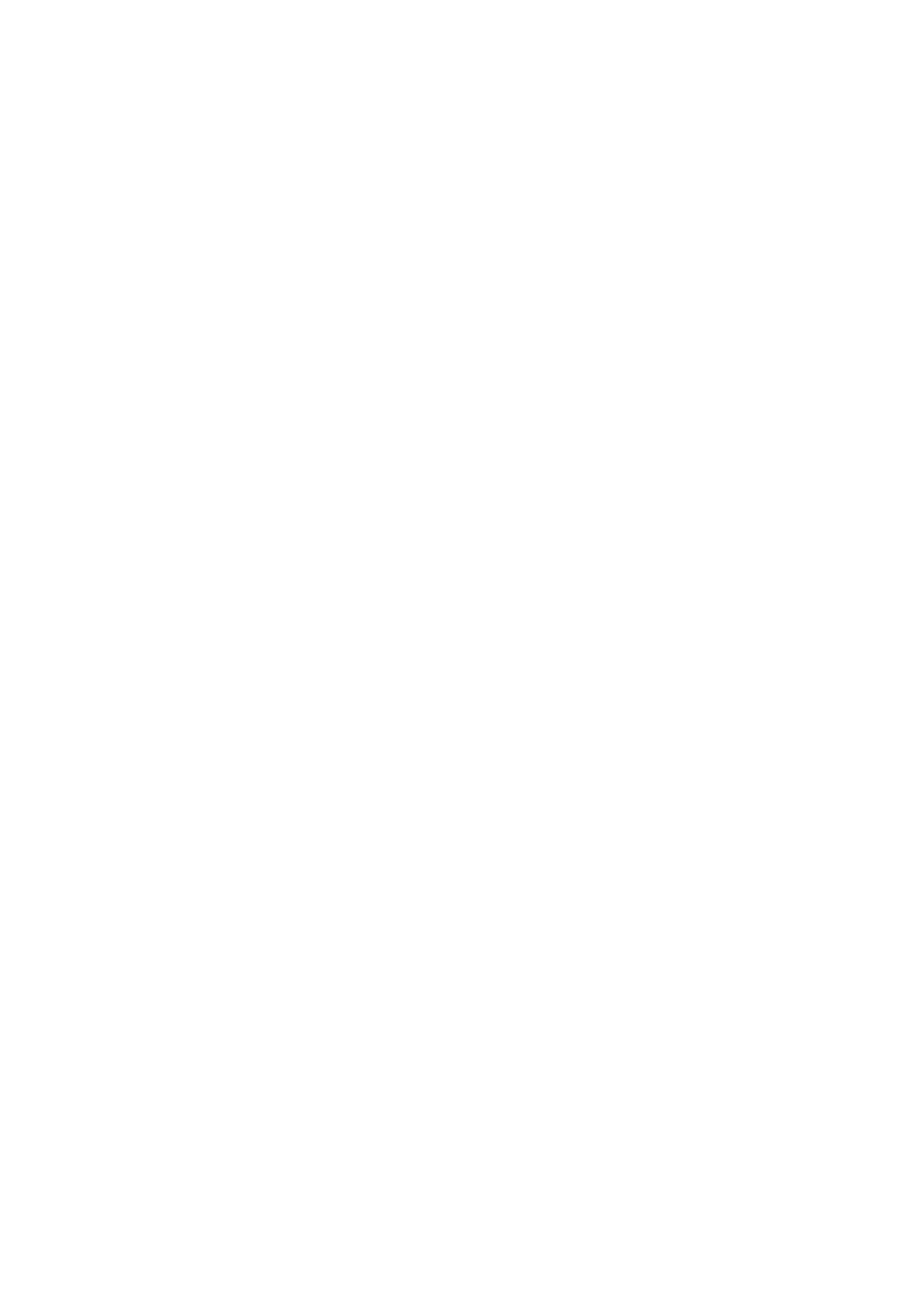Ref. No. 3933/06.12.00

#### Ecoglasnost National Movement - Montana Chapter

Ref. No. 15/05.12.2000

TΩ DR. KARAILIEVA **DIRECTOR PUBLIC HEALTH SERVICE MONTANA** 

Dear Ms. Karailieva,

We would like your apologies for asking information on the following two unrelated issues with a single letter:

1. A copy of the statements of findings from the measurements of noise, which you took in the apartment blocks around Balkan AD, Montana on 8 November 2000:

2. A copy of the statements of findings from the measurements of the water of Izvora from the last three dates, as well as those of the catchments on the right-hand slope below the wall of the Ogosta dam with regard to the content of arsenic.

Thanking you in advance, we wish to reiterate our preparedness to further cooperate in the name of sustainable development.

Yours truly, **Petar Penchev (signed)** Member of the National Managing Board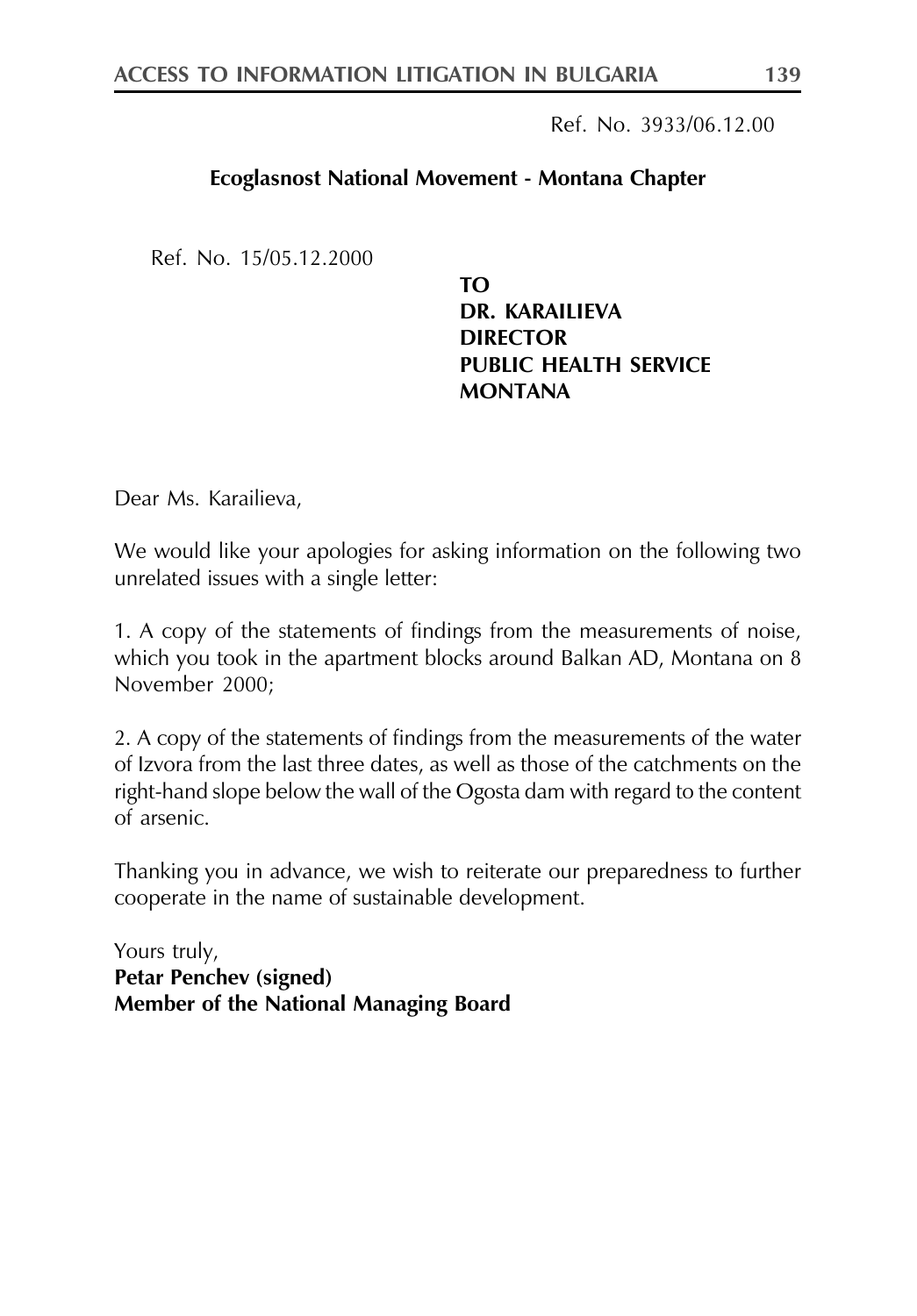## PUBLIC HEALTH SERVICE **MONTANA**

Ref No IV 3933/14 12 2000

TΩ **ECOGLASNOST NATIONAL MOVEMENT MONTANA CHAPTER Montana** 

To our Ref. No. 15/05.12.2000.

Further to your request for information under item 1 of your letter, we would like to inform you that the Public Health Service, Montana cannot provide you with the statements of findings from the measurements taken there. The final opinion on the issue has been given by a committee of experts from the Ministry of Health in letter No. 97-B-66/24.11.2000, a copy of which is at your disposal.

As to item 2 - the chemical analyses of water samples from Izvora revealed a deviation of the arsenic content in the amount of 0.055 mg/l from the standard of 0.05 mg/l in accordance with the existing standard for drinking water Bulgarian State Standard 2823-83.

I hope that the information provided to you under item 2 will be used for the identification of an adequate solution to the important social and sanitary problem related to the water supply in Montana.

**Director Public Health Service:**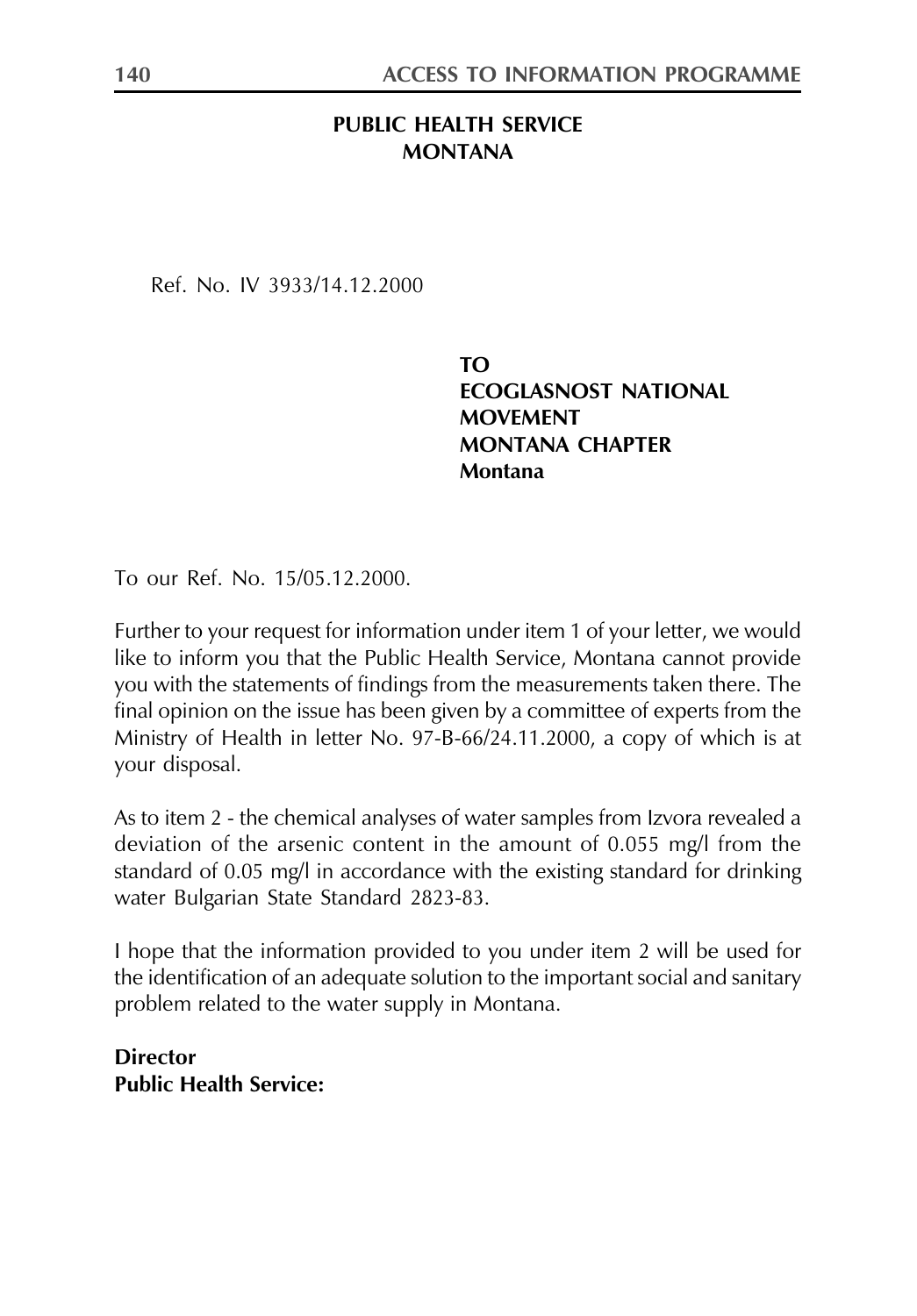**C/O THE DIRECTOR OF THE PREVENTION AND STATE SANITARY CONTROL** DEPARTMENT AT THE MINISTRY **OF HEALTH** TO THE SOFIA CITY COURT **ADMINISTRATIVE DIVISION** 

#### **APPEAL**

by Petar Penchev Troyanski **Ecoglasnost National Movement** 

Montana Chapter

#### **VERSUS**

Decision Ref. No. 97-00-5/17.08.2001 Of the Director of the Prevention and State Sanitary Control Department at the Ministry of Health

Honorable Justices,

On 7 May 2001, I requested the Ministry of Health to provide information on the findings from the measurements of the noise penetrating into an apartment block taken by the public health authorities. Our organisation was informed about the taking of the measurements by people living in the apartment block. On 22 August 2001, we received a refusal in writing by the Director of the Prevention and State Sanitary Control Department, according to which the public health authorities were not obliged to provide access to the requested information pursuant to Art. 13, para 1, subpara 1.

The refusal worded in this way contravenes the substantive law and the objective of the law. The arguments to this effect are as follows:

1. First and foremost, the information requested with regard to the measurements of penetrating noise constitutes data related to the condition of what is called "components of the environment". Hence this information is within the scope of Art. 8, subpara 1 of the Environment Protection Act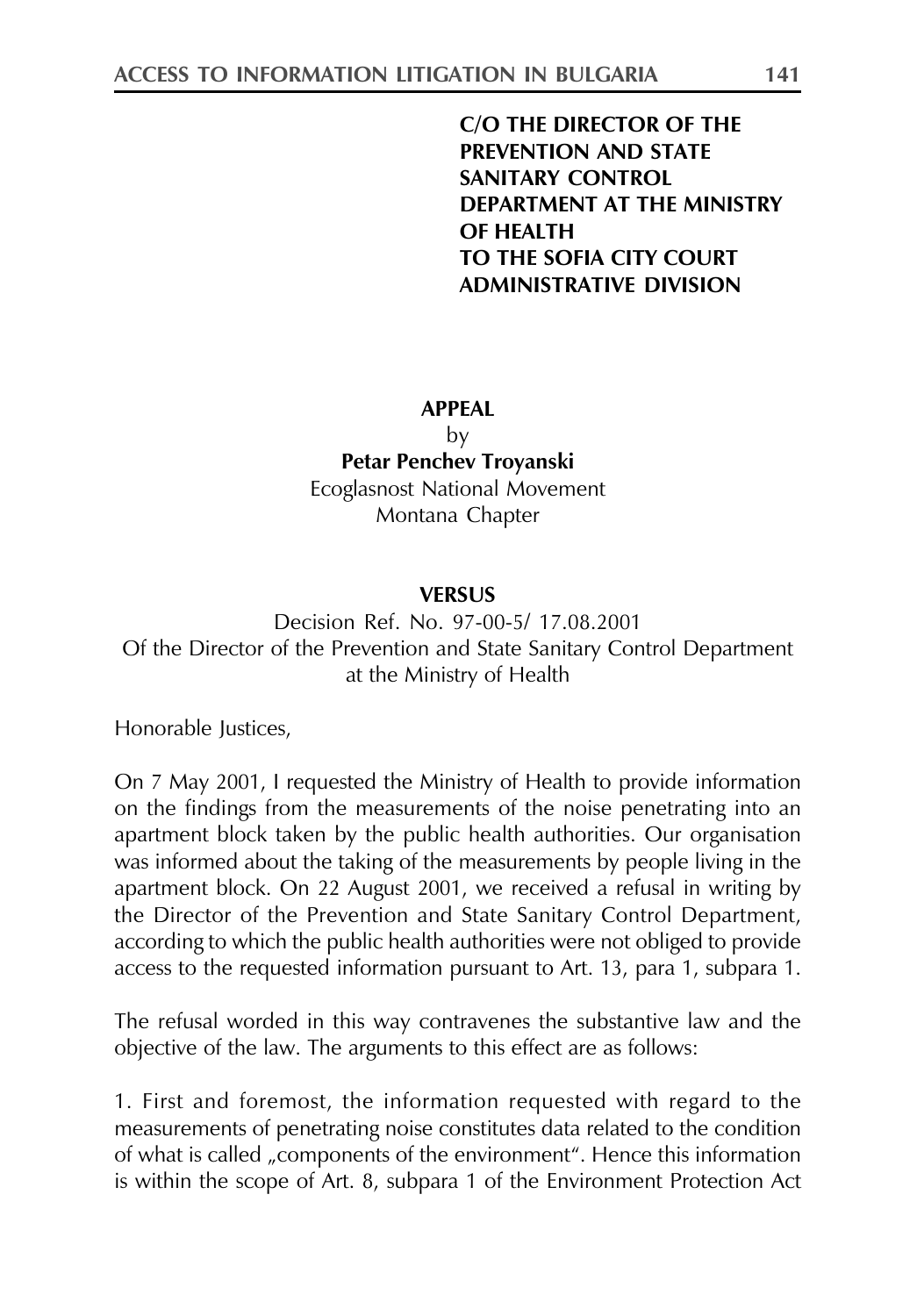(PEA). Pursuant to Art. 9 PEA any person is entitled to access to the available information under Art. 8. Since the Access to Public Information Act (APIA) provides for the right of any person to any public information, while EPA provide for the right of any person to certain types of information, the latter law relates to the former one as a special to a general law. Pursuant to Art. 11, para 2 of the Legal Instruments Act, specifying the lex specialis legem generalem derogat principle, the applicable regime will be the one set out in EPA. The latter provides for no restriction similar to the one introduced with Art. 13, para 2, subpara 1 APIA nor does it make any reference to APIA with regard to restrictions. Moreover, to allow the authority to have the discretionary powers to decide whether to provide information on the condition of the components of the environment would be tantamount to placing its subjective will above the health and lives of people.

2. Next, the allegations that the measurements taken by public health authorities constitute information of no relevance of their own are fully arbitrary. The document in question obviously has relevance of its own since it is the only one to contain information about the condition of the components of the environment. It is equally unclear what final instrument would have the statement of findings as its preparatory phase. It is also obvious that the statement of findings does not constitute any opinion, recommendation or consultation, while the list under Art. 13, para 2, subpara 1 APIA is exhaustive.

3. The reasons of the refusal lead to the conclusion that it was issued at least in deviation from, if not in violation of the law. The interpretation of Art. 13, para 2, subpara 1 APIA in the sense that these provisions allegedly do not envisage any obligation of the respective authority to provide information is wrong and would render the whole law senseless. Conversely, these provisions obligate the respective authority, upon finding justified reasons thereof and having assessed the factual situation (Art. 38 APIA) as well as having drawn a balance between the possibly contradictory interests of the requestor the person in need of data protection, to exercise its right and duty acting in operational independence. One cannot agree that there exist cases, where government authorities have only rights without ensuring that these rights are, at the same time, their obligations. Any interpretation to the opposite effect would render senseless the principles set out in Art. 6 APIA and the obligation of the authority under Art. 38 APIA to give its reasons.

In view and on account of the foregoing, I kindly request the Honorable Court to reverse the refusal as unlawful and issues in deviation from the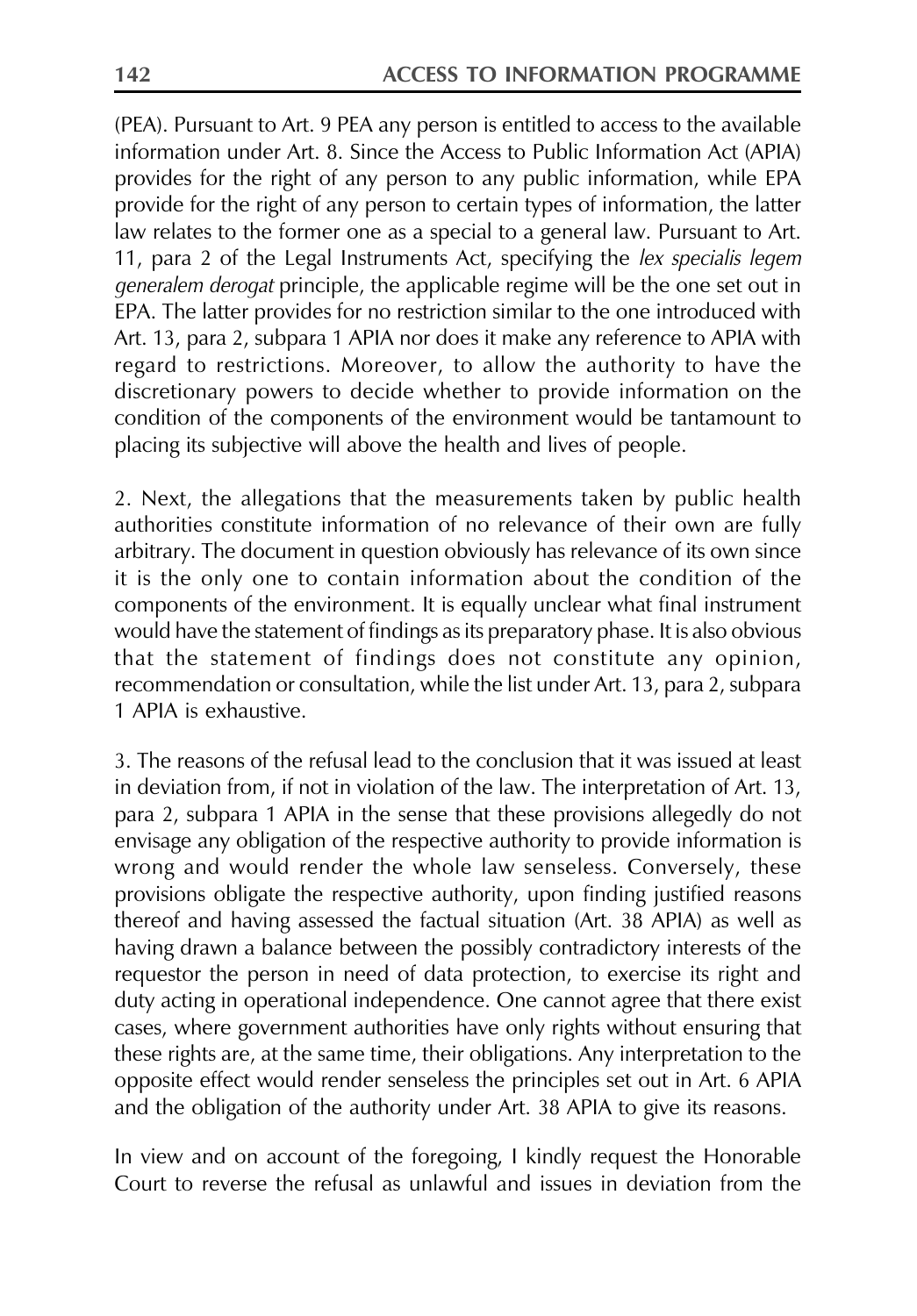objective of the law, as well as to recognize our right to access to the requested information and to obligate the relevant authority to provide us with this information.

Encl.

- 1. Request for Access to Information.
- 2. Decision to Refuse Access No. 97-00-5/01.
- 3. Letters attached to the Appeal.
- 4. Copy of the appeal and the evidence for the respondent.

5. Receipt for the payment of the state fee (BGN 10) to the account of the Sofia City Court.

Yours truly,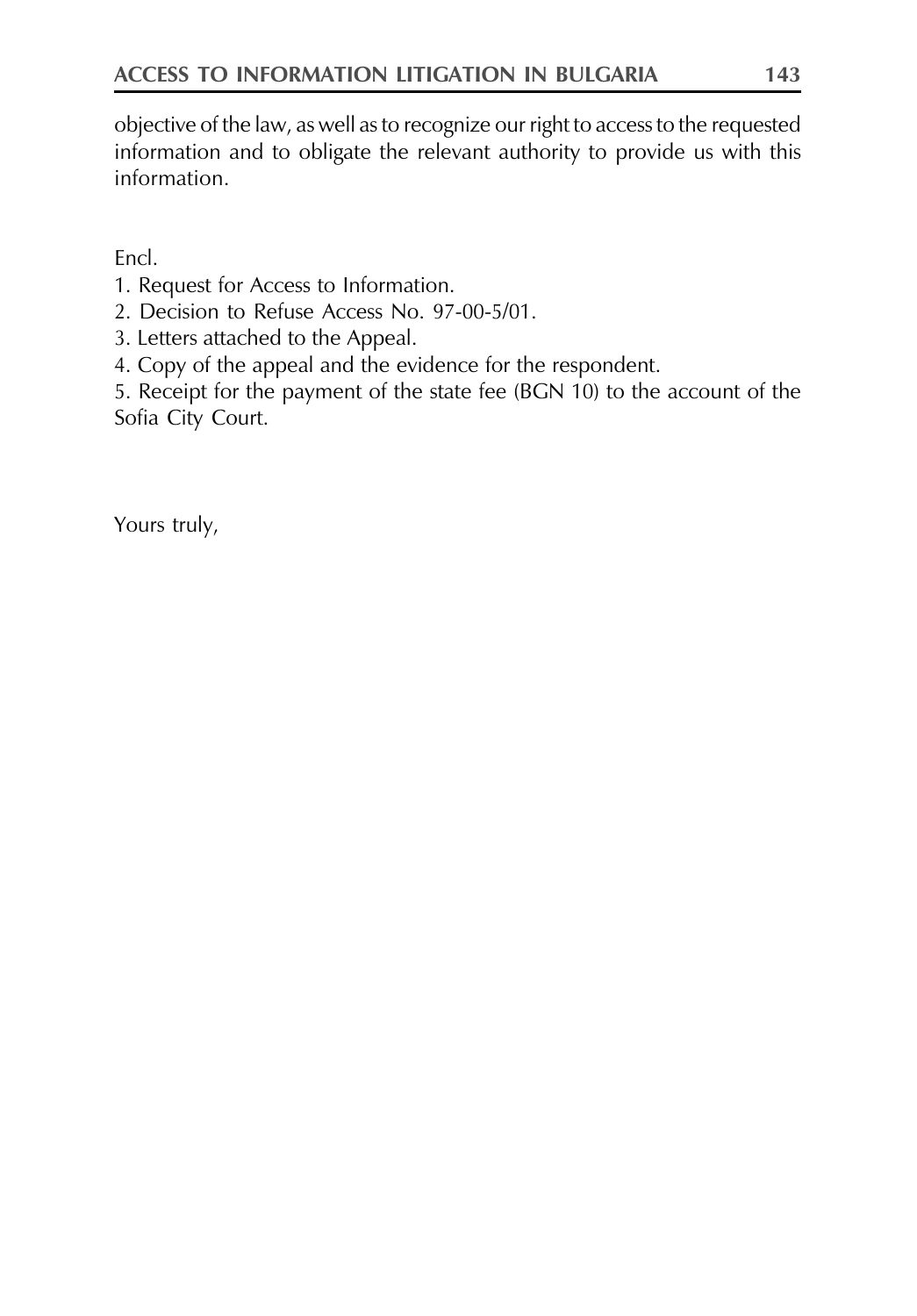## **JUDGEMENT**

### No. 28 Sofia. 29 October. 2002

## IN THE NAME OF THE PEOPLE

THE SOFIA CITY COURT, Administrative Division, Panel IIIb, at its public session held on the thirtieth day of September 2002 composed of:

## PRESIDING JUDGE: ANNA DIMITROVA

## MEMBERS: RUMYANA MONOVA, Junior Justice KALINA ILIEVA

with Maria Nedyalkova as a Secretary and in the presence of Public Prosecutor Kostova, Having examined the report presented by Justice Monova in Administrative Case No. 2361 of 2001,

Whereas:

The proceedings were pursued under Art. 40 of the Access to Public Information Act (APIA) and Art. 33 et seq. of the Administrative Procedures  $Act$ 

Ecoglasnost National Movement appealed against the decision on the refusal to provide access to public information by the Director of the Prevention and State Sanitary Control Department at the Ministry of Health. It invoked Art. 13, para 2, subpara 1 and Art. 33 APIA to substantiate its claim that the refusal was unlawful. It stated that the information requested about the measurements of the penetrating noise were included in the scope of the data under Art. 2 APIA. Therefore the appellant requested that the decision of the Director be repealed and that access to the requested information be provided.

The respondent fully challenged the appeal. First and foremost, he claimed that the authority with passive legitimacy to answer requests for access to that type of information was the Director of the Public Health Service, Montana rather than the Director of the Prevention and State Sanitary Control Department. Secondly, he claimed that no proper request had been filed within the meaning of APIA since it was addressed to the Minister of Health and therefore the letter did not constitute a refusal within the meaning of the  $Act$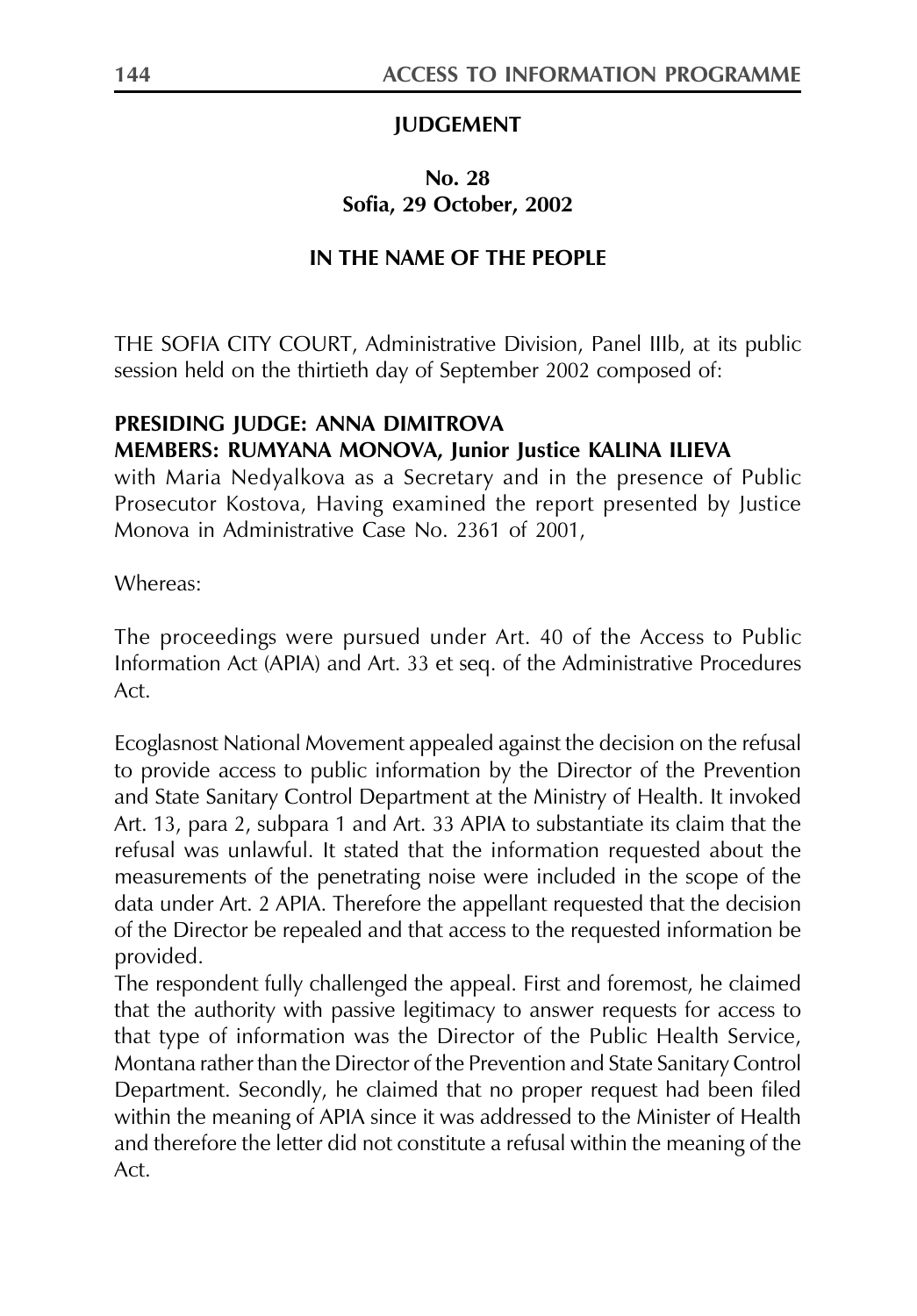The representative of the Sofia City Public Prosecutor's Office finds the appeal to be justified.

Having assessed the evidence collected and presented in the courtroom and the pleas of the litigants, the Court accepts to the following to have been established:

The appellant served a request No. 97-00-5 of 5 February 2001 to the Minister of Health. It was worded as a request to intervene in the provision of access to the following information: a statement of findings dated 8 November 2000 on the measurements taken by the public health authorities in Montana with regard to the noise penetrating into an apartment block near Balkan AD, Montana. On 17 August 2001, the Director of the Prevention and State Sanitary Control Department at the Ministry of Health gave an explicit answer to the request. However, there is no indication that the answer has been received by the requestor. Moreover, Letter No. 97-00-5 of 28 November 2000 of the Ministry of Health has been presented at the request of the court. Therefore the court has accepted that the appeal was served within the time limits prescribed by the provisions of Art. 37, para 1 APA in conjunction with Art. 40, para 1 APIA and it should be considered on its merits.

The Minister of Health was requested to provide information within the meaning of Art. 2, para 1 APIA. The answer to the request was given by the Director of the Prevention and State Sanitary Control Department at the Ministry of Health rather than the Minister. The content of the answer does not imply that it was not the relevant authority to make a decision on the request and it actually gives a substantive opinion. If the administrative authority that was approached considered that it was not the one to give an answer to the request or that it did not have the necessary information at its disposal but it was aware of its location (the public health service in Montana, in this particular case), the administrative authority had to refer the file and the request to the public health service for the purposes of obtaining its decision pursuant to Art. 8 APA and Art. 32 APIA. The answer given in the letter explains why such information will not be made available at all. With a view to the above considerations, the court considers that there is a violation in two aspects: firstly, there is no answer by the authority, i.e. the Minister of Health, and, secondly, if he had decided that he was not the relevant authority to be approached, then he had to refer the file to the public health service in Montana for an answer. The court is not considering the issue whether the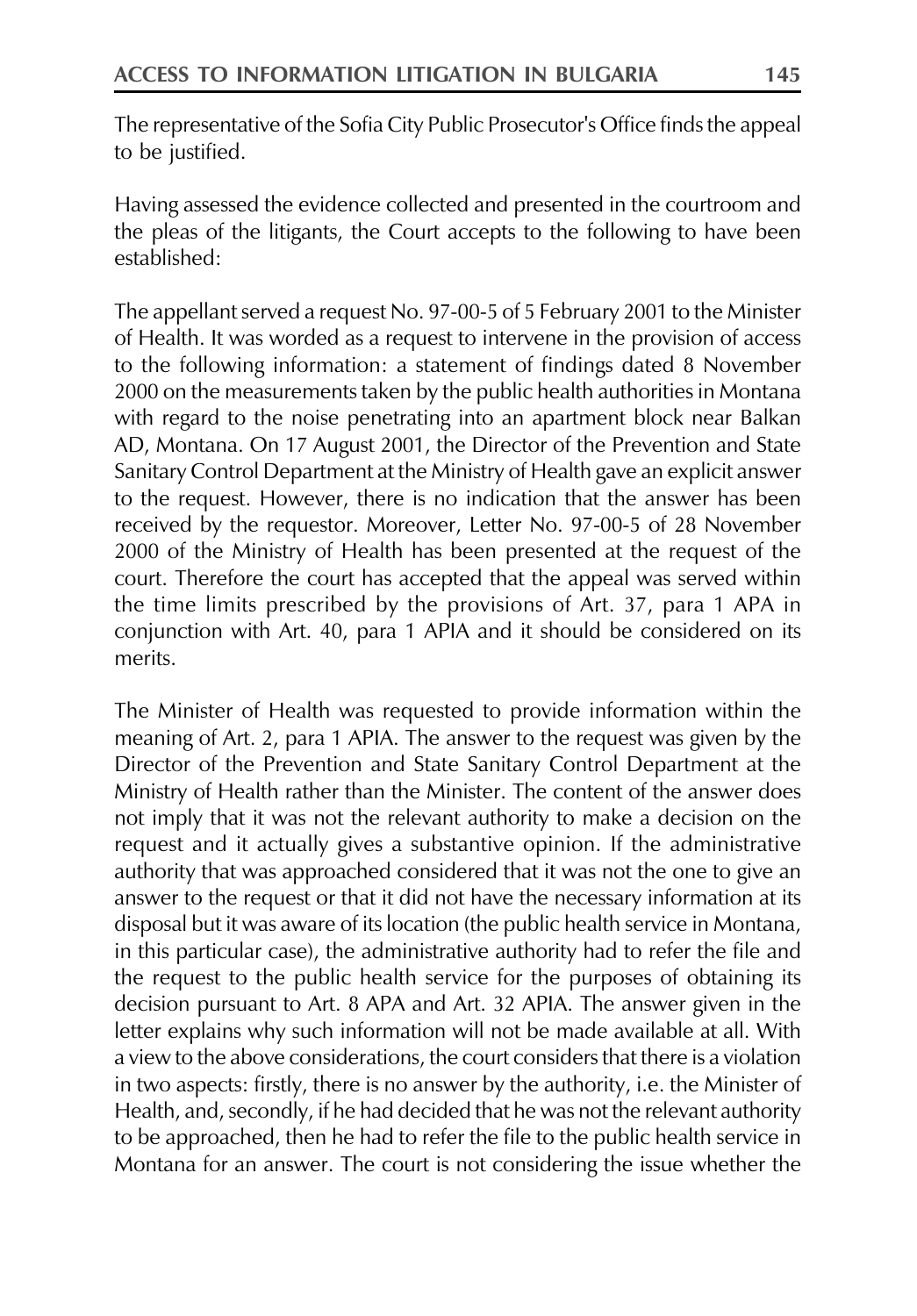Director of the Public Health Service in Montana has been approached or not because this is a separate procedure with regard to another administrative act. In this context, the court deems the answer to the request to be null and void as it has been issued by an authority other than the relevant one. Its nullity has to be proclaimed and the file has to be referred to the respondent for taking the requisite action. For these reasons, THE COURT

# **HAS DECIDED:**

**PROCLAIMS THE REFUSAL** by the Director of the Prevention and State Sanitary Control Department at the Ministry of Health given in Letter No. 97-00-5 of 28 November 2001 TO BE NULL AND VOID,

**REFERS BACK** the file to the Director of the Prevention and State Sanitary Control Department at the Ministry of Health.

THIS JUDGEMENT is subject to appeal before the Supreme Administrative Court within 14 days of the date of the notice on its ruling sent to the parties.

# **PRESIDING JUDGE: (signed)**

**MEMBERS:** 1. (signed) 2. (signed)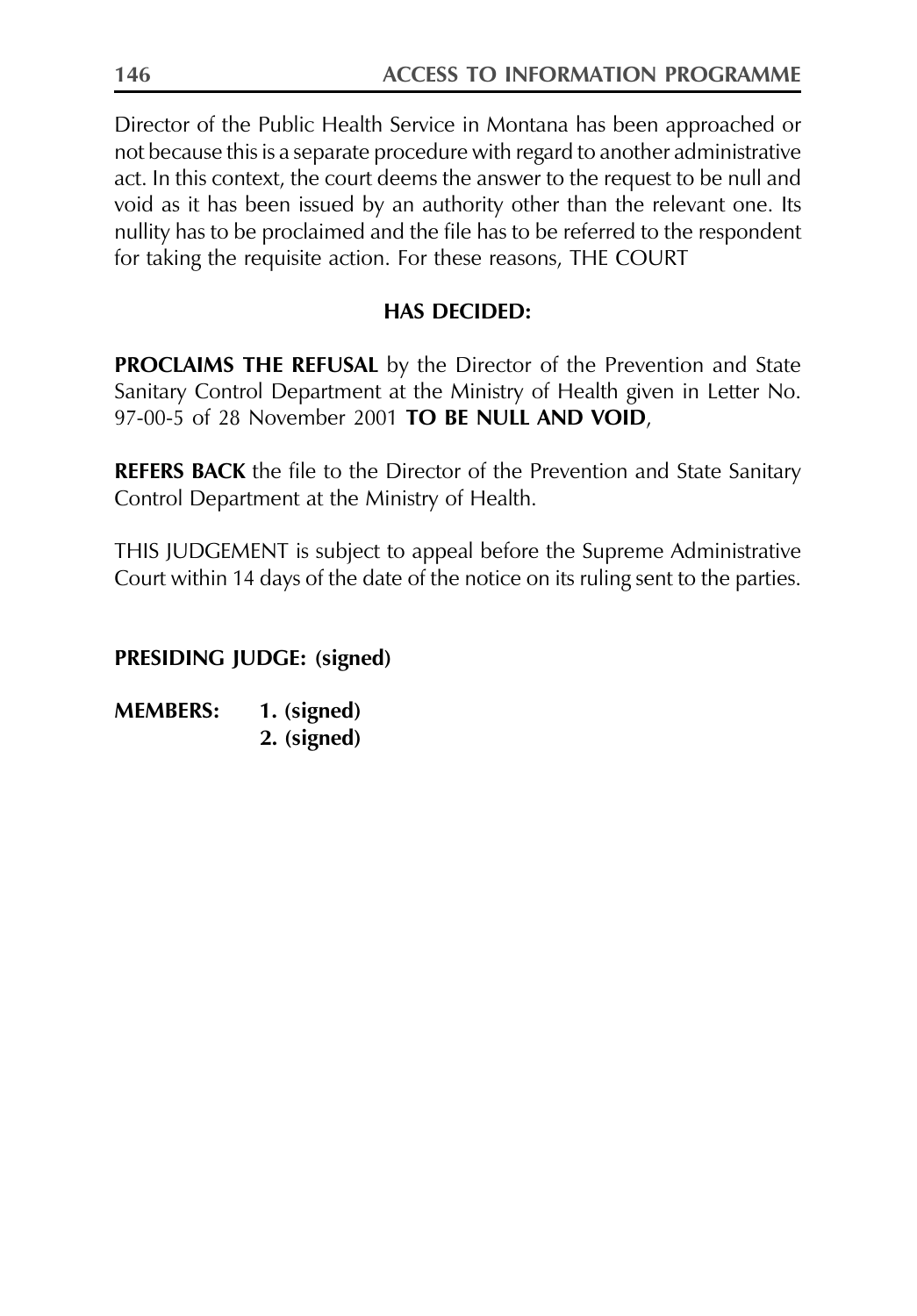#### **REPUBLIC OF BULGARIA MINISTRY OF HEALTH**

 $C/O$ **SOFIA CITY COURT ADMINISTRATIVE DIVISION PANEL III-B** TO THE SURPEME **ADMINISTRATIVE COURT** 

#### **APPFAI**

#### BY THE MINISTRY OF HEALTH

#### Respondent under administrative case no. 2361/2001 c/o attorney Mirena Marinova

#### **VERSUS:**

Judgement No. 28/29 October 2002 of the Sofia City Court, Administrative Division, Panel IIIb on Administrative Case No. 2361/2001

#### HONORABLE SUPREME JUSTICES,

I appeal versus Judgement No. 28/29.10.2002 of the Sofia City Court, Administrative Division, Panel IIIb on Administrative Case No. 2361/2001 within the prescribed time limits and request you to reverse it as wrong. My considerations are as follows:

The Sofia City Court, Panel IIIb has proclaimed "the refusal by the Director of the Prevention and State Sanitary Control Department given in letter No. 97-00-5 of 17 August 2001" to be null and void on grounds of this answer to have been issued by an authority other than the relevant authority. The reasons of the court point to the fact that the Minister of Health as the authority which has been approached on this matter has not issued the answer.

The operative part of the court judgment refers the file back to the Director of the Prevention and State Sanitary Control Department since, as stated in the reasons of the court, the file has to be referred back to the respondent for the requisite action to be taken.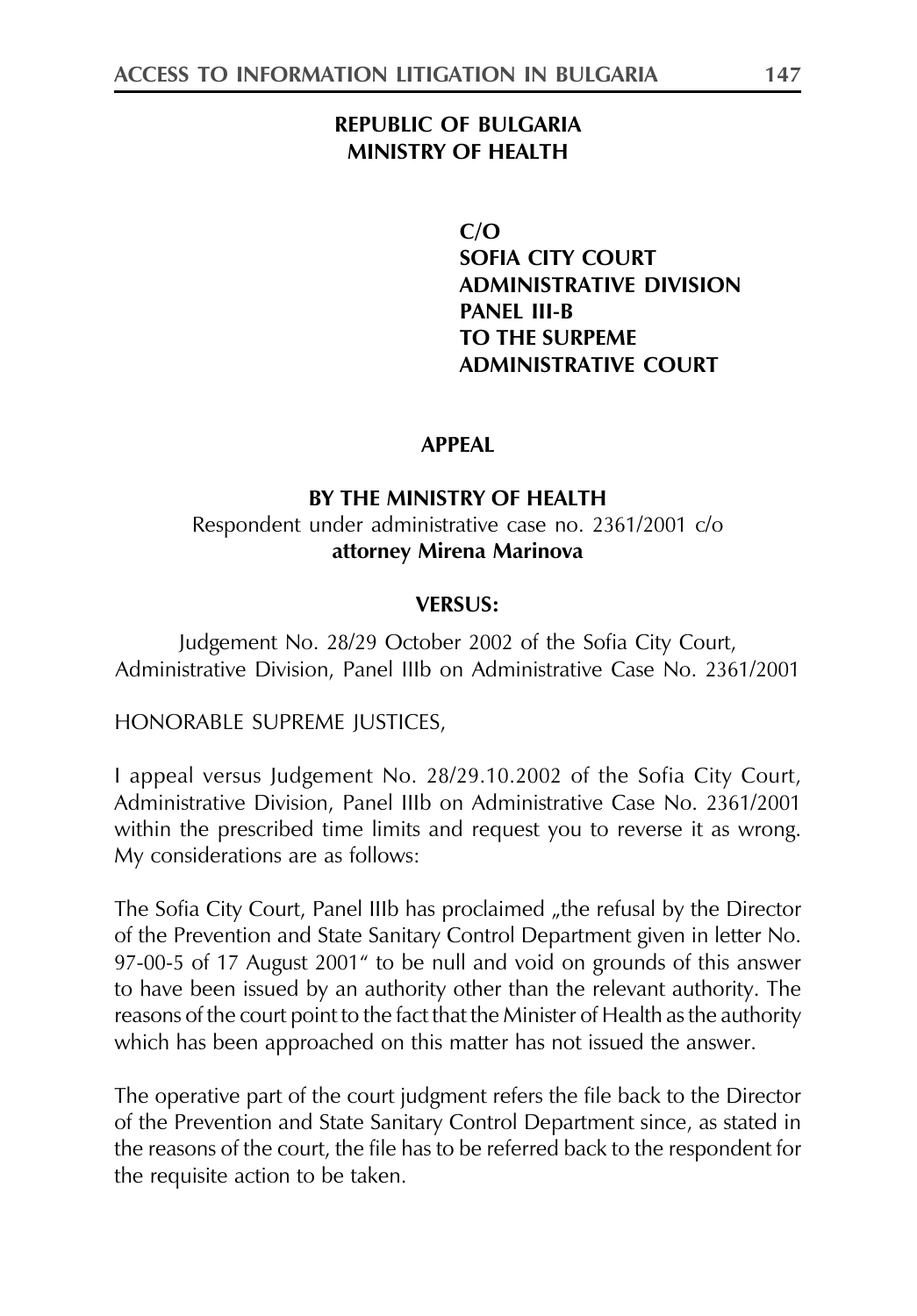The judgment ruled in this way in the operative part contravenes the reasons stated. In its reasons, the court accepts that the Director of the Prevention and State Sanitary Control Department I not the relevant authority to make a decision on the request sent with letter No. 97-00-5/05.07.2001 and, at the same time, refers the file back to the same authority for the requisite action to be taken.

Next, the court has proclaimed "the refusal by the Director of the Prevention and State Sanitary Control Department given in letter No. 97-00-5 of 17 August 2001" to be null and void, without any consideration of the fact whether the refusal constitutes an individual administrative act and, furthermore, an act issued pursuant to the Access to Public Information Act. In this connection, the court has failed to taken into consideration our arguments that the request (letter No. 1-2 of 7 May 2001 which has initiated these proceedings) is worded as a request "to intervene for the provision of access to a statement of findings dated 8 November 2000 on the measurements taken by the public health authorities in Montana with regard to the noise penetrating..." rather than as a request within the meaning of Art. 24 of the Access to Public Information Act and, for this reason, it cannot be deemed to constitute a refusal to provide access to public information. As is seen in the text of letter No. 1-27 of 7 May 2001, the requestor intended to ensure the intervention of the Minister of Health in his capacity of an authority exercising internal administrative control over the bodies and structured in the healthcare system.

With a view to the referring to the Minister of Health with the need for his intervention as a controlling authority, the Director of the Prevention and State Sanitary Control Department, exercising internal administrative control over the public health offices pursuant to Art. 26, para 15 of the Regulations of the Ministry of Health, informed the requestor that an administrative procedure has been instituted to examine the justification of an appeal, and that the taking of measurements was an integral part of that examination procedure. The provisions of Art. 13, para 2, subpara 1 APIA have been invoked insofar as to illustrate the assessment of the correctness of the actions undertaken by the public health office in Montana. These provisions have not been invoked in any way to justify any refusal to provide access to public information.

The evidence collected in the course of the proceedings makes it clear that the requestor had information that the statement of findings dated 8 November 2000 issued by the Public Health Service, Montana was available at the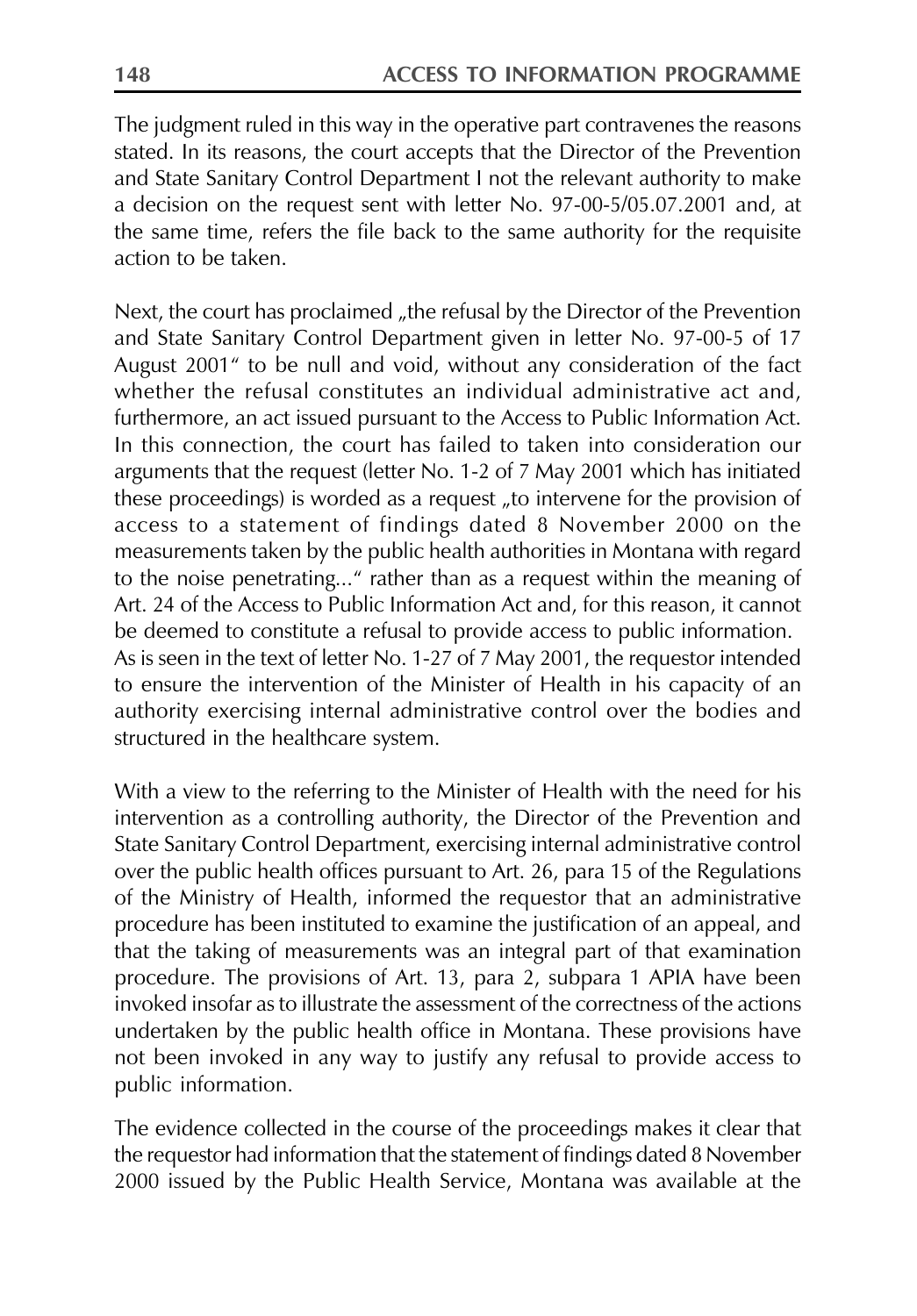Public Health Service, Montana and therefore his letter was not worded as a request to provide the statement of findings itself but as a request to the Minister to intervene with regard to the Public Health Service in Montana.

As is seen in the text of letter No. 1-27/7 May 2001, the requestor did not even mention the Access to Public Information Act.

I kindly request the Honorable Court to take into account also the following consideration: the Access to Public Information Act provides for the obligation to provide public information upon request and no obligation of the government authorities "to intervene" in providing access to information at the disposal of another person (an authority, a legal entity, etc.). The Act does not provide for any procedure, in accordance with which the Minister could possibly "intervene" or exercise control with regard to the lawfulness of the actions undertaken in connection with the provision of access to information by another authority.

In the light of the above mentioned considerations, the answer received by the requestor is in full conformity with his request and the defense he was seeking.

For these reasons, I request you to rule on the complete reversal of Judgment No. 28/29 October 2002 of the Sofia City Court, Administrative Division, Panel IIIb on Administrative Case No. 2361/2001.

# M. MARINOVA: (signed) CHIEF EXPERT, LEGAL DEPARTMENT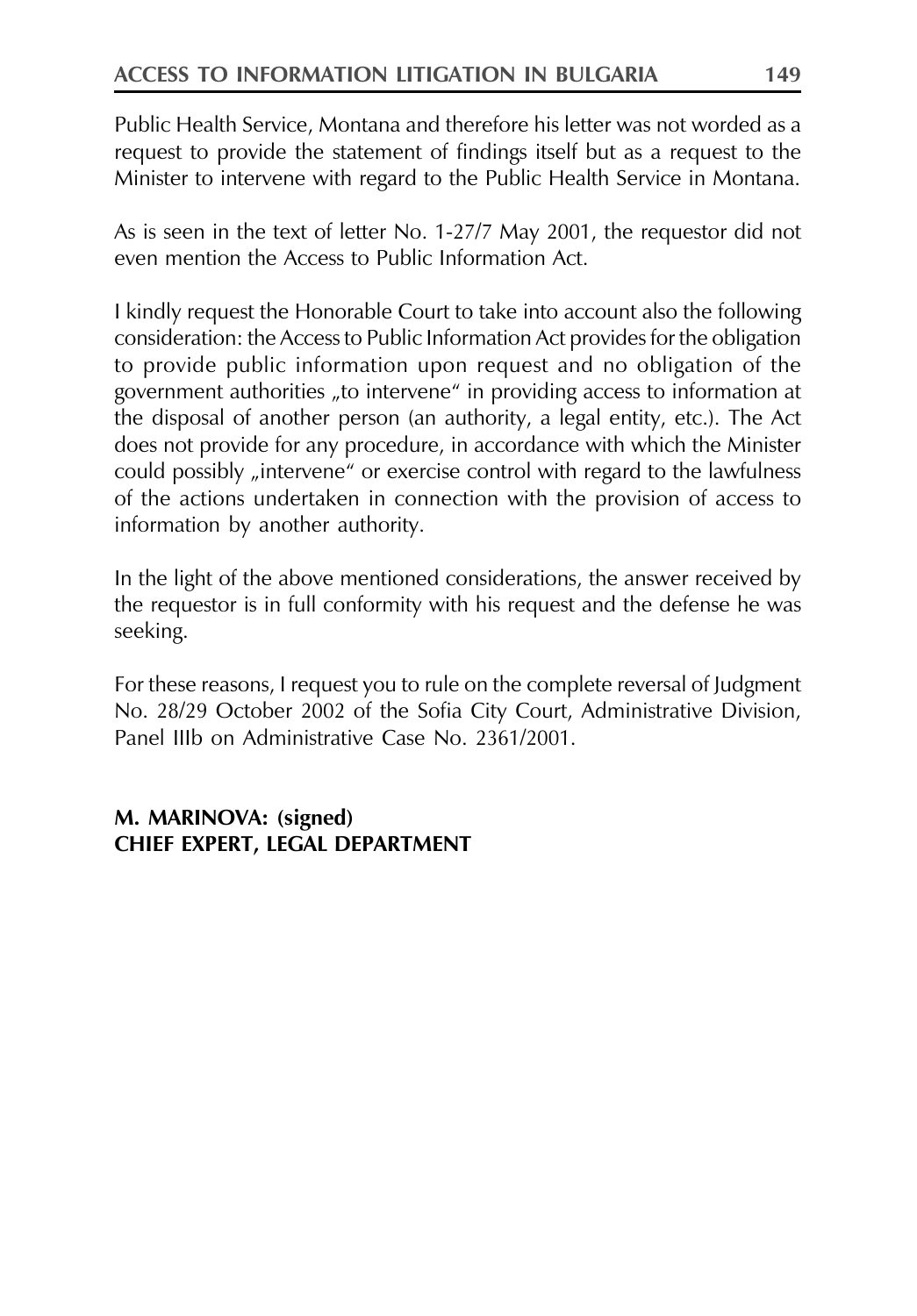## **JUDGEMENT**

# No. 10034 Sofia. 11 November 2003

### IN THE NAME OF THE PEOPLE

The Supreme Administrative Court of the Republic of Bulgaria, Fifth Division, at its court session held on the first day of October 2003 composed of:

#### PRESIDING JUDGE: JANETA PETROVA

#### MEMBERS: DIANA DOBREVA, JULIA KOVACHEVA

with Maria Popinska as a Secretary and the participation of Public Prosecutor Ivo Ignatov,

heard the report of Presiding Judge JANETA PETROVA on Administrative Case No. 4554 of 2003.

The Director of the Prevention and State Sanitary Control Department at the Ministry of Health filed a cassation appeal versus the judgement of 20 October 2002 in Administrative Case No. 2361/2001 with the Sofia City Court, proclaiming the refusal under Letter No. 97-00-5 of 17 August 2001 null and avoid and referring the file back to the Director. The complaints pointed to the wrongfulness of the judgement due to violation of the substantive law and material breaches of the rules of administering justice; a request was made to reverse the judgement.

Ecoglasnost National Movement, Montana Chapter as the respondent requested that the appeal be rejected.

The representative of the Supreme Administrative Prosecutor's Office gave the opinion that the judgement was correct because the administrative act under Letter No. 97-00-5 of 17 August 2001 was not issued by the competent administrative authority.

Having examined the correctness of the judgement with a view to the cassation complaints made thereof, the Supreme Administrative Court accepted the following:

As well as the complaints in the cassation appeal, the appellant raised objections against the admissibility of the judgement rules, which the court is following up ex officio. Therefore the objection should be examined notwithstanding the rule set out in Art. 39 of the Supreme Administrative Court Act that the court has to rule only on the grounds indicated in the appeal.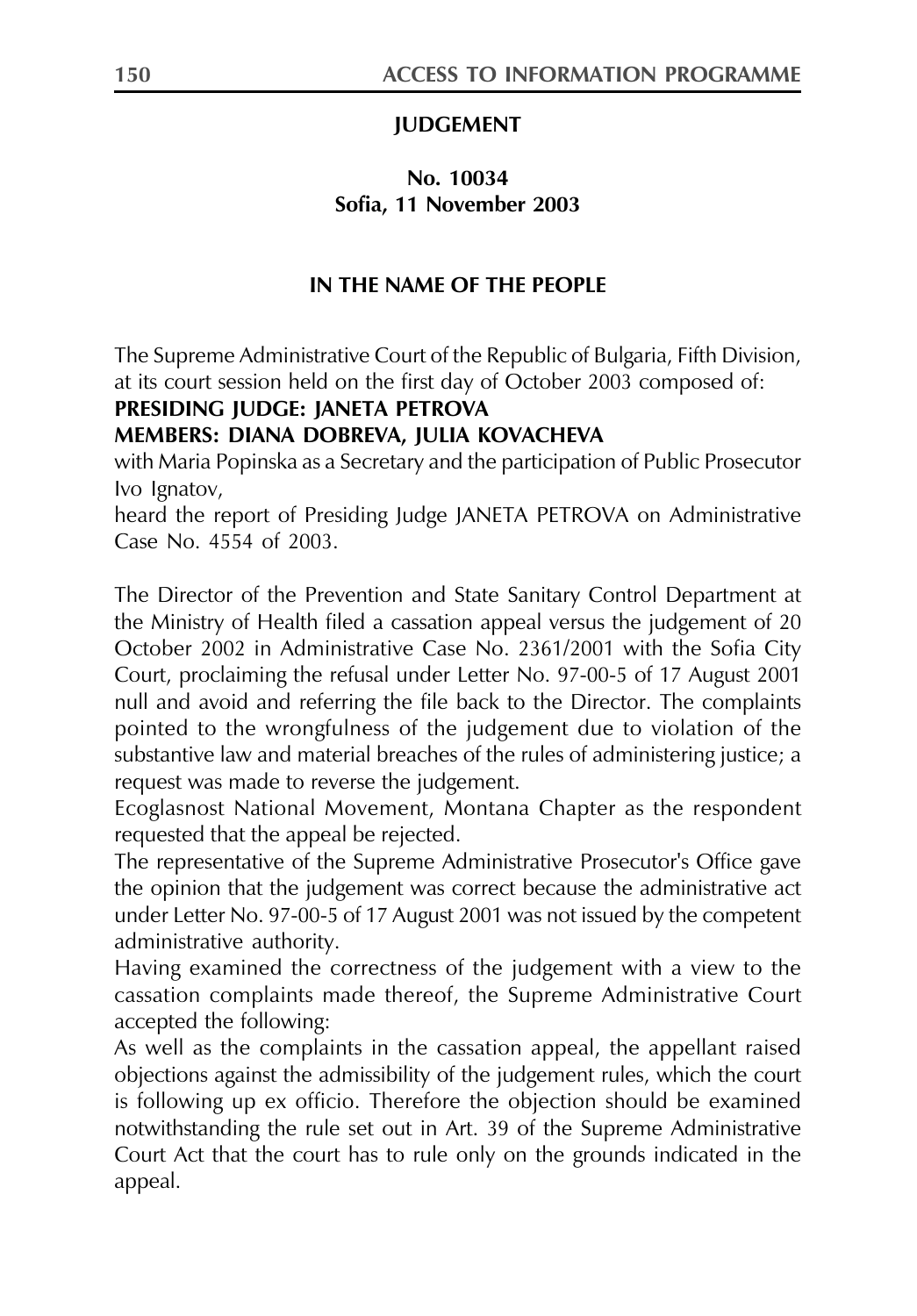Given the evidence existing in the said case, the Sofia City Court was justified to accept that the appeal by Ecoglasnost National Movement versus the administrative act under Letter No. 97-00-5 of 17 August 2001 issued by the Director of the Prevention and State Sanitary Control Department at the Ministry of Health was made within the prescribed time limits. In order to draw a conclusion to the opposite, evidence had to be produced to prove the communication of the act, which was the commencement date of the 14-day time limit for serving an appeal. In the absence of such evidence, there was no negative procedural prerequisite for the hearing of the case and therefore the appealed judgement is admissible.

The court established that request No. 97-00-5 of 7 May 2001 was served on behalf of Ecoglasnost National Movement, Montana Chapter to the Minister of Health, requesting him to intervene in the provision of a statement of findings dated 8 November 2000 of the Public Health Service in Montana with data on the measurements taken of the noise penetrating into an apartment block in the vicinity of an industrial enterprise owned by Balkan AD, Montana. Further to the request, the answer of the Director of the Prevention and State Sanitary Control Department at the Ministry of Health was prepared under letter No. 97-00-5 of 17 August 2001. It was to inform the requestor that the measurements were taken in connection with the decision of the Public Health Service in Montana on the appeals that had been filed by a group of citizens and Ecoglasnost National Movement itself and that the authority had no obligation to provide access to that information pursuant to Art. 13, para 2, subpara 1 of the Access to Public Information  $Act$ 

From the legal perspective, the court accepted that the letter of the Director of the Prevention and State Sanitary Control Department at the Ministry of Health was a case of refusal of access to public information, which had been requested. The administrative act was deemed null and void as it was not issued by the Minister of Health to whom the request for intervention was addressed. Since the statement of findings on the measurements, which was requested by Ecoglasnost National Movement was available with the Public Health Service, Montana, the request for access to public information had to be sent there rather than having another authority decide upon the matter. Therefore the court proclaimed the administrative act null and void and referred the file back to the Director of the Prevention and State Sanitary Control Department.

In ruling on the case, the court did not commit any material breach of the provisions of Art. 188, para 1 Citizen Procedural Code, which obligated it to assess all the evidence, as well as the arguments of the litigants. Short as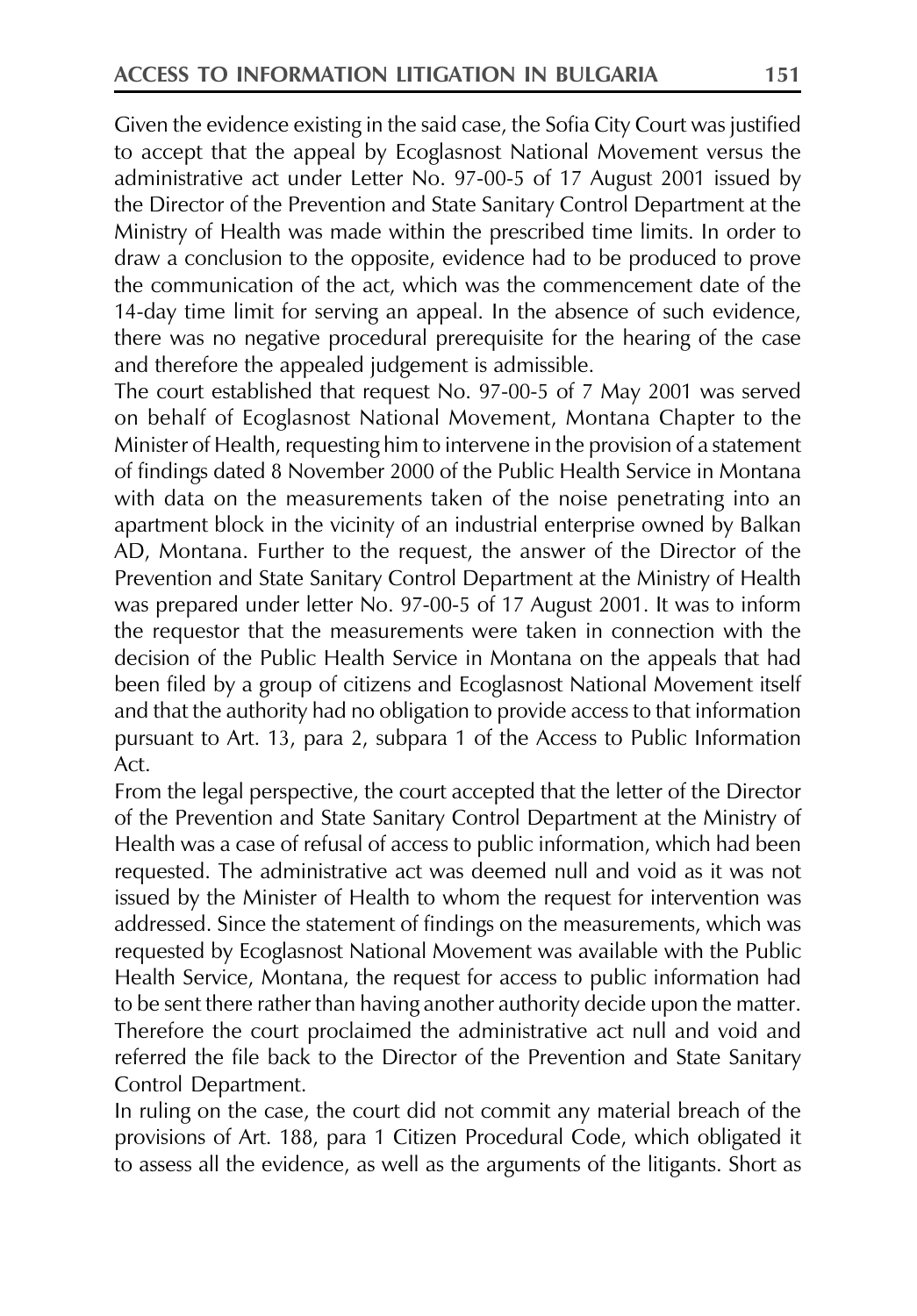they are, the reasons outlined by the court gave its understanding on the essence of the administrative act and its legal effects. In the course of the deliberations, all controversies between the litigants were examined, and therefore one cannot draw the conclusion that the judgement was ruled without taking into consideration those circumstances that were of decisive importance for the outcome of the proceedings.

There is no case of contradiction between the reasons and the operative part of the judgement with regard to the referral of the file back to the Director of the Prevention and State Sanitary Control Department at the Ministry of Health, as it is claimed in the appeal. The court put forward its considerations that the said authority was involved in the administrative procedure because it had the obligation to refer the file to the Director of the Public Health Service in Montana pursuant to Art. 32, para 1 of the Access to Public Information Act.

However, the court applied the substantive law wrongly. The conclusion that the administrative act of the Director of the Prevention and State Sanitary Control Department at the Ministry of Health was null and void does not comply with the legal solution set out in the Access to Public Information Act. When enumerating the government authorities obligated to provide access to public information, the said Act does not apply the type of their functions as a criterion but it applies their direct involvement in the creation and storage of public information (Art. 3 APIA). Furthermore, the provisions of Art. 32, para 1 APIA give clear instructions on the manner to identify the competence of the authority, which has decided to provide access to public information or to refuse such access. It has to be a central or local government authority or a body of any of the entities under Art. 3, para 2 APIA, and it is also obliged to make such a decision, where the requested information is available with it. A derivative option is to have a decision made under Art. 28, para 2 APIA by officials expressly designated by the authorities under Art. 3 APIA.

Since the Prevention and State Sanitary Control Department at the Ministry of Health plans, organizes and controls the research of the specific impact of the factors from the natural, working, school, and household environment on the health of the population and the conduct of individuals (Art. 26, subpara 8 of the Rules of the Ministry of Health), the court had no grounds to consider that the administrative act issued by the Director of the said Department was null and void just because the request of Ecoglasnost National Movement, Montana Chapter for access to public information had been sent to the Minister of Health. The content of the letter reveal that the Director of the Prevention and State Sanitary Control Department had the requested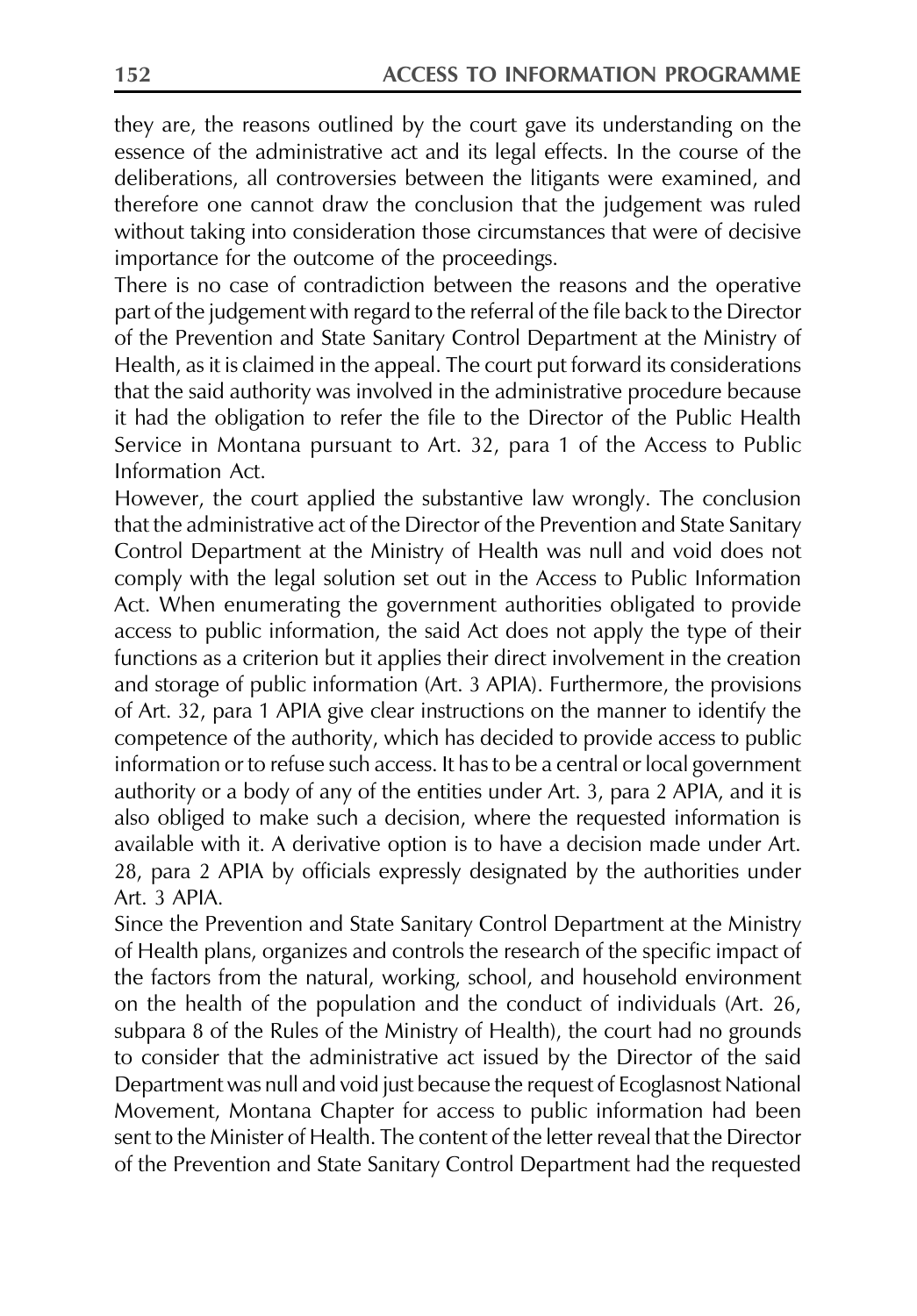information available with it, although it had been created by another authority. Therefore it was competent to make a decision on the request for access to that information. Since most of the authorities envisioned in the Access to Public Information Act have information of specific type available with them, there is no obstacle to requesting access from any of them.

Therefore the judgement of the Sofia City Court is wrong and should be reversed. It should be superceded by another judgement, rejecting the appeal of Ecoglasnost National Movement, Montana Chapter.

The decision of the Director of the Prevention and State Sanitary Control Department under letter No. 97-005 of 17 August 2001 contained a refusal to provide information pursuant to Art. 13, para 2, subpara 1 of the Access to Public Information Act. The public information requested by Ecoglasnost National Movement should be defined as official within the meaning of Art, 11 of the Access to Public Information Act because it was collected. created and stored in connection with the activities of the Public Health Service in Montana as a specialised body of the Ministry of Health in charge of the state sanitary control exercised locally. As stated earlier, the measurement of penetrating noise taken by employees of the Public Health Service in Montana was made at the decision of the specialised authority upon the appeal of a group of citizens and Ecoglasnost National Movement. The test was activity regulated in the provisions of Arts. 36 to 39 of the Regulation on the Application of the Public Health Act. Pursuant to Art. 37a of the said Regulation, the findings of tests are laid down in a sanitary statement drawn up in writing and submitted to the party concerned or its authorised representative. The comparison between these legislative requirements and the circumstances of the case of requesting access to official public information leads to the conclusion that the results of the measurements of penetrating noise had no importance or relevance of their own. Their purpose was to serve for the drafting of certain acts of the specialised state sanitary authority, undertaking specific measures to provide proper hygiene of the living conditions.

As a rule, the access to official public information is free, except for the cases explicitly mentioned in Art. 13, para 2 APIA. It provides for restricted access to official public information, where the latter is related to the operational drafting of the acts of the authorities and has no importance or relevance of its own, as well as where it contains opinions and positions in connection with current or future negotiations conducted by the relevant authority or on its behalf or related information. The meaning of this restriction refers to the lack of importance or relevance, as well as to the specific nature and duration of this type of official public information. By using such data, citizens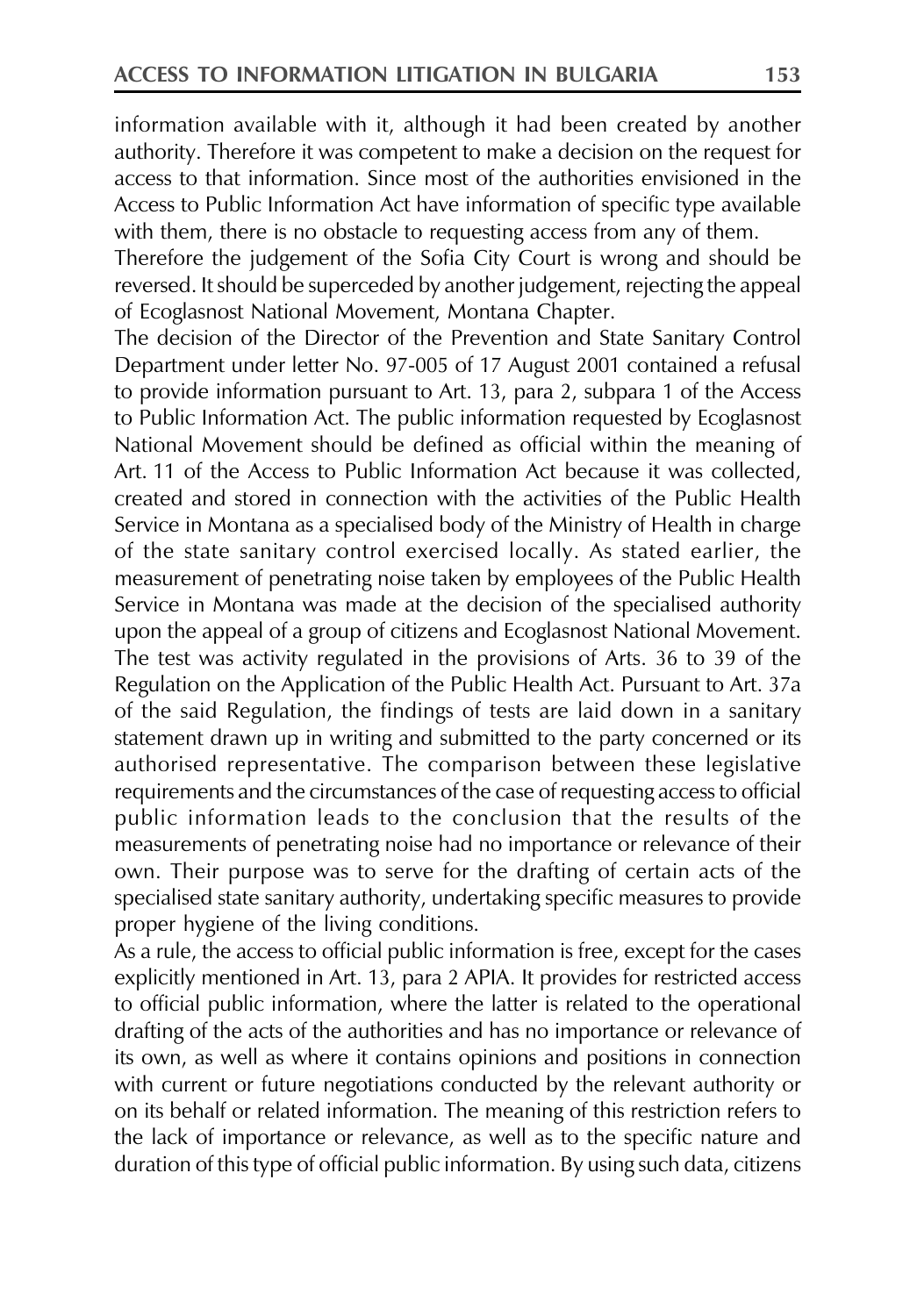will not be in a position to form an objective and comprehensive opinion on social life and the activities of central and local government authorities, which is a major objective of the Access to Public Information Act. Therefore the authority requested to provide access to official information without any importance or relevance of its own, is free to refuse such access.

As a conclusion, it should be assumed that the individual administrative act issued by the Director of the Prevention and State Sanitary Control Department under letter No. 97-00-5 of 17 August 2001 complies with all statutory requirements. The appeal against it is unjustified and should be rejected.

For these reasons and pursuant to Art. 40, para 1 SACA, the Supreme Administrative Court

# **HAS DECIDED:**

**REVERSES** the Judgement dated 20 October 2002 under Administrative Case No. 2361 of 2001 with the Sofia City Court and RULES INSTEAD:

**REJECTS** the appeal of Ecoglasnost National Movement, Montana Chapter versus the decision of the Director of the Prevention and State Sanitary Control Department at the Ministry of Health under letter No. 97-00-5 of 17 August 2001 to refuse access to official public information.

This judgement is final.

True to the original,

PRESIDING JUDGE: (signed) Janeta Petrova Secretary: MEMBERS: (signed) Diana Dobreva, (signed) Julia Kovacheva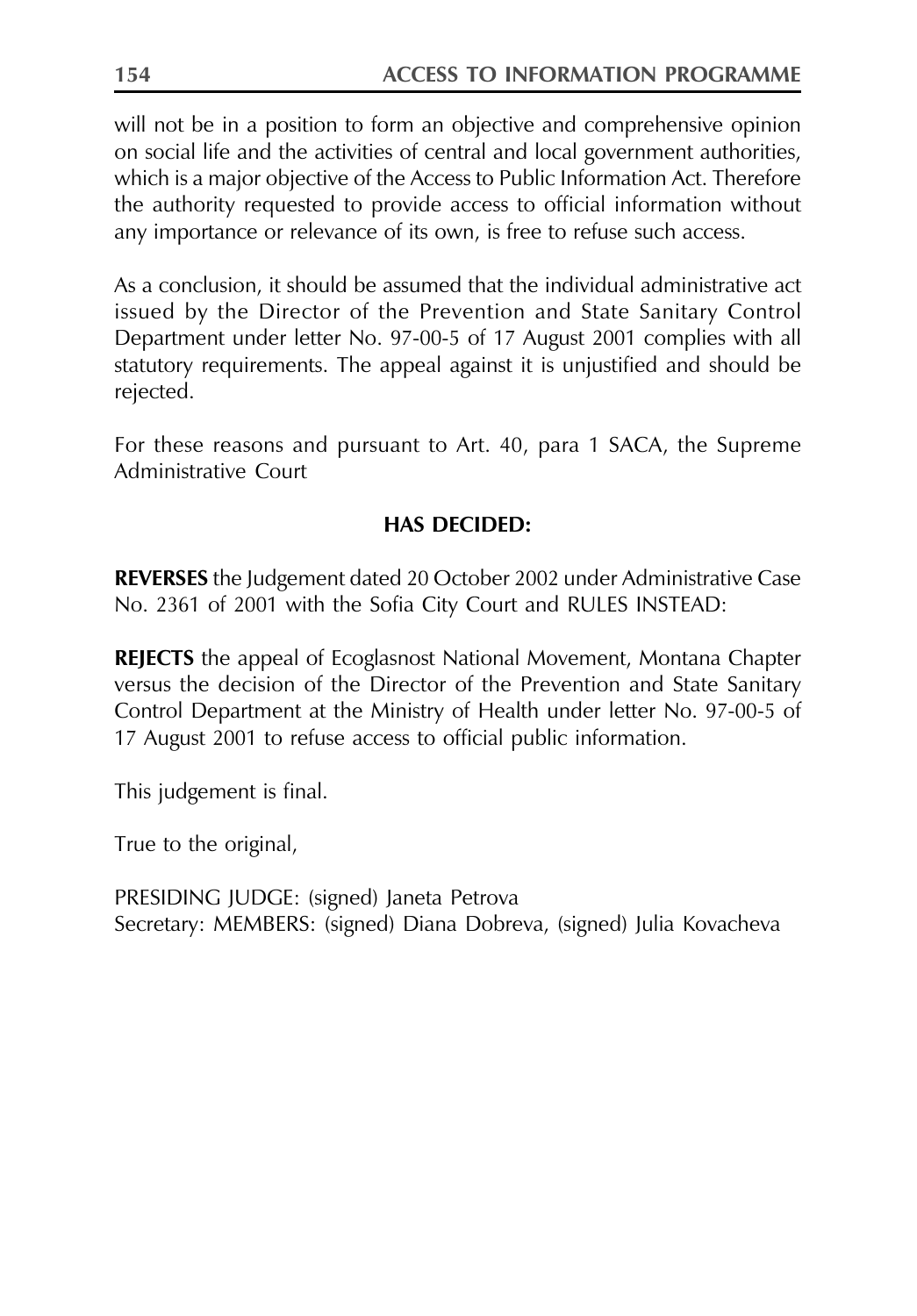# **CASE**

Vanya Paunova

 $V_{\bullet}$ 

Regional Healthcare Centre (RHC) **Veliko Turnovo**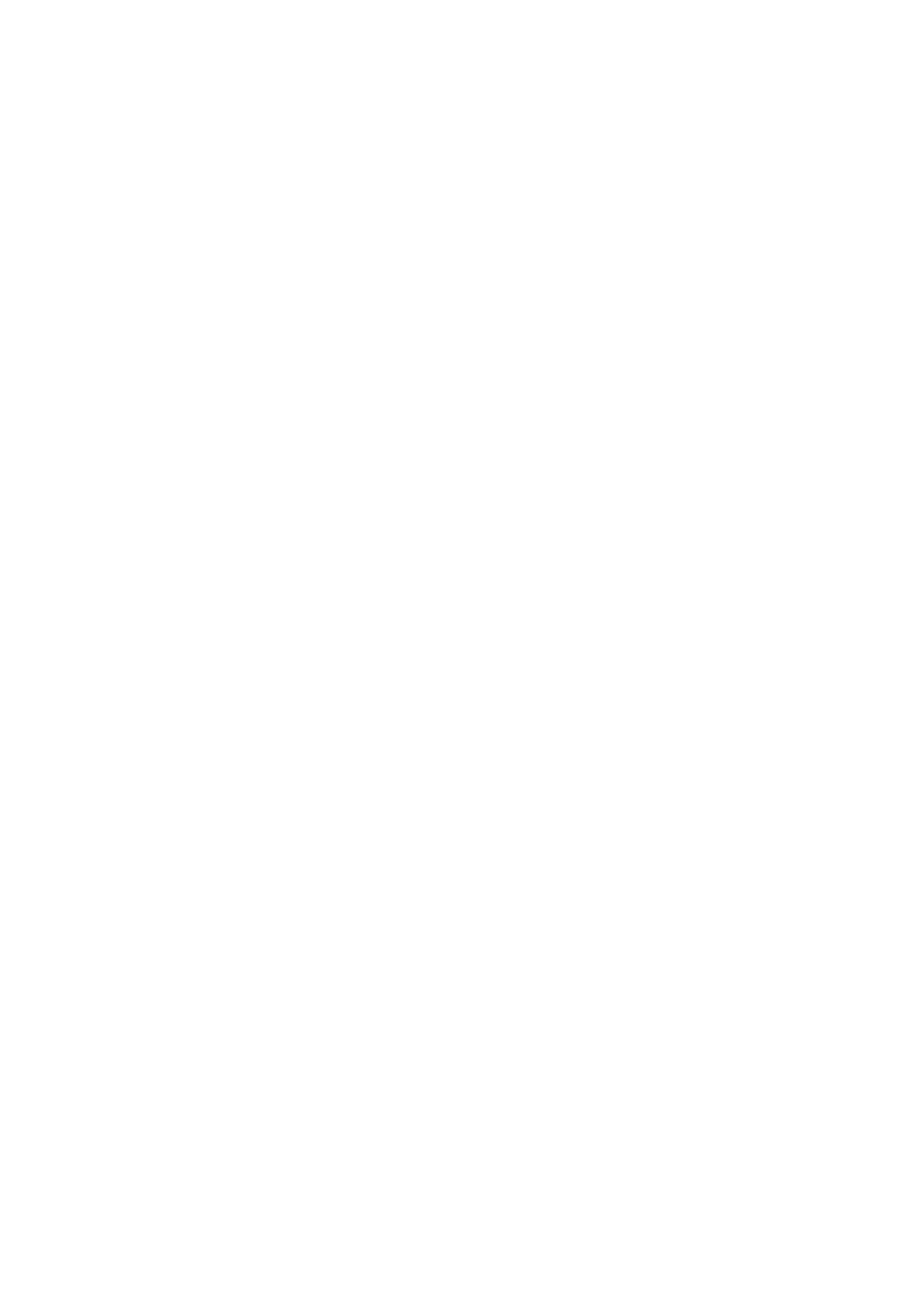To The Director of Regional Health Center (RHC) - Veliko Turnovo

# **REQUEST** for Access to Information

by **Vanya Paunova Ilieva** - Yordanova, Reporter of Yantra DNES Newspaper, Veliko Turnovo

Dear Sir,

In accordance with the Access to Public Information Act, I would like to have access to the available information with regard to:

1. For what, when, and to whom RHC - Veliko Turnovo issues the insufficiency certificates in conformity with its obligations? What are the procedures and legal documents, on the basis of which RHC - Veliko Turnovo is a party indispensable to the launch of specific healthcare activities in the region of Veliko Turnovo?

2. The amount of grants/aids provided to GPs by RHC - Veliko Turnovo since the start of the health reform within the framework of the World Bank assistance. How many GP practices (by communities) have received such grants and what is their specific form? After the aid is provided in the form of equipment, who is responsible for it and on the basis of what documentation is the transfer from RHC to the specific GP carried out copy of the contract form;

3. What anti-corruption measures have been undertaken by the management of RHC - Veliko Turnovo in connection with its direct activity, such as the issuance of insufficiency certificates to certain specialists?

4. What is the contract of the Director of RHC - Veliko Turnovo? Is the Director elected or appointed on the basis of competition and what is the term of the contract?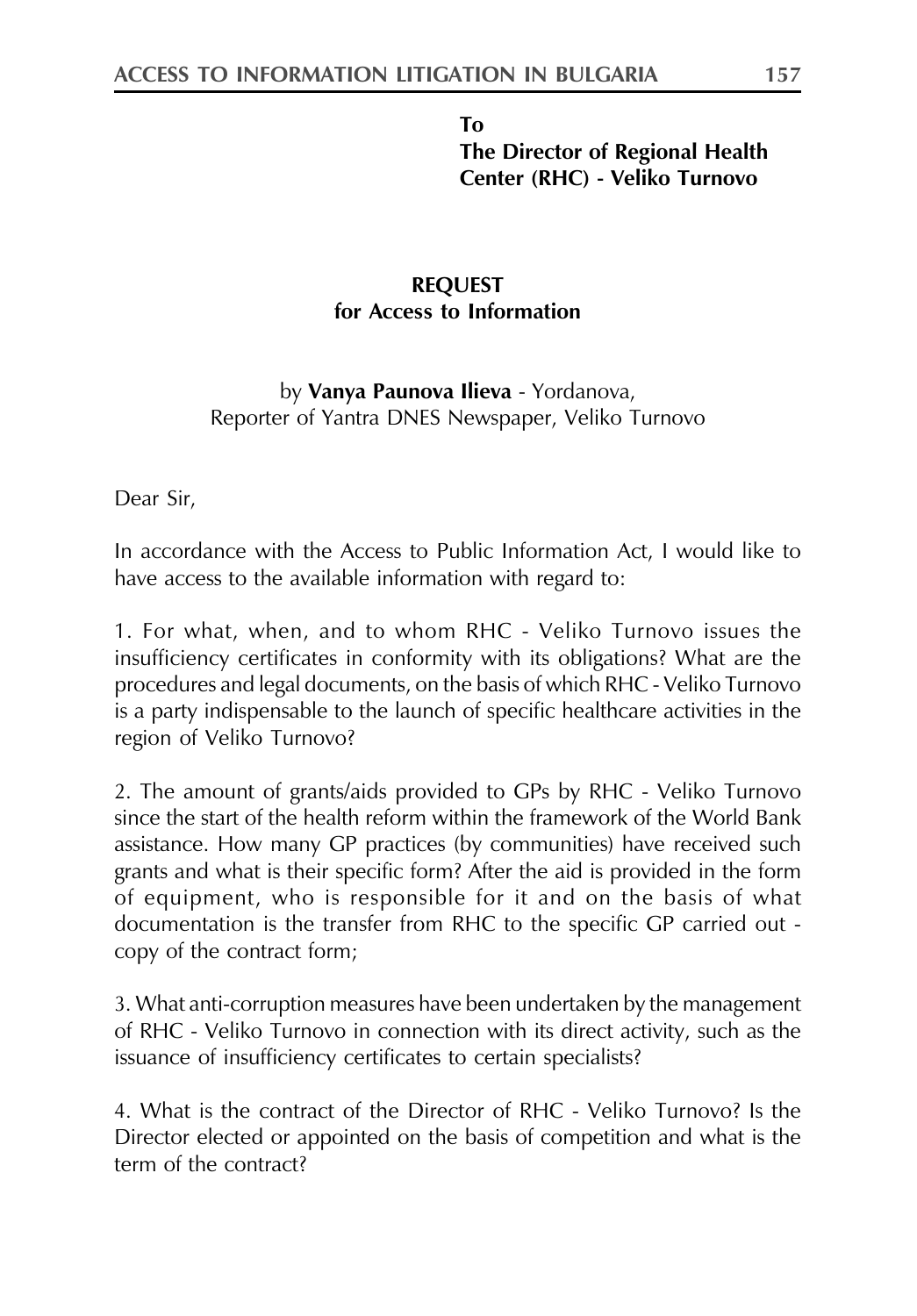5. Is RHC - Veliko Turnovo involved and what measures does it undertake in connection with the vacant outpatient practices within the territory of the region? How many are they at present?

6. RHC - Veliko Turnovo has the latest data on the disease rate and the demographic condition of the region in accordance with the summarized report of the National Centre for Health Studies. The latter is directly subordinated to the Ministry of Health, while RHC is its regional subdivision.

On this basis, I wish to on receive the data as follows:

- By gender and for the last five years by municipalities: population growth rates; age structure of the population; labour activity rate; birth rate; total mortality rate of the population; infant mortality rate; natural growth rate of the population; abortions; disease rate by consultations with outpatient healthcare providers; number of patients in hospital; number of patients registered with dispensaries; amounts paid to finance free of charge or partially subsidized prescriptions.

I would like to receive the requested information in the following form: - on paper carrier.

# Signed: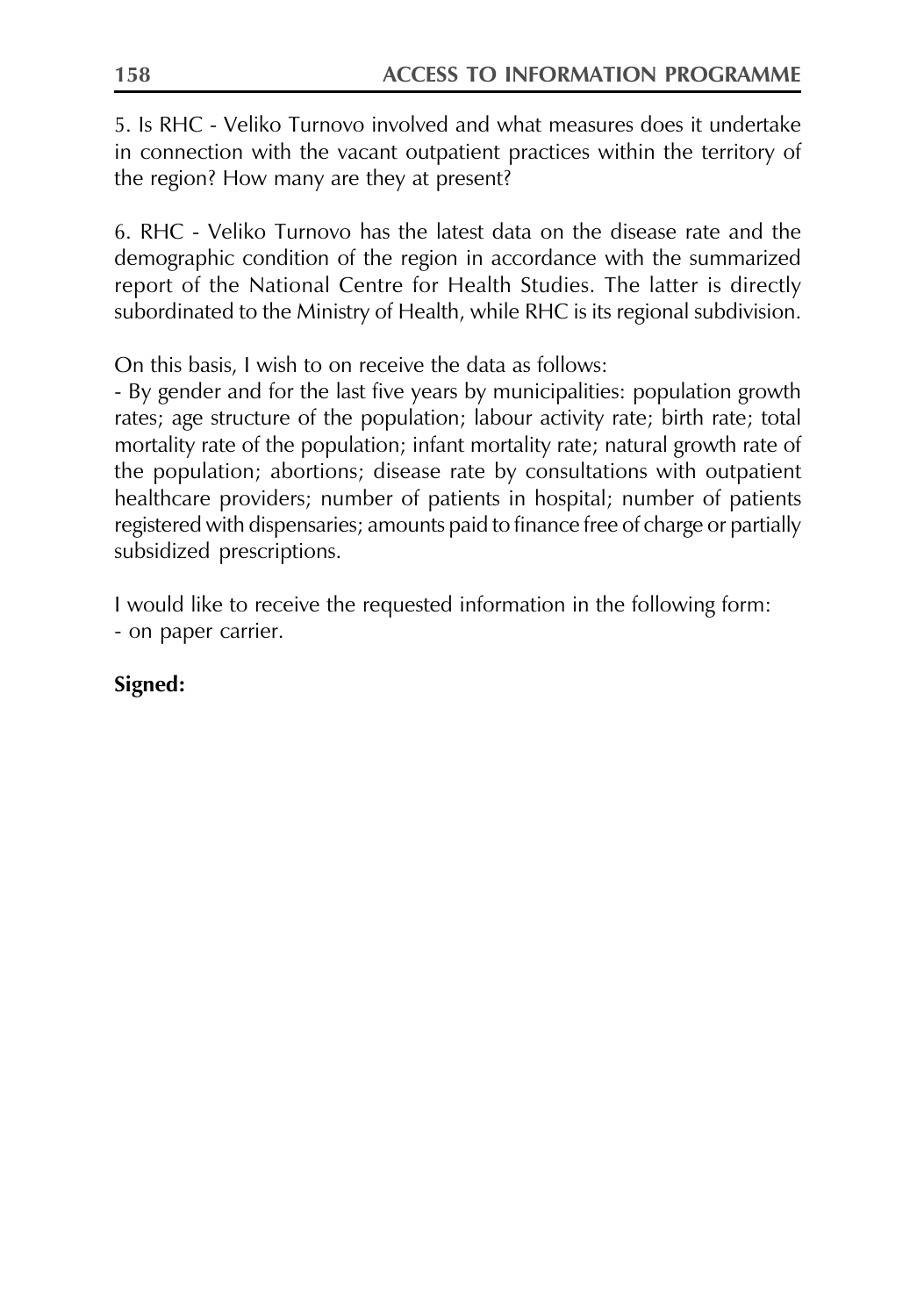#### **Το** The Director of RHC - Veliko Turnovo

# **REQUEST** for Access to Information

# by **Vanya Paunova Ilieva** - Yordanova, Reporter of Yantra DNES Newspaper, Veliko Turnovo

Dear Sir,

In accordance with the Access to Public Information Act, I would like to have access to the available information with regard to the following:

1. Is the issuance of the so-called registration certificates paid to RHC by the applicants for private healthcare practices, such as provider practices, medical centres, diagnostic and consultative centres, and others?

2. If yes, what is the breakdown by items?

3. What is the procedure for a medical centre registered with RHC to increase the number of its specialists? Is this to be paid?

4. Did RHC receive any complaints and reports against outpatient and hospital healthcare providers in the region from 1 January 2002 to 21 November 20023

- What was their number?
- What was the decision/opinion of RHC in each case?

5. What is the amount of the resources transferred by the Ministry of Health from the beginning of the year to 21 November for government-supported or subsidized healthcare establishments?

6. What is the RHC opinion on the optimization of the quality of healthcare in the region?

7. What are the statutory grounds for the RHC Director to refuse to provide information in any other way but in writing? Isn't this a sign of bias against Yantra DNES newspaper after its publication on the upcoming competition for the position of director?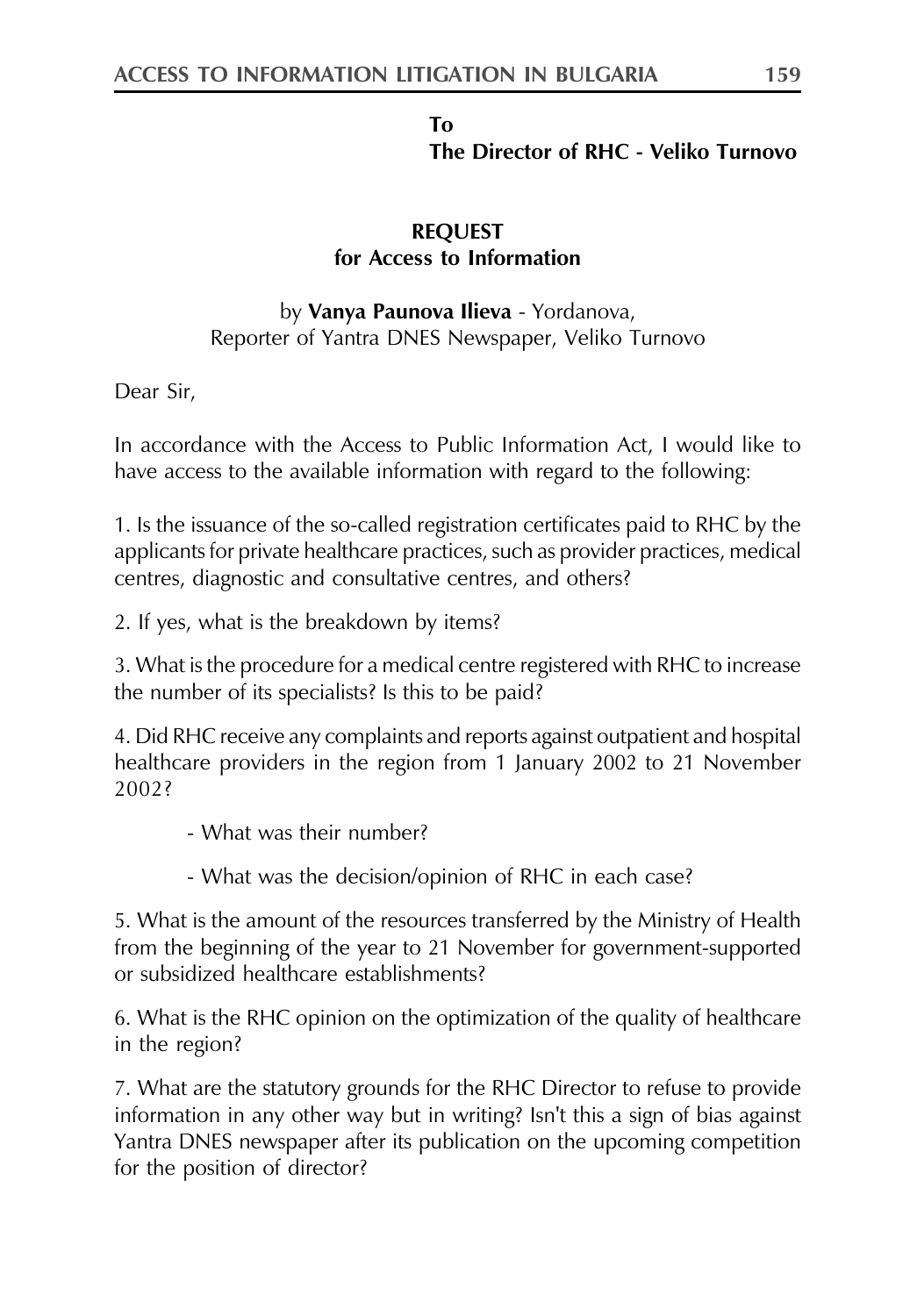8. What are the statutory grounds for employees of RHC - Veliko Turnovo to collect reporting documentation of RHIF from their contractual partners?

9. Whom has RHC leased its premises in the building of the Dental Centre in Veliko Turnovo to? Please specify the number of the agreement, the lessee and the term.

I would like to receive the requested information in the following form:

- on paper carrier.

Signed: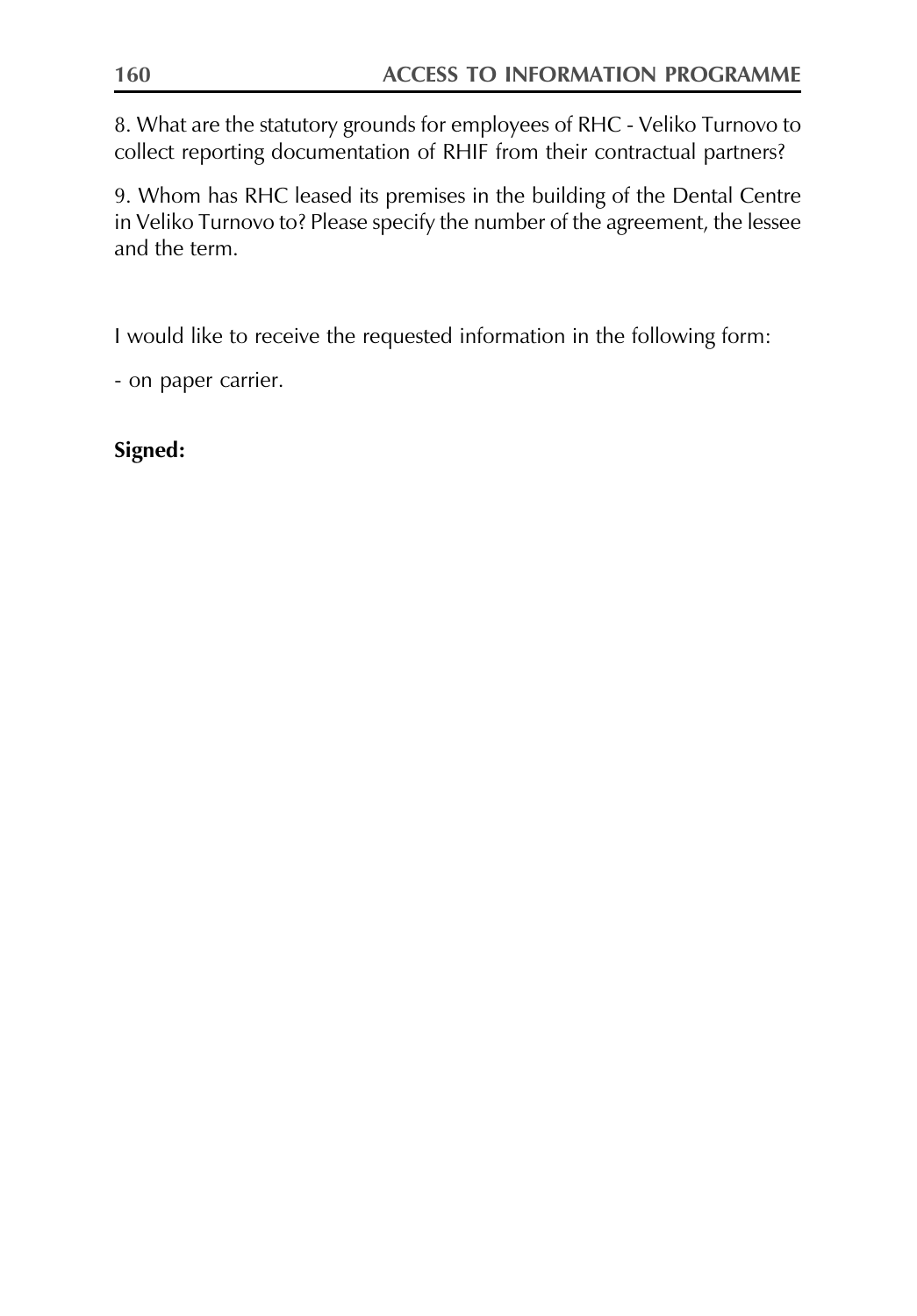# REGIONAL HEALTHCARE CENTRE - VELIKO TURNOVO

TΩ the Editor-in-chief of Yantra Dnes newspaper, Veliko Turnovo

Dear Mme Editor-in-chief,

This is to request you to designate, if possible, another employee of Yantra Dnes newspaper to replace Ms Vanya Paunova, who will be invited to all press conferences and briefings organized by RHC - Veliko Turnovo on regional healthcare issues.

The Regional Healthcare Centre - Veliko Turnovo has always worked throughout the years under the conditions of full openness and transparency for the media, the healthcare community, and the population in the region.

The arguments for our request to you are more than justified but, in the name of our principled well-meaning attitude to the media, we wish to remain polite.

We have always been perfectly correct to Ms Paunova and all reporters and I dare say that the process was two-sided until the first story of the series of publications on the competition announced by the Ministry of Health, featuring things that were untrue, to put it mildly, as time has firmly borne it out. The subsequent publications which had nothing to do with realities or truth confirmed and deepened my conviction that Ms Paunova serves vested group interests.

I take the liberty of sending you copies of the questions asked to RHC -Veliko Turnovo by Ms Paunova, which I leave with no comment out of respect for the institution I manage.

Finally, I would like to share with you that after it became clear to the public that there were no other alternatives for the position of director, a member of the working group at RHC and Dr. Ivanov, to demonstrate "loyalty" provided me with those questions almost a month before they were asked 'spontaneously" by Ms Paunova.

I, on my side, brought together the leading specialists at RHC - Veliko Turnovo and presented to them the questions that would be asked "spontaneously" and "only" by Ms Paunova.

We take the liberty of sending you only the requested health and demographic information.

Your respectfully in principle, Director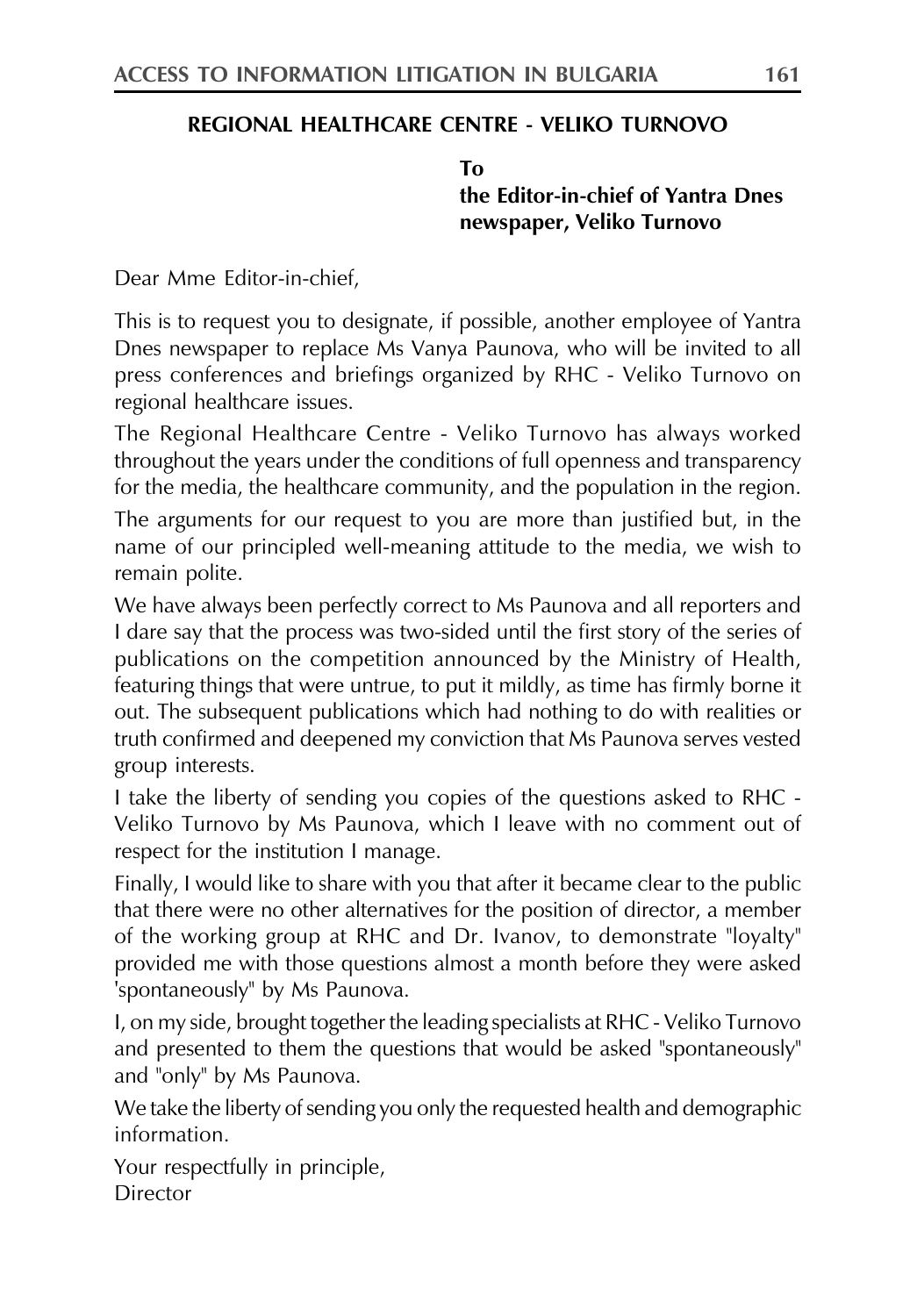#### $C/O$ THE REGIONAL HEALTHCARE **CENTRE - VELIKO TURNOVO**

TΩ THE REGIONAL COURT OF **VEHKO TURNOVO** 

#### **APPFAI**

#### by: VANYA PAUNOVA ILIEVA - YORDANOVA

Versus: the refusal of the Regional Healthcare Centre (RHC) - Veliko Turnovo to provide information

Pursuant to Art. 40, para 1 of the Access to Public Information Act (APIA)

Honorable Justices,

In my capacity of a reporter of Yantra DNES newspaper, Veliko Turnovo and pursuant to Art. 24 of the Access to Public Information Act (APIA), I requested the Regional Healthcare Centre (RHC) - Veliko Turnovo to provide information related to the RHC activities. For that purpose, I served two requests Ref. Nos. 5356 of 15 November 2002 and 5367 of 21 November 2002 respectively to the RHC Director with detailed description of the requested information and the form in which I wanted it to be provided.

The information available with the respondent and requested on my part in both requests was not provided to me within the time limits under Art. 28, para 1 APIA. Instead, letter Ref. No. I of 29 November 2002 of RHC - Veliko Turnovo was sent to the editor-in-chief of Yantra DNES newspaper, making arbitrary comments on my publications in the newspaper, expressing opinions on my work, and suggesting to the editor-in-chief in an inconceivable manner to designate another journalist to cover healthcare issues. Attached to the letter were only reports with health and demographic information requested in item 6 of my request Ref. No. 5356/15 November 2002 (except the information about the amounts paid under free of charge and partially subsidized prescriptions). No answer was given to any other of the questions asked in that request and the other one. Copies of the requests were sent to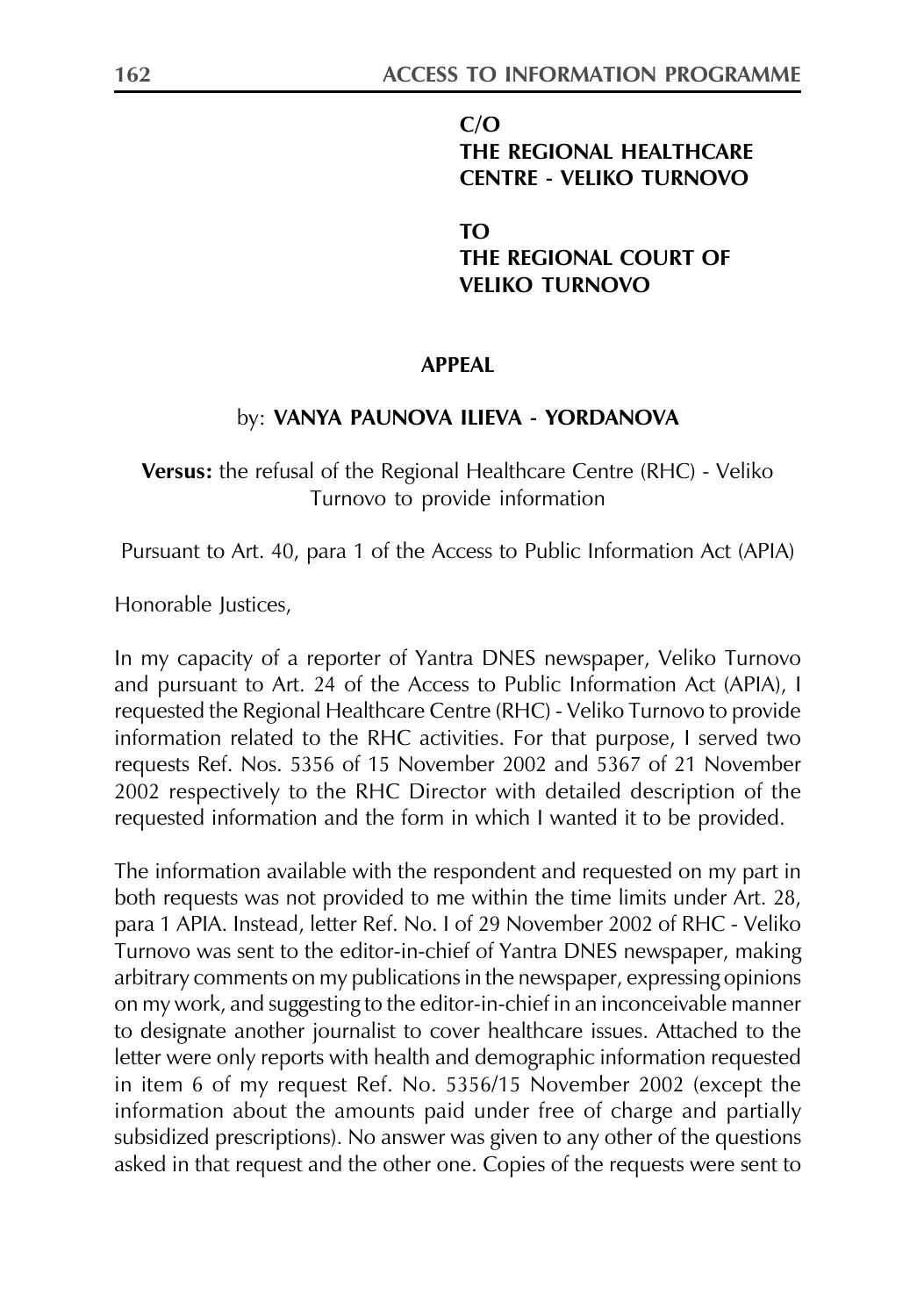the editor-in-chief of the newspaper with the note that they were left, with no comment".

I believe that the above mentioned letter, although not duly given in the format of a decision of the relevant authority, represents a REFUSAL to provide the public information I requested and I have the right of access to under APIA. This refusal is UNLAWFUL. It is not substantiated with any reasons and contains no factual or legal grounds for the refusal to provide the requested information. In fact, such grounds to not exist at all.

For these reasons, I hereby APPEAL versus the refusal of the Director of RHC - Veliko Turnovo to provide access to the information I requested in requests Ref. Nos. 5356/15 November 2002 and 5367/21 November 2002 and REOUEST the court to reverse the refusal and obligate the Director of RHC - Veliko Turnovo to provide the requested information in the format I specified pursuant to Art. 41, para 1 APIA.

 $Fncl.$ :

1. Copies of requests to RHC - Veliko Turnovo Ref. Nos. 5356/15 November 2002 and 5367/21 November 2002.

2. Copy of letter Ref. No. 5356/29 November 2002 of RHC - Veliko Turnovo.

3. Copy of the appeal for the respondent.

4. Receipt for the payment of the state fee.

Veliko Turnovo 13 December 2002

Yours truly,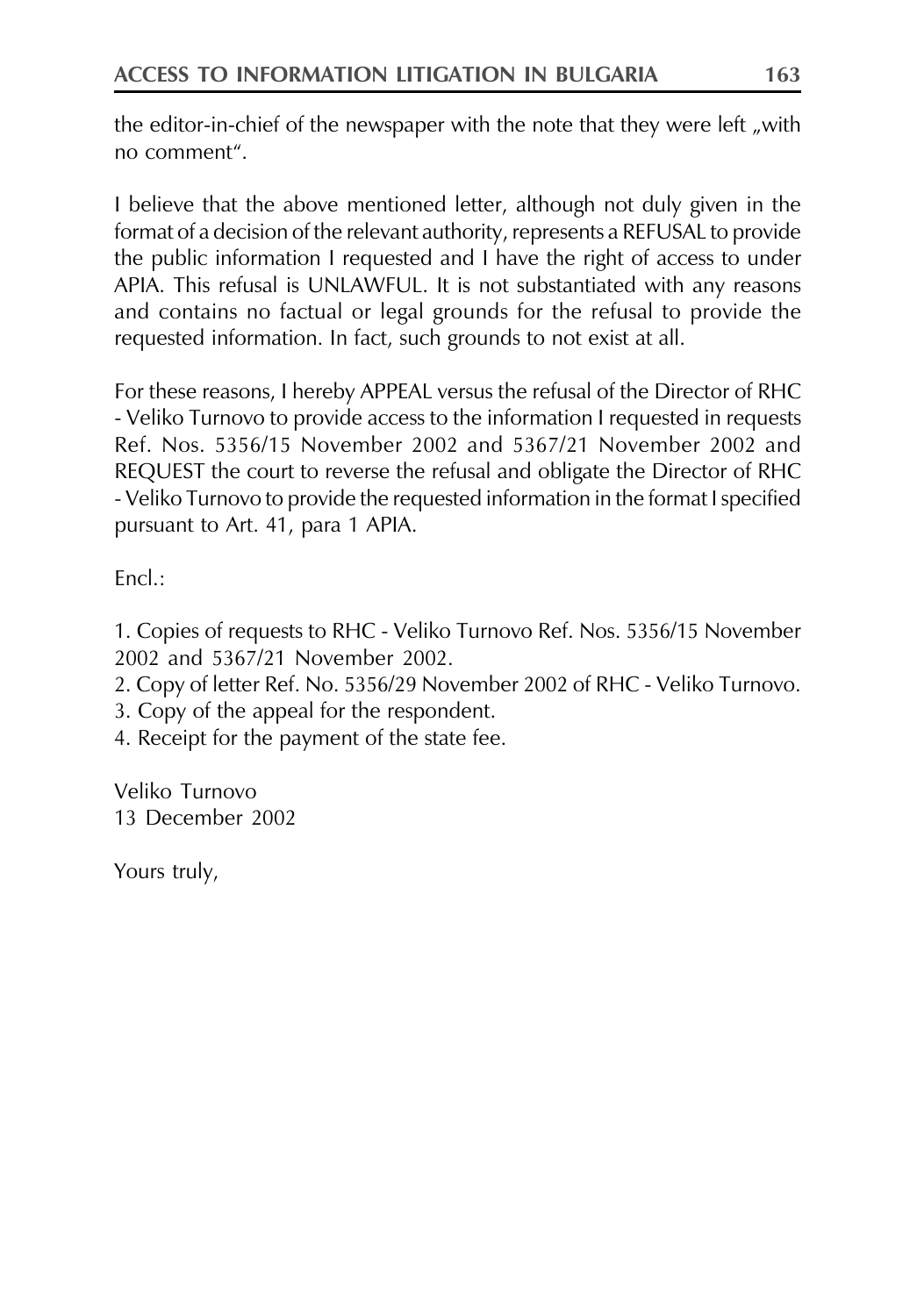# **JUDGEMENT**

# No. 299 Veliko Turnovo, 20 June 2003

#### IN THE NAME OF THE PEOPLE

The Veliko Turnovo Regionale Court, Administrative Division, at the public court session held on the thirtieth day of May 2003 composed of:

## PRESIDING JUDGE: Maria Gadjonova **MEMBERS: Hristina Daskalova, Diana Kostova**

in the presence of Galina Georgieva as the Secretary and with the participation of Public Prosecutor K. Leshtakova on behalf of the Veliko Turnovo Regional Public Prosecutor's Office, heard the report by Judge Maria Gadjonova on Administrative Case No. 18/2003

Whereas:

Appeal under Art. 40 of the Access to Public Information Act

The appellant Vanya Paunova Ilieva - Yordanova from Veliko Turnovo stated in her appeal that in her capacity of a reporter of Yantra DNES newspaper she requested information from the Regional Healthcare Centre in Veliko Turnovo in connection with the activities of the Centre. The request was given in two requests Ref. Nos. 5356/15 November 2002 and 5367/21 November 2002 respectively. The information requested in the two requests was not provided within the time limits under Art. 28, para 1 APIA. Instead, a letter was sent to the editor-in-chief of the newspaper. The appellant believes that the letter represents a refusal to provide the requested information and therefore requests the court to reverse the refusal and to obligate the RHC Director to provide the information. She claims also payment of the legal costs.

Respondent - RHC challenges the appeal, raising objections with regard to its admissibility for reasons that the appellant is not a "duly constituted party". The arguments to support these considerations are that the requests were served by the appellant but in her capacity of a reporter of Yantra DNES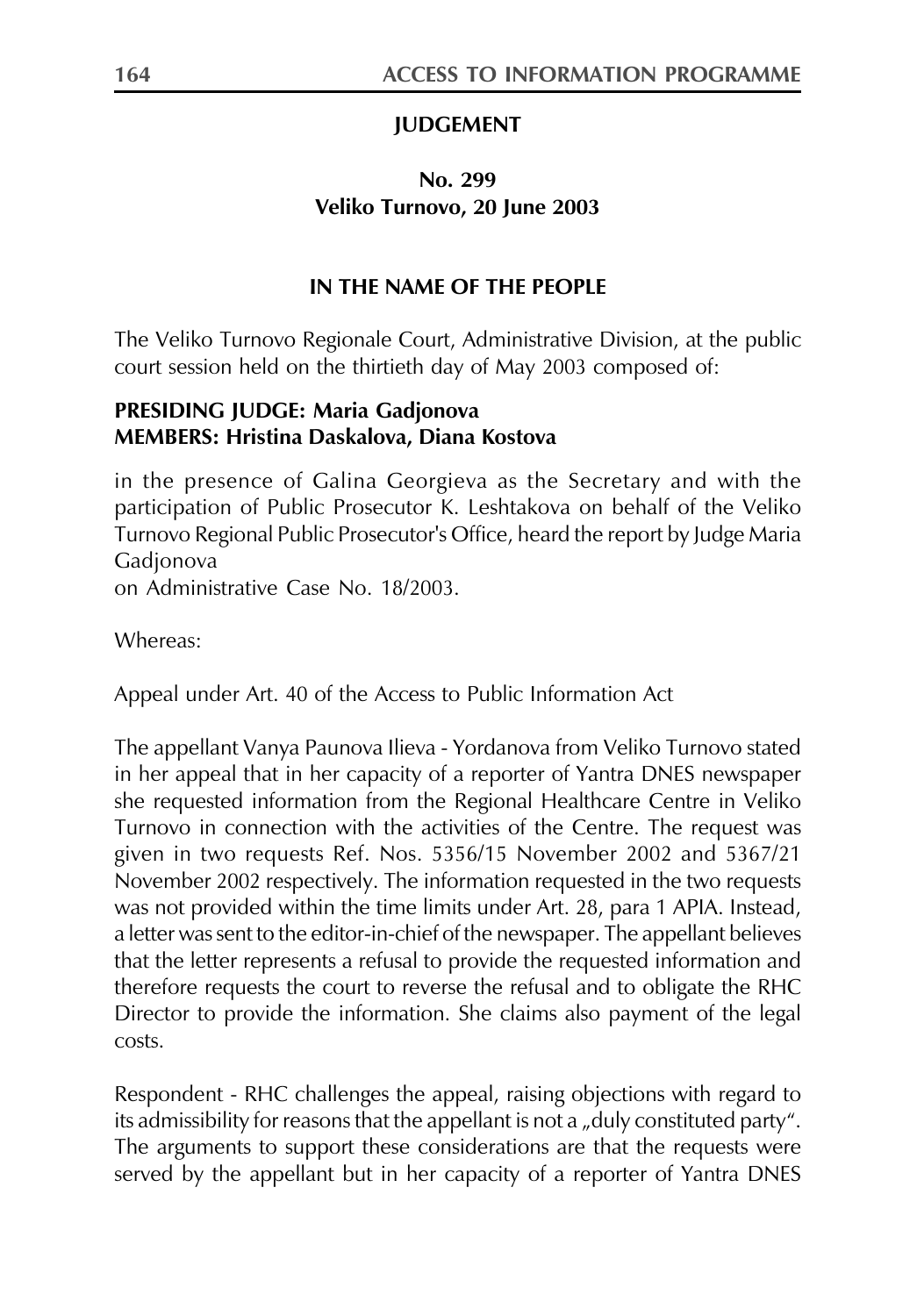newspaper in the discharge of her contractual functions. The legal entity Yantra DNES, Veliko Turnovo is actively legitimate to pursue the case but since the appellant is not authorised to represent it, the proceedings should be dropped. Another reason for the inadmissibility of the appeal is seen in the lack of a subject-matter, i.e. an attackable administrative act. The letter to the editor-in-chief of the newspaper sent by the RHC Director is correspondence rather than an act expressing the will of the authority, which may be subject to appeal. Notwithstanding these objections, the respondent finds the appeal also to be unjustified, claiming that the refusal is lawful because the requests were not requests for information within the meaning of APIA but rather heterogeneous questions, which were perceived in that way by the administrative authority, too, and therefore the answer was given in the form of correspondence. The respondent requests the court to reject the appeal and claims payment of the legal costs in case of dropping the proceedings, as well as rejecting the appeal. Objections have been raised with regard to the excessive fee paid to the attorney representing the appellant in the court proceedings.

The representative of the Veliko Turnovo Regional Public Prosecutor's Office is of the opinion that the case should be decided in accordance with the evidence.

Having examined the arguments of the litigants and the evidence in the proceedings, the Veliko Turnovo Regional Court assumes the following to have been established:

Admissibility of the Appeal

The appeal is procedurally admissible. The appellant is an actively legitimized party to a judicial administrative appeal process. She requested access to public information and her requests were accepted by RHC - Veliko Turnovo. The capacity of a reporter of Yantra DNES newspaper indicated by the appellant herself cannot be perceived in the manner interpreted by the respondent, namely that the information was requested by the media as the legal entity and, in that connection, only the media had the right to appeal. Art. 4 APIA specifies the scope of persons entitled to access to public information, i.e. any citizen of the country, including foreign nationals and persons without citizenship, as well as all legal entities, while observing the terms and conditions laid down in the law, unless another law provides for special arrangements for seeking, obtaining, and disseminating information.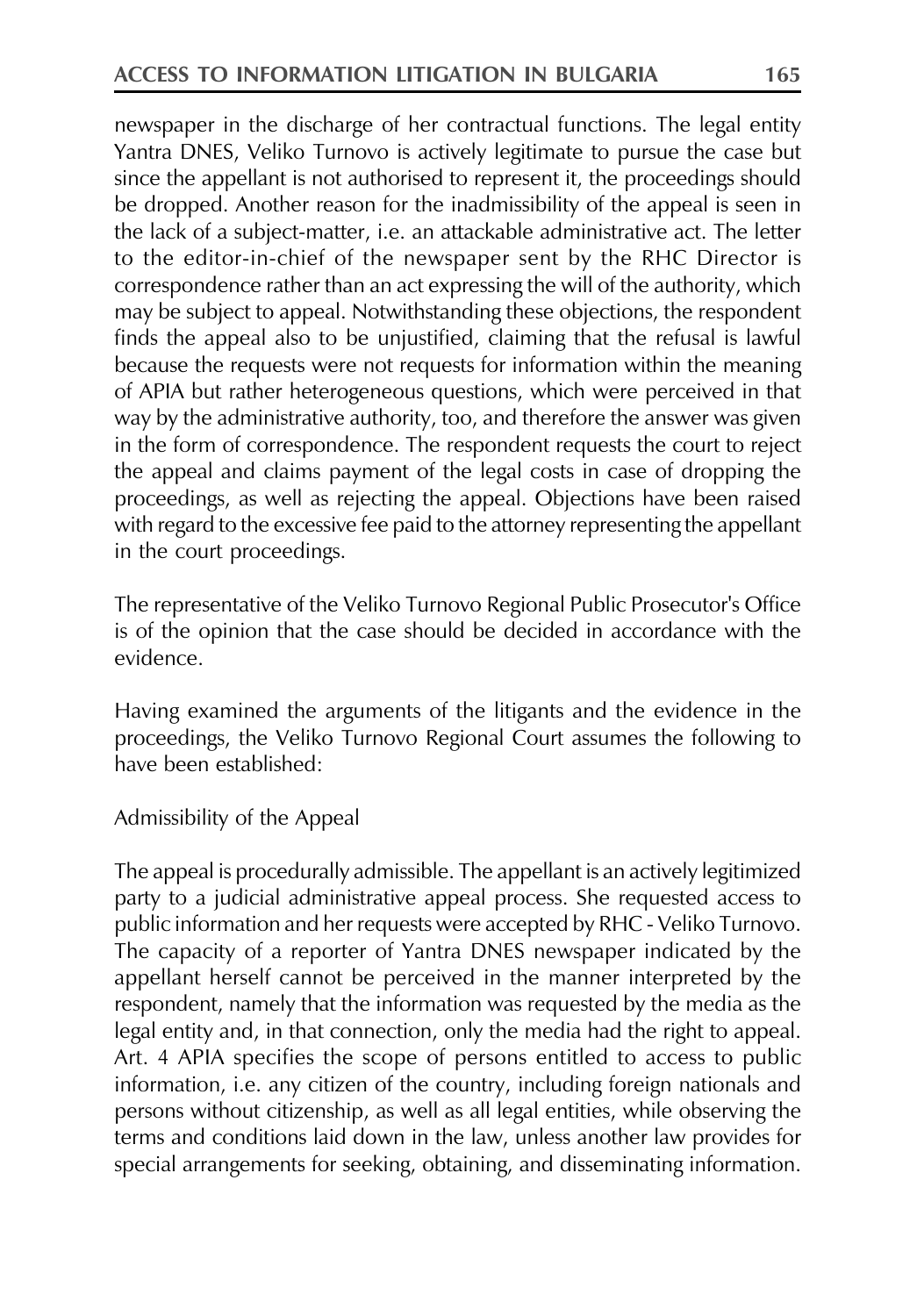The fact that the applicant stated she was a reporter in a local newspaper did not deprive her from her statutory right; conversely, it suggests why the information was needed. Her right to seek and obtain information is derived also from the provisions of Art. 41, para 1, the first sentence of the Constitution of the Republic of Bulgaria. As to the second argument for inadmissibility of the appeal (lack of an attackable administrative act), it is unjustified as well. Undoubtedly, there is no explicit refusal to provide information under the requests. It is an equally undoubted fact that the letter sent to the editor-inchief by RHC is just correspondence. In this specific case, no explicit refusal has been issued, while APIA obligates the authorities to give explicit answer. The idea of the law-maker has been to prevent the authorities with obligations to provide information from failing to make a decision within the time limits under Arts. 28 through 31. However, APIA has not provided for cases, where the authority fails to give information. These cases are regulated in APA -Art. 14, para 1, declaring the failure to make a decision within the prescribed time limits to be tantamount to silent refusal. To assume lack of legal provisions in the special law on these matters means that the court may possibly reach to denial of justice and protection of citizens' rights. The court may not deny justice even when there is no explicit provision in the special law and it has to apply the general provision instead. The general legal provision is given in Art. 14, para 1 APA. It is not excluded by APIA as the special law and therefore when the authorities under Art. 3 APIA fail to make a decision on an request for access to information within the prescribed time limits, a silent refusal will be presumed to exist within the meaning of Art. 14, para 1 APA and this refusal is subject to legal review in court. The act subject to appeal is the silent refusal and the appeal is admissible.

Lawfulness of the Appealed Act

The act is unlawful as it has not been issued in the format prescribed by law.

Pursuant to Art. 28, para 1 APIA, the request for access to public information has to be examined within the shortest possible time limits and not later than 14 days after its registration. The administrative authority is entitled to assess the existence of the statutory prerequisites to provide access to the requested information or the grounds under Art. 37, para 1 APIA for refusal to provide access. The underlying principle of the law is that the access is free and the grounds for refusal are laid down in Art. 37, para 1 - where the information constitutes a state or official secret, where it affects the interests of a third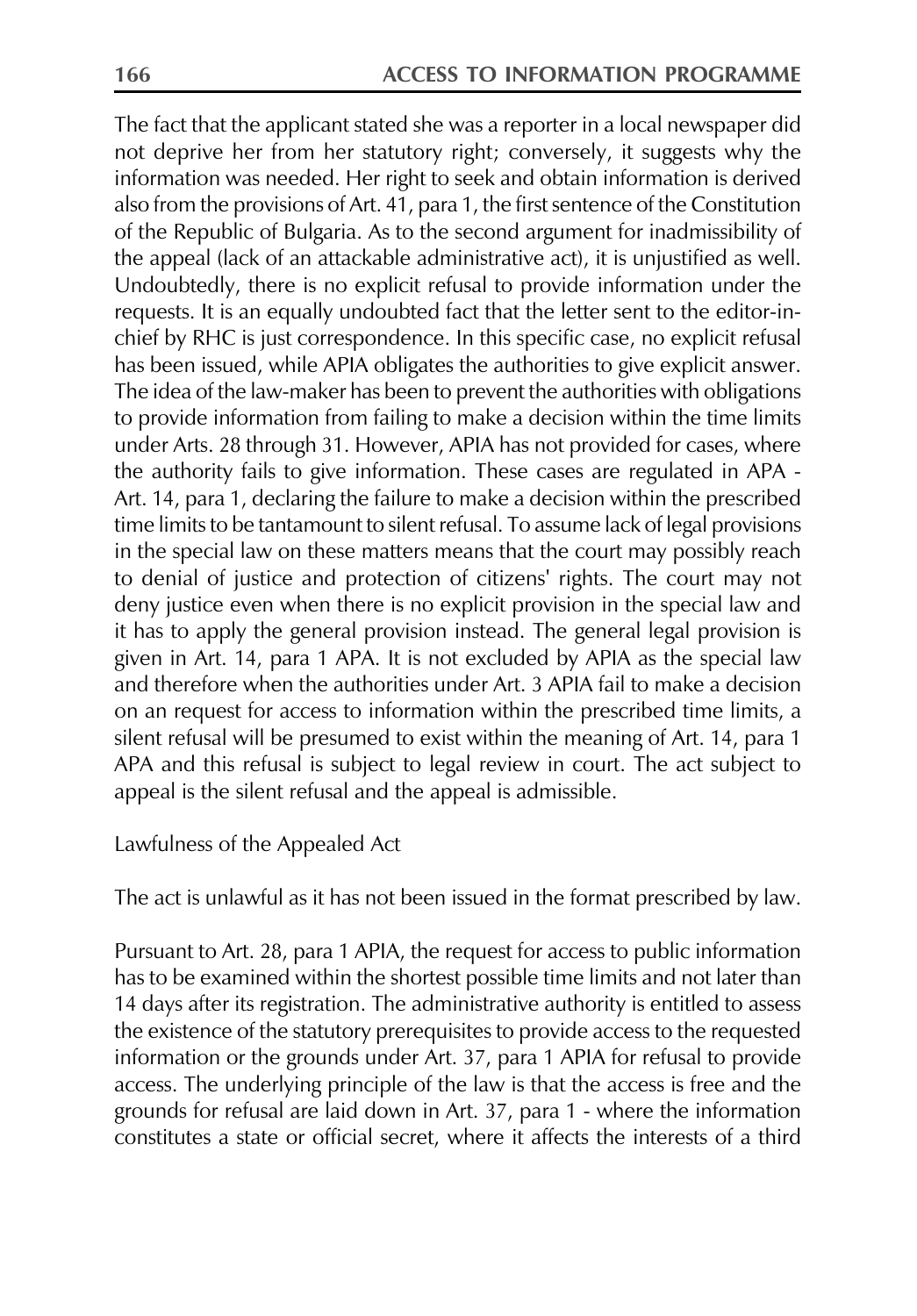party and there is no explicit consent given by the latter, or where the requested information was provided to the applicant during the preceding six months. Assessing the type of requested information and the non-existence of obstacles to granting the request, the authority makes a decision to provide access and issues a decision under Art. 28 in accordance with the requirements set out in Art. 34 APIA. Where the administrative authority deems that the grounds for refusal under Art. 37 are in place, the request has to conform to the provisions of Art. 38 APIA. Letter Ref. No. 5356/29 November 2002 to the editor-in-chief of Yantra DNES newspaper and the minutes of 25 November 2002 taken by the commission appointed with Order No. 358/15 October 2002 by the RHC Director state in general opinions as to why access to information was refused (the former on personal grounds and the latter on purely formal grounds due to the lack of address for correspondence) but they are not given in the format prescribed by law or issued by a competent authority (the former contains just an illegible signature without the name of the sender and the latter is signed by an auxiliary body). The administrative act has not been issued in the format prescribed by law and therefore it has to be reversed and the file should be referred back to the administrative authority to make a decision, while observing the requirements of APIA.

The appellant should also be awarded the legal costs in their actual amount, i.e. a total of BGN 211.35. The objections as to the excessive level of the legal fee are unjustified. The legal defence agreement submitted to the court makes it clear that Valeri Stavrev, Attorney-at-law was paid a fee of BGN 200 as agreed and the minimum fee for this case is BGN 50 in accordance with Art. 7, para 1, subpara 4 of Regulation No. 1/1999 on the Minimum levels of Legal Fees. The agreed amount is not excessive, taking into account also the provisions of  $\S$  2 of the said Regulation.

Guided by the above considerations, the court:

#### **HAS DECIDED:**

REVERSES the refusal of the Director of the Regional Healthcare Centre -Veliko Turnovo to issue decisions on requests Nos. 5356/15 November 2002 and 5367/21 November 2002 of Vanya Paunova Ilieva - Yordanova, a reporter in Yantra DNES newspaper, Veliko Turnovo for access to information and REFERS THE FILE BACK to the administrative authority to examine the requests, while observing the instructions given in these proceedings;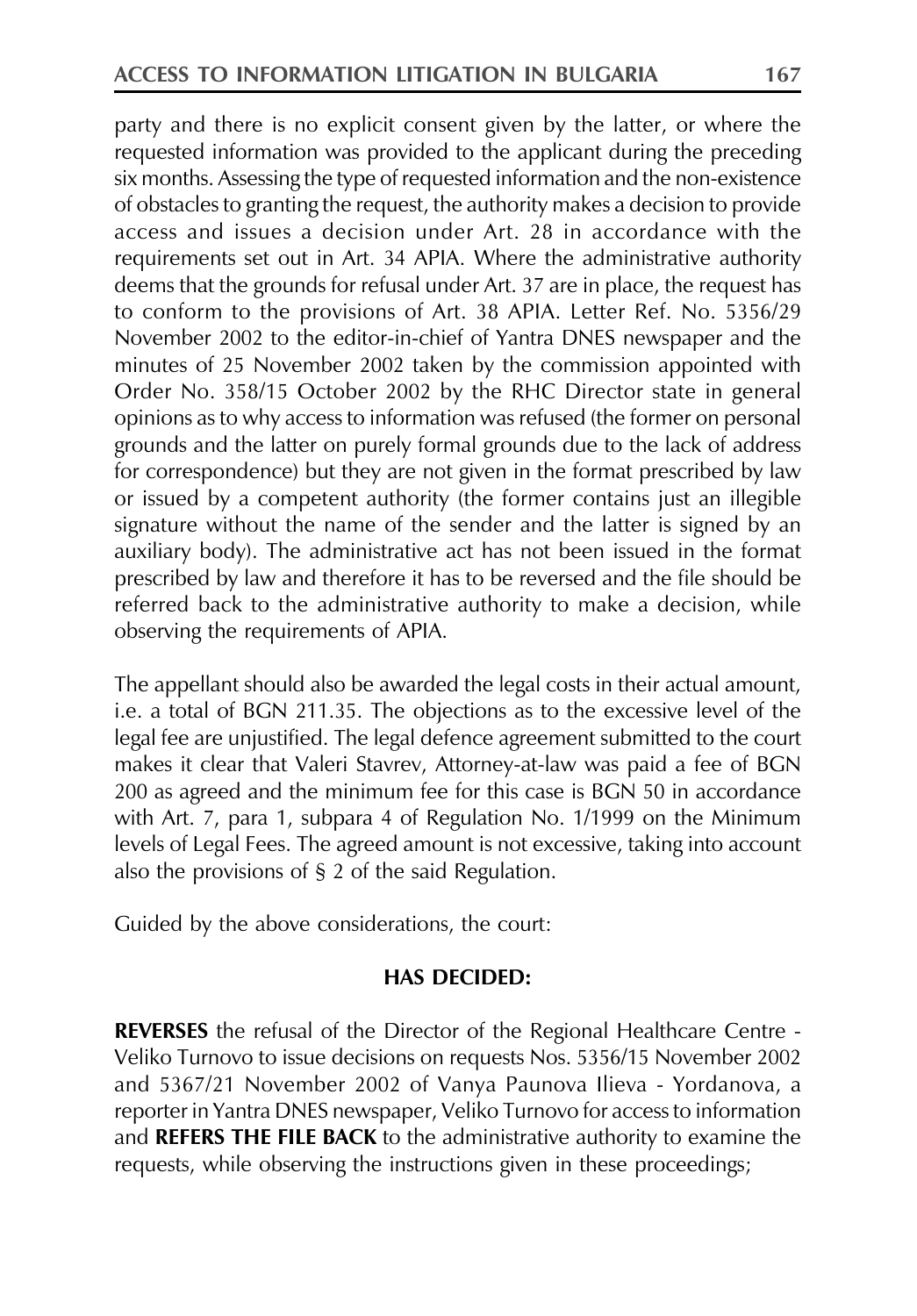Sentences the Regional Healthcare Centre - Veliko Turnovo to pay Vanya Paunova Ilieva - Yordanova from Veliko Turnovo, PIN 7508181539 the costs in the amount of BGN 211.35.

# **Presiding Judge: Members:**

This judgement is subject t to cassation appeal to the Supreme Administrative Court within 14 days of its notification to the parties.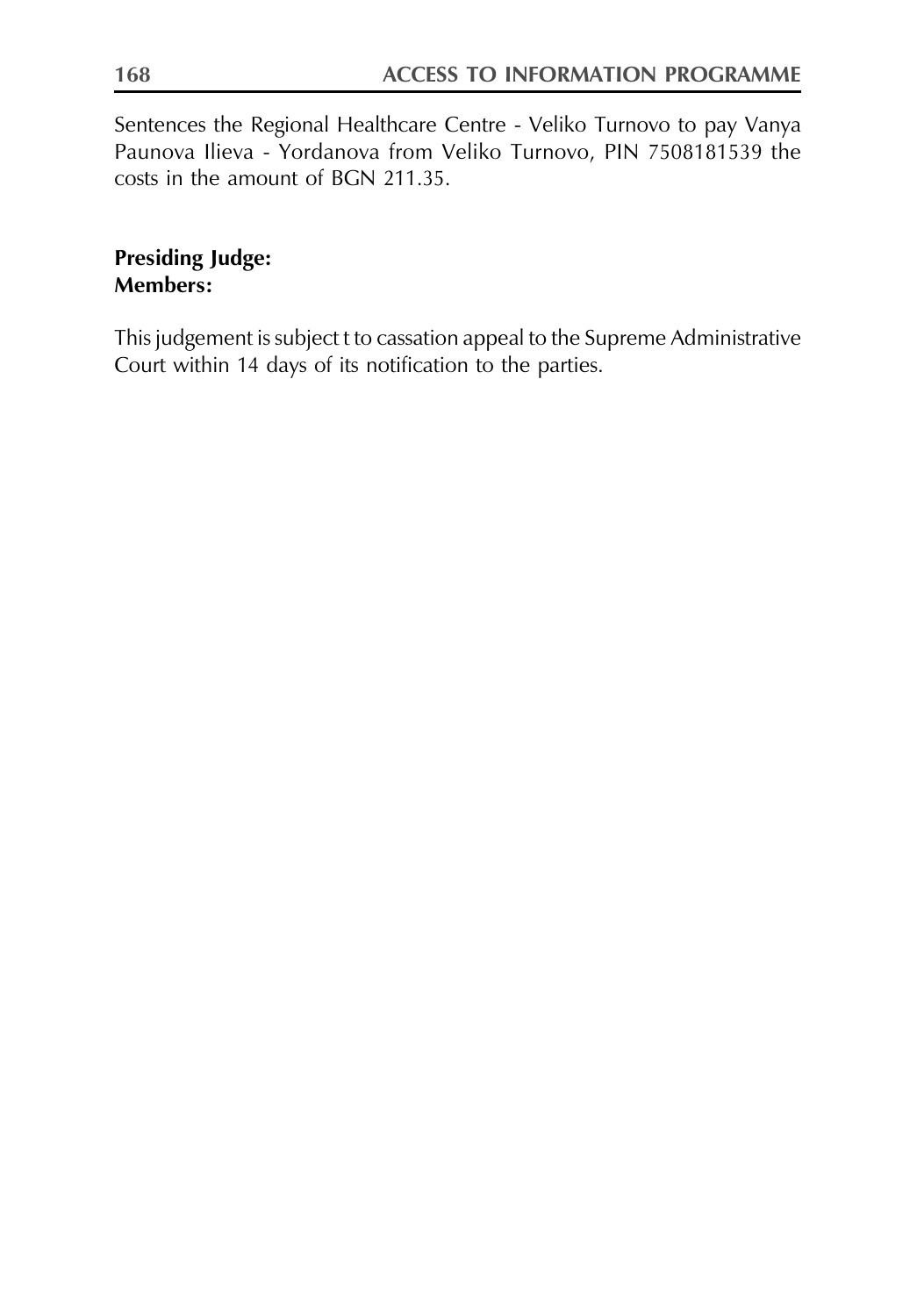#### $C/O$ : THE VELIKO TURNOVO **REGIONAL COURT**

TΩ

THE SUPREME ADMINISTRATIVE **COURT** 

## **CASSATION APEAL**

by

Tanya Marekova, Attorney-at-law in her capacity of attorney of Dr. Georgi Ivanov, Director of the Regional Healthcare Centre Veliko Turnovo

> Versus: Judgement No. 299/20 June 2003 of the Veliko Turnovo Regional Court on Administrative Case No. 18/2003

Pursuant to Art. 286b, para 1, item (b) or (c) CPC in conjunction with Art. 11 SACA

Honorable Supreme Justices,

The Veliko Turnovo Regional Court ruled its Judgement No. 299 of 20 June 2003 to grant the appeal served by Vanya Paunova Ilieva - Yordanova versus the refusal of my client to provide information under APIA, obligating RHC - Veliko Turnovo to examine the requests for access to public information envisaged in the proceedings and awarded the legal costs in the actual amount incurred by the appellant. By serving this appeal within the prescribed time limits versus Judgement No. 299 of 20 June 2003 of the Veliko Turnovo Regional Court on Administrative Case No. 18/2003 on behalf of my client, I request you to invalidate it as inadmissible and drop the proceedings or, alternatively, to reverse it as wrong due to violation of the substantive law, material breach of procedural rules, and unjustifiable nature.

My considerations are as follows:

The appealed judgement has been ruled in court proceedings wrongly **brought under Art. 40 APIA**, in the context of lack of an absolute procedural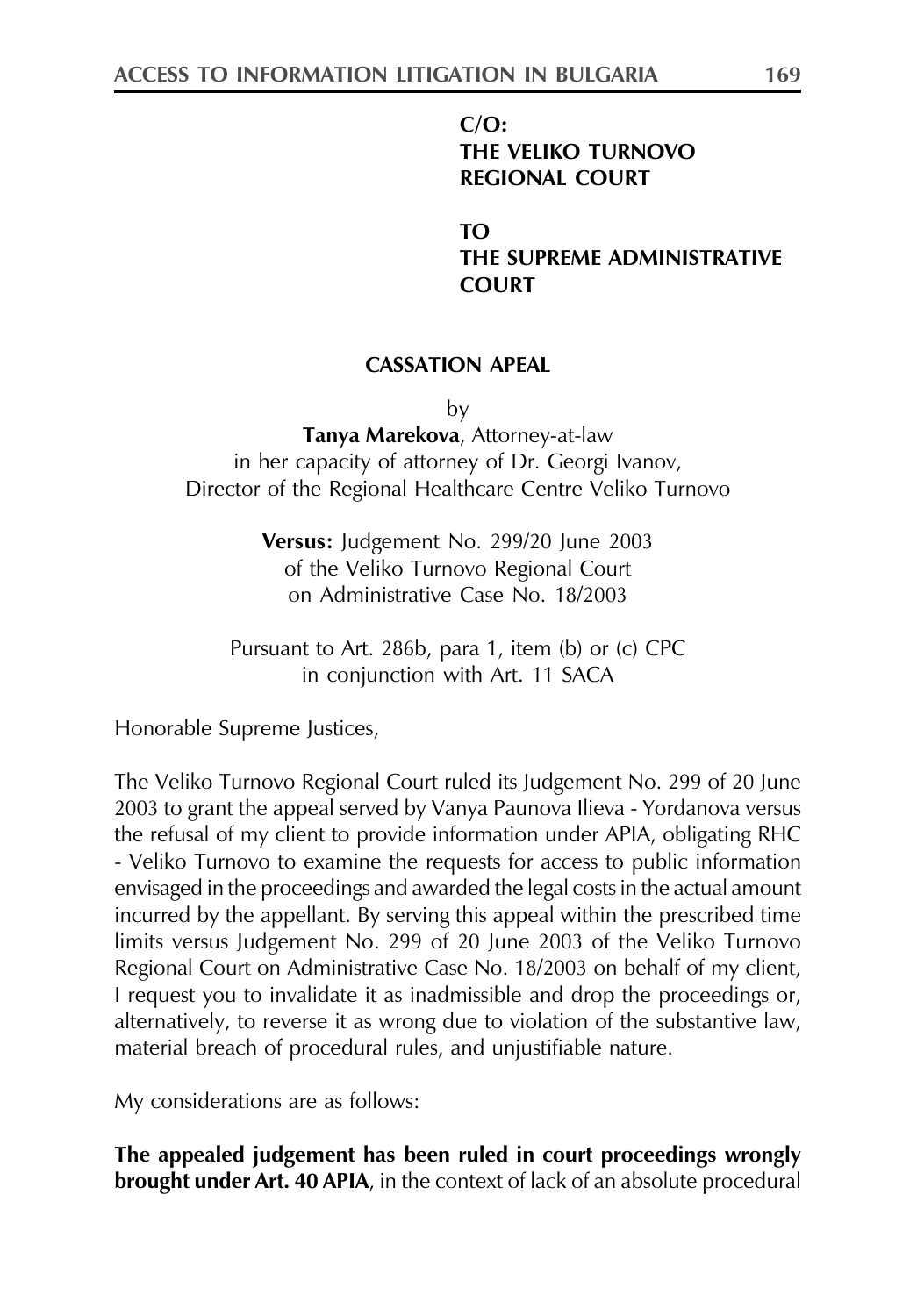prerequisite for examining the appeal, namely legal interest on part of Vanya Paunova Ilieva - Yordanova and hence procedural legitimacy of the appeal to her benefit, as well as in the context of lack of an attackable administrative act within the meaning of Art. 38 APIA.

In an unjustified manner and contrary to the facts, the first-instance court assumed that the appellant was "a duly constituted party" to the proceedings, taking argument from the general constitutional right set out also in APIA of all persons to seek and obtain information. The reasons of the court judgement arbitrarily neglect and misrepresent the facts as ascertained by the content of the requests for access to public information served to RHC - Veliko Turnovo, the arguments in the appeal, and the position of the representative of the appellant, i.e. the capacity of "reporter" in which Ms Ilieva - Yordanova exercised her right under Art. 4 APIA before the administrative authority. The materials of the case and the appellant's position do not support the assumption of the court that the requestor possibly wished to substantiate the need for obtaining the requested information. Furthermore, the provisions of Art. 25 APIA do not envisage such a feature of the request for access to information. In this particular case, it should be considered beyond any doubt that the initiative to approach my client with a request for access to information came from the employer, the editorial board of Yantra Dnes newspaper, Veliko Turnovo or the owner of the newspaper in case the editorial board is not a legal entity (argument from the notes of the representative of the appellant). The initiative can be seen in requests Ref. Nos. 5367/21 November 2002 and 5356/15 November 2002 served to the Regional Healthcare Centre (RHC) - Veliko Turnovo by Vanya P. Ilieva -Yordanova as a reporter of the newspaper. It is frivolous to claim that Ms Yordanova acted on her own behalf because the nature and position she occupies are not equivalent to the address for correspondence and, moreover, APIA does not obligate administrative authorities at all to try and interpret the intention of requestors or search for them. The fact that all persons are entitled by law to seek and obtain information is irrelevant to these proceedings because such a dispute has never been brought to court. On the contrary, the only relevant issue is whether this right has been exercised and affected on the behalf and in the legal sphere of the requestor so that to recognize her as "a duly constituted party" to the administrative proceedings or not. The arguments in the defence of her attorney in support of alleged right on her part to serve an appeal pursuant to Art. 35, para 1 APA are unjustified and cannot substantiate the position of the court. The suggested example from court practices does not support them either.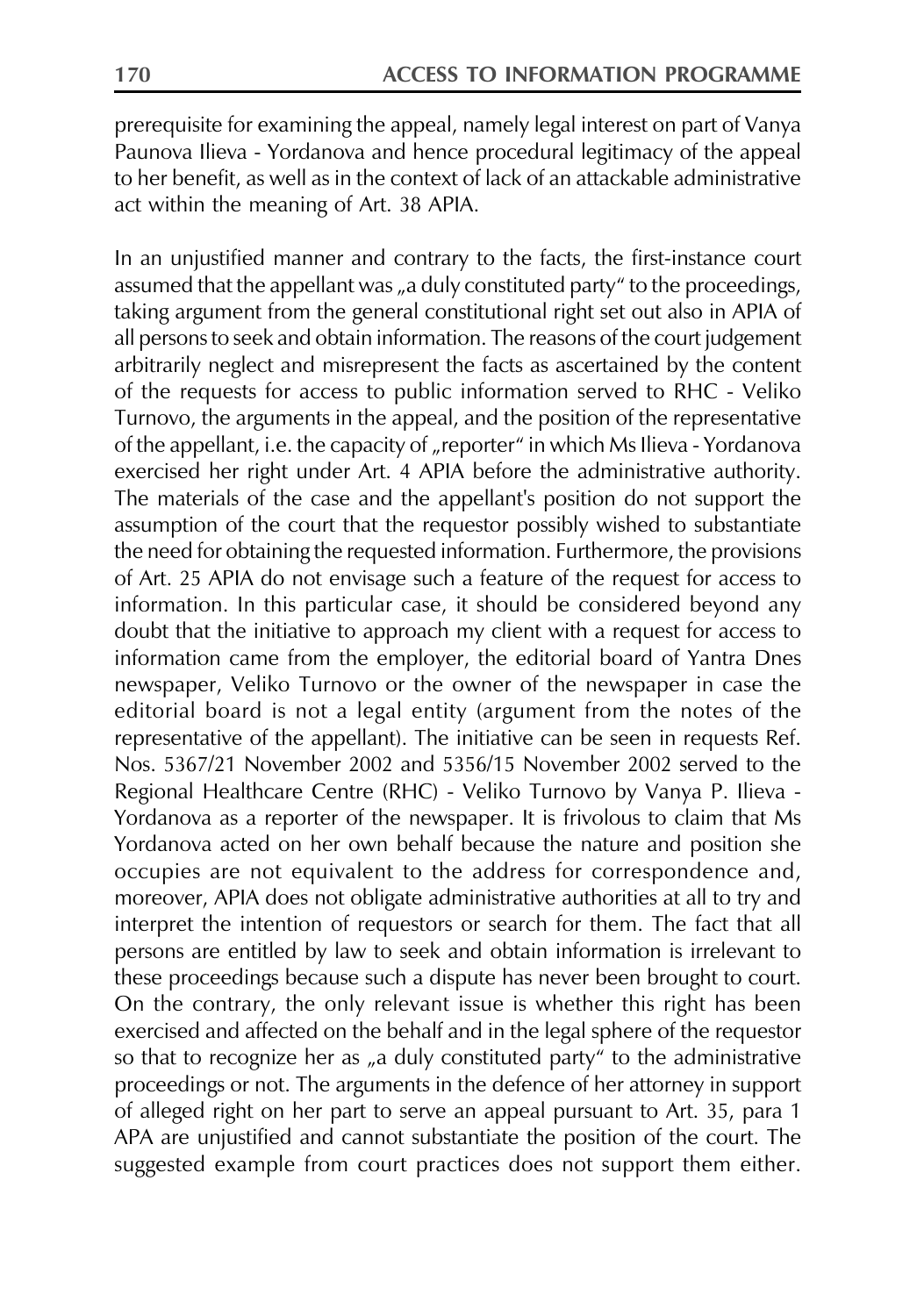Conversely, Judgement No. 4417/5 July 2000 of the Supreme Administrative Court, Second Division envisages an entirely different factual situation. Within its meaning "the right to appeal is given to persons whose legal sphere is affected adversely by the vicious administrative act. Adverse affecting is any legal effect of the act representing: termination or restriction of existing subjective rights; creation of new legal obligations or expansion of existing ones; non-generation of requested subjective rights, the occurrence of which needs to have the refused administrative act in place". The appellant is not a subject in any administrative relationship materialized in the appealed refusal and this reason is sufficient for proclaiming the lack of legal interest in attacking it. This is also the spirit of Ruling No. 8406 of 23 September 2002 of the Supreme Administrative Court on Administrative Case No. 7504/2002.

Notwithstanding the above considerations, the judgement is inadmissible also due to the lack of an attackable administrative act.

There is no refusal, including a silent one, to the requests envisaged in the court proceedings, as there has been no procedure for the issuance of an administrative act. This is due to the irregularity of the form of the requests, as a result of which they cannot start an administrative procedure and engage my client to make a decision. The content required for requests for access to public information is specified in Art. 25, para 1 APIA, part of which is mandatory ad argumentum of para 2 of the said Article. The requests submitted to the Veliko Turnovo Regional Court failed to specify an address for correspondence with the requestor. Thus the requests fell within the scope of the sanctioning hypothesis of Art. 25, para 2 APIA which was unfavourable to the requestor. The special commission acting at my client dropped the examination of the requests due to the lack of proper approach and precluded the start of an administrative procedure to grant or refuse access to the requested public information, which implied a decision of the administrative authority empowered to do so by law. Moreover, the person interested in obtaining information had the legal opportunity to serve a proper request and the provisions of Art. 40 APIA could not apply due to the absence of the administrative acts envisaged in them.

Even if you accept the requests submitted in this case to be regular and fit to start administrative proceedings, we believe that they are subject to different proceedings for the issuance of administrative acts and those acts could be subject to appeal in court separately from one another. This is due to the difference in the requested information contained therein, the different dates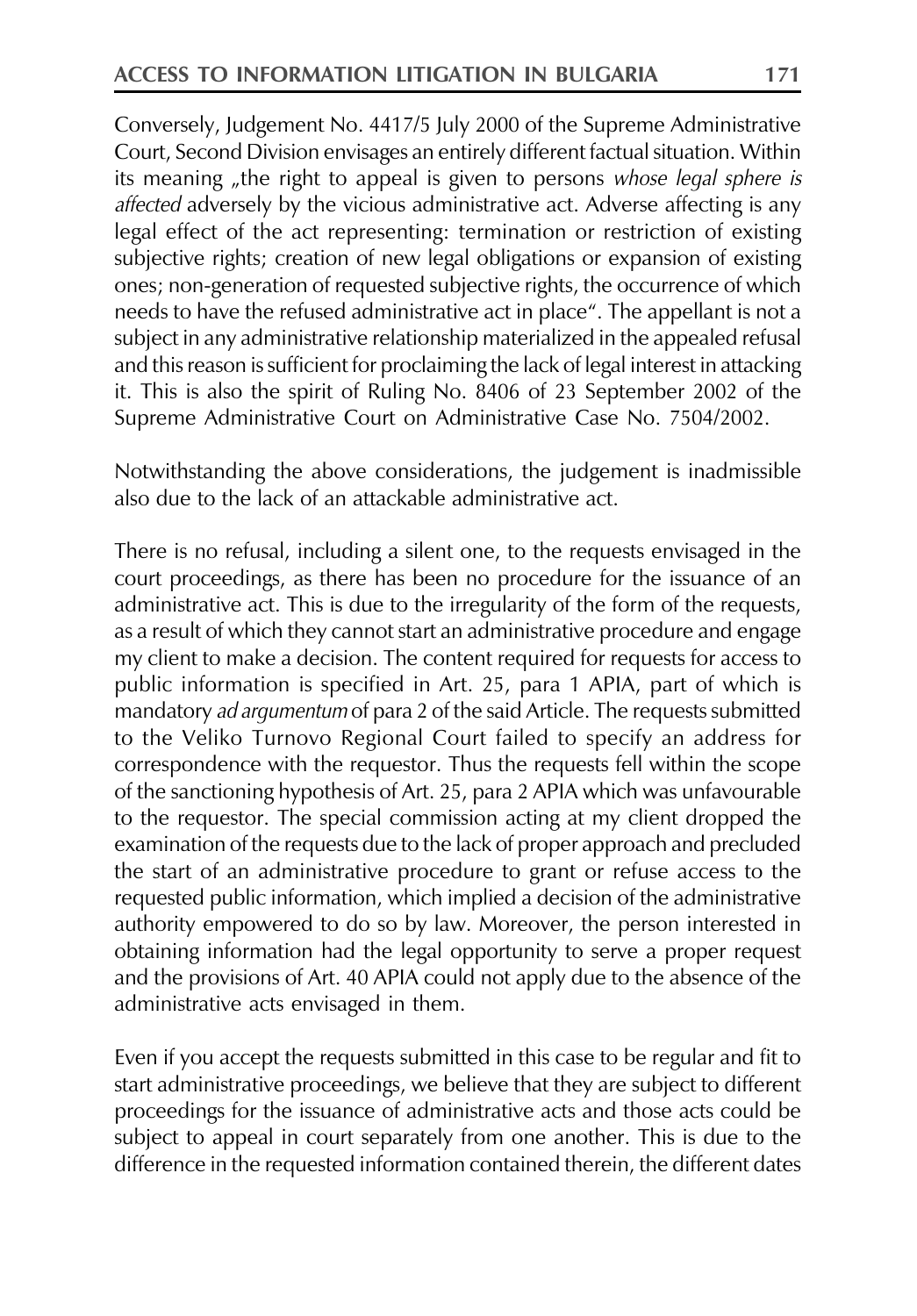of serving them, and the lack of initiative on part of the administrative authority to bring them together for joint examination, which by analogy of Art. 123 of the Citizen Procedural Code (CPC) is a legal option for the latter, depending on its discretion but not an obligation. It is inadmissible for the regional court to accept for examination and rule on a non-existent legal institute, i.e. a silent refusal, on the two administrative proceedings together.

# We alternatively appeal the above mentioned judgement of the Veliko Turnovo Regional Court as wrong due to violations of the substantive law, material breach of procedural rules, and lack of justification.

The first-instance court ruled its judgement in contravention of the procedural provisions of Art. 4 Citizen Procedural Code and the principles of fair and objective trial by ruling on a claim that had not been filed at all. In the course of the court proceedings, the appellant was given the opportunity to specify her request (see the minutes taken at the court session) and there was expressed the opinion that the subject-matter of the claim was the refusal by my client given in the letter from RHC to the editor-in-chief of Yantra Dnes newspaper, Veliko Turnovo, without any alternative defence position. It did not become clear on what grounds the court ruled on the lawfulness of a silent refusal, which was never brought to my client, violating his right to defence. Furthermore, the first-instance court assumed that there was no doubt as to the character of that letter as a form of correspondence. At the same time, the arguments of the respondent were totally based and developed on objections aimed at justifying the meaning of the letter by the RHC Director to the editor-in-chief of Yantra Dnes newspaper as an administrative act.

In violation of the provisions of Art. 188 CPC in conjunction with Art. 45 APA, our objections with regard to the nature of the requests were ignored and never commented on. The conclusions on the incompetence of the Director of RHC - Veliko Turnovo as the author of letter No. 5356 of 29 November 2002 and the officials who signed the minutes dated 25 November 2002 in their capacity of members of the commission working on the requests for access to information, which was appointed with Order No. 358 of 15 October 2002 by the Director of RHC - Veliko Turnovo issued in pursuance of Art. 5, para 5 of the Regulation on the Structure and Activities of Regional Healthcare Centres and Art. 28, para 2 APIA, were lacking in legal argumentation and given in the absence of a dispute between the parties.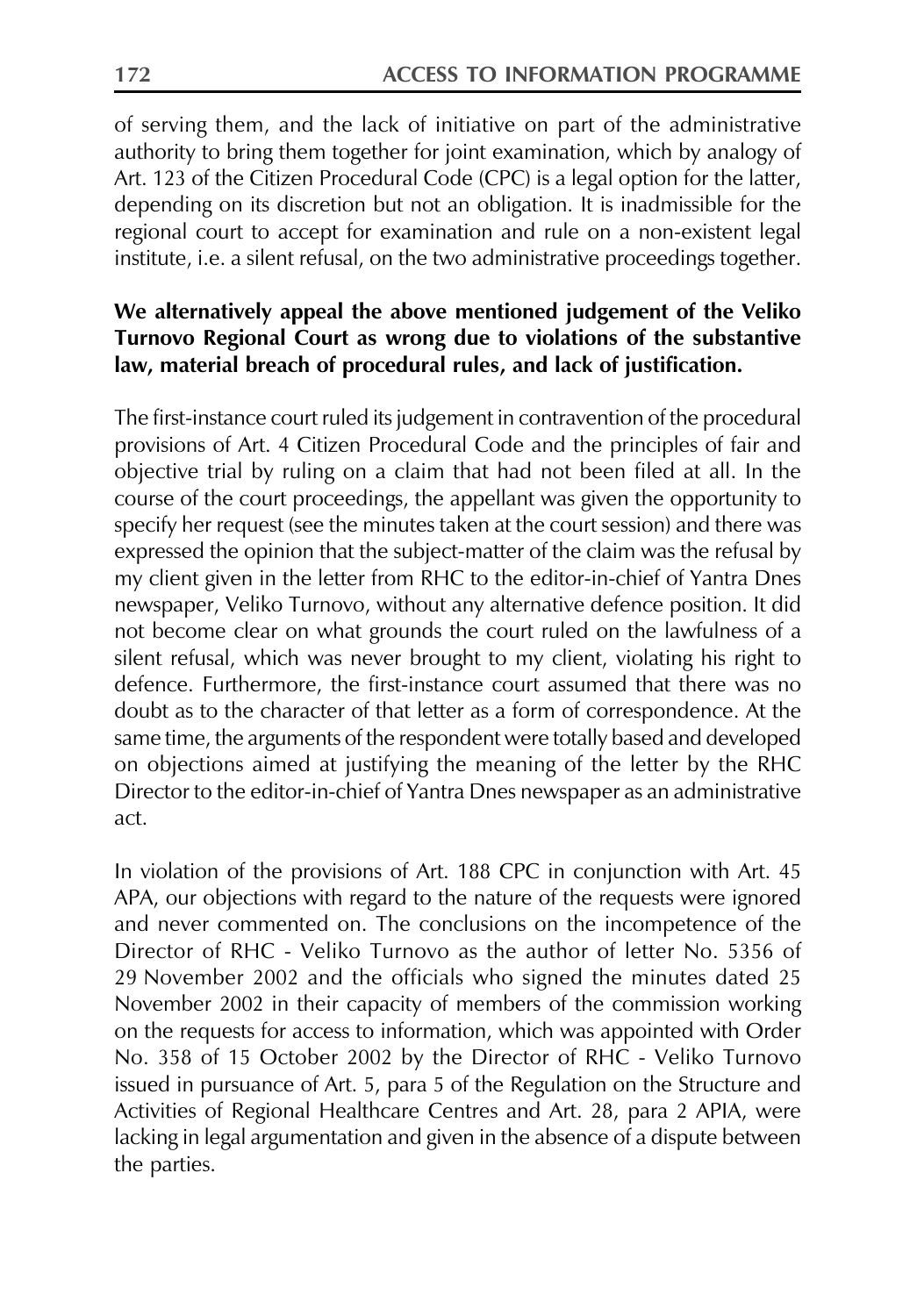While ignoring the will of the legislators expressed in Art. 25, paras 1 and 2, the conclusions of the commission specially designated for that purpose that the form of the requests was irregular were considered to be tantamount to and deemed as an opinion and reason for refusing access to the requested information rather than as a statutory obstacle to the start of any administrative procedure.

The refusal to grant our objection as to the excessive level of the legal fees paid by the requestor was not justified either.

For these reasons and pursuant to Art. 11 SACA in conjunction with Arts. 218g and 209 CPC, I request you to invalidate Judgement No. 299 of 20 June 2003 of the Veliko Turnovo Regional Court on Administrative Case No. 18/ 2003 as inadmissible and drop the court proceedings or, alternatively, to reverse it as wrong due to violations of the substantive law, material breach of procedural rules and lack of justification.

Pursuant to Art. 11 SACA in conjunction with Art. 64, paras 2 and 3 CPC, we request you to award the legal costs to our benefit.

Encl.: Copy of the appeal for the respondent

Yours truly, T. Marekova, Attorney-at-law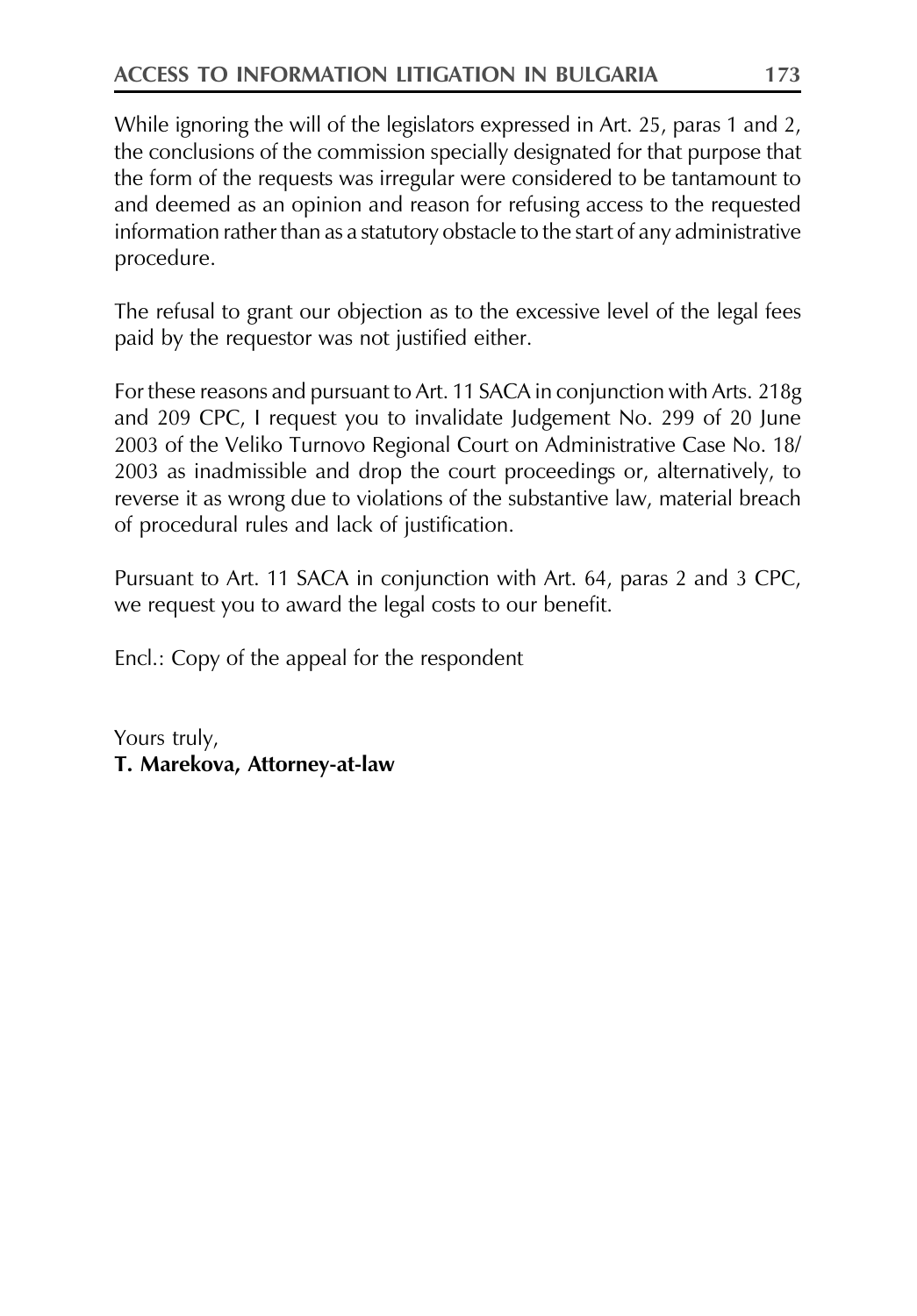# **JUDGEMENT**

# No. 793 Sofia, 30 January 2004

#### IN THE NAME OF THE PEOPLE

The Supreme Administrative Court of the Republic of Bulgaria, Fifth Division, at the court session held on the twenty-sixth day of January 2003 composed  $\alpha$ f.

## PRESIDING JUDGE: ANDREY IKONOMOV MEMBERS: MILKA PANCHEVA, VANYA ANCHEVA

in the presence of Annie Krustanova as the Secretary and with the participation of Public Prosecutor Makedonka Popovska, heard the report by the Presiding Judge ANDREY IKONOMOV on Administrative Case No. 8302/2003.

The proceedings are conducted pursuant to Art. 33 et seq. of the Supreme Administrative Court Act (SACA) in conjunction with Art. 40, para 1 of the Access to Public Information Act (APIA). The case was brought on the basis of the cassation appeal by the attorney of the Director of the Regional Healthcare Centre (RHC) - Veliko Turnovo versus Judgement No. 299/20 June 2003 of the Veliko Turnovo Regional Court (VTRC) on Administrative Case No. 18/2003.

The cassation appeal was served within the prescribed time limits and it is procedurally admissible.

The VTRC issued the appealed judgement to reverse the refusal of the Director of RHC - Veliko Turnovo to make a decision on the request of Vanya Paunova Ilieva - Yordanova from the same city to get access to information given in requests Nos. 5356/15 November 2002 and 5367/21 November 2002 and to refer the file back to him to examine the requests, while observing the instructions given in the court judgement.

The RHC Director was dissatisfied with the judgement and appealed it. In his opinion, it is inadmissible due to the lack of legal interest in the appeal, the procedural legitimacy of the appellant Ilieva, and the lack of an attackable administrative act. The judgement is claimed to be wrong due to material breach of procedural rules and the substantive law, as well as lack of justification.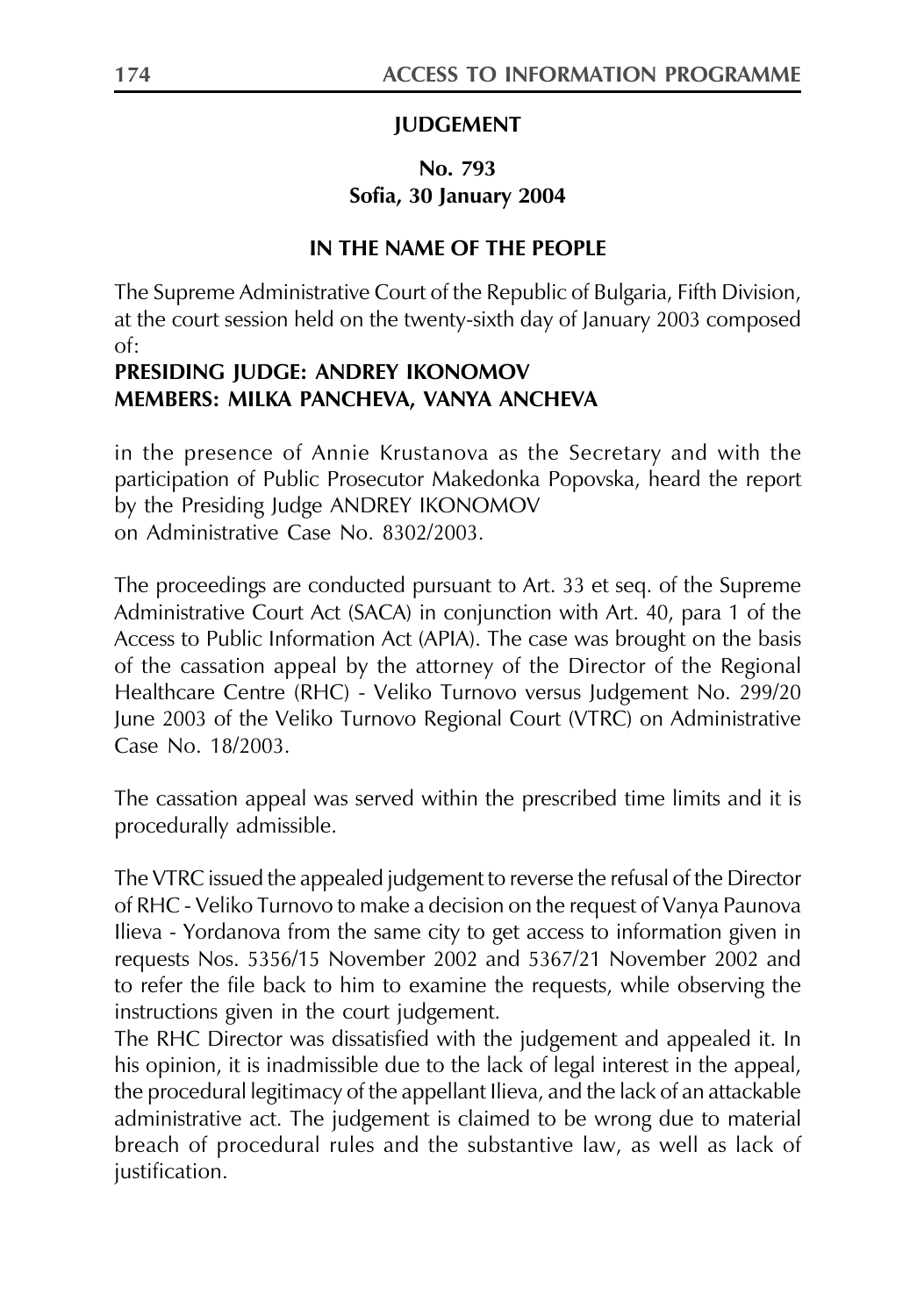The respondent Vanya Ilieva through her attorney expressed the opinion that the cassation appeal was unjustified.

The Public Prosecutor, too, finds the cassation appeal to be unjustified.

The Supreme Administrative Court, in order to rule, has taken into account the following considerations:

There is no doubt that the respondent under the cassation appeal served two requests for access to public information, which were registered at RHC with Ref. Nos. 5356/15 November 2002 and 5367/21 November 2002. There Ilieva did not specify her postal address but her position as a reporter of Yantra Dnes newspaper, Veliko Turnovo. As is seen in the minutes of 25 November 2002 taken at the meeting of the commission designated by the RHC Director to examine requests under APIA pursuant to Art. 25, para 2 APIA, the requests were not given any examination. Attached to the file is a letter drawn up and signed by an unknown person to the editor-in-chief of Yantra Dnes newspaper, Veliko Turnovo, RHC Ref. No. 5356/29 November 2002, whereby comments were made on the behaviour of the applicant Ilieva and part of the requested information was enclosed.

Given these facts, the legal conclusions of VTRC are correct and lawful.

The admissibility of the appealed judgement:

The court drew the lawful conclusion that in the presence of the requests for access to public information there was silent refusal to provide it. The fact that Ilieva failed to specify an address in the sense of a city, street and number to contact her does not lead to the conclusion that such contact was impossible. The meaning of the provisions of Art. 25, para 2 APIA is to drop requests under which no contact can be established between the applicant and the authority in connection with the request. It is obvious in this particular case that the specified place of work of Ilieva is also the address for correspondence with her. It is sufficient and the place of work is a possible way of establishing the contact envisaged in the law.

Wrong and legally unjustifiable is the opinion that there is lack of any administrative procedure started in this case. First and foremost, in the context of the above considerations, the obstacle to the examination of the requests mentioned in the minutes of 25 November did not exist and the authority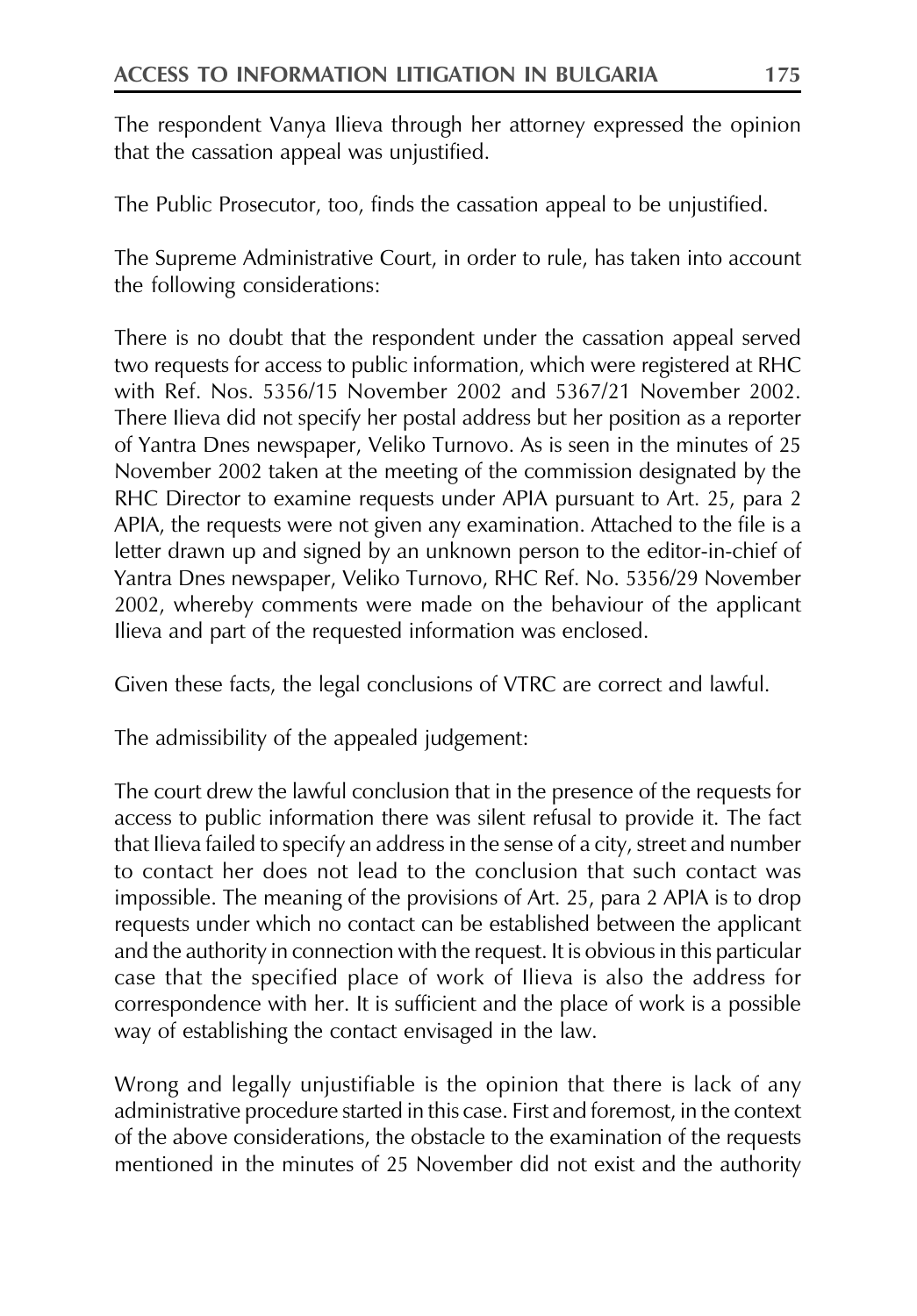or the persons designated by it had the obligation to make a decision on the requests. The failure to do so within the prescribed time limits was correctly assumed by VTRC to be silent refusal within the meaning of Art. 14 APA. Legally unjustifiable is also the interpretation of the cassation appellant given in the course of the proceedings at VTRC and in the cassation appeal with regard to the identification of the duly constituted party requesting public information and hence capable of serving an appeal versus the act rules in that connection. It is obvious in this case that Ilieva requested the information in her capacity of a natural person specifying her place of work rather than as a representative of the employer as a legal entity or its owner/s/.

In the course of the hearings, this court did not find any material breach of procedural rules on part of VTRC. If the refusal of the administrative authority was given due to the reasons laid down in Art. 37, para 1 APIA or other reasons relevant to the case, they had to be outlined in the refusal itself rather than in the court room. The court cannot hear and rule on the justification of reasons that do not exist in the appealed act. The argument related to the specification of the subject-matter of the appeal is unjustified either. It was explicitly stated in the initial appeal of Ilieva to VTRC: "The information available with the respondent and requested on my part in both requests was not provided to me within the time limits under Art. 28, para 1 APIA". This statement is sufficient to specify the subject-matter of the appeal and the court proceedings.

The argument on the unlawfulness of the VTRC conclusion on the lack of competence of the officials who signed the minutes of 25 November is justified. The conclusion does not conform to the provisions of Art. 28, para 2 APIA, enabling the administrative authority in possession of the requested public information to delegate its rights to other specially designated persons to make decisions on granting or refusing access to public information on the basis of requests for such access. Since those persons specially designated in Order No. 383/15 November 2002 of the RHC Director could do the greater thing, they could do also the smaller (i.e. to give no examination of the request in this particular case) but only under the terms and conditions laid down in the law. However, this does not affect the correctness of the appealed judgement as a whole.

For these reasons, the cassation appeal is unjustified.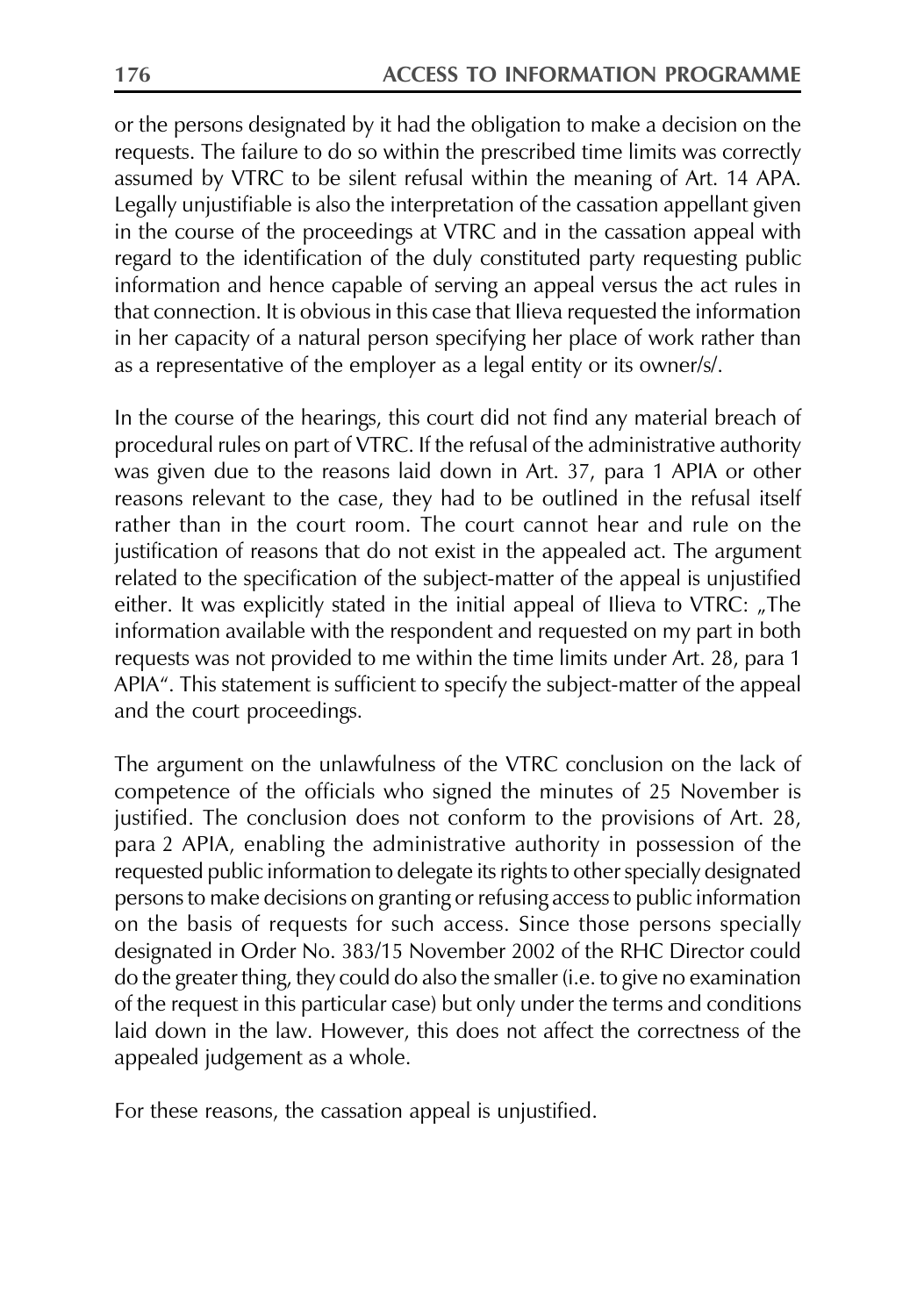The appealed judgement should remain in force, and therefore the Supreme Administrative Court, Fifth Division

#### **HAS RULED:**

LEAVES in force Judgement No. 299/20 June 2003 of the Veliko Turnovo Regional Court on Administrative Case No. 18/2003.

This judgement is final.

True to the original,

## PRESIDING JUDGE: (signed) Andrey Ikonomov MEMBERS: (signed) Milka Pancheva, (signed) Vanya Ancheva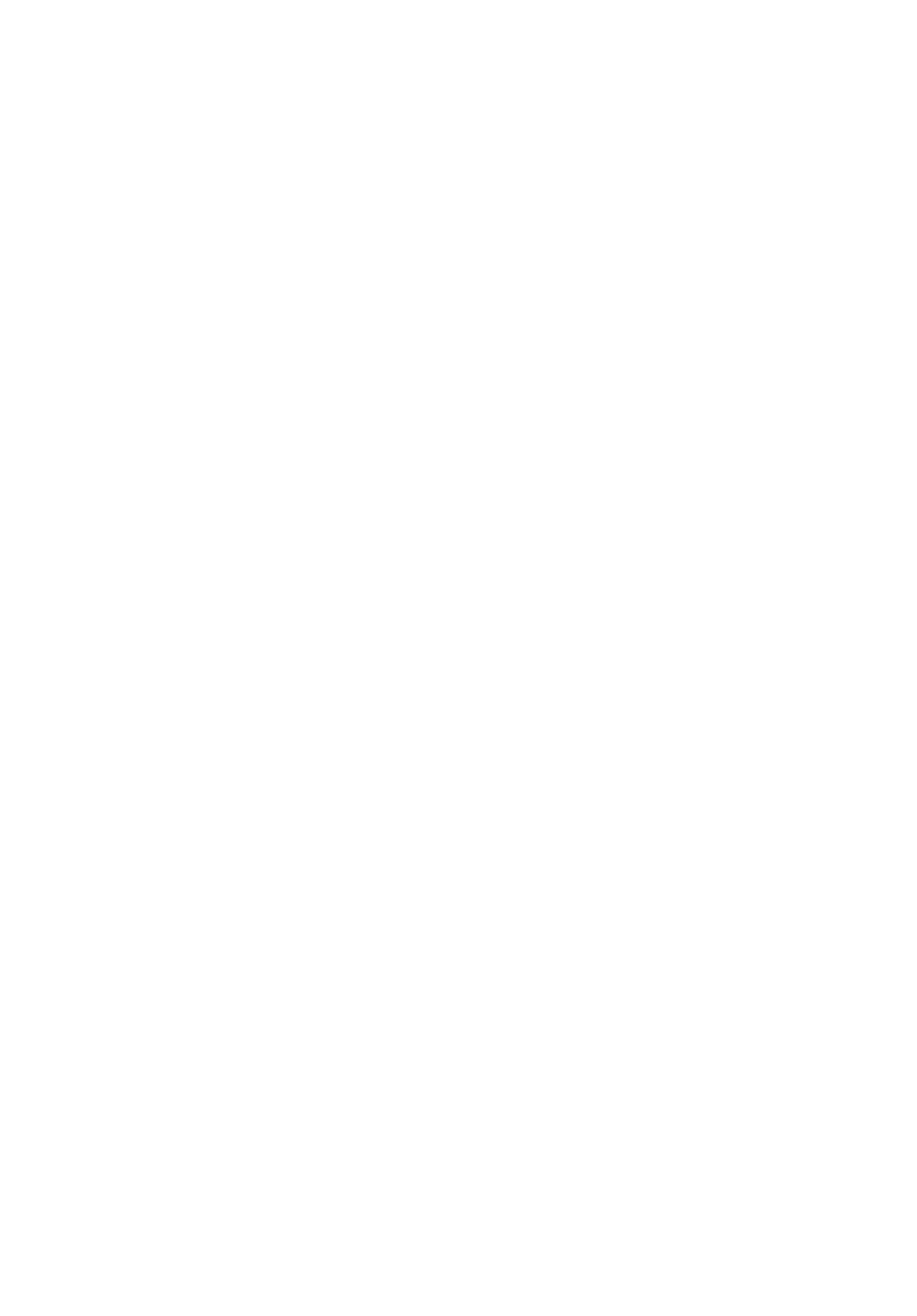# **CASE**

**Access to Information Programme**  $V_{\bullet}$ **Council of Ministers**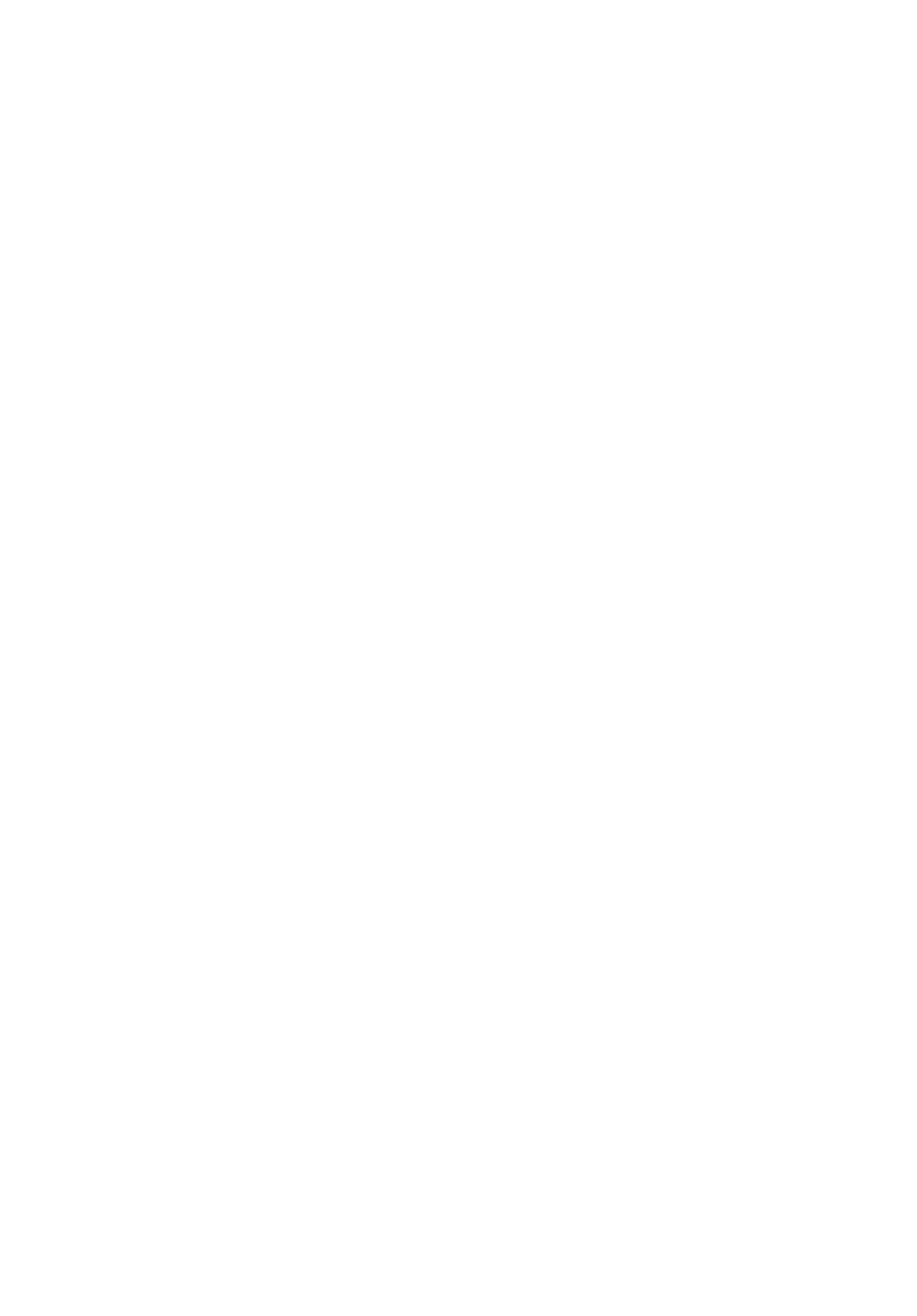# **TO** THE MINISTER OF THE PUBLIC **ADMINISTRATION**

#### **REQUEST**

# $b$ v **Access to Information Programme Foundation**

PURSUANT TO: the Access to Public Information Act

Dear Minister,

We kindly request you to provide us with a copy of the Rules for the Organisation of the Work for Protecting the State Secret in the People's Republic of Bulgaria as adopted with Council of Minister's Decree No. 30 of 1980 and repealed with Council of Ministers' Decree No. 22 of 1990 on the Approval of the List of Facts, Data and Items Constituting State Secret in the Republic of Bulgaria.

The information we hereby request is public within the meaning of Art. 2 of the Access to Public Information Act and it is not subject to any restriction on legal grounds. Therefore we are looking forward to getting access o it within the 14-day time limits prescribed by law.

Sofia 15 June 2002

Yours truly, G. Jouleva, Executive Director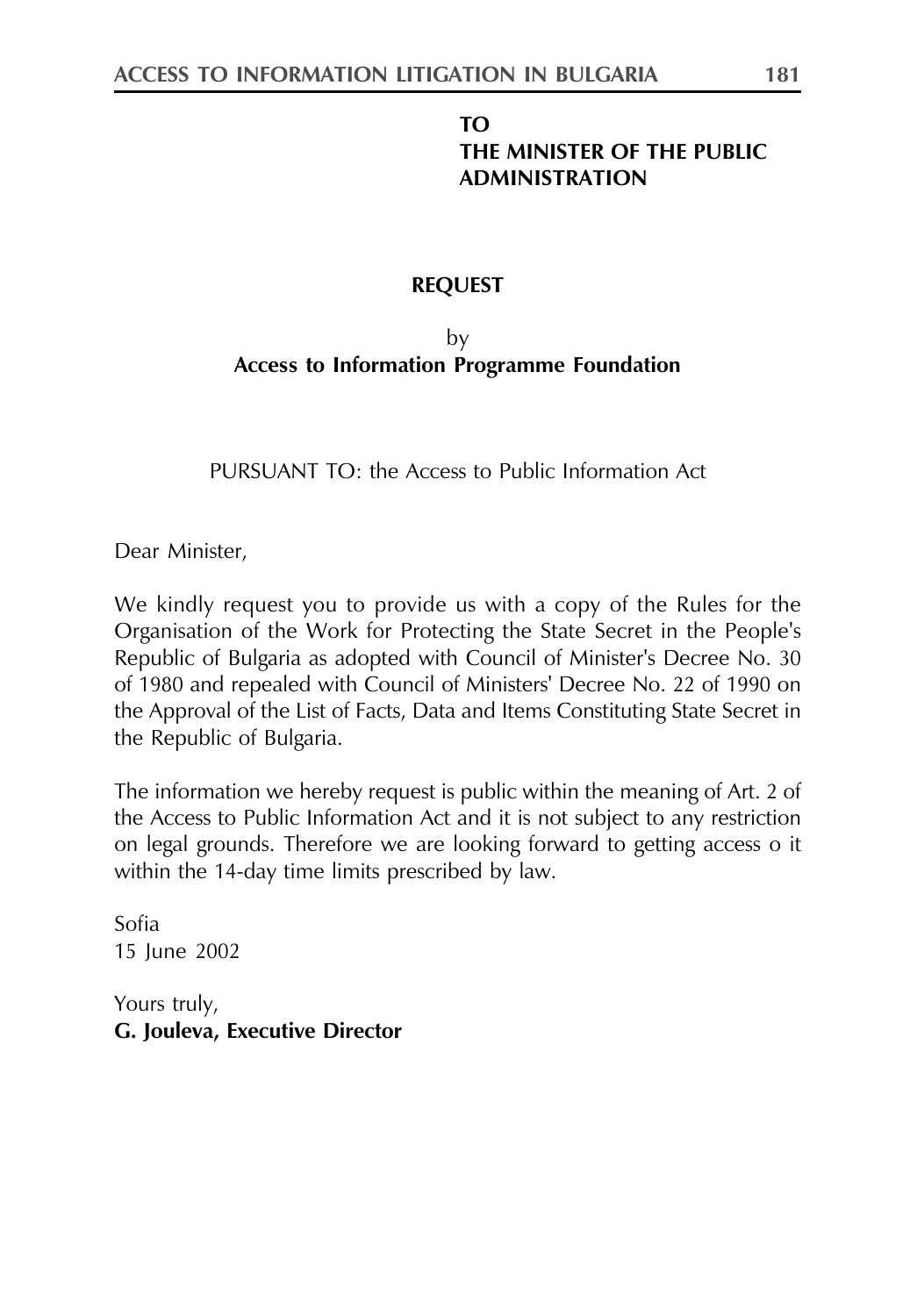#### **COUNCIL OF MINISTERS OF THE REPUBLIC OF BULGARIA INFORMATION AND PUBLIC RELATIONS DEPARTMENT**

15.07.2002

TΩ MRS G. JOULEVA **EXECUTIVE DIRECTOR ACCESS TO INFORMATION PROGRAMME FOUNDATION** 

Request under the Access to Public Information Act Ref. No. 03.07-15 of 2 July 2002

DEAR Mrs. Jouleva,

Further to your request under the Access to Public Information Act, we would like to inform you that the Rules for the Organisation of the Work for Protecting the State Secret in the People's Republic of Bulgaria as adopted with Council of Minister's Decree No. 30/1980) is designated as "Secret" and, for this reason, we are not in a position to make it available to you.

**TSVETELINA UZUNOVA DIRECTOR INFORMATION** AND PUBLIC RELATIONS DEPARTMENT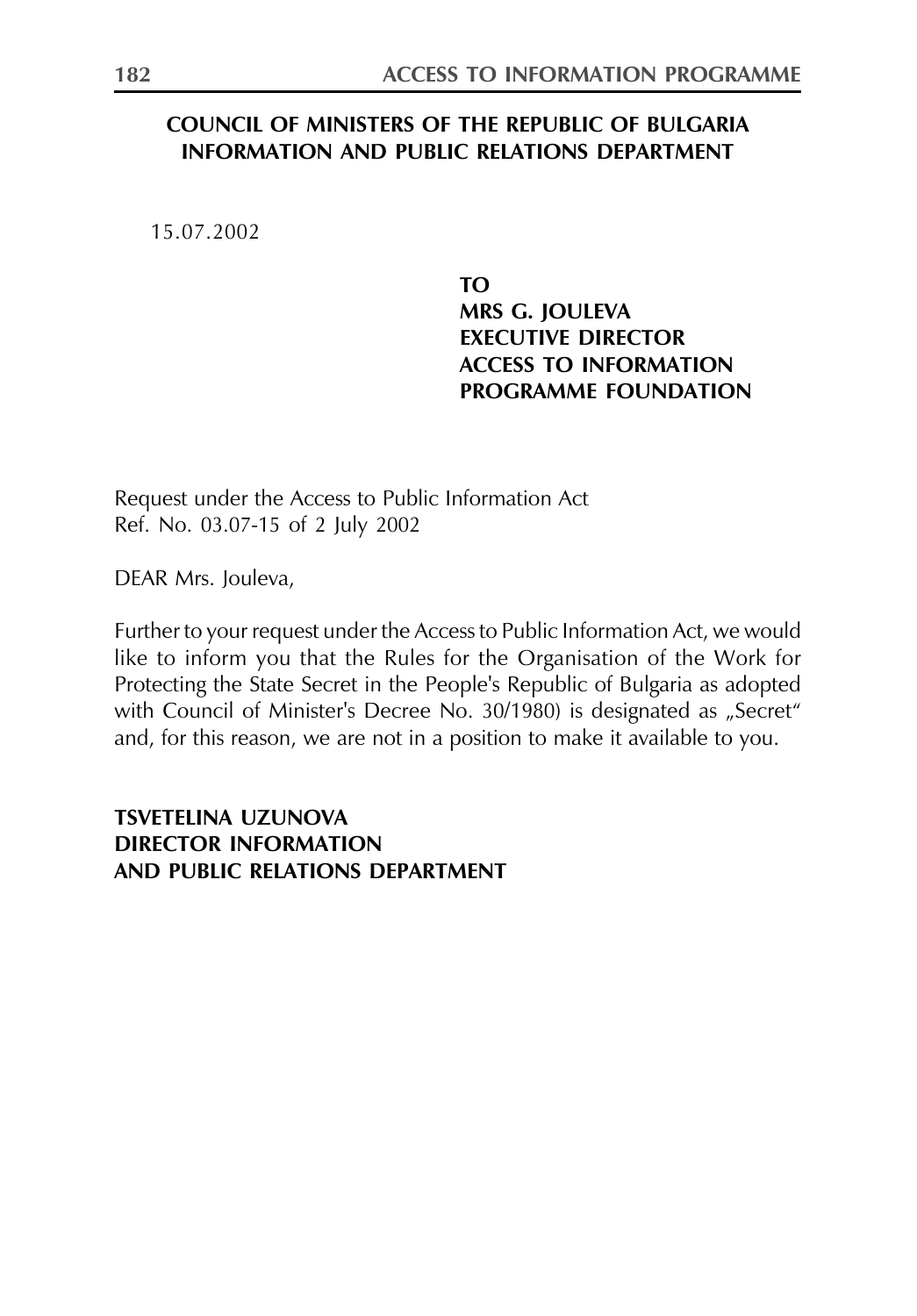**C/O THE DIRECTOR OF THE INFORMATION AND PUBLIC RELATIONS DEPARTMENT AT THE COUNCIL OF MINISTERS TO THE SUPREME ADMINISTRATIVE COURT** 

#### **APPFAI**

by **Access to Information Programme Foundation** represented by Gergana Delova Jouleva **Executive Director** 

#### **VERSUS**

Decision No. 03.07-15 on the refusal by the Director of the Public Relations Department

#### PURSUANT TO

Art. 40, para 1 of the Access to Public Information Act in conjunction with Art. 5, para 1 of the Supreme Administrative Court Act

Honorable Supreme Justices,

On 1 July 2002, we served a request for access to public information to the Director of the Public Relations Department at the Council of Ministers. With it we requested a copy of the Rules for the Organisation of the Work for Protecting the State Secret in the People's Republic of Bulgaria as adopted with Council of Minister's Decree No. 30 of 1980. The Director of the Public Relations Department (PRD) refused to provide access to the public information requested by us with Decision No. 03.07-15/15 July 2002. The decision stated that the requested Rules were designated as "Secret" and, for that reason they were not in a position to provide us with it.

The refusal to provide access to information is unlawful. The substantive law and procedural rules have been violated in its issuance. The format prescribed by law has not been observed.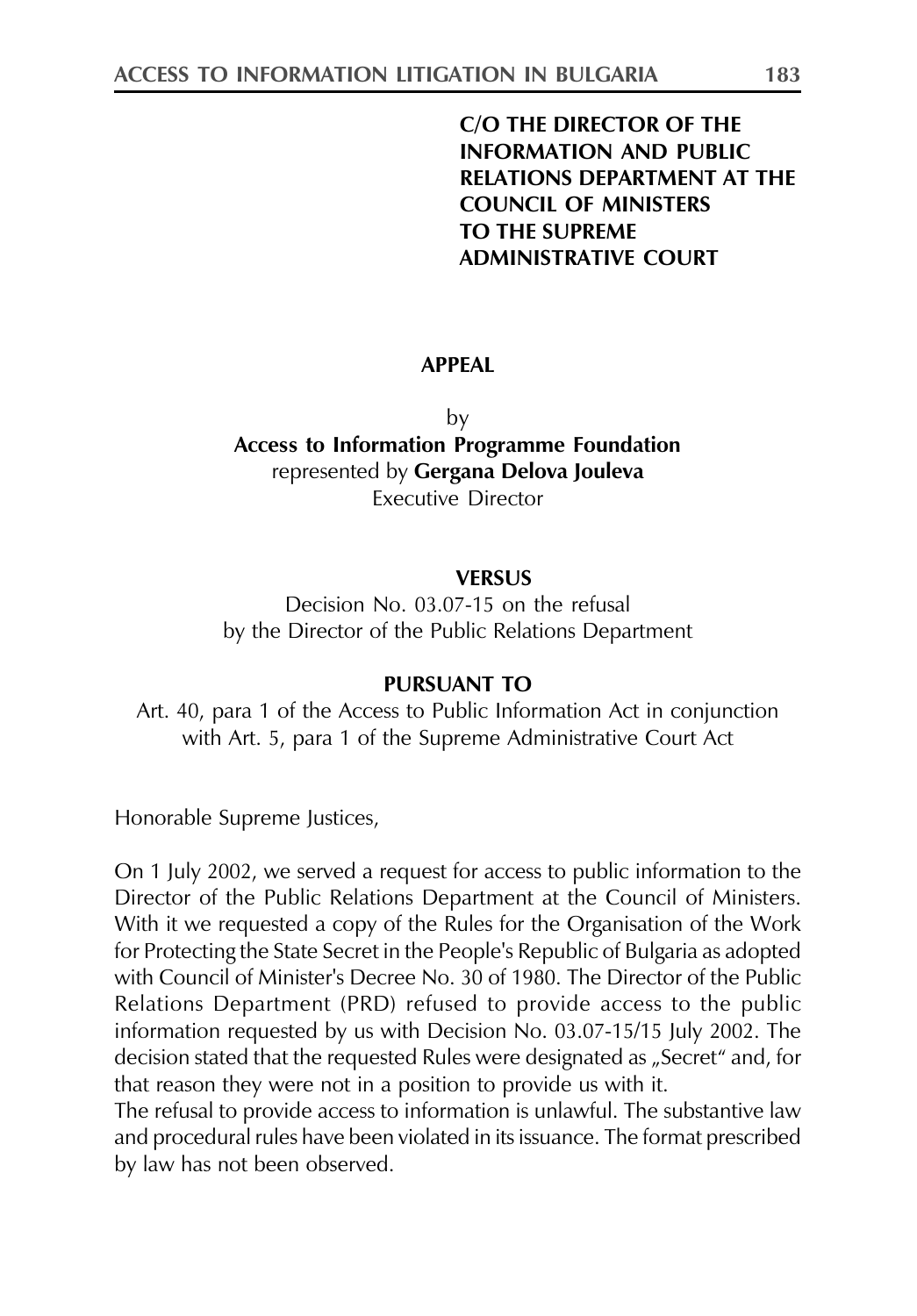1. Pursuant to Art. 38 of the Access to Public Information Act (APIA), the authority is obligated to respond with a decision to public information requests. In this particular case, the answer of the PRD Director is not explicitly named "decision on refusal", although this is exactly its essence and it had to be reflected in the format. Furthermore, in violation of Art. 38 APIA there is no reference to the legal grounds for the refusal and the procedure for appealing versus it. The lack of these features is a material breach of the procedural law. The factual and legal grounds constitute the reasons for the decision, while of these elements and the more important one at that is totally missing in the appealed decision. This violation of the procedural rules is of material importance because its commitment by an administrative authority deprives citizens and legal entities, which are parties to the procedure of guarantees against judgmental decisions and administrative high-handedness. The guarantees are even smaller due to the other violation of procedural rules, i.e. the failure to specify the procedure for appealing versus the decision (time limit and competent authority). Hence the decision has been made by committing material breach of procedural rules and the requirement for a specific format.

2.1 The refusal has been issued in breach of the substantive law as well. The appealed decision states the factual grounds for the refusal - the respondent has noted the fact that the requested Rules are designated as "Secret". However, this finding does not cover the full extent of the obligation of the administrative authority because the latter has to check the existence of the prerequisites laid down in the law for restricting the right of access to information.

2.2. If she had done that, in our opinion, the PRD Director had to conclude, first and foremost that documents constituting a state secret would be designated as such. Besides, in order to check whether it is really a case of state secret and the right of access to information has to be restricted, it is necessary to assess the existence of the prerequisites laid down in Art. 25 of the Protection of Classified Information Act (PCIA). As is seen in the above mentioned provision, there prerequisites are three:

1. the information should be related to the interests of the national security, defence, foreign policy or the protection of the constitutional order;

2. the disclosure of the information would threaten to damage or damage these interests /the harm principle/;

3. the information should be included in the list under Appendix No. 1 **PCIA** 

184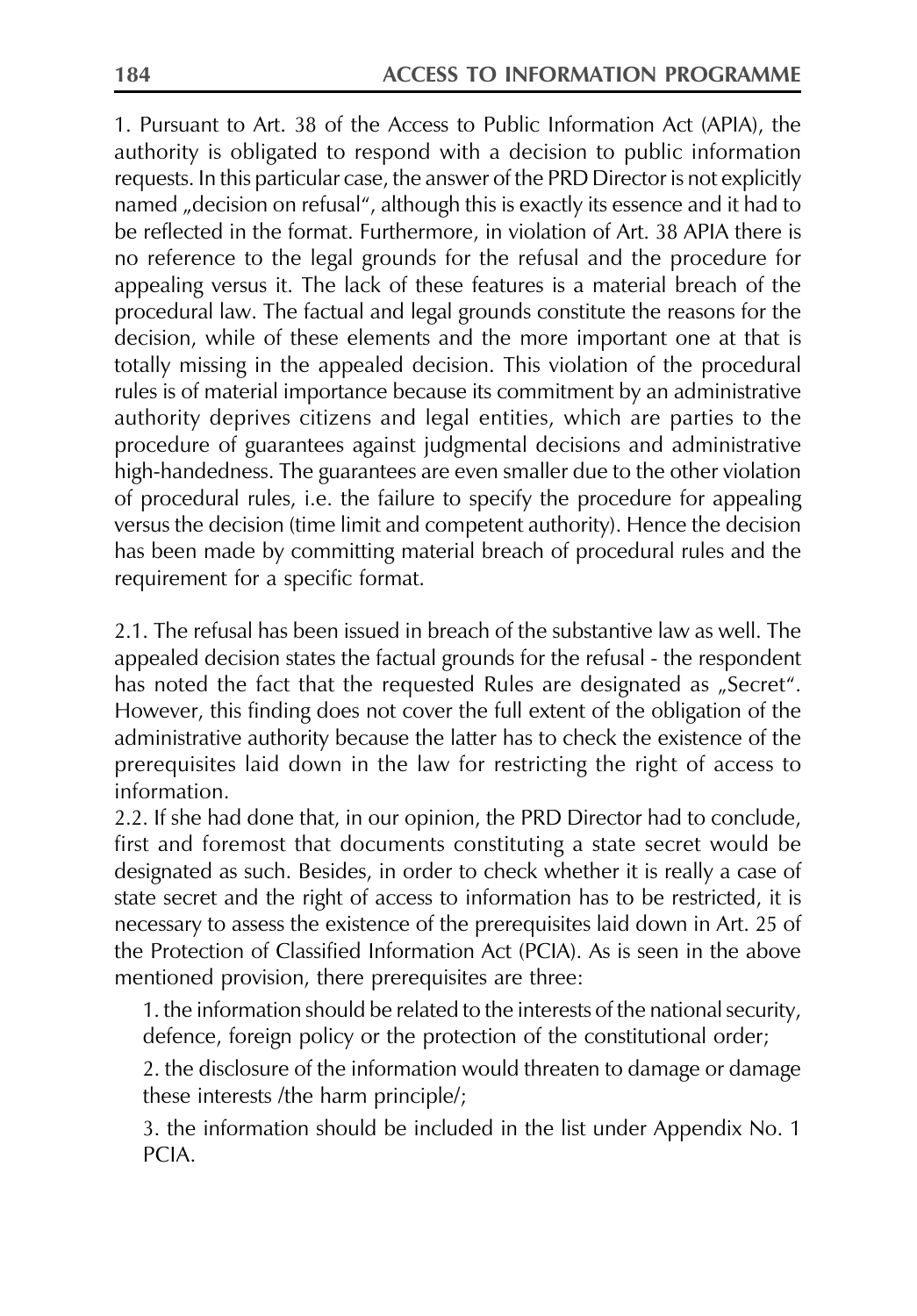As is seen in the wording of Art. 25, these prerequisites should be present on a cumulative basis in order to make a given information state secret. The prerequisite, which we shall stipulate to be "the harm principle" in accordance with international practices, is further developed also in Art. 34. In accordance with Art. 34, para 3, free access shall be provided to this information after the expiration of the time limits set out in para 1. As is seen in the appealed decision, the Rules we requested are designated as "Secret". Pursuant to § 9, para 1 of the Transitional and Final Provisions of the Protection of Classified Information Act, the materials and documents prepared prior to the entry into force of the Act and designated as "Secret" will be deemed to have been designated as "Confidential", and the time limits are calculated in accordance with Art. 34, para 1 as from the date of their creation. Pursuant to Art. 34, para 1, subpara 3 PCIA, the access to documents designated as "Confidential" may be refused within five years of their creation. That time limit expired in 1985. Hence the refusal of the PRD Director is unlawful.

It should be pointed out in addition that the requested information is contained in rules which, according to the Legal Instruments Act, is a statutory act, representing official information within the meaning of Art. 10 APIA. The very classification of a statutory act is, *inter alia*, unconstitutional. Moreover, there is great public interest in learning about the rules developed in historical times in order to protect what was secret information in those times in fight against the ideological enemy.

With a view to the above mentioned considerations, I request you to reverse the appealed refusal as unlawful and obligate the respondent to provide access to the requested information.

Encl: 1. Request for Access to Information.

2. Copy of the appeal enclosed for the respondent.

Yours truly,

#### G. Jouleva, Executive Director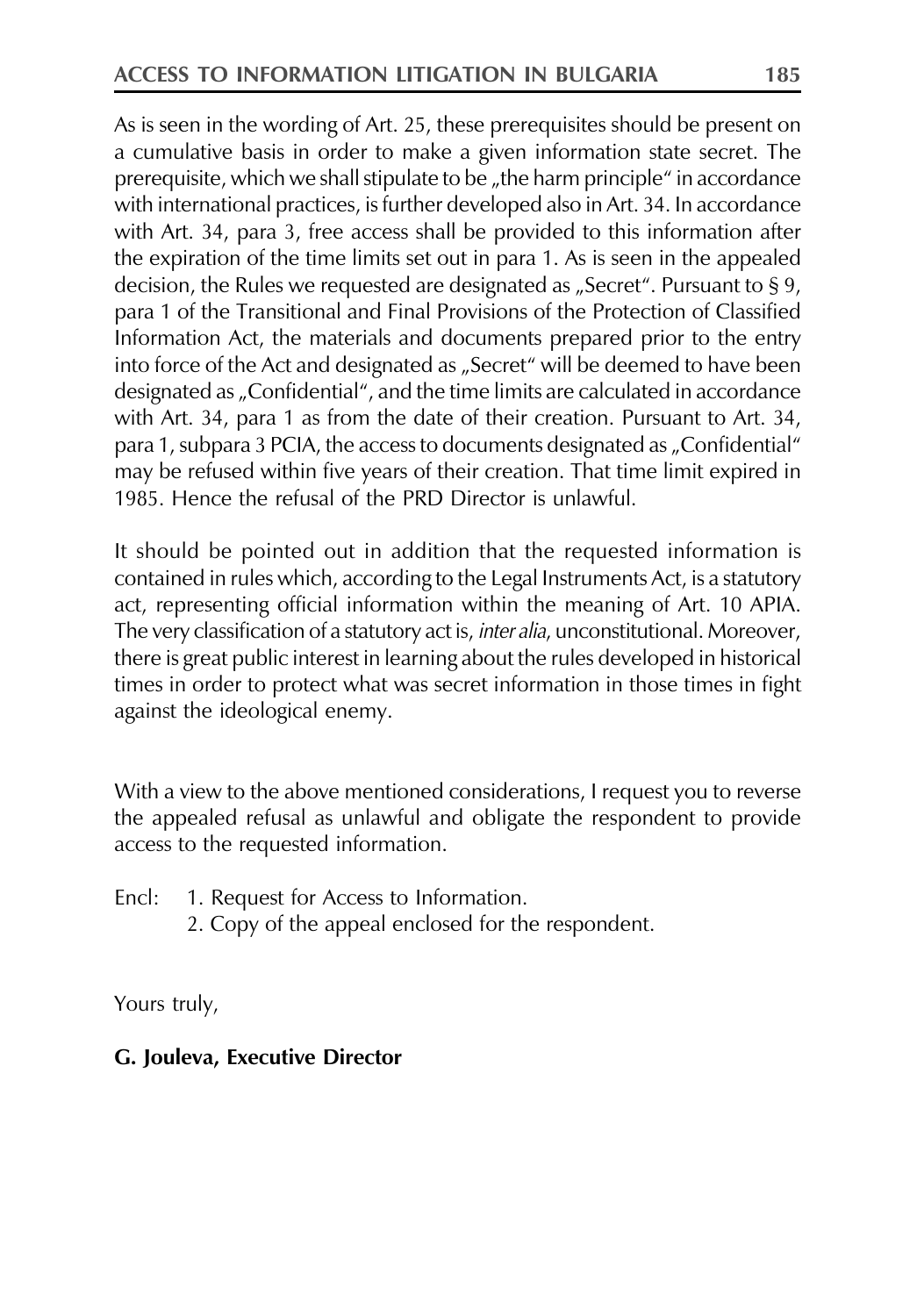#### **RULING** on the Course of Proceedings

#### Sofia, 27 March 2003

The Supreme Administrative Court of the Republic of Bulgaria, Fifth Division, at a session held in camera on the twenty-sixth day of March 2003 composed  $\alpha f$ :

#### PRESIDING JUDGE: EKATERINA GRUNCHAROVA MEMBERS: MILKA PANCHEVA, DIANA DOBREVA

in the presence of a Secretary and with the participation of the Public Prosecutor, heard the report by the Presiding Judge EKATERINA **GRUNCHAROVA** 

on Administrative Case No. 9898/2002.

The case was brought on the basis of the appeal of the Access to Information Programme Foundation versus decision No. 0307-15 on the refusal by the Director of the Public Relations Department at the Council of Ministers of the Republic of Bulgaria to provide access to public information under request Ref. No. 0307-15/2 July 2002. The reasons for the refusal state that the requested information (Rules for the Organisation of the Work for Protecting the State Secret in the People's Republic of Bulgaria as adopted with Council of Minister's Decree No. 30/1980) is designated as "Secret" (Art. 37, para 1, subpara 1 APIA).

Pursuant to Art. 41, para 3 APIA. where a refusal to provide public information under Art. 37, para 1, subpara 1 is appealed, the court may hold a meeting in camera to ask the relevant authority to produce the necessary evidence.

The Supreme Administrative Court finds that with a view to resolving the case correctly, it is necessary to ask the administrative authority to present the Rules for the Organisation of the Work for Protecting the State Secret in the People's Republic of Bulgaria.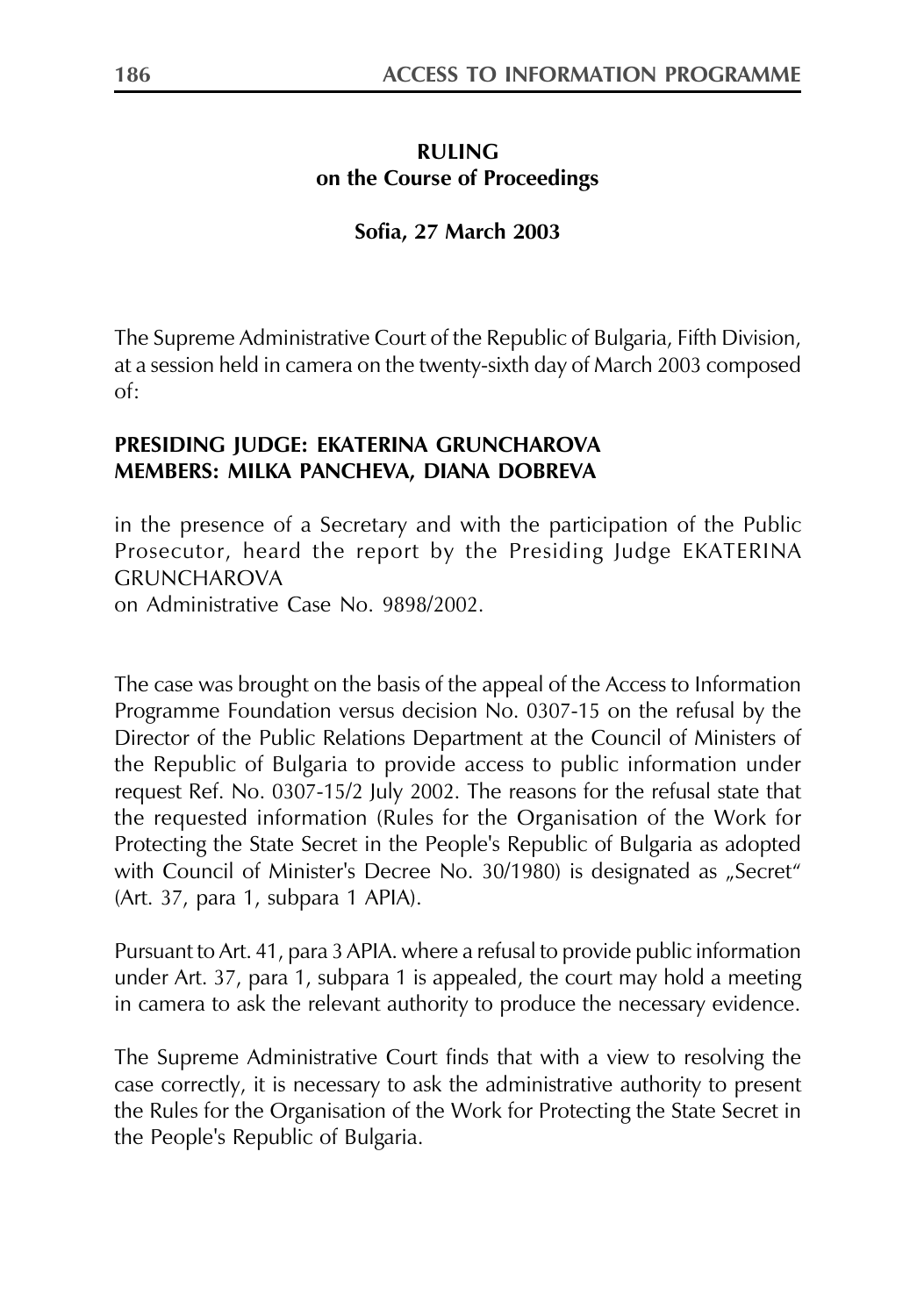With a view to the above consideration, the court

#### **HAS RULED:**

**REVERSES** its ruling of 28 January 2003 to proceed with the case on its merit:

**OBLIGATES** the Director of the Information and Public Relations Department at the Council of Ministers of the Republic of Bulgaria to present the Rules for the Organisation of the Work for Protecting the State Secret in the People's Republic of Bulgaria as adopted with Council of Minister's Decree No. 30/ 1980 within seven days, while observing the rules for protecting secrets, which will be examined at a court session held in camera.

Having ruled in camera, the court will schedule a public session with new summoning of the litigants.

THIS RULING is not subject to appeal.

True to the original,

**PRESIDING JUDGE:** (signed) Ekaterina Gruncharova (signed) Milka Pancheva **MEMBERS:** (signed) Diana Dobreva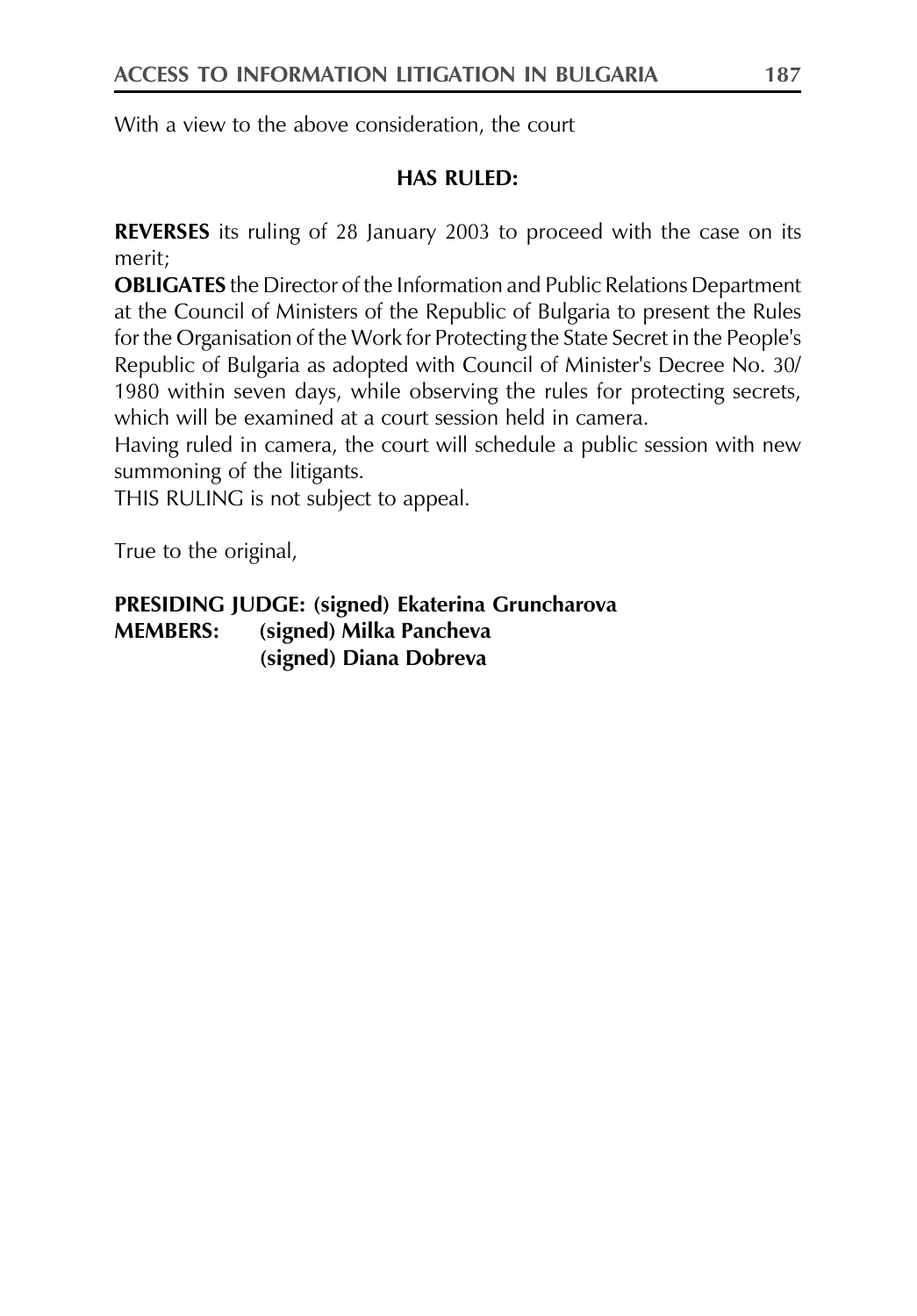#### **RULING** on the Course of Proceedings

# Sofia, 11 April 2003

The Supreme Administrative Court of the Republic of Bulgaria, Fifth Division, at a session held in camera composed of:

# PRESIDING IUDGE: ANDREY IKONOMOV MEMBERS: JANETA PETROVA, DIANA DOBREVA

in the presence of a Secretary and with the participation of the Public Prosecutor, heard the report by Judge DIANA DOBREVA on Administrative Case No. 9898/2002.

The case was reported in connection with the certified copy of Council of Ministers' Decree No. 30 of 1980, six sheets, and Annex No. 2 thereof, the Rules for the Organisation of the Work for Protecting the State Secret in the People's Republic of Bulgaria - 79 sheets sent by the Council of Ministers. Those had been demanded by the court with its ruling of 27 March 2003.

This court panel ascertained the existence of the marking "Strictly Secret" on Council of Ministers' Decree No. 30/1980 and the marking "Secret" on the Rules for the Organisation of the Work for Protecting the State Secret in the People's Republic of Bulgaria. The court is of the opinion that these secret materials should be returned to the Council of Ministers, without attaching them to the case file or classifying the case.

Therefore, the court

#### **HAS RULED:**

TO RETURN to the Council of Ministers the sent copies of secret materials -Decree No. 30 of 1980, six sheets, and Annex No. 2 thereof, the Rules for the Organisation of the Work for Protecting the State Secret in the People's Republic of Bulgaria - 79 sheets;

**TO REPORT** the case to the Presiding Judge of the Fifth Division of the Supreme Administrative Court with a view to scheduling it in a public court session.

# **PRESIDING JUDGE: (signed) Andrey Ikonomov** MEMBERS: (signed) Janeta Petrova, (signed) Diana Dobreva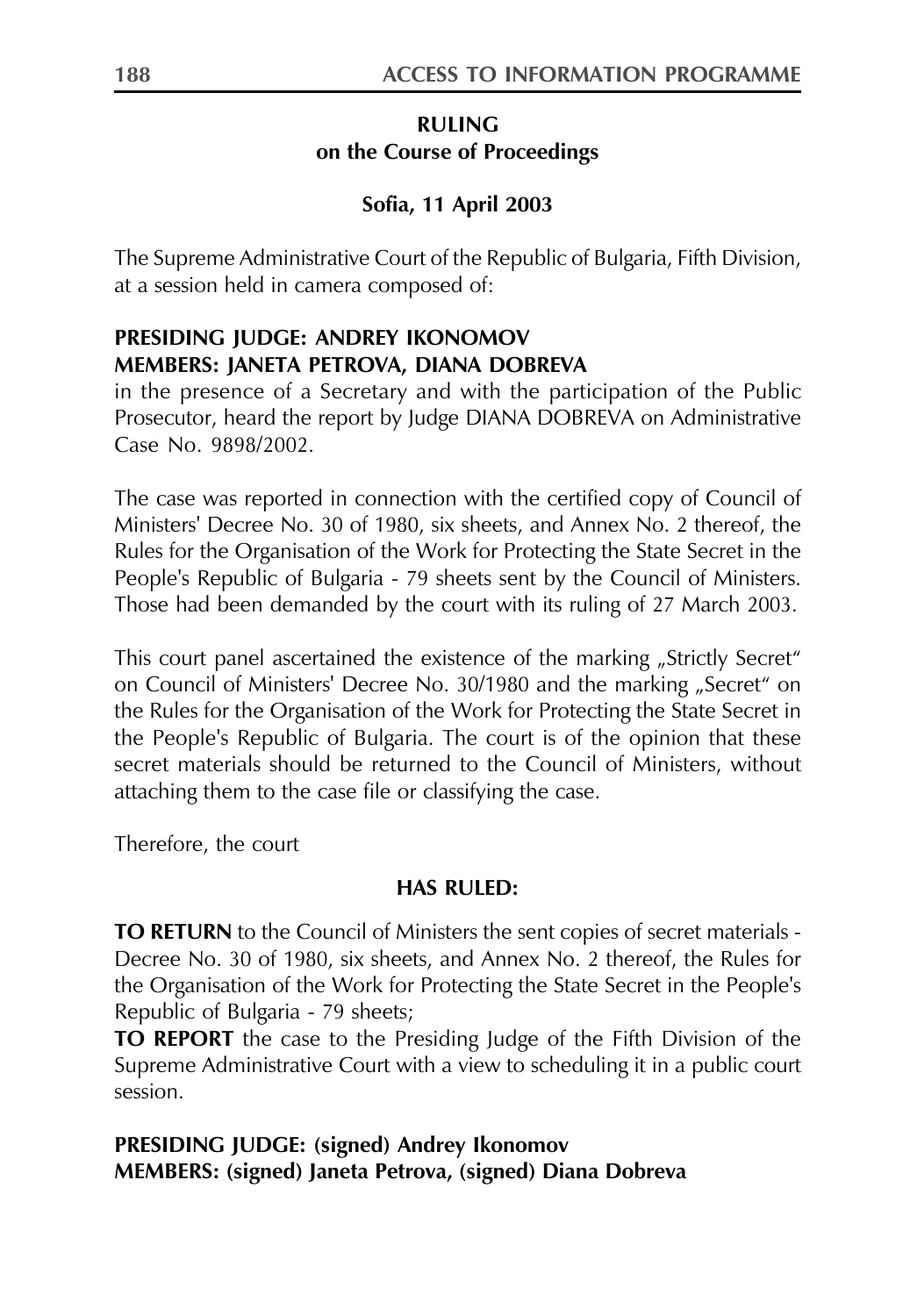#### **JUDGEMENT**

#### No. 10640 Sofia. 25 November 2003

#### IN THE NAME OF THE PEOPLE

The Supreme Administrative Court of the Republic of Bulgaria - Fifth Division, at the court session held on the twenty-second day of October 2003 composed of:

# PRESIDING JUDGE: ANDREY IKONOMOV MEMBERS: DIANA DOBREVA, JULIA KOVACHEVA

in the presence of Maria Popinska as the Secretary and with the participation of Public Prosecutor Elena Encheva, heard the report by Judge DIANA DOBREVA on Administrative Case No. 9898/2002.

The proceedings are conducted pursuant to Art. 12 et seq. of the Supreme Administrative Court Act 9SACA) in conjunction with Art. 40, para 1 of the Access to Public Information Act (APIA).

The case was brought on the basis of the appeal by the Access to Information Programme Foundation represented by Gergana Delova Jouleva versus letter No. 03.07-15 of 15 July 2002 signed by the Director of the Information and Public Relations Department at the Council of Ministers of the Republic of Bulgaria. The letter was sent to inform the appellant that the information requested in request Ref. No. 03.07-15 of 2 July 2002 served pursuant to APIA could not be provided because the Rules for the Organisation of the Work for Protecting the State Secret in the People's Republic of Bulgaria as adopted with Council of Minister's Decree No. 30/1980 were designated as "Secret".

It is maintained that the refusal of access to public information is unlawful. The substantive law and procedural rules have been violated in issuing it. The format prescribed by law has not been observed. The features required for the decision to refuse access under Art. 38 APIA are missing. With a view to these objections substantiated with specific arguments in the appeal, the reversal of the appeal refusal is requested and the court is requested to obligate the respondent to provide the information.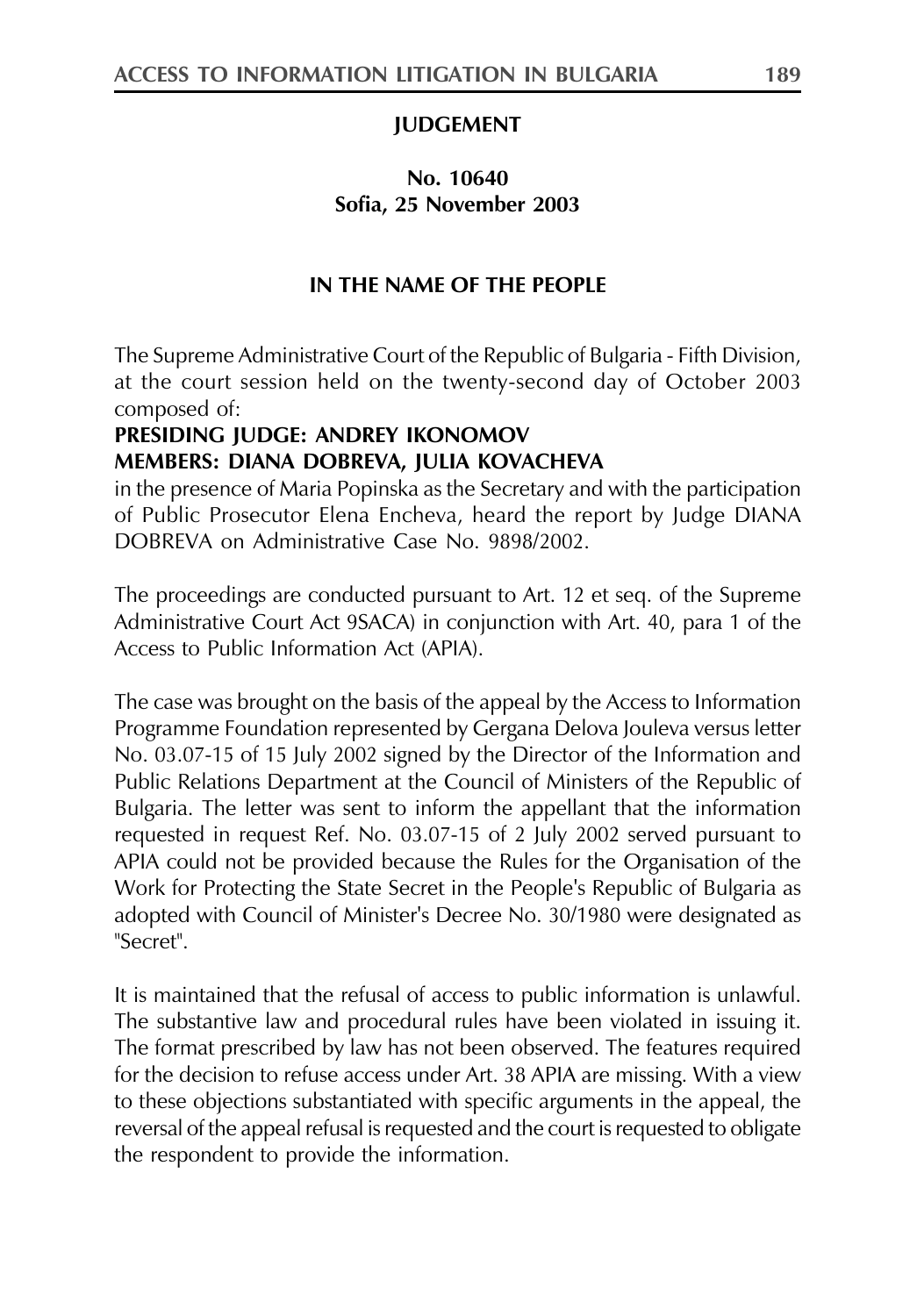The Council of Ministers of the Republic of Bulgaria as the respondent attacks the appeal as unjustified.

The representative of the Supreme Administrative Public Prosecutor's Office gave a substantiated opinion to reject the appeal.

In connection with the dispute between the litigants as to which is the competent court, this panel of the Supreme Administrative Court, Fifth Division, finds the appeal to be procedurally admissible for examination by a three-member panel of this court as a first-instance court for the following reasons:

Access to public information has to be provided by the following entities producing or keeping such information:

- central or local government authorities and other public law entities;

- natural persons and legal entities with regard to their activities financed from the consolidated state budget;

- mass media in connection with the transparency of their activities.

Pursuant to Art. 40, para 1 APIA, the decisions on providing access to public information or refusing such access are subject to appeal before the regional courts or the Supreme Administrative Court, depending on the authority that has issued the act under APA or SACA respectively. Pursuant to para 2 of the above article, the same acts issued by the entities under Art. 3, para 2 APIA are subject to appeal before the regional courts in accordance with the provisions of APA.

The interpretation of these provisions in conjunction with Art. 28, para 2 APIA leads to the conclusion that where a government authority (a public law entity under Art. 3, para 1) has been approached with a request for access to public information, which it undoubtedly generates or keeps, the fact that a person from its administration has been expressly authorised to make the decision does not lead to "replacement" of the authority that has obligations under the said Act. In other words, in the case of authorization, where the actual issuer of the act and the authority (or its representative) are different persons, the competent jurisdiction does not change with regard to the appeal. The decisive fact as to whether it will be examined by the Supreme Administrative Court or the Sofia City Court is to see the authority obligated under the law (a collective or single-member government authority)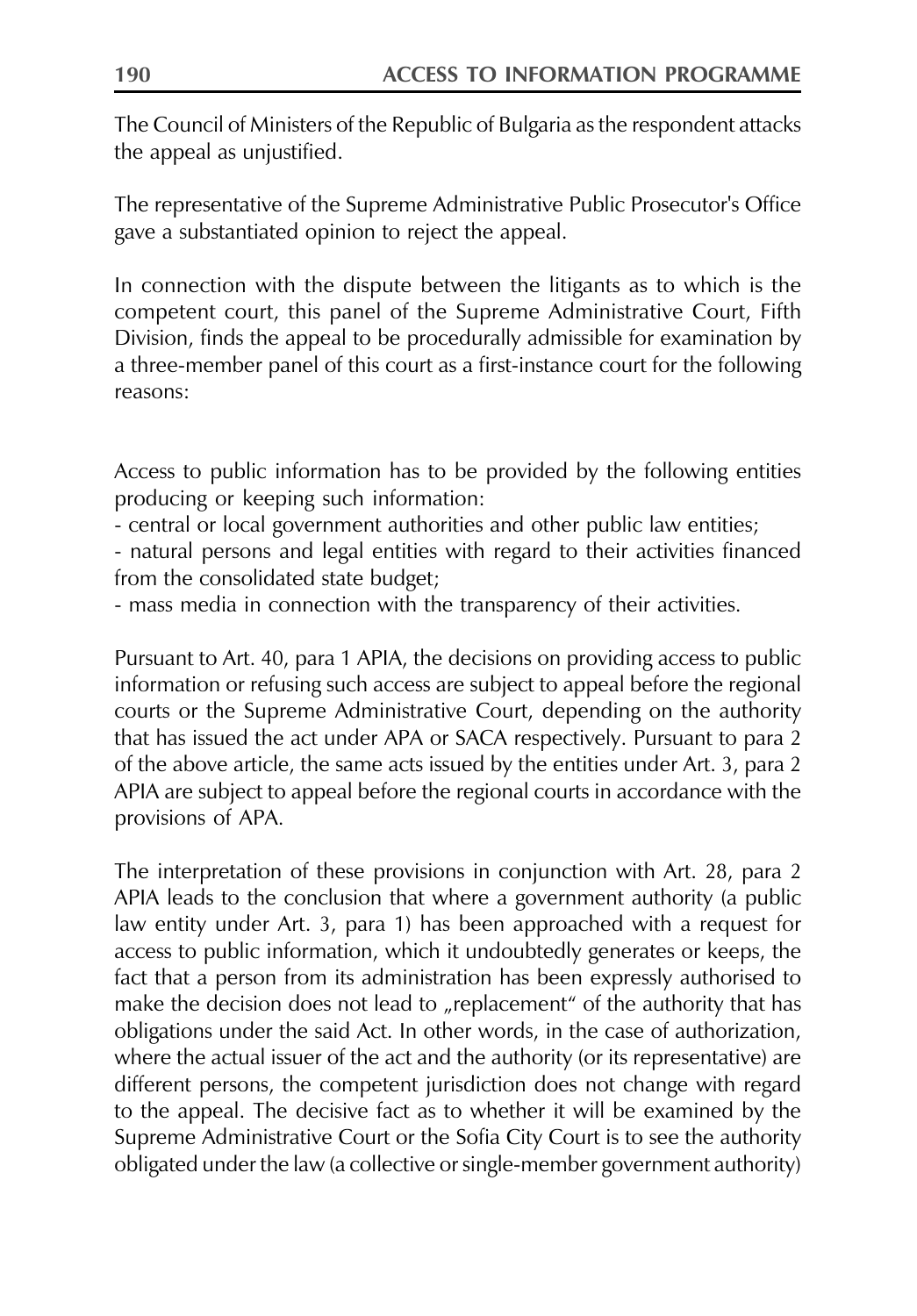rather than the person authorised under Art. 28, para 2 APIA and the administrative unit he or she is the head of in the structure of the government authority. Art. 40, para 1 APIA in conjunction with Art. 36, para 1 APA and Art. 5, para 1 SACA should apply to the consideration of this specificity.

With a view to these considerations in connection with the subject-matter of the dispute and Order No. B-36/29 December 2000 by the Prime Minister of the Republic of Bulgaria presented in the case, the court finds that the case should be heard by the Supreme Administrative Court.

The appeal is justified in its substance.

The content of the appealed letter indicates that it has the features of a refusal to provide access to public information. Being an individual administrative act, it has to meet the requirements laid down in Art. 15, para 2 APA and contain certain features. The lack of any of them leads to its unlawfulness, where such a breach of the administrative procedural rules is material (Art. 12, subpara 3 SACA).

As well as the applicable Art. 15 APA, Art. 38 APIA as the special law requires the decision to refuse access to public information to include the legal and factual grounds for the refusal under APIA, the date of the decision, and the procedure for appealing against it. These statutory provisions are imperative and hence the breach is always of material importance.

In this case, there is no dispute as to the fact that the appealed refusal fails to contain any provision of the primary r secondary legislation, which it invokes. The reasons of the administrative act are the unity of the factual and legal grounds for its issuance, and their presence in the act enable the recipient to become aware of the will of the authority and seek remedy in court in case the latter believes that its rights and interests have been infringed upon. The reasons are of essential importance to the court, too, in order to rule correctly on the dispute. In this particular case, actually there are no reasons specified in the appealed letter. The court is not in a position to look for the arguments that have led to the appealed refusal to provide access to public information by way of interpretation of provisions of APIA and PCIA in order to "supplement" the contents of the act. This should be done by the authority, which is the public law entity with obligations under APIA, namely the Council of Ministers of the Republic of Bulgaria through the Prime Minister or a person authorised under Art. 28, para 2 APIA.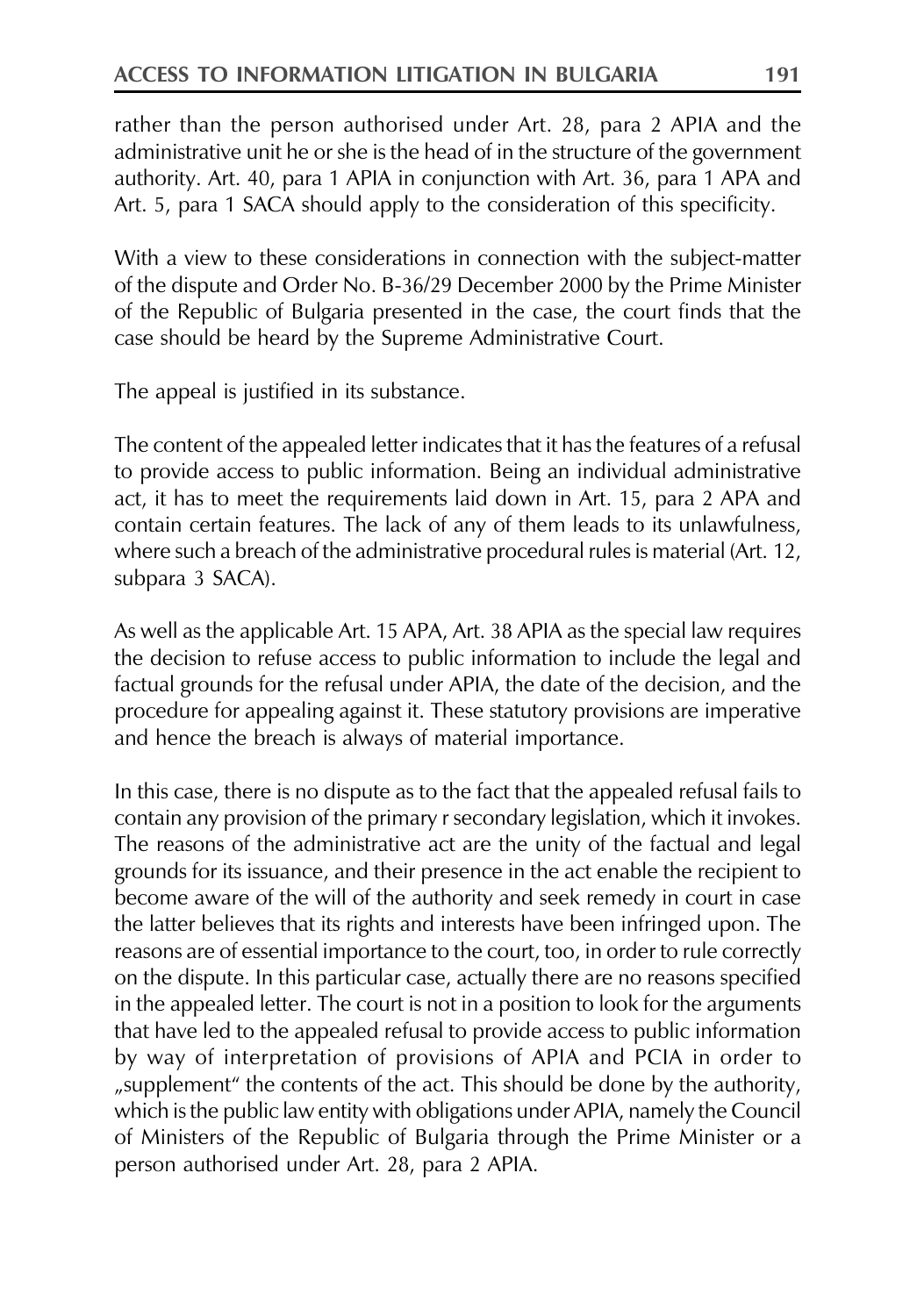With a view to the above, the court finds that the appealed decision coming from the Director of the Information and Public Relations Department at the Council of Ministers given in letter of refusal No. 03.07-15/15 July 2002 should be reversed as having been issued in violation of the administrative procedural rules - Art. 12, subpara 3 SACA in conjunction with Art. 38 APIA and Art. 15, para 2, subpara 3 APA. Pursuant to Art. 42, para 3 APA the file should be referred back to the authority for a new decision to be made with regard to the request of the Access to Information Programme Foundation, Sofia, while taking into account the instructions of the court.

Motivated by these reasons and pursuant to Art. 28 SACA, the Supreme Administrative Court, Fifth Division

#### **HAS DECIDED:**

REVERSES refusal No. 03.07-15 of 15 July 2002 by the Director of the Information and Public Relations Department at the Council of Ministers of the Republic of Bulgaria to provide access to public information to the Access to Information Programme Foundation, Sofia;

**REFERS** the file back to the Council of Ministers of the Republic of Bulgaria for a new decision to be made with regard to request Ref. No. 03.07-15 of 2 July 2002 under the Access to Public Information Act.

This judgement is subject to appeal with a cassation appeal before a fivemember panel of the Supreme Administrative Court within 14 days of its notification to the parties.

True to the original,

**PRESIDING JUDGE: (signed) Andrey Ikonomov MEMBERS:** (signed) Diana Dobreva (signed) Julia Kovacheva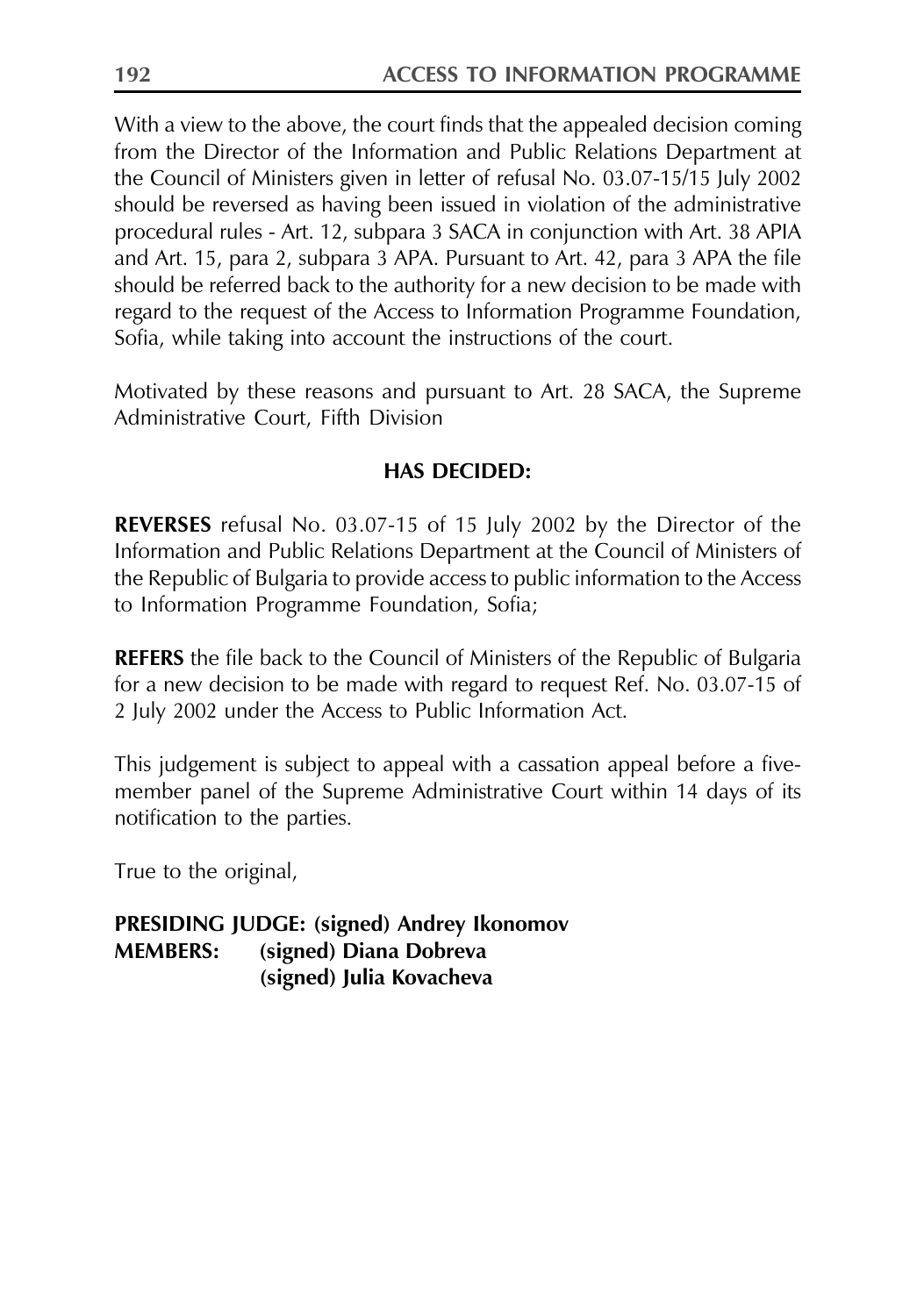#### **REPUBLIC OF BULGARIA COUNCIL OF MINISTERS**

 $C/\alpha$ : **SAC. Fifth Division** Administrative Case No. 9898/ 2002

To: SAC, Five-member panel

#### **APPFAI**

 $By:$ **The Council of Ministers** 

Administrative Case No. 9898/2002 SAC, Fifth Division

HONORABLE SUPREME JUSTICES,

We are not satisfied with the judgement ruled on Administrative Case No. 9898/2002 by the Supreme Administrative Court, Fifth Division on Administrative Case No. 9898/2002, reversing refusal No. 03-07-15/15 July 2002 by the Director of the Information and Public Relations Department at the Council of Ministers to provide access to public information to the Access to Information Programme Foundation, Sofia and referring the file back to the Council of Ministers for making a new decision under the Access to Public Information Act, and therefore we appeal versus it within the time limits prescribed by law.

We find the judgement of the first-instance court to be wrong within the meaning of Art. 218b, item (b) of the Citizens Procedural Code (CPC).

1. The Supreme Administrative Court, Fifth Division has ruled on an act that does not fall within the scope of Art. 5 of the Supreme Administrative Court Act. A letter has been signed by the Director of the Information and Public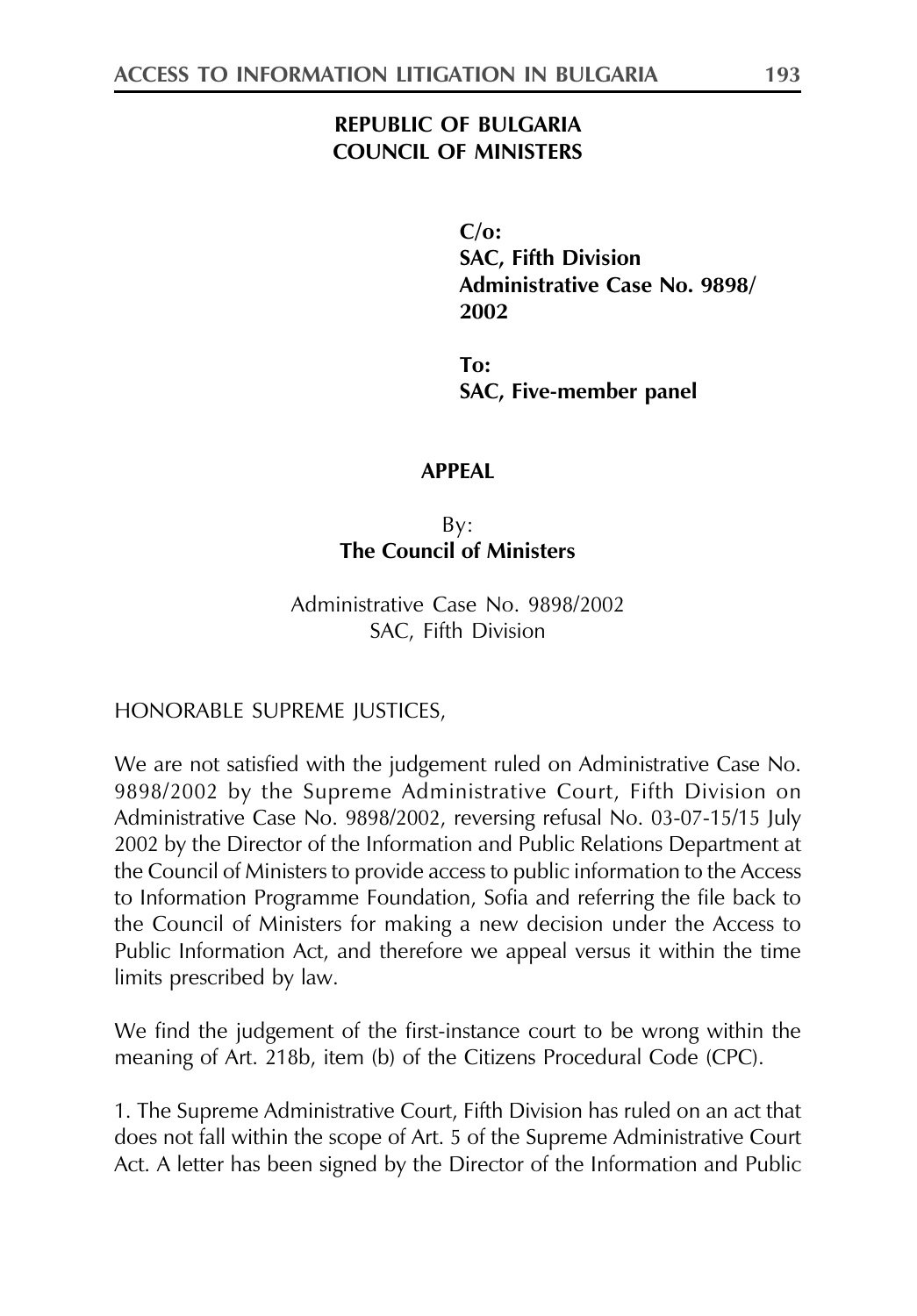Relations Department. It is perfectly clear that this is not an act of the Council of Ministers, the Prime Minister, a minister or a head of an institution subordinated directly to the Council of Ministers.

The court has ruled that material breach of administrative procedural rules has been committed in the preparation of the said letter. We find the judgement to be unlawful and ill grounded. Pursuant to Art. 7 of the Access to Public Information Act, no restrictions of the right of access to public information shall be allowed, unless it is classified information constituting a state secret or another secret in the cases prescribed by law.

In this case, it should be assumed that there is restriction of the access to public information because the special Protection of Classified Information Act is applicable.

Pursuant to §9, para 1 of the Transitional and Final Provisions of the Protection of Classified Information Act, the materials and documents designated as "Top Secret of Special Importance", "Top Secret" and "Secret" prior to the effective date of the Act shall be deemed to have been designated at the following levels of classification: "Strictly Secret", "Secret", and "Confidential" accordingly.

Notwithstanding the provisions of  $\S$  9, para 2 of the Transitional and Final Provisions of the Act, we consider the requested material to be still designated with a level of security classification.

With a view to the above considerations, we kindly request you to reverse the judgement of the Supreme Administrative Court, Fifth Division on Administrative Case No. 9898/2002 on merit and to consider the Appeal unjustified with all the ensuing legal effects.

#### **CHIEF LEGAL COUNSEL:**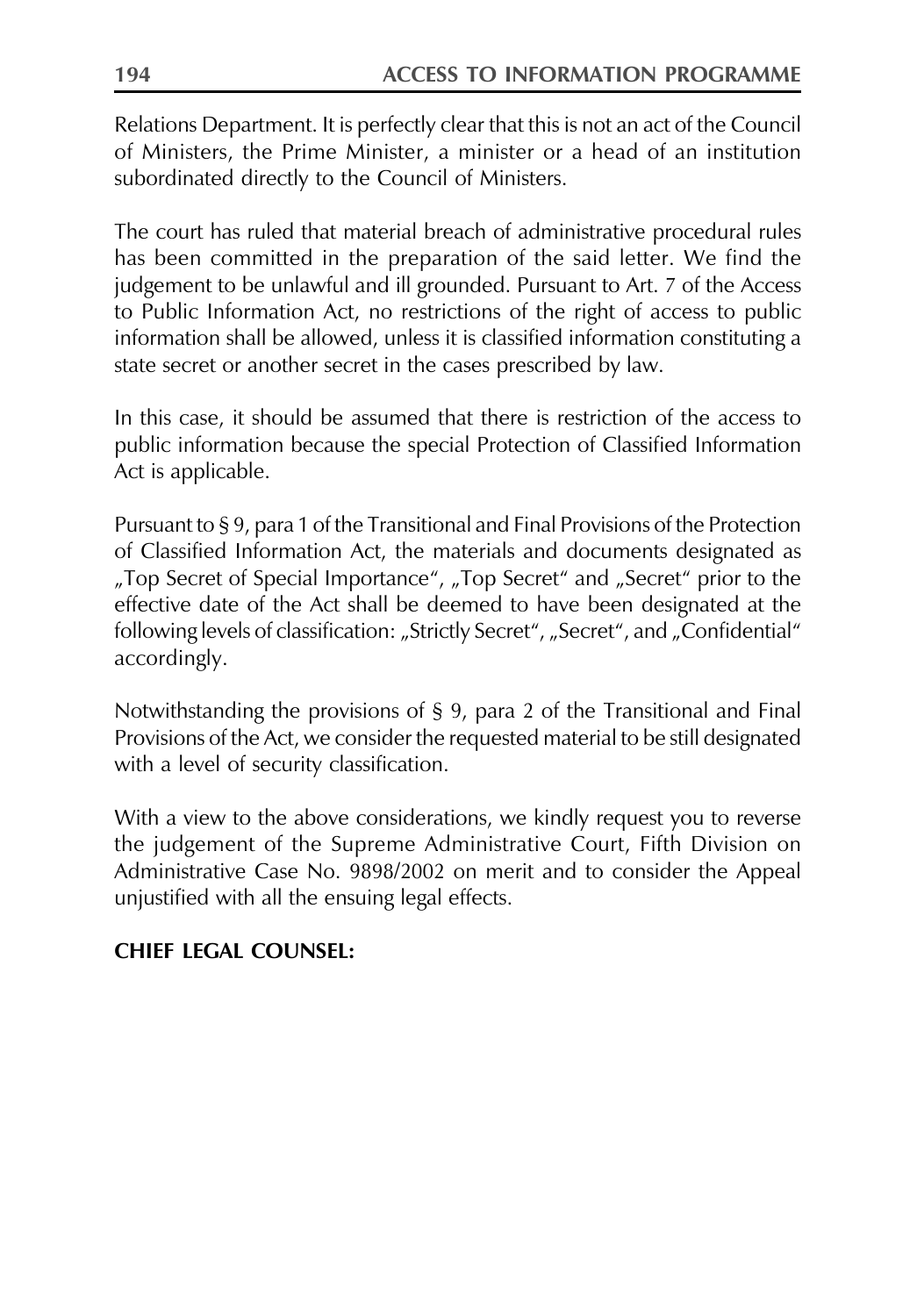# **CASE**

**GREEN BALKANS Association** 

 $V_{\bullet}$ 

**Executive Director** of the Roads Executive Agency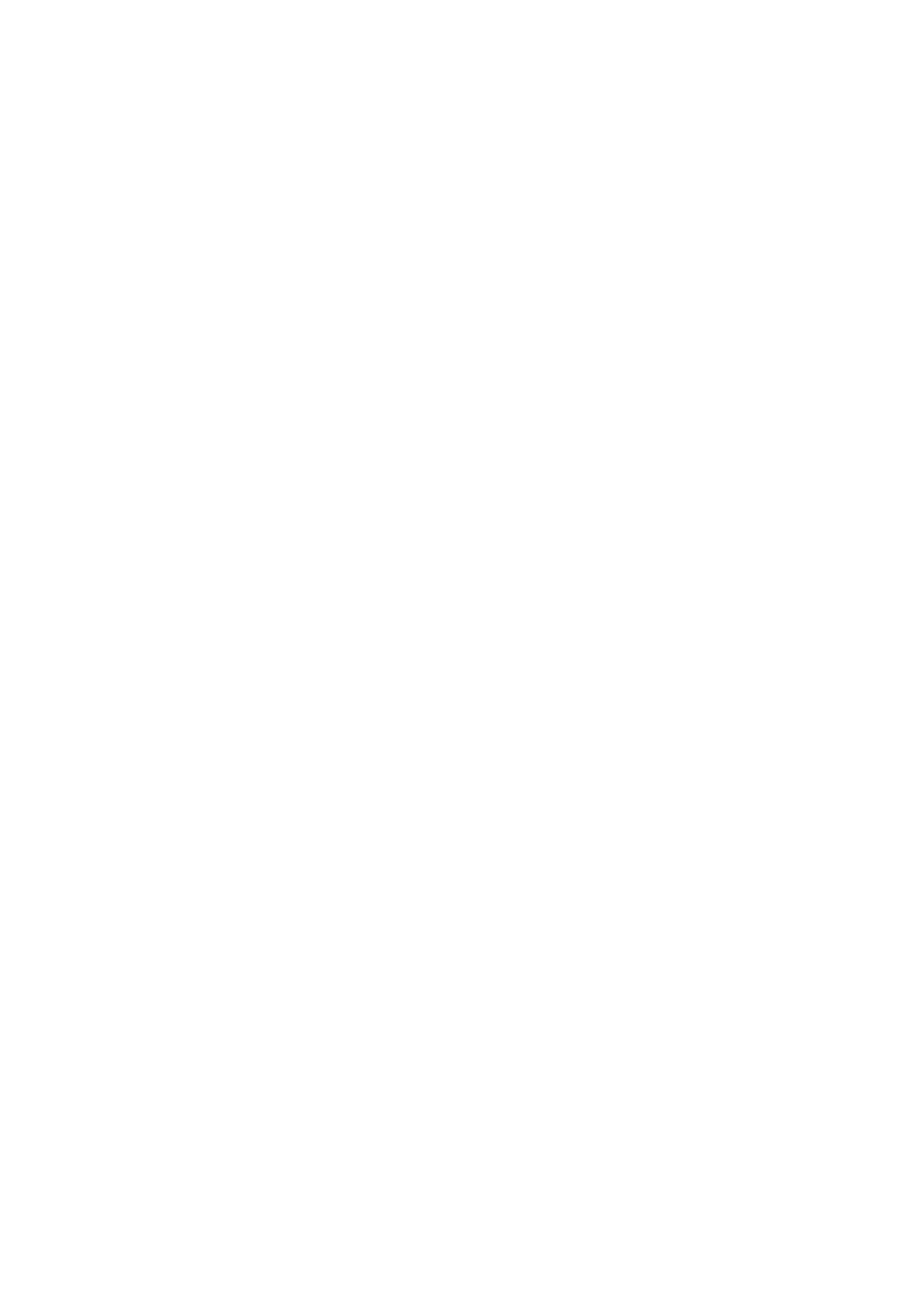#### **To The Director Road Executive Agency** The Minister of Regional **Development and Public Works**

#### **REOUEST**

for Access to Information

Pursuant to Art. 41 of the Constitution of the Republic of Bulgaria and the Access to Public Information Act By GREEN BALKANS Association; Represented by Elena Yovanova Tsingarska

Dear Sirs,

We would like to get acquainted with the information related to the design of Struma Highway. We are aware that a contract, financed by the PHARE programme for transborder cooperation, for the design of the Highway has been signed with the Italian company SPEA Ingegneria Europea.

More specifically, we insist on getting acquainted with the following documents:

1. The contracts signed between the Bulgarian authorities and SPEA Ingegneria Europea for the design of the Struma Highway;

2. All appendices, and annexes, to above contract;

3. The reports, studies and designs prepared in the course of the fulfillment of these contract by the Italian company;

4. The documents certifying the payments made under the contracts;

5. The Environmental Impact Assessment prepared under this contract.

If there exist some other documents related to these issued, we kindly ask you to provide them to us so that to get acquainted with them and receive copies thereof, if necessary.

The form of access we prefer is: copies of the documents. We are prepared to pay the costs for their copying.

If you fail to answer to our request within the time limits prescribed by law once again (previous requests to REA, your Ref. Nos. 53-00-1569/ 23.11.2000 and 94-00-83/24.01.2001), we shall seek remedy to defend our rights.

Date: 21 February 2001 Yours truly: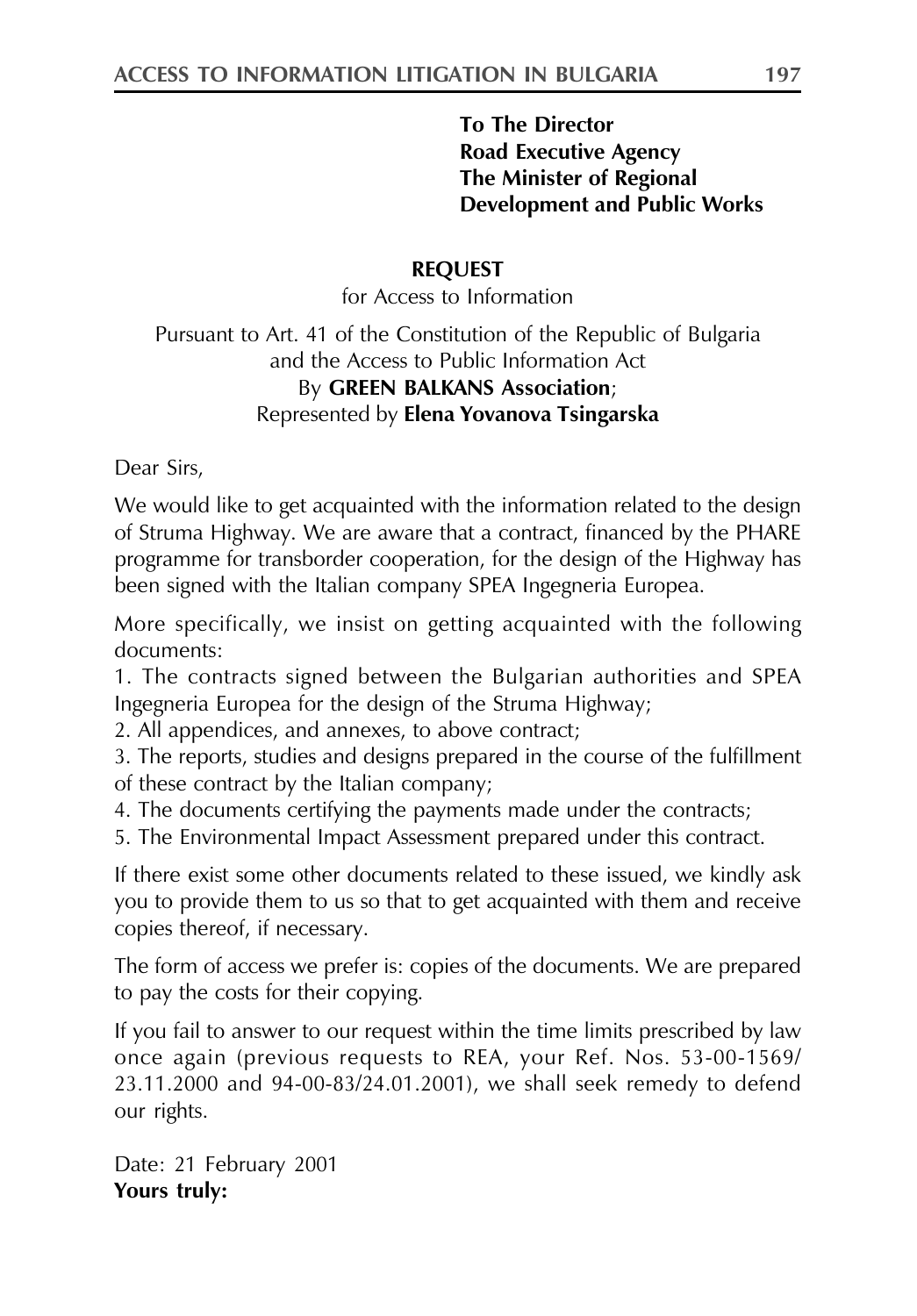#### **To The Director Road Executive Agency** The Minister of Regional **Development and Public Works**

#### **REOUEST**

for Access to Information

#### Pursuant to Art. 41 of the Constitution of the Republic of Bulgaria and the Access to Public Information Act By GREEN BALKANS Association; Represented by Elena Yovanova Tsingarska

Dear Sirs,

We would like to get acquainted with the information related to the design of Struma Highway. We are aware of the fact that, prior to the signing of the contract with the Italian company SPEA Ingegneria Europea for the design works, design works had been carried out, routes had been adopted, and even EIA reports had been prepared. More specifically, we insist on getting acquainted with the following documents:

1. The contracts signed with design companies;

2. All appendices, annexes, terms of reference, and acceptance protocols to the said contracts;

3. The reports, studies and designs prepared in the course of the fulfillment of these contracts;

4. The documents certifying the payments made under the contracts.

If there exist some other documents related to these issued, we kindly ask you to provide them to us so that to get acquainted with them and receive copies thereof, if necessary.

The form of access we prefer is: copies of the documents. We are prepared to pay the costs for their copying.

If you fail to answer to our request within the time limits prescribed by law once again (previous requests to REA, your Ref. Nos. 53-00-1570/23 November 2000 and 94-00-83/24 January 2001), we shall seek remedy to defend our rights.

Date: 21 February 2001 Yours truly: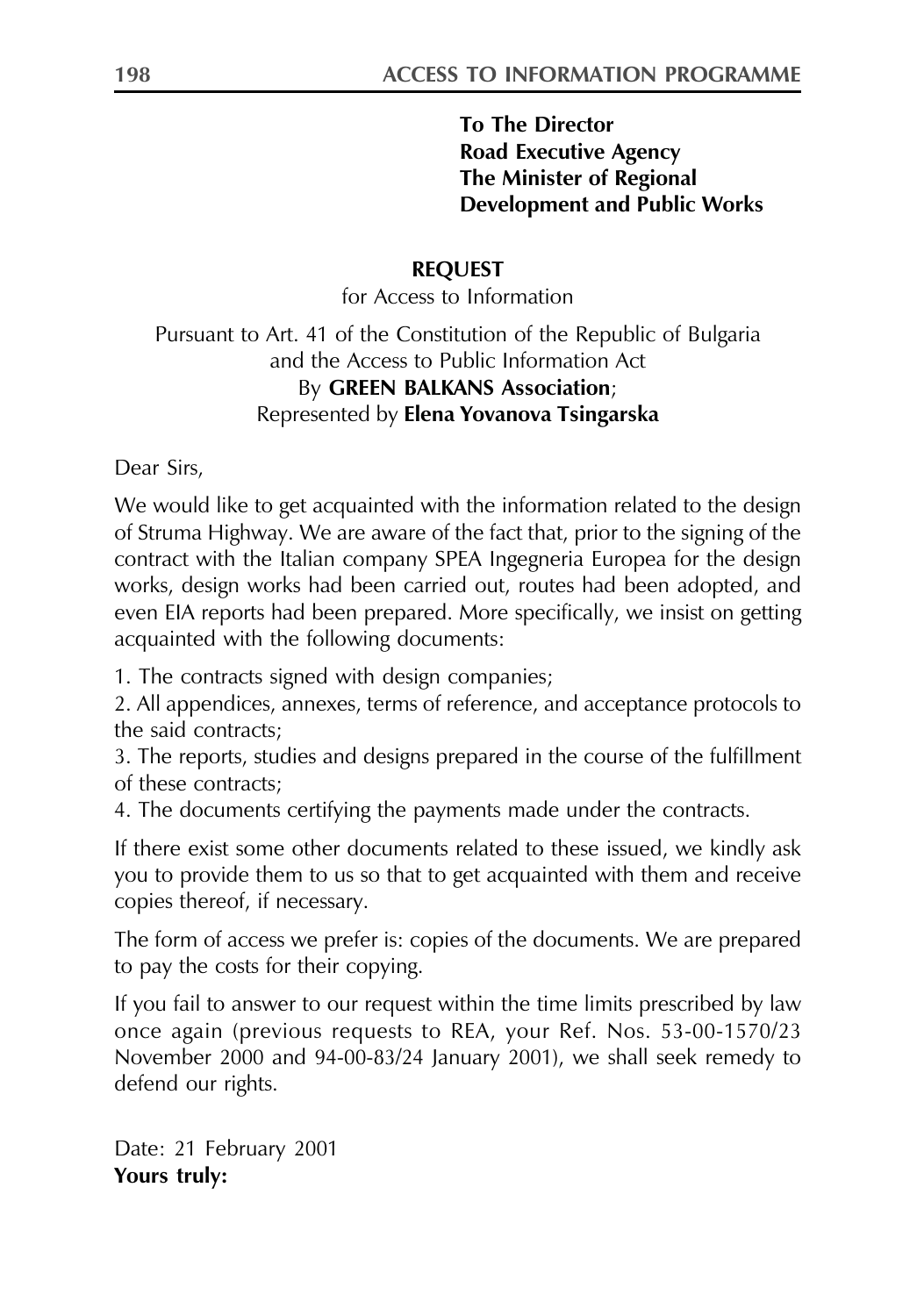#### **To The Director Road Executive Agency** The Minister of Regional **Development and Public Works**

#### **REOUEST**

for Access to Information

Pursuant to Art. 41 of the Constitution of the Republic of Bulgaria and the Access to Public Information Act By GREEN BALKANS Association; Represented by Elena Yovanova Tsingarska

Dear Sirs,

We would like to get acquainted with the information related to the design of Struma Highway. We are aware of the fact that, prior to the signing of the contract with the Italian company SPEA Ingegneria Europea for the design works, design works had been carried out, routes had been adopted, and even EIA reports had been prepared. More specifically, we insist on getting acquainted with the following documents:

1. The contracts signed with companies or experts in the field of EIA for preparing the environmental impact assessment of the designs for the construction of Struma Highway;

2. All appendices, annexes, terms of reference, and acceptance protocols to the said contracts:

3. The documents certifying the payments made under the contracts;

4. The EIA reports prepared so far.

If there exist some other documents related to these issued, we kindly ask you to provide them to us so that to get acquainted with them and receive copies thereof, if necessary.

The form of access we prefer is: copies of the documents. We are prepared to pay the costs for their copying.

If you fail to answer to our request within the time limits prescribed by law once again (previous requests to REA, your Ref. Nos. 53-00-1570/23 November 2000 and 94-00-83/24 January 2001), we shall seek remedy to defend our rights.

Date: 21 February 2001 Yours truly: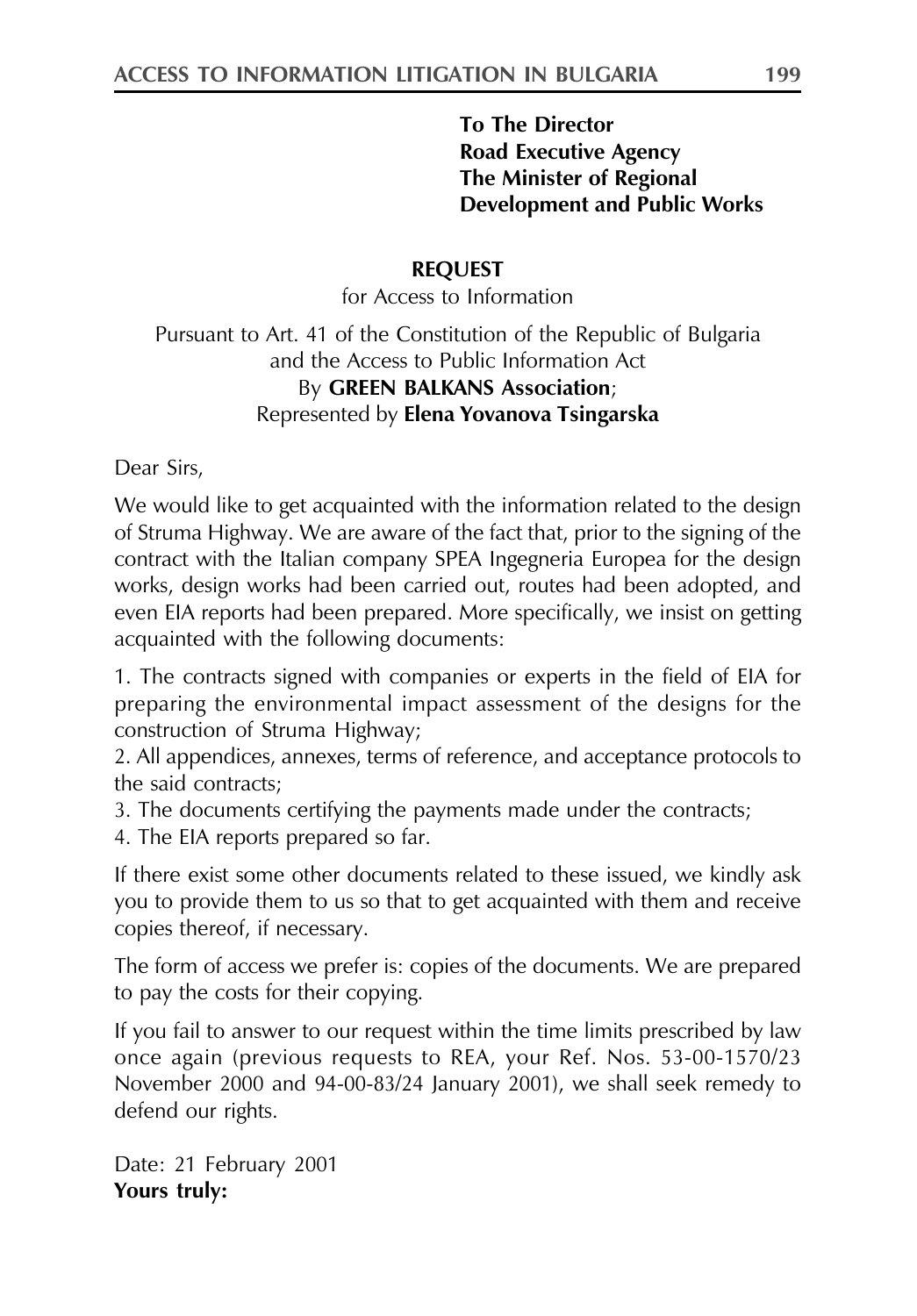# C/o: THE EXECUTIVE DIRECTOR OF THE ROADS EXECUTIVE **AGENCY**

#### **TO: SOFIA CITY COURT ADMINISTRATIVE DIVISION**

#### **APPFAI**

# By GREEN BALKANS Association Represented by Elena Yovanova Tsingarska

**VERSUS:** the refusal by the Executive Director of the Roads Executive Agency to provide information

**PURSUANT TO:** Art. 40, para 1 of the Access to Public Information Act I conjunction with Art. 33 APA

Honorable City Justices,

Pursuant to Art. 38, para 1 of the Administrative Procedures Act (APA) in conjunction with Art. 40, para 1 of the Access to Public Information Act, this is to appeal before you the silent refusal by the Executive Director of the Roads Executive Agency to provide access to the public information I have requested.

# A. FACTS

On 22 February 2001, I filed a request to the Director of the Roads Agency, pursuant to Art. 24, para 3 in conjunction with para 1 APIA, requesting details related to the contracts signed with design companies for the design of Struma Highway, the annexes thereof, the implementation reports, and the documents certifying the payments made under those contracts. I received no answer either within the 14-day time limits laid down in APIA or after its expiration.

# **B. CONTRADICTIONS OF THE REFUSAL WITH THE LAW**

The failure of the Executive Director of the Roads Executive Agency to make a decision constitutes a material breach of the procedural and substantive  $law:$ 

1. Contradictions with the procedural law - Art. 15 APA and Art. 38 APIA.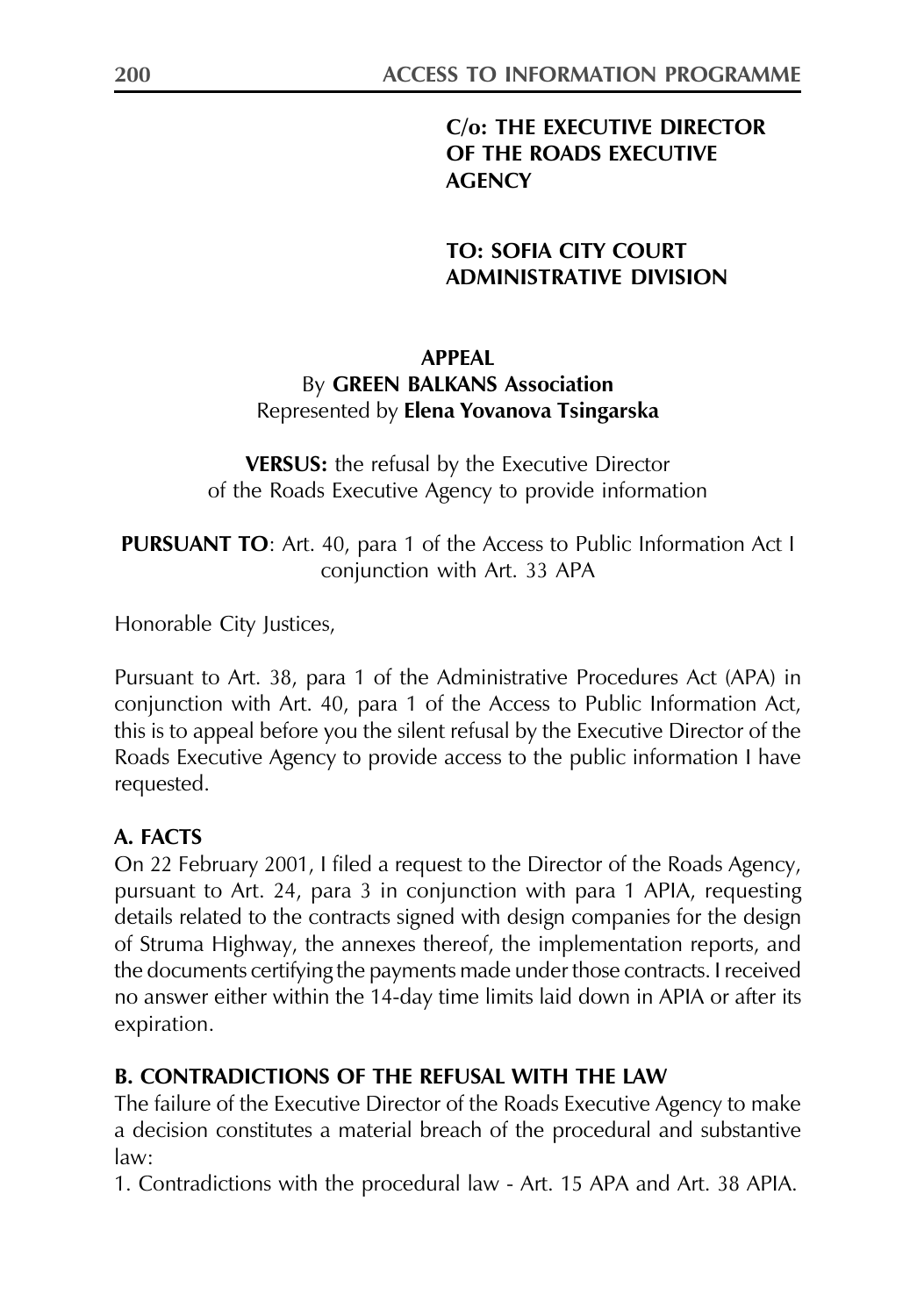The law requires the relevant authority to make a substantiated decision in issuing the requested administrative act or refusing to issue it (Art. 15, para 1 APA). Obviously, there is no such decision in this particular case. The imperative provisions of Art. 15, para 2 APA require that the act or the refusal be given in writing. The refusal has to be given in writing also under the provisions of the special law - Art. 38 of the Access to Public Information Act, requiring that the legal and factual grounds for the refusal be pointed out therein. These legal requirements have not been observed at all, which is a material breach of procedural law.

The total absence of reasons for the refusal is an obstacle to the exercise of my right to defence because I do not know what to defend against.

2. Contradictions with the substantive law - Arts. 2 and 3 APUA.

The information requested by the Association is public information within the meaning of Art. 2, para 1 APIA because it relates to social life in the Republic of Bulgaria and, if provided to us, it would enable us to form our own opinion on the activities of the Executive Director of the Roads Executive Agency and the other authorities which have possibly been involved in legal action with regard to the contractual relations in the design of Struma Highway. The issue of the need for alternative designs for Struma Highway and the efforts and resources used by the competent authorities is of substantial importance for the right of people to healthy environment.

Further to these considerations, I kindly request the Honorable Court TO **REVERSE** the refusal by the Executive Director of the Roads Executive Agency to rule on our request for access to public information and decide the case on its merits, TO RECOGNIZE our right of access to the requested information, and TO SENTENCE the Executive Director of the Roads Executive Agency to provide us with access in the requested form.

 $Fncl.$ :

- 1. Copy of Request No. ...
- 2. Receipt for the payment of the state fee.

Yours truly,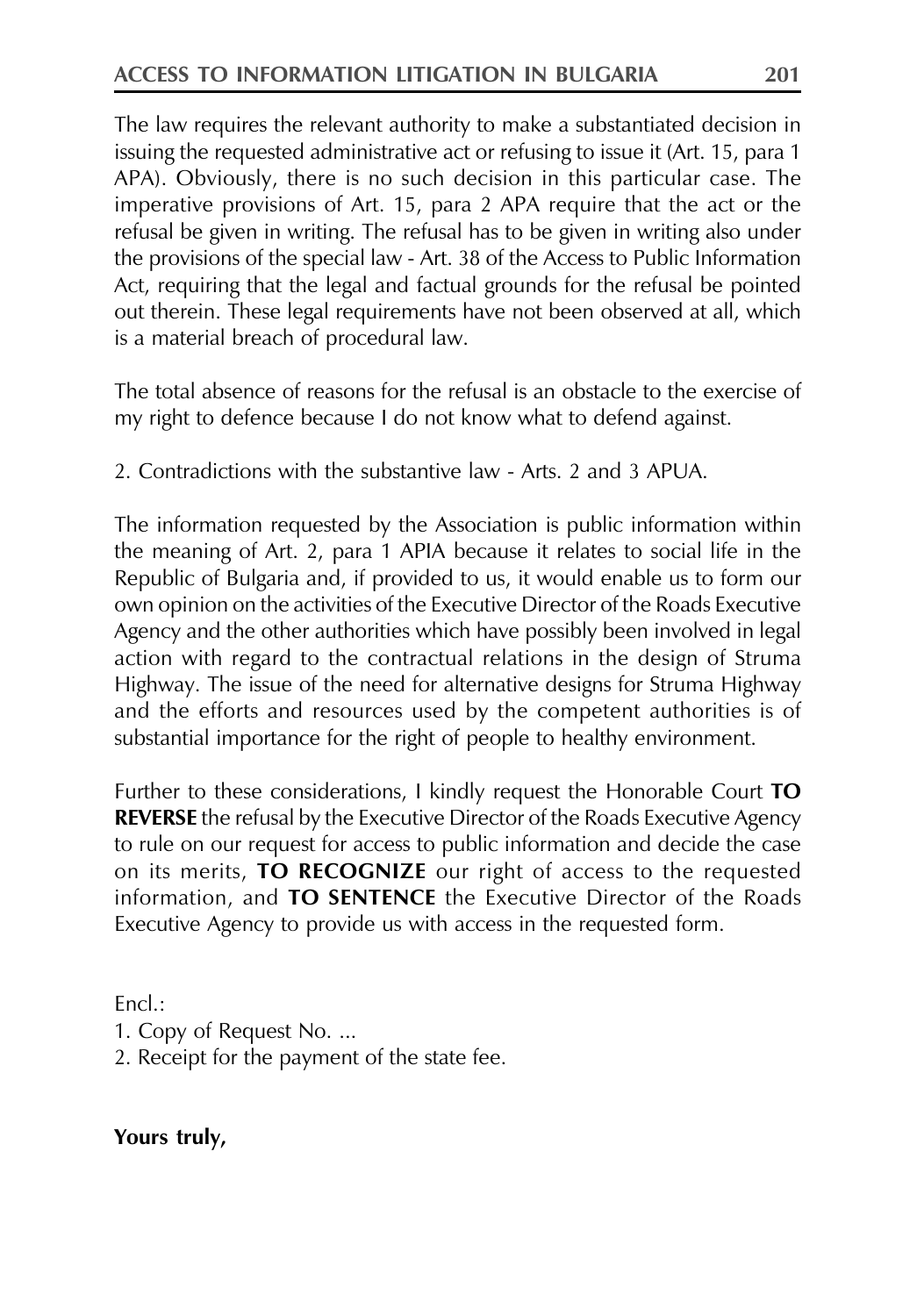# **IUDGEMENT**

#### Sofia, 28 January 2003

# IN THE NAME OF THE PEOPLE

THE SOFIA CITY COURT, Administrative Division, Panel IIIb, at its public session held on the eleventh day of December 2002 composed of;

#### **PRESIDING JUDGE: Ana Dimitrova MEMBERS: Rumyana Monova and Kalina Ilieva**

with Maya Ninova as a Secretary and in the presence of Public Prosecutor Draganova

Having examined the report presented by Junior Justice Kalina Ilieva in Administrative Case No. 382 of 2001 with the Sofia City Court,

Whereas:

The proceedings were pursued under Arts. 33 to 45 APA.

The case has been brought on the basis of appeals of Green Balkans Association versus "refusals" to provide information by the Executive Director of the Roads Executive Agency to three requests for access to information Ref. Nos. 53-00-325/22 February 2001, 53-00-326/22 February 2001, and 53-00-327/22 February 2001.

The appellant requests that the appealed refusals be reversed and access to the requested information be provided. He claims that the respondent has not ruled on the request for providing access to information about the contracts related to design companies for the design of Struma Highway, which is in contradiction to Art. 15 APA and Art. 38 APIA, requiring the administrative authority to rule with an act substantiated with reasons, and Art. 38 APIA requiring that the act be given in writing. There is a contradiction with Art. 2 APIA because of the claims that the requested information is public.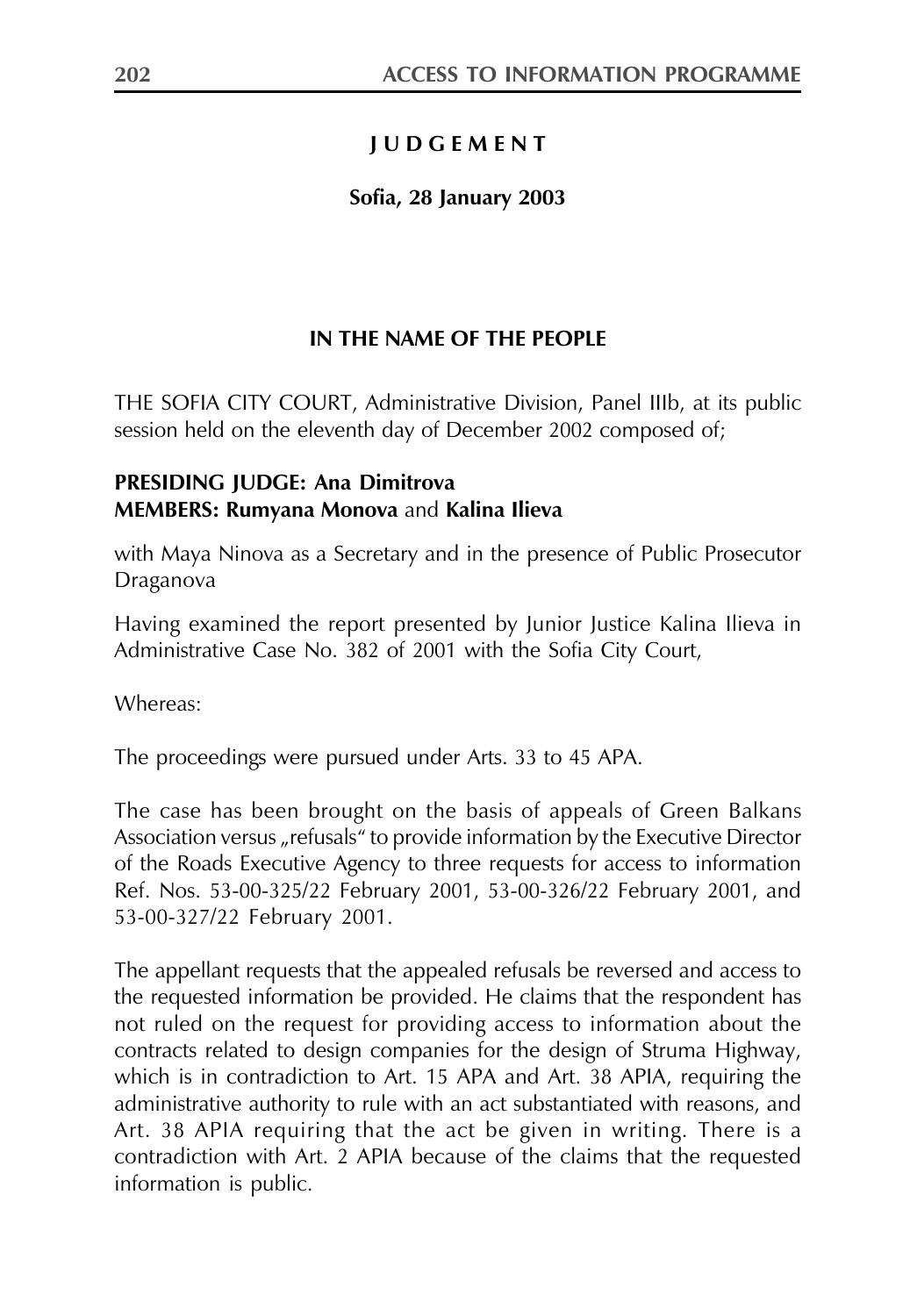With its appeal served in the court on 29 November 2001, the appellant requested also the reversal of the decision Ref. No. 55-00-325-7/2 March 2001, refusing access to the information requested in request Ref. No. 53-00-325/22 February 2001. The decision is claimed to have been made in violation of Art. 4 APIA. The provisions of Art. 38 APIA have not been observed with regard to the requirement to state the factual and legal grounds for the refusal. The requested documents are not specified because the applicant is not aware of them. It is claimed that the grounds for the refusal stated in the appealed act (Art. 3, para 2, subpara 2 APIA) are not applicable to government authorities like the respondent.

There is no evidence as to the respondent having informed a third party and therefore there are no grounds to invoke Art. 31 APIA to refuse access to public information. But even if that were the case, the respondent had the obligation to provide information to the extent to which the rights of third parties would not be affected. The alleged possible violation of Art. 17, para 2 APIA is not supported with specific facts. There is no indication of provision of access to documents, such as the requested ones, in another way and, for this reason, it is claimed that they have to be made available in the same way.

The respondent, the Executive Director of the Roads Executive Agency, requests that the appeal be rejected. The request for access has not specified the information requested and the related documents.

The representative of the Sofia City Prosecutor's Office finds the appeal to be unjustified.

The appeals versus the silent refusal to requests Ref. Nos. 14 53-00-326/22 February 2001 and 53-00-326/22 February 2001 are admissible and they were served within the 14-day time limits for appeal as from the expiration of the 14-day time limits for making the decision under Art. 28, para 1 APIA with regard to the request for access to information that the appellant served on 22 February 2001. Insofar as the evidence in this case cannot establish the date of delivery of the third appealed act - the explicit refusal of the respondent to provide access to information and given the explicit statement of its legal defence that the refusal was not delivered, it should be assumed that the earliest date, on which the appellant became aware of the appealed act, was the date of depositing the appeal in court and, for this reason, it should be assumed to have been served within the prescribed time limits.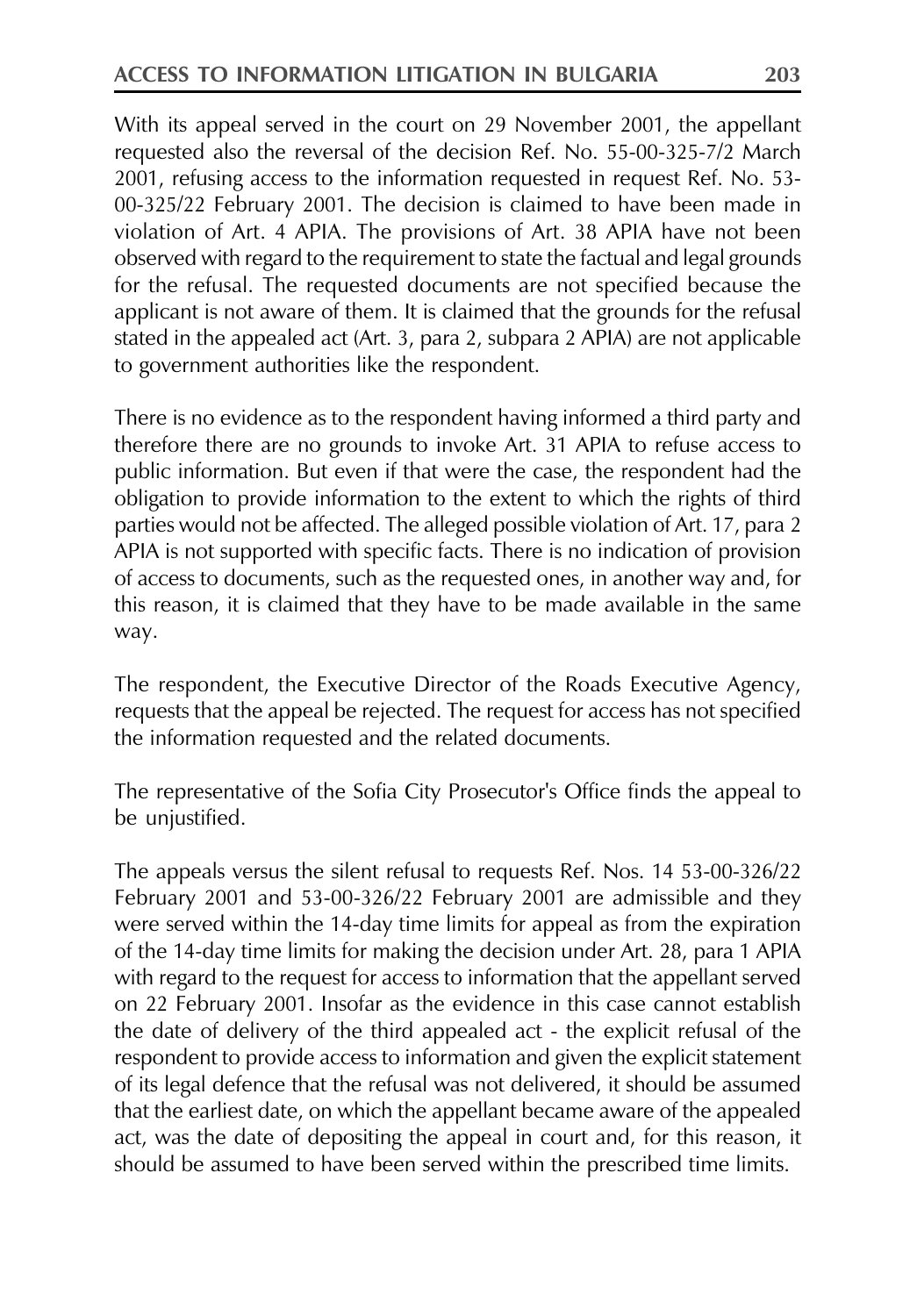As to the grounds of the appeals, having examined the evidence and the arguments presented by the litigants, the court finds the following:

With its request of 21 February 2001, Ref. No. 53-00-325/22 February 2001 to the respondent, the appellant requested to get acquainted with the information concerning the design works of Struma Highway and, more specifically, to get access to:

1. The contract signed between SPEA Ingegneria Europea and the relevant Bulgarian institution for the design of Struma Highway;

2. All appendices and annexes to the said contract;

3. The reports, studies and designs prepared by SPEA so far in the course of the fulfilment of the contract;

4. The documents certifying the payments made under the contract;

5. The EIA report prepared under the contract.

With its request of 21 February 2001, Ref. No. 53-00-326/22 February 2001 to the respondent, the appellant requested to get acquainted with the information concerning the design works of Struma Highway and, more specifically, to get access to:

1. The contracts signed with design companies for the design of the highway;

2. All appendices, annexes, terms of reference, and acceptance protocols to the said contracts:

3. The reports, studies and designs prepared in the course of the fulfilment of these contracts:

4. The documents certifying the payments made under the contracts.

With its request of 21 February 2001, Ref. No. 53-00-327/22 February 2001 to the respondent, the appellant requested to get acquainted with the following information:

1. The contracts signed with companies or experts in the field of EIA for preparing the environmental impact assessment of the designs for the construction of Struma Highway, an activity that had been performed before the contract between SPEA Ingegneria Europea, Italy and the relevant Bulgarian institution signed the contract for the design of the highway;

2. All appendices, annexes, terms of reference, and acceptance protocols to the said contracts;

3. The documents certifying the payments made under the contracts;

4. The EIA reports prepared so far.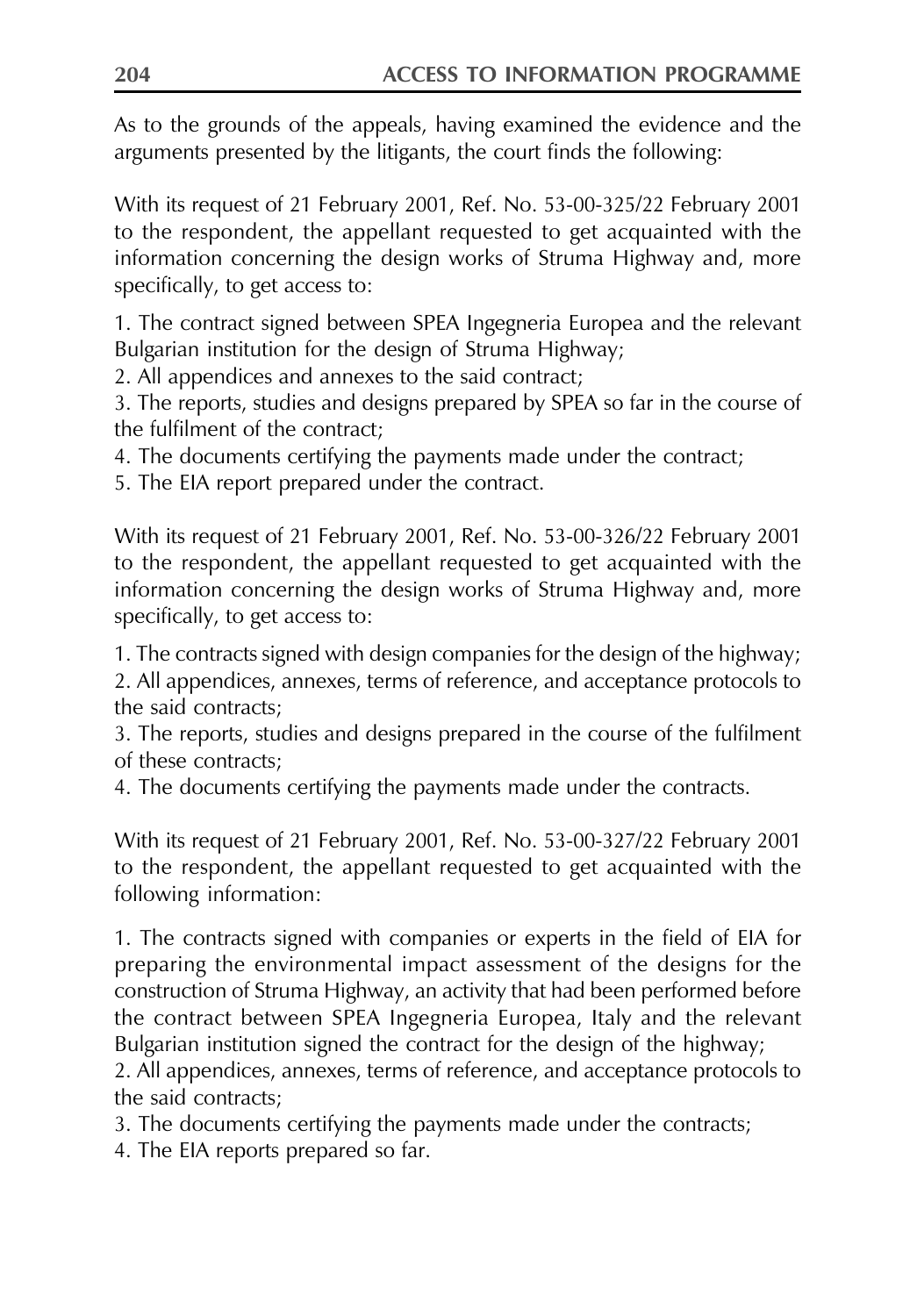Letter Ref. No. 53-00-323/28 February 2001 signed by the Project Director of the PHARE Programme financing the construction of the highway has been presented and it makes it clear that no consent was given to provide access to the requested information in connection with request for access to information Ref. No. 53-00-325/22 February 2001.

The Access to Public Information Act (Art. 37, para 1) gives an explicit list of the grounds, on which the authority obligated to provide access to the requested information might refuse to do so. Art. 37, para 1, subpara 2 provides for a refusal to be given, where the access to public information will affect the interests of a third party and there is no consent given by the third party in writing with the provision of access to the requested public information. As is seen in the above mentioned request, the appellant requested access concerning contracts signed with third parties, i.e. the Italian company SPEA Ingegneria Europea for a highway financed through the PHARE Programme.

With a view of the above, this court panel finds that no access should be provided to the information requested in items 1 to 4 set out in request Ref. No. 53-00-325/22 February 2001 insofar as there is no explicit consent given by a party whose interests might be affected by the requested information. Therefore the refusal by the respondent has been ruled in conformity with Art. 37, para 1, subpara 2 APIA and, for this reason, the appeal should be rejected in this part. As to the information requested in item 5, i.e. to provide access to the EIA report prepared on the basis of the contracts, this court panel finds that access should be provided insofar as the prerequisites under Art. 37, para 1 APIA are not applicable. Therefore this part of the appealed decision should be reversed.

As to requests Ref. Nos. 53-00-326/22 February 2001 and 53-00-327/22 February 2001, to which a silent refusal to provide access was given, this court panel finds that they should be reversed and the file should be referred to the administrative authority to apply the procedure under Art. 29 APIA, insofar as the respondent puts forward the consideration that it is not clear what exactly information is requested.

Pursuant to Art. 29 APIA, where it is not clear what exactly information is requested or where the request has been formulated too broadly, the requestor is advised thereof and is entitled to specify the object of the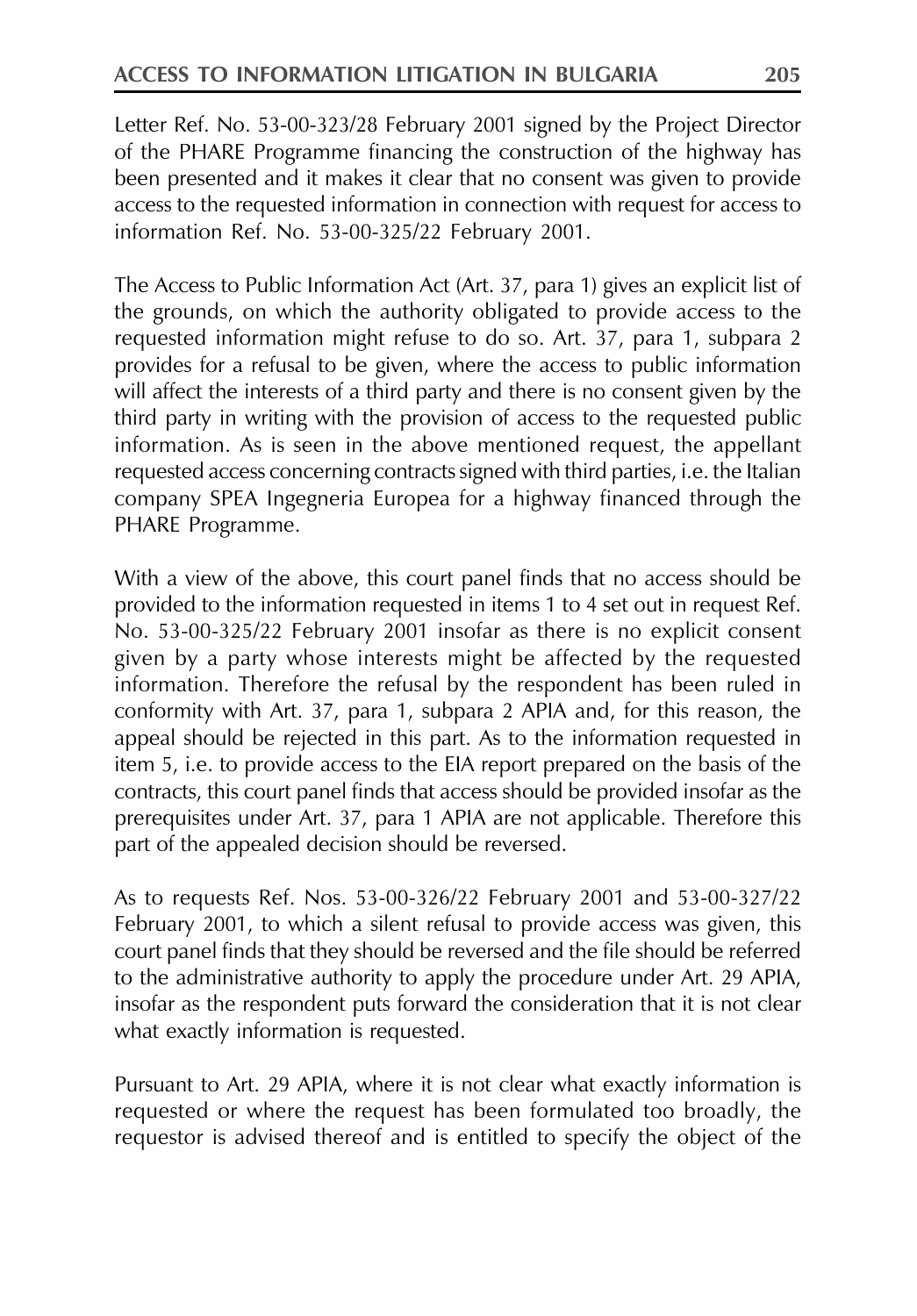requested public information. Failing to specify the object of the requested public information within 30 days, the request is left without consideration.

Where the requested information affects the interests of third parties (in this particular case, the requested information concerns contracts signed with third parties), the procedure under Art. 31 APIA should apply to obtain the consent from these third parties (having specified them beforehand).

Therefore the court finds that the appealed silent refusals should be reversed and the file should be referred to the administrative authority for the purposes of specifying the requested information and obtaining the consent of the third parties in case their interests are affected by the provision of access to this information.

For these reasons, the court

#### **HAS DECIDED:**

**REJECTS** the appeal by Green Balkans Association versus the Executive Director of the Roads Executive Agency versus its decision under file No. 55-00-325-7/2 March 2001 with regard to request Ref. No. 53-00-325/22 February in that part which contains a refusal to provide access to the information requested under items 1 to 4 of the request, i.e. to provide access to information about the contract signed with the Italian company SPEA Ingegneria Europea and the relevant Bulgarian institution; all appendices and annexes thereof; the reports, studies and designs prepared by SPEA so far in the course of the fulfilment of the contract, and the documents certifying the payments made under the contract;

REVERSES the decision under file No. 55-00-325-7/2 March 2001 with regard to request Ref. No.  $N$  53-00-325/22 February 2001 in that part which contains a refusal to provide access to the requested information about the EIA reports prepared so far;

**OBLIGATES** the Roads Executive Agency to provide the requested EIA report prepared in connection with the design of Struma Highway;

**REVERSES** the silent refusal of the Roads Executive Agency to rule on the information requested in requests of Green Balkans Association Ref. Nos. 53-00-326/22 February 2001 and 53-00-327/22 February 2001;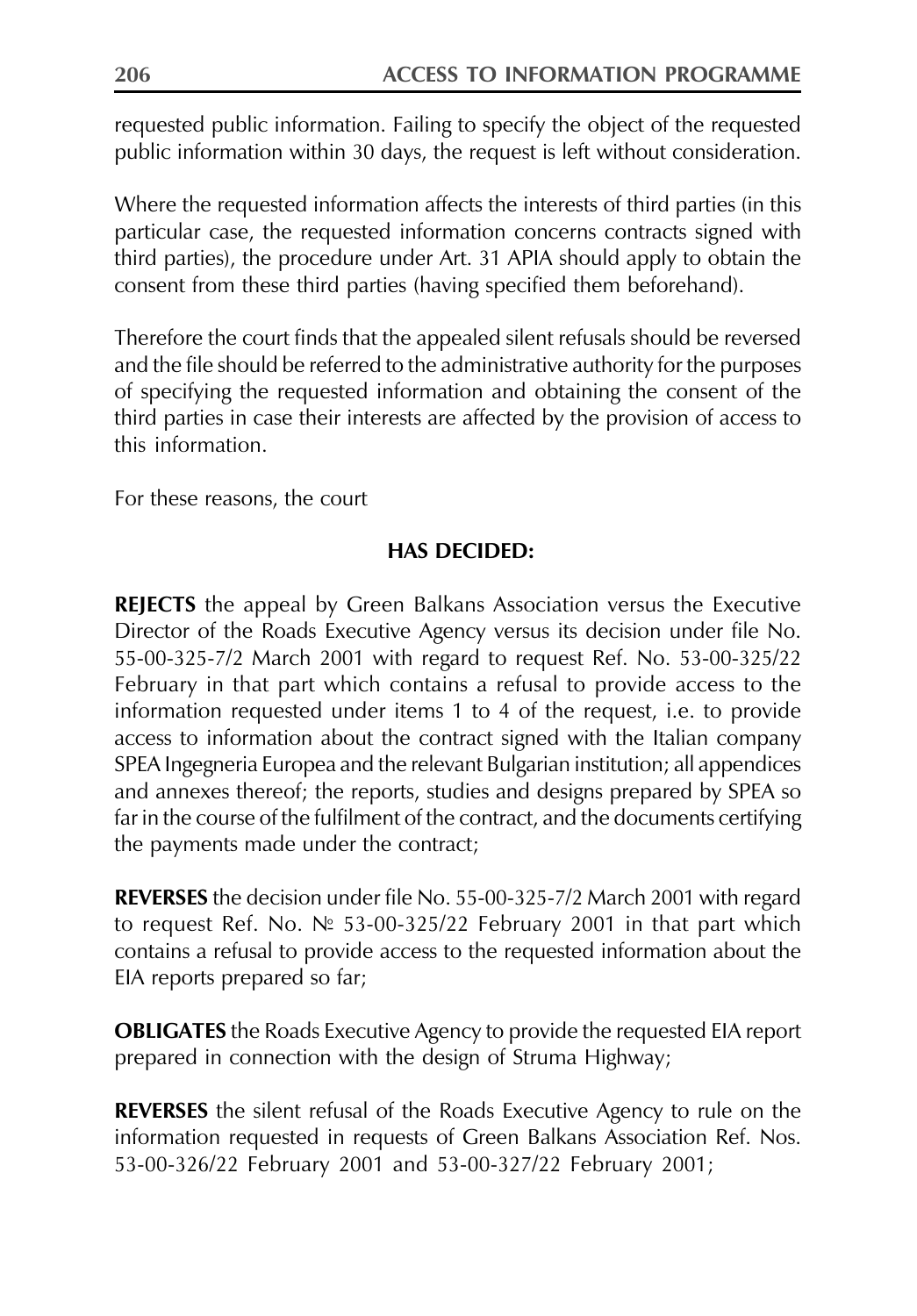**REFERS** the file back to the Roads Executive Agency for the purposes of applying the procedure under Arts. 29 and 31 APIA with regard to requests Ref. Nos. 53-00-326/22 February 2001 and 53-00-327/22 February 2001 and making decisions thereof.

THIS JUDGEMENT is subject to appeal before the Supreme Administrative Court within 14 days of the date of the notice on its ruling sent to the parties.

# PRESIDING JUDGE: (signed) Ana Dimitrova

MEMBERS: (signed)Rumyana Monova, (signed) Kalina Ilieva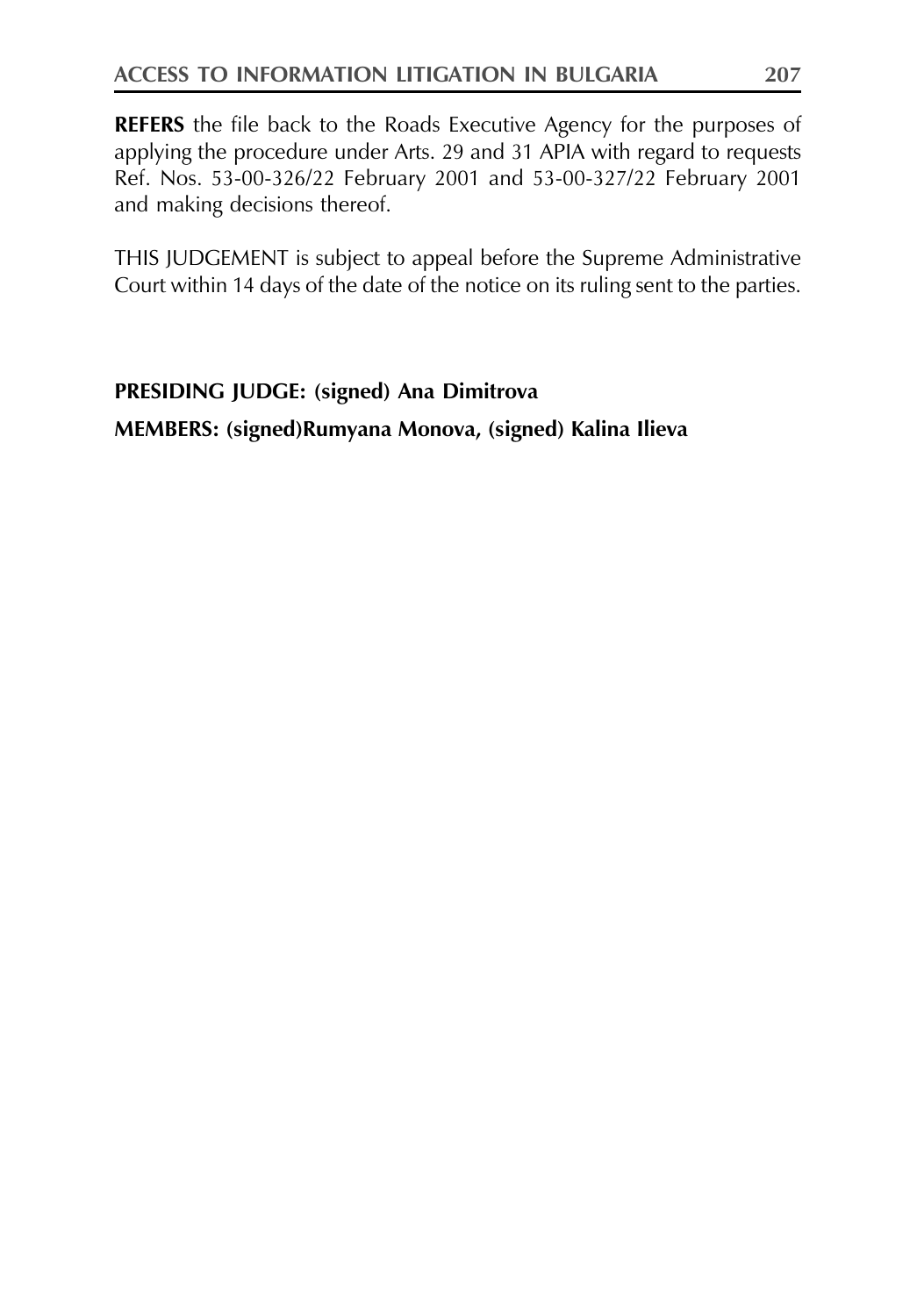#### C/o SOFIA CITY COURT **ADMINISTRATIVE DIVISION Panel IIIb**

**TO THE SUPREME ADMINISTRATIVE COURT** 

#### **CASSATION APPEAL**

hv

**Alexander Emilov Kashumov** and Kiril Dimitrov Terziiski, Attorneys-at-law, Attorneys of the Appellant Green Balkans Association, Sofia

#### **VERSUS**

Judgement of 28 January 2003 SCC, AD, Panel IIIb on Administrative Case No. 882/2001

#### PURSUANT TO

Art. 45 APA in conjunction with Art. 33 SACA

Honorable Supreme Justices,

I appeal versus the Judgement dated 28 January 2003 of the Sofia City Court, Administrative Division, Panel IIIb on Administrative Case No. 882/2001 versus the decision of the Roads Executive Agency (REA) under file No. 55-00-325-7/2 March 2001 with regard to request Ref. No. 53-00-325/22 February 2001 in that part which envisions items 1 to 4 of the request.

In items 1 to 4 of the request for access to public information, Green Balkans Association requested the following information from REA: the contract between REA and SPEA, Italy concerning the construction of Struma Highway; appendices and annexes; the reports, studies and designs prepared in that connection, as well as documents certifying the payments made. REA refused access to that information on grounds of Art. 37, para 1, subpara 2 of the Access to Public Information Act (APIA). SCC rejected the appeal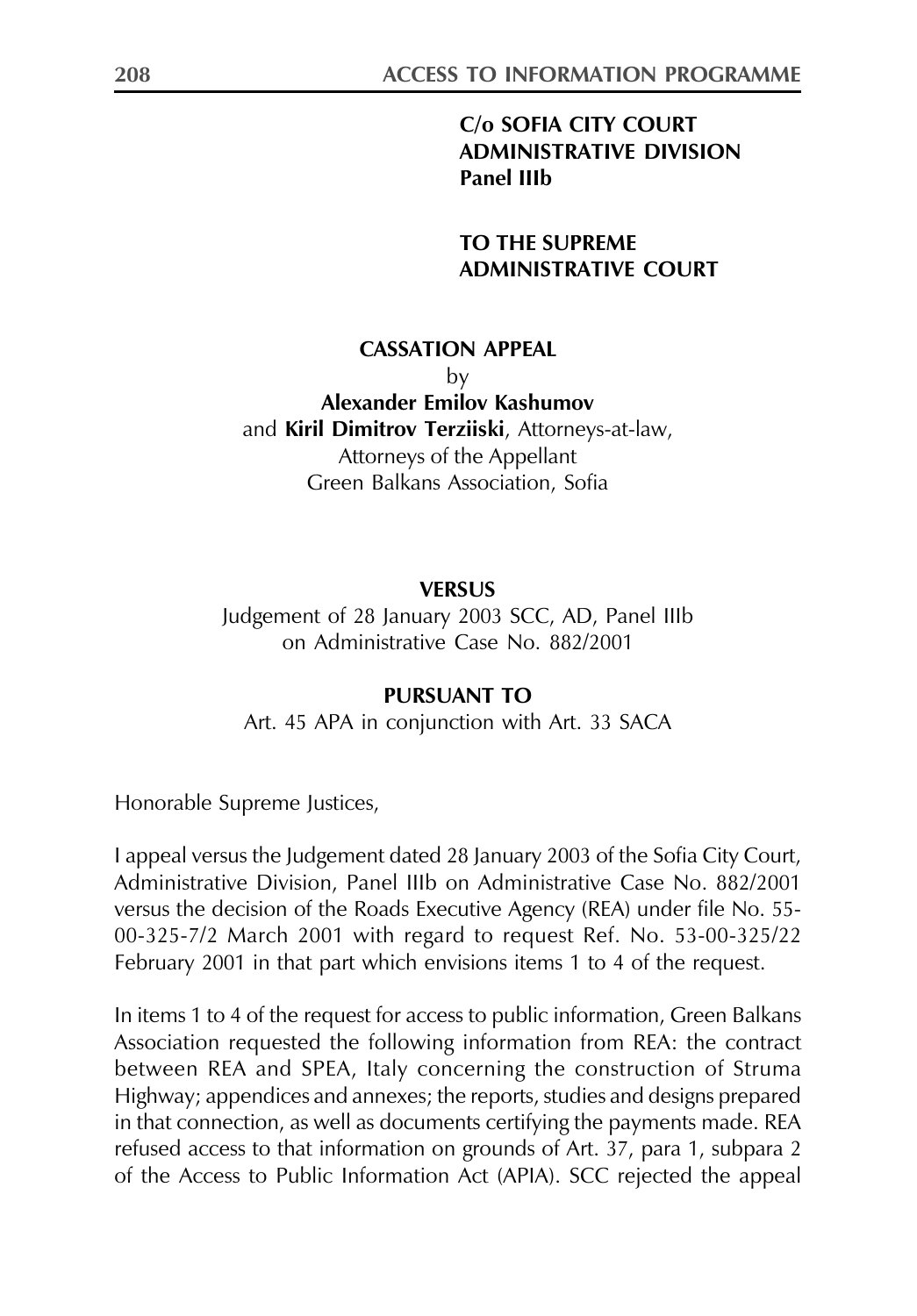versus that part of the REA decision to refuse access as it assumed that there was no explicit consent of the person whose interests might be affected by the provision of access to the said information. That part of the SCC judgement is unlawful for the following reasons:

In its judgement, SCC failed to examine the issue whether the procedure for obtaining the consent of a third party concerned under Art. 31 APIA had been fulfilled lawfully or not. The only thing that SCC mentioned in the reasons for its judgement in that connection is that there is no explicit consent of the person whose interests might be affected by the provision of that information. However, in order to make such a conclusion, SCC had to examine the issue whether and how the procedure for obtaining the consent of a third party had been applied. Firstly, the consent had to be asked for specifically and clearly for each document kept at REA separately. Furthermore, there is no evidence in that case to certify that such consent was asked for within the prescribed time limits. It is not clear where the letter from SPEA presented in the courtroom came from, while the will of legal entities is to be worded in a manner strictly prescribed by law only by the persons duly authorised to represent them. Besides, the content of the letter is not specific and clear either and it does not reflect what exactly the notice from REA to SPEA read. Given this factual situation, the SCC conclusion that there was no explicit consent of the third party concerned is wrong.

Even if the procedure for obtaining the consent of the third party concerned had been applied lawfully, the subjective will of that party is not binding on the authority obligated under APIA. The law cannot be construed to enable any third party to defend any interests of its own, both lawful and unlawful, in its own arbitrary way. Conversely, Art. 31, para 1 APIA provides for the consent of a third party to be given, *if necessary*, where cannot be interpreted in any other way but as statutory necessity. Furthermore, Art. 31, para 4 APIA Art. 31, para 4 APIA in conformity with Art. 7, para 2 of the said Act reads that access to the requested information may be provided also in the case of absence of consent by the third party in the volume and manner that will not affect its rights (and not unlawful interests). Moreover, even in the case of explicit refusal by the third party to give its consent with providing access to information concerning it, the authority obligated under APIA may provide the requested information in the volume and manner that will not disclose the information about the third parties (this is the meaning of Judgement No. 9822 of 18 December 2001 on Administrative Case No. 5736 of 2001, Fifth Division, Supreme Administrative Court). The respondent has never undertaken any measures for providing such partial access at all.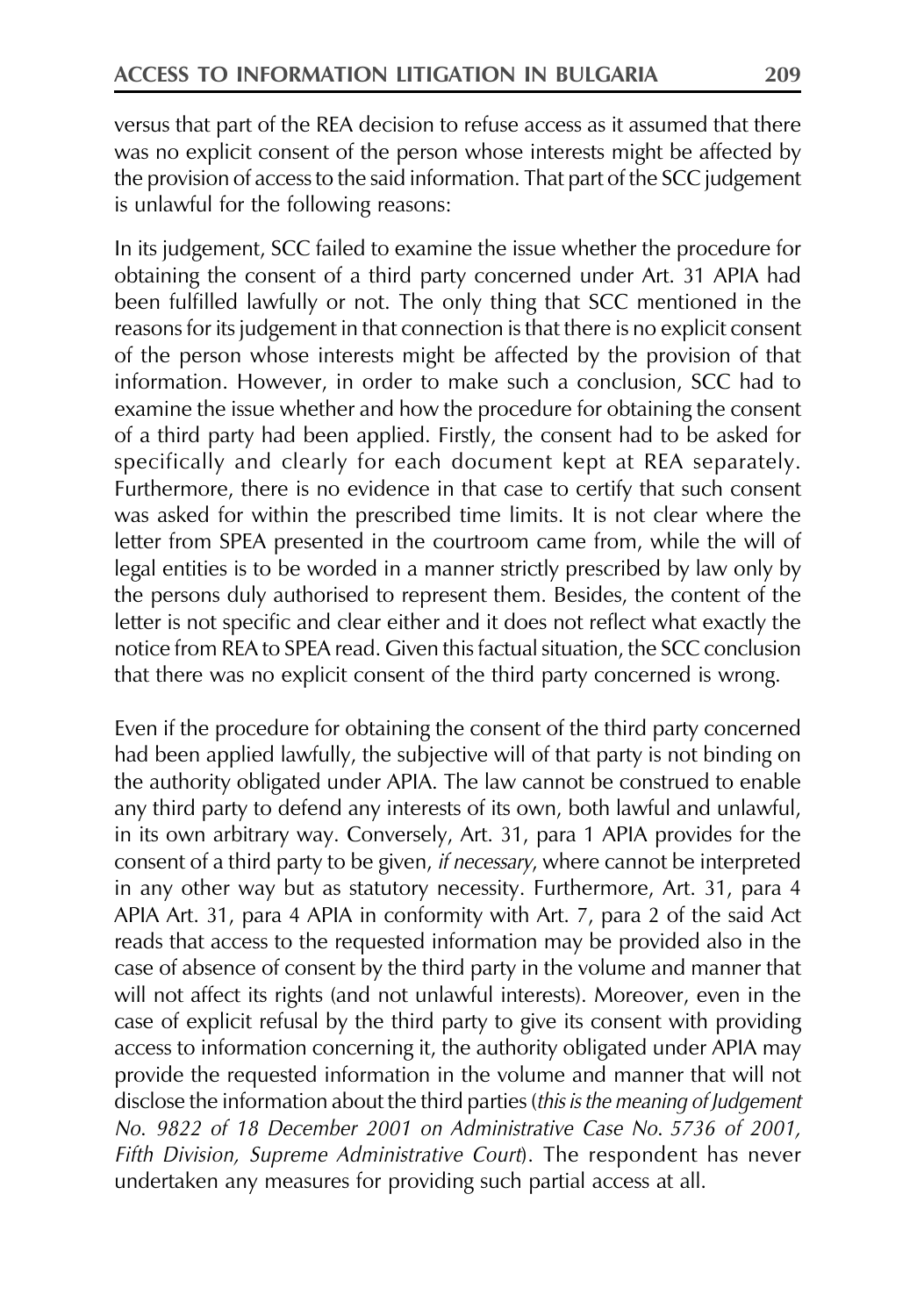Next, the fact that a company has received public procurement order in connection with a project of national importance and the order has been placed by the Bulgarian Government represented by the REA Executive Director and paid with resources from the EU PHARE Programme (public resources) cannot be conceived to represent a secret protected by law in any way. The manner, in which the respondent has fulfilled its statutory obligations under APIA (or rather it has failed to fulfill them), comes to testify whether the actual reasons for the refusal are aimed at protecting the rights of a third party or at hiding information for subjective reasons.

For these reasons, I request you to reverse the judgement of SCC, AD, Panel IIIb in its appealed part and decide the case on its merits, reversing entirely the refusal by the Director of the Roads Executive Agency as unlawful and obligating him to provide access to the requested information.

Yours truly,

 $\mathbf{1}$ (Attorney) 2. (Attorney)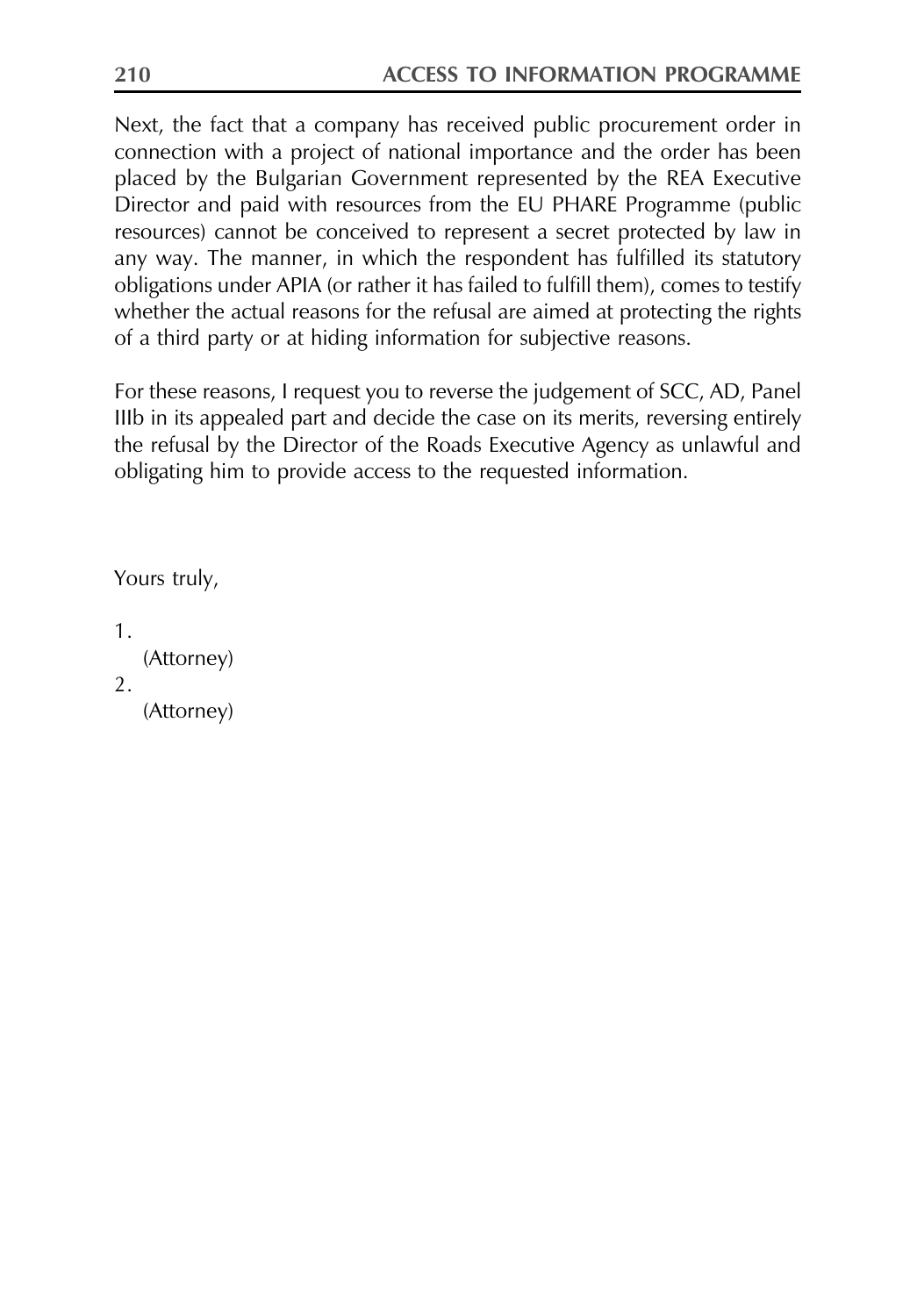#### MINISTRY OF REGIONAL DEVELOPMENT AND PUBLIC WORKS **ROADS EXECUTIVE AGENCY**

#### C/o SOFIA CITY COURT

# **TO THE SUPREME ADMINISTRATIVE COURT**

Budgetary institution exempted from the payment of state fees pursuant to Art. 63, para 4 CPC and CMD No. 30/76

#### **APPEAL**

#### by THE ROADS EXECUTIVE AGENCY, Represented by Engineer Pavel Vassilev Dikovski, Executive Director

#### **AGANIST**

Court Judgement of 28 January 2003 of the Sofia City Court, Administrative Division, Panel IIIb on Administrative Case No. 882/01

HONORABLE SUPREME JUSTICES,

This is to appeal versus the judgement rules on the above mentioned case within the time limits prescribed by law, i.e. appeal versus that part of the judgements which reverses the decision on file No. 55-00-325-7/2 March 2001 with regard to request Ref. No. 53-00-325/22 February 2001 in that part which refuses to provide access to the requested information about the EIA reports and which obligates the Roads Executive Agency to provide access to the requested EIA report prepared in connection with the design of Struma Highway.

The judgement, in its appealed part, is unlawful, wrong, and unjustified. It has been ruled in violation of the substantive law, which has brought about wrong application of substantive legal provisions.

The following circumstances are of material importance for the outcome of the case:

1./ are there any prerequisites for a refusal to provide the information requested in item 5 of request Ref. No. 53-00-325/22 February 2001; and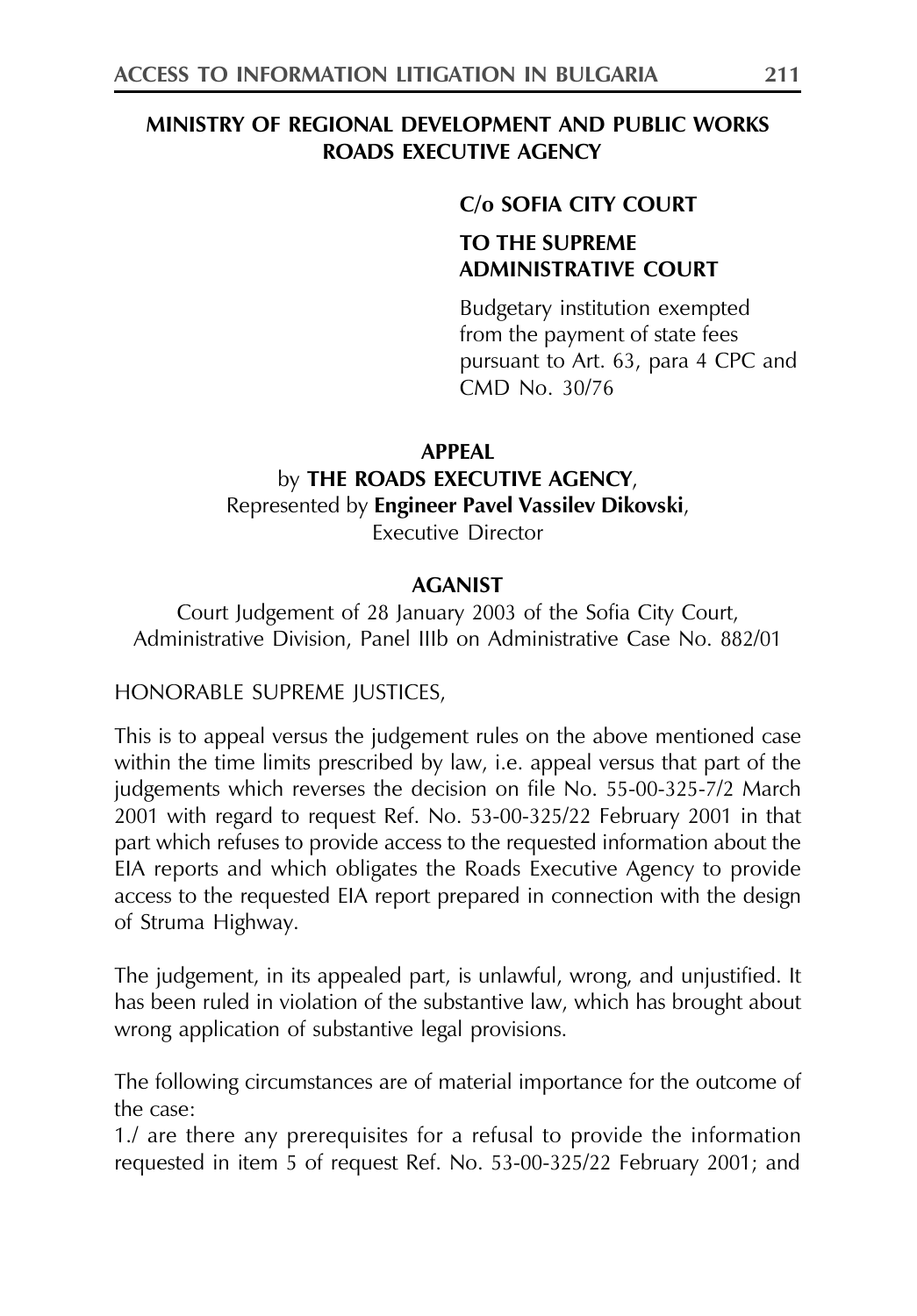2./ is there any right of access to public information under the terms and conditions laid down in APIA and, in this connection, are the grounds for refusal to provide access to information under Art. 37, para 1 APIA applicable.

The court has assumed that the prerequisites under Art. 37, para 1 APIA do not exist with regard to the information requested in item 5 of the above mentioned request, which is the only reason for the judgement ruled in that manner. Thus the court has wrongly accepted that there exists the right of access to the requested information to be exercised under the terms and conditions laid down in APIA and has made the unjustified general conclusion that there existed no grounds for refusing access to the EIA report.

The Green Balkans Association is not a subject of the right of access to public information within the meaning of Art. 4, paras 1 and 3 APIA. Pursuant to Art. 4, paras 1 and 3 APIA, individual citizens and legal entities are entitled to access to public information under the terms and conditions laid down in the said Act, unless another law has introduced special arrangements for seeking, obtaining and disseminating such information. Pursuant to the requirements of Art. 23a, para 3 in conjunction with Art. 23a, para 1 of the Environmental Protection Act (EPA, promulgated in The State Gazette, No. 86 of 1991 repealed and adopted anew in The State Gazette, No. 91 of 2002, effective as of the date of serving and examining request Ref. No. 53-00-325/22 February 2001 and making decision No. 53-00-325/2 March 2001), the local government authorities, representatives of non-governmental organisations, the general public, and natural persons or legal entities concerned shall be informed by the competent authority through the mass media or in another appropriate manner not later than one month prior to the public discussion of the EIA report, in which they are entitled to take part. The said Act regulates the procedure for obtaining information in the course of the procedure for public discussion of EIA reports, which is described in detail in Art. 17 of Regulation No. 4 of 7 July 1998 on the Environmental Impact Assessment (promulgated in The State Gazette, No. 84 of 1998). Pursuant to Art. 17, para 3, subparas 3 and 4 of the said Regulation, the authority that has commissioned the EIA report shall provide a copy of the EIA documentation, including the EIA report, to the municipal administration, while the authorities specified in Art. 17, para 1 of the said Regulation determine the venue, date and hour of holding the public discussion, as well as the time and venue for public access to the EIA documentation, and announce them in the manner prescribed by EPA. We are faced with the exception to the rule under Art. 4, paras 1 and 3 APIA,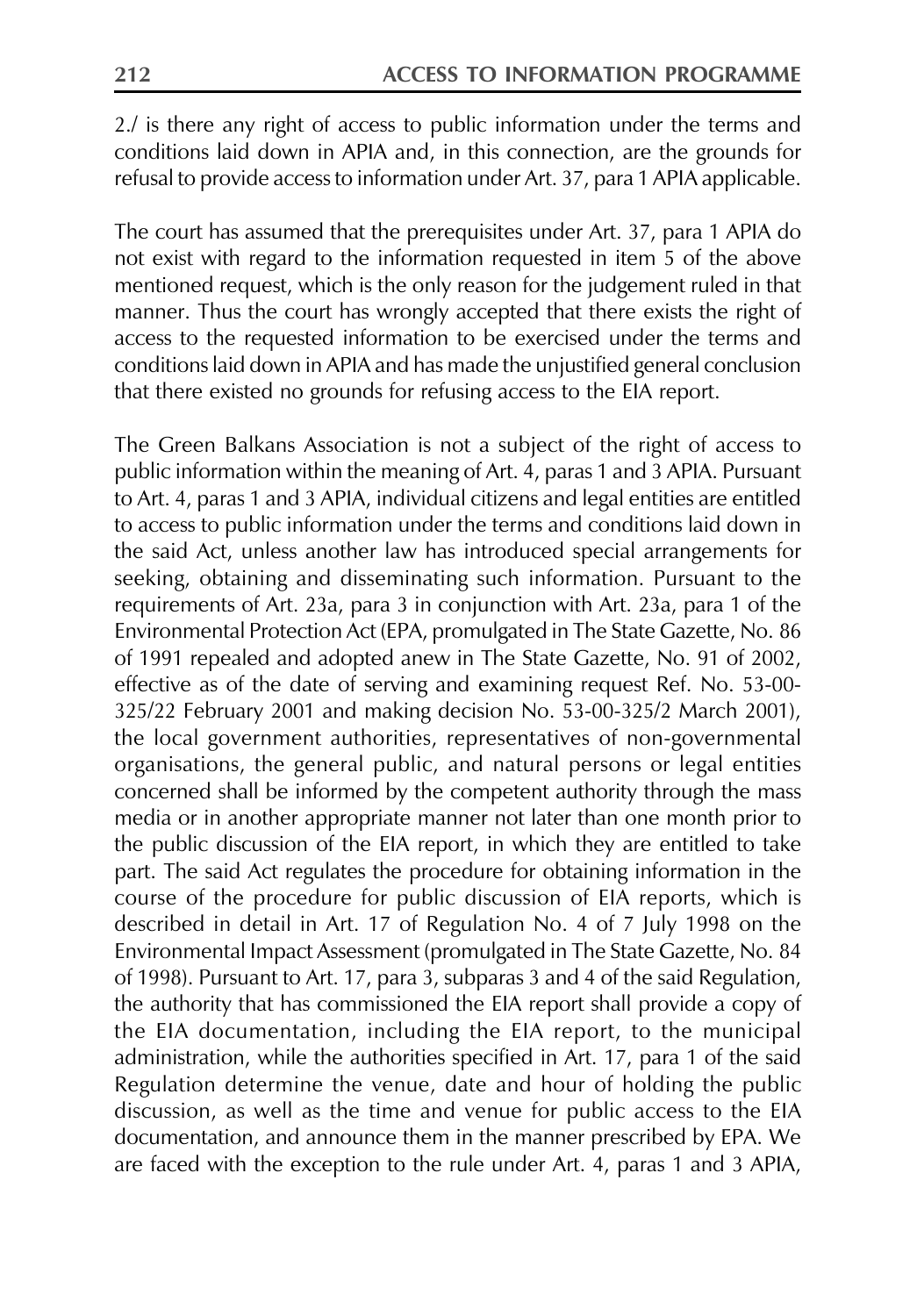i.e. the provision of access to public information under APIA is excluded, where special arrangements exist for seeking, obtaining and disseminating the requested information, such as the arrangements laid down in the repealed Environmental Protection Act, as well as the related Regulation No. 4 of 7 July 1998.

With a view to the above considerations, the decision under file No. 53-00-325/2 March 2001 (wrongly identified in the court judgement under No. 55-00-325-7/2 March 2001) in its reversed part has been made lawfully on grounds of the exception to the rule under Art. 4, paras 1 and 3 APIA in conjunction with Art. 23a EPA and therefore the court judgement should be reversed in its appealed part, while the appeal versus the decision under file No. 53-00-325/2 March 2001, in the above mentioned part, should be rejected as unjustified.

With a view to these considerations, I kindly request you to reverse the judgement of 28 January 2003 of SCC, AC, Panel IIIb on Administrative Case No. 882/2001 in its part which reverses the decision under file No. 55-00-325-7/2 March 2001 with regard to request Ref. No. 53-00-325/22 February 2001 in that part, which refuses to provide the requested information about the EIA reports prepared so far and obligates the Roads Executive Agency to provide the requested EIA report prepared in connection with the design of Struma Highway, and to reject the appeal as unjustified in that part and adjudicate the legal fees to our benefit instead.

Pursuant to Art. 2 and Art. 4, para 4 of the Rules of the Roads Executive Agency (promulgated in The State Gazette, No. 63 of 2000 and effective as from 1 October 2000) in conjunction with Art. 2, para 2, subpara 5 of Council of Minister's Decree No. 267/23 November 2001 (promulgated in The State Gazette, No. 104 of 2001), the Agency is an administration to the Minister of Regional Development and Public Works, which is budget supported and a secondary budget spending unit and, for these reasons and pursuant to Art. 63, para 4 Citizens Procedural Code and Art. 4 Council of Ministers Decree No. 30/1976, it is exempted from payment of fees.

ENCL: copy of the appeal for the other party

# **FXECUTIVE DIRECTOR**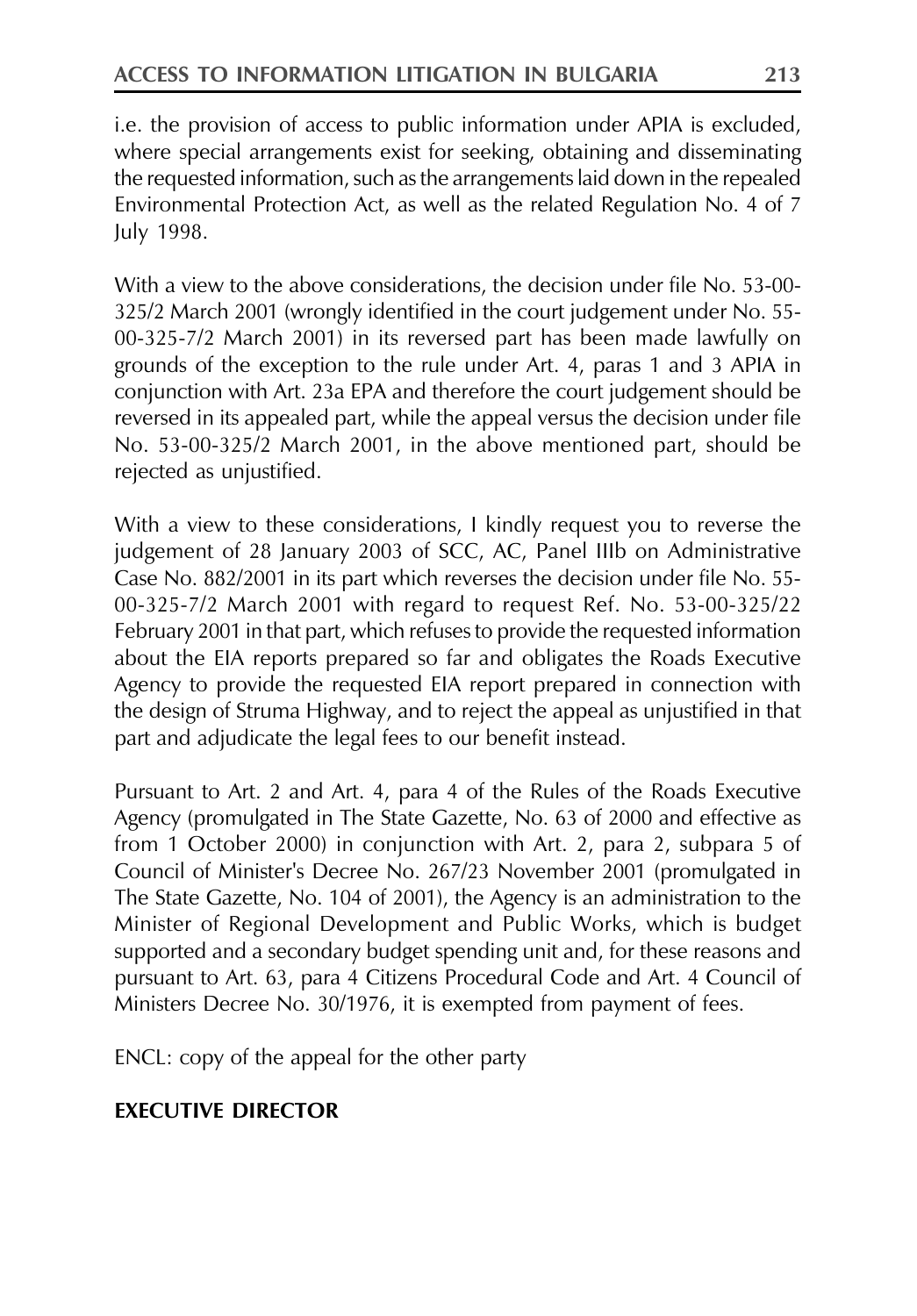#### **JUDGEMENT**

#### **No.118** Sofia, 9 January 2004

#### IN THE NAME OF THE PEOPLE

The Supreme Administrative Court of the Republic of Bulgaria - Fifth Division, at the court session held on the third day of November 2003 composed of: **PRESIDING JUDGE: MILKA PANCHEVA** 

# MEMBERS: VANYA ANCHEVA, JULIA KOVACHEVA

with Annie Krustanova as the Secretary and the participation of Public Prosecutor Mary Naidenova heard the report of Justice JULIA KOVACHEVA on Administrative Case No. 5496 /2003.

The proceedings are conducted pursuant to Art. 33 of the Supreme Administrative Court Act.

The case was brought on the basis of the cassation appeals of the Green Balkans Association, Sofia and the Roads Executive Agency versus the judgment of 28 January 2003 of the Sofia City Court, Administrative Division, Panel IIIb on Administrative Case No. 882/2001

The Green Balkans Association, Sofia, through its legal defence, appealed the judgement of 28 January 2003 of the Sofia City Court on Administrative Case No. 882/2001 in that part which rejected the appeal versus the refusal by the Executive Director of the Roads Executive Agency, Sofia, given in letter No. 55-00-325/2 March 2001 in reply to request No. 55-00-325/22 February 2001 served by the Association for access to information about the contract signed by the Roads Executive Agency with the Italian company SPEA Ingegneria Europea for the design of Struma Highway, all appendices and annexes thereto, the reports, studies and designs prepared by SPEA Ingegneria Europea, as well as the documents certifying the payments made under the contract. It put forward arguments on the wrongfulness of the court judgement due to violation of the substantive law as cassation grounds for reversal within the meaning of Art. 286b, para 1, item (c) Citizens Procedural Code and requested that the judgement be reversed in its appealed part and the dispute be resolved on its merits, reversing the appealed refusal and obligating the respondent to provide access to the requested information.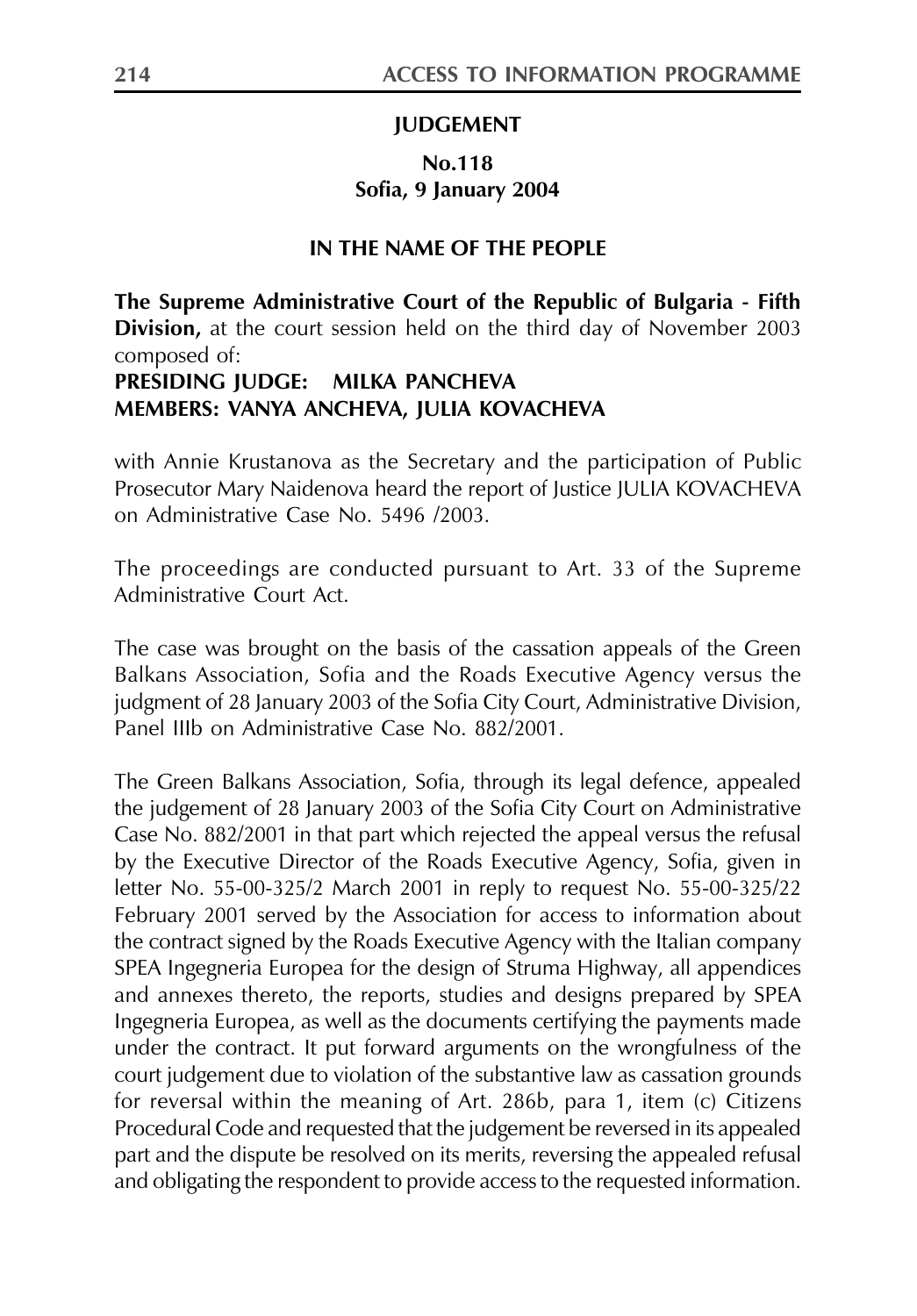The Executive Director of the Roads Executive Agency, Sofia appealed versus the judgement of 28 January 2003 of the Sofia City Court on Administrative Case No. 882/2001 in that part which reversed the refusal given in letter No. 55-00-325/2 March 2001 in reply to request No. 55-00-325/22 February 2001 served by the Association for access to information about the EIA report prepared in connection with the design of Struma Highway. The cassation appeal contained complaints on the court ruling in the context of wrong application of substantive legal provisions in the appealed part and requested its reversal, while rejecting the appeal of the Green Balkans Association in that part.

The judgement of the Sofia City Court on Administrative Case No. 882/ 2001 in that part which reversed the silent refusal of the Roads Executive Agency to rule on the information requested by the Green Balkans Association with requests Ref. Nos. 53-00-326/22 February 2001 and 53-00-327/22 February 2001 and referred the files back for application of the procedure under Arts. 29 and 31 APIA to the said requests and is enforceable.

The Public Prosecutor from the Supreme Administrative Prosecutor's Office gave a conclusion with reasons that the cassation appeals were unjustified.

The Supreme Administrative Court, a panel of its Fifth Division, found that the cassation appeals were admissible as filed within the time limits prescribed under Art. 33 SACA and served by duly authorised parties. Having examined them on merit, with a view to the cassation arguments put forward, the court accepted the following:

The court established the following facts in the case:

With a request Ref. No. 53-00-325/22 February 2001, the Green Balkans Association requested the Roads Executive Agency, Sofia to provide information related to the design of Struma Highway and the existing documents in that connection as follows: (1) the contract with the Italian company SPEA Ingegneria Europea; (2) the appendices and annexes to the contract; (3) the reports, studies and designs prepared in the course of the implementation of the contract; (4) the documents certifying the payments made under the contract; and (5) the EIA report prepared under the contract.

In accordance with letter Ref. No. 53-00-325/28 February 2001 presented in the courtroom and signed by the Project Director, the information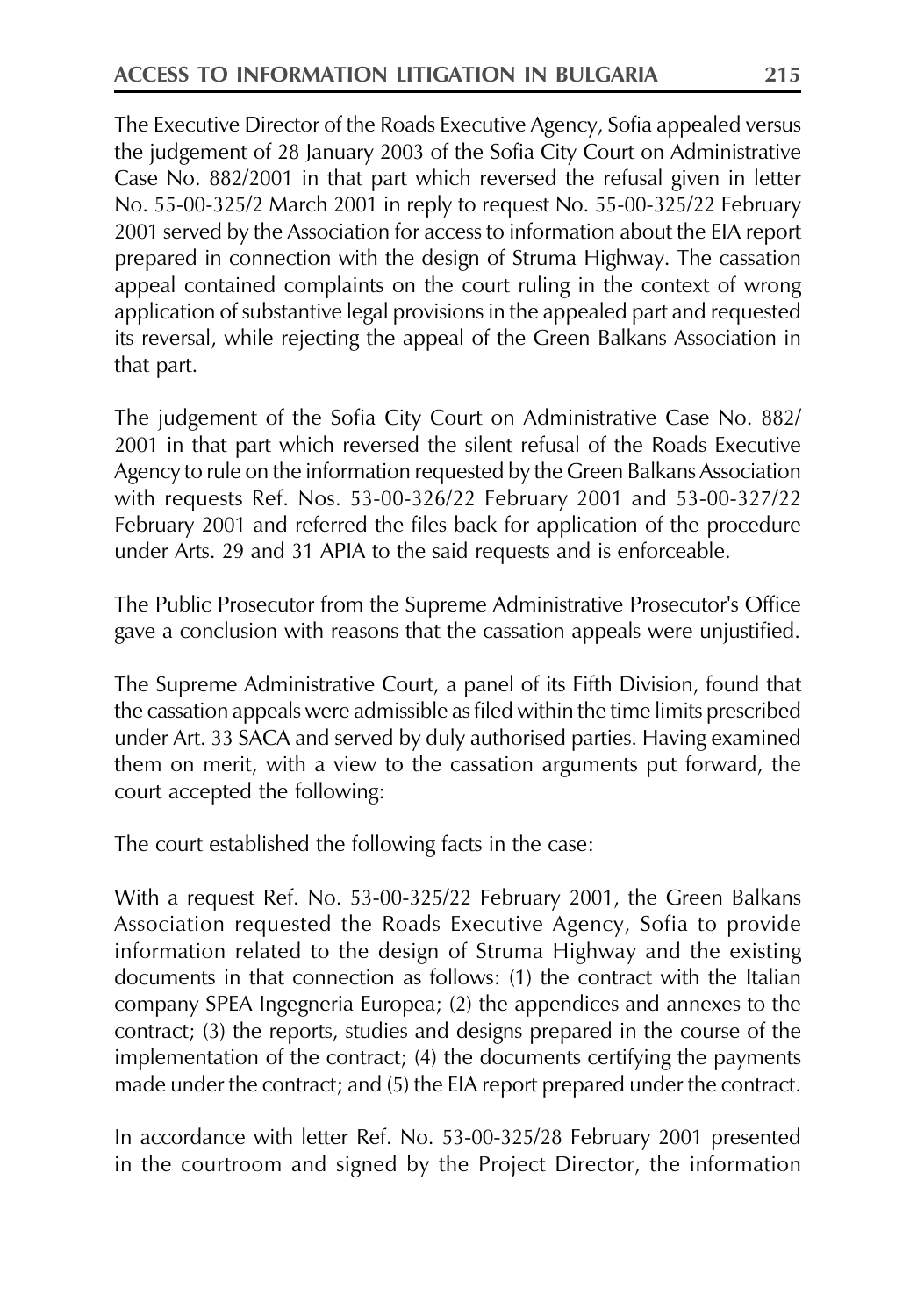requested by the Association with the above mentioned request under Art. 24 APIA with regard to the feasibility studies and design of Struma Highway concerned the contractual relations of the Italian company and therefore the letter expressed disagreement with the provision of the said documents to third parties.

The Executive Director of the Roads Executive Agency sent letter No. 53-00-325/2 March 2001 to the Green Balkans Association, refusing to provide access to the information described in the above mentioned request of the Association, and put forward the arguments that it concerned the interests of a third party that had not given its consent with the provision of access to it, i.e. it invoked Art. 37, para 1, subpara 2 APIA, whereas with regard to the EIA report, the letter stated that the Environmental Protection Act introduced special arrangements and therefore the provisions of Art. 4, para 1 APIA were applicable and, for that reason, the access to the requested information was refused.

Given those facts, the Sofia City Court ruled with the appealed judgement that the refusal of the Roads Executive Agency to provide access to the information requested in request Ref. No. 53-00-325/22 February 2001 to the Green Balkans Association was lawful because that information concerned a third party that had not given its consent with providing access to it. The lack of consent constitutes grounds for refusal in accordance with the provisions of Art. 37, para 1, subpara 2 APIA. With regard to the EIA report, the court out forward its considerations that, insofar as the prerequisites under Art. 37, para 1 APIA were not applicable in order to refuse access, the refusal was unlawful and reversed it, giving instructions to provide access to the information requested by the Association.

With regard to the cassation appeal of the Green Balkans Association:

The social relations concerning the right of access to public information are regulated in the Access to Public Information Act (promulgated in The State Gazette, No. 55 of 2000). Public information, within the meaning of the said Act, is any information related to social life in the Republic of Bulgaria and giving the opportunity for citizens to form their own opinion on the activities of the authorities that have obligations under the Act (Art. 2, para 1 APIA). The authorities with the obligation to provide information under APIA are enumerated in Art. 3, paras 1 and 2 of the said Act. In accordance with the definition under Art. 54 of the Public Administration Act, the executive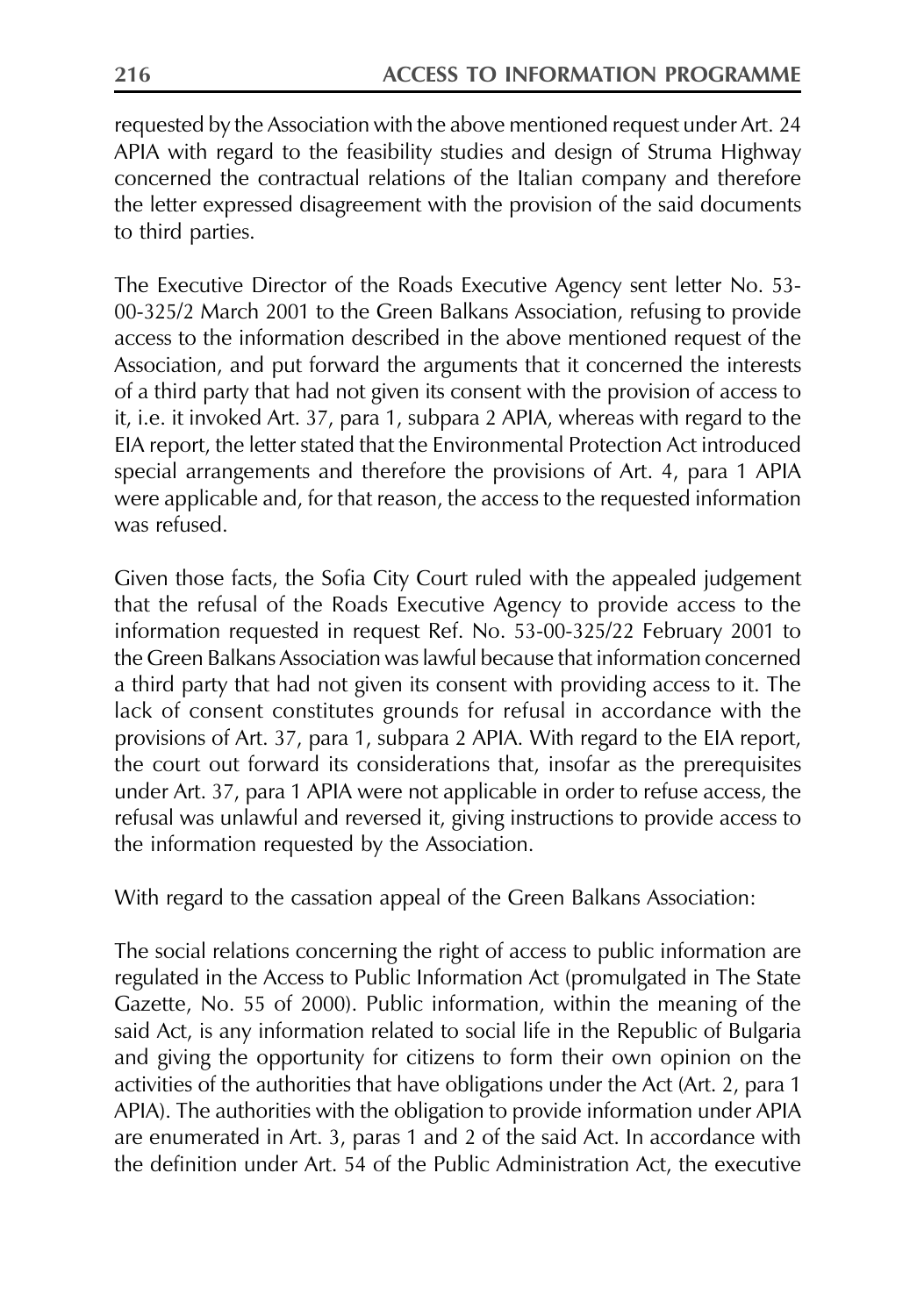agency is an administration to the relevant minister for providing administrative services to individuals and legal entities, as well as for performing activities and services related to the implementation of the activities of government authorities and the public administration, which is established by the primary legislation or a decree of the Council of Ministers. The executive agency is a legal entity supported by the budget and own revenues. As is seen in the legal definition, the Roads Executive Agency is, undoubtedly, a government body within the executive power system and hence it is an authority with obligations within the meaning of Art. 3, para 1 APIA.

The authorities under Art. 3, para 1 APIA have the obligation to provide information, which has been created within the purview of their competence and is available. The public information that meets the former requirement is divided into two types - official and administrative. The provisions of Art. 10 APIA read that official information is contained in the acts of the central and local government authorities in the discharge of their powers. The legal acts of government authorities, containing official information by definition, are legislative, general and individual. The access to the former is ensured through their promulgation in The State Gazette. The access to the rest is ensured under APIA, unless another manner is provided for explicitly. Hence the requested information in this case does not possess the features of official public information because it is not an act belonging to the category of those mentioned above but it relates to a contract outlining the contractual relations between the Roads Executive Agency and the Italian company.

Pursuant to Art. 11 APIA, administrative information is the one collected, created and stored in connection with the official information or in relations to the activities of the authorities and their administration.

According to the content of the request under Art. 25 APIA, the information requested by the Association refers to the contract signed with the Italian company for feasibility studies and design works for the implementation of the E-79 Sofia - Kulata project, part of which is the construction of Struma Highway as indicated in letter No. 53-00-468/10 May 2000 and therefore it should be defined ad administrative information created in connection with the activities of the Roads Executive Agency. Generally, the access to administrative public information is free, except for the cases explicitly mentioned in Art. 13, para 2 APIA, which provides for possible restriction of the access to such information, where the latter relates to the operational drafting of acts and has no importance or relevance of its own and also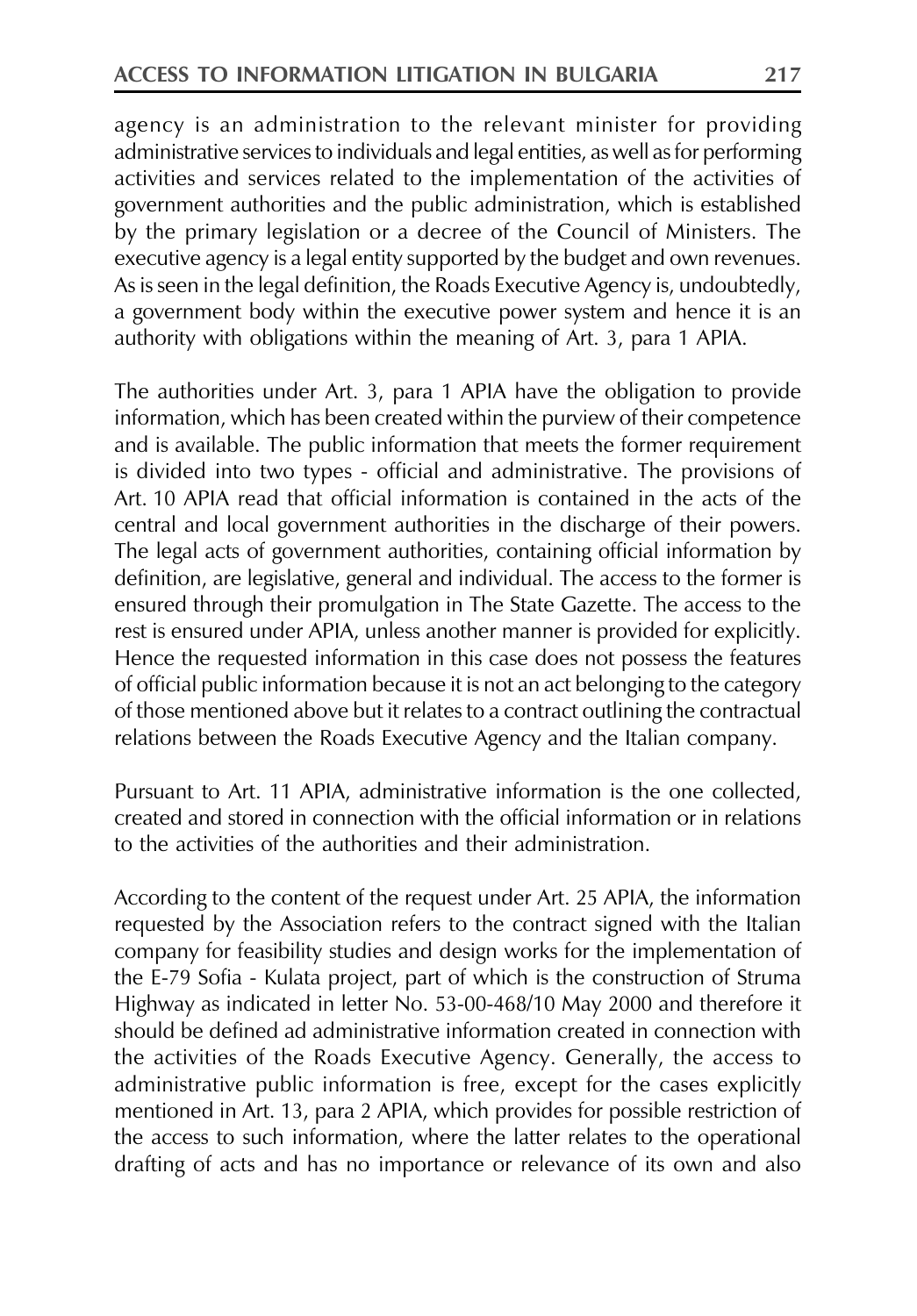where it contains opinions and positions in connection with existing or future negotiations conducted by the authority or on its behalf, as well as the related data. Further restrictions on providing access to public information are given also in Art. 17 and Art.  $31$ , para  $\frac{3}{4}$  APIA, where the requested information constitutes a commercial secret or concerns a third party. The requested information concerns the business relations between the Roads Executive Agency and the Italian company. In this case, the parties are on equal footing and the information concerns the contractual rights and obligations, including the agreed prices, specific terms and conditions, timetables, and the related consequences. Therefore REA was right to ask its counterpart to give its consent with the provision of access to that information. Having received its refusal to give its consent, the Executive Agency refused to fulfill the request of the Association under Art. 25 APIA and provide access to the requested information in accordance with the existing law. The provisions of Art. 37, para 1, subpara 2 APIA state explicitly that there exist grounds for refusing access to public information, where the access affects the interests of a third party and there is no explicit consent given in writing by the third party with the provision of access to the requested public information. In this particular case, it was decided correctly that the affecting of the interests of the third party, which was a counterpart under the contract, was connected to the business relations between the parties to the contract, and its right to refuse to give its consent was justified by the fact that the content represented a commercial secret and its disclosure would create conditions for unfair competition. The definition of the term "unfair competition" under Art. 30, para 1 Protection of Fair Competition Act assumes that activities of the above mentioned type harm or may harm the interests of competitors in their interrelations or their relations with third parties. Therefore the cassation appeal is unjustified in its arguments that the disclosure would not result in unfair competition.

The cassation appeal is unjustified in its arguments that the refusal to provide access to the documents created in connection with the contractual relations between REA and the Italian company would prevent the opportunity for exercising public control over the fulfillment of the ensuing commitments for the company. The fulfillment of the commitments of the parties to the contract envisaged in the request under Art. 24 APIA is subject to inspection in the manner prescribed by law on part of the competent authorities, whereby the existence or absence of information on breach of law in the transaction is beyond the subject-matter of this administrative case. The financial operations of REA are subject to control by the authorised government bodies in the manner explicitly prescribed by law. The social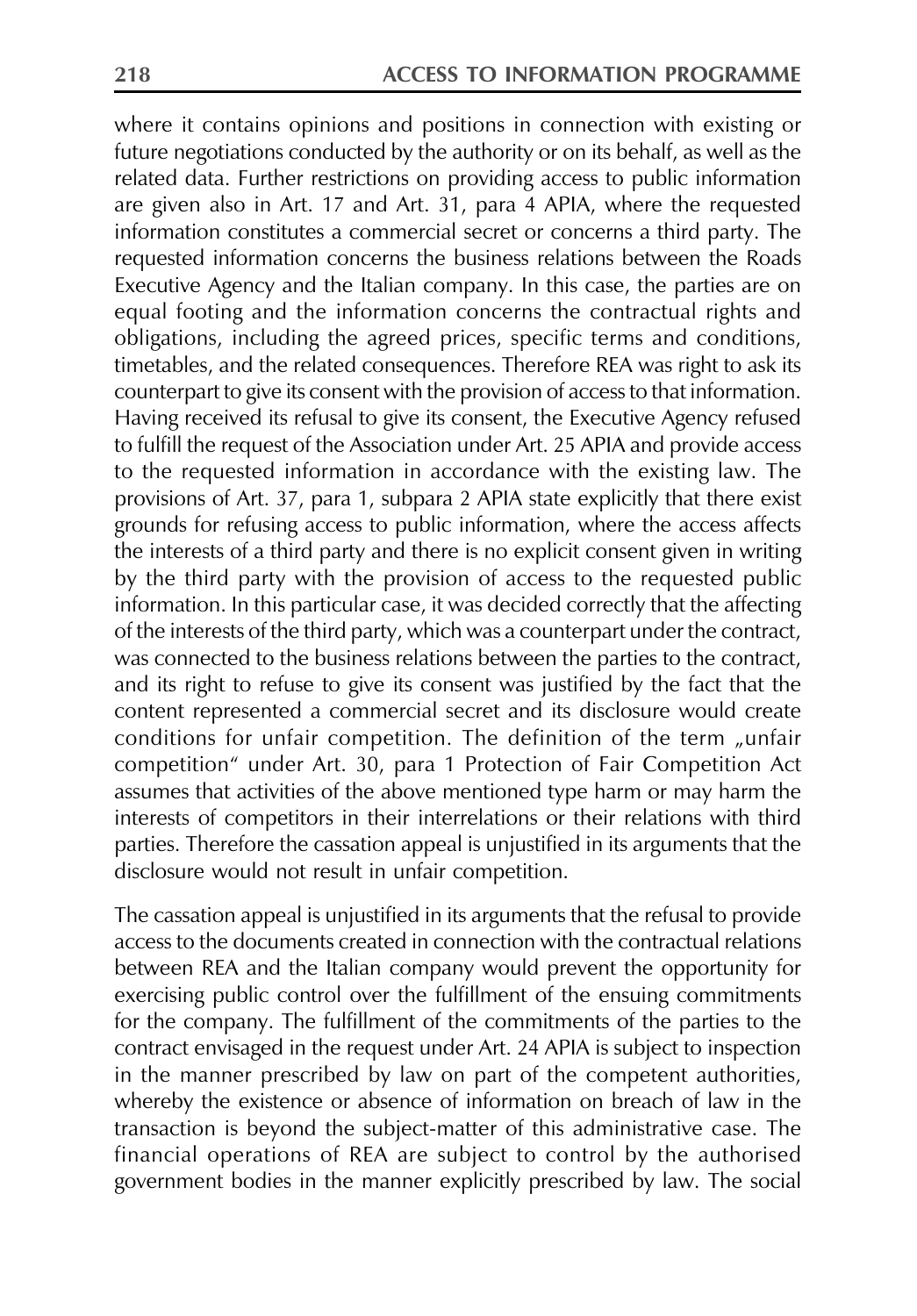relations concerning the financial operations of government institutions are regulated in the Public Internal Financial Control Act, whose objective is to assess the lawfulness and the observance of the principles of efficiency, effectiveness and economy in the performance of financial operations by the authorities under Art. 4 PIFCA. The public internal financial control covers also the activities of persons financed from the central or local government budgets, as well as EU programmes, with regard to these resources. In the context of this legislation, the exercise of control over the spending of resources used to finance the construction of the said project should and can be ensured by the competent government authorities in the manner prescribed by law. Access to public information is aimed at enabling citizens to obtain information about the activities of the government authority but its beyond that purpose and scope to use it for finding out whether there are data of possible non-performance of contractual obligation (in the various forms envisaged in the law of contracts).

In the light of these considerations, the Sofia City Court was right in rejecting the appeal of the Green Balkans Association versus the refusal of the Executive Director of the Roads Executive Agency, Sofia under request No. 55-00-325/22 February 2001 served by the Association for access to information about the contract signed by REA with the Italian company SPEA Ingegneria Europea for the design of Struma Highway and the other related documents.

With regard to the cassation appeal of the Roads Executive Agency:

The cassation appeal gives detailed arguments that, insofar as there exist special arrangements for seeking, obtaining and disseminating the requested public information contained in the EIA report, the court ruled in violation of the provisions of Art. 4, para 1 APIA, reversing the refusal of the Executive Director given in letter No. 55-00-325/2 March 2001 in reply to request No. 55-00-325/22 February 2001 served by the Association for access to information and obligating him to provide access to the EIA reports.

The provisions of Art. 4, para 1 APIA read that the right of access to public information is exercised under the terms and conditions laid down in the said Act, unless another law provides special arrangements for seeking, obtaining and disseminating such information.

At the time when the appeal refusal was given, the procedure for making decisions on the environmental impact assessment of projects was regulated in the Environmental Protection Act (repealed) and Regulation No. 4 of 7 July 1998 on the Environmental Impact Assessment (repealed). The competent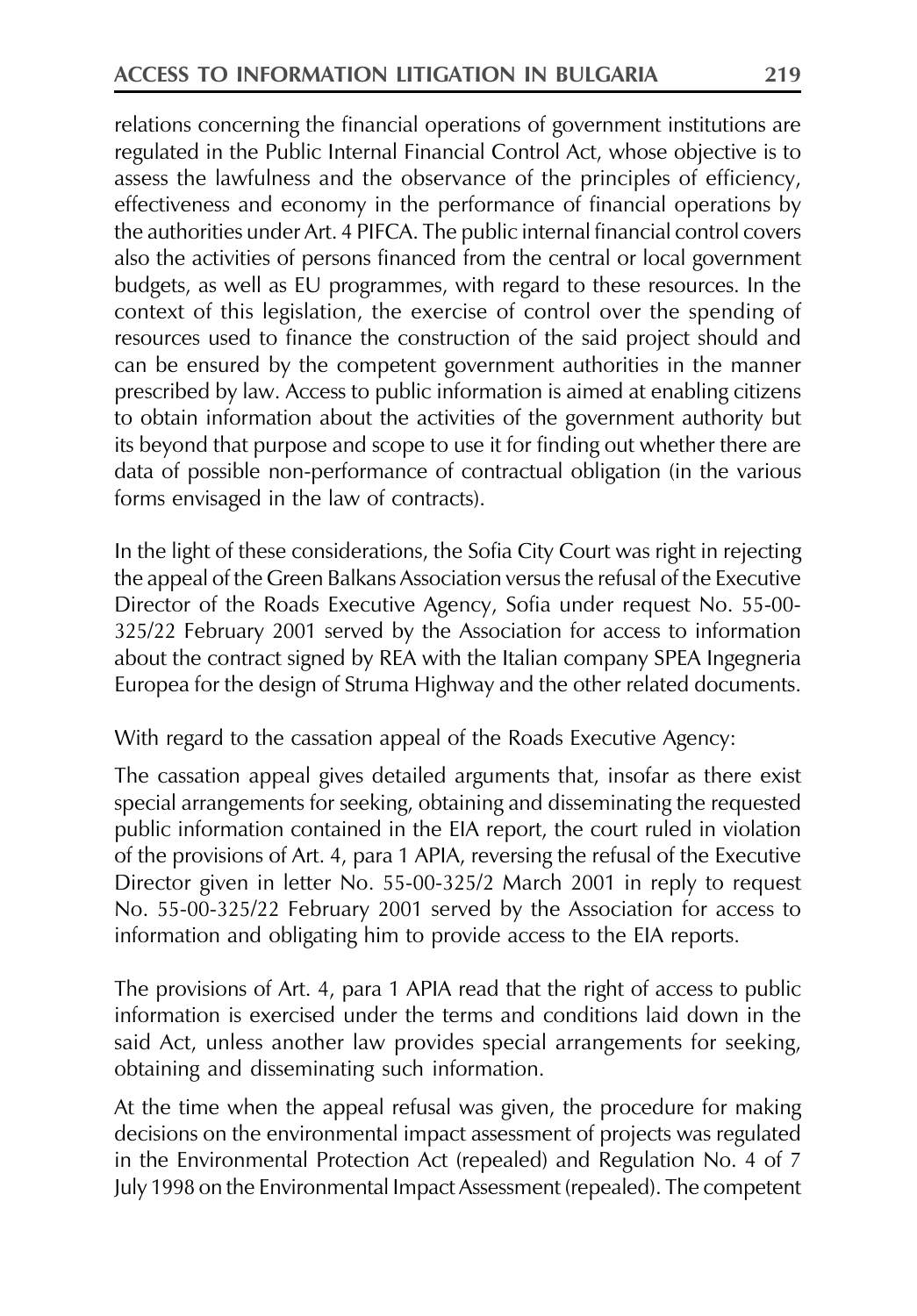authorities had the obligation to organise public discussion of the environmental impact assessment report with the participation of local government authorities, representatives of non-governmental organisations, the general public, and the natural persons and legal entities concerned. Art. 22, para 3 EPA (repealed) read that the persons under para 1 had to be informed by the competent authority through the mass media or in another appropriate manner not later than one month prior to the public discussion. Ad argumentum Art. 23a, para 2 EPA (repealed), no public discussion was required after the re-wording of the preliminary report and the preparation of the final EIA report. Pursuant to Art. 23b EPA (repealed), the competent authority had to make a decision after the discussion of the results of the assessment not later than one month after the completion of the procedure under Art. 23a. The decision was to be communicated in writing to the authorities that had commissioned the assessment under Art. 21 and published in the mass media or in another appropriate manner within seven days of its adoption. The parties concerned could appeal the decision before the respective regional court under the Administrative Procedures Act within 14 days of the notice under para 2. The decision on the environmental impact assessment of projects and activities that had not been started yet was valid for one year.

All this leads to the conclusion that the information concerning the environmental impact assessment of the project for the construction of Struma Highway can be obtained from the competent authorities in accordance with the special arrangements laid down in EPA (repealed). The cassation appeal puts forward the unjustified arguments that the procedure provided for the obligation of the administrative authority to disclose the EIA information but not for any terms and conditions for obtaining it upon request. Since the law explicitly envisages the opportunity for representatives of non-governmental organisations, the general public, and individuals and legal entities concerned to participate in the discussion of the preliminary EIA report and the subsequent opportunity for them to exercise their legitimate rights and interests, where they consider them to be affected by the decision of the administrative authority in connection with the environmental impact assessment, seeking legal remedy in court, their right to be informed is guaranteed and it ensues from the statutory obligation of the competent authority to provide information in the course of the procedure prescribed by law.

Undoubtedly, the requested information is public information of great importance, the access to which is regulated in the special law, i.e. EPA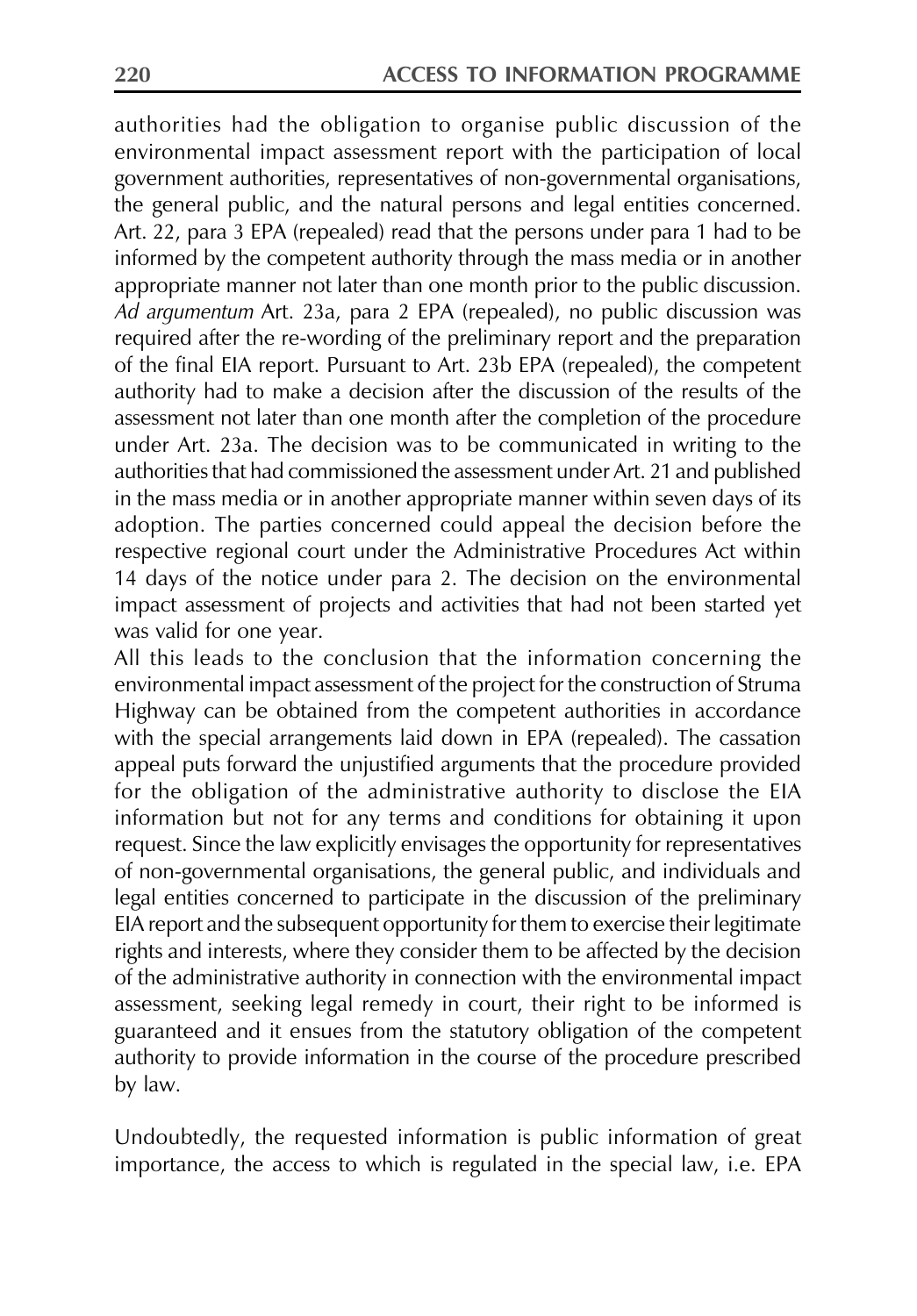(repealed). Therefore the appellant is justified to claim that the provisions of Art. 4, para 1, second sentence APIA should apply. The court was wrong in ruling that the refusal of the Roads Executive Agency to provide the EIA report to the Association under APIA was unlawful and in reversing it. This is a case of exception to the general rule under Art. 4, para 1 APIA, pursuant to which the provisions of the said Act do not apply, where another law provides for special arrangements for access to that information.

The appealed judgment should be reversed in that part and superceded by another, rejecting the appeal of the Green Balkans Association versus the refusal of the Executive Director of the Roads Executive Agency, Sofia given in letter No. 55-00-325/2 March 2001 in reply to request No. 55-00-325/ 22 February 2001 served by the Association for access to the EIA report prepared in connection with the contract signed between REA and the Italian company SPEA Ingegneria Europea.

Guided by the above considerations, the Supreme Administrative Court in its panel of the Fifth Division

# **HAS DECIDED:**

**REVERSES** the judgement of 28 January 2003 of the Sofia City Court on Administrative Case No. 882/2001 in that part which has reversed the refusal of the Executive Director of the Roads Executive Agency, Sofia given in letter No. 55-00-325/2 March 2001 in reply to request No. 55-00-325/22 February 2001 served by the Green Balkans Association for access to the EIA reports and rules instead that it:

**REJECTS** the appeal of the Green Balkans Association versus the refusal of the Executive Director of the Roads Executive Agency, Sofia given in letter No. 55-00-325/2 March 2001 in reply to request No. 55-00-325/22 February 2001 served by the Association for access to the EIA report prepared in connection with the contract signed between REA and the Italian company SPEA Ingegneria Europea.

**LEAVES IN FORCE** the judgement of 28 January 2003 of the Sofia City Court on Administrative Case No. 882/2001 in that part, which rejects the appeal versus the refusal of the Executive Director of the Roads Executive Agency, Sofia given in letter No. 55-00-325/2 March 2001 in reply to request No. 55-00-325/22 February 2001 served by the Association for access to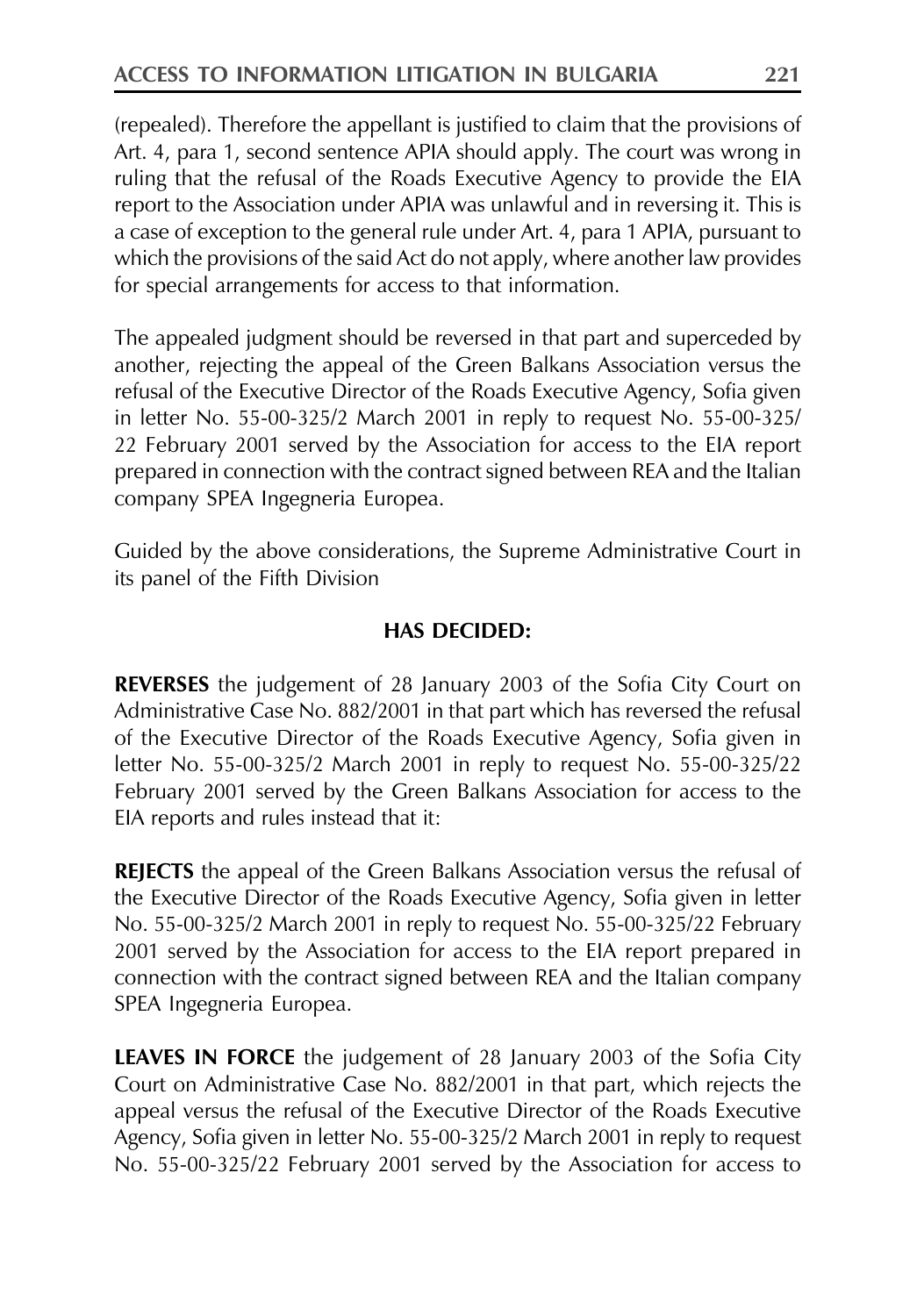information about the contract signed between REA and the Italian company SPEA Ingegneria Europea for the design of Struma Highway, all appendices and annexes thereto, the reports, studies and designs prepared by SPEA Ingegneria Europea, as well as the documents certifying the payments made under the contract.

The rest of the judgment is enforceable.

This judgment is not subject to appeal.

True to the original, Secretary:

# PRESIDING JUDGE: (signed) Milka Pancheva

(signed) Vanya Ancheva **MEMBERS:** (signed) Julia Kovacheva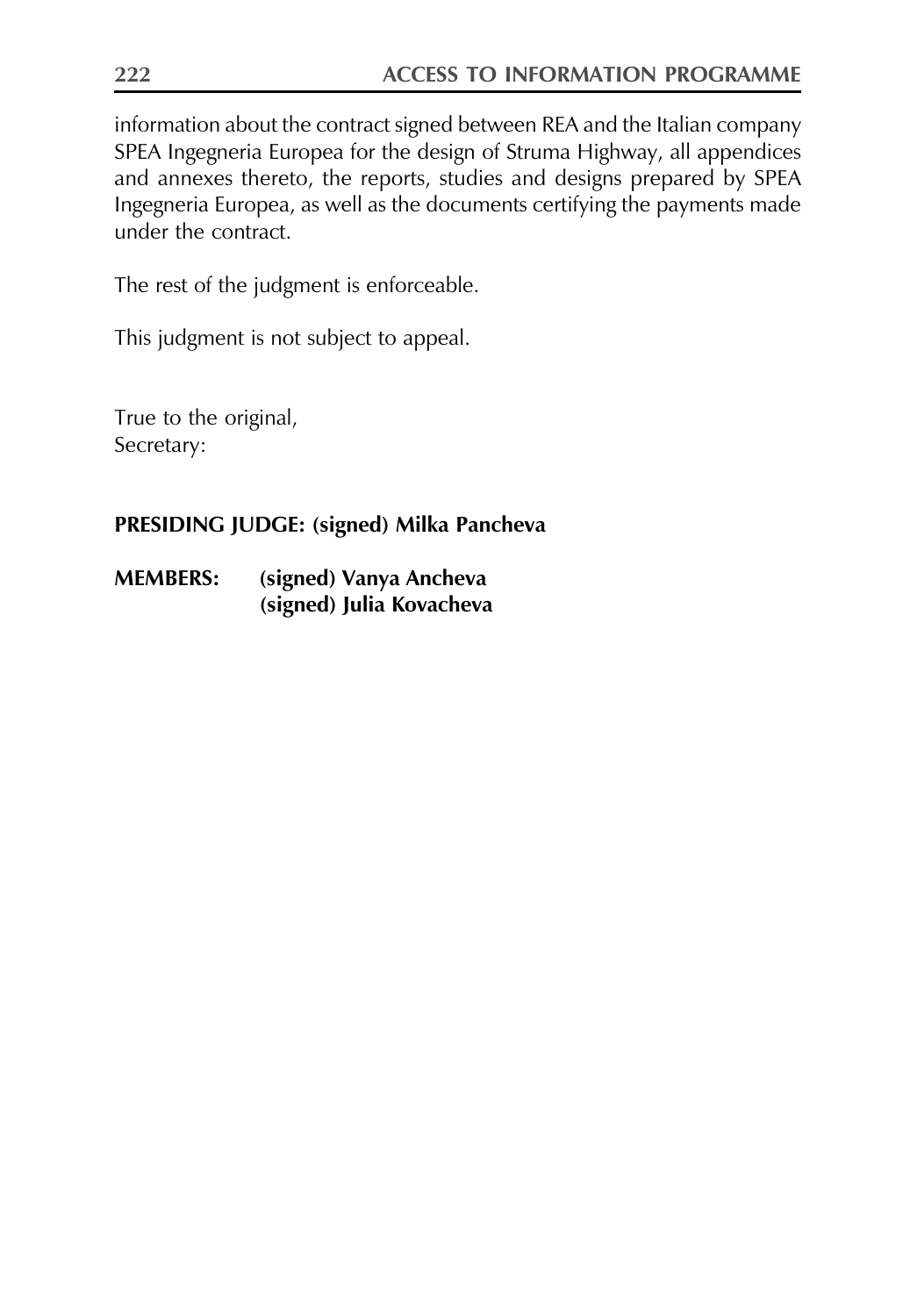# **CASE**

# **Association of General Practitioners Veliko Turnovo**

 $V_{\bullet}$ 

**National Health Insurance Fund**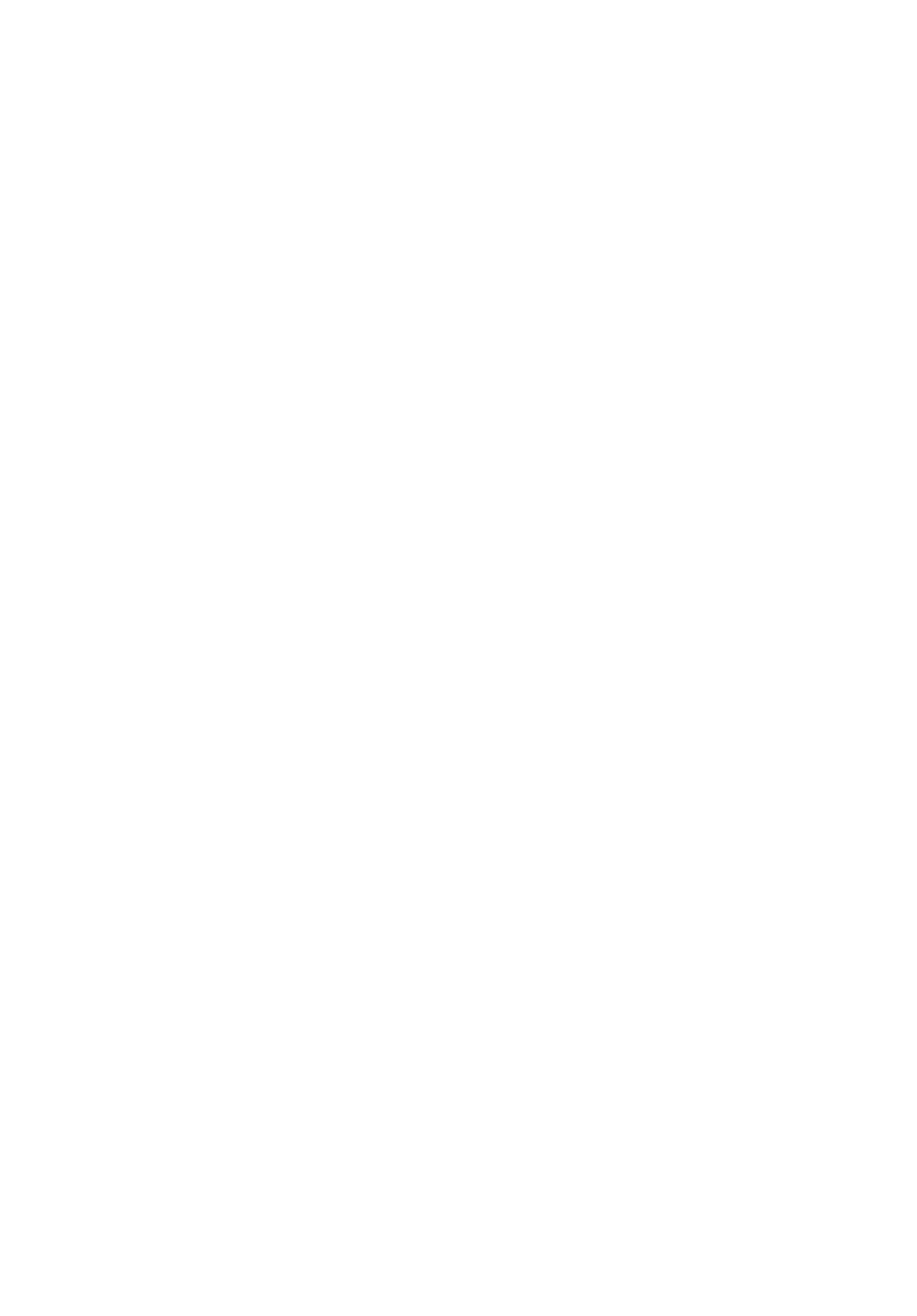### **Association of General Practitioners** Veliko Turnovo

Ref. No. № 18/19 November 2001

**Το** The Director of the Regional **Health Insurance Fund** Veliko Turnovo

### **APPLICATION**

bv The Association of General Practitioners Principal office of business and address: Veliko Turnovo

Mme Director,

This is to request you pursuant to Art. 24 APIA to provide the Association with the following information:

- Copy of Order No. RD-09-218 of 6 April 2001 of the Director of the National health Insurance Fund.

The preferred form of providing the information is on paper carrier.

Tuesday, 4 December 2001 Veliko Turnovo

**Chairman of the Managing Board:** Dr. Georgi Bankov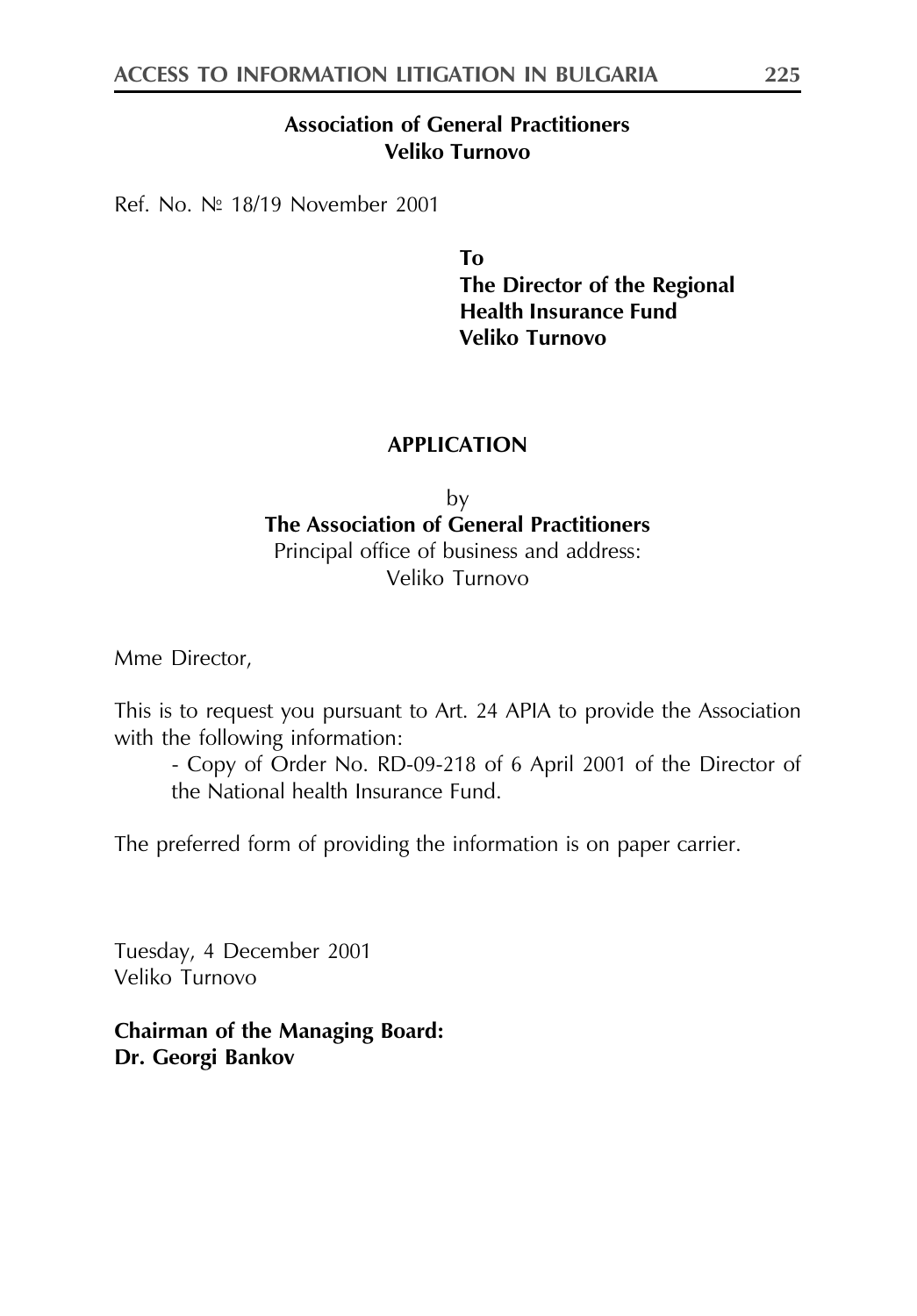### REGIONAL HEALTH INSURANCE FUND - VELIKO TURNOVO

Ref. No. № 35-04-780/30 November 2001

**Το** Dr. Georgi Bankov **Chairman of the Managing Board Association of General Practitioners** Veliko Turnovo

To your Ref. Nos. 10/19 November 2001, 11/19 November 2001, 12/19 November 2001, 13/19 November 2001, 14/19 November 2001, 15/19 November 2001, 16/19 November 2001, 17/19 November 2001, 18/19 November 2001 and 19/23 November 2001

Dear Dr. Bankov,

This is to inform you that the applications for access to public information you have signed in your capacity of Chairman of the Managing Board of the Association of General Practitioners have been referred for reply to the National Health Insurance Fund - Sofia

**Director RHIF:**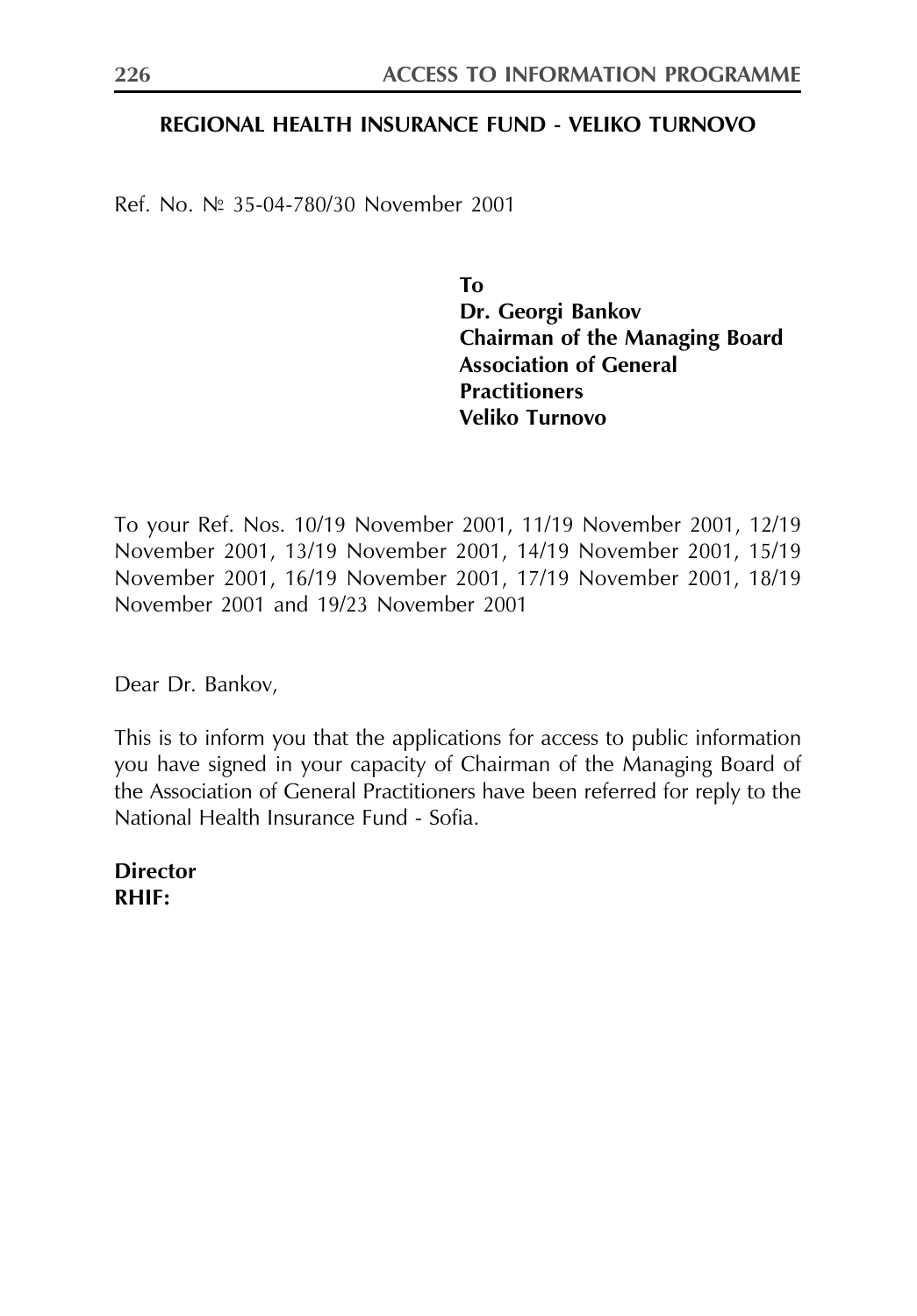### NATIONAL HEALTH INSURANCE FUND

**TO DR. GEORGI BANKOV CHAIRMAN OF THE MANAGING ROARD ASSOCIATION OF GENERAL PRACTITIONERS** Veliko Turnovo

DEAR DR. BANKOV,

Pursuant to Art. 37, para 1, subpara 1 of the Access to Public Information Act and further to your request Ref. No. 18/19 November 2001, I refuse to provide Order No. RD 09-218/April 2001 of the NHIF Director due to the fact that this document constitutes an official secret

The refusal to provide information is subject to appeal under Art. 40, para 2 APIA.

**ACTING DIRECTOR OF NHIF:** ASS. PROF. DR. N. VASSILEV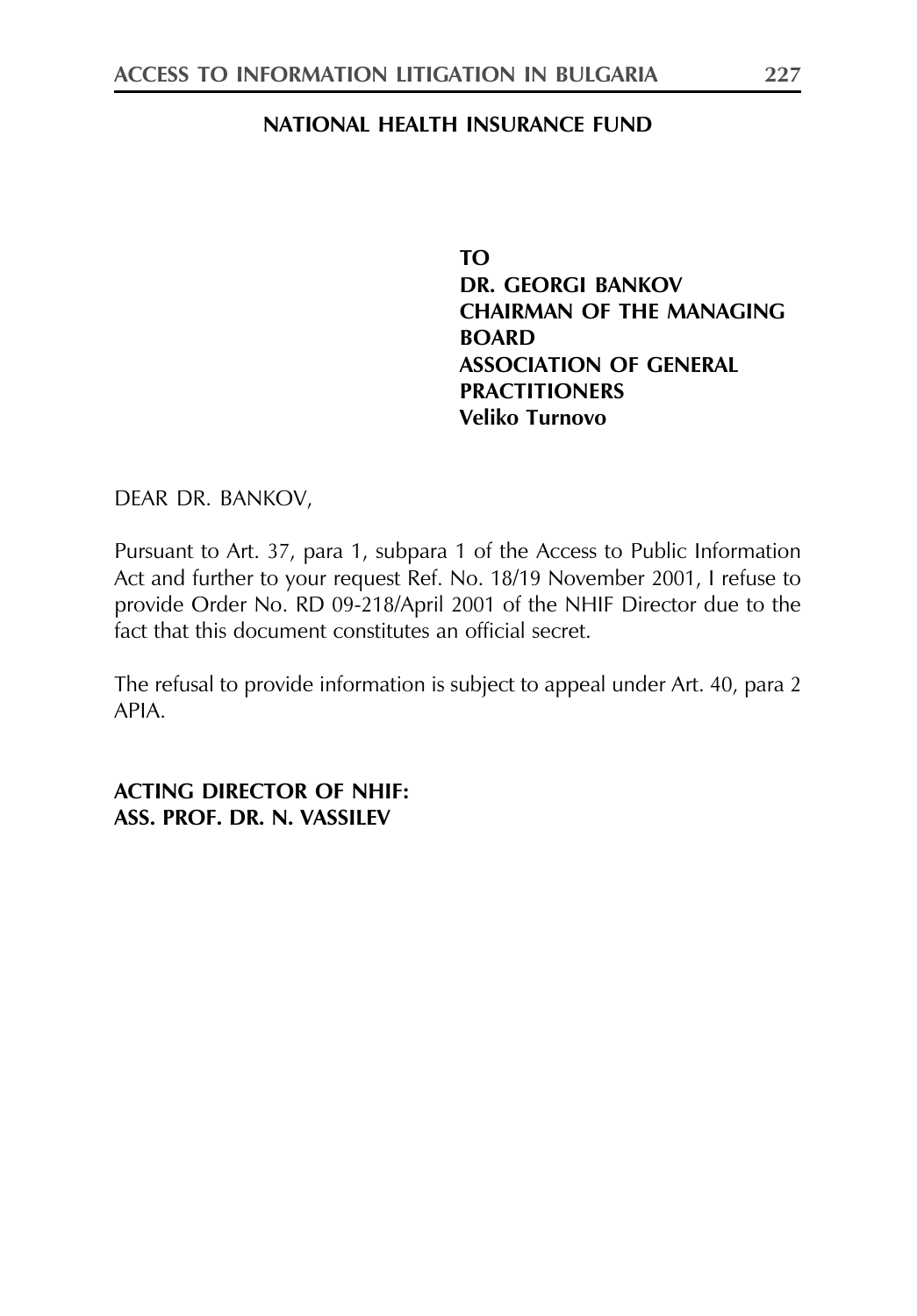# **TO** THE SOFIA CITY COURT **ADMINISTRATIVE COLLEGE DIVISION III-A**

### **WRITTEN DEFENCE**

# by Janeta Dimitrova Dimova, Legal Counsel of the Association of General Practitioners Veliko Turnovo

and

Alexander Kashumov, Attorney-at-law

Administrative Case No. 515/2002

Honorable Justices,

On the basis of the evidence collected in the case and the law, I request you to rule a judgement reversing both the silent refusal of the Director of the National Health Insurance Fund (NHIF) to make a decision on application No. 18/19 November 2001 of the Association of General Practitioners and, pursuant to Art. 14, para 2 Administrative Procedures Act (APA), the subsequent refusal given in writing in letter Ref. No. 90-00-9/27 December 2001. We would like to put forward the following arguments to support the appeal:

1. The requested information included in Order No. RD-09-218/6 April 2001 of the NHIF Director is public within the meaning of Art. 10 of the Access to Public Information Act (APIA). In accordance with these provisions, the acts of government authorities represent official public information. The same should be assumed to apply also to the acts of legal entities like NHIF since they have been issued as prescribed by law and give the will of an authorised legal entity. Furthermore, pursuant to Art. 2, para 1 APIA, this information could enable us to form an opinion on the activities of NHIF. As far as our information goes, the above mentioned order contains instructions and methodology for reporting health priority programmes, under which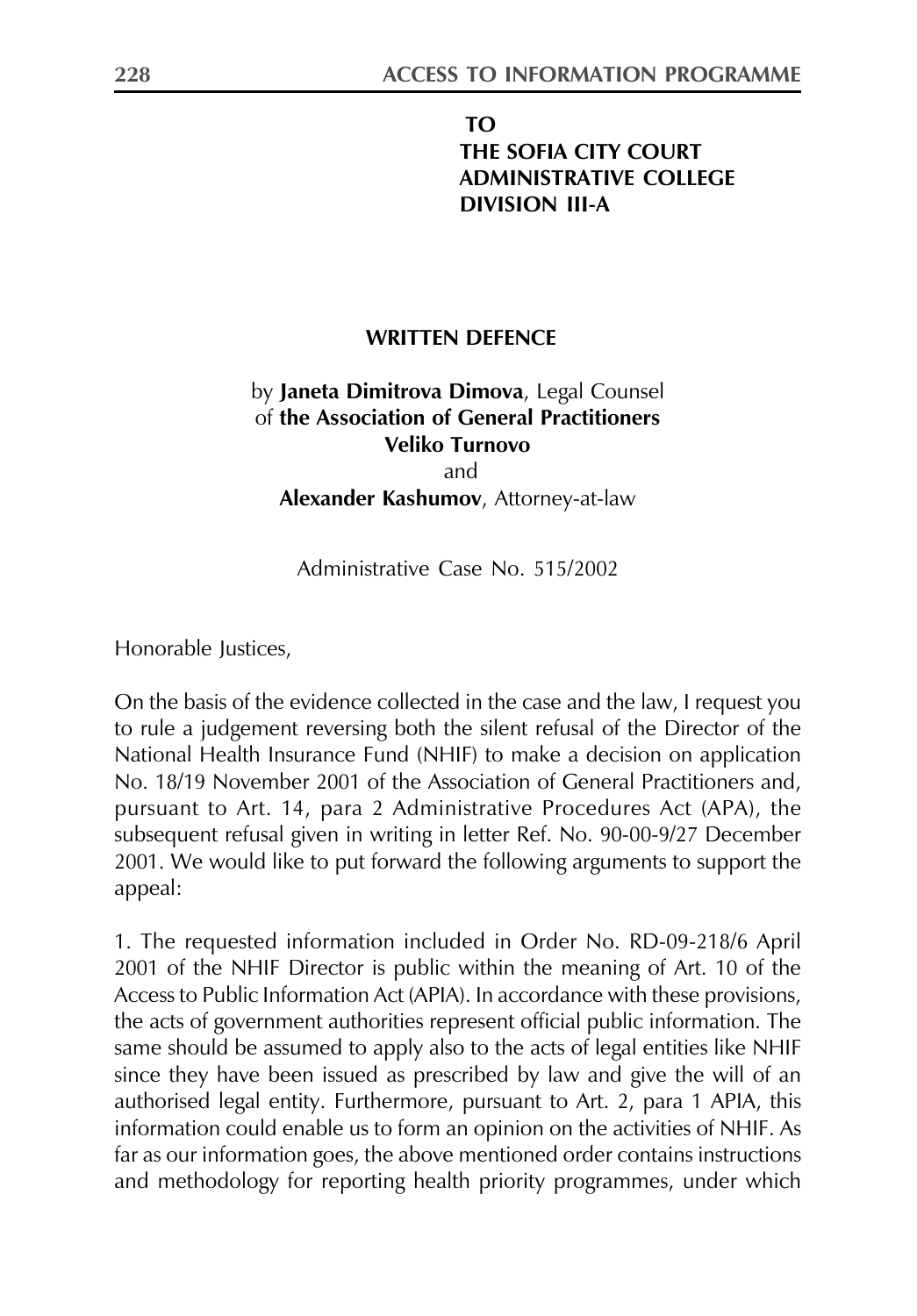medical doctors who have received advance payments must submit semiannual reports and refund that portion of the down-payment which is in excess, depending on the amount of work done. We have received this information from the same sources, which has advised us of the number of the said Order.

2. The activities of the National Health Insurance Fund are regulated by law and implemented on the basis of its powers as laid down in the Health Insurance Act. In its essence, NHIF is a public fund involved in the spending of public resources to the benefit of the public (public healthcare), which activity is both a right and an obligation of NHIF as prescribed by law. Therefore NHIF is a public law entity within the meaning of Art. 3, para 2, subpara 1 APIA and hence it has the obligation to provide access to public information, where the latter is duly requested.

3. In letter Ref. No. 90-00-9/27 December 2001 the defendant claims that the information specified in the application represents an official secret, invoking Art. 37, para 1, subpara 1 of the Access to Public Information Act (APIA). This letter is a decision to refuse access to information by its nature within the meaning of Art. 38 APIA. Being such a decision, however, it does not meet the statutory requirements, i.e. the form of the decision laid down in the law has not been observed, the time limit for sending the answer has been exceeded, the procedural law has been violated by the failure to specify the factual grounds for the refusal, and the substantive law has also been violated by the failure to specify the legal grounds for the refusal.

4. Art. 37, para 1, subpara 1 APIA provides for three different grounds to refuse access to information: (i) where it is a state secret; (ii) where it is an official secret; and (iii) where the provisions of Art. 13, para 2 APIA apply. These provisions in fact refer to the specific legal grounds, i.e. to the legal provisions which describe a certain category of information as an official secret. However, no such reference has been indicated in the refusal by the Acting Director of NHIF. Without specifying it, the refusal is unlawful because, in such cases, there would be no obstacle to the respective authority or entity to subjectively define certain information as an official secret and thus to prevent the exercise of a fundamental constitutional right of citizens. Pursuant to Art. 7, para 1 APIA, access to information may be refused only where the information constitutes a secret protected by law. The interpretation of the Constitutional Court in its Judgement No. 7/1996 on Constitutional Case No. 1/1996 is in the same spirit - the right of each citizen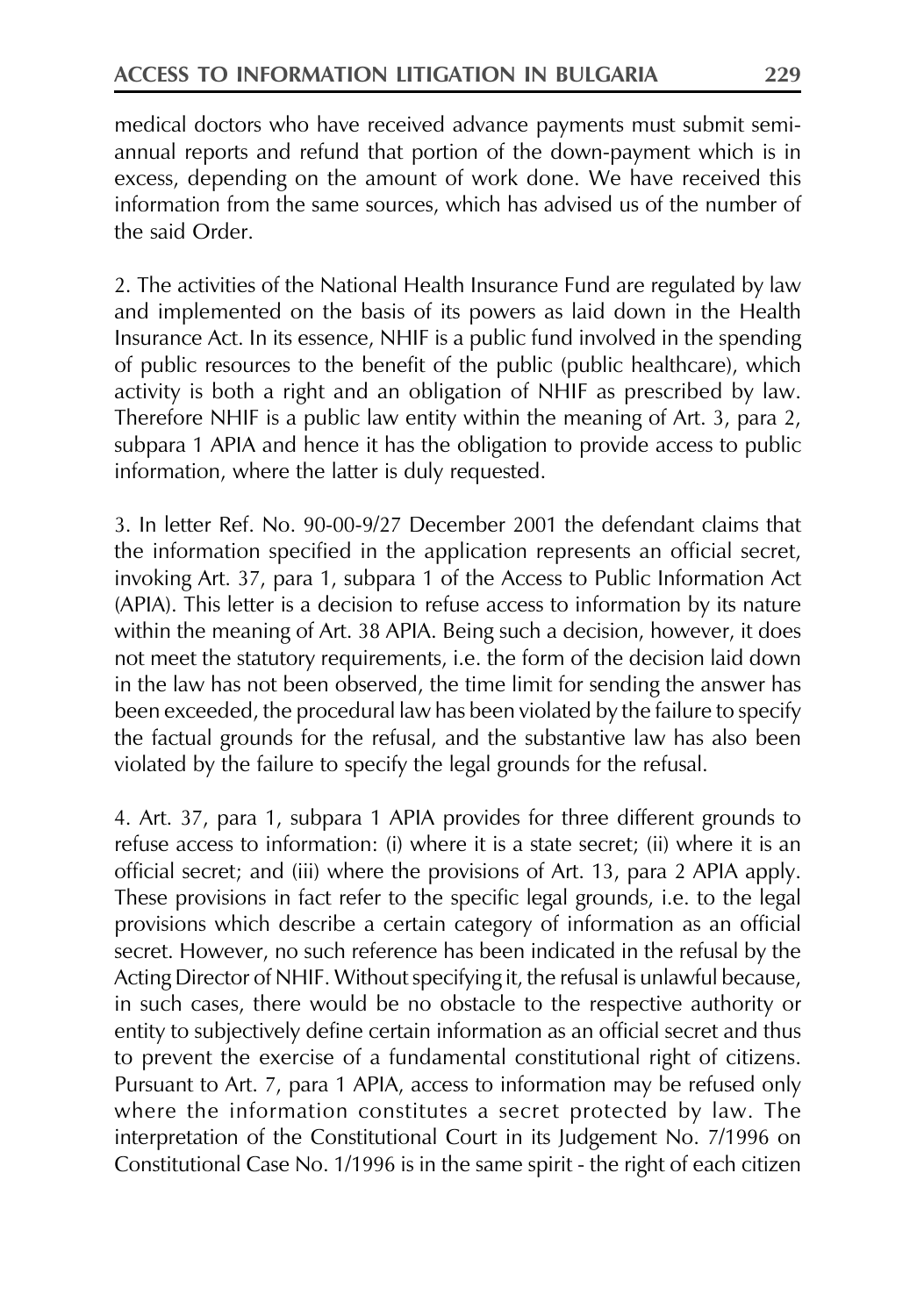to be informed may be restricted only in cases prescribed by law, i.e. Acts of Parliament. But if the legal grounds for the refusal to provide access to information are not specified, it is impossible to understand even whether the alleged official secret is prescribed by law or, in contravention of the Constitution, it is envisaged in the secondary legislation or an individual administrative act. In the latter cases, the refusal will surely be subject to reversal as unlawful. Ad argumentum of the stronger grounds, where it is impossible to establish whether the refusal is bases on the primary legislation, the secondary legislation, or an individual administrative act or no act at all, the refusal must be reversed in all cases as unlawful due to failure to observe the statutory requirements.

5. The Access to Public Information Act is the general law, guaranteeing the right of each citizens of access to information, which is generated or stored by the authorities or entities with obligations under the said Act. It is based on Art. 41 of the Constitution and provides for the specific procedure to exercise this right - at the initiative of the authorities or entities with obligations under APIA or at the initiative of those entitled to exercise this right - through an application for access to public information. We are not aware of the Health Insurance Act or any other law regulating the activities of NHIF to have provided for special arrangements concerning the applications for access to information, special time limits, special decision-making procedures, etc. Hence the applicable law is APIA.

For these reasons, we request you to reverse the silent refusal of the defendant and the subsequent explicit refusal pursuant to Art. 14, para 2 Administrative Procedures Act (APA), obligating it to provide the information we have requested, and to award the legal costs in the form of payment of the state fee, to our benefit.

Yours truly, 1.  $\mathfrak{D}$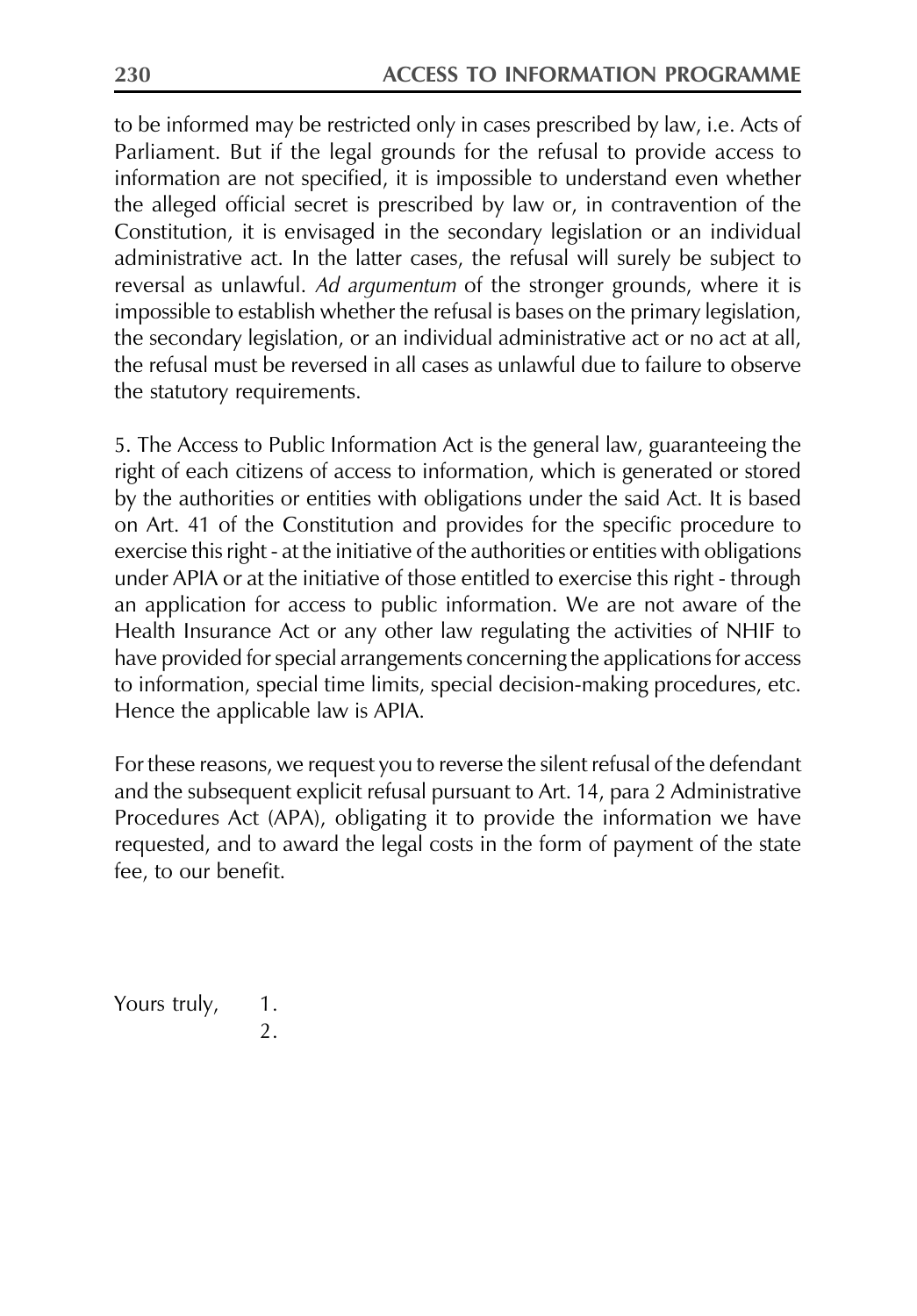# **JUDGEMENT**

# Sofia, 17 September 2002

THE SOFIA CITY COURT, ADMINISTRATIVE COLLEGE, DIVISION III-A held its public court session on the twenty-first day of June 2002 composed  $\alpha$ f

# PRESIDING JUDGE: ATANAS MUSORLIEV **MEMBERS: DONKA GENCHEVA, MILEN VASSILEV**

in the presence of Kapka Lozeva as the Secretary and with the participation of Public Prosecutor Zhelev, heard the report by Junior Judge M. Vassilev on Administrative Case No. 515/2002.

Whereas:

The proceedings are conducted pursuant to Arts. 33 through 45 APA in conjunction with Art. 40 APIA.

The case was brought on the basis of the appeal by the Association of General Practitioners versus the silent refusal of the Director of the National Health Insurance Fund (NHIF) to provide access to the following public information: copy of Order No. RA-09-218/6 April 2001 of the NHIF Director.

The appeal includes complaints of the unlawfulness of the appealed silent refusal. It is claimed that the failure of the defendant to make a timely decision on the application for access to the above mentioned public information is a material breach of the procedural and substantive law. It is maintained that the requirement for giving the refusal to provide access to information in writing under Art. 15, para 2 APIA and Art. 38 APIA has not been observed. A violation of the substantive law as laid down in Arts. 2 and 3 APIA is also claimed insofar as the requested information is public within the meaning of the law

For these deficiencies of the appealed silent refusal, the claimant requests the court to reverse it and obligate the defendant to provide access to the requested information, as well as to award the legal costs to its benefit.

The defendant challenges the appeal as unjustified and pleads its rejection in its entirety since NHIF has been established under a special law regulating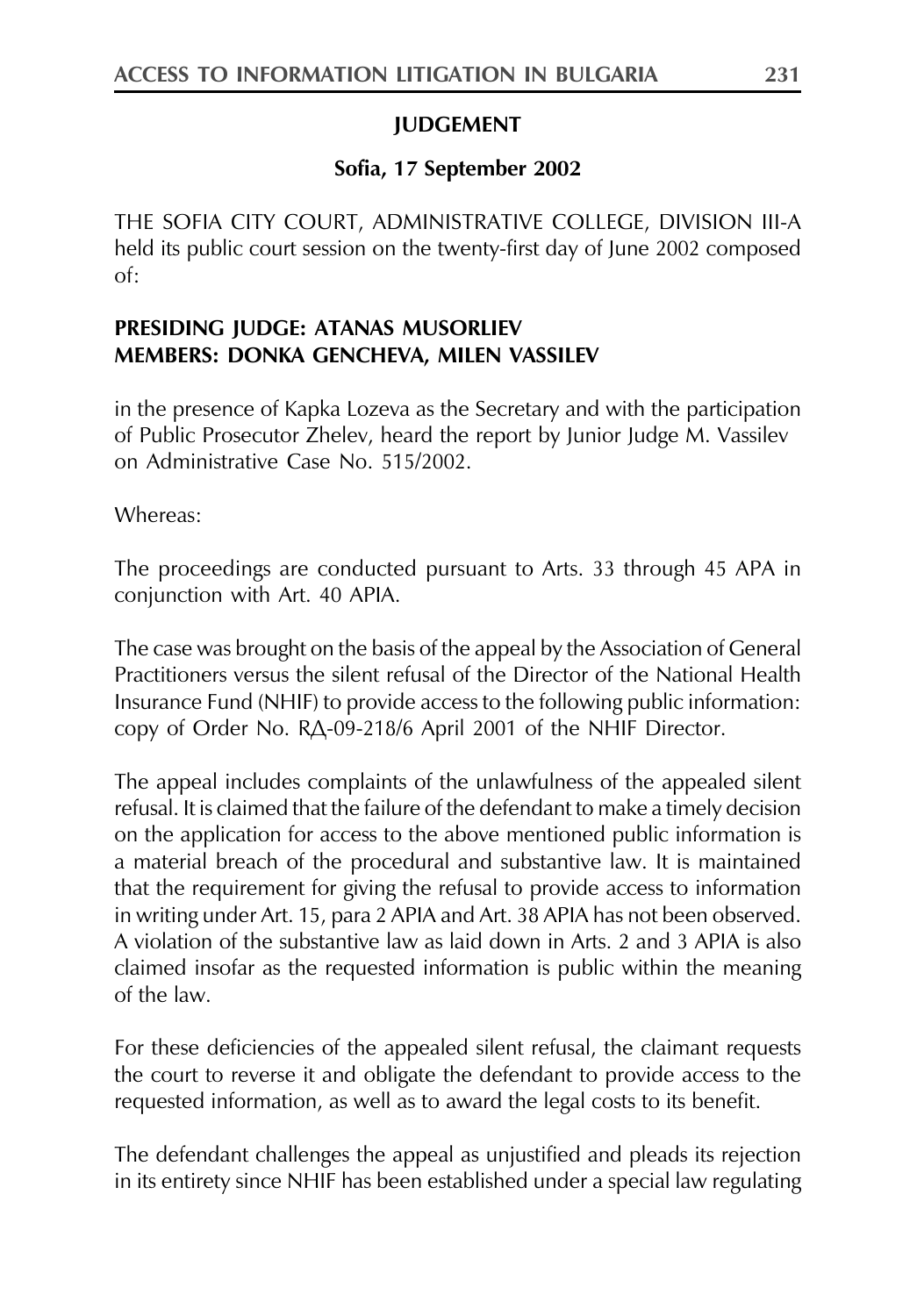the procedure for disseminating information. Besides, the Order requested by the claimant was produced in the court room and thus the claimant has actually received the information.

The Public Prosecutor from the Sofia City Public Prosecutor's Office finds the appeal to be unjustified.

Having examined the appealed individual administrative act in accordance with the provisions of Art. 41, para 3 APA and having assessed the evidence and the arguments of the litigants in accordance with Art. 188, para 1 Civil Procedure Code (CPC), the Sofia City Court finds the following facts to have been established:

The Association of General Practitioners served application Ref. No. 13/19 November 2001 to the Director of RHIF - Veliko Turnovo pursuant t Art. 24 of the Access to Public Information Act in order to receive the following information on paper carrier: copy of Order No. RD-09-218/6 April 2001 of the NHIF Director. There is no dispute as to the fact that the application was submitted and registered with RHIF - Veliko Turnovo with Ref. No. 90-00-75002/21 November 2001

The Director of RHIF - Veliko Turnovo sent letter Ref. No. 35-04-780/30 November 2001 to inform the applicant that the application for access to public information was referred to NHIF for answer.

There is no dispute between the litigants that the application was received at NHIF and the Director did not give an explicit answer.

Attached to the case is the requested Order No. RD-09-218/6 April 2001. As is seen from its content, it includes additional instructions on the application of the 2001 National Framework Agreement.

In the context of these facts, the court has reached the following legal conclusions:

The appeal was served within the prescribed time limits and it is admissible, while, examined on merit, it is justified.

The right to seek, obtain, and disseminate information is a basic human right. This right is enshrined in Art. 41, para 1 of the Constitution and it is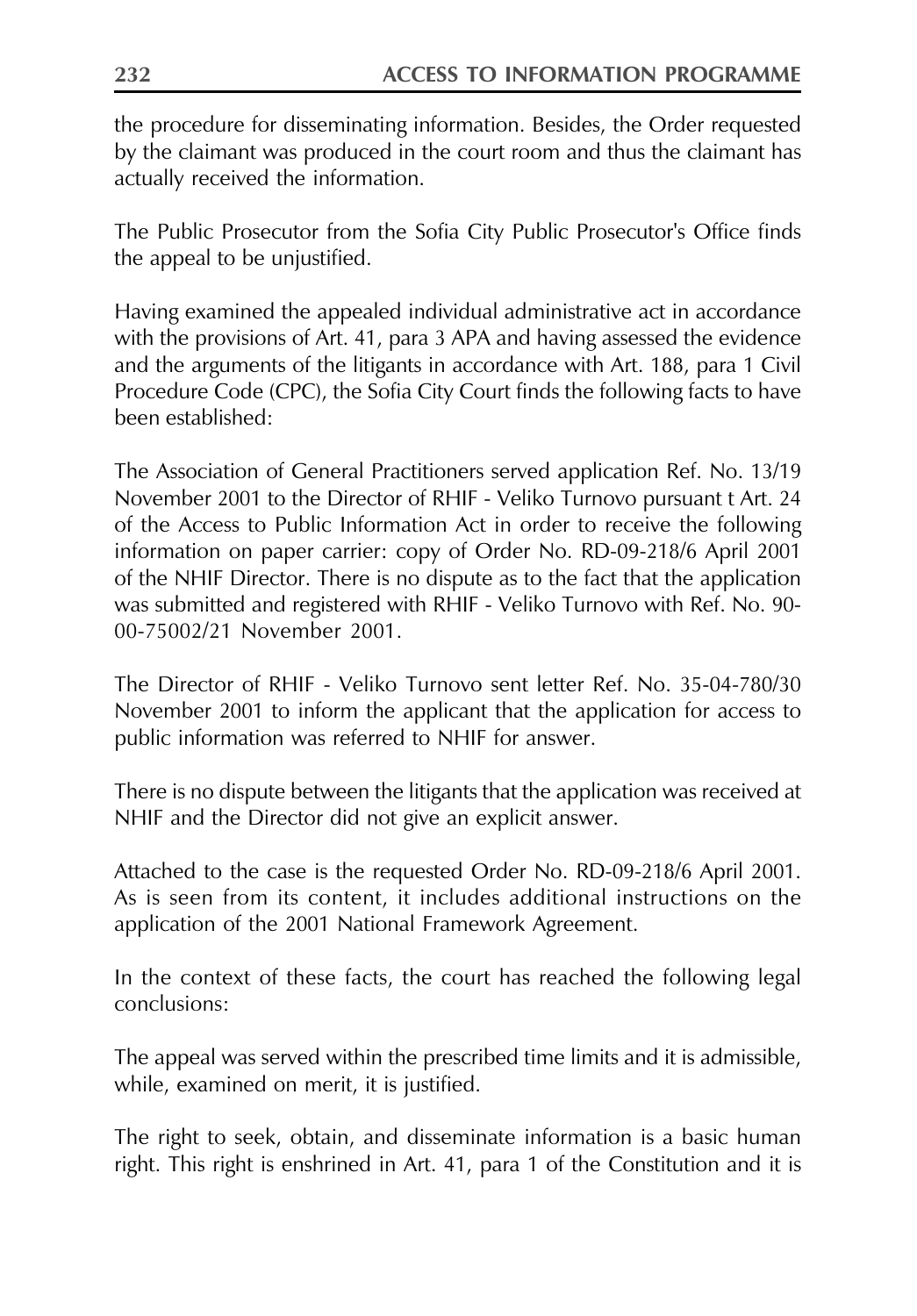granted to any natural person or legal entity, protecting the right of both individuals and society as a whole to be informed. On the other hand, Art. 41, para 2 of the Constitution guarantees access of citizens to information from government authorities or institutions on issues of their legitimate interest.

According to the mandatory interpretation by the Constitutional Court given in Judgement No. 7 of 4 June 1996 (promulgated in The State Gazette, No. 55 of 1996), the right to seek and obtain information under Art. 41, para 1 of the Constitution includes the obligation of government authorities to provide access to information of public importance, the content of that obligation being subject to definition in the existing legislation. Such piece of legislation is the Access to Public Information Act (promulgated in The State Gazette, No. 55 of 2000).

Pursuant to Art. 4 APIA, each citizen of the Republic of Bulgaria, foreign national and legal entity is entitled to access to public information under the terms and conditions laid down in APIA, unless another law provides special arrangements for seeking, obtaining, and disseminating such information.

In this particular case, the claimant served the defendant an application under Art. 24 for obtaining a copy of Order No. RD-09-218/6 April 2001 of the NHIF Director. There is no dispute between the litigants that the defendant, the NHIF Director, did not reply to that application within the 14-days time limit under Art. 32, para 2 in conjunction with Art. 28 APIA and, therefore, there is silent refusal to provide access to information within the meaning of Art. 14, para 1 Administrative Procedures Act (APA).

It is disputed in this case whether APIA is applicable to it, insofar as the activities of NHIF and its bodies are regulated in a special law Health Insurance Act (HIA), whether the requested information is public, whether the defendant has obligations under APIA, and whether legal grounds for the refusal exist.

This court finds that both the NHIF Director and NHIF as an institution fall within the purview of APIA as entities obligated to provide access to public information. In accordance with Art. 3, para 1 APIA regulates the access to the public information generated or stored by central or local government authorities in the Republic of Bulgaria. Insofar as it performs certain powers with regard to the carrying out of the mandatory health insurance (Arts. 20) and 28 and Art. 105, para 2 HIA; Art. 6 of the NHIF Rules, etc.), the NHIF Director is undoubtedly not only a representative body of NHIF as a legal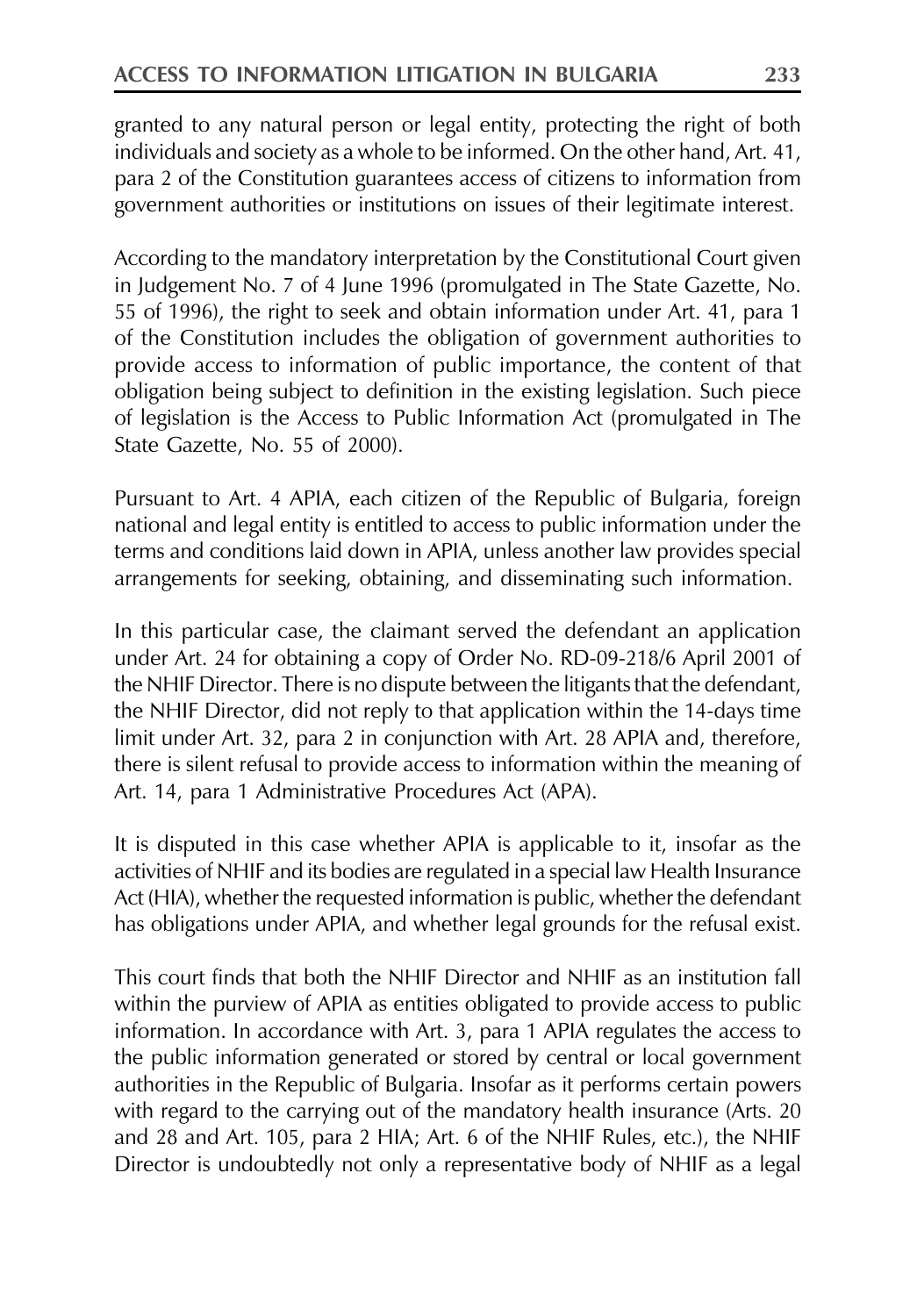entity but also and entity that has obligations under Art. 3, para 1 APIA. On the other hand, pursuant to Art. 3, para 2, subpara 1, APIA applies also to the access to the public information generated or stored by public law entities other than those under para 1, such as NHIF as an institution - Art. 6 HIA.

It is unjustified on part of the defendant to claim that APIA is inapplicable to this case, insofar as NHIF has been established under a special law, providing special arrangements for the access to information. It is true that Health Insurance Act (HIA) regulates some cases of access to information - See Arts. 63 through 69 HIA but they cover only to the relationships between NHIF, insured persons, insurers, and healthcare providers, while the claimant does not belong to any of these categories.

Public information within the meaning of APIA is any information related to social life in the Republic of Bulgaria, which enables persons to make an opinion of their own on the activities of the authorities or entities with obligations under the law, regardless of the material carrier of such information - Art. 2 APIA. Pursuant to Art. 2, para 3 APIA, the law does not apply to the access to personal information. The definition of personal information is given in § 1, subpara 2 of the Additional Provisions. In fact, any information related to the activities of the authorities or entities under Art. 3 APIA is public, unless it is personal. Therefore this court finds that the information requested by the claimant, i.e. Order No. RD-00-218/6 April 2001 of the NHIF Director is public within the meaning of Art. 2 APIA. The Order specifies some additional instructions on the application of the 2001 National Framework Agreement with regard to the payment of healthcare provides for their work. This information is public by nature because it relates to the NHIF activities for carrying out the mandatory health insurance. Art. 37 APIA specifies the grounds to refuse access to information as follows: (i) where the requested information constitutes a state or official secret; (ii) where the access affects the interests of a third party and the latter has not given its consent in writing; and (iii) where the requested information was made available to the applicant in the course of the preceding six months. None of these grounds is applicable to this case and the defendant makes no claims to this effect either

In this context, the court finds that the administrative authority violated APIA by refusing silently to provide a copy of the requested Order because there existed all prerequisites for providing access to that information.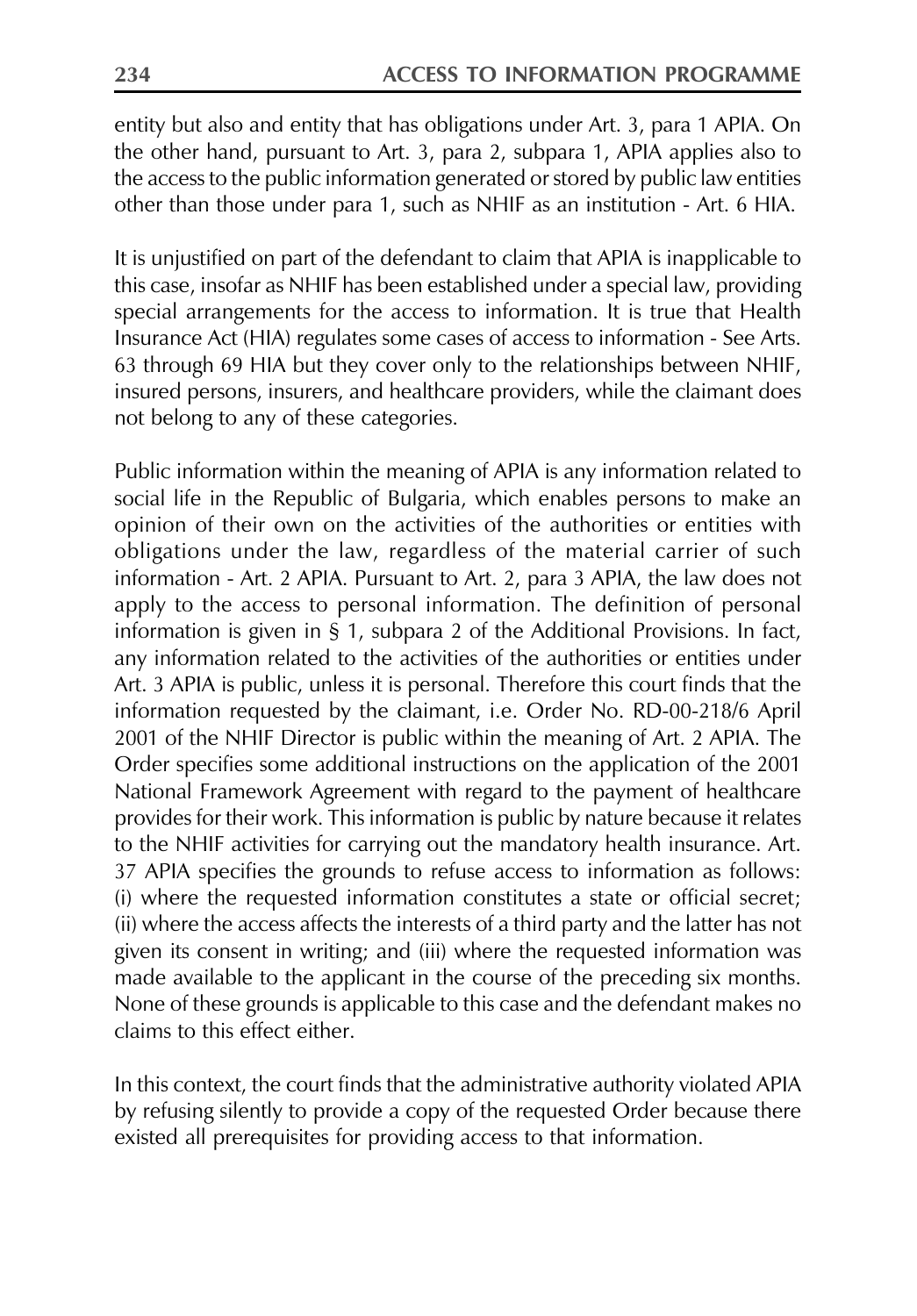With a view to these facts, the silent refusal is unlawful and should be reverses as such, while the defendant should be obligated to provide access to the requested public information pursuant to Art. 41, para 1 APIA.

With this outcome of the dispute, the claimant should be awarded the legal costs for payment of the state fee in the amount of BGN 10 pursuant to Art. 64, para 1 CPC in conjunction with Art. 45 APA.

For these reasons, the Sofia City Court

# **HAS DECIDED:**

**REVERSES** the silent refusal by the Director of the Health Insurance Fund to provide access to the following public information: copy of Order No. RD-09-218/6 April 2001 of the NHIF Director;

**OBLIGATES** the Director of the National Health Insurance Fund to provide the Association of General Practitioners, Veliko Turnovo, with access to the following public information: copy of Order No. RD-09-218/6 April 2001 of the NHIF Director;

**SENTENCES** the Director of the National Health Insurance Fund, Sofia, to pay the legal costs in the amount of BGN 10 to the Association of General Practitioners, Veliko Turnovo, 1, Arch. G. Kozarev St. pursuant to Art. 64, para 1 CPC.

This judgement is subject to appeal before the Supreme Administrative Court within 14 days of its notification.

# PRESIDING JUDGE: (signed) ATANAS MUSORLIEV

**MEMBERS:** (signed) DONKA GENCHEVA (signed) MILEN VASSILEV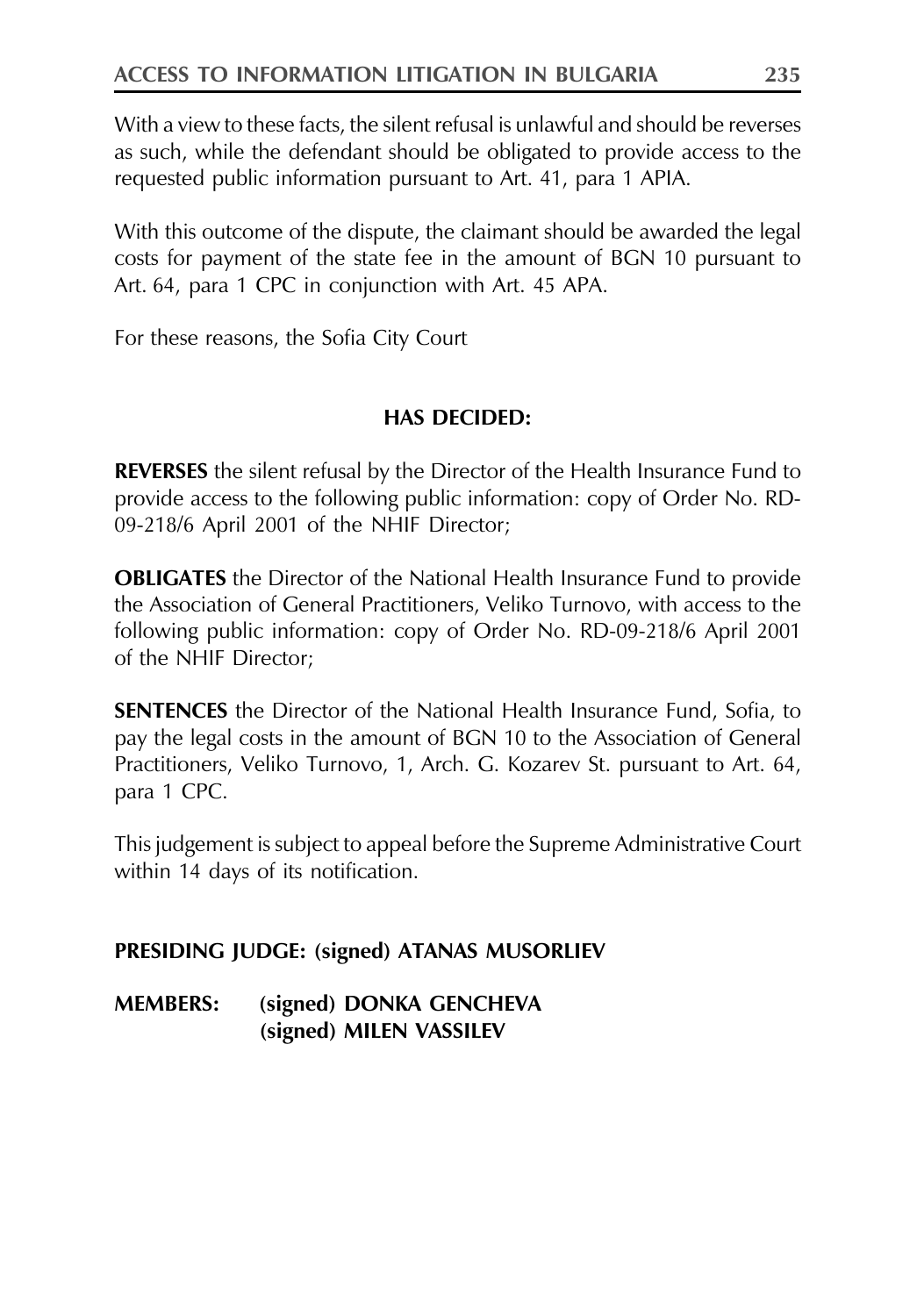# C/O THE SOFIA CITY COURT, **ADMINISTRATIVE DIVISION, PANEL III-A**

# **TO THE SUPREME ADMINISTRATIVE COURT**

### **CASSATION APPEAL**

#### by THE NATIONAL HEALTH INSURANCE FUND through its Attorney and Legal Counsel **Emilia Ivanova Toneva**

### **VERSUS:**

# THE JUDGEMENT OF THE SOFIA CITY COURT, DIVISION III-A ON ADMINISTRATIVE CASE No. 515/2002

### HONORABLE SUPREME JUSTICES,

This is to appeal entirely and within the prescribed time limits against the judgement of the Sofia City Court, Division III-A on Administrative Case No. 515/2002. We find this judgement to be in contravention to the substantive law and to have been rules in material breach of procedural rules, and therefore it should be reversed in its entirety.

The reasons for these conclusions are as follows:

### I. MATERIAL PROCEDURAL BREACH

The court started the proceedings on the basis of the appeal by the Association of General Practitioners without checking the active legitimization of the appellant. There is no evidence in the case to prove whether such an association has been registered or not, who represents it, and, most generally, whether the person who submitted the appeal had the representative powers or the power of attorney to serve the appeal and to authorise the legal defence. Te court had to monitor the existence or lack of active procedural legitimization ex officio but it failed to fulfill that obligation. This breach is of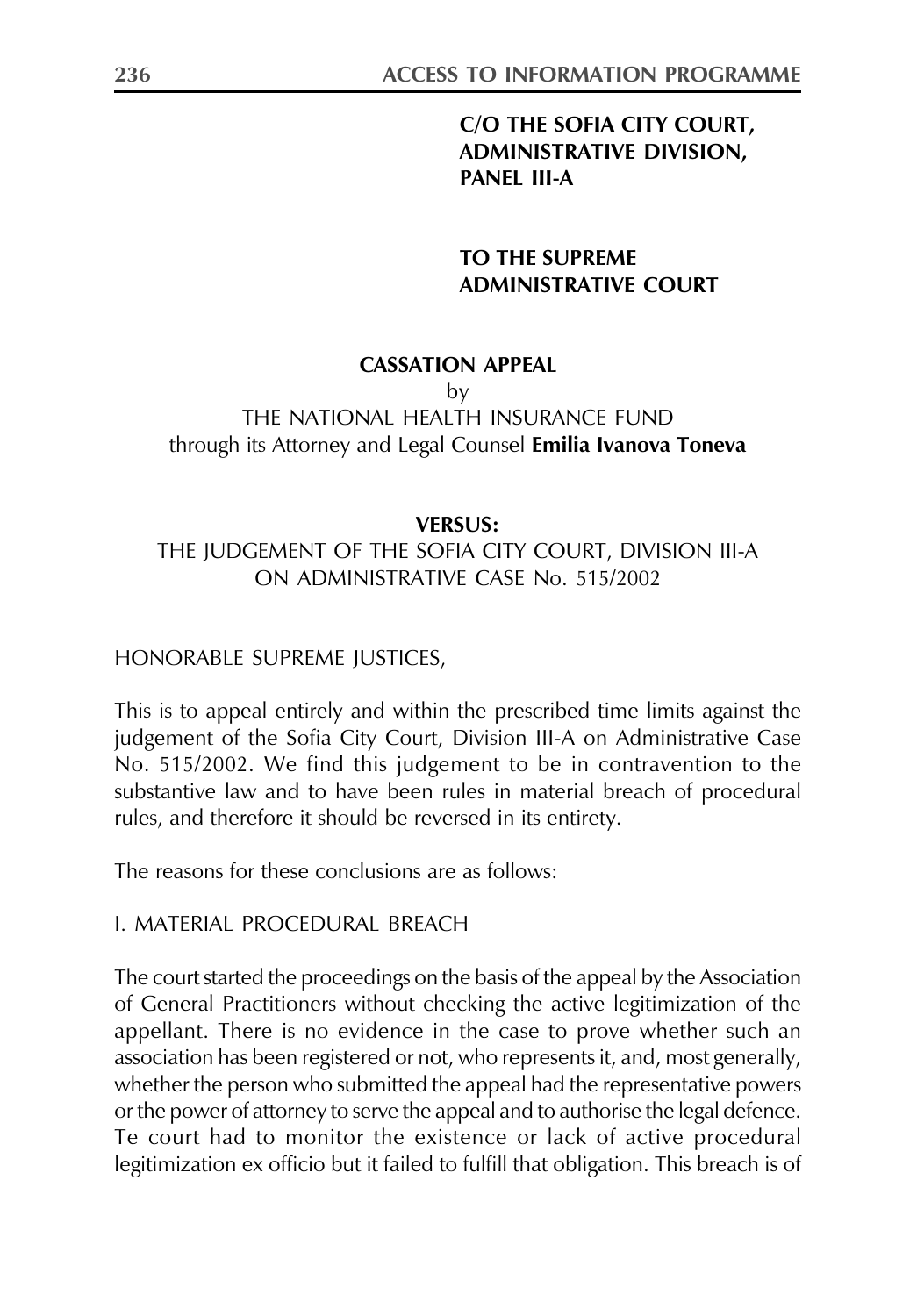material importance and it provides sufficient grounds per se for the court judgement to be reversed and for the proceedings to be dropped.

# IL CONTRADICTION WITH THE SUBSTANTIVE LAW

1. The access to public information is free under APIA, except for the cases, where the provision or dissemination of the requested information would bring about unfair competition or where the information represents a commercial secret (Art. 17, para 2). The Association requested access to information about an order, the attachments to which were instructions on the application of the 2001 National Framework Agreement with regard to the payment to healthcare providers for their work. The Association does not represent all healthcare providers and hence the access to that information provided to only some medical doctors would enable them to engage in unfair competition.

2. The court assumed that, although NHIF was a specific public law entity, it exercised some government functions and it was with regard to those functions that the court identified NHIF to a government authority. Pursuant to Art. 13, para 2 APIA, the access to public information may be restricted, where the information is only of operational importance to the authority. In this particular case, the issues covered in the above mentioned instructions refer only to the NHIF employees and have no importance of their own.

HONORABLE SUPREME JUSTICES, I request you to reverse the judgement of the Sofia City Court on Administrative Case No. 515/2002 for the reasons stated hereinabove and to award the legal costs, including the legal fees, to our benefit.

Encl.: Copy for the other party; Power of Attorney

Yours truly,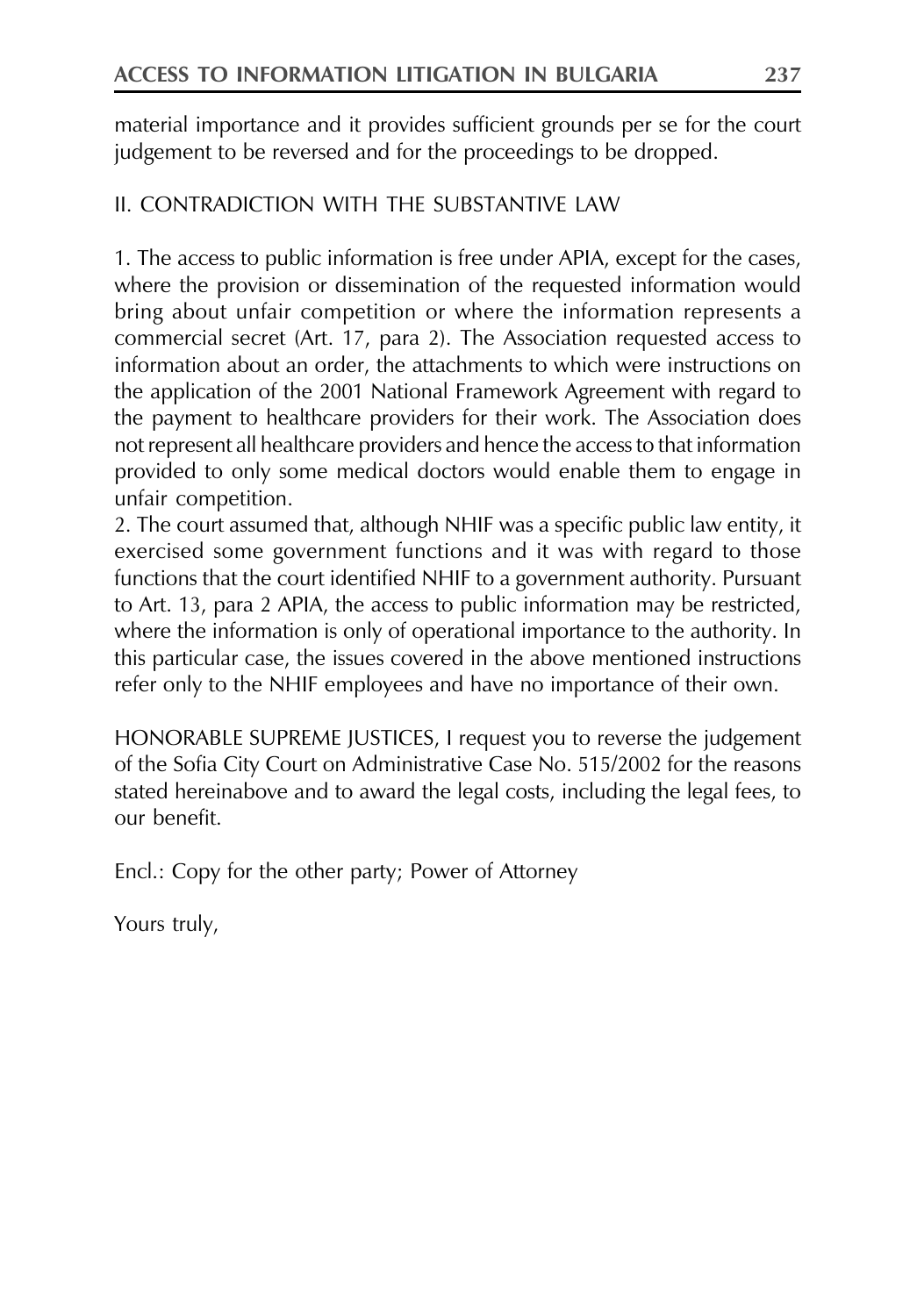# **JUDGEMENT**

# No. 2203 Sofia, 11 March 2003

# IN THE NAME OF THE PEOPLE

The Supreme Administrative Court of the Republic of Bulgaria - Fifth Division, at the court session held on the fourteenth day of January 2003 composed  $\alpha$ f

# PRESIDING JUDGE: EKATERINA GRUNCHAROVA **MEMBERS: MILKA PANCHEVA, DIANA DOBREVA**

in the presence of Maria Popinska as the Secretary and with the participation of Public Prosecutor Penka Stefanova, heard the report by Presiding Judge EKATERINA GRUNCHAROVA on Administrative Case No. 9504/2002.

The proceedings are conducted pursuant to Art. 33 et seq. of the Supreme Administrative Court Act (SACA).

The case was brought on the basis of the cassation appeal by the National Health Insurance Fund (NHIF) versus the judgement of 19 July 2002 of the Sofia City Court (SCC) on Administrative Case No. 515/2002, reversing the silent refusal by its Director to provide access to public information to the Association of General Practitioners, Veliko Turnovo and obligating the Director to provide the requested information.

No cassation grounds within the meaning of Art. 218b, item (c) Civil Procedure Code (CPC) in conjunction with Art. 11 SACA were specified. The complaints referred to "material procedural breach" and "contradiction with the substantive law". The essence of the complaints - SCC failed to establish the active legitimization of the appellant and violated the provisions of Art. 17, para 2 and Art. 13, para 2 APIA - leads to the conclusion that the cassation grounds within the meaning of Art. 218b, item (c) CPC in conjunction with Art. 11 SACA relate to material breach of procedural rules and violation of the substantive law.

The cassation appellant, while duly summoned, did not appear in the court room and did not state any opinion.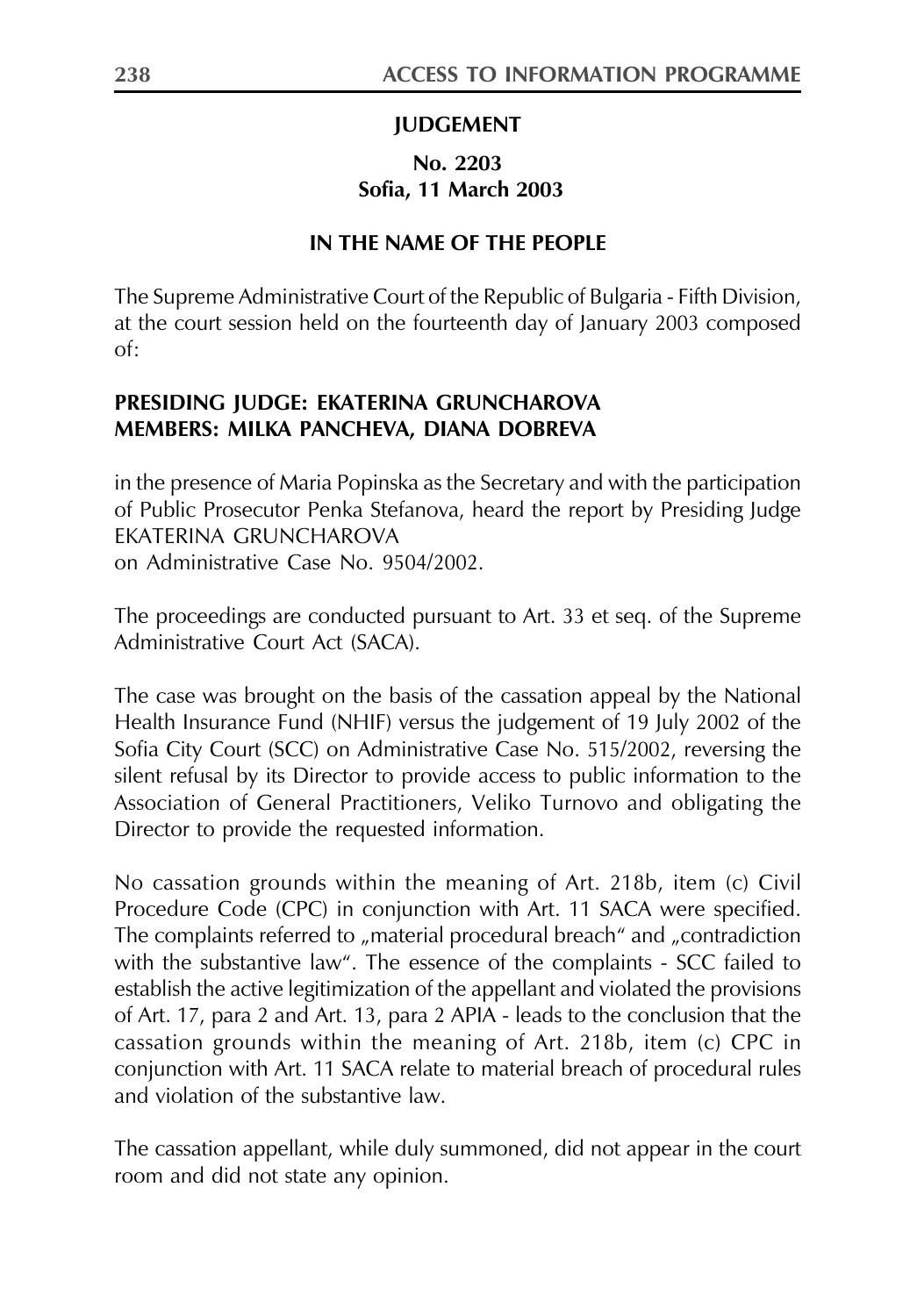The defendant, the Association of General Practitioners ("the Association"), Veliko Turnovo pleaded through its attorney that the SCC judgement be left in force. Its written defence was submitted.

The representative of the Supreme Administrative Public Prosecutor's Office expressed the opinion that the appeal was justified. Its considerations were put forward.

The cassation appeal was served within the time limits under Art. 33, para 1 SACA and it is procedurally admissible.

When examined on merit in accordance with the provisions of Art. 39 SACA, the cassation appeal is unjustified.

SCC examined the appeal of the Association versus the silent refusal by the NHIF Director to grant its request for access to public information - Order No. RD-09-218/6 April 2001 of NHIF. Having considered the objections raised, the court assumed that: both the NHIF Director and NHIF were among the authorities and entities with obligations to provide access to public information under Art. 3, para 1 APIA; the requested information was public within the meaning of Art. 2 APIA; there existed no grounds for refusal to provide the requested information within the meaning of Art. 37 APIA. The court gave detailed reasons for its legal conclusions, which this instance shares.

The judgement is correct.

The objection, stating that there was material breach of procedural rules because of failure on part of SCC to check the active legitimization of the appellant, is unjustified. Both the legal doctrine and court practices unambiguously show that the material procedural breach provides grounds for reversal of the judgement to the benefit of the party whose rights were affected and infringed upon rather than the rights of the other litigant. In this case, the court did not commit a breach of Art. 25, para 1 CPC in conjunction with Art. 45 APA by its failure to establish the active legitimization of the cassation appellant as it did not establish the active legitimization of the defendant under the cassation appeal. Hence, in this particular case, the cassation appellant cannot invoke these grounds for reversal since its rights have ever been affected in the proceedings. Furthermore and independently from that it should be noted that the defendant under the cassation appeal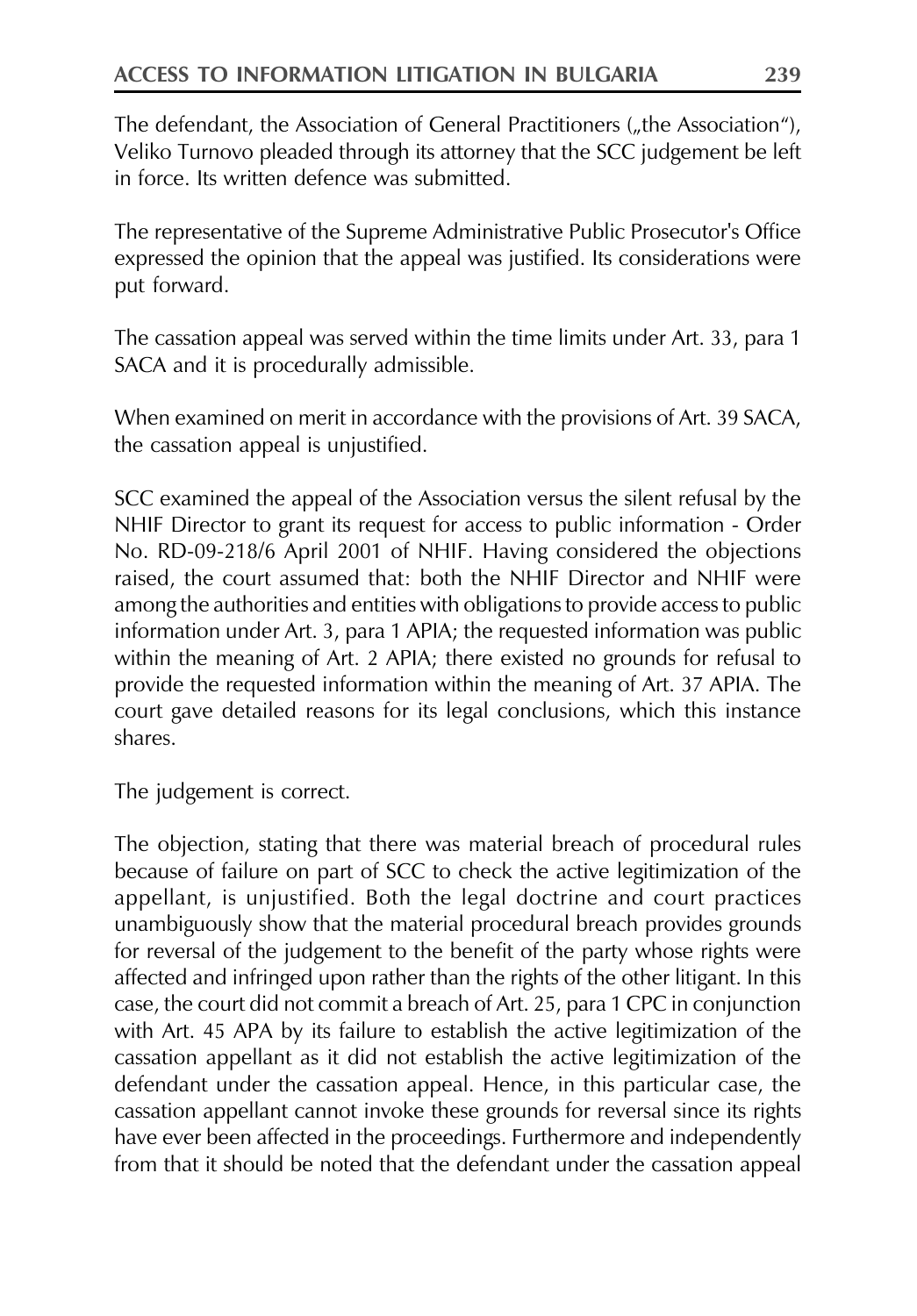submitted Certificate No. 2173/19 March 2002 in the proceedings, making it clear that it was registered as a legal entity pursuant to Art. 489 CPC.

The objection that the substantive law had been violated because the provision would lead to unfair competition, constituting grounds for refusal under Art. 17, para 2 APIA, is unjustified. The registration certificate of the Association reads that the Association will not engage in business activity. Unfair competition is possible only among enterprises engaging in business activities (ad argumentum of § 1, subpara 1 Protection of Fair Competition Act).

It is also unjustified to claim that the substantive law has been violated because the requested information was "only of operational importance" within the meaning of Art. 13, para 2 APIA and that it provides grounds to refuse access to it. On the one hand, the quotation of these provisions is unfair. It reads that the access to official information may be restricted, where it related to the operational drafting of acts and has no importance of is own. On the other hand, the provisions of Art. 13, para 3 APIA are inapplicable because there is no partial refusal to provide information in this particular case.

In view of these considerations, the above mentioned cassation grounds for reversal of the appealed judgement are non-existence and, being correct, the judgement has to be left in force. For these reasons and pursuant to Art. 40, para 1 SACA, the Supreme Administrative Court, Fifth Division

# **HAS DECIDED:**

**LEAVES IN FORCE** the judgement of 19 July 2002 of the Sofia City Court (SCC) on Administrative Case No. 515/2002, reversing the silent refusal by its Director to provide access to public information to the Association of General Practitioners, Veliko Turnovo and obligating the Director to provide the requested information.

This judgement is final and it is not subject to appeal.

# PRESIDING JUDGE: (signed) Ekaterina Gruncharova

**MEMBERS:** (signed) Milka Pancheva (signed) Diana Dobreva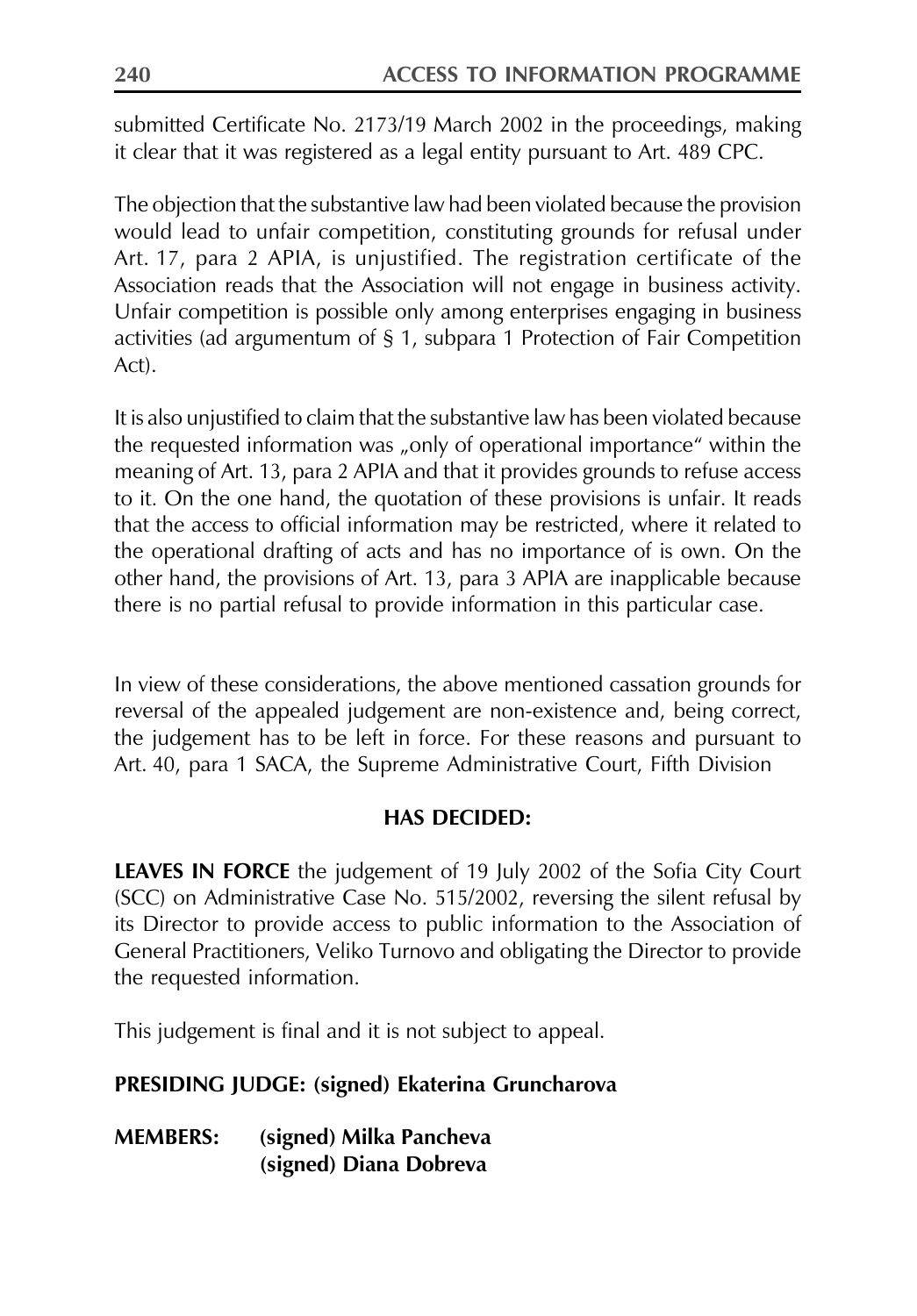# **CASE**

**Kiril Terziiski** 

 $V_{\bullet}$ 

**Minister of Finance**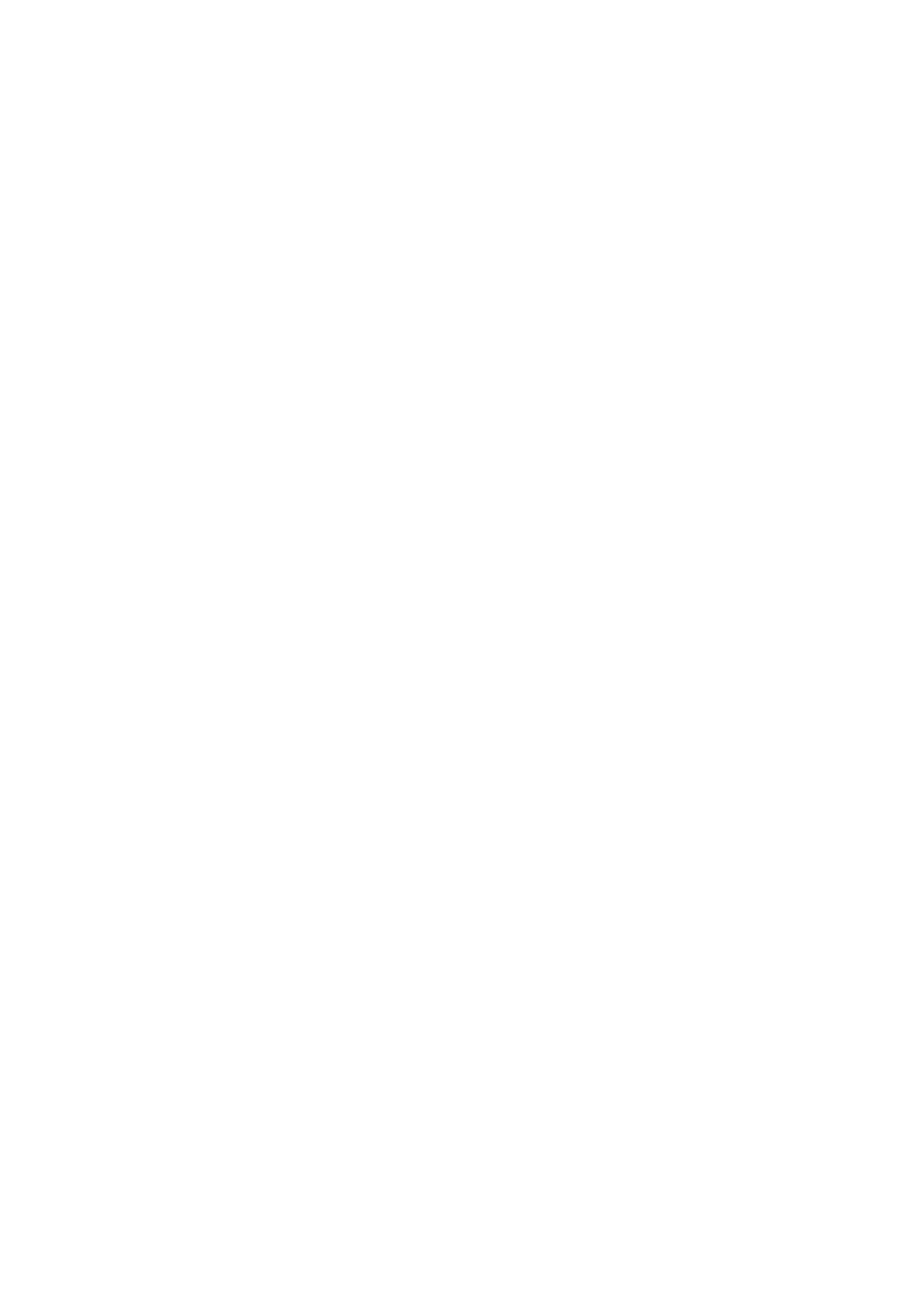# TΩ **MR. MILEN VELCHEV MINISTER OF FINANCE**

# ΑΡΡΗ ΙΣΑΤΙΩΝ FOR ACCESS TO PUBLIC INFORMATION

# From: Kiril Dimitrov Terzijski

Mr. Minister,

This is to request a copy on paper carrier of the agreement signed between the Bulgarian Government and the British consulting company Crown Agents.

In case the agreement contains any classified parts, I request you to provide partial access to information, i.e. to make available a copy of the agreement, where the clauses representing a secret protected by law to be deleted. I request you to observe the requirements set out in APIA to specify the factual and legal grounds for the classification of those parts of the agreements that have been classified and not made available to me

Looking forward to receiving an answer within the time limits prescribed by  $law.$ 

Yours truly, Kiril Terziiski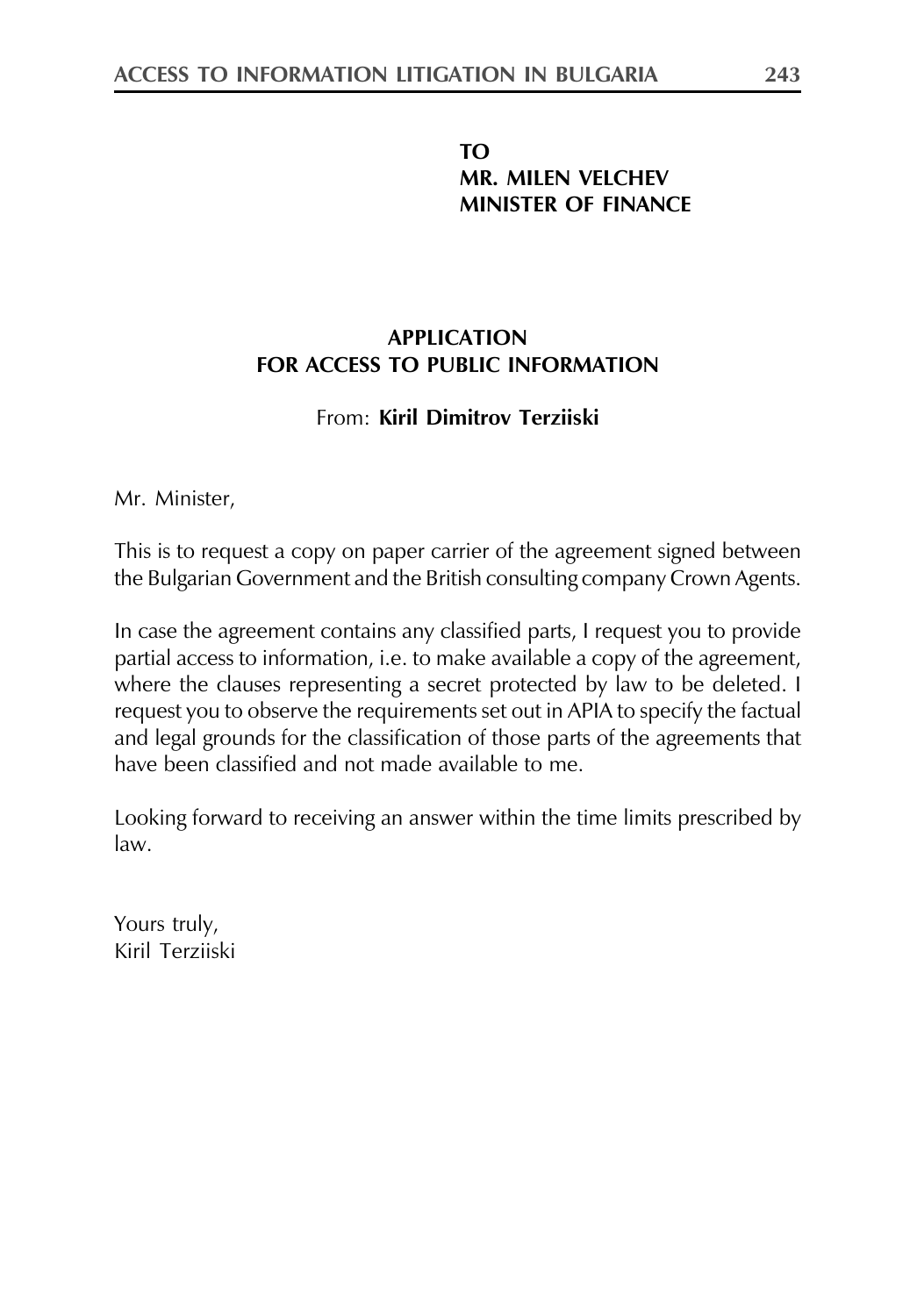### **MINISTRY OF FINANCE**

### **DECISION**

### No. APIA-8

### of 15 October 2002

The Ministry of Finance has received the application for access to public information by Kiril Dimitrov Terziiski, requesting a copy on paper carrier of the agreement signed between the Bulgarian Government and the British consulting company Crown Agents. The application also contains the request, in case the agreement contains any classified parts, to provide partial access to information, where the clauses representing a secret protected by law to be deleted.

Having examined the application, I have established the following: a party to the agreement with the British consulting company Crown Agents is the Ministry of Finance because the subject-matter of the agreement is to implement measures for improvement of the performance of the customs administration, while the Customs Agency is a secondary budget spending unit at the Minister of Finance who performs the overall guidance and control over the activities of the customs administration.

The agreement between the Ministry of Finance and the British consulting company Crown Agents is confidential, while the information therein is secret by its nature and classified as a whole, being a state secret. In this connection, the prerequisites under Art. 37, para 2 of the Access to Public Information Act are not applicable to provide partial access to the requested information and therefore the request should not be granted in this part. As to the legal and factual grounds for the classification of the information you have requested, you should keep in mind that the relevant legal framework existing at the time of the execution of the agreement provided for the relevant grounds.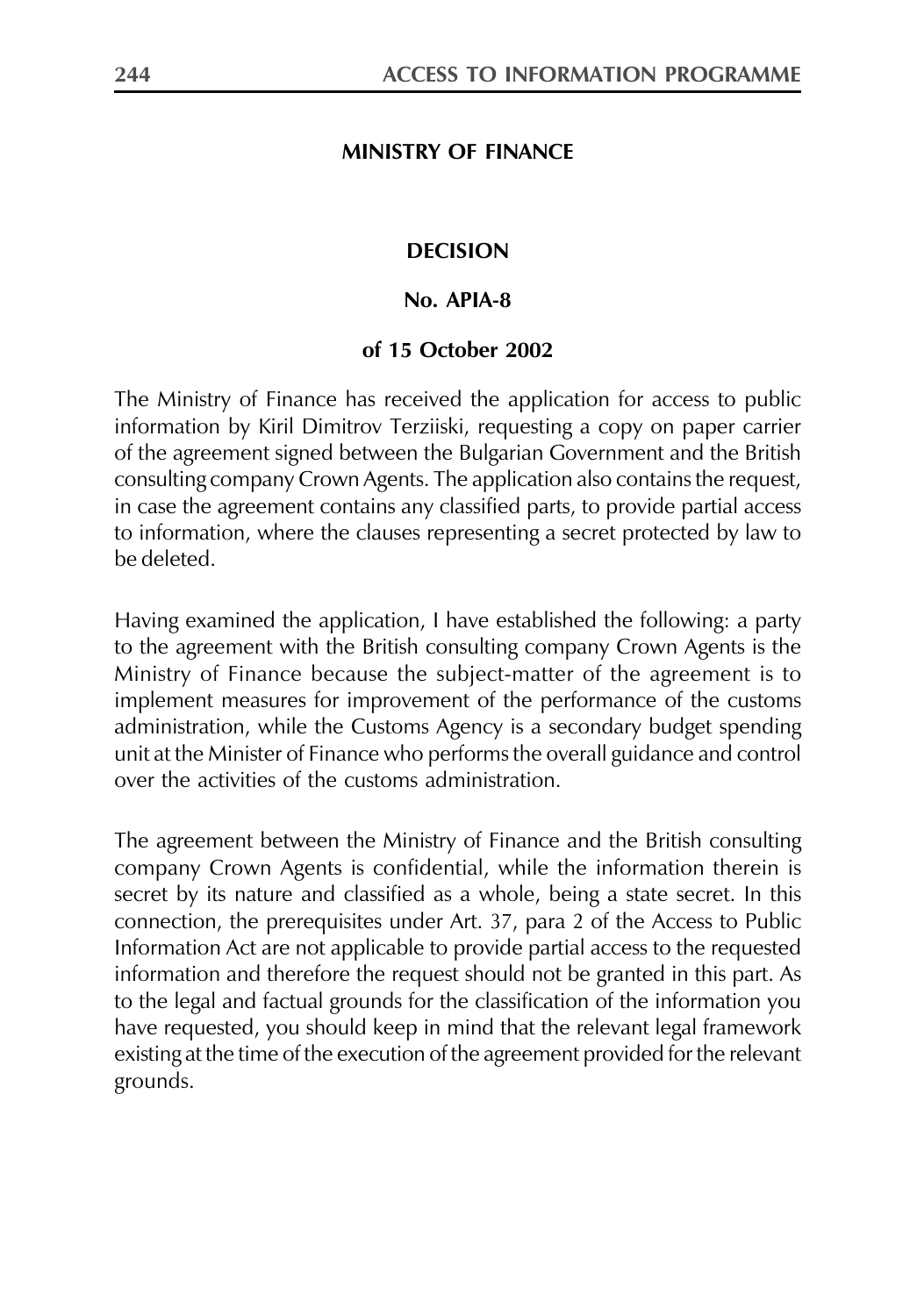For these reasons and pursuant to Art. 28, para 2 in conjunction with Art. 37, para 1, subpara 1 of the Access to Public Information Act,

# **I HAVE DECIDED:**

To refuse a copy on paper carrier of the agreement signed between the Ministry of Finance and the British consulting company Crown Agents to be made available.

This decision is subject to appeal before the Supreme Administrative Court within 14 days of its receipt.

### **MINISTER**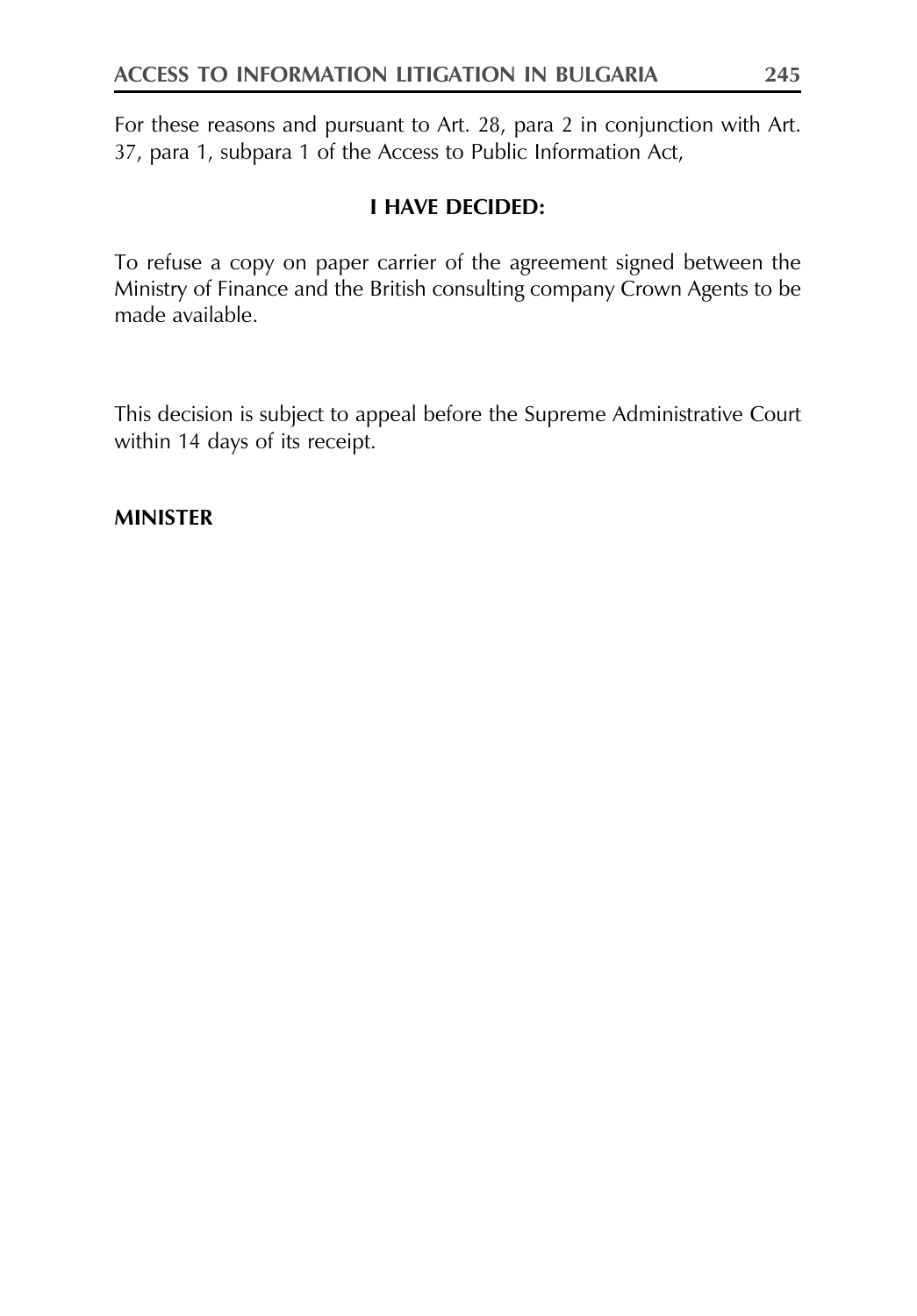### **C/O THE MINISTER OF FINANCE**

# TO THE SUPREME ADMINISTRATIVE COURT OF THE REPUBLIC OF **BULGARIA**

### **APPEAL**

### by Kiril Dimitrov Terziiski, Sofia

### **VERSUS**

the refusal of the Minister of Finance with ref. No. APIA-8 of 15 October 2002 under an application for access to public information

### PURSUANT TO

Art. 40, para 1 APIA in conjunction with Art. 5, subpara 1 SACA

Honorable Supreme Justices,

I hereby appeal within the prescribed time limits versus the refusal to provide access to public information by the Minister of Finance with Ref. No. APIA-8 of 15 October 2002.

On 2 October 2002, I filed an application for access to public information, requesting a copy of the agreement signed between the Bulgarian Government and the British consulting company Crown Agents. In the same application, I specified that, should the agreement contain any classified parts, to be granted partial access to information by deleting the clauses representing a secret protected by law.

On 17 October 2002, I received the refusal to provide access to public information by the Minister of Finance. In his decision the Minister of Finance claims that the requested information was classified information representing a state secret, invoking the provisions of Art. 37, para 1, subpara 1 of the Access to Public Information Act (APIA) as grounds for the refusal. The Minister referred to the same grounds for refusing also partial access to the requested information.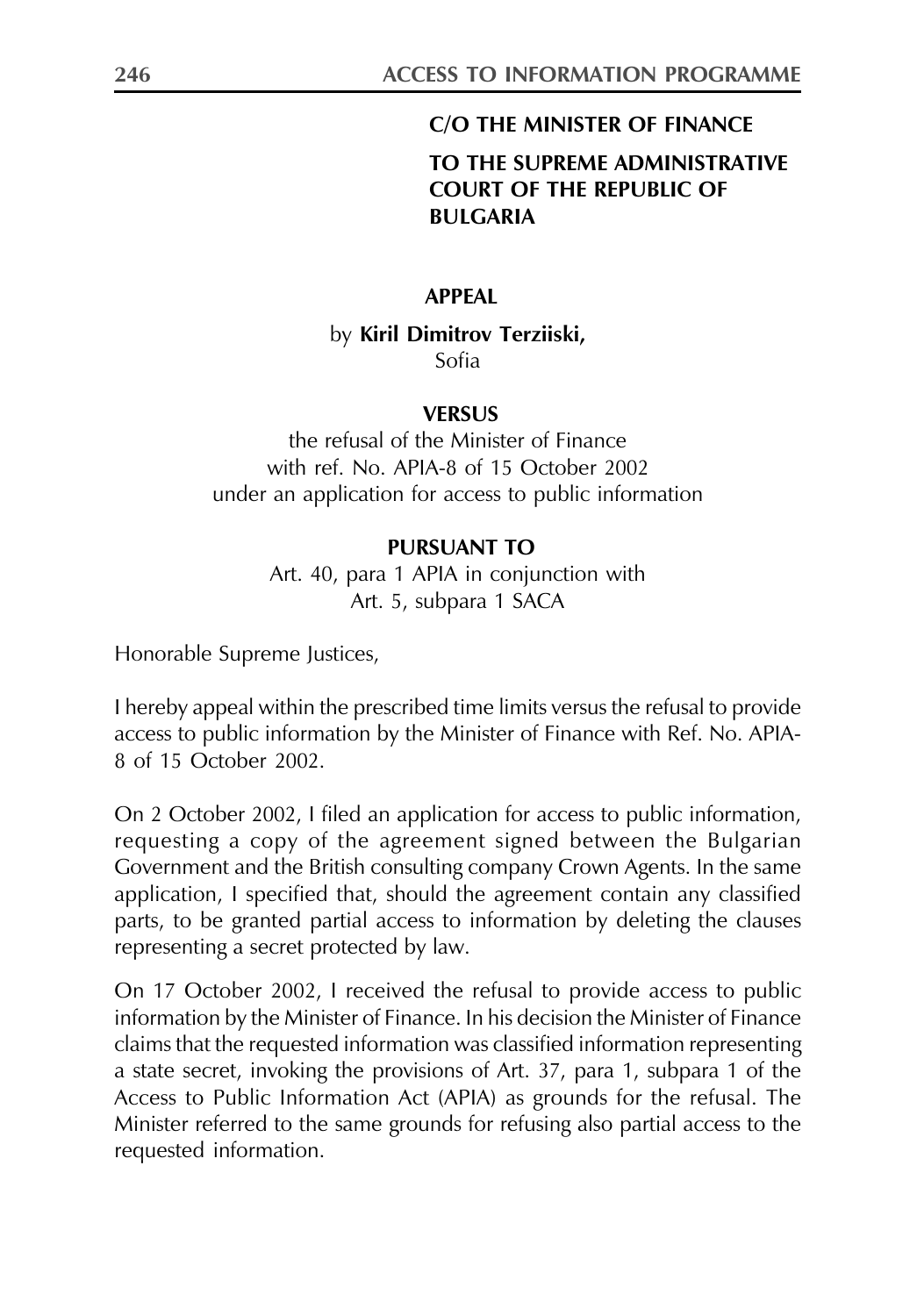The decision on the refusal specified the following as legal and factual grounds for the classification of the requested information as a state secret:  $_{n}...$ you should keep in mind that **the relevant legal framework** existing at the time of the execution of the agreement provided for the relevant grounds".

The decision of the Minister of Finance to refuse access to public information is unlawful because it has been made in violation of the procedural and substantive law. The considerations for this conclusion are as follows:

# Violation of the procedural law:

Pursuant to Art. 38 APIA, "the decision to refuse access to public information shall specify **the legal and factual grounds for the refusal** under this Act, the date of the decision, and the procedure for appealing against it". The reasons set out in the appealed refusal of the Minister of Finance use the words "the relevant legal framework" and "the relevant grounds". These words do not represent specification of the legal and factual grounds for a refusal within the meaning of Art. 38 APIA. Hence the administrative authority has committed a material procedural violation by failing to specify the reasons for its refusal.

# Violation of the substantive law:

The decision on the refusal by the administrative authority (the Minister of Finance) has been made in violation of the substantive law as well. The reasons for this conclusion are as follows:

1. The requested information is public because it meets the prerequisites laid down in APIA, the existence of which defines certain information as public.

The information relates to social life in the Republic of Bulgaria. The requested information is contained in the agreement between the Bulgarian Government and the British consulting company Crown Agents. The subjectmatter of the agreement is the implementation of measures aimed at improving the activities of the customs administration. These activities are performed by the customs administration, while the control and guidance are performed by the Minister of Finance.

Moreover, the requested information does not only relate to social life in Bulgaria but it also generates special public interest because the amount paid to Crown Agents from the state budget is equal to eight million pounds.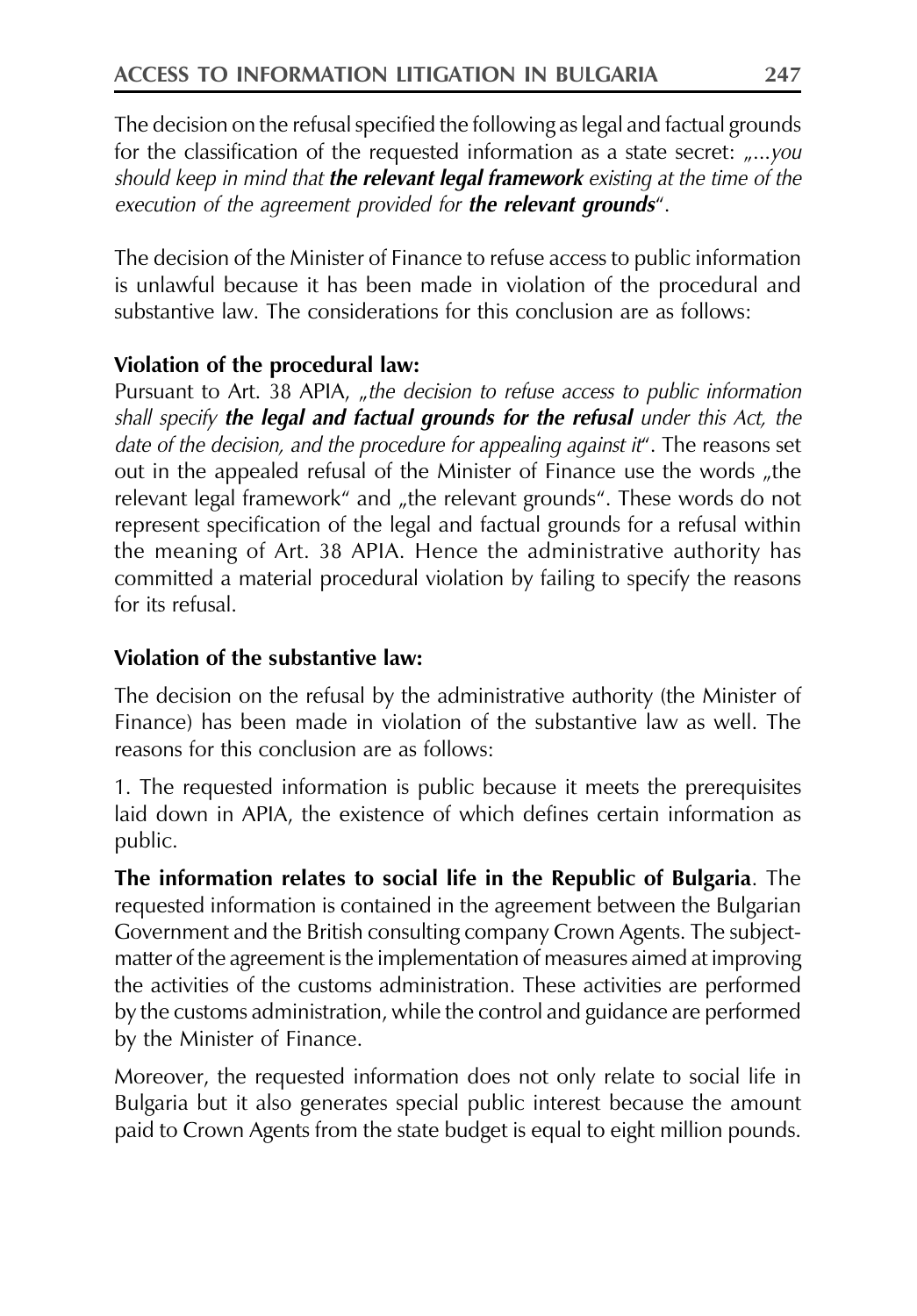The information enables citizens to form an opinion of their own on the activities of the authorities which have obligations under the said Act. The requested information relates to the rights and obligations of the parties to the agreement. The Ministry of Finance is a party to the agreement and since the Ministry has obligations under APIA, the requested information will enable the citizens to form an opinion of their own on its activities.

The information is created or stored by an authority which has obligations under APIA. The requested information represents both information created by government authorities and information stored by government authorities within the meaning of Art. 3, para 1 APIA.

The appealed refusal prevents any conclusion that the requested information has been lawfully classified as containing a state secret. Hence the Minister of Finance must provide access to this information under APIA.

2. The right to seek and obtain information under Art. 41, para 1 of the Constitution includes the obligation of government authorities to provide access to information of importance to the public. Its restriction on the grounds specified in the second sentence requires that the circumstances related to considerations of national security or maintenance of the public order be established in legislation. This requirement applies also to the grounds on which citizens may be refused access by government authorities or institutions under Art. 41, para 2 of the Constitution. These grounds relate to the establishment of *statutory regulation* of the cases, in which the information constitutes a state secret or another secret protected by law on the grounds specified therein /Judgement No. 7 of 4 June 1996 of the Constitutional Court of the Republic of Bulgaria on Constitutional Case No. 1/ 1996)

In the appealed refusal, the Minister of Finance claimed that the requested information represented classified information, constituting a state secret. However, whether a specific information is classified, constituting a state secret, or not is not to be judged by an administrative authority because it is regulated by law. The law to specify the information classified as a state secret is the Protection of Classified Information Act (PCIA). Art. 25 PCIA gives the definition of information representing a state secret. The cumulative applicability of two prerequisites is necessary in order to classify certain information as representing a state secret. On the one hand, the information should have been defined in the list under Appendix No. 1 to PCIA and, on the other hand, the unauthorised access to it should threaten/harm certain interests. Furthermore, the law specifies the procedure for designating classified information, putting security signs, storing it, etc.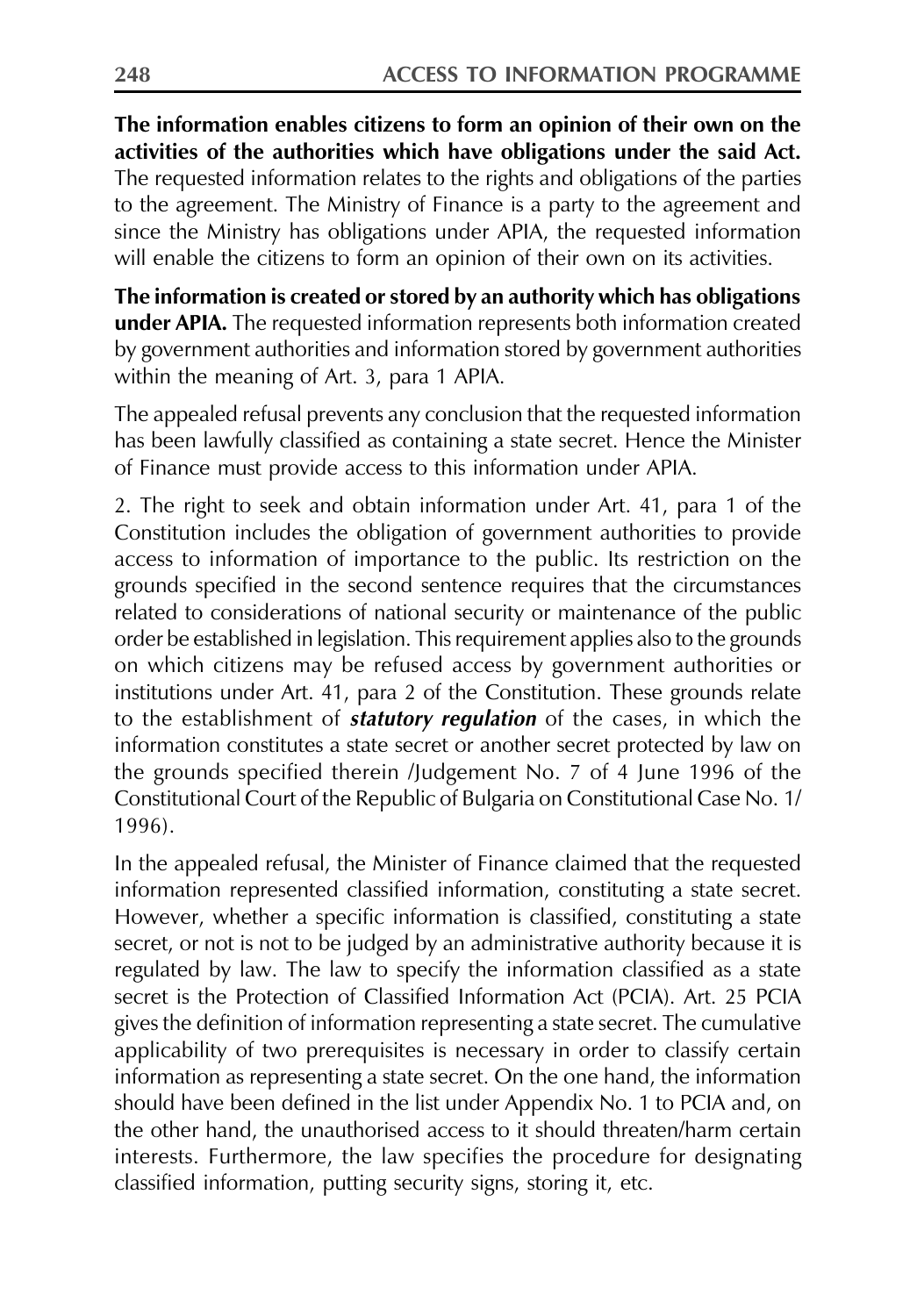Consequently the mere statement that the requested information is classified information representing "a state secret" without any reference to specific provisions of PCIA and without specifying the category of information on the list under Appendix No. 1 to Art. 25 PCIA or the repealed List of Facts, Information and Items Constituting a State Secret of the Republic of Bulgaria makes the refusal by the Minister of Finance unlawful because it is impossible for the lawfulness of the refusal to be judged.

I REQUEST you to exercise our powers under Art. 41, paras 3 and 4 APIA by asking the defendant to produce evidence of the lawful classification of the information as representing a state secret.

I REQUEST you to reverse the decision of the Minister of Finance to refuse access as unlawful.

I REQUEST you to obligate the Minister of Finance to provide access to the requested information.

I REQUEST you to obligate the Minister to provide partial access to information, where you decide, having exercised your powers under Art. 41, paras 3 and 4 APIA, that part of the information is classified as representing a state secret.

I REQUEST you to sentence the Minister of Finance to pay the legal costs.

 $Encl$ .:

1. Application for access to public information,

2. Decision to refuse access to public information by the Minister of Finance, ref. No. APIA-8 of 15 October 2002,

3. Copy of the appeal and the attachments for the defendant.

Yours truly,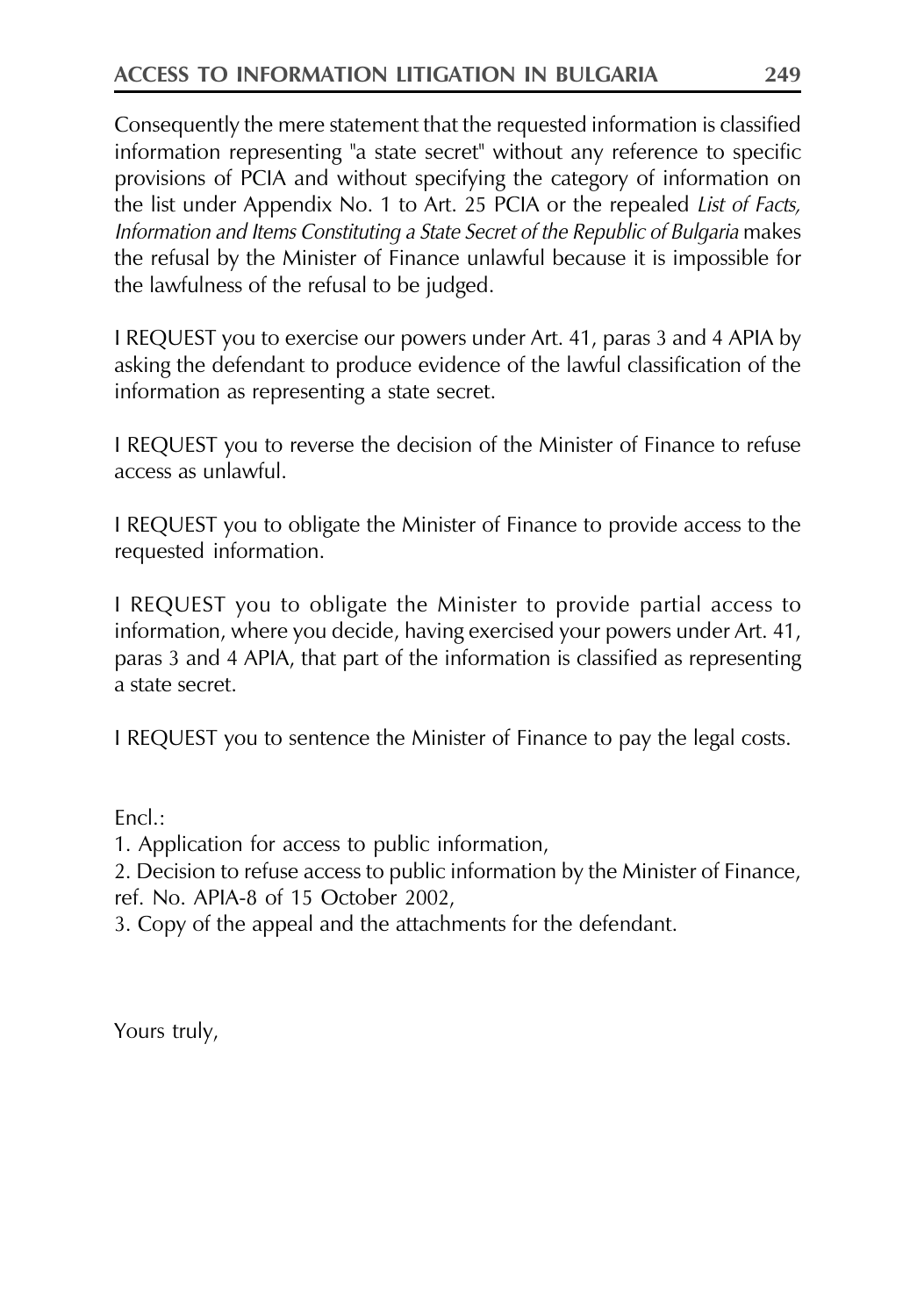# **RULING**

# on the Course of Proceedings

# Sofia, 20 June 2003

The Supreme Administrative Court of the Republic of Bulgaria, Fifth Division, at a session held in camera on the twentieth day of June 2003 composed of:

# PRESIDING JUDGE: EKATERINA GRUNCHAROVA MEMBERS: JANETA PETROVA, DIANA DOBREVA

in the presence of a Secretary and with the participation of the Public Prosecutor, heard the report by the Presiding Judge EKATERIA **GRUNCHAROVA** 

on Administrative Case No. 3080/2003.

In fulfillment of the ruling recorded in the minutes of 3 June 2003, the Minister of Finance has sent to the requested document, 110 sheets, secret, to the classified registration office of the court with letter Ref. No. 0174/11 lune 2003.

Pursuant to Art. 41, para 3 of the Access to Public Information Act, the court

# **HAS RULED:**

**ASCERTAINS** that the document, 110 sheets, sent with letter Ref. No. 0174/ 11 June 2003 to the classified registration office of the court, is designated as "Secret".

The document sent with the above mentioned letter is to be returned to the Minister of Finance

PRESIDING JUDGE: (signed) Ekaterina Gruncharova

| <b>MEMBERS:</b> | (signed) Janeta Petrova |
|-----------------|-------------------------|
|                 | (signed) Diana Dobreva  |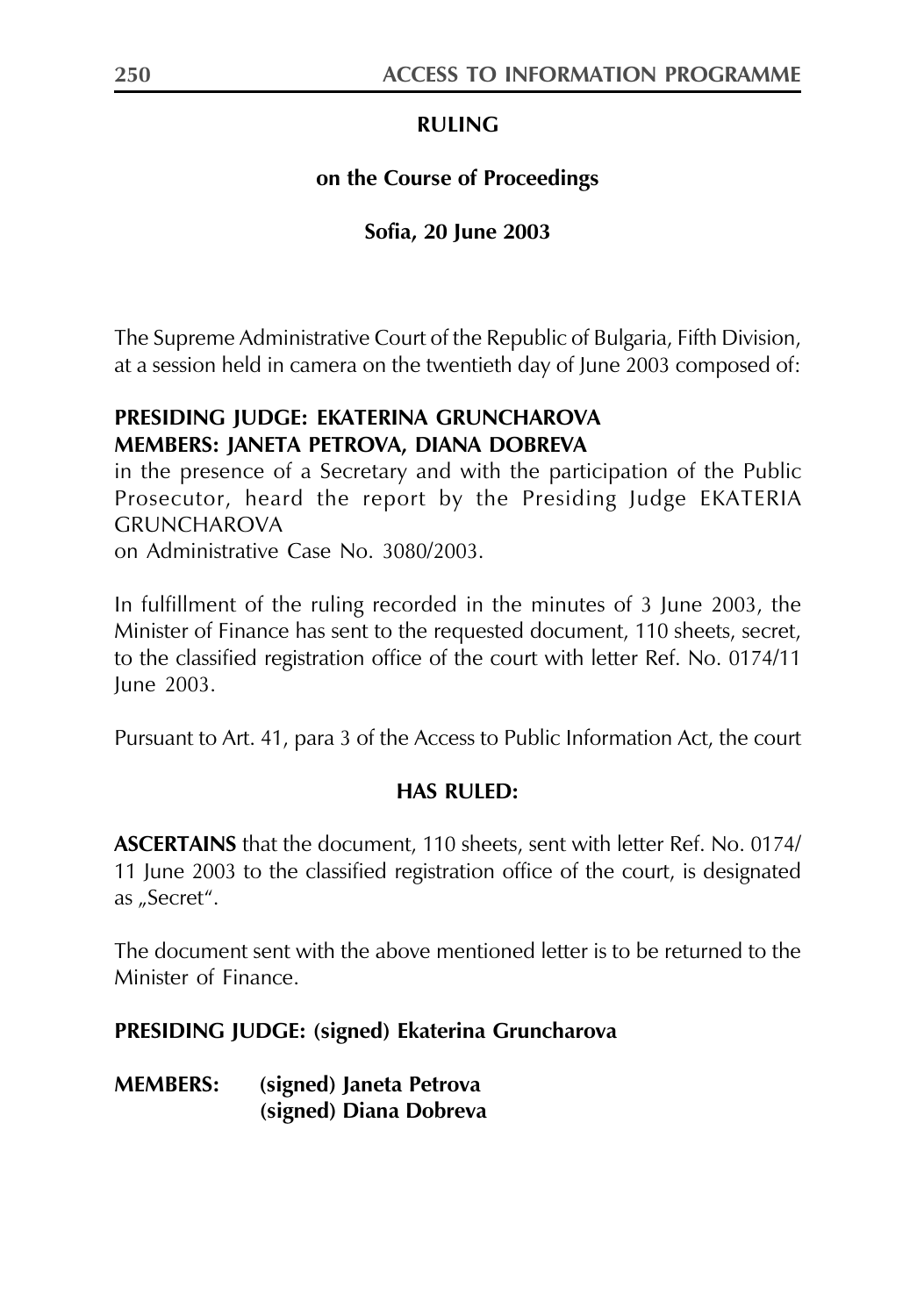### **JUDGEMENT**

### No. 11682 Sofia, 15 December 2003

### IN THE NAME OF THE PEOPLE

The Supreme Administrative Court of the Republic of Bulgaria, five-member panel, at the court session held on the fifteenth day of October 2003 composed of:

### PRESIDING JUDGE: JANETA PETROVA MEMBERS: MARINA MIKHAILOVA, JULIA KOVACHEVA

in the presence of Maria Popinska as the Secretary and with the participation of Public Prosecutor Svetlana Boshnakova, heard the report by Judge JULIA **KOVACHEVA** 

on Administrative Case No. 3080/2003.

The proceedings are conducted pursuant to Art. 12 et seq. of the Supreme Administrative Court Act (SACA). The case was brought on the basis of the appeal by Kiril Dimitrov Terziiski versus Decision No. APIA-8 of 15 October 2002 by the Minister of Finance, which pursuant to Art. 37, para 1, subpara 1 of the Access to Public Information Act (APIA) refused to provide a copy on paper carrier of the agreement signed between the Ministry of Finance and the British consulting company Crown Agents. Complaints were made as to the issuance of the administrative act in violation of the substantive law and its reversal was requested, asking the court to obligate the authority to provide access to the requested public information pursuant to Art. 41, para 1 APIA.

The Minister of Finance as the defendant, through his legal defence, expressed the opinion that the administrative act was issued correctly and that the grounds for its reversal as set out in the appeal did not exist and therefore requested that the appeal be rejected as unjustified.

The public prosecutor from the Supreme Administrative Public Prosecutor's Office gave a conclusion with reasons attached thereof that the appeal was unjustified and it has to be rejected.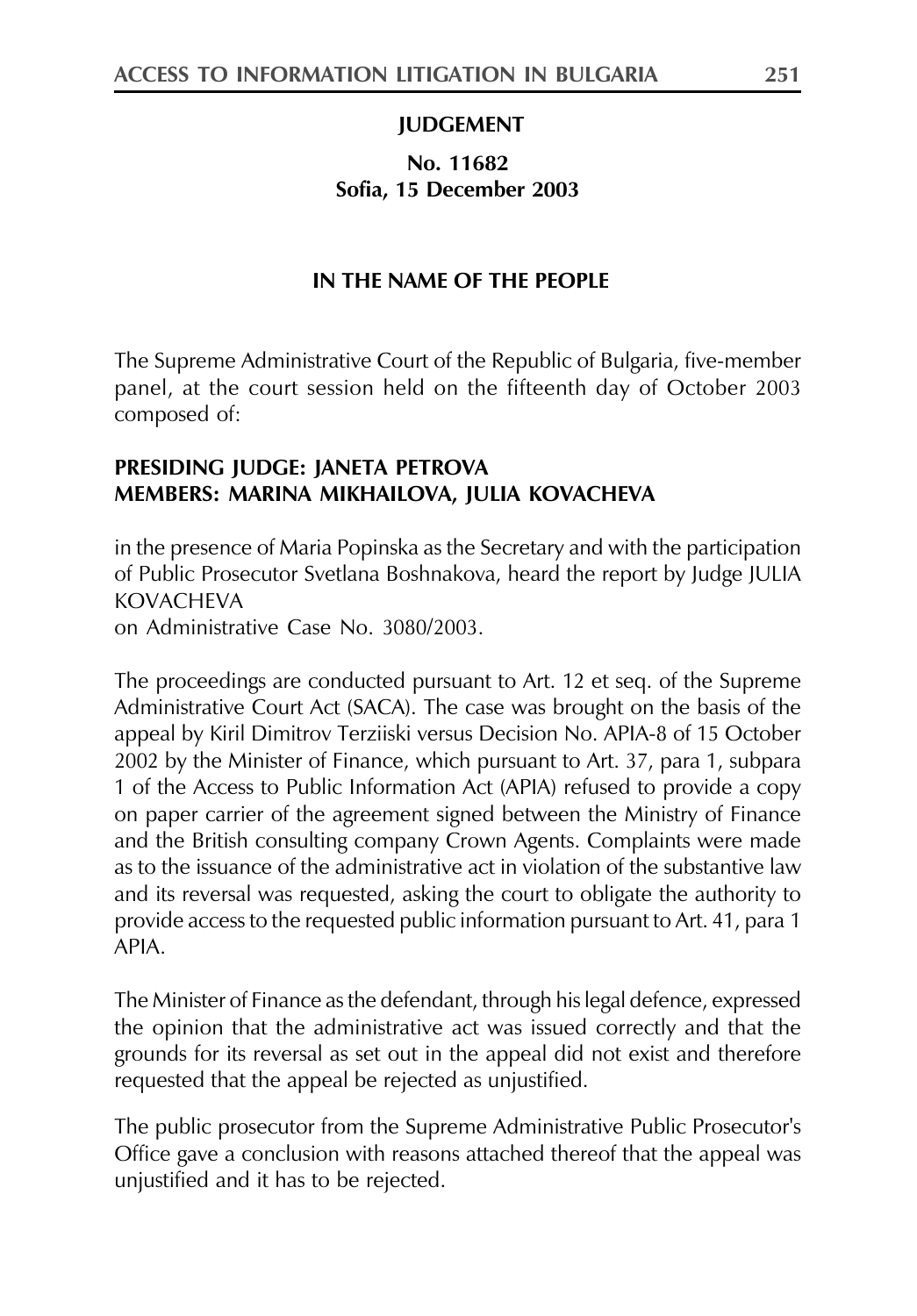The Supreme Administrative Court, Fifth Division, found out that the appeal was procedurally admissible, giving been served within the time limits prescribed by Art. 13, para 2 SACA by a duly authorised party to do so. Having examined it on merit and assessed the arguments and objections of the litigants, as well as the evidence collected in the proceedings, the court established the following:

The claimant Kiril Dimitrov Terziiski filed application Ref. No. APIA-8 of 1 October 2002 to the Minister of Finance, requesting a copy on paper carrier of the agreement signed between the Bulgarian Government and the British consulting company Crown Agents. In case of the agreement contained any classified parts, the claimant requested partial access to that information, i.e. a copy of the agreement, where the clauses representing a secret protected by law were deleted.

The Minister of Finance issued Decision No. APIA-8 of 15 October 2002 pursuant to Art. 28, para 2 in conjunction with Art. 37, para 1, subpara 1 of the Access to Public Information Act to refuse a copy on paper carrier of the agreement signed between the Ministry of Finance and the British consulting company Crown Agents. The reasons for the decision read as follows: a party to the agreement with the British consulting company Crown Agents is the Ministry of Finance because the subject-matter of the agreement is to implement measures for improvement of the performance of the customs administration, while the Customs Agency is a secondary budget spending unit at the Minister of Finance. The agreement between the Ministry of Finance and the British consulting company Crown Agents is confidential, while the information therein is secret by its nature and classified as a whole, being a state secret. In this connection, the prerequisites under Art. 37, para 2 of the Access to Public Information Act are not applicable to provide partial access to the requested information and therefore the request should not be granted in this part. As to the legal and factual grounds for the classification of the information you have requested, you should keep in mind that the relevant legal framework existing at the time of the execution of the agreement provided for the relevant grounds.

The appeal versus the appealed administrative act put forward detailed arguments for the unlawfulness of the refusal due to violation of the substantive law and also because the term "confidentiality" of the agreement was not specified as grounds for refusal under Art. 37, para 1, subpara 1 APIA; in violation of Art. 38 APIA no specific factual and legal grounds for the refusal to provide access to the requested public information were given;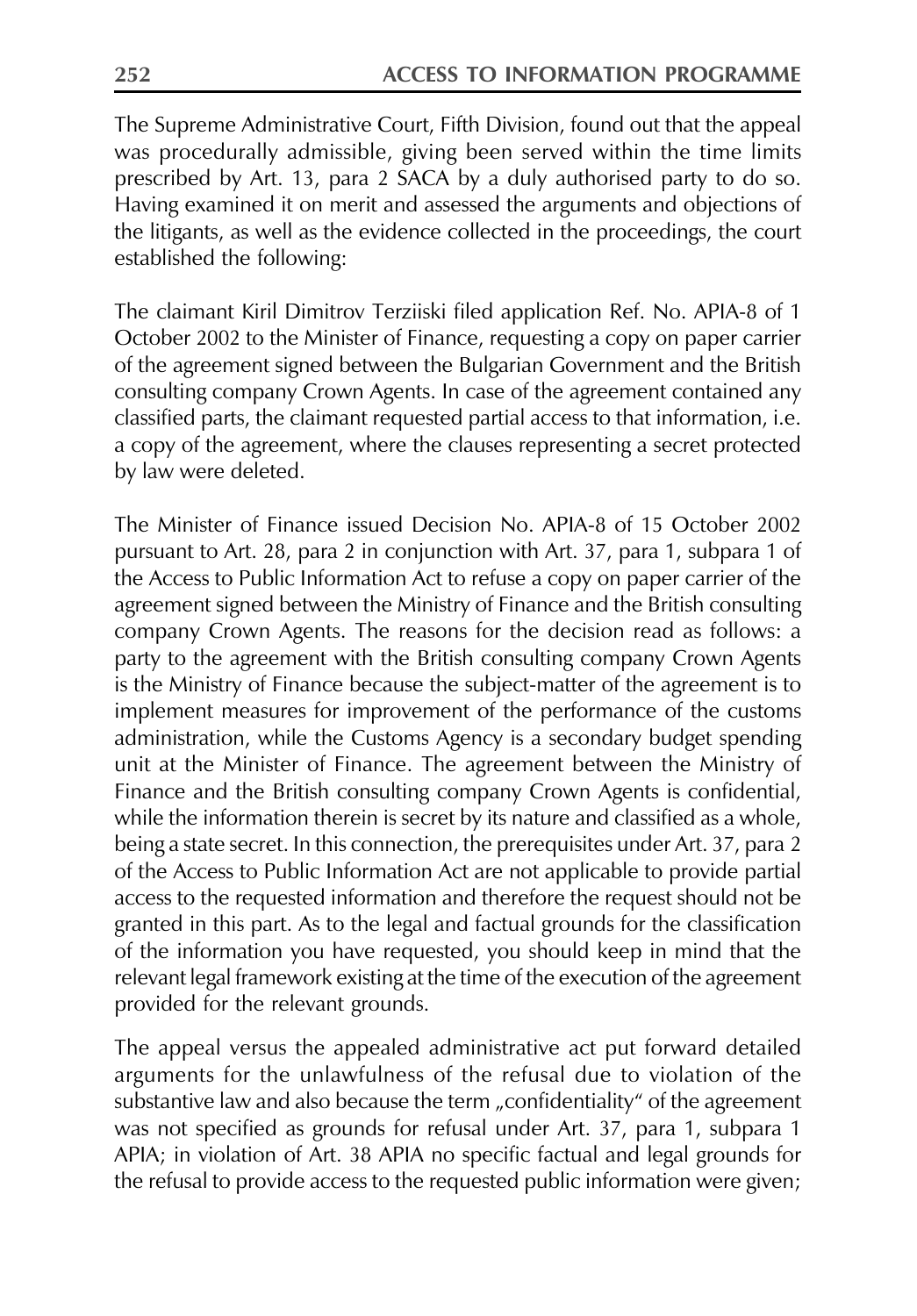the document was wrongly designated as "secret" due to the lack of the relevant statutory grounds both under the List of Facts, Information and Items Constituting a State Secret of the Republic of Bulgaria repealed with § 43 of the Transitional and Final Provisions of the Protection of Classified Information Act and the existing legal framework, i.e. Art. 25 PCIA and Appendix No. 1 to Art. 25 PCIA.

In the course of the proceedings, the court issued a ruling pursuant to Art. 41, para 3 APIA to ascertain that the document sent by the Ministry of Finance, i.e. the agreement between the Ministry of Finance and the British consulting company Crown Agents, has designated as "Secret".

In the light of those facts, the court finds the appealed decision to be unlawful and subject to reversal for the following reasons:

In accordance with Judgement No. 7 of 1996 of the Constitutional Court on Constitutional Case No. 1/1996, the right of each citizen to seek and obtain information under Art. 41, para 1 of the Constitution "is guaranteed with the obligations of government authorities to provide it". The Constitutional Court has stated explicitly that the content of the right of each citizen to seek and obtain information under Art. 41, para 1 leads also to the obligation to provide access to information, whereby the content of that obligation is subject to statutory regulation.

The social relations concerning the right of access to public information are regulated in the Access to Public Information Act (promulgated in The State Gazette, No. 55 of 2000). "Public information", within the meaning of the Act, is any information related to social life in the Republic of Bulgaria, enabling citizens to form an opinion of their own on the activities of the authorities which have obligations under the Act (Art. 2, para 1 APIA). In conformity with Art. 7 APIA, the right of access to public information cannot be restricted, unless the information is classified and representing a state secret or another secret protected by law. Para 2 (amended, The State Gazette, No. 45 of 2002) of Art. 9 APIA reads that, in the cases prescribed by law, certain official or administrative information may be declared to be classified information representing a state or official secret.

The procedure for granting access to public information is regulated in Chapter Three of APIA. Pursuant to Art. 24 et seq. of the said Act, access to public information is provided on the basis of an application in writing or an oral inquiry, while the required content is specified in Art. 25, para 1 APIA.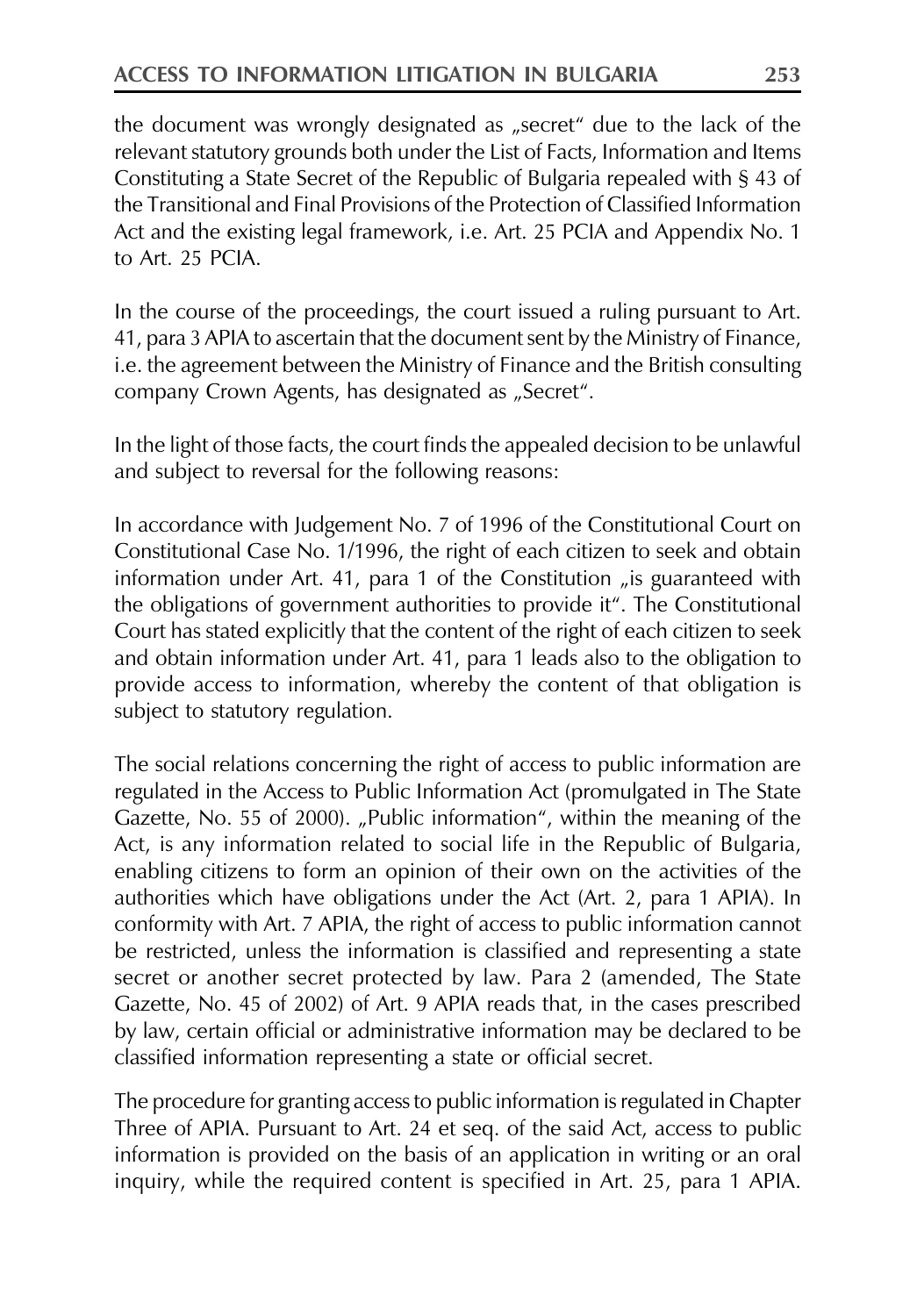Art. 25, para 1, subpara 3 APIA states that the application should include a description of the requested information. As is seen in the content of the application for access to public information by the claimant under Art. 24 APIA, there is no description of the requested information. The general wording that the provision of the above mentioned agreement is requested cannot be presumed to meet the requirements under Art. 25, para 1, subpara 3 APIA, insofar as the agreement is the material exponent of the public information sought but it cannot be defined as such in accordance with the legal definition under Art. 2 APIA. In accordance with Art. 29 APIA, where the requested for access to information is worded too generally, the applicant is advised thereof and has the right to specify the subject-matter of the requested information. The failure to fulfill this obligation constitutes grounds for dropping the matter. Therefore the procedure under Art. 29 APIA had to be applied so that the applicant could specify the subject-matter of the requested information as the set of data he wanted to receive information about in order to form an opinion of his own as to the activities of the authority. Insofar as that was not done, the above mentioned lack of clarity of the application affected the content of the decision to refuse access which was appealed.

The appealed decision No. APIA-8 of 15 October 2002 by the Minister of Finance does not meet the requirements concerning its content under Art. 38 APIA. In accordance with its provisions, the decision on the refusal to provide access to public information has to specify the legal and factual grounds for the refusal under the said Act, the date of the decision, and the procedure for appealing against it. The appealed administrative act reads that the agreement is confidential and that the information therein is classified information as a whole, representing a state secret and therefore the authority, making reference to the provisions of Art. 37, para 1, subpara 1 APIA which read that grounds for refusal to provide access to public information exist, where the requested information is classified information representing a state or official secret, has refused to provide a copy of the requested agreement on paper carrier. The decision does not contain any data on the type or nature of the information which make it qualify as a state secret or the statutory grounds for defining it as such. The information representing a state secret is defined in Art. 25 of the Protection of Classified Information Act, which reads that a state secret is the information defined in the list under Appendix No. 1, the unauthorised access to which could threaten or harm the interests of the Republic of Bulgaria in connection with the national security, defence, foreign policy, or the protection of the constitutional order. The list of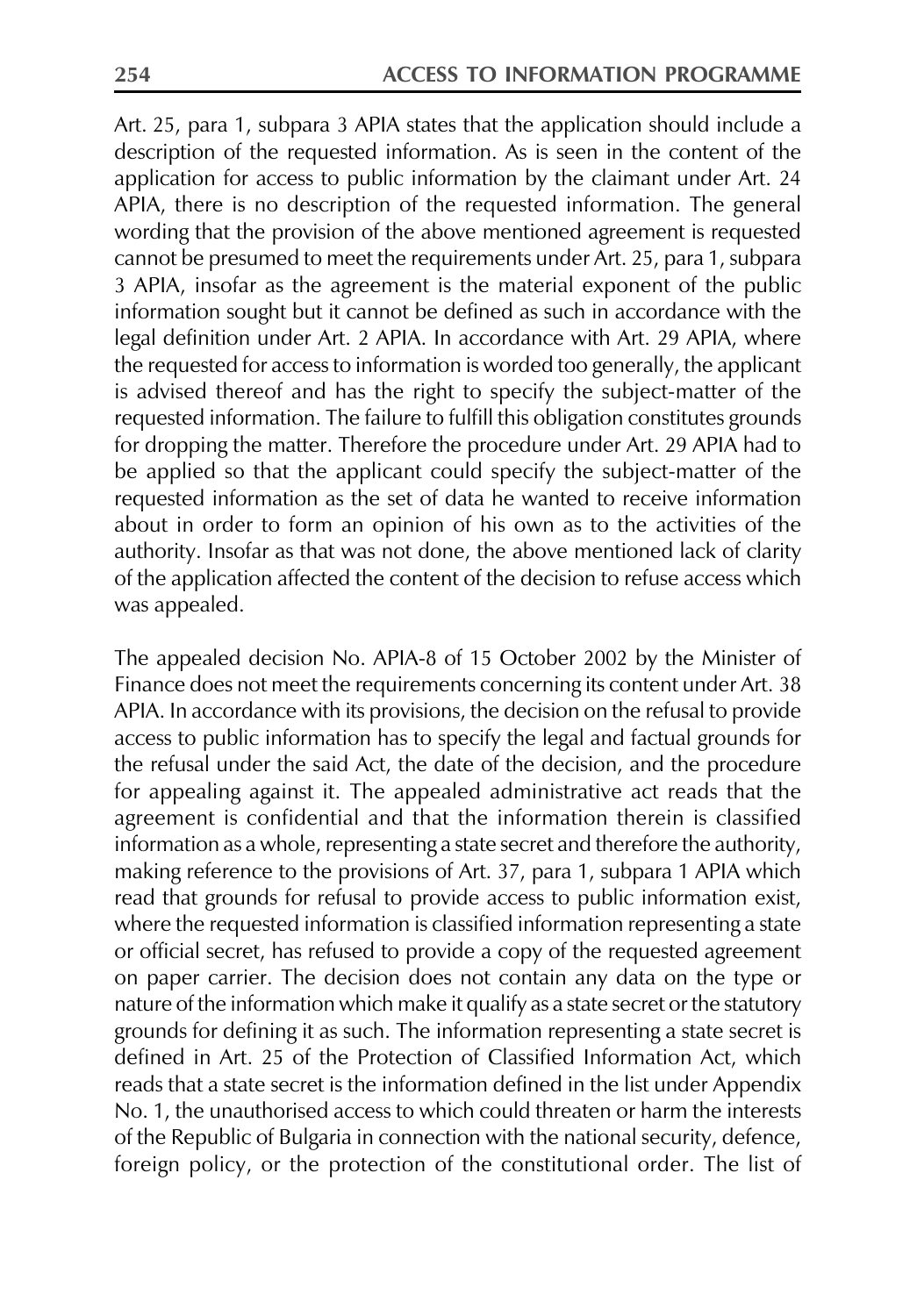categories of information subject to classification as state secrets contains an exhaustive enumeration of categories of facts and data. Therefore, having assessed that that the information contained in the above mentioned agreement belongs to the type envisaged in the list under Appendix No. 1 to Art. 25 PCIA, the administrative authority had to specify the category it fell into. The statement in the appealed decision that the information contained in the agreement belonged to the set of facts, information and data representing a state secret within the meaning of Art. 25 PCIA qualified its content without any relevant reasons for that.

The appeal put forward the arguments that the administrative authority had unlawfully invoked the provisions of Art. 37, para 1, subpara 1 APIA, insofar as the two letters Ref. Nos. APIA-2 of 11 March 2002 and 12 April 2002 as part of the correspondence between the administration of the Ministry of Finance and a third party in connection with a request to provide access to public information contained in the agreement between the Ministry of Finance and the British consulting company Crown Agents indicated that the document existed as of 11 March 2003, i.e. prior to the effective date of the Protection of Classified Information Act promulgated in The State Gazette, No. 45 of 30 April 2002 and entered into force on 4 May 2002. As of that time, the specification of any information as a state secret was regulated in the List of Facts, Information and Items Constituting a State Secret of the Republic of Bulgaria (repealed with § 43 of the Transitional and Final Provisions of PCIA). The claimant maintains that the requested public information does not belong to the category of facts and information specified in the said act and therefore the document as its material exponent has been wrongly designated as "secret".

For similar reasons - failure to specify the factual grounds for defining the information contained in the agreement as a state secret, - the court is not in a position to supplement the content of the act and examine its correctness by way of interpretation and application of the statutory provisions to the specific case. Moreover, in this case it should be noted that § 9 of the Transitional and Final Provisions of PCIA reads that any materials and documents designated as "Top Secret of Special Importance", "Top Secret" and "Secret" prior to the effective date of the Act shall be deemed to have been designated at the following levels of classification: "Strictly Secret", "Secret", and "Confidential" accordingly, calculating protection time limits as from the date of their creation under Art. 34, para 1. The heads of administrative units are required to re-examine and adjust the documents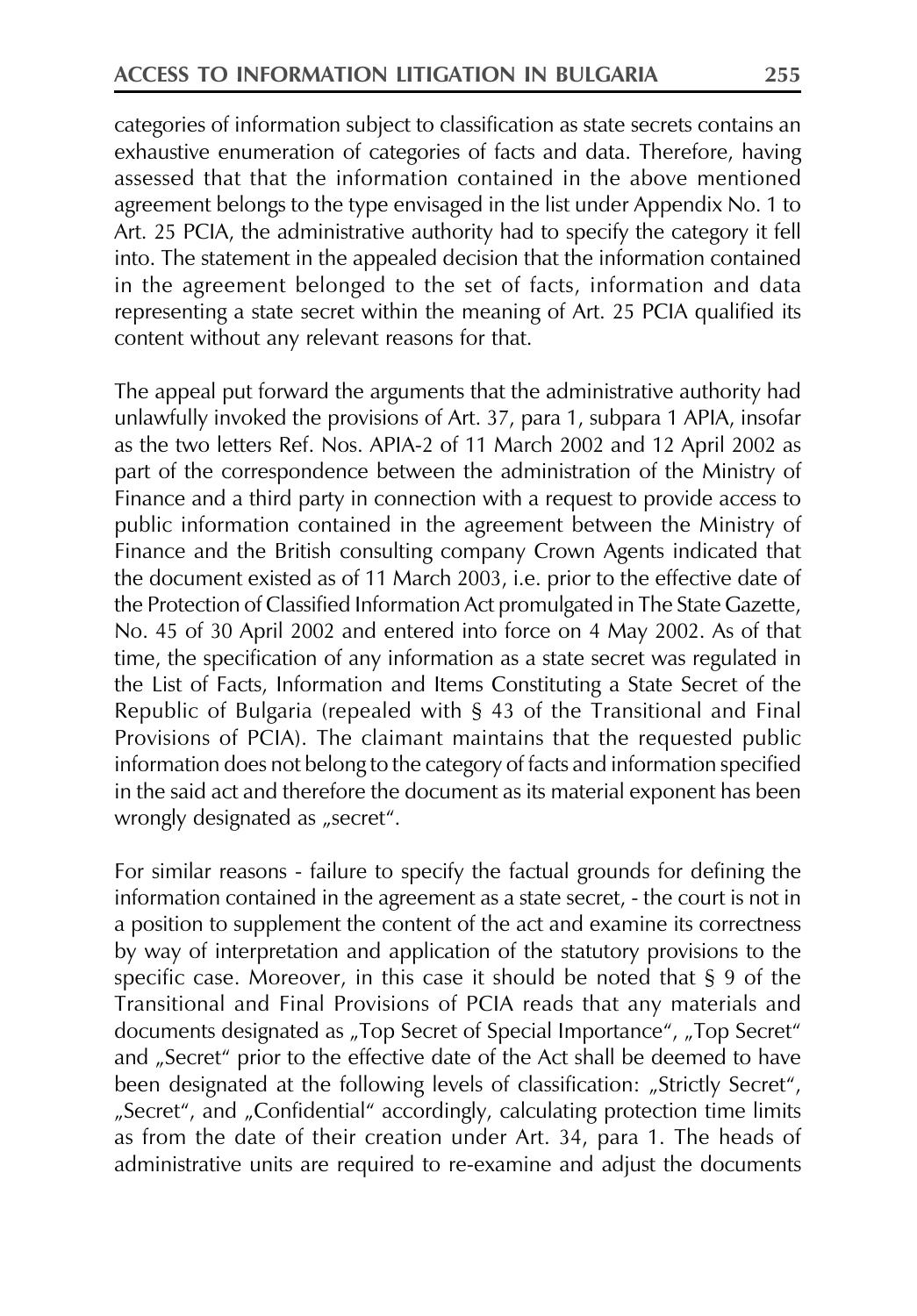containing classified information to the requirements of the law and the related secondary legislation within a year of the effective date of the Act. In accordance with the rule set out in Art. 31 PCIA, the designation of the document containing classified information with the relevant security level is determined by the person authorised to sign the document. Hence in the case alleged by the claimant that the agreement was signed and effective under the List of Facts, Information and Items Constituting a State Secret of the Republic of Bulgaria, the designation of the agreement between the Ministry of Finance and the British company Crown Agents as "Secret", which was observed by the court under Art. 41, para 3 APIA by virtue of  $\S$ 9, para 2 of the Transitional and Final Provisions of PCIA, also had to be justified with the belonging of its content to any of the categories on the list under Appendix No. 1 to Art. 25, para 1 PCIA, for which, however, the lawmaker provided a one-year time limit as from the effective date of the Act (4 May 2003) that has not expired yet.

The reasons set out in the administrative act represent a set of the factual and legal grounds for its issuance and their existence in the act enable the recipient to become aware of the will of the authority and seek remedy in case the recipient believes that there is violation of its rights and interests. The reasons are of material importance also for the court in awarding a correct judgement on the dispute. In this particular case, such reasons are lacking in the appealed decision. The court is not to seek and find the arguments that have led to the appealed refusal to provide access to public information by way of interpretation of provisions of APIA and PCIA and thus "supplement" the content of the act. This is to be done by the public law entity which has obligations under APIA, i.e. the Ministry of Finance through the Minister of Finance or a person designated under Art. 28, para 2 APIA. The lack of reasons put forward by the administrative authority as to the criteria and grounds to assume that the requested public information constitutes a state secret and the refusal to provide access to it to the applicant accordingly prevents the court from judging its correctness and to exercise effective control over the lawfulness of the appealed decision.

For these reasons, the appealed decision should be reverses as having been issued in violation of administrative procedural rules - Art. 12, subpara 3 SACA in conjunction with Art. 38 APIA. Pursuant to Art. 42, para 3 APA, the file should be referred back to the authority for making a new decision on the application by Kiril Dimitrov Terziiski, while taking into consideration the instructions of the court.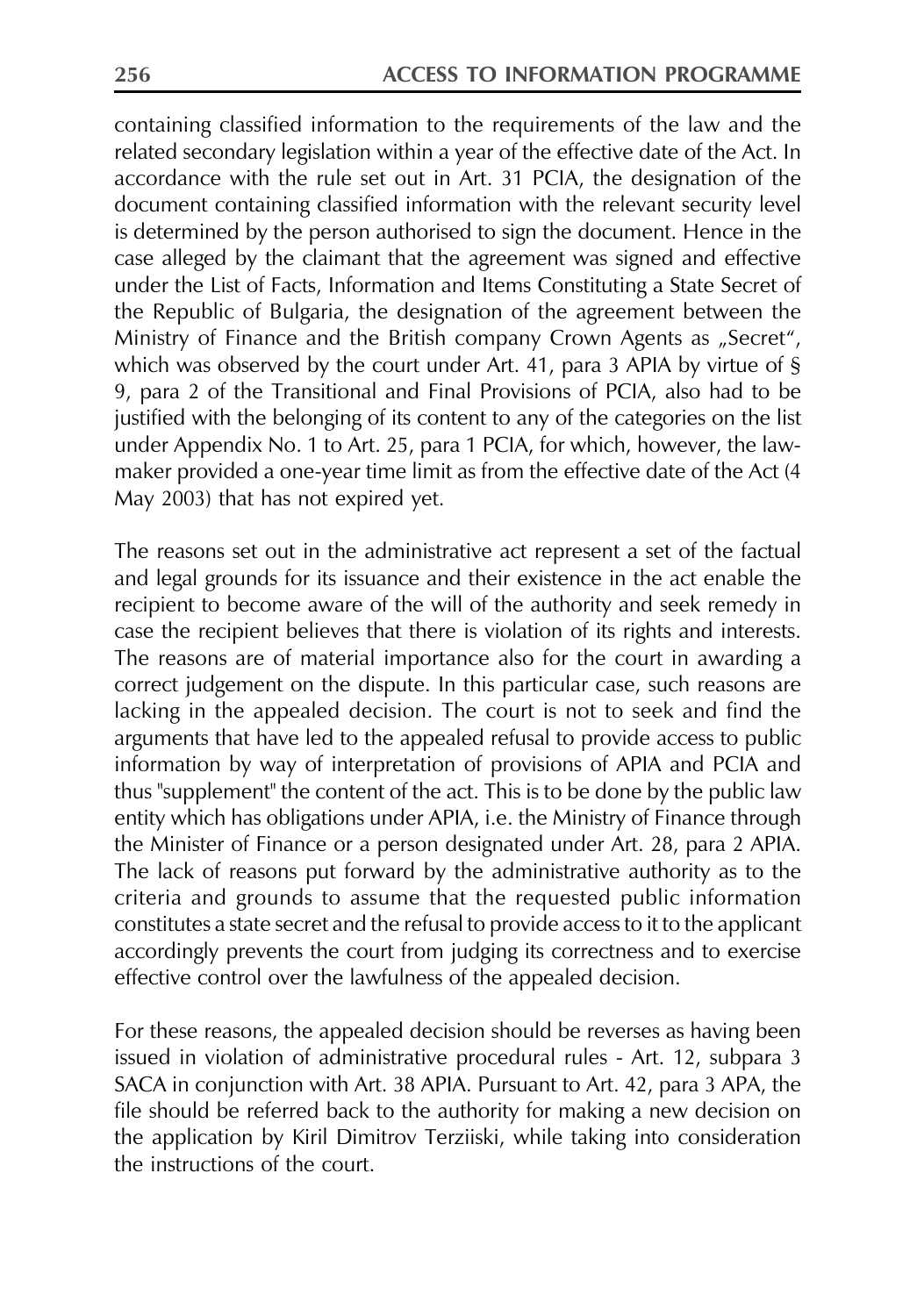Guided by these reasons and pursuant to Art. 41, para 3 APA, the Supreme Administrative Court, Fifth Division

# **HAS DECIDED:**

**REVERSES** Decision No. APIA-8 of 15 October 2002 of the Minister of Finance, refusing access to a copy on paper carrier of the agreement between the Ministry of Finance and the British consulting company Crown Agents pursuant to Art. 37, para 1, subpara 1 of the Access to Public Information Act;

**REFERS** the file back to the Minister of Finance for a new decision to be made on application Ref. No. APIA-8 of 1 October 2002 by Kiril Dimitrov Terzijski

**THIS JUDGEMENT** is subject to appeal with a cassation appeal before a five-member panel of the Supreme Administrative Court within 14 days of its notification to the parties.

True to the original, Secretary:

PRESIDING JUDGE: (signed) Janeta Petrova

**MEMBERS:** (signed) Marina Mikhailova (signed) Julia Kovacheva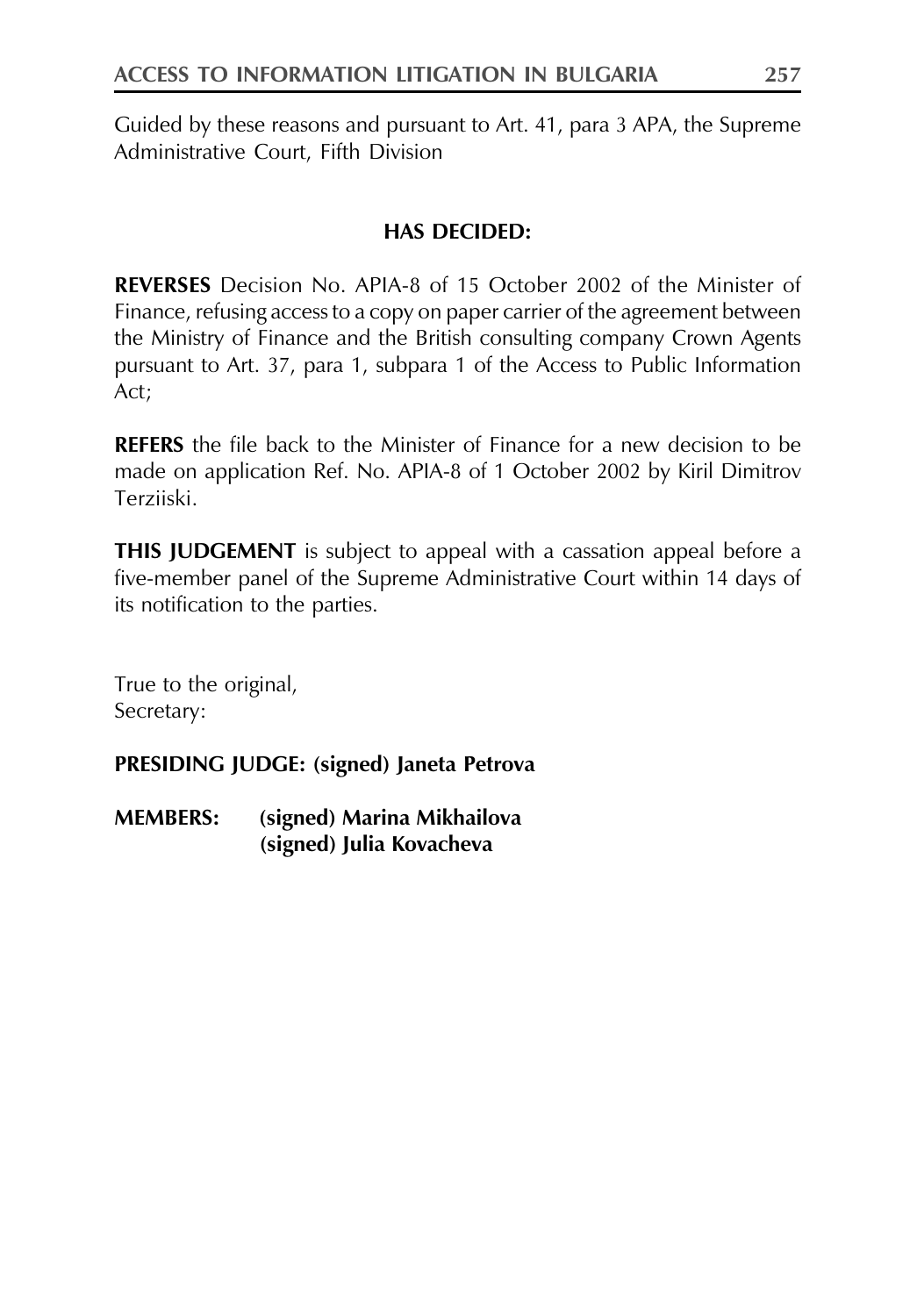C/O THE SUPREME ADMINISTRATIVE **COURT FIFTH DIVISION** Administrative Case No. 3080/2003  $T<sub>O</sub>$ THE SUPREME ADMINISTRATIVE **COURT FIVE-MEMBER PANEL** 

### **CASSATION APPEAL**

#### By: MILEN EMILOV VELCHEV,

Minister of Finance Through Attorney Sylvia Russanova, Power of Attorney No. 121 of 28 October 2002

#### **VERSUS:**

Judgement No. 11682 of 15 December 2003 of the Supreme Administrative Court, **Fifth Division** On Administrative Case No. 3080/2003

HONORABLE SUPREME JUSTICES,

We are not satisfied with Judgement No. 11682 of 15 December 2003 by the Supreme Administrative Court, Fifth Division on Administrative Case No. 3080/2003, whereby the three-member panel has reversed Decision No. APIA-8 of 15 October 2002 by the Minister of Finance, refusing to provide a copy on paper carrier of the agreement between the Ministry of Finance and the British consulting company Crown Agents. That court judgement referred the file back to the Minister of Finance for making a new decision on application Ref. No. APIA-8 of 1 October 2002 by Kiril Dimitrov Terzijski under the Access to Public Information Act.

Pursuant to Art. 33, para 1 of the Supreme Administrative Court Act (SACA) we appeal versus the whole judgement No. 11682 of 15 December 2003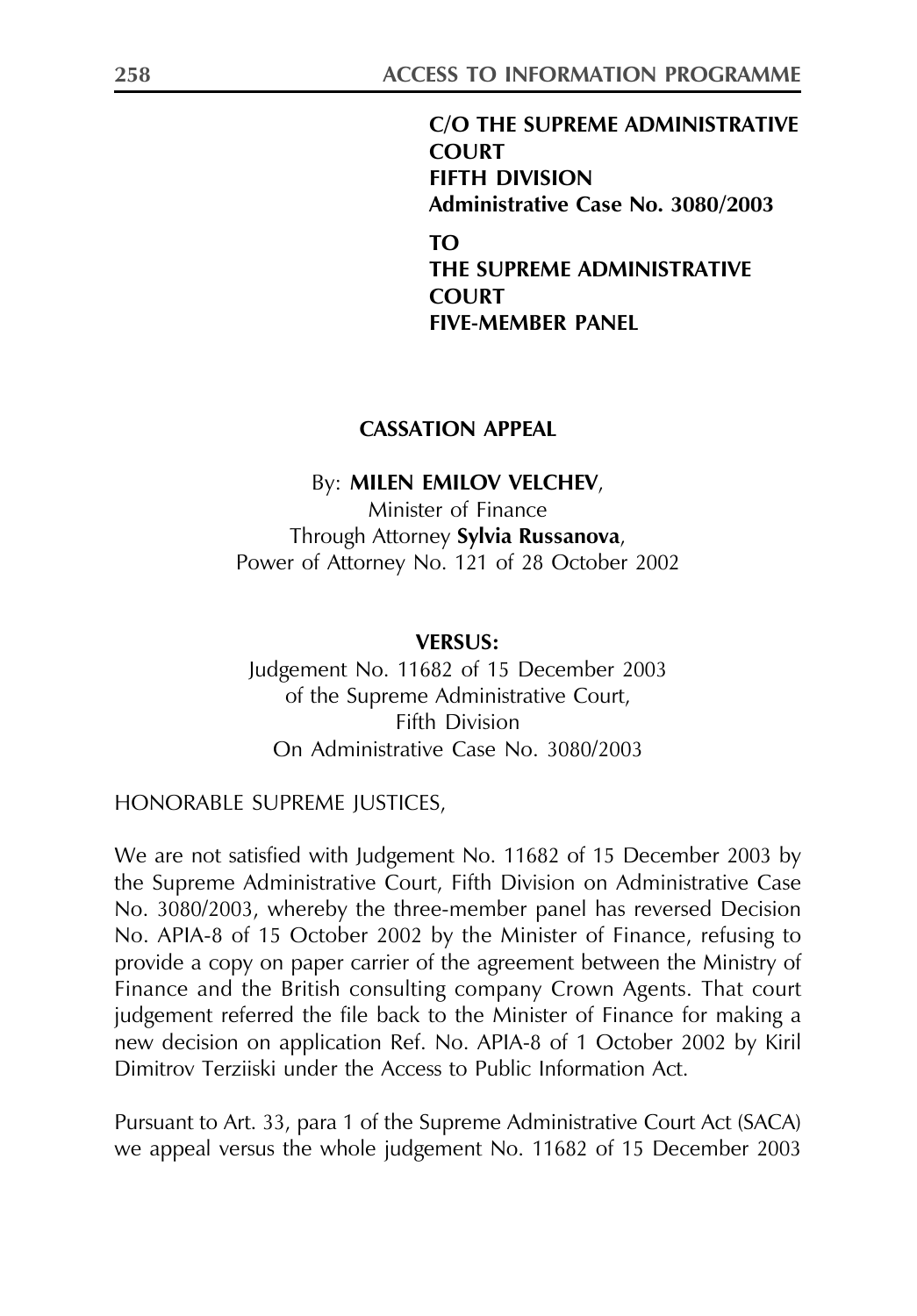on Administrative Case No. 3080/2003 of the Supreme Administrative Court, Fifth Division within the 14-day time limit prescribed by law.

We find the judgement of the three-member panel of the Supreme Administrative Court to be wrong due to violation of the substantive law cassation grounds under Art. 218 b, item (b) of the Civil Procedure Code, applicable on the basis of subsidiarity also to the administrative process by virtue of the relegating provisions of Art. 11 SACA.

I find that the first-instance court has been wrong in the appealed judgement to assume that the refusal of the Minister of Finance is unlawful. According to the three-member panel, the appealed refusal is wrongly substantiated with the provisions of Art. 37, para 1, subpara 1 of the Access to Public Information Act. In this connection, the court has assumed that the Minister of Finance wrongly justified the refusal with the fact that the requested agreement was a document containing classified information. The reasons in the appealed judgement are wrong in stating that the administrative authority has failed to fulfill its obligation under Art. 29 APIA and therefore affected the decision to refuse access to public information.

It should be noted that the right of each citizen to seek, obtain and disseminate information is constitutionally guaranteed with the provisions of Art. 41, para 1 of the Constitution of the Republic of Bulgaria. Art. 41, para 1, the first sentence, reading that "Each person shall be entitled to seek, obtain, and disseminate information", regulates the so-called "freedom of information". The essence of this freedom boils down to prohibition on the state to restrict the free exchange of information in the community. Insofar as the freedom of information may entail some obligation of government authorities to provide such information, this obligation does not apply to all and each information at the disposal of the government.

The provisions of Art. 4, para 1 APIA give statutory opportunities to each citizen to have access to public information, while Art. 7, para 1 of the said Act reads that restrictions of this right may be allowed only in cases, where the public information constitutes a state secret or another secret protected by law. It should be remembered that, insofar as there is no constitutionally guaranteed right of citizens and legal entities to have access to classified information, there is no obligation of the authorities under Art. 3 of the said Act to provide access to such public information either.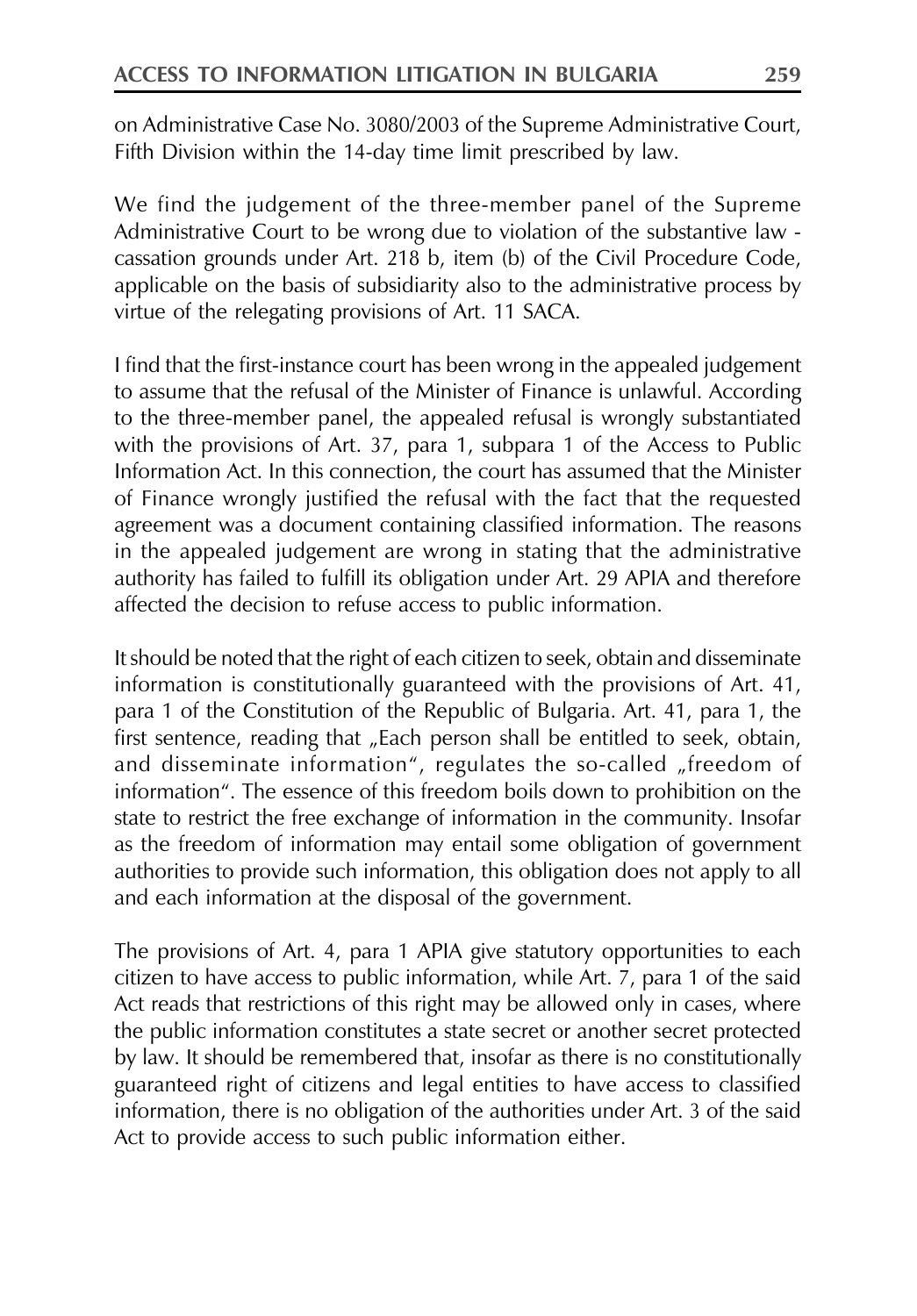These considerations lead to the only legitimate conclusion that, in the various cases, the obligation of government authorities to provide access to information of public importance cannot apply to any information. This is also the meaning of Judgement No. 3 of 25 September 2002 of the Constitutional Court of the Republic of Bulgaria on Constitutional Case No. 11/2002. The constitutional restrictions on the right to information relate to the obligation to respect other person's rights, as well as the right of the law-maker to introduce statutory restrictions.

The three-member panel has assumed wrongly that, being an authority with obligations under the law, the Minister of Finance had to ask Mr. Terziiski to adjust his application to the requirements of Art. 25 APIA. It is true that the application has to include the mandatory content set out in Art. 25, para 1, subparas 1 through 4. But it should also be noted that the application in its wording was not unclear. Moreover, the Minister of Financed issued his decision on the request to have a copy on paper carrier of the agreement between the Ministry of Finance and the British consulting company Crown Agents. Having referred to the provisions of Art. 29, para 1 APIA, reading that in case it is not clear what information is requested or the wording is too general, the applicant is advised thereof and has the right to specify the subject-matter of the application within 30 days, the three-member panel of the Supreme Administrative Court has issued a wrong judgement. The reasons is that the administrative authority found the application to contain an accurate and specific description of the requested information - access to the content of the agreement or those parts thereof, which did not constitute classified information. Hence the only legitimate conclusion that the provisions of Art. 29 APIA were not applicable to the Minister of Finance and consequently he had no obligations under the said Article.

The judgement is wrong, being ruled in violation of the substantive law. The grounds for refusal to provide access to public information are given in the provisions of Art. 37, para 1 APIA. Undoubtedly, subpara 1 is applicable to this particular case because this is information declared to be classified and constituting a state secret. Since the requested information constitutes a secret, the provisions of Art. 37, para 1, subpara 1 APIA are applicable to refuse access to it. A further argument on the disparity between the judgement of the first-instance court and the substantive provisions of Art. 37, para 1, subpara 1 is the ruling adopted in a court session held in camera on 20 June 2003, where the three-member panel ascertained that the 110 sheets sent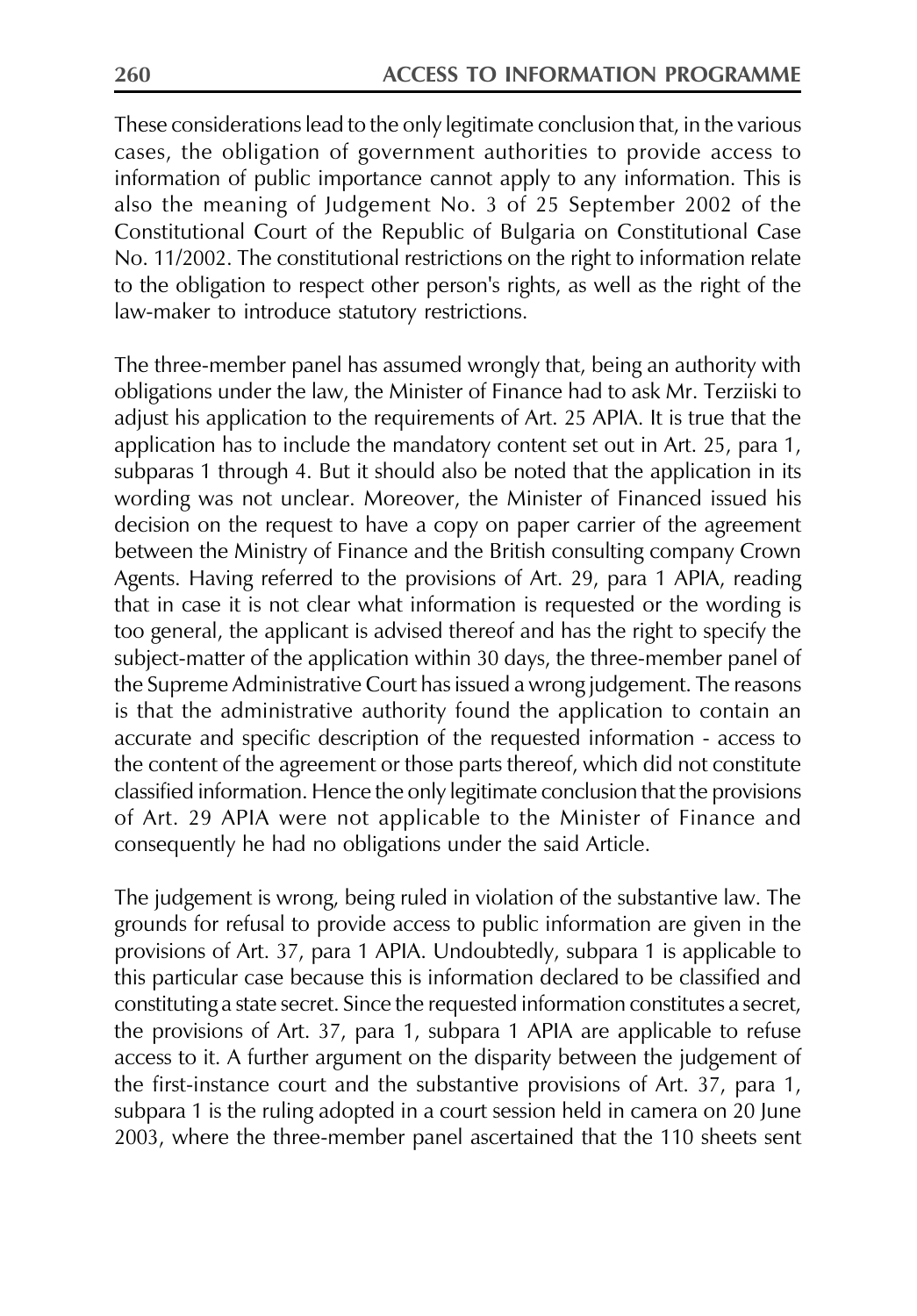by the Ministry of Finance with letter Ref. No. 0174 of 11 June 2003 were designated as "Secret".

The reasons of the court judgement are wrong in the assumption that the refusal by the Minister of Finance is unlawful due to violation of administrative procedural rules, i.e. failure to observe the provisions of Art. 38 APIA. These conclusions are unlawful. The provisions of Art. 38 APIA specify the content of the decision to refuse access. In accordance with the said provisions, the decision to refuse access to public information has to specify the legal and factual grounds for the refusal under APIA, the date of the decision, and the procedure for appealing against it. Decision No. APIA-8 of 15 October 2002 specified both the factual and legal grounds for the refusal to provide Mr. Terzijski with access to the public information he requested. It goes beyond any doubt that the legal grounds can be found in the provisions of Art. 37, para 1, subpara 1 APIA. The only violation of Art. 38, if any, in the decision of the Minister of Finance is the failure to specify the authority before which the decision could be appealed and the time limits for serving the appeal but this violation is not of any material importance to claim that this deficiency leads to unlawfulness of the refusal by the Minister of Finance.

For these reasons, I request you pursuant to Art. 40, para 1, the second sentence of the Supreme Administrative Court to fully reverse Judgement No. 11682 of 15 December 2003 of the Supreme Administrative Court, Fifth Division on Administrative Case No. 3080/2003. Pursuant to Art. 40, para 2 SACA. I request you to decide the case on its merit, rejecting as unjustified the appeal of Kiril Dimitrov Terziiski versus Decision No. APIA-8 of 15 October 2002 by the Minister of Finance, whereby Mr. Terziiski was refused access to a copy on paper carrier of the agreement between the Ministry of Finance and the British consulting company Crown Agents pursuant to Art. 37, para 1, subpara 1 APIA.

Pursuant to Art. 63, para 4 Civil Procedure Code (CPC) in conjunction with Art. 11 SACA, the Ministry of Finance is exempted from paying the state fee for serving the cassation appeal.

Encl.: copies of the cassation appeal for the defendant and the Supreme Administrative Public Prosecutor's Office; Power of Attorney No. 121/28 October 2002.

# **LEGAL COUNSEL:**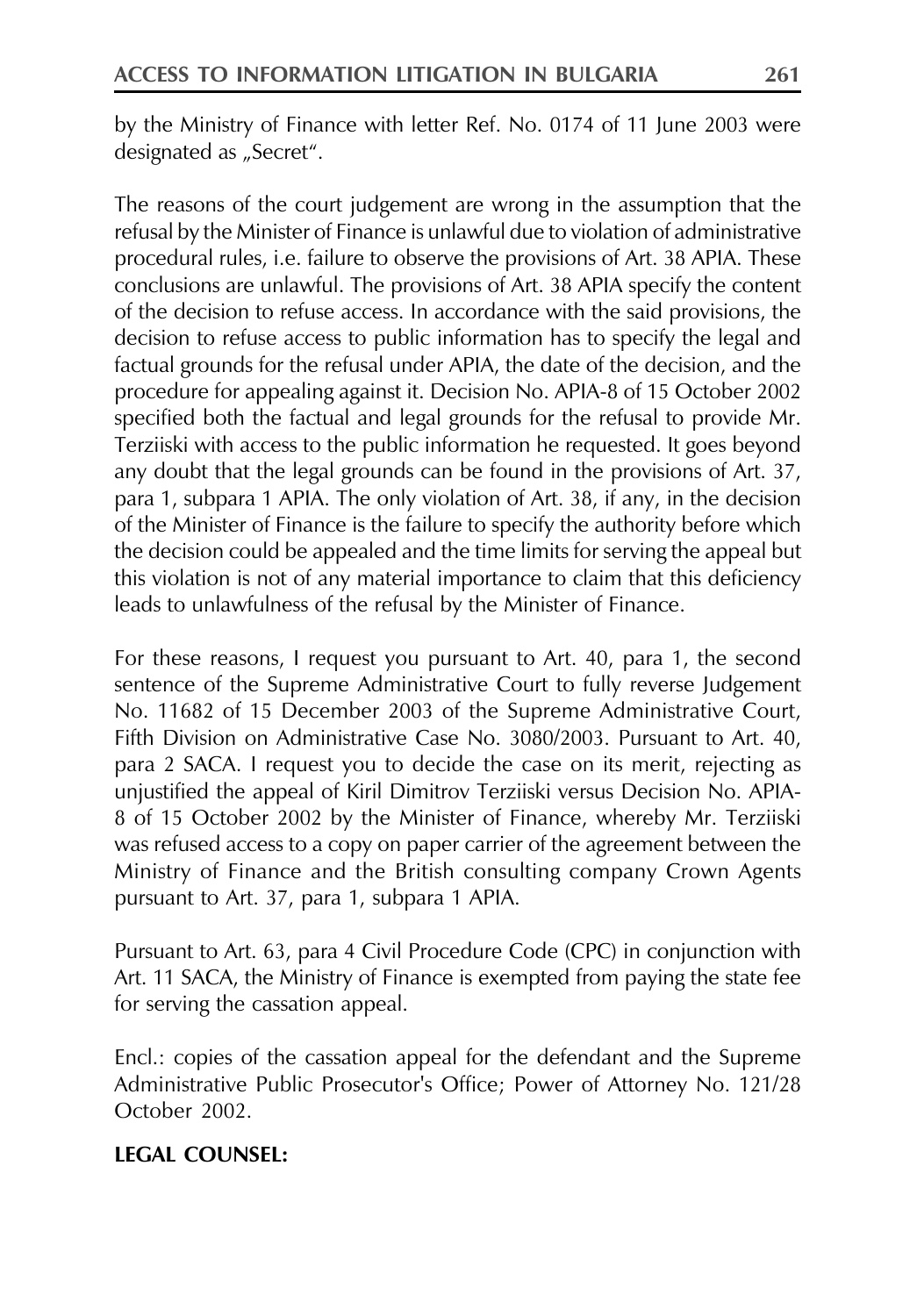## **JUDGEMENT**

## No. 2113 Sofia. 09 March 2004

## IN THE NAME OF THE PEOPLE

The Supreme Administrative Court of the Republic of Bulgaria - Five-member panel, in a court session held on the thirteenth day of February 2004 composed of:

#### **PRESIDING JUDGE: ANDREY IKONOMOV** MEMBERS: EKATERINA GRANCHAROVA, ALEXANDER ELENKOV, MILKA PANCHEVA, DIANA DOBREVA

In the presence of the secretary Rositsa Todorova and with the participation of the Public Prosecutor Ivan Lalchev heard the report by the presiding judge ANDREY IKONOMOV on administrative court case No. 38/2004.

The proceedings are conducted pursuant to Art. 33 et seq. of the Supreme Administrative Court Act (SACA) in connection to Art. 40, para. 1 of the Access to Public Information Act (APIA).

The case was brought on the basis of the cassation appeal of the Minister of Finance of the Republic of Bulgaria versus Judgment No. 11682 from December 15, 2003 of Supreme Administrative Court, three-member panel on administrative court case No. 3080/2003.

The cassation appeal is filed within the law-provided terms and is procedurally admissible

The appealed judgment of the Supreme Administrative Court, three-member panel reversed Decision No. APIA-8/15.10.2002 with which the Minister of Finance withheld a copy of the contract between the Ministry of Finance (MF) and the British consultancy company Crown Agents using the grounds of Art. 37 para.1 of APIA. The three-member panel of SAC also returned the court file to the Minister and obliged him to reconsider his decision on information request No. APIA-8/01.10.2002 filed by Kiril Dimitrov Terziiski.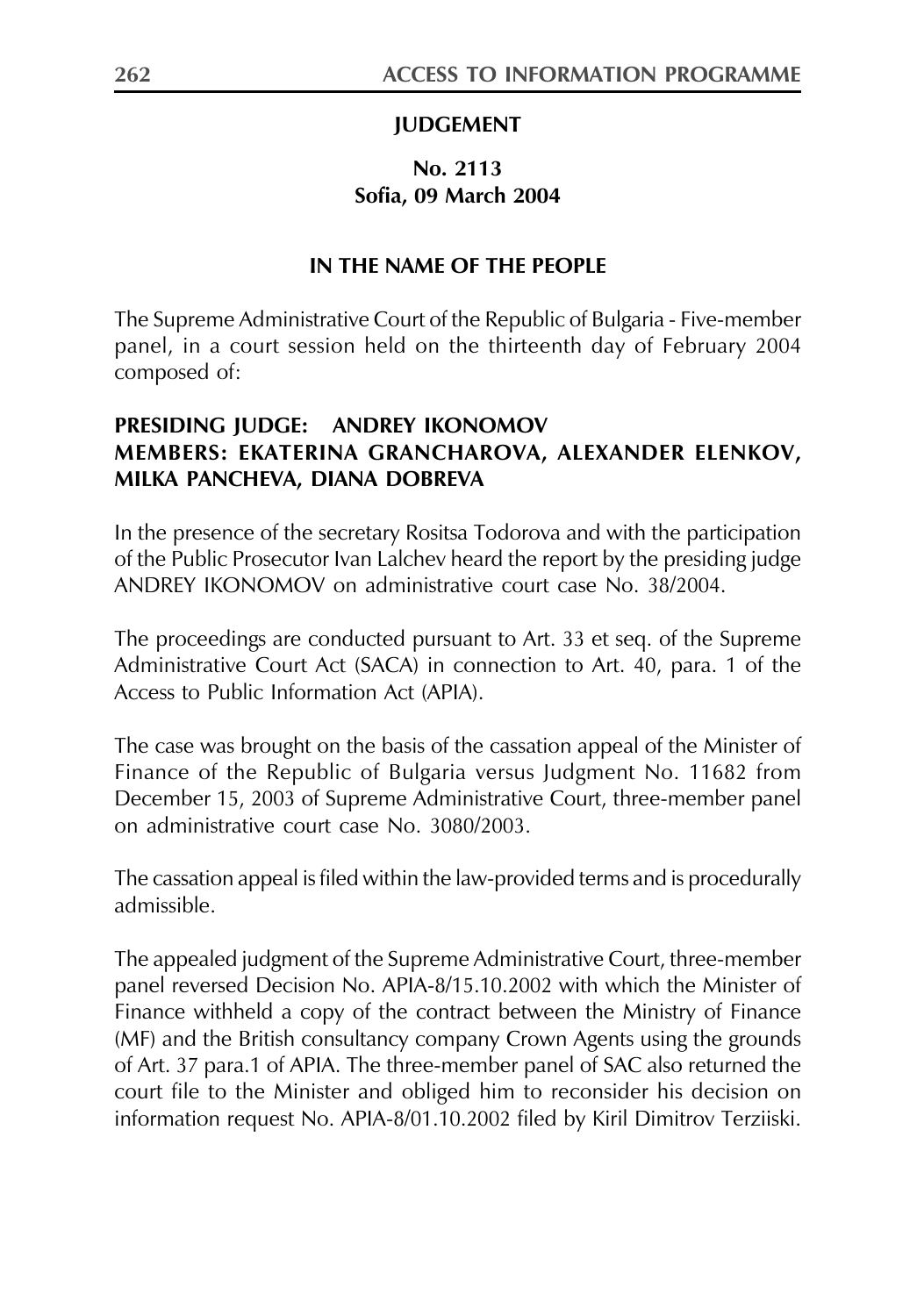Unsatisfied by the decision of the first instance court, the Minister of Finance has appealed it through his attorney. The defendant believes that the decision is incorrect, as enacted in substantial breach of the material law, and pleads that the case be decided in substance, while the appeal of Kiril Terziiski against Decision APIA-8/01.01.2002 should be rejected, as it is groundless.

The attorney of the appellant claims that the cassation appeal is unjustified and pleads that the decision of the first instance court should be left in force.

The public prosecutor believes that the cassation appeal is unjustified.

In order to take a decision the five-member panel of the Supreme Administrative Court accepted all factual circumstances established by the three-member panel. Both sides had no objections on the established facts:

With information request No. APIA-8/01.10.2002 Kiril Terziiski has requested a copy of the contract, signed by the Bulgarian Government and the British consultancy agency Crown Agents. In case the contract contained classified information, the Minister of Finance was requested to provide partial access to the contract, by removing its parts, containing legitimately protected secrets. With Decision No. APIA-8/15.10.2002 the Minister of Finance on the grounds of Art. 28, para. 2 in connection with Art. 37, para. 1, item. 1 of APIA refused to provide the requested copy of the contract, because it was confidential, information contained in it was not to be disclosed, classified as a whole and constituted state secret. The grounds for classification were provided by the "corresponding normative acts that were in force at the time of the contract signing".

After examining the contract in camera, with a ruling on the case from 20.06.2003 the court established the existence of a classification mark "secret" on the 110 pages of the contract between the MF and the British consultancy agency Crown Agents.

Having established the above the first instance court has reached a correct conclusion

The argument in the cassation appeal for a substantial breach of the law has been developed in two directions: the conclusion of the court for the applicability of Art. 29 of APIA was unjustified, since the information request is clearly formulated; and also the court is claimed to be wrong in concluding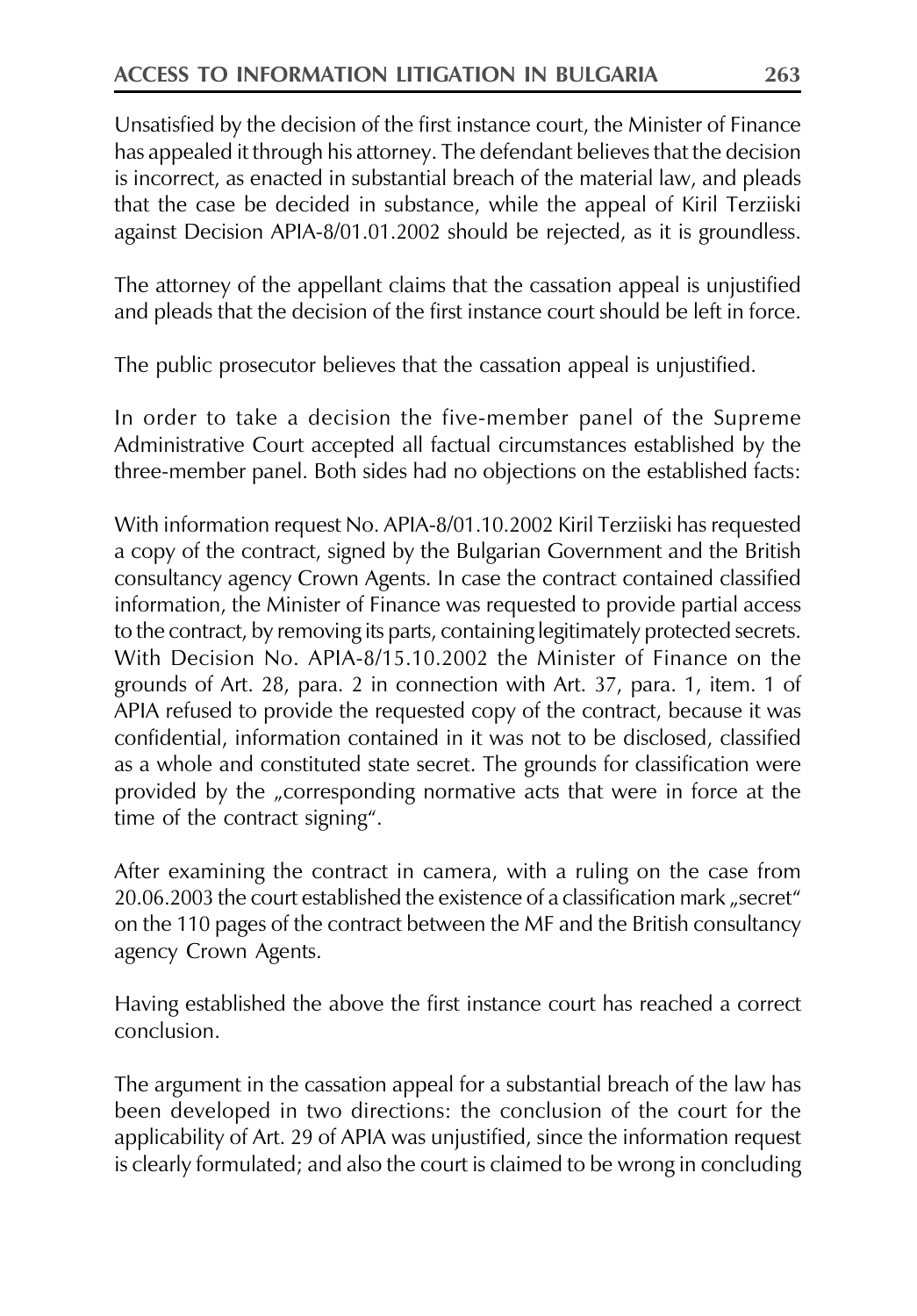that in issuing the appealed decision the minister has violated the provisions of Art. 38 of APIA.

The argument that Art. 29 cannot be applied in this case is justified. Obviously, by requesting a paper copy of the contract, Kiril Terziiski requested access to public information, contained in all provisions of the contract, rather than the set of 110 pages as a material carrier of public information. In this particular case the requestor wished to get access not to just any contract, but specifically to the one signed by Crown Agents and the Minister of Finance. Examining the behavior and the pleadings of both parties, the court can conclude that they have understood exactly access to what information had been requested. Taking the above into account, we believe that the decision of the first instance court is delivered in violation of the law

The argument in the cassation appeal that the court has wrongly interpreted Art. 38 of APIA is unjustified. The conclusions of the first instance court are well founded. With the amendment of Art. 41 para. 4 of APIA (State Gazette issue 45/2002) the court was empowered to review classification decisions. This implies for an obligation for the administrative body to provide information about the time of classification and to support its decision with legal grounds. In this particular case, there is indirect evidence that on March 11, 2002 and on April 12, 2002 the contract had not been classified. This is why the Minister must follow the instructions of the court and specify when - before or after the adoption of the Protection of Classified Information Act (PCIA) - and on what grounds did he take the decision to classify the contract. In accordance to the law the three-member panel of this court has obliged the respondent to specify whether the contract contained information, which could be classified as state secret in the sense of the List of facts and circumstances, constituting state secret of the Republic of Bulgaria (promulgated in State Gazette issue 31/1990, now repealed). In case the contract had been classified after the adoption of the PCIA, the respondent had to point in his refusal to one of the state secret categories in the Amending List to Art. 25 para. 1 of PCIA.

In view of these considerations, the court believes that the cassation appeal is unjustified as a whole and the judgment of the first instance court should be left in force. The file should be returned to the administrative body for reconsideration of his decision, conforming to the interpretation of the law made by this court.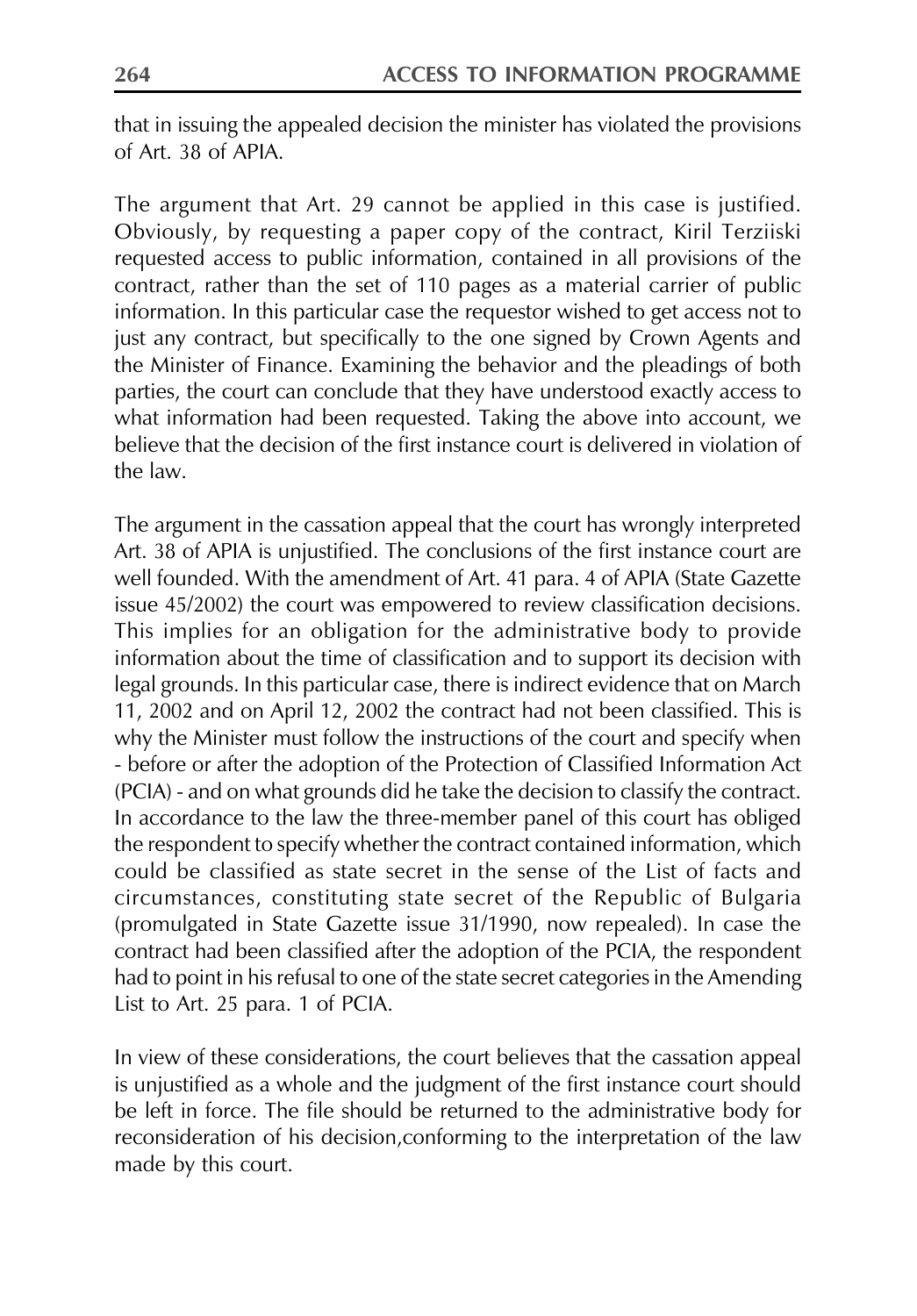Pursuant to Art. 40, para. 1 of the SACA, the Supreme Administrative Court, five-member panel:

# **HAS DECIDED:**

LEAVES IN FORCE judgment No. 11682/15.12.2003 on administrative court case No. 3080/2003 of the Supreme Administrative Court.

This judgment is not subject to further appeal

## PRESIDING JUDGE: (signed) Andrey Ikonomov

#### **MEMBERS:** (signed) Ekaterina Grancharova, (signed) Alexander Elenkov, (signed) Milka Pancheva, (signed) Diana Dobreva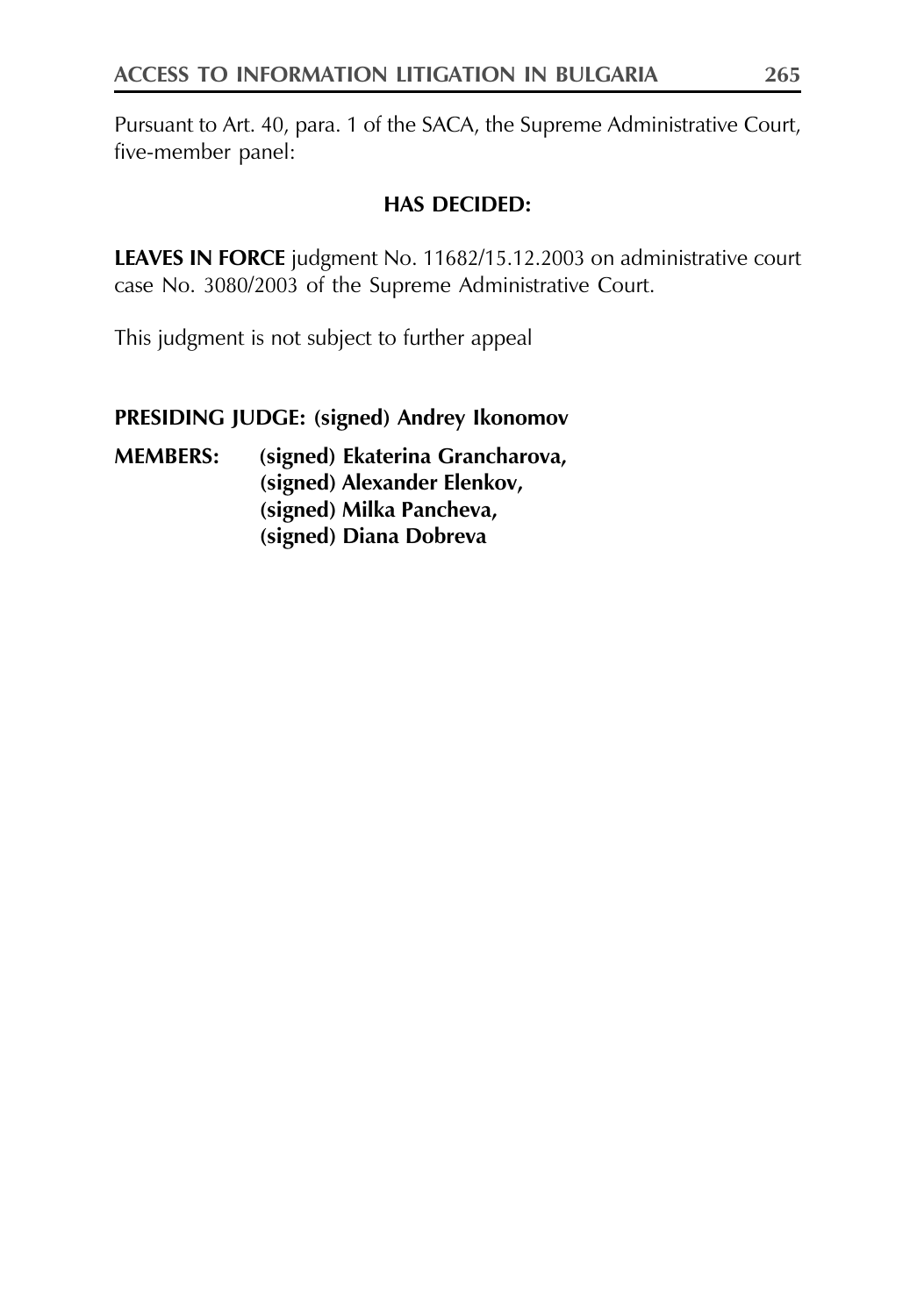# **ACCESS TO INFORMATION LITIGATION IN BULGARIA** Volume 2 Selected cases

English First edition

Text by: Alexander Kashumov, lawyer Kiril Terziiski, lawyer

> Editor: Gergana Jouleva, PhD

Translation from Bulgarian: Vera Georgieva

Editors of the English edition: Alexander Kashumov Nikolay Marekov

> Design and prepress: Vesselin Komarsky

Published by: Access to Information Programme

76, Vassil Levski Blvd. Floor 3, Apt. 3 Sofia 1000 phone/fax(+ 359 2) 988 50 62, 986 77 09, 981 97 91 e-mail: office@aip-bg.org www.aip-bg.org